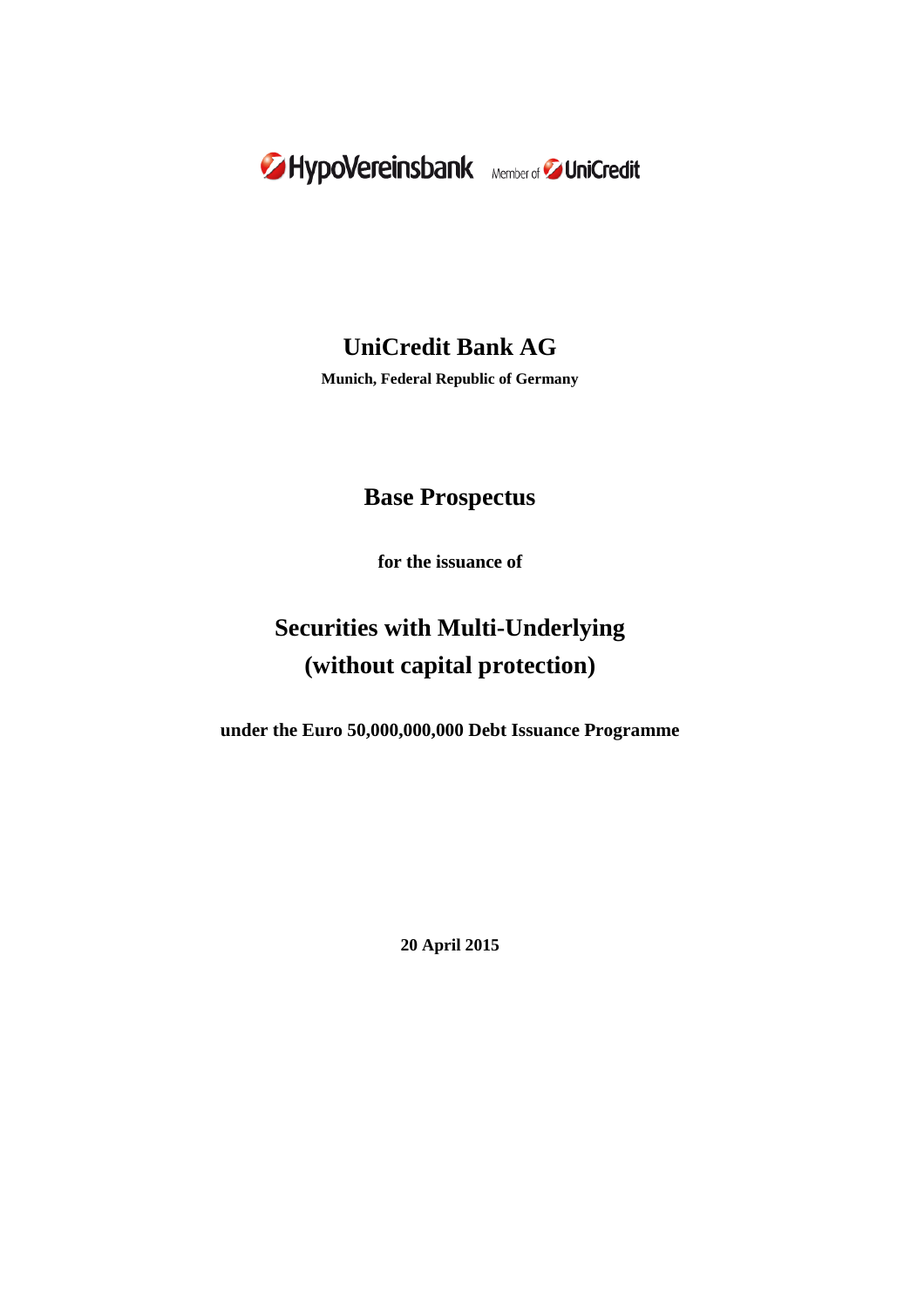This document constitutes a base prospectus (the "**Base Prospectus**") according to Art. 5 (4) of Directive 2003/71/EC, in the version valid at the date of the Base Prospectus, (the "**Prospectus Directive**") in connection with Section 6 of the German Securities Prospectus Act, in the version valid at the date of the Base Prospectus (*Wertpapierprospektgesetz*, the "**WpPG**") in connection with the Commission Regulation (EC) No 809/2004, in the version valid at the date of the Base Prospectus relating to securities with multi-underlying (without capital protection) (the "**Securities**") issued from time to time by UniCredit Bank AG ("**HVB**" or the "**Issuer**") under the Euro 50,000,000,000 Debt Issuance Programme (the "**Programme**").

This Base Prospectus is to be read together with the information provided in (a) the registration document of UniCredit Bank AG dated 25 April 2014 (the "**Registration Document**"), whose information is incorporated herein by reference, (b) the supplements to this Base Prospectus in accordance with Section 16 WpPG, if any (the "**Supplements**") (c) all other documents whose information is incorporated herein by reference (see "General Information– Information incorporated by reference in this Base Prospectus" below) as well as (d) the respective Final Terms (the "**Final Terms**").

No person has been authorised to give any information or to make any representation not contained in or not consistent with this Base Prospectus or any other information supplied in connection with the Programme and, if given or made, such information or representation must not be relied upon as having been authorised by the Issuer. Neither this Base Prospectus nor any other information supplied in connection with the Programme is intended to provide the basis of any credit evaluation and should not be considered as a recommendation by the Issuer, that any recipient of this Base Prospectus or any other information supplied in connection with the Programme should purchase any Securities. Potential investors should note that an investment in the Securities is only suitable for investors, who understand the nature of such Securities and the extent of their exposure to risk and have sufficient knowledge, experience and access to professional advisors (including their financial, legal and tax advisors) in order to form their own legal, tax and financial opinion upon the existing risks of such investments in such Securities.

Neither this Base Prospectus nor any other information supplied in connection with the Programme constitutes an offer or invitation by or on behalf of the Issuer to any person to subscribe for or to purchase any Securities. The delivery of this Base Prospectus does not imply that the information contained herein concerning the Issuer is correct at any time subsequent to the date of this Base Prospectus or that any other information supplied in connection with the Programme is correct as of any time subsequent to the date indicated in the document containing the same. The Issuer will be obliged to supplement this Base Prospectus pursuant to Section 16 WpPG. Investors should read *inter alia* the most recent non-consolidated or consolidated financial statements and interim reports, if any, of the Issuer when deciding whether or not to purchase any Securities.

The distribution of this Base Prospectus and the offer or sale of Securities may be restricted by law in certain jurisdictions. Persons into whose possession this Base Prospectus or any Securities come must inform themselves about any such restrictions. In particular, there are restrictions on the distribution of this Base Prospectus and the offer or sale of Securities in the United States of America and on the offer or sale of the Securities in the European Economic Area (see "General Information – Selling Restrictions" below). The Securities have not been and will not be registered under the U.S. Securities Act of 1933, as amended (the "**Securities Act**") and are subject to U.S. tax law requirements. Subject to certain exceptions, Securities may not be offered, sold or delivered within the United States of America or to U.S. persons (see "General Information – Selling Restrictions" below).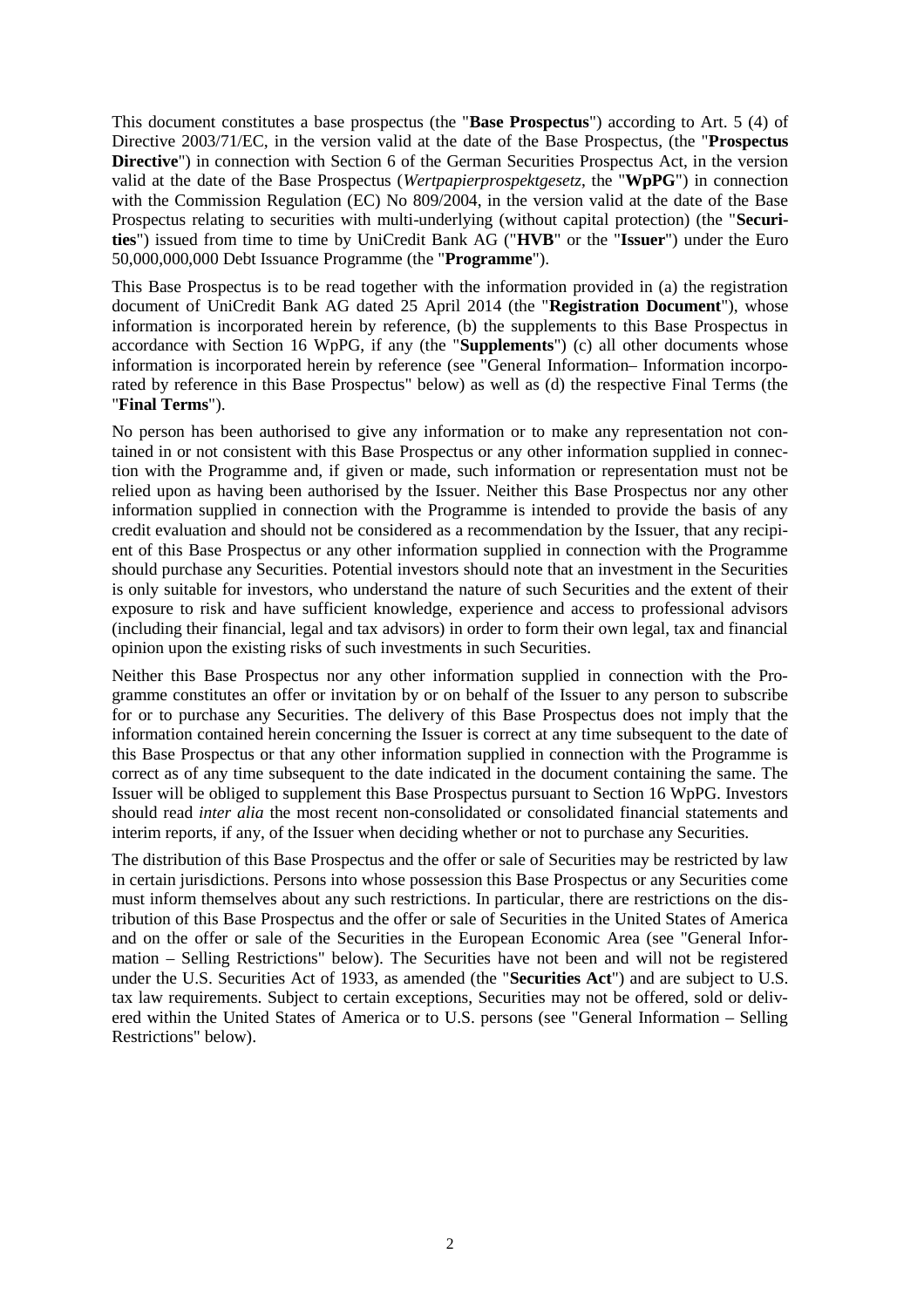|  | <b>TABLE OF CONTENTS</b> |
|--|--------------------------|
|--|--------------------------|

| Description of the Securities incorporated by reference in the Base Prospectus 66          |  |
|--------------------------------------------------------------------------------------------|--|
|                                                                                            |  |
|                                                                                            |  |
|                                                                                            |  |
|                                                                                            |  |
|                                                                                            |  |
|                                                                                            |  |
| Conditions of the Securities incorporated by reference in the Base Prospectus 122          |  |
| Description of Indices composed by the Issuer or by any Legal Entity belonging to the same |  |
|                                                                                            |  |
|                                                                                            |  |
|                                                                                            |  |
|                                                                                            |  |
|                                                                                            |  |
|                                                                                            |  |
|                                                                                            |  |
|                                                                                            |  |
|                                                                                            |  |
|                                                                                            |  |
| Significant Changes in HVB's Financial Position and Trend Information  151                 |  |
|                                                                                            |  |
|                                                                                            |  |
|                                                                                            |  |
|                                                                                            |  |
|                                                                                            |  |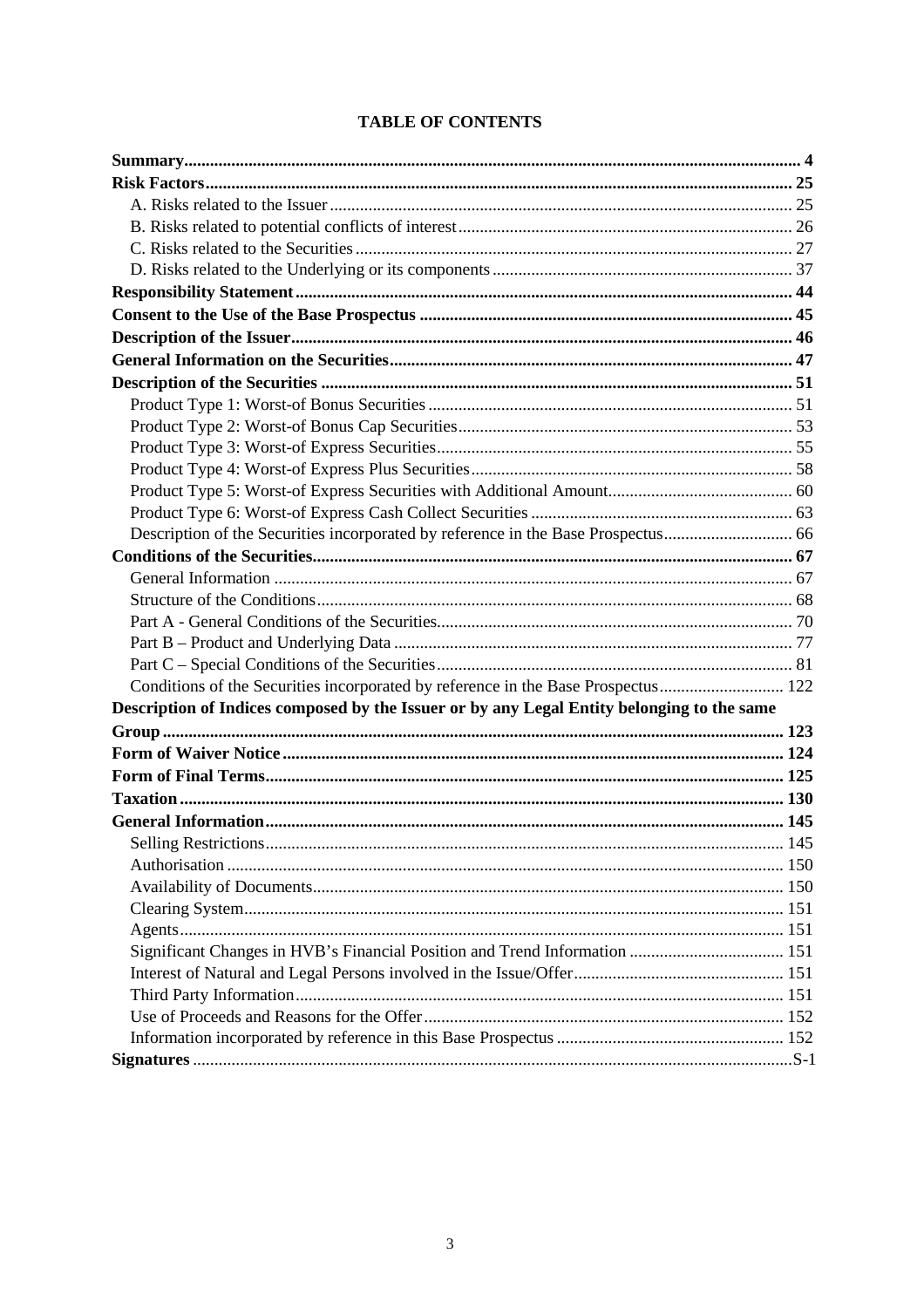## **SUMMARY**

Summaries are made up of disclosure requirements known as "**Elements**". These Elements are numbered in sections  $\overline{A} - E(A.1 - E.7)$ .

This Summary contains all the Elements required to be included in a summary for this type of securities and issuer. Because some Elements are not required to be addressed, there may be gaps in the numbering sequence of the Elements.

Even though an Element may be required to be inserted in the Summary because of the type of securities and issuer, it is possible that no relevant information can be given regarding the Element. In this case a short description of the Element is included in the Summary with the specification of 'Not applicable'.

# **A. INTRODUCTION AND WARNINGS**

| A.1 | Warning                                               | This Summary should be read as an introduction to the Base Prospectus.<br>The investor should base any decision to invest in the Securities on con-<br>sideration of the Base Prospectus as a whole.<br>Where a claim relating to the information contained in this Base Prospec-<br>tus is brought before a court, the plaintiff investor might, under the nation-<br>al legislation of the Member States, have to bear the costs of translating<br>the Base Prospectus before the legal proceedings are initiated.<br>UniCredit Bank AG ("UniCredit Bank", the "Issuer" or "HVB"), Kardi-<br>nal-Faulhaber-Straße 1, 80333 Munich, which in its capacity as Issuer<br>assumes liability for the Summary including any translation thereof, as<br>well as any person which has tabled it, may be held liable, but only if the<br>Summary is misleading, inaccurate or inconsistent when read together<br>with the other parts of the Base Prospectus, or it does not provide, when<br>read together with the other parts of the Base Prospectus, all necessary<br>key information. |
|-----|-------------------------------------------------------|-------------------------------------------------------------------------------------------------------------------------------------------------------------------------------------------------------------------------------------------------------------------------------------------------------------------------------------------------------------------------------------------------------------------------------------------------------------------------------------------------------------------------------------------------------------------------------------------------------------------------------------------------------------------------------------------------------------------------------------------------------------------------------------------------------------------------------------------------------------------------------------------------------------------------------------------------------------------------------------------------------------------------------------------------------------------------------------|
| A.2 | Consent to<br>the use of the<br>base pro-<br>spectus  | [Subject to the following paragraphs, the Issuer gives its consent to the<br>use of the Base Prospectus during the Offer Period for subsequent resale<br>or final placement of the Securities by financial intermediaries.]<br>[Not applicable. The Issuer does not give its consent to the use of the Base<br>Prospectus for subsequent resale or final placement of the Securities by<br>financial intermediaries.]                                                                                                                                                                                                                                                                                                                                                                                                                                                                                                                                                                                                                                                               |
|     | Indication of<br>the offer<br>period                  | [Resale or final placement of the Securities by financial intermediaries can<br>be made and consent to use the Base Prospectus is given [for the follow-<br>ing offer period of the Securities: [Insert offer period for which consent is<br><i>given</i> ]] [during the period of the validity of the Base Prospectus].]<br>[Not applicable. No consent is given.]                                                                                                                                                                                                                                                                                                                                                                                                                                                                                                                                                                                                                                                                                                                 |
|     | Other condi-<br>tions at-<br>tached to the<br>consent | [The Issuer's consent to the use of the Base Prospectus is subject to the<br>condition that each financial intermediary complies with the applicable<br>selling restrictions as well as the terms and conditions of the offer.<br>[Moreover, the Issuer's consent to the use of the Base Prospectus is sub-<br>ject to the condition that the financial intermediary using the Base Pro-<br>spectus commits itself towards its customers to a responsible distribution<br>of the Securities. This commitment is made by the publication of the fi-<br>nancial intermediary on its website stating that the prospectus is used with<br>the consent of the Issuer and subject to the conditions set forth with the<br>consent.]                                                                                                                                                                                                                                                                                                                                                       |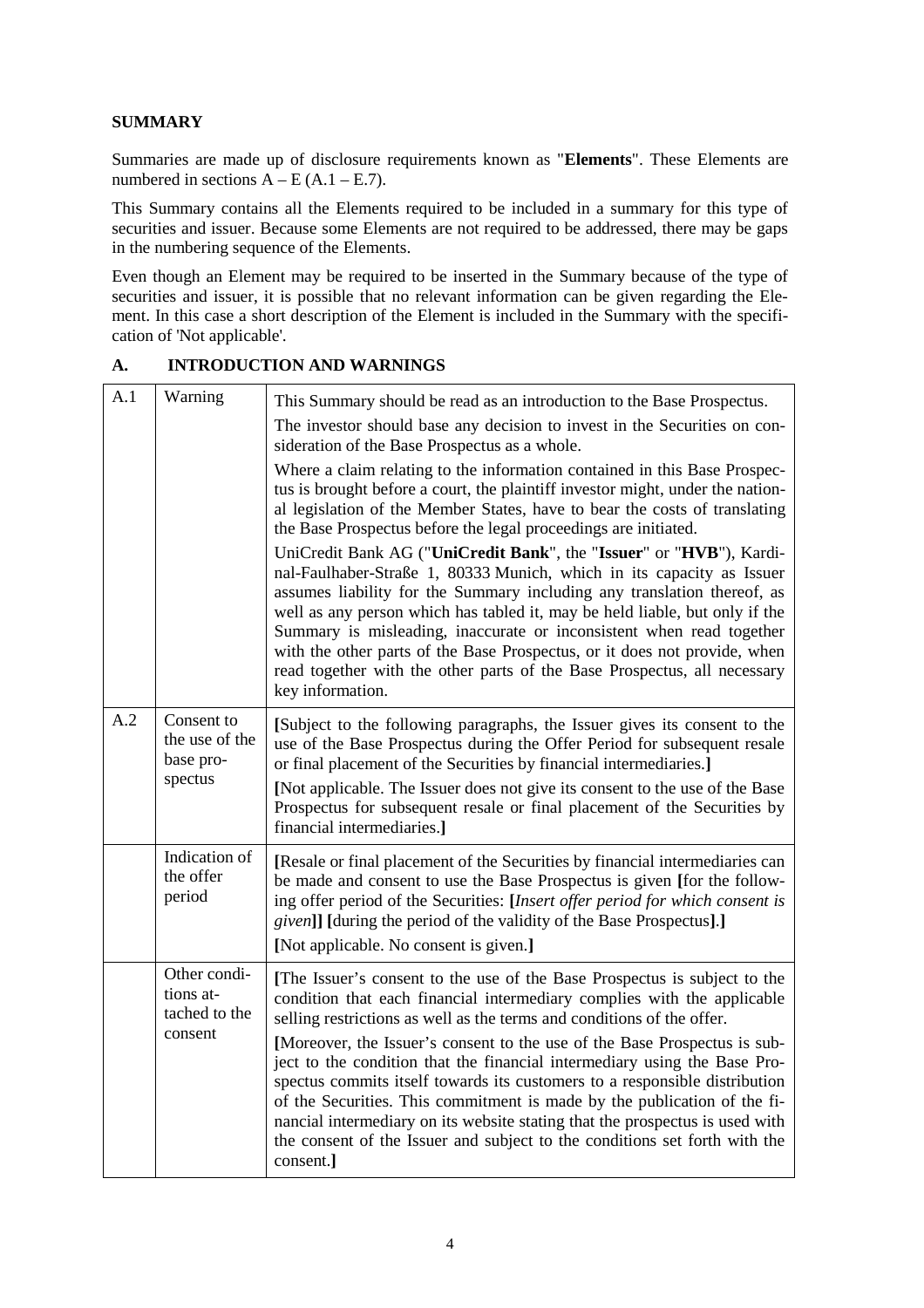|                                                                                         | Besides, the consent is not subject to any other conditions.]<br>[Not applicable. No consent is given.]                                                                                                        |
|-----------------------------------------------------------------------------------------|----------------------------------------------------------------------------------------------------------------------------------------------------------------------------------------------------------------|
| Provision of<br>terms and<br>conditions of<br>the offer by<br>financial<br>intermediary | [Information on the terms and conditions of the offer by any financial<br>intermediary is to be provided at the time of the offer by the financial<br>intermediary.]<br>[Not applicable. No consent is given.] |

## **B. ISSUER**

| B.1         | Legal and<br>commercial<br>name                                                                          | UniCredit Bank AG (together with its consolidated subsidiaries, the<br>"HVB Group") is the legal name. HypoVereinsbank is the commercial<br>name.                                                                                                                                                                                                                                                                                                                                                                                  |                    |                    |
|-------------|----------------------------------------------------------------------------------------------------------|------------------------------------------------------------------------------------------------------------------------------------------------------------------------------------------------------------------------------------------------------------------------------------------------------------------------------------------------------------------------------------------------------------------------------------------------------------------------------------------------------------------------------------|--------------------|--------------------|
| B.2         | Domicile /<br>Legal form /<br>Legislation /<br>Country of<br>incorporation                               | UniCredit Bank has its registered office at Kardinal-Faulhaber-Straße 1,<br>80333 Munich, was incorporated in Germany and is registered with the<br>Commercial Register at the Local Court (Amtsgericht) in Munich under<br>number HRB 42148, incorporated as a stock corporation under the laws of<br>the Federal Republic of Germany.                                                                                                                                                                                            |                    |                    |
| B.4b        | Known<br>trends affect-<br>ing the issuer<br>and the in-<br>dustries in<br>which it op-<br>erates        | The performance of HVB Group will depend on the future development<br>on the financial markets and the real economy in 2015 as well as other<br>remaining imponderables. In this environment, HVB Group will continu-<br>ously adapt its business strategy to reflect changes in market conditions<br>and carefully review the management signals derived therefrom on a regu-<br>lar basis.                                                                                                                                       |                    |                    |
| B.5         | Description<br>of the group<br>and the issu-<br>er's position<br>within the<br>group                     | UniCredit Bank is the parent company of HVB Group. HVB Group holds<br>directly and indirectly equity participations in various companies.<br>UniCredit Bank has been an affiliated company of UniCredit S.p.A.,<br>Rome ("UniCredit S.p.A.", and together with its consolidated subsidiar-<br>ies, "UniCredit") since November 2005 and hence a major part of<br>UniCredit from that date as a sub-group. UniCredit S.p.A. holds directly<br>100% of UniCredit Bank's share capital.                                               |                    |                    |
| <b>B.9</b>  | Profit fore-<br>cast or esti-<br>mate                                                                    | Not applicable; no profit forecast or estimate is made.                                                                                                                                                                                                                                                                                                                                                                                                                                                                            |                    |                    |
| <b>B.10</b> | Nature of<br>any qualifi-<br>cations in the<br>audit report<br>on historical<br>financial<br>information | Not applicable; Deloitte & Touche GmbH, Wirtschaftsprüfungsgesell-<br>schaft, the independent auditor (Wirtschaftsprüfer) of UniCredit Bank,<br>has audited the consolidated financial statements (Konzernabschluss) of<br>HVB Group for the financial year ended 31 December 2013 and for the<br>financial year ended 31 December 2014 and the financial statement<br>(Einzelabschluss) of UniCredit Bank for the financial year ended<br>31 December 2014 and has in each case issued an unqualified audit opin-<br>ion thereon. |                    |                    |
| <b>B.12</b> | Selected                                                                                                 | Consolidated Financial Highlights as of 31 December 2014*                                                                                                                                                                                                                                                                                                                                                                                                                                                                          |                    |                    |
|             | historical key<br>financial<br>information                                                               | Key performance indica-<br>tors                                                                                                                                                                                                                                                                                                                                                                                                                                                                                                    | $1/1 - 31/12/2014$ | $1/1 - 31/12/2013$ |
|             |                                                                                                          | Net operating income <sup>1)</sup>                                                                                                                                                                                                                                                                                                                                                                                                                                                                                                 | €892m              | E1,823m            |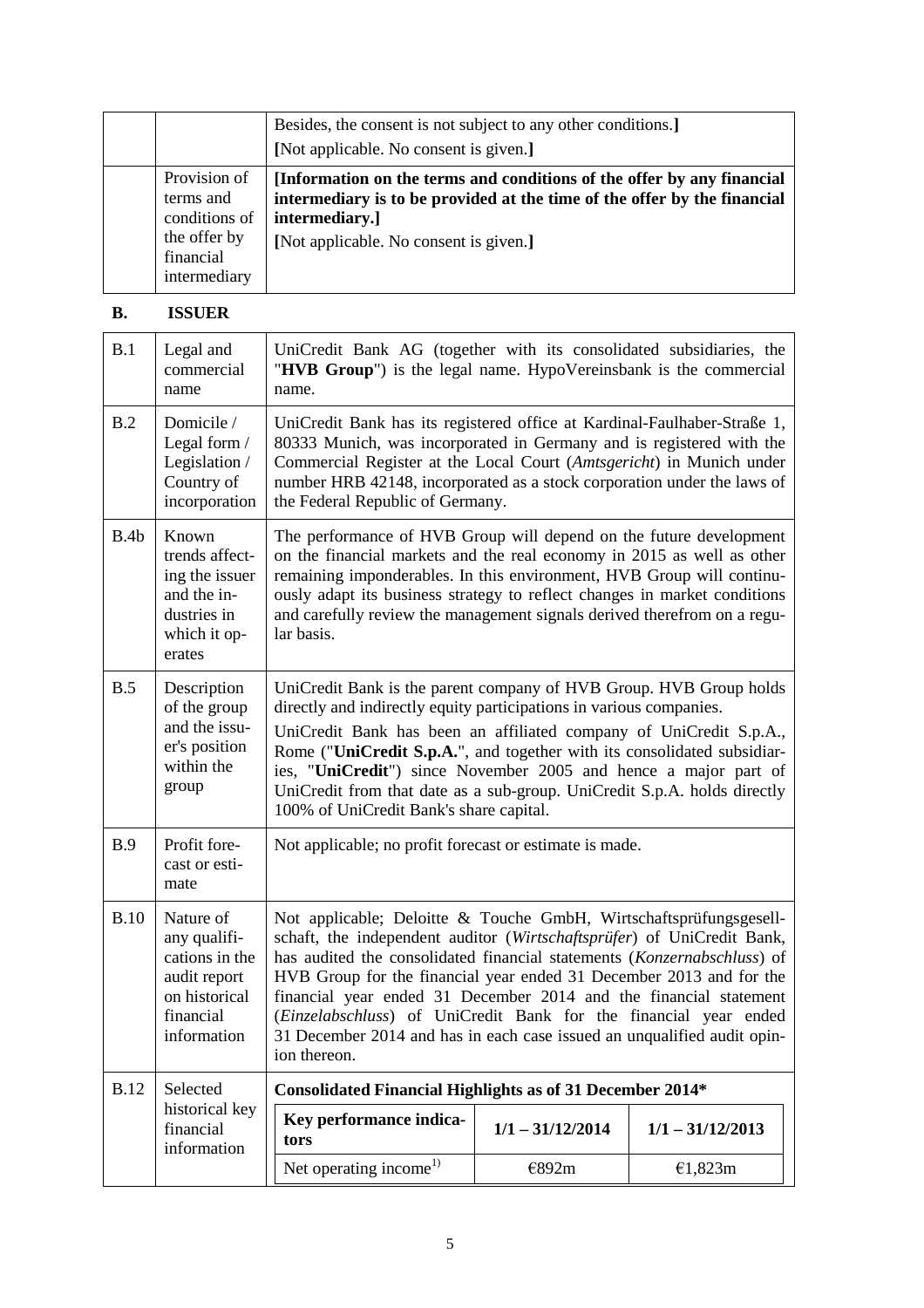|                                                                                                                                                                                                   | Profit before tax <sup>1)</sup>                                                                                                                                                                                                                                                                                                                      | €1,083m          | €1,439m         |
|---------------------------------------------------------------------------------------------------------------------------------------------------------------------------------------------------|------------------------------------------------------------------------------------------------------------------------------------------------------------------------------------------------------------------------------------------------------------------------------------------------------------------------------------------------------|------------------|-----------------|
|                                                                                                                                                                                                   | Consolidated profit <sup>1)</sup>                                                                                                                                                                                                                                                                                                                    | €785m            | €1,062m         |
|                                                                                                                                                                                                   | Earnings per share <sup>1)</sup>                                                                                                                                                                                                                                                                                                                     | €0.96            | €1.27           |
|                                                                                                                                                                                                   |                                                                                                                                                                                                                                                                                                                                                      |                  |                 |
|                                                                                                                                                                                                   | <b>Balance sheet figures</b>                                                                                                                                                                                                                                                                                                                         | 31/12/2014       | 31/12/2013      |
|                                                                                                                                                                                                   | <b>Total assets</b>                                                                                                                                                                                                                                                                                                                                  | €300.342bn       | €290.018bn      |
|                                                                                                                                                                                                   | Shareholders' equity                                                                                                                                                                                                                                                                                                                                 | €20.597bn        | €21.009bn       |
|                                                                                                                                                                                                   |                                                                                                                                                                                                                                                                                                                                                      |                  |                 |
|                                                                                                                                                                                                   | Key capital ratios                                                                                                                                                                                                                                                                                                                                   | 31/12/2014       | 31/12/2013      |
|                                                                                                                                                                                                   |                                                                                                                                                                                                                                                                                                                                                      | <b>Basel III</b> | <b>Basel II</b> |
|                                                                                                                                                                                                   | Common Equity Tier 1<br>capital                                                                                                                                                                                                                                                                                                                      | €18.993bn        |                 |
|                                                                                                                                                                                                   | Core capital (Tier 1 capi-<br>tal)                                                                                                                                                                                                                                                                                                                   | €18.993bn        | €18.456bn       |
|                                                                                                                                                                                                   | Risk-weighted assets (in-<br>cluding equivalents for<br>market risk and opera-<br>tional risk)                                                                                                                                                                                                                                                       | €85.7bn          | €85.5bn         |
|                                                                                                                                                                                                   | Common Equity Tier 1<br>capital ratio <sup>2</sup>                                                                                                                                                                                                                                                                                                   | 22.1%            |                 |
|                                                                                                                                                                                                   | Core capital ratio without<br>hybrid capital (core Tier 1<br>ratio) <sup>2)</sup>                                                                                                                                                                                                                                                                    |                  | 21.5%           |
|                                                                                                                                                                                                   | Core capital ratio (Tier 1<br>ratio) <sup>2)</sup>                                                                                                                                                                                                                                                                                                   | 22.1%            | 21.6%           |
|                                                                                                                                                                                                   | ∗<br>Figures shown in this table are audited and taken from the financial statements of<br>HVB Group for the fiscal year ended 31 December 2014 (Annual Report HVB Group<br>2014).<br>1)<br>without discontinued operations<br>2)<br>calculated on the basis of risk-weighted assets, including equivalents for market risk<br>and operational risk. |                  |                 |
| Statement<br>with regard<br>to no material<br>adverse<br>change in the<br>prospects of<br>the issuer<br>since the date<br>of its last<br>published<br>audited fi-<br>nancial state-<br>ments or a | There has been no material adverse change in the prospects of HVB Group<br>since 31 December 2014, the date of its last published audited financial<br>statements.                                                                                                                                                                                   |                  |                 |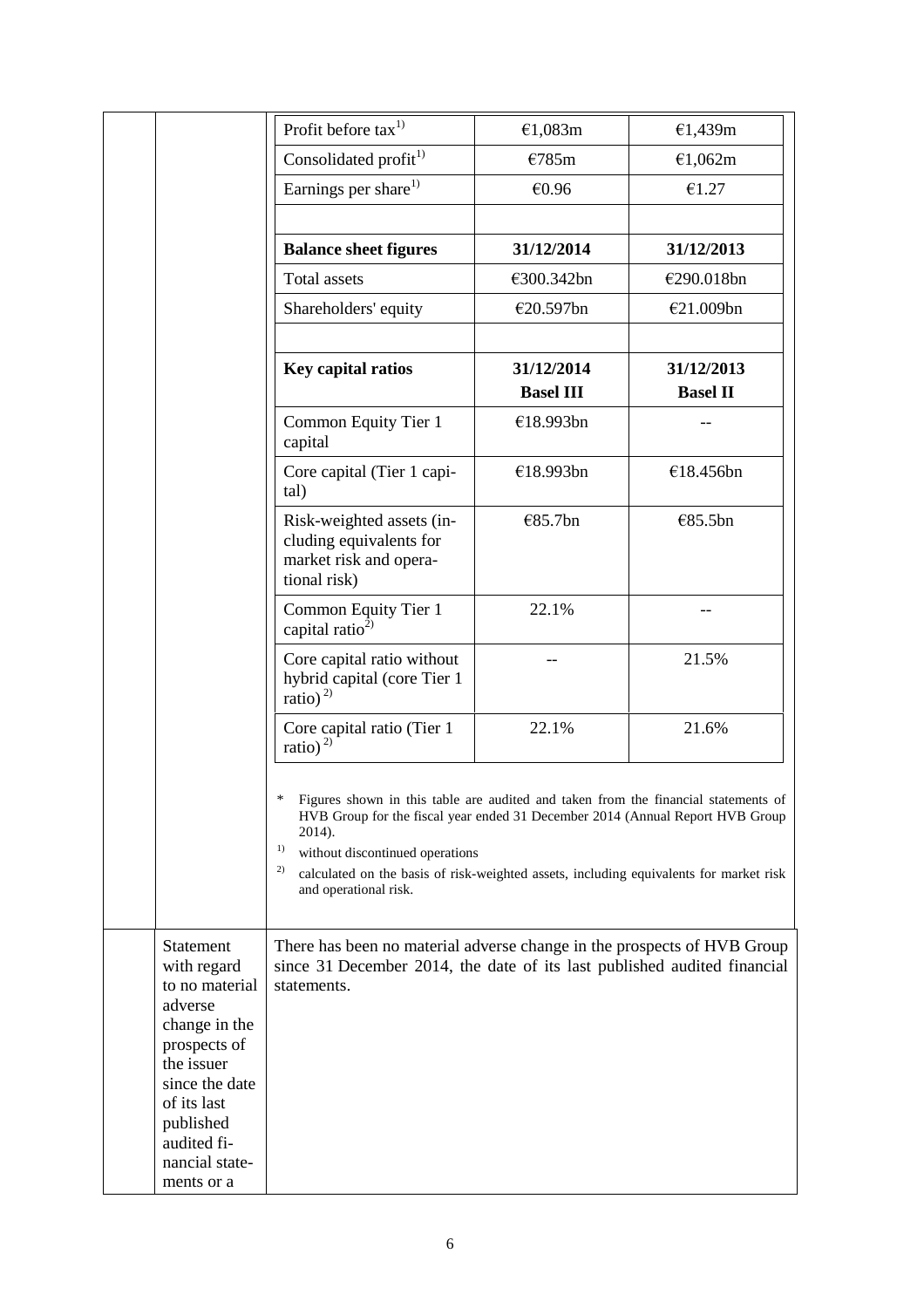|             | description of<br>any material<br>adverse<br>change                                                                                                                    |                                                                                                                                                                                                                                                                                                                                                                                                                                                                                                                                                                                                                                                                                                          |
|-------------|------------------------------------------------------------------------------------------------------------------------------------------------------------------------|----------------------------------------------------------------------------------------------------------------------------------------------------------------------------------------------------------------------------------------------------------------------------------------------------------------------------------------------------------------------------------------------------------------------------------------------------------------------------------------------------------------------------------------------------------------------------------------------------------------------------------------------------------------------------------------------------------|
|             | Description<br>of significant<br>change in the<br>financial<br>position sub-<br>sequent to the<br>period cov-<br>ered by the<br>historical<br>financial<br>information | There has been no significant change in the financial position of HVB<br>Group since 31 December 2014.                                                                                                                                                                                                                                                                                                                                                                                                                                                                                                                                                                                                   |
| <b>B.13</b> | Recent<br>events                                                                                                                                                       | Not applicable. There are no recent events particular to UniCredit Bank<br>which are to a material extent relevant to the evaluation of its solvency.                                                                                                                                                                                                                                                                                                                                                                                                                                                                                                                                                    |
| <b>B.14</b> | B.5 plus<br>statement of<br>dependency<br>upon other<br>entities with-<br>in the group                                                                                 | See B.5<br>Not applicable. UniCredit Bank is not dependent on any entity within<br>HVB Group.                                                                                                                                                                                                                                                                                                                                                                                                                                                                                                                                                                                                            |
| <b>B.15</b> | Principal<br>activities                                                                                                                                                | UniCredit Bank offers a comprehensive range of banking and financial<br>products and services to private, corporate and public sector customers,<br>international companies and institutional customers.<br>This range extends from mortgage loans, consumer loans, savings-and-<br>loan and insurance products, and banking services for private customers<br>through to business loans and foreign trade financing for corporate cus-<br>tomers and fund products for all asset classes, advisory and brokerage<br>services, securities transactions, liquidity and financial risk management,<br>advisory services for affluent customers and investment banking products<br>for corporate customers. |
| <b>B.16</b> | Direct or in-<br>direct owner-<br>ship or con-<br>trol                                                                                                                 | UniCredit S.p.A. holds directly 100% of UniCredit Bank's share capital.                                                                                                                                                                                                                                                                                                                                                                                                                                                                                                                                                                                                                                  |

## **C. SECURITIES**

| C.1 | Type and<br>class of the<br>securities | [Worst-of Bonus [Classic] Securities] [Worst-of Bonus Cap Securities]<br>[Worst-of Express [Classic] Securities] [Worst-of Express Plus Securities]<br>[Worst-of Express Securities with Additional Amount] [Worst-of Express<br><b>Cash Collect Securities]</b> |
|-----|----------------------------------------|------------------------------------------------------------------------------------------------------------------------------------------------------------------------------------------------------------------------------------------------------------------|
|     |                                        | The Securities will be issued as [Notes] [Certificates] with Nominal<br>Amount.                                                                                                                                                                                  |
|     |                                        | ["Notes"] ["Certificates"] are debt instruments in bearer form (In-<br>haberschuldverschreibungen) pursuant to § 793 of the German Civil Code<br>(Bürgerliches Gesetzbuch, BGB).                                                                                 |
|     |                                        | "Nominal Amount" means [Insert].                                                                                                                                                                                                                                 |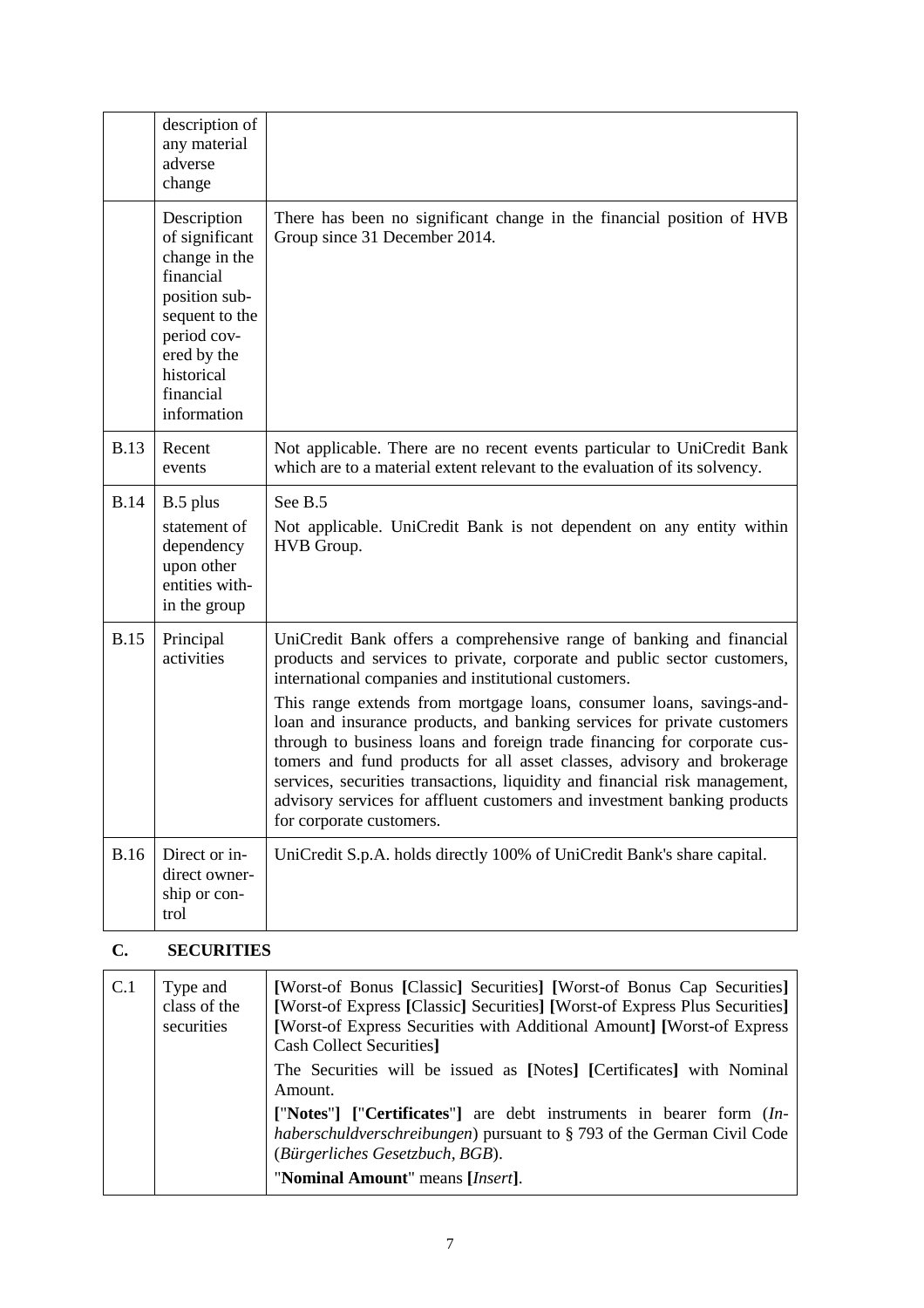|     |                                                                                                          | [The Securities are represented by a permanent global note without interest<br>coupons.]<br>[The Securities are initially represented by a temporary global note with-<br>out interest coupons which will be exchangeable for a permanent global<br>note without interest coupons.]<br>The holders of the Securities (the "Security Holders") are not entitled to<br>receive definitive Securities.<br>The [ISIN] [WKN] is specified in the table in the Annex to this summary.                                                                                                                                                                                                                                                                                                                                                                                                                                                                                                                                                                                                                                                                                                                                                                                                                                                                                                                                                                                                                                                                                                                                                                                                                                                                                                                                                                                                                                                                                                                                                                                                                                                                                                                                                                                                                              |
|-----|----------------------------------------------------------------------------------------------------------|--------------------------------------------------------------------------------------------------------------------------------------------------------------------------------------------------------------------------------------------------------------------------------------------------------------------------------------------------------------------------------------------------------------------------------------------------------------------------------------------------------------------------------------------------------------------------------------------------------------------------------------------------------------------------------------------------------------------------------------------------------------------------------------------------------------------------------------------------------------------------------------------------------------------------------------------------------------------------------------------------------------------------------------------------------------------------------------------------------------------------------------------------------------------------------------------------------------------------------------------------------------------------------------------------------------------------------------------------------------------------------------------------------------------------------------------------------------------------------------------------------------------------------------------------------------------------------------------------------------------------------------------------------------------------------------------------------------------------------------------------------------------------------------------------------------------------------------------------------------------------------------------------------------------------------------------------------------------------------------------------------------------------------------------------------------------------------------------------------------------------------------------------------------------------------------------------------------------------------------------------------------------------------------------------------------|
| C.2 | Currency of<br>the securities<br>issue                                                                   | The Securities are issued in [ <i>Insert Specified Currency</i> ] (the "Specified<br>Currency").                                                                                                                                                                                                                                                                                                                                                                                                                                                                                                                                                                                                                                                                                                                                                                                                                                                                                                                                                                                                                                                                                                                                                                                                                                                                                                                                                                                                                                                                                                                                                                                                                                                                                                                                                                                                                                                                                                                                                                                                                                                                                                                                                                                                             |
| C.5 | Restrictions<br>of any free<br>transferabil-<br>ity of the<br>securities                                 | Not applicable. The Securities are freely transferable.                                                                                                                                                                                                                                                                                                                                                                                                                                                                                                                                                                                                                                                                                                                                                                                                                                                                                                                                                                                                                                                                                                                                                                                                                                                                                                                                                                                                                                                                                                                                                                                                                                                                                                                                                                                                                                                                                                                                                                                                                                                                                                                                                                                                                                                      |
| C.8 | Rights at-<br>tached to the<br>securities,<br>including<br>ranking and<br>limitations to<br>those rights | <b>Governing law of the Securities</b><br>The Securities, as to form and content, and all rights and obligations of the<br>Issuer and the Security Holder shall be governed by the laws of the Federal<br>Republic of Germany.<br><b>Rights attached to the Securities</b><br>The Securities have a fixed term.<br><b>[Product Type 1 and 2:</b> In the case of Worst-of Bonus [Classic] Securities<br>and Worst-of Bonus Cap Securities, the following applies:<br>The Securities do not bear interest or any additional amount.<br>[The Security Holders are entitled to the payment of the respective Addi-<br>tional Amount (1) (as specified in the Final Terms) on the respective Addi-<br>tional Amount Payment Date (l) (as specified in the Final Terms).]<br>The Security Holders are entitled to the payment of the Redemption<br>Amount (as defined in C.15) on the Maturity Date (as defined in C.16) $\left[\ln\right]$<br>the case of Securities linked to a basket of shares or depository receipts<br>with physical delivery, the following applies: or the delivery of the respec-<br>tive Basket Component <sub>i</sub> (as defined in C.20) in a specified quantity].]<br><b>[Product Type 3, 4 and 5:</b> In the case of Worst-of Express [Classic] Secu-<br>rities, Worst-of Express Plus Securities and Worst-of Express Securities<br>with Additional Amount, the following applies:<br>The Securities do not bear interest.<br>[In the case of an Additional Amount Payment Event (as defined in C.15)<br>the Security Holders are entitled to the payment of the respective Addi-<br>tional Amount (k) (as specified in the Final Terms) on the respective Addi-<br>tional Amount Payment Date (k) (as specified in the Final Terms).]<br>[The Security Holders are entitled to the payment of the respective Addi-<br>tional Amount (I) (as specified in the Final Terms) on the respective Addi-<br>tional Amount Payment Date (1) (as specified in the Final Terms).]<br>The Security Holders are entitled to the payment of the respective Early<br>Redemption Amount (k) (as specified in the Final Terms) on the respective<br>Early Maturity Date (k) (as defined in C.16), if an Early Redemption<br>Event has occurred (as defined in C.15), or the Redemption Amount (as |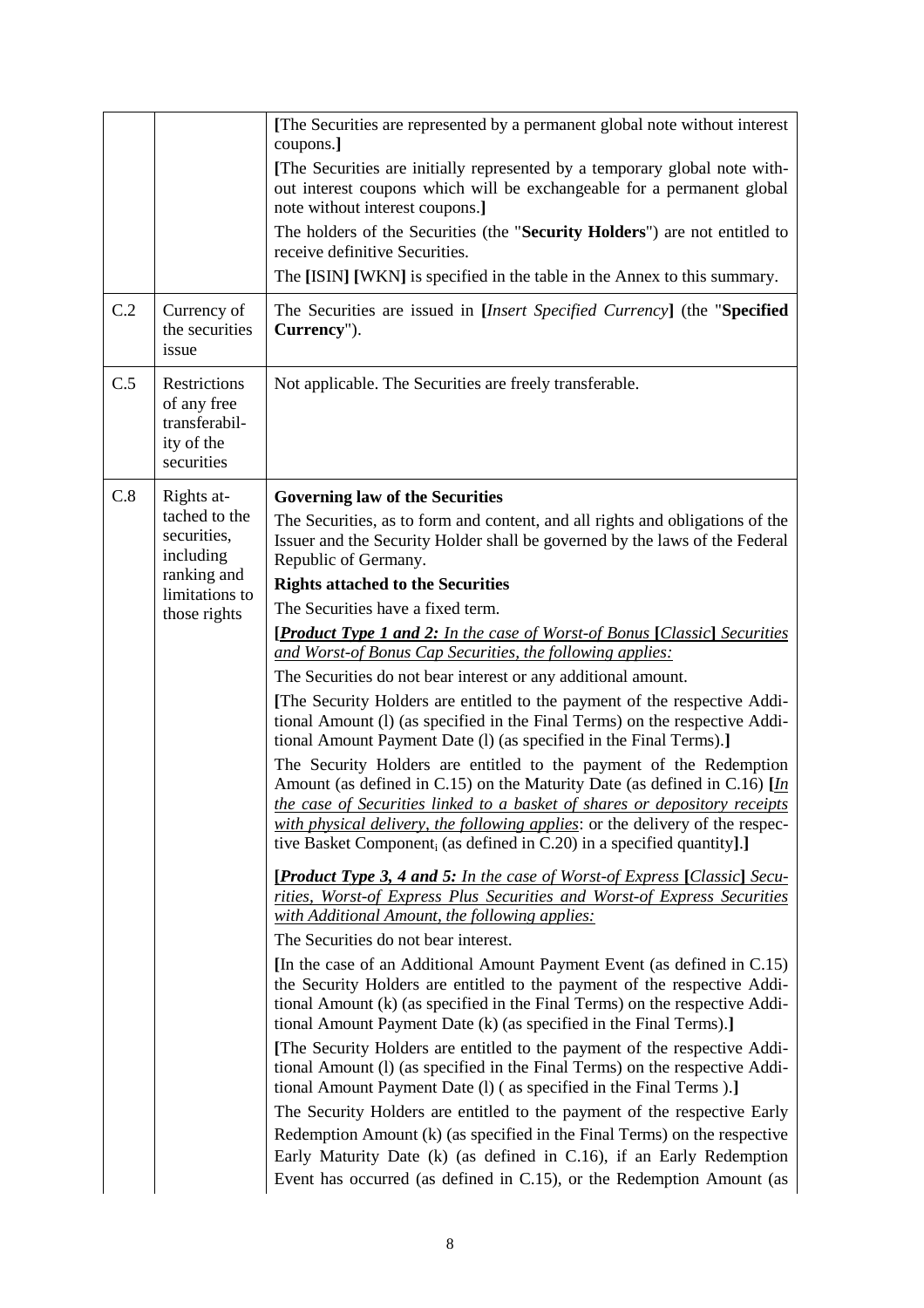|      |                         | defined in C.15) on the Maturity Date (as defined in C.16) [In the case of<br>Securities linked to a share or a depository receipt with physical delivery,                                                                                                                                                                                                                                                                                                                                                                   |
|------|-------------------------|------------------------------------------------------------------------------------------------------------------------------------------------------------------------------------------------------------------------------------------------------------------------------------------------------------------------------------------------------------------------------------------------------------------------------------------------------------------------------------------------------------------------------|
|      |                         | the following applies: or the delivery of a specified quantity of the respec-<br>tive Basket Component <sub>i</sub> (as defined in C.20)].                                                                                                                                                                                                                                                                                                                                                                                   |
|      |                         | The Security Holders are entitled to the payment of the Redemption<br>Amount (as defined in C.15) on the Maturity Date (as defined in C.16) $\left[\underline{In}\right]$<br>the case of Securities linked to a basket of shares or depository receipts<br>with physical delivery, the following applies: or the delivery of the respec-<br>tive Basket Component <sub>i</sub> (as defined in C.20) in a specified quantity].]                                                                                               |
|      |                         | [Product Type 6: In the case of Worst-of Express Cash Collect Securities,<br>the following applies:<br>The Securities do not bear interest.                                                                                                                                                                                                                                                                                                                                                                                  |
|      |                         | In the case of no Coupon Barrier Event (as defined in C.15) during the<br>Barrier Observation Period (k) (as specified in the Final Terms) and all<br>previous Barrier Observation Periods (k) the Security Holders are entitled<br>to the payment of the respective Additional Amount (k) (as defined in<br>C.15) on the respective Additional Amount Payment Date (k) (as specified<br>in the Final Terms).                                                                                                                |
|      |                         | The Security Holders are entitled to the payment of the Redemption<br>Amount (as defined in C.15) on the Maturity Date (as defined in C.16).                                                                                                                                                                                                                                                                                                                                                                                 |
|      |                         | <b>Limitation of the rights</b>                                                                                                                                                                                                                                                                                                                                                                                                                                                                                              |
|      |                         | Upon the occurrence of one or more Adjustment Events (as specified in<br>the Final Terms) the Calculation Agent will in its reasonable discretion<br>(§ 315 BGB) adjust the Terms and Conditions of these Securities and/or<br>all prices of the Basket Components determined by the Calculation Agent<br>on the basis of the Terms and Conditions of the Securities, pursuant to the<br>Final Terms, in such a way that the economic position of the Security<br>Holders remains unchanged to the greatest extent possible. |
|      |                         | [Upon the occurrence of one or more Call Events (the "Call Events") (as<br>specified in the Final Terms) the Issuer may call the Securities extraordi-<br>narily pursuant to the Final Terms and redeem the Securities at their Can-<br>cellation Amount. The "Cancellation Amount" is the reasonable market<br>value of the Securities determined by the Calculation Agent in its reasona-<br>ble discretion (§ 315 BGB) within ten Banking Days before the extraordi-<br>nary call becomes effective.]                     |
|      |                         | <b>Status of the Securities</b>                                                                                                                                                                                                                                                                                                                                                                                                                                                                                              |
|      |                         | The obligations under the Securities constitute direct, unconditional and<br>unsecured obligations of the Issuer and rank, unless provided otherwise by<br>law, pari passu with all other unsecured unsubordinated present and future<br>obligations of the Issuer.                                                                                                                                                                                                                                                          |
| C.11 | Admission to<br>trading | [Application [has been] [will be] made for the Securities to be admitted to<br>trading with effect from [Insert expected date] on the following regulated<br>or unregulated markets: [Insert relevant regulated or unregulated mar-<br>$ket(s)$ ].]                                                                                                                                                                                                                                                                          |
|      |                         | [The Securities are already admitted to trading on the following regulated<br>or other equivalent markets: [Insert relevant regulated or other equivalent<br>$market(s)$ ].]                                                                                                                                                                                                                                                                                                                                                 |
|      |                         | [Not applicable. No application of the Securities to be admitted to trading<br>on a regulated or another equivalent market has been or is intended to be                                                                                                                                                                                                                                                                                                                                                                     |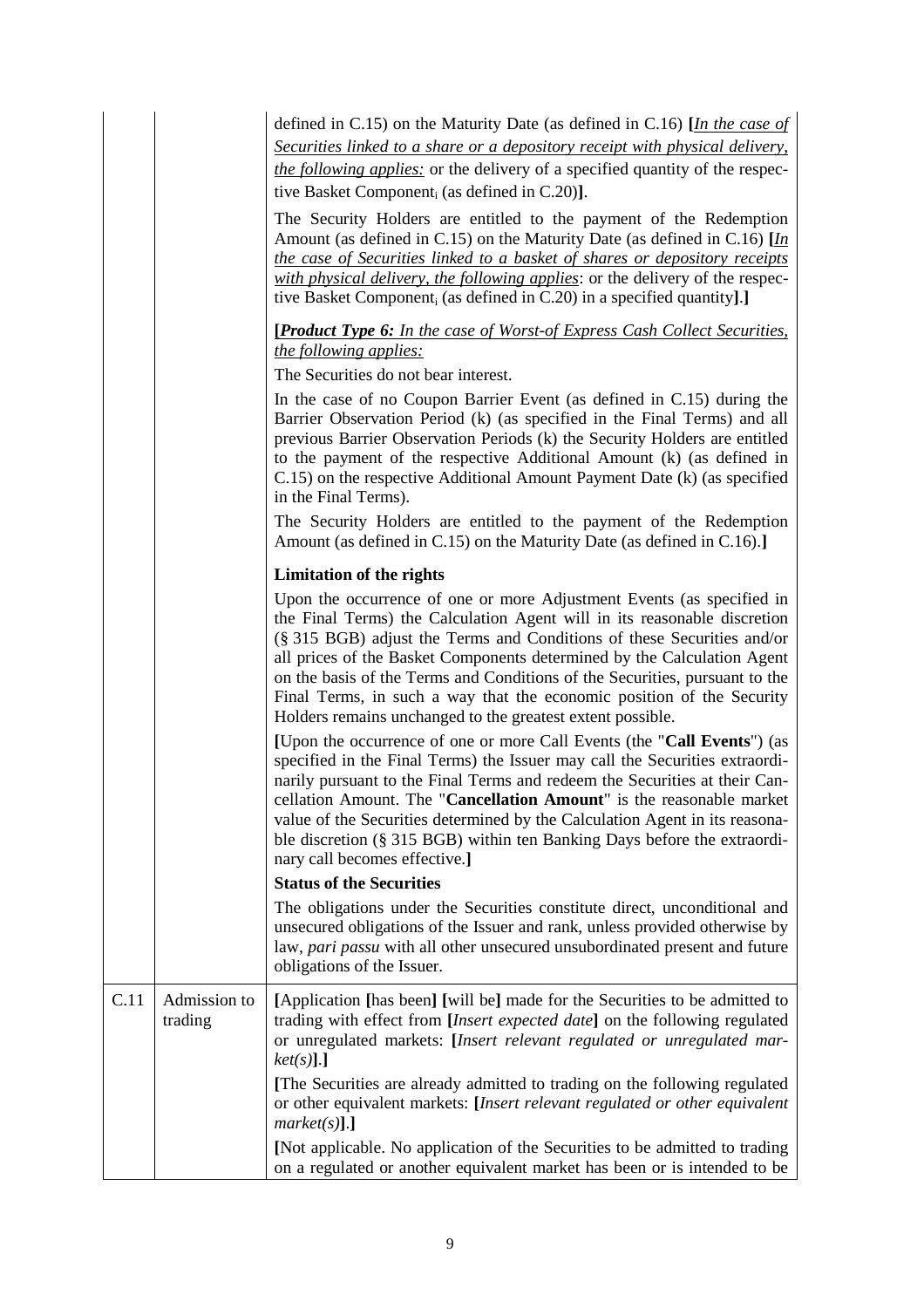|      |                                                                       | made.] [The <i>[Insert name of the Market Maker</i> ] (also the "Market Mak-<br>er") undertakes to provide liquidity through bid and offer quotes in ac-<br>cordance with the market making rules of [Insert relevant regulated or<br>$(an)$ unregulated market(s)], where the Securities are expected to be listed.<br>The obligations of the Market Maker are regulated by the rules of the mar-<br>kets organized and managed by [Insert relevant regulated or (an) unregu-<br><i>lated market(s)</i> ], and the relevant instructions to such rules. [Moreover, the<br>Market Maker undertakes to apply, in normal market conditions, a spread<br>between bid and offer quotes not higher than [Insert percentage]%.]]                                                                                                                                                                                                                                                                                                                                                                                                                                                                                                                                                                                                                                                                                                                                                                                                                                                                                                                                                                                                                                                                                                                                                                                                                                                                                                                                                                                                                                                                                                                                                                                                                                                                                                                                                                                                                                                                                                                                                                                                                                                                                                  |
|------|-----------------------------------------------------------------------|-----------------------------------------------------------------------------------------------------------------------------------------------------------------------------------------------------------------------------------------------------------------------------------------------------------------------------------------------------------------------------------------------------------------------------------------------------------------------------------------------------------------------------------------------------------------------------------------------------------------------------------------------------------------------------------------------------------------------------------------------------------------------------------------------------------------------------------------------------------------------------------------------------------------------------------------------------------------------------------------------------------------------------------------------------------------------------------------------------------------------------------------------------------------------------------------------------------------------------------------------------------------------------------------------------------------------------------------------------------------------------------------------------------------------------------------------------------------------------------------------------------------------------------------------------------------------------------------------------------------------------------------------------------------------------------------------------------------------------------------------------------------------------------------------------------------------------------------------------------------------------------------------------------------------------------------------------------------------------------------------------------------------------------------------------------------------------------------------------------------------------------------------------------------------------------------------------------------------------------------------------------------------------------------------------------------------------------------------------------------------------------------------------------------------------------------------------------------------------------------------------------------------------------------------------------------------------------------------------------------------------------------------------------------------------------------------------------------------------------------------------------------------------------------------------------------------------|
| C.15 | Effect of the<br>underlying<br>on the value<br>of the securi-<br>ties | <b>[Product Type 1:</b> In the case of Worst-of Bonus [Classic] Securities, the<br>following applies:<br>The value of the Securities during their term depends decisively on the<br>price of the Basket Components (as defined in C.20). In principle, the val-<br>ue of the Securities rises if the price of the Basket Components rises and<br>the value of the Securities falls if the price of the Basket Components falls.<br>The redemption on the Maturity Date depends on the Worst Performance<br>(final) (as specified in the Final Terms). However, the payment is at least<br>equal to a Bonus Amount (as specified in the Final Terms), provided that<br>no Barrier Event has occurred.<br>[The Security Holder is not exposed to the influence of exchange rate<br>movements (Quanto).]<br>Barrier Event means [that any price of at least one Basket Component, is<br>equal to or lower than the respective Barrier, (as specified in the Final<br>Terms) during the Barrier Observation Period (as specified in the Final<br>Terms) in the case of continuous observation][that the Worst Performance<br>(b) (as specified in the Final Terms) on any Barrier Observation Date (as<br>specified in the Final Terms) is lower than the Barrier Level].<br>If no Barrier Event has occurred, redemption is made on the Maturity Date<br>by payment of the redemption amount (the "Redemption Amount"). The<br>Redemption Amount is an amount in the Specified Currency, which corre-<br>sponds to the Nominal Amount multiplied by the Worst Performance (fi-<br>nal) and divided by the Strike (as specified in the Final Terms). However,<br>the Redemption Amount is not lower than the Bonus Amount (as specified<br>in the Final Terms).<br>If a Barrier Event has occurred, [redemption is made on the Maturity Date<br>by payment of the redemption amount (the "Redemption Amount"). The<br>Redemption Amount is an amount in the Specified Currency, which corre-<br>sponds to the Nominal Amount multiplied by the Worst Performance (fi-<br>nal) and divided by the Strike (as specified in the Final Terms.][the Basket<br>Component <sub>i</sub> with the Worst Performance (final) in a quantity expressed by<br>the Ratio <sub>i</sub> (as specified in the Final Terms) is delivered on the Maturity<br>Date. If the Ratio <sub>i</sub> leads to a non-deliverable fraction of the Basket Com-<br>ponent <sub>i</sub> , a cash amount denominated in the Specified Currency is paid in<br>the amount corresponding to the value of the non-deliverable fraction of<br>the Basket Component <sub>i</sub> (the " <b>Supplemental Cash Amount</b> ") (as specified<br>in the Final Terms)].<br><b>[Product Type 2:</b> In the case of Worst-of Bonus Cap Securities, the follow-<br>ing applies: |
|      |                                                                       | The value of the Securities during their term depends decisively on the<br>price of the Basket Components (as defined in C.20). In principle, the                                                                                                                                                                                                                                                                                                                                                                                                                                                                                                                                                                                                                                                                                                                                                                                                                                                                                                                                                                                                                                                                                                                                                                                                                                                                                                                                                                                                                                                                                                                                                                                                                                                                                                                                                                                                                                                                                                                                                                                                                                                                                                                                                                                                                                                                                                                                                                                                                                                                                                                                                                                                                                                                           |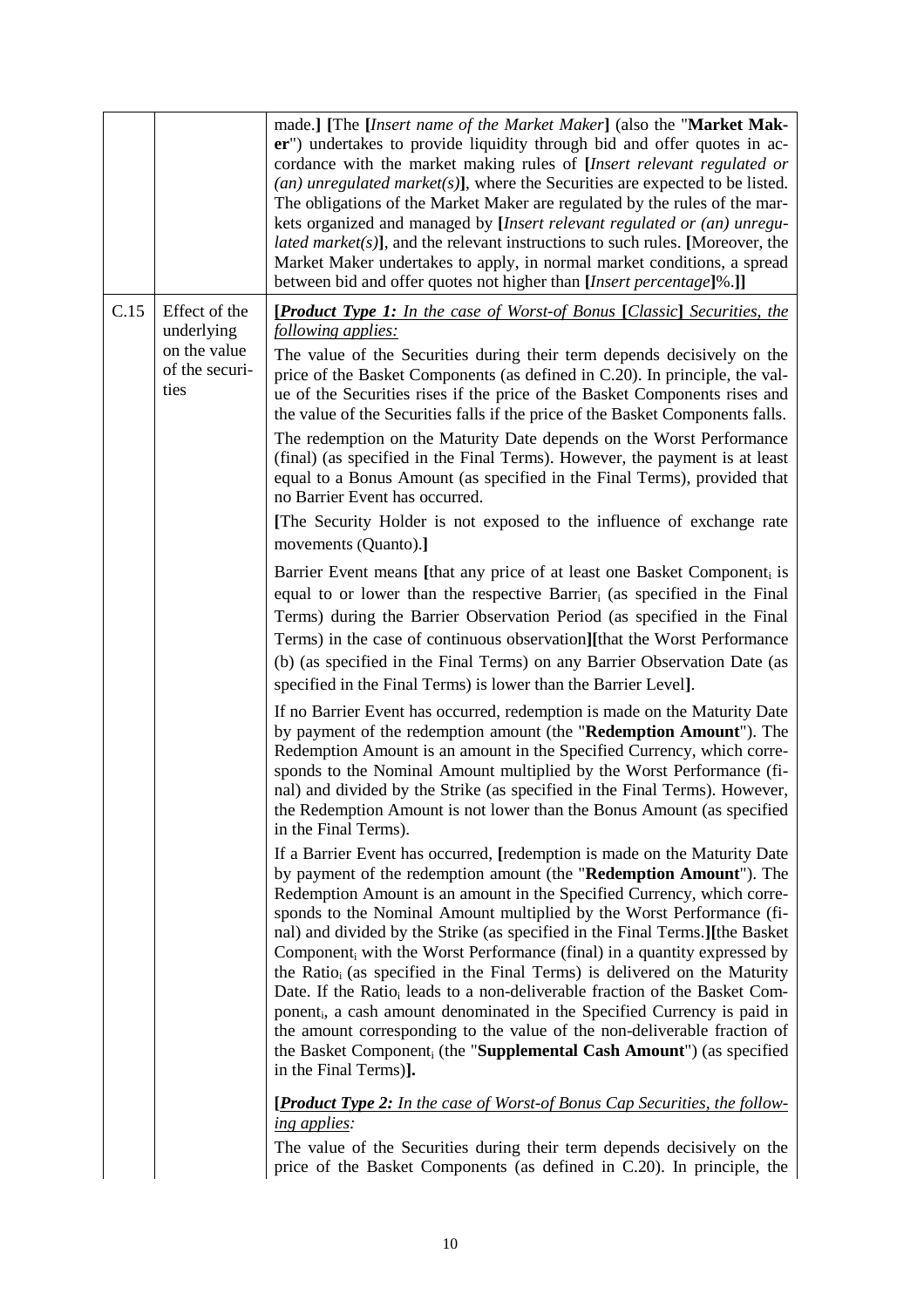value of the Securities rises if the price of the Basket Components rises and the value of the Securities falls if the price of the Basket Components falls.

The redemption on the Maturity Date depends on the Worst Performance (final) (as specified in the Final Terms). The payment is at least equal to a Bonus Amount (as specified in the Final Terms), if no Barrier Event has occurred. However, in all cases the payment is not greater than the Maximum Amount (as specified in the Final Terms).

**[**The Security Holder is not exposed to the influence of exchange rate movements (Quanto).**]**

Barrier Event means [that any price of at least one Basket Component<sub>i</sub> is equal to or lower than the respective Barrier<sub>i</sub> (as specified in the Final Terms) during the Barrier Observation Period (as specified in the Final Terms) in the case of continuous observation**][**that the Worst Performance (b) (as specified in the Final Terms) on any Barrier Observation Date (as specified in the Final Terms) is lower than the Barrier Level**]**.

If no Barrier Event has occurred, redemption is made on the Maturity Date by payment of the Redemption Amount, which corresponds to **[**the Nominal Amount multiplied by the Worst Performance (final) and divided by the Strike (as specified in the Final Terms). However, the Redemption Amount is not lower than the Bonus Amount and not higher than the Maximum Amount.**][**the Maximum Amount.**]**

**[**If a Barrier Event has occurred, redemption is made on the Maturity Date by payment of the Redemption Amount, which corresponds to the Nominal Amount multiplied by the Worst Performance (final) and divided by the Strike.

However, the Redemption Amount is in this case not greater than the Maximum Amount.**]**

**[**If a Barrier Event has occurred and the Worst Performance (final) is equal to or greater than the Cap (as specified in the Final Terms), redemption is maid on the Maturity Date by payment of the Redemption Amount, which corresponds to the Nominal Amount multiplied by the Worst Performance (final) and divided by the Strike. However, the Redemption Amount is in this case not greater than the Maximum Amount.

If a Barrier Event has occurred and the Worst Performance (final) is lower than the Cap, a quantity of the Basket Component; with the Worst Performance (final) expressed by the Ratio<sub>i</sub> (as specified in the Final Terms) is delivered on the Maturity Date. If the Ratio<sub>i</sub> leads to a non-deliverable fraction of the Basket Component<sub>i</sub>, a cash amount denominated in the Specified Currency is paid in the amount corresponding to the value of the non-deliverable fraction of the Basket Component<sup>i</sup> (the "**Supplemental Cash Amount**") (as specified in the Final Terms).**]]**

## **[***Product Type 3: In the case of Worst-of Express* **[***Classic***]** *Securities, the following applies:*

The value of the Securities during their term depends decisively on the price of the Basket Components (as defined in C.20). In principle, the value of the Securities rises if the price of the Basket Components rises and the value of the Securities falls if the price of the Basket Components falls.

The redemption on the Maturity Date depends on the Worst Performance (final) (as specified in the Final Terms). In addition, the Securities allow for automatic early redemption at the Early Redemption Amount (k) (as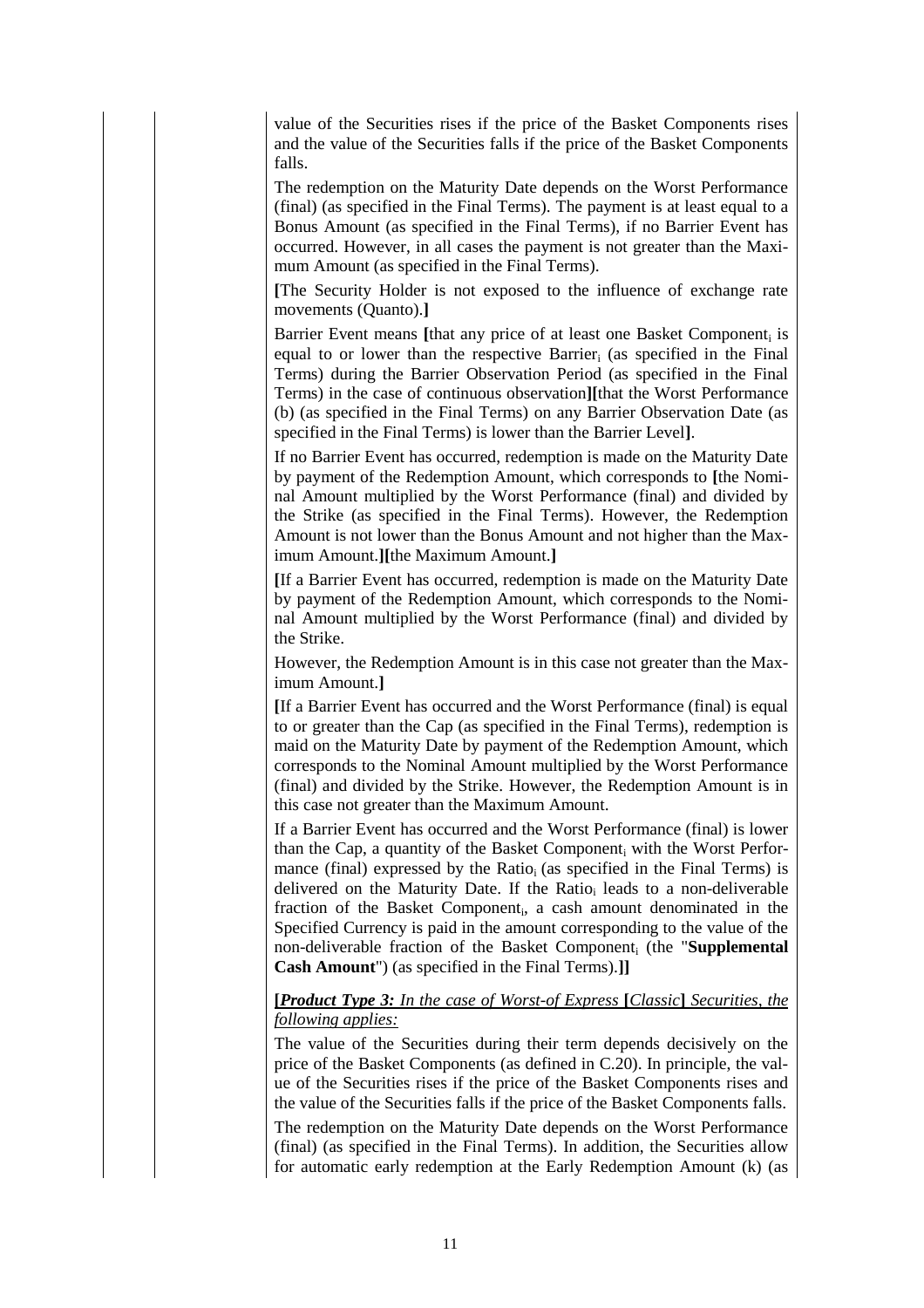specified in the Final Terms) under certain circumstances.

**[**The Security Holder is not exposed to the influence of exchange rate movements (Quanto).**]**

*Automatic Early Redemption*

If an Early Redemption Event **[**but no Barrier Event**]** has occurred, the Securities are automatically early redeemed on the immediately following Early Maturity Date (k) by payment of the relevant Early Redemption Amount (k) (as specified in the Final Terms).

**[**If a Barrier Event has occurred, the option of automatic early redemption lapses and the Securities are redeemed on the Maturity Date.**]**

Early Redemption Event means that each Performance of the Basket Component<sub>i</sub> (k) (as specified in the Final Terms) is equal to or greater than the Early Redemption Level<sub>i</sub> (k) (as specified in the Final Terms).

*Redemption at Maturity Date*

If no Barrier Event has occurred, redemption is made on the Maturity Date by payment of the Redemption Amount, which is determined as follows:

- If a Final Redemption Event has occurred, the Redemption Amount corresponds to the Maximum Amount (as specified in the Final Terms), or

- If no Final Redemption Event has occurred, the Redemption Amount corresponds to the Final Redemption Amount ( as specified in the Final Terms).

Barrier Event means [that any price of at least one Basket Component<sub>i</sub> (as defined in  $C.20$ ) is equal to or lower than the respective Barrier; (as specified in the Final Terms) during the Barrier Observation Period (as specified in the Final Terms) in the case of continuous observation**][**that the Worst Performance (b) (as specified in the Final Terms) on the respective Barrier Observation Date (as specified in the Final Terms) is lower than the Barrier Level**].**

Final Redemption Event means that the Worst Performance (final) is equal to or greater than the Final Redemption Level (as specified in the Final Terms).

**[**If a Barrier Event has occurred, redemption is made on the Maturity Date by payment of the Redemption Amount, which corresponds to the Nominal Amount multiplied by the Worst Performance (final) and divided by the Strike (as specified in the Final Terms). The Redemption Amount is not greater than the Nominal Amount.**]**

**[**If a Barrier Event has occurred and the Worst Performance (final) is equal to or greater than the Strike, redemption is made on the Maturity Date by payment of the Redemption Amount that is equal to the Nominal Amount.

If a Barrier Event has occurred and the Worst Performance (final) is lower than the Strike, a quantity of the Basket Component<sup>i</sup> with the Worst Performance (final) expressed by the Ratio $_i$  (as specified in the Final Terms) is delivered on the Maturity Date. If the Ratio<sub>i</sub> leads to a non-deliverable fraction of the Basket Component<sub>i</sub>, a cash amount denominated in the Specified Currency is paid in the amount corresponding to the value of the non-deliverable fraction of the Basket Component<sub>i</sub> (the "**Supplemental Cash Amount**") (as specified in the Final Terms).**]]**

**[***Product Type 4: In the case of Worst-of Express Plus Securities, the following applies*: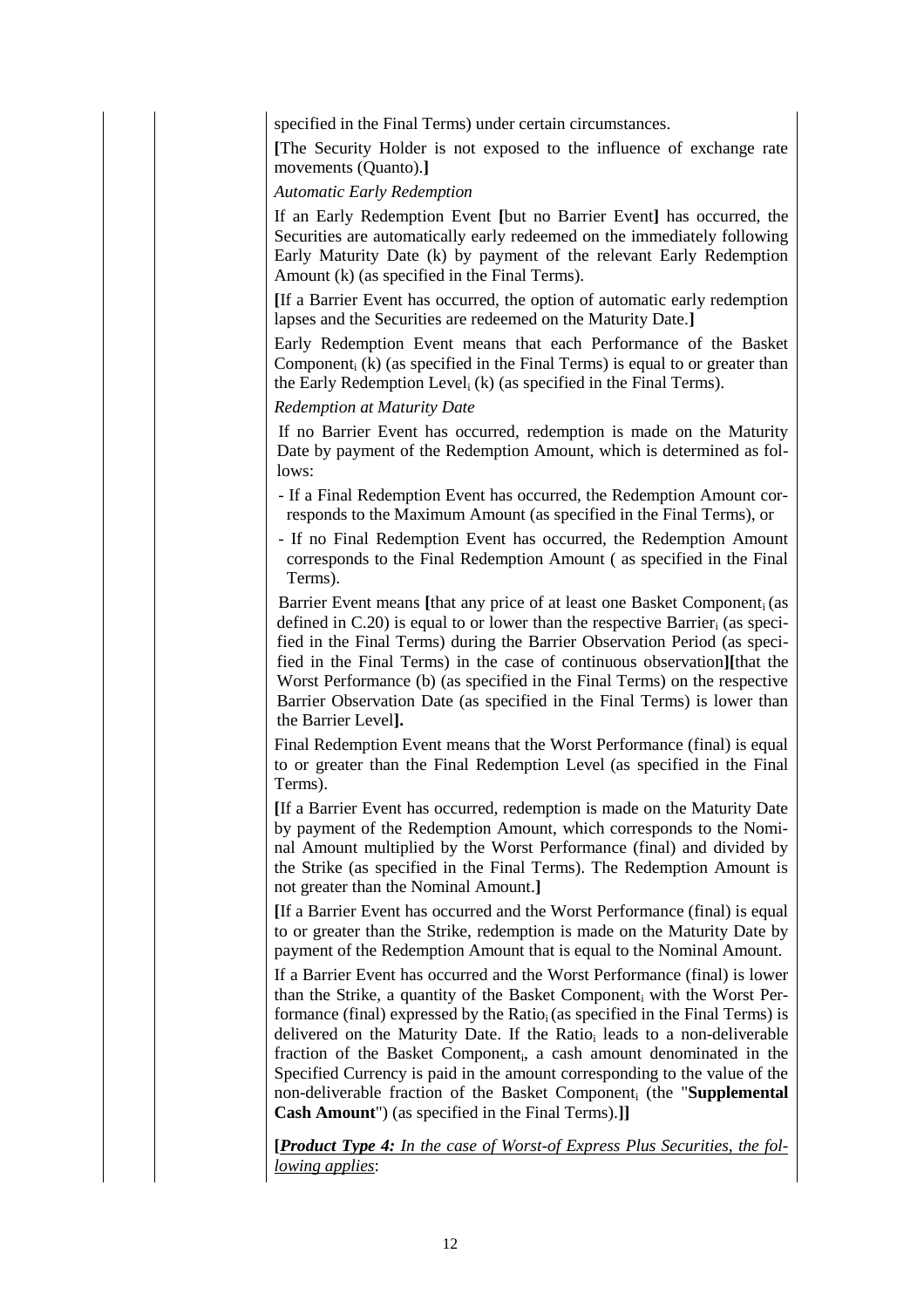The value of the Securities during their term depends decisively on the price of the Basket Components (as defined in C.20). In principle, the value of the Securities rises if the price of the Basket Components rises and the value of the Securities falls if the price of the Basket Components falls.

The redemption amount on the Maturity Date depends on the Worst Performance (final). In addition, the Securities allow for automatic early redemption at the Early Redemption Amount (k) under certain circumstances.

**[**The Security Holder is not exposed to the influence of exchange rate movements (Quanto).**]**

## *Automatic Early Redemption*

If an Early Redemption Event **[**but no Barrier Event**]** has occurred, the Securities are automatically early redeemed on the immediately following Early Maturity Date (k) by payment of the relevant Early Redemption Amount (k) (as specified in the Final Terms).

**[**If a Barrier Event has occurred, the option of automatic early redemption lapses and the Securities are redeemed on the Maturity Date.**]**

Early Redemption Event means that each Performance of the Basket Component<sub>i</sub>  $(k)$  (as specified in the Final Terms) is equal to or greater than the Early Redemption Level,  $(k)$  (as specified in the Final Terms).

#### *Redemption at Maturity Date*

If no Barrier Event has occurred, redemption is made on the Maturity Date by payment of the Redemption Amount, which corresponds to the Maximum Amount (as specified in the Final Terms).

**[**If a Barrier Event has occurred, redemption is made on the Maturity Date by payment of the Redemption Amount that is equal to the Nominal Amount multiplied by the Worst Performance (final) and divided by the Strike (as specified in the Final Terms). The Redemption Amount is not greater than the Nominal Amount.**]**

**[**If a Barrier Event has occurred and the Worst Performance (final) is equal to or greater than the Strike, redemption is maid on the Maturity Date by payment of the Redemption Amount that is equal to the Nominal Amount.

If a Barrier Event has occurred and the Worst Performance (final) is lower than the Strike, a quantity of the Basket Component; with the Worst Performance (final) expressed by the Ratio $_i$  (as specified in the Final Terms) is delivered on the Maturity Date. If the Ratio<sub>i</sub> leads to a non-deliverable fraction of the Basket Component<sub>i</sub>, a cash amount denominated in the Specified Currency is paid in the amount corresponding to the value of the non-deliverable fraction of the Basket Component<sub>i</sub> (the "**Supplemental Cash Amount**") (as specified in the Final Terms).**]**

Barrier Event means *[that any price of at least one Basket Component<sub>i</sub> (as* defined in  $C.20$ ) is equal to or lower than the respective Barrier<sub>i</sub> (as specified in the Final Terms) during the Barrier Observation Period (as specified in the Final Terms) in the case of continuous observation**][**that the Worst Performance (b) (as specified in the Final Terms) on the respective Barrier Observation Date (as specified in the Final Terms) is lower than the Barrier Level**].]**

**[***Product Type 5: In the case of Worst-of Express Securities with Additional Amount, the following applies:*

The value of the Securities during their term depends decisively on the price of the Basket Components (as defined in C.20). In principle, the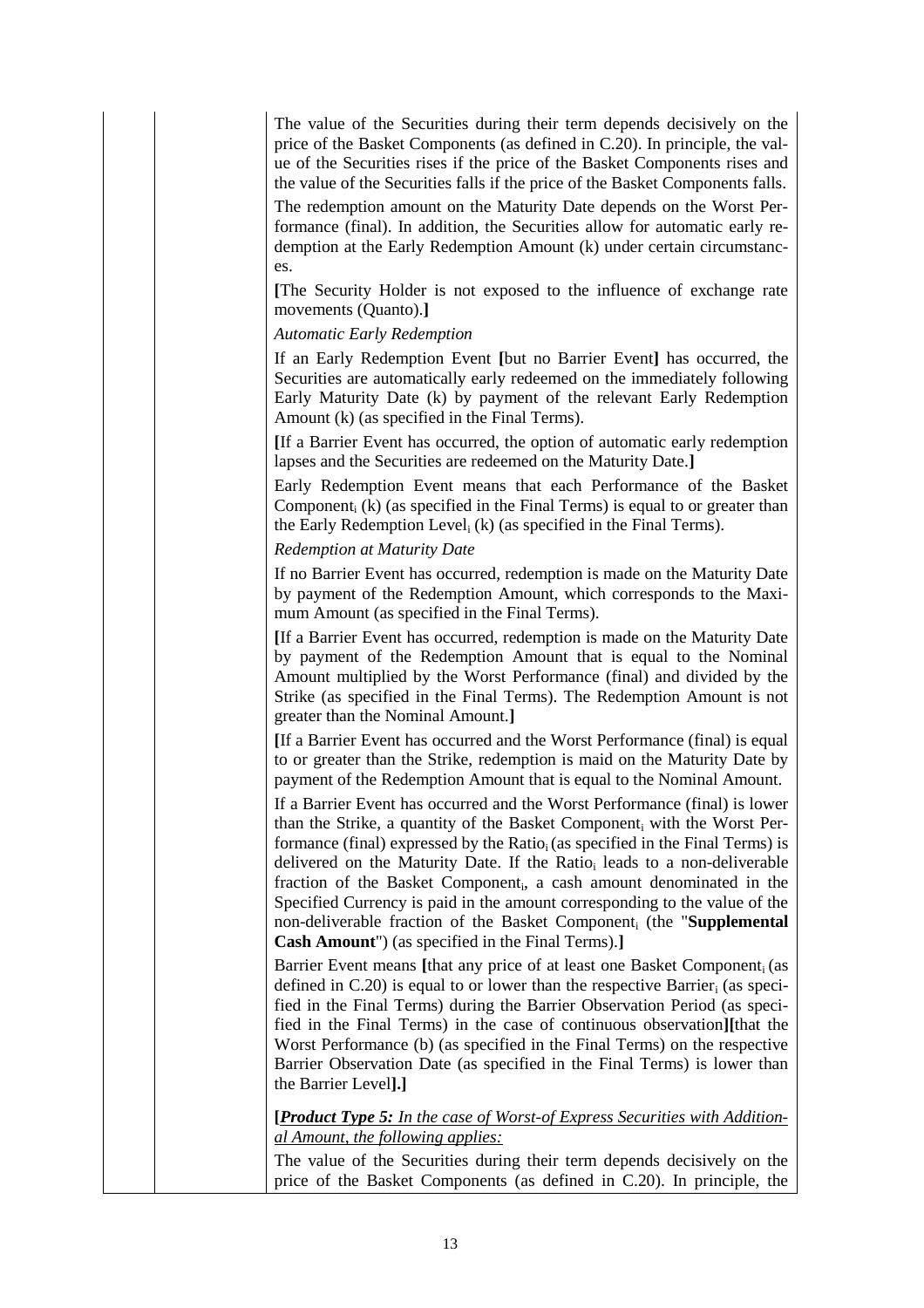value of the Securities rises if the price of the Basket Components rises and the value of the Securities falls if the price of the Basket Components falls.

The redemption amount on the Maturity Date depends on the Worst Performance (final) (as specified in the Final Terms). The Securities allow for the payment of an Additional Amount on each Additional Amount Payment Date, if an Additional Amount Payment Event **[**and no Barrier Event**]** has occurred. In addition, the Securities allow for automatic early redemption at the Early Redemption Amount (k) under certain circumstances.

**[**The Security Holder is not exposed to the influence of exchange rate movements (Quanto).**]**

*Additional Amount*

The payment of the Additional Amount depends on the occurrence of an Additional Amount Payment Event.

Additional Amount Payment Event means that the Worst Performance (k) is equal to or greater than the Additional Amount Payment Level (k) (as specified in the Final Terms) on the respective Observation Date (as defined in C.16).

**[**If an Additional Amount Payment Event has occurred on an Observation Date (k), the respective Additional Amount (k) is paid on the respective Additional Amount Payment Date (k) less all Additional Amounts paid for the Additional Amount on the previous Additional Amount Payment Dates.

If no Additional Amount Payment Event has occurred on the respective Observation Date (k), no Additional Amount (k) is paid on the respective Additional Amount Payment Date (k).**]**

**[**If an Additional Amount Payment Event has occurred on an Observation Date (k) **[**and no Barrier Event has occured**]**, the Additional Amount (k) is paid on the respective Additional Amount Payment Date (k).

If no Additional Amount Payment Event has occurred on an Observation Date (k), no Additional Amount (k) is paid on the respective Additional Amount Payment Date (k).**]**

**[**If a Barrier Event has occurred, the option of the Additional Amount Payment (k) lapses for each following Observation Date (k).**]**

*Automatic Early Redemption*

If an Early Redemption Event **[**but no Barrier Event**]** has occurred, the Securities are automatically early redeemed on the immediately following Early Maturity Date (k) by payment of the relevant Early Redemption Amount (k) (as specified in the Final Terms).

**[**If a Barrier Event has occurred, the option of automatic early redemption lapses and the Securities are redeemed on the Maturity Date.**]** Early Redemption Event means that each Performance of the Basket Component<sup>i</sup> (k) (as specified in the Final Terms) is equal to or greater than the Early Redemption Level<sub>i</sub> (k) (as specified in the Final Terms).

*Redemption at Maturity Date*

If no Barrier Event has occurred, redemption is made on the Maturity Date by payment of the Redemption Amount that is equal to the Maximum Amount (as specified in the Final Terms).

**[**If a Barrier Event has occurred, redemption is made on the Maturity Date by payment of the Redemption Amount, which corresponds to the Nomi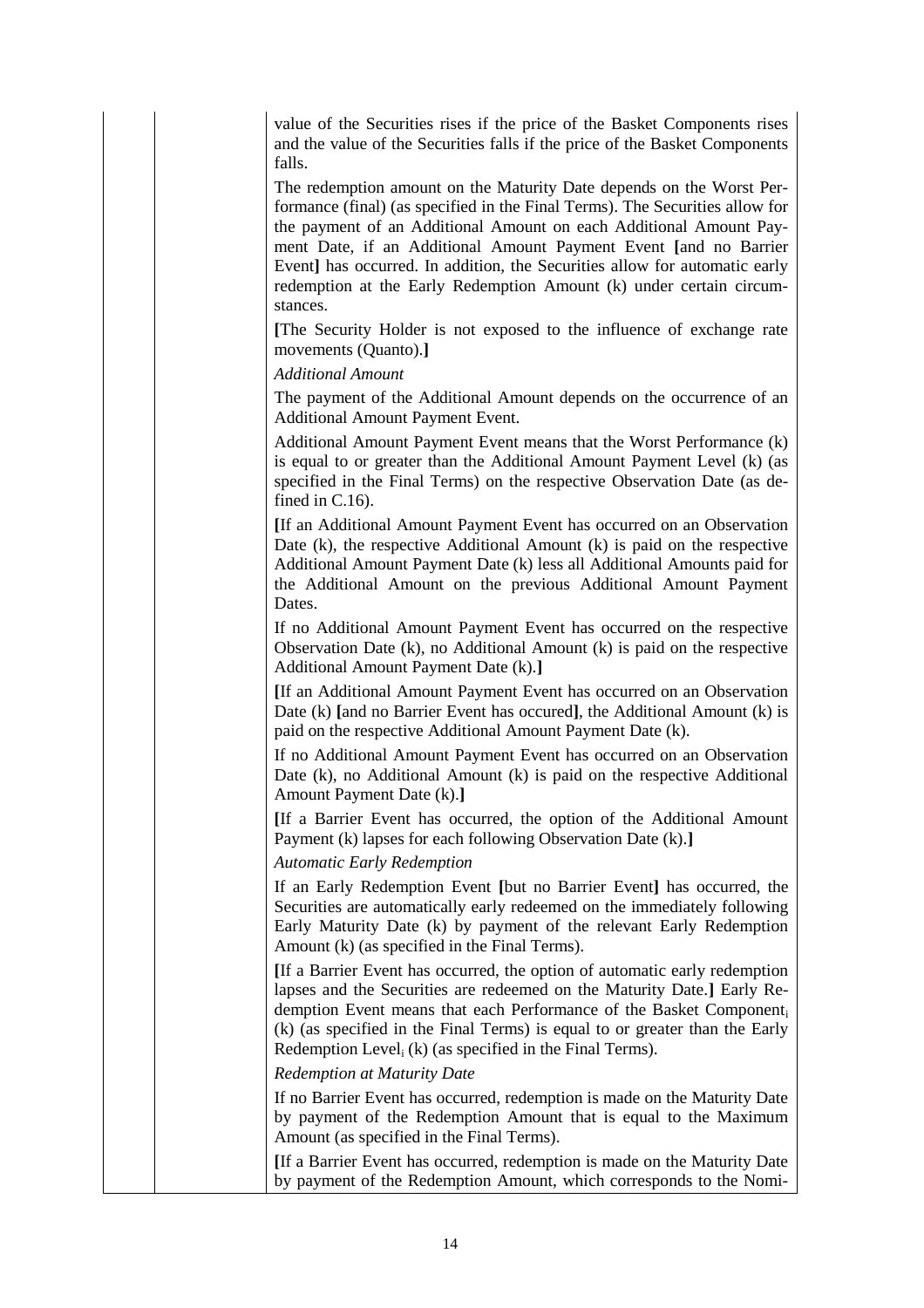nal Amount multiplied by the Worst Performance (final) and divided by the Strike (as specified in the Final Terms). The Redemption Amount is not greater than the Nominal Amount.**]**

**[**If a Barrier Event has occurred and the Worst Performance (final) is equal to or greater than the Strike, redemption is maid on the Maturity Date by payment of the Redemption Amount that is equal to the Nominal Amount.

If a Barrier Event has occurred and the Worst Performance (final) is lower than the Strike, a quantity of the Basket Component<sup>i</sup> with the Worst Performance (final) expressed by the Ratio $_i$  (as specified in the Final Terms) is delivered on the Maturity Date. If the Ratio<sub>i</sub> leads to a non-deliverable fraction of the Basket Component<sub>i</sub>, a cash amount denominated in the Specified Currency is paid in the amount corresponding to the value of the non-deliverable fraction of the Basket Component<sub>i</sub> (the "**Supplemental Cash Amount**") (as specified in the Final Terms).**]**

Barrier Event means *[that any price of at least one Basket Component<sub>i</sub> (as* defined in  $C.20$ ) is equal to or lower than the respective Barrier<sub>i</sub> (as specified in the Final Terms) during the Barrier Observation Period (as specified in the Final Terms) in the case of continuous observation**][**that the Worst Performance (b) (as specified in the Final Terms) on the respective Barrier Observation Date (as specified in the Final Terms) is lower than the Barrier Level**].]**

## **[***Product Type 6: In the case of Worst-of Express Cash Collect Securities, the following applies:*

The value of the Securities during their term depends decisively on the price of the Basket Components (as defined in C.20). In principle, the value of the Securities rises if the price of the Basket Components rises and the value of the Securities falls if the price of the Basket Components falls.

The redemption on the Maturity Date depends on the Worst Performance (final) (as specified in the Final Terms). The Securities allow for the payment of an Additional Amount on the respective Additional Amount Payment Date, if no Coupon Barrier Event has occurred. In addition, the Securities allow for automatic early redemption at the Early Redemption Amount (k) under certain circumstances.

**[**The Security Holder is not exposed to the influence of exchange rate movements (Quanto).**]**

## *Additional Amount*

If no Coupon Barrier Event has occurred during the Barrier Observation Period (k) and all previous Barrier Observation Periods (k), payment of the respective Additional Amount (k) is made on the respective Additional Amount Payment Date (k).

If a Coupon Barrier Event has occurred during the Barrier Observation Period (k), no Additional Amount (k) will be paid on the respective Additional Amount Payment Date (k) and on any following Additional Amount Payment Dates (k). I.e., if a Coupon Barrier Event occurs the option of an Additional Amount lapses.

Coupon Barrier Event means **[**that any price of at least one Basket Component<sub>i</sub> (as defined in C.20) is equal to or lower than the respective Barrier<sub>i</sub> (k) (as specified in the Final Terms) during the Barrier Observation Period (k) (as specified in the Final Terms) in the case of continuous observation][that any Performance of the Basket Component<sub>i</sub> (c) (as specified in the Final Terms) on any Coupon Barrier Observation Date during the Barrier Observation Period (k) (as specified in the Final Terms) is equal to or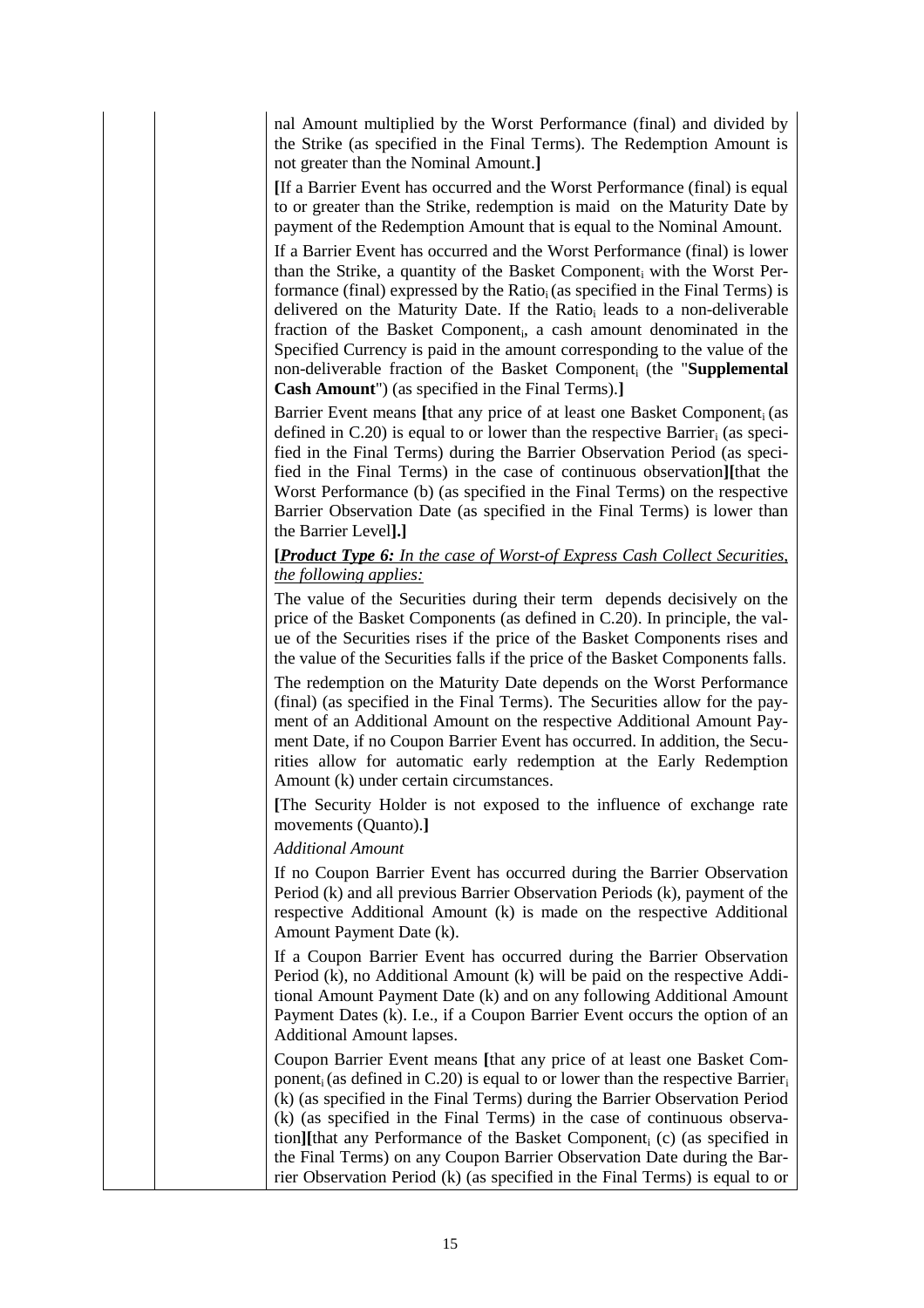|      |                                                                                                                                      | lower than the respective Barrier Level <sub>i</sub> (k) (as specified in the Final                                                                                                                                                                                                                                                                                                                                                                                                                                                                                         |
|------|--------------------------------------------------------------------------------------------------------------------------------------|-----------------------------------------------------------------------------------------------------------------------------------------------------------------------------------------------------------------------------------------------------------------------------------------------------------------------------------------------------------------------------------------------------------------------------------------------------------------------------------------------------------------------------------------------------------------------------|
|      |                                                                                                                                      | Terms)].                                                                                                                                                                                                                                                                                                                                                                                                                                                                                                                                                                    |
|      |                                                                                                                                      | <b>Automatic Early Redemption</b><br>If an Early Redemption Event [but no Coupon Barrier Event] has oc-<br>curred, the Securities are automatically early redeemed on the respective<br>Early Maturity Date (k) by payment of the relevant Early Redemption<br>Amount (k).                                                                                                                                                                                                                                                                                                  |
|      |                                                                                                                                      | [If a Coupon Barrier Event has occurred, the option of early redemption<br>lapses and the Securities are redeemed on the Maturity Date.]                                                                                                                                                                                                                                                                                                                                                                                                                                    |
|      |                                                                                                                                      | [Early Redemption Event means that [each Performance of the Basket]<br>Component <sub>i</sub> (k) (as specified in the Final Terms) is equal to or greater than<br>the Early Redemption Level <sub>i</sub> (k) (as specified in the Final Terms)].                                                                                                                                                                                                                                                                                                                          |
|      |                                                                                                                                      | <b>Redemption at Maturity Date</b>                                                                                                                                                                                                                                                                                                                                                                                                                                                                                                                                          |
|      |                                                                                                                                      | If no Barrier Event has occurred, redemption is made on the Maturity Date<br>by payment of the Redemption Amount that is equal to the Maximum<br>Amount (as specified in the Final Terms).                                                                                                                                                                                                                                                                                                                                                                                  |
|      |                                                                                                                                      | If a Barrier Event has occurred, redemption is made on the Maturity Date<br>by payment of the Redemption Amount that is equal to the Nominal<br>Amount multiplied by the Worst Performance (final) and divided by the<br>Strike (as specified in the Final Terms). The Redemption Amount is not<br>greater than the Nominal Amount.                                                                                                                                                                                                                                         |
|      |                                                                                                                                      | Barrier Event means [that any price of at least one Basket Component <sub>i</sub> (as<br>defined in $C.20$ ) is equal to or lower than the respective Barrier <sub>i</sub> (as speci-<br>fied in the Final Terms) during the Barrier Observation Period (as speci-<br>fied in the Final Terms) in the case of continuous observation][that any<br>Performance of the Basket Component <sub>i</sub> (b) (as specified in the Final<br>Terms) on the respective Barrier Observation Date (as specified in the<br>Final Terms) is equal to or lower than the Barrier Level.].] |
| C.16 | The expira-<br>tion or ma-<br>turity date of<br>the derivative<br>securities -<br>the exercise<br>date or final<br>reference<br>date | "Final Observation Date[s]"[,][and] "Maturity Date"[,"Observation<br><b>Date (k)</b> " and " <b>Early Maturity Date (k)</b> " [are][is] specified in the table in<br>the Annex to this summary.                                                                                                                                                                                                                                                                                                                                                                             |
| C.17 | Settlement<br>procedure of<br>the securities                                                                                         | All payments shall be made to [ <i>Insert</i> ] (the "Principal Paying Agent").<br>The Principal Paying Agent shall pay the amounts due to the Clearing<br>System for credit to the respective accounts of the depository banks for<br>transfer to the Security Holders.                                                                                                                                                                                                                                                                                                    |
|      |                                                                                                                                      | The payment to the Clearing System shall discharge the Issuer from its<br>obligations under the Securities in the amount of such payment.<br>"Clearing System" means [Insert].                                                                                                                                                                                                                                                                                                                                                                                              |
| C.18 | Description<br>of how any<br>return on de-<br>rivative secu-<br>rities takes<br>place                                                | <i>In the case of Securities with cash settlement, insert:</i><br>Payment of the Redemption Amount on the Maturity Date]<br><i>In the case of Securities linked to shares or depository receipts with phys-</i><br><i>ical delivery of the Underlying, insert:</i><br>Payment of the Redemption Amount on the Maturity Date or delivery of                                                                                                                                                                                                                                  |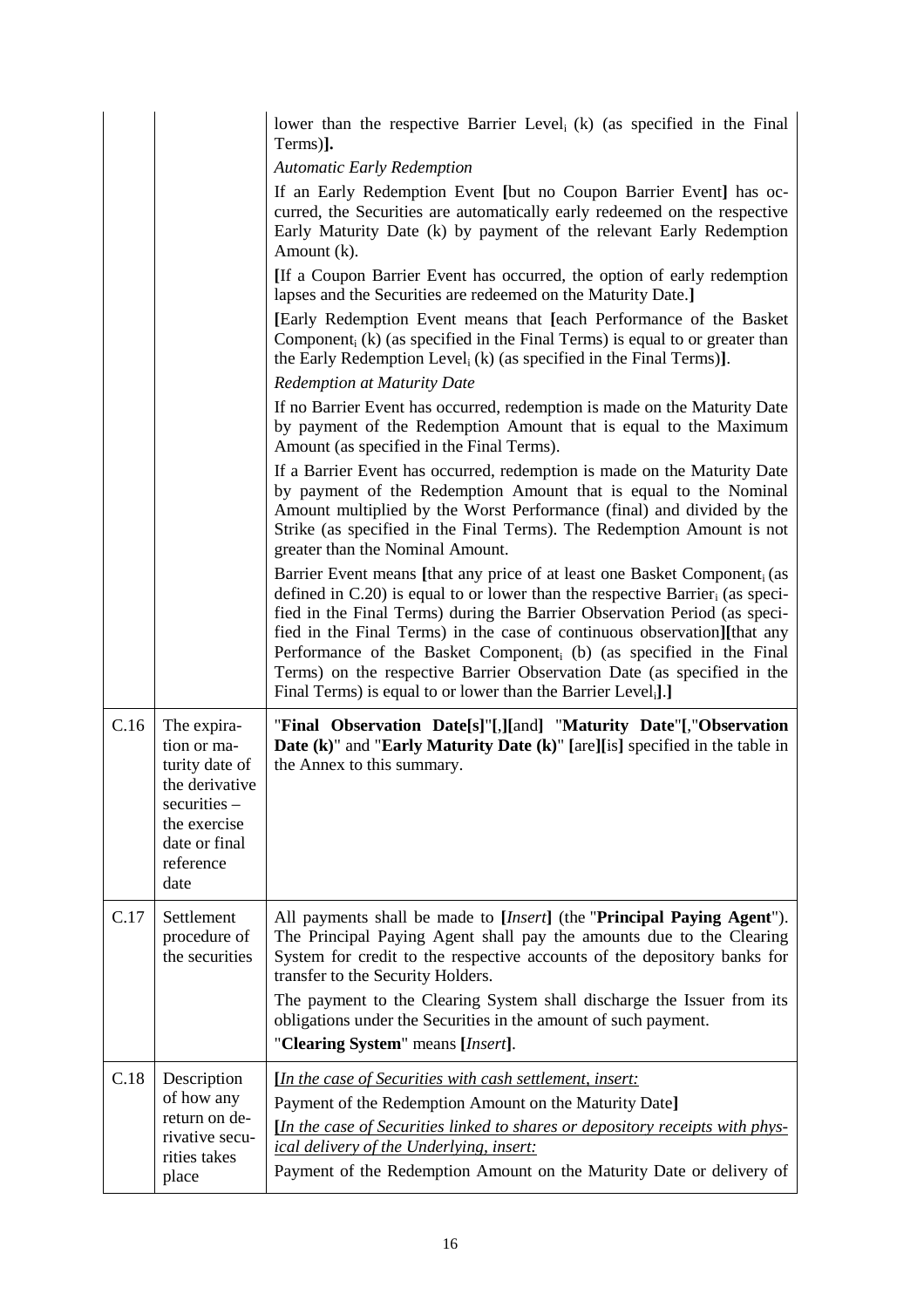|      |                                                                            | the Basket Component, with the Worst Performance (final) (and payment<br>of the Supplemental Cash Amount, if any) within five banking days after<br>the Maturity Date]<br><i>In the case of Securities with automatic early redemption, the following</i><br><i>applies:</i><br>or Payment of the respective Early Redemption Amount (k) on the respec-<br>tive Early Maturity Date (k)]                                                                                                                                                                                                                                                                                                                                                                                                                                                                                                                                                                                                                                                                                                                                                                                                                                                                                                                                                                                                                                                                                                                                |            |  |                         |                             |
|------|----------------------------------------------------------------------------|-------------------------------------------------------------------------------------------------------------------------------------------------------------------------------------------------------------------------------------------------------------------------------------------------------------------------------------------------------------------------------------------------------------------------------------------------------------------------------------------------------------------------------------------------------------------------------------------------------------------------------------------------------------------------------------------------------------------------------------------------------------------------------------------------------------------------------------------------------------------------------------------------------------------------------------------------------------------------------------------------------------------------------------------------------------------------------------------------------------------------------------------------------------------------------------------------------------------------------------------------------------------------------------------------------------------------------------------------------------------------------------------------------------------------------------------------------------------------------------------------------------------------|------------|--|-------------------------|-----------------------------|
| C.19 | Exercise<br>price or final<br>reference<br>price of the<br>underlying      | [, [each] subject to an extraordinary Issuer call].<br><i><u>In the case of Securities with final Reference Price observation, the fol-</u></i><br>lowing applies:<br>" $K_i$ (final)" means the Reference Price of the Basket Component, on the<br>Final Observation Date.]<br><i>In the case of Securities with final average observation, the following</i><br><i>applies:</i><br>" $K_i$ (final)" means the equally weighted average of the Reference Prices of<br>the Basket Component, specified on the Final Observation Dates.]<br>$[In the case of Securities with [best][worst] - in observation, the following$<br>applies:<br>" $K_i$ (final)" means the [highest][lowest] Reference Price <sub>i</sub> on [each of the<br>Final Observation Dates] [ each respective date (as specified in the Final<br>Terms) between the Initial Observation Date (as specified in the Final<br>Terms)(including) and the Last Day of the [Best][Worst] -in Period (in-<br>cluding)].]<br><i><u>In the case of Securities with [best][worst]-out observation, the following</u></i><br><i>applies:</i><br>" $K_i$ (final)" means the [highest][lowest] Reference Price <sub>i</sub> on [each of the<br>Final Observation Dates] [each respective date (as specified in the Final<br>Terms) between the First Day of the [Best][Worst]-out Period (as specified<br>in the Final Terms) (including) and the Final Observation Date (includ-<br>$ing$ ].]<br><b>Basket Component</b><br><b>Reference Price</b> <sub>i</sub> |            |  |                         |                             |
| C.20 | Type of the<br>underlying                                                  | "Underlying" means a basket with the following basket components (the<br>"Basket Components").                                                                                                                                                                                                                                                                                                                                                                                                                                                                                                                                                                                                                                                                                                                                                                                                                                                                                                                                                                                                                                                                                                                                                                                                                                                                                                                                                                                                                          |            |  |                         |                             |
|      | and descrip-<br>tion where<br>information<br>on the under-<br>lying can be | i                                                                                                                                                                                                                                                                                                                                                                                                                                                                                                                                                                                                                                                                                                                                                                                                                                                                                                                                                                                                                                                                                                                                                                                                                                                                                                                                                                                                                                                                                                                       | $[ISIN_i]$ |  | <b>Basket Component</b> | <b>Website</b> <sub>i</sub> |
|      |                                                                            | [Insert con-<br>secutive num-<br>ber $i$ ]                                                                                                                                                                                                                                                                                                                                                                                                                                                                                                                                                                                                                                                                                                                                                                                                                                                                                                                                                                                                                                                                                                                                                                                                                                                                                                                                                                                                                                                                              | [Insert]   |  | [ <i>Insert</i> ]       | [ <i>Insert</i> ]           |
|      | found                                                                      | For further information about [the Basket Components and] the past and<br>the future performance of the Basket Components and their volatility,<br>please refer to the Website <sub>i</sub> , as specified in the table above (or any succes-<br>sor website).                                                                                                                                                                                                                                                                                                                                                                                                                                                                                                                                                                                                                                                                                                                                                                                                                                                                                                                                                                                                                                                                                                                                                                                                                                                          |            |  |                         |                             |

## **D. RISKS**

| $D.2$ Key infor-                                                                                         | Potential investors should be aware that in the case of the occurrence of                     |
|----------------------------------------------------------------------------------------------------------|-----------------------------------------------------------------------------------------------|
| mation on the $\vert$ <i>one of the below mentioned risk factors the securities may decline in value</i> |                                                                                               |
|                                                                                                          | key risks that $\parallel$ and that they may sustain a <b>total loss</b> of their investment. |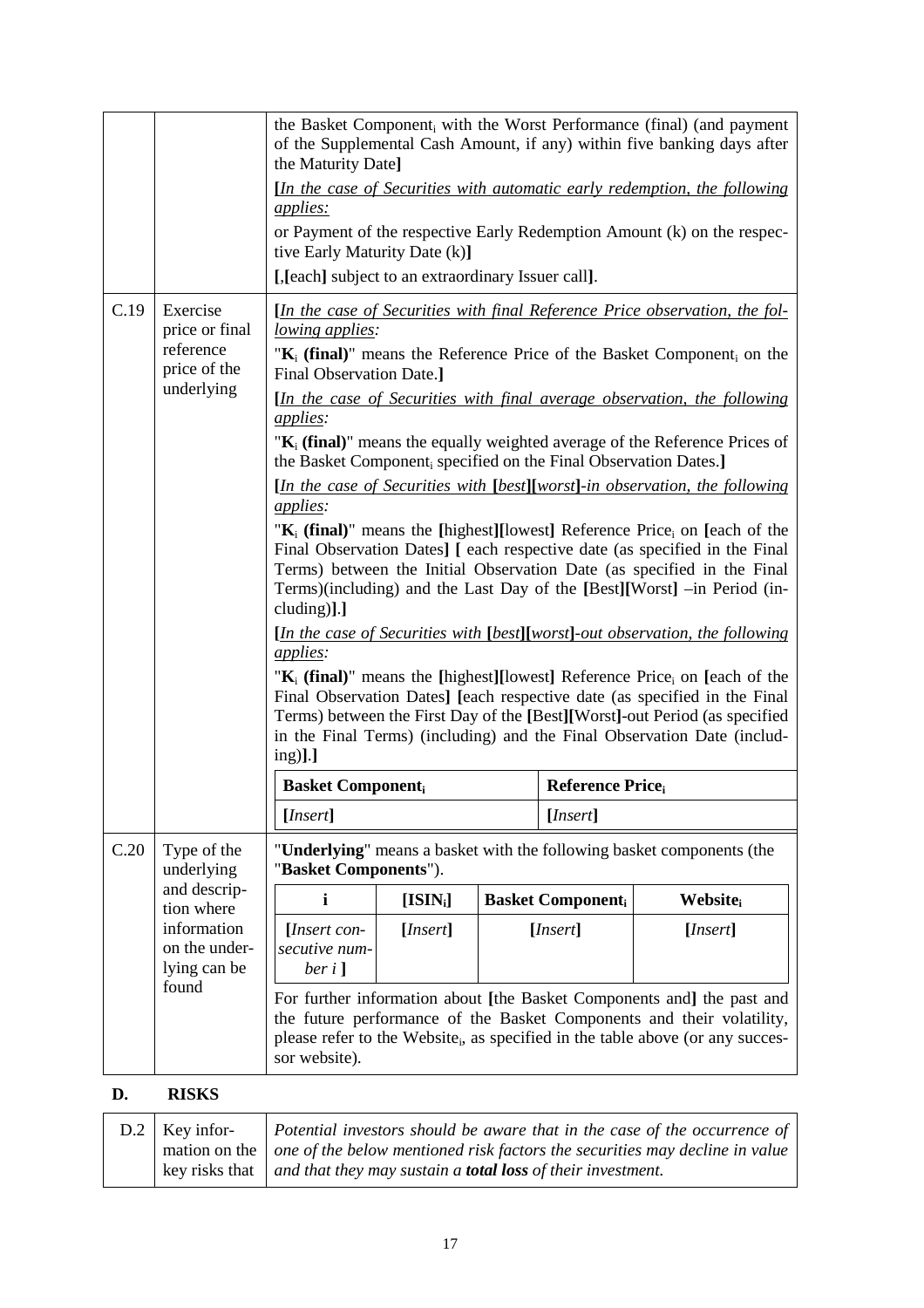| are specific  | • Credit Risk                                                                                                                                                                                                                                                                                                                                                                                                                                                                                                                                                                                                                                                                                                                                                                                                                                                                                                                                                                                                                                                                                                                                                                                                                                      |
|---------------|----------------------------------------------------------------------------------------------------------------------------------------------------------------------------------------------------------------------------------------------------------------------------------------------------------------------------------------------------------------------------------------------------------------------------------------------------------------------------------------------------------------------------------------------------------------------------------------------------------------------------------------------------------------------------------------------------------------------------------------------------------------------------------------------------------------------------------------------------------------------------------------------------------------------------------------------------------------------------------------------------------------------------------------------------------------------------------------------------------------------------------------------------------------------------------------------------------------------------------------------------|
| to the Issuer | (i) Risks connected to an economic slowdown and volatility of the finan-<br>cial markets; (ii) Deteriorating asset valuations resulting from poor market<br>conditions may adversely affect HVB Group's future earnings; (iii) The<br>economic conditions of the geographic markets in which HVB Group op-<br>erates have had, and may continue to have, adverse effects on HVB<br>Group's results of operations, business and financial condition; (iv) Non-<br>traditional banking activities expose HVB Group to additional credit risks;<br>(v) Changes in the German and European regulatory framework could<br>adversely affect HVB Group's business; (vi) Loan losses may exceed an-<br>ticipated levels; (vii) Systemic risk could adversely affect HVB Group's<br>business.                                                                                                                                                                                                                                                                                                                                                                                                                                                               |
|               | • Market Risk                                                                                                                                                                                                                                                                                                                                                                                                                                                                                                                                                                                                                                                                                                                                                                                                                                                                                                                                                                                                                                                                                                                                                                                                                                      |
|               | (i) Difficult market situations can add to volatility in HVB Group's in-<br>come; (ii) HVB Group's income can be volatile related to trading activities<br>and fluctuations in interest and exchange rates.                                                                                                                                                                                                                                                                                                                                                                                                                                                                                                                                                                                                                                                                                                                                                                                                                                                                                                                                                                                                                                        |
|               | $\bullet$ Liquidity Risk                                                                                                                                                                                                                                                                                                                                                                                                                                                                                                                                                                                                                                                                                                                                                                                                                                                                                                                                                                                                                                                                                                                                                                                                                           |
|               | (i) Risks concerning liquidity which could affect HVB Group's ability to<br>meet its financial obligations as they fall due; (ii) HVB Group's results of<br>operations, business and financial condition have been and could continue<br>to be affected by adverse macroeconomic and market conditions; (iii)<br>HVB Group has significant exposure to weaker euro-zone countries.                                                                                                                                                                                                                                                                                                                                                                                                                                                                                                                                                                                                                                                                                                                                                                                                                                                                 |
|               | • Operational Risk                                                                                                                                                                                                                                                                                                                                                                                                                                                                                                                                                                                                                                                                                                                                                                                                                                                                                                                                                                                                                                                                                                                                                                                                                                 |
|               | (i) HVB Group's risk management strategies and techniques may leave<br>HVB Group exposed to unidentified or unanticipated risks; (ii) IT risks;<br>(iii) Risks arising from fraud in trading; (iv) Risks in connection with legal<br>proceedings; (v) HVB Group is involved in pending tax proceedings.                                                                                                                                                                                                                                                                                                                                                                                                                                                                                                                                                                                                                                                                                                                                                                                                                                                                                                                                            |
|               | <b>Strategic Risk</b>                                                                                                                                                                                                                                                                                                                                                                                                                                                                                                                                                                                                                                                                                                                                                                                                                                                                                                                                                                                                                                                                                                                                                                                                                              |
|               | (i) Risk arising from the overall economic environment; (ii) The European<br>sovereign debt crisis has adversely affected, and may continue to, adverse-<br>ly affect HVB Group's results of operations, business and financial condi-<br>tion; (iii) Risks from the strategic orientation of HVB Group's business<br>model; (iv) Risks from the consolidation of the banking market; (v) Risks<br>arising from changing competitive conditions in the German financial<br>sector; (vi) The regulatory environment for HVB Group may change; non-<br>compliance with regulatory requirements may result in enforcement<br>measures; (vii) Risks from the introduction of new charges and taxes to<br>stabilize the financial markets and involve banks in the sharing of costs for<br>the financial crisis; (viii) The exercise of stress tests could adversely affect<br>the business of HVB Group; (ix) HVB Group may be exposed to specific<br>risks arising from the so-called Single Supervisory Mechanism (SSM) and<br>other initiatives to create the so-called EU Banking Union; (x) Risks in<br>relation to prohibition/separation of certain activities from other banking<br>business; (xi) Risks arising from a change in HVB's rating |
|               | <b>Reputational Risk</b><br>$\bullet$                                                                                                                                                                                                                                                                                                                                                                                                                                                                                                                                                                                                                                                                                                                                                                                                                                                                                                                                                                                                                                                                                                                                                                                                              |
|               | Adverse reactions by stakeholders due to a change of perception of the<br>bank may have a negative impact on HVB Group's results of operations,<br>business and financial position.                                                                                                                                                                                                                                                                                                                                                                                                                                                                                                                                                                                                                                                                                                                                                                                                                                                                                                                                                                                                                                                                |
|               | <b>Business Risk</b>                                                                                                                                                                                                                                                                                                                                                                                                                                                                                                                                                                                                                                                                                                                                                                                                                                                                                                                                                                                                                                                                                                                                                                                                                               |
|               | Unexpected negative changes in the business volume and/or the margins<br>(e.g., as a result of the ongoing sovereign debt crisis) can lead to serious                                                                                                                                                                                                                                                                                                                                                                                                                                                                                                                                                                                                                                                                                                                                                                                                                                                                                                                                                                                                                                                                                              |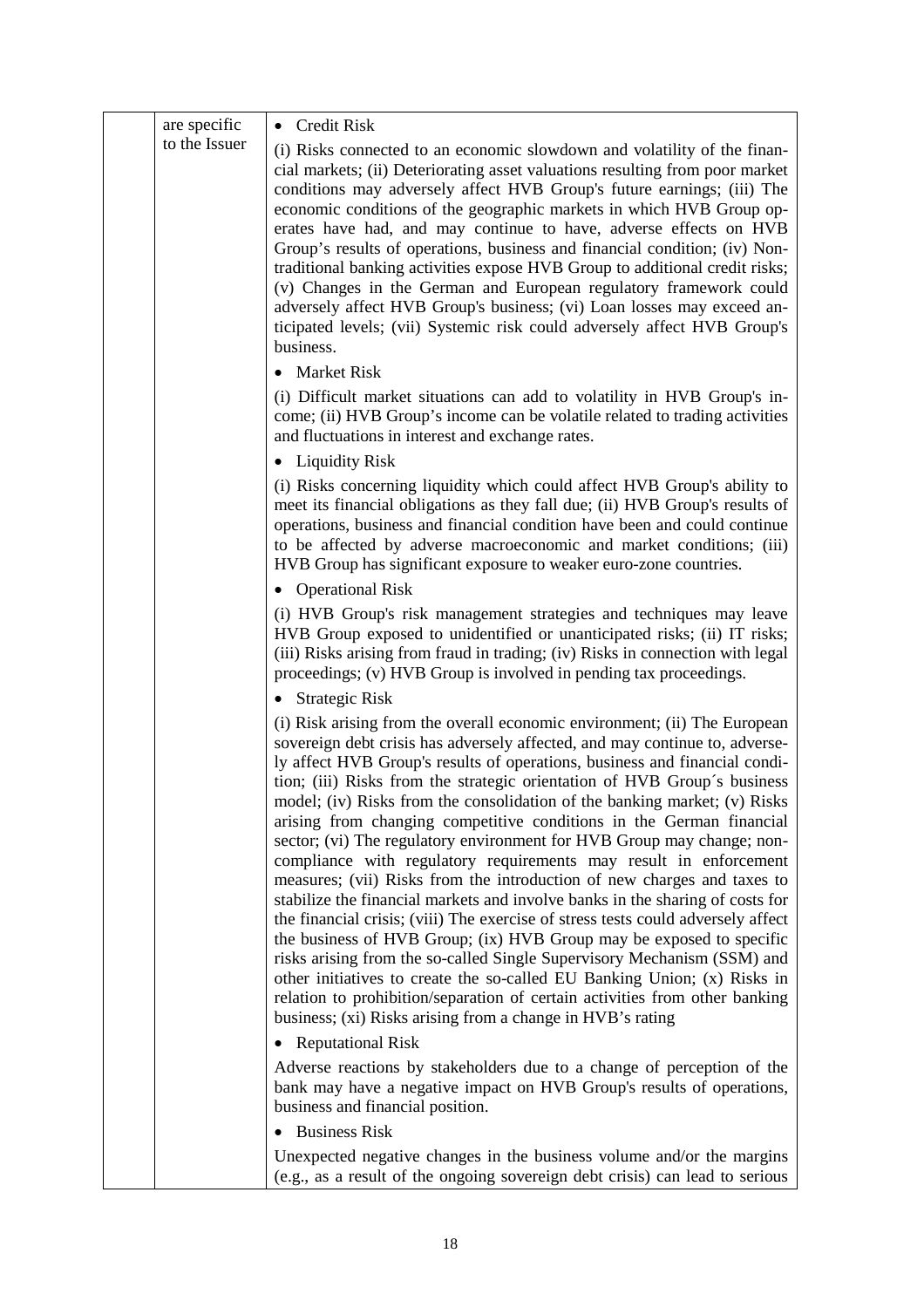|     |                                                                                         | losses in earnings, thereby diminishing the market value of a company.                                                                                                                                                                                                                                                                                                                                                                                     |  |  |
|-----|-----------------------------------------------------------------------------------------|------------------------------------------------------------------------------------------------------------------------------------------------------------------------------------------------------------------------------------------------------------------------------------------------------------------------------------------------------------------------------------------------------------------------------------------------------------|--|--|
|     |                                                                                         | • Real estate Risk                                                                                                                                                                                                                                                                                                                                                                                                                                         |  |  |
|     |                                                                                         | Changes in the market value of the real estate portfolio of HVB Group<br>may have an adverse impact on its financial position and results of opera-<br>tions.                                                                                                                                                                                                                                                                                              |  |  |
|     |                                                                                         | • Financial investment risk                                                                                                                                                                                                                                                                                                                                                                                                                                |  |  |
|     |                                                                                         | Fluctuations in market prices of HVB Group's portfolio of listed and un-<br>listed shareholdings, financial investments and corresponding fund shares<br>could lead to losses.                                                                                                                                                                                                                                                                             |  |  |
|     |                                                                                         | $\bullet$ Pension risk                                                                                                                                                                                                                                                                                                                                                                                                                                     |  |  |
|     |                                                                                         | HVB Group has undertaken to provide pension plans to its current and<br>former employees. Pension risks exist in connection with such pension<br>plans which may require a provision of additional capital to service the<br>vested pension commitments.                                                                                                                                                                                                   |  |  |
|     |                                                                                         | • Risks arising from outsourcing activities                                                                                                                                                                                                                                                                                                                                                                                                                |  |  |
|     |                                                                                         | Failures in the risk assessment process or in defining risk reducing<br>measures in relation to an outsourcing of activities and processes to exter-<br>nal service providers could lead to a negative impact on HVB Group's<br>results of operations, business and financial position.                                                                                                                                                                    |  |  |
| D.6 | Key infor-<br>mation on the<br>key risks that<br>are specific<br>to the securi-<br>ties | In the opinion of the Issuer, the key risks described below may, with re-<br>gard to the Security Holder, adversely affect the value of the Securities<br>and/or the amounts to be distributed (including the delivery of any quanti-<br>ty of Underlyings or its components to be delivered) under the Securities<br>and/or the ability of Security Holders to sell the Securities at a reasonable<br>price prior to the maturity date of the Securities. |  |  |
|     |                                                                                         | • Potential conflicts of interest                                                                                                                                                                                                                                                                                                                                                                                                                          |  |  |
|     |                                                                                         | The risk of conflicts of interest (as described in E.4) is related to the possi-<br>bility that the Issuer, distributors or any of their affiliates, in relation to<br>certain functions or transactions, may pursue interests which may be ad-<br>verse to or do not regard the interests of the Security Holders.                                                                                                                                        |  |  |
|     |                                                                                         | • Key risks related to the Securities                                                                                                                                                                                                                                                                                                                                                                                                                      |  |  |
|     |                                                                                         | Key risks related to the market                                                                                                                                                                                                                                                                                                                                                                                                                            |  |  |
|     |                                                                                         | Under certain circumstances a Security Holder may not be able to sell his<br>Securities at all or at an adequate price prior to their redemption.                                                                                                                                                                                                                                                                                                          |  |  |
|     |                                                                                         | The market value of the Securities will be affected by the creditworthiness<br>of the Issuer and a number of other factors (e.g., exchange rates, prevailing<br>interest and yield rates, the market for similar securities, the general<br>econonmic, political and cyclical conditions, the tradeability of the Securi-<br>ties and Underlying-related factors) and may be substantially lower than<br>the Nominal Amount or the Purchase Price.         |  |  |
|     |                                                                                         | Security Holders may not rely on being able to sufficiently hedge against<br>price risks arising from the Securities at any time.                                                                                                                                                                                                                                                                                                                          |  |  |
|     |                                                                                         | Key risks related to the Securities in general                                                                                                                                                                                                                                                                                                                                                                                                             |  |  |
|     |                                                                                         | The Issuer may possibly fail to perform its obligations under the Securities<br>in whole or in part, e.g., in case of an insolvency of the Issuer or due to<br>governmental or regulatory interventions. Such risk is not protected by a<br>deposit protection scheme or any similar compensation scheme.                                                                                                                                                  |  |  |
|     |                                                                                         | An investment into the Securities may be illegal or unfavourable for a<br>potential investor or not suitable, with regard to his knowledge or experi-                                                                                                                                                                                                                                                                                                      |  |  |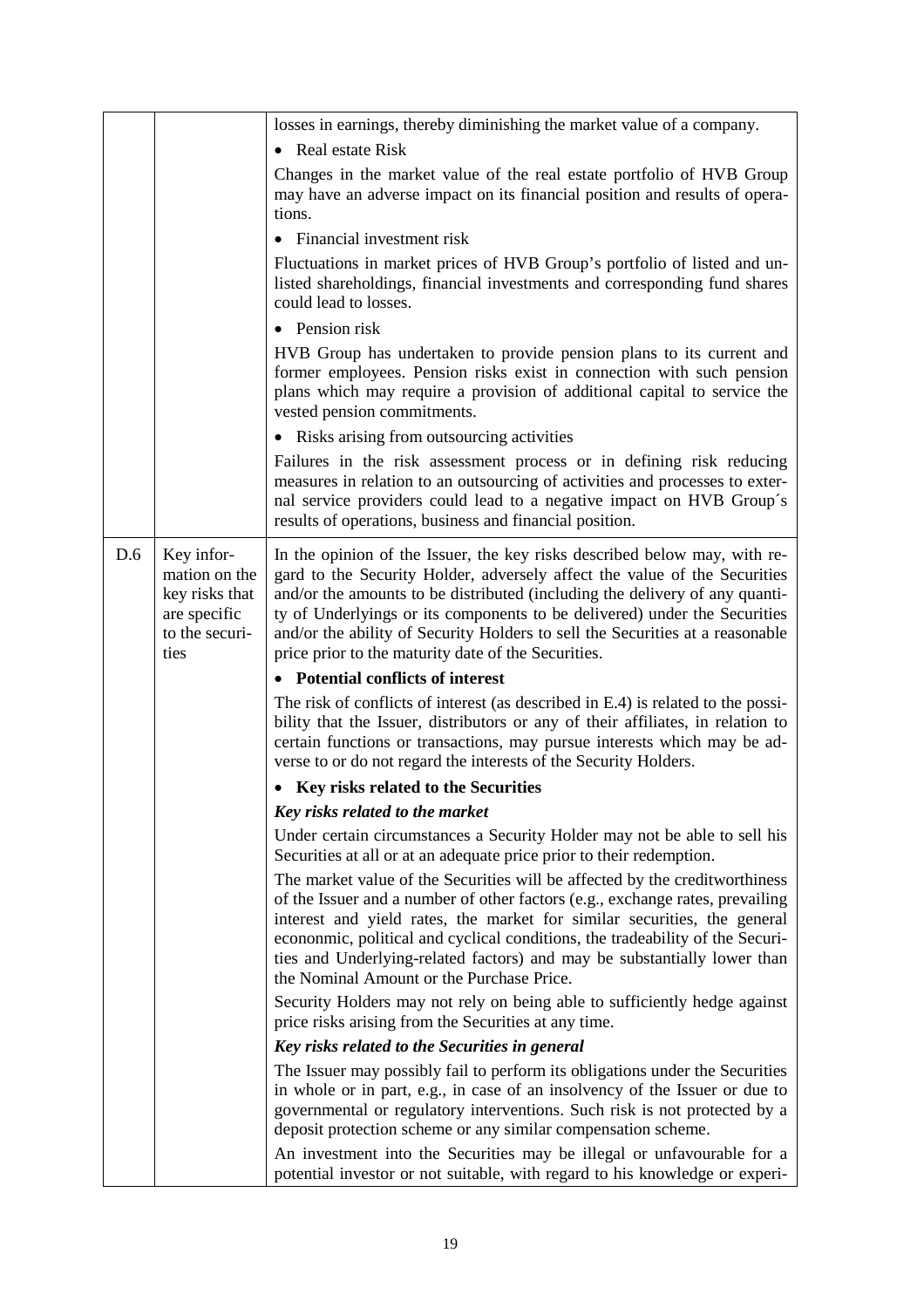|  | ence and his financial needs. The real rate of return of an investment into<br>the Securities may be reduced or may be zero or even negative (e.g., due<br>to incidental costs in connection with the purchase, holding and disposal of<br>the Securities, future money depreciation (inflation) or tax effects). The<br>redemption amount may be less than the Issue Price or the respective pur-<br>chase price and, under certain circumstances, no interest or ongoing pay-<br>ments will be made. |
|--|--------------------------------------------------------------------------------------------------------------------------------------------------------------------------------------------------------------------------------------------------------------------------------------------------------------------------------------------------------------------------------------------------------------------------------------------------------------------------------------------------------|
|  | The proceeds from the Securities may possibly not be sufficient to make<br>interest or principal payments arising from a financing purchase of the<br>Securities and require additional capital.                                                                                                                                                                                                                                                                                                       |
|  | <b>Risks related to Underlying-linked Securities</b>                                                                                                                                                                                                                                                                                                                                                                                                                                                   |
|  | Risks arising from the influence of the Underlying or its components on<br>the market value of the Securities                                                                                                                                                                                                                                                                                                                                                                                          |
|  | The market value of the Securities and the amounts payable under the<br>Securities significantly depend on the price of the Underlying. It is not<br>possible to predict the price development of the Underlying or its compo-<br>nents in the future. Additionally, the market value of the Securities will be<br>affected by a number of Underlying-related factors.                                                                                                                                 |
|  | Risks arising from the fact that the observation of the Underlying or its<br>components occurs only at specified dates or times or periods                                                                                                                                                                                                                                                                                                                                                             |
|  | Due to the fact that the observation of the Underlying or its components<br>may occur only at specified dates, times or periods, amounts payable un-<br>der the Securities may be considerably lower than the price of the Under-<br>lying or its components may have suggested.                                                                                                                                                                                                                       |
|  | Risks related to a conditional minimum payment                                                                                                                                                                                                                                                                                                                                                                                                                                                         |
|  | In cases where a conditional minimum payment is provided for in connec-<br>tion with the redemption, the Security Holder may lose all or a substantial<br>portion of the amount invested if the price of the Underlying or its compo-<br>nents develops unfavourably for the Security Holder or if the Securities<br>are terminated, called or sold before the maturity date of the Securities.                                                                                                        |
|  | Risks related to conditional payments                                                                                                                                                                                                                                                                                                                                                                                                                                                                  |
|  | The payment and/or the extent of such amounts depend on the perfor-<br>mance of the Underlying or its components and may also be very low or<br>even zero.                                                                                                                                                                                                                                                                                                                                             |
|  | Risks arising from the impact of thresholds or limits                                                                                                                                                                                                                                                                                                                                                                                                                                                  |
|  | Certain amounts only may be payable if certain thresholds or limits have<br>been reached or if certain events have occurred.                                                                                                                                                                                                                                                                                                                                                                           |
|  | <b>Risks related to Barrier Events</b>                                                                                                                                                                                                                                                                                                                                                                                                                                                                 |
|  | If a Barrier Event occurs, in particular, a conditional minimum payment<br>may forfeit, the potential return from the Securities may be capped, Physi-<br>cal Settlement may occur and the Security Holders may lose his invested<br>capital in total or in part.                                                                                                                                                                                                                                      |
|  | Risks related to a Strike                                                                                                                                                                                                                                                                                                                                                                                                                                                                              |
|  | The Security Holders may participate either to a lesser extent in a favoura-<br>ble performance or to a greater extent in a unfavourable performance of<br>the Underlying or its components.                                                                                                                                                                                                                                                                                                           |
|  | Risks related to a Maximum Amount                                                                                                                                                                                                                                                                                                                                                                                                                                                                      |
|  | The potential return from the Securities bay be limited.                                                                                                                                                                                                                                                                                                                                                                                                                                               |
|  | Risks related to a Ratio                                                                                                                                                                                                                                                                                                                                                                                                                                                                               |
|  | A ratio may result in the Security being in economic terms similar to a                                                                                                                                                                                                                                                                                                                                                                                                                                |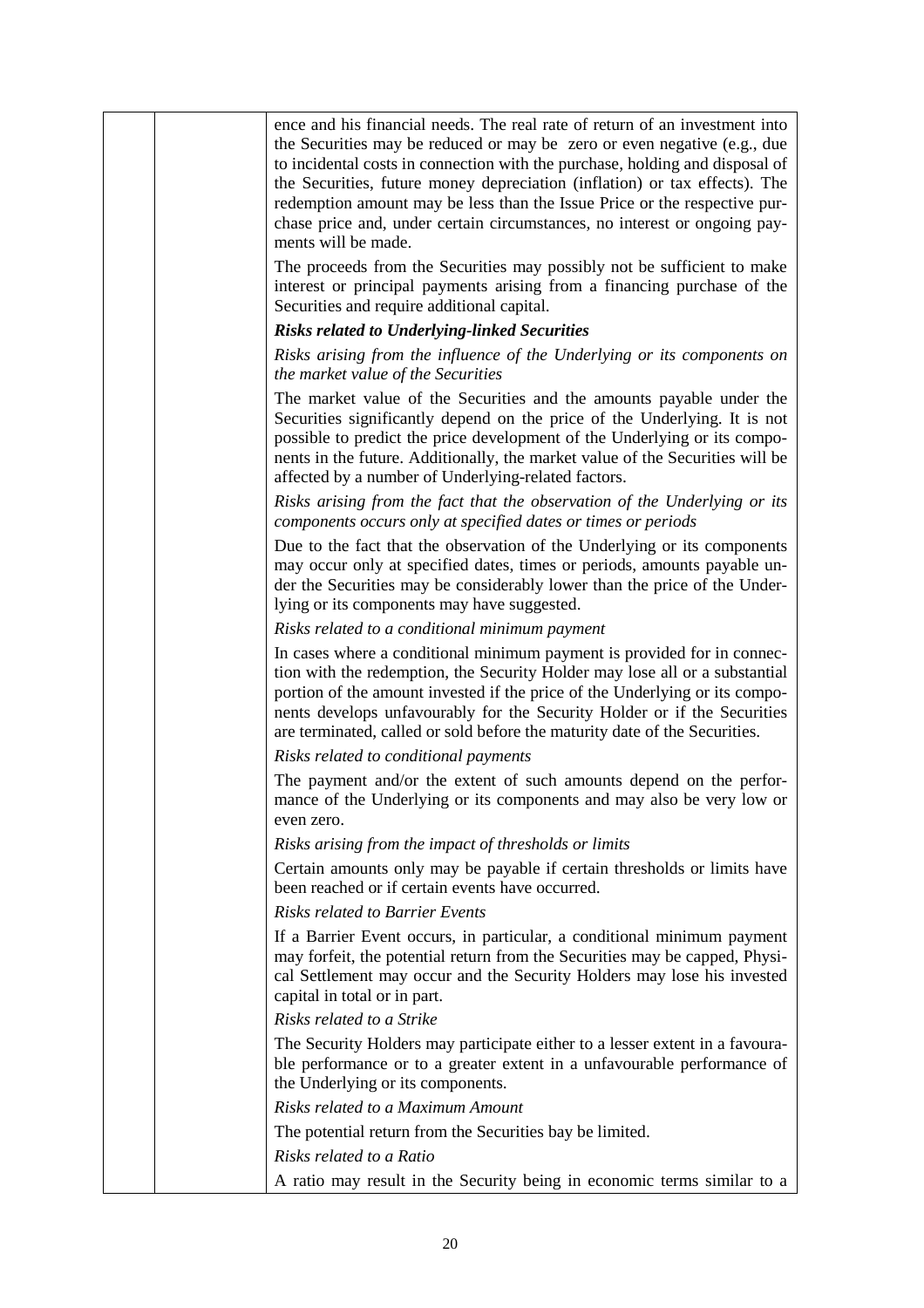|  | direct investment in the relevant Underlying or its components, but being<br>nonetheless not fully comparable with such a direct investment                                                                                                                                                                                                                                                                                                 |
|--|---------------------------------------------------------------------------------------------------------------------------------------------------------------------------------------------------------------------------------------------------------------------------------------------------------------------------------------------------------------------------------------------------------------------------------------------|
|  | <b>Reinvestment Risk</b>                                                                                                                                                                                                                                                                                                                                                                                                                    |
|  | Security Holders may only reinvest the principal received due to an early<br>repayment of the Securities to less favourable conditions. The early re-<br>demption amount may be below the Issue Price or Purchase Price                                                                                                                                                                                                                     |
|  | Risks related to Early Redemption Events                                                                                                                                                                                                                                                                                                                                                                                                    |
|  | The Security Holder will neither participate in the future performance of<br>the Underlying or its components nor be entitled to further payments under<br>the Securities after this early redemption.                                                                                                                                                                                                                                      |
|  | Risks related to a Barrier Event in connection with an Early Redemption<br>Event                                                                                                                                                                                                                                                                                                                                                            |
|  | The Security Holder may lose the chance to receive payment of an Early<br>Redemption Amount.                                                                                                                                                                                                                                                                                                                                                |
|  | Currency and Currency Exchange Rate risk with respect to the Underlying<br>or its components                                                                                                                                                                                                                                                                                                                                                |
|  | If the Underlying or its components are denominated in a currency other<br>than the Specified Currency, there is a Currency Exchange Rate risk, as<br>long as it is not excluded in the relevant Final Terms.                                                                                                                                                                                                                               |
|  | <b>Risks related to Adjustment Events</b>                                                                                                                                                                                                                                                                                                                                                                                                   |
|  | Adjustments may have a substantial negative impact on the value and the<br>future performance of the Securities as well as on the amounts to be dis-<br>tributed under the Securities. Adjustment events may also lead to a ex-<br>traordinary early termination of the Securities.                                                                                                                                                         |
|  | Risks related to Call Events                                                                                                                                                                                                                                                                                                                                                                                                                |
|  | Upon the occurrence of a Call Event the Issuer has the right to extraordi-<br>narily call the Securities at their market value. If the market value of the<br>Securities at the time of the extraordinary call is lower than the Issue Price<br>or the Purchase Price, the respective Security Holder will suffer a partial<br>or total loss of its invested capital even if the Securities provide for a con-<br>ditional minumum payment. |
|  | Risks related to Market Disruption Events                                                                                                                                                                                                                                                                                                                                                                                                   |
|  | The Calculation Agent may defer valuations and payments and make de-<br>termination in its reasonable discretion. Security Holders are not entitled<br>to demand interest due to such delayed payment.                                                                                                                                                                                                                                      |
|  | <b>Risks related to Physical Settlement</b>                                                                                                                                                                                                                                                                                                                                                                                                 |
|  | The Securities might be redeemed at the maturity date of the Securities by<br>delivery of a quantity of Underlyings or its components.                                                                                                                                                                                                                                                                                                      |
|  | Key risks related to the Underlying or its components<br>$\bullet$                                                                                                                                                                                                                                                                                                                                                                          |
|  | <b>General risks</b>                                                                                                                                                                                                                                                                                                                                                                                                                        |
|  | No rights of ownership of the Underlying or its Components                                                                                                                                                                                                                                                                                                                                                                                  |
|  | The Underlying or its components will not be held by the Issuer for the<br>benefit of the Security Holders, and as such, Security Holders will not<br>obtain any rights of ownership (e.g., voting rights, rights to receive divi-<br>dends or other distributions or other rights) with respect to the Underlying                                                                                                                          |
|  | or its components.                                                                                                                                                                                                                                                                                                                                                                                                                          |
|  | Risks related to the Worst-of Element                                                                                                                                                                                                                                                                                                                                                                                                       |
|  | Any amounts to be distributed under the Securities may be determined by<br>reference to the price or the performance of the Basket Component with                                                                                                                                                                                                                                                                                           |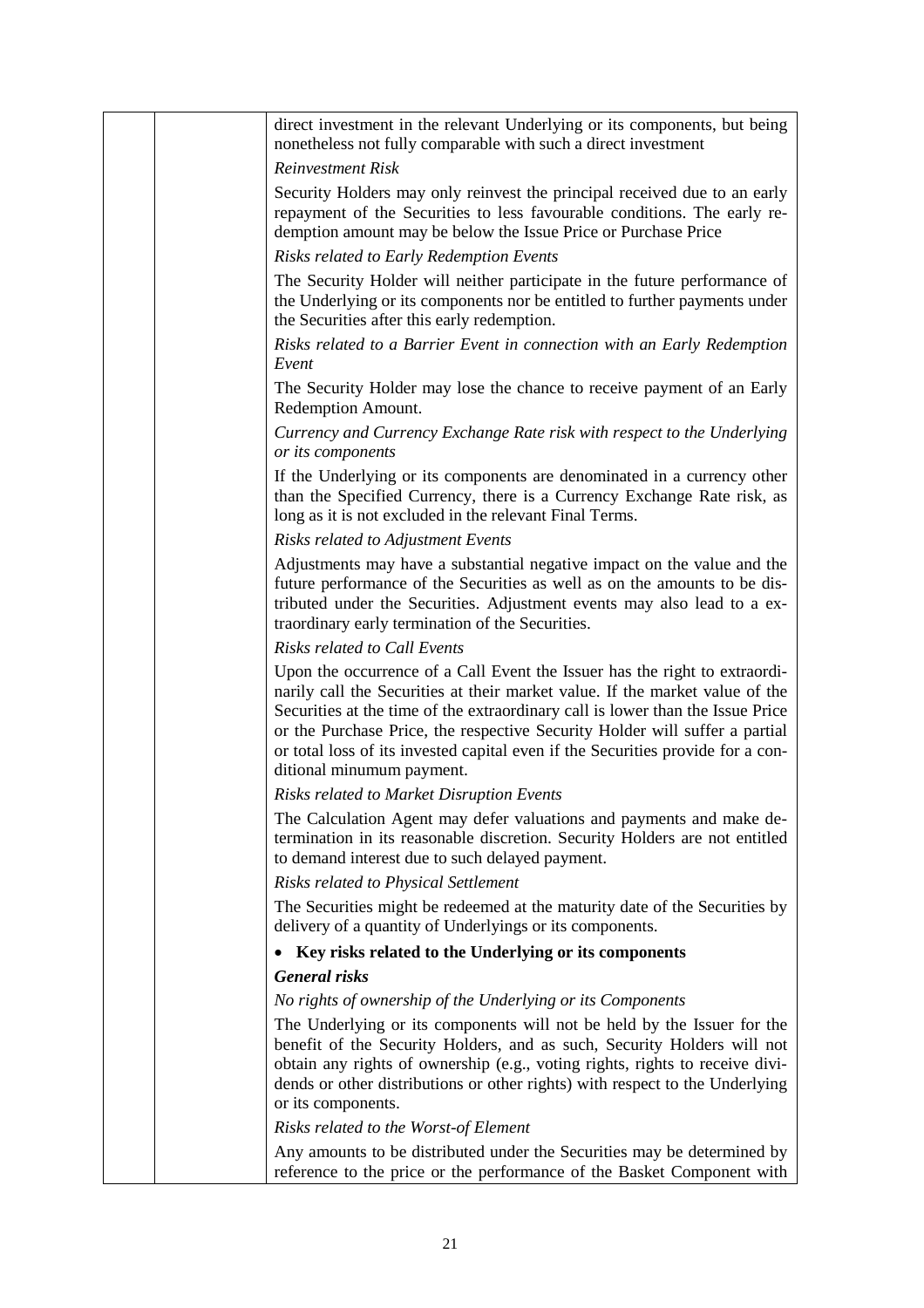| the worst/lowest performance only.                                                                                                                                                                                                                                                                                                                                                                                                                                                                                                                                                                                                                                                                                                                                                                                                                                                                                                                                                                                  |
|---------------------------------------------------------------------------------------------------------------------------------------------------------------------------------------------------------------------------------------------------------------------------------------------------------------------------------------------------------------------------------------------------------------------------------------------------------------------------------------------------------------------------------------------------------------------------------------------------------------------------------------------------------------------------------------------------------------------------------------------------------------------------------------------------------------------------------------------------------------------------------------------------------------------------------------------------------------------------------------------------------------------|
| [Key risks related to shares                                                                                                                                                                                                                                                                                                                                                                                                                                                                                                                                                                                                                                                                                                                                                                                                                                                                                                                                                                                        |
| The performance of Share-linked Securities depends on the performance<br>of the respective shares, which may be subject to certain factors. Dividend<br>payments may have an adverse effect on the Security Holder. [The holder<br>of the depository receipts may lose the rights to the underlying shares cer-<br>tified by the participation certificate.]]                                                                                                                                                                                                                                                                                                                                                                                                                                                                                                                                                                                                                                                       |
| [Key risks related to indices                                                                                                                                                                                                                                                                                                                                                                                                                                                                                                                                                                                                                                                                                                                                                                                                                                                                                                                                                                                       |
| The performance of Index-linked Securities depends on the performance<br>of the respective indices, which largely depend on the composition and the<br>performance of their index components. The Issuer may neither have in-<br>fluence on the respective index nor the index concept. If the Issuer also<br>acts as sponsor or calculation agent of the index, this may lead to conflicts<br>of interest. In general, an index sponsor does not assume liability. General-<br>ly, an index may at any time be altered, terminated or replaced by any<br>successor index. Security Holders may not or only partly participate in<br>dividends or other distributions in relation to the index components. If the<br>index entails a leverage factor, investors bear an enhanced risk of losses.<br>Indices may be affected disproportionately negative in the case of an unfa-<br>vourable development in a country or industrial sector. Indices may in-<br>clude fees which negatively affect their performance. |
| [Key risks related to futures contracts]                                                                                                                                                                                                                                                                                                                                                                                                                                                                                                                                                                                                                                                                                                                                                                                                                                                                                                                                                                            |
| The performance of Futures contract-linked Securities primarily depends<br>on the performance of the respective futures contract which is subject to<br>certain influencing factors. Price differences (e.g., in case of a roll over)<br>with regard to different terms may have a negative effect on the Securities.<br>Furthermore, prices of futures contracts may differ substantially from the<br>spot prices.]                                                                                                                                                                                                                                                                                                                                                                                                                                                                                                                                                                                                |
| [Key risks related to commodities]                                                                                                                                                                                                                                                                                                                                                                                                                                                                                                                                                                                                                                                                                                                                                                                                                                                                                                                                                                                  |
| The performance of Commodity-linked Securities is depending on the<br>performance of the respective commodity, which is subject to certain in-<br>fluencing factors. An investment in commodities is associated with higher<br>risks than investments in other asset classes. The trading on a global basis<br>almost non-stop in various time zones may lead to different prices in dif-<br>ferent places, which are not all relevant for the calculation of the Securi-<br>ties.                                                                                                                                                                                                                                                                                                                                                                                                                                                                                                                                  |
| The Securities are not capital protected. Investors may lose the value<br>of their entire investment or part of it.                                                                                                                                                                                                                                                                                                                                                                                                                                                                                                                                                                                                                                                                                                                                                                                                                                                                                                 |

## **E. OFFER**

| E.2 <sub>b</sub> | Reasons for<br>the offer and<br>use of pro-<br>ceeds when<br>different<br>from making<br>profit and/or<br>hedging cer-<br>tain risks | Not applicable; the net proceeds from each issue of Securities will be used<br>by the Issuer for its general corporate purposes.              |
|------------------|--------------------------------------------------------------------------------------------------------------------------------------|-----------------------------------------------------------------------------------------------------------------------------------------------|
| E.3              | Description<br>of the terms                                                                                                          | [Day of the first public offer: [ <i>Insert</i> ].]<br>[Start of the new offer: [ <i>Insert</i> ] [(continuance of the public offer of previ- |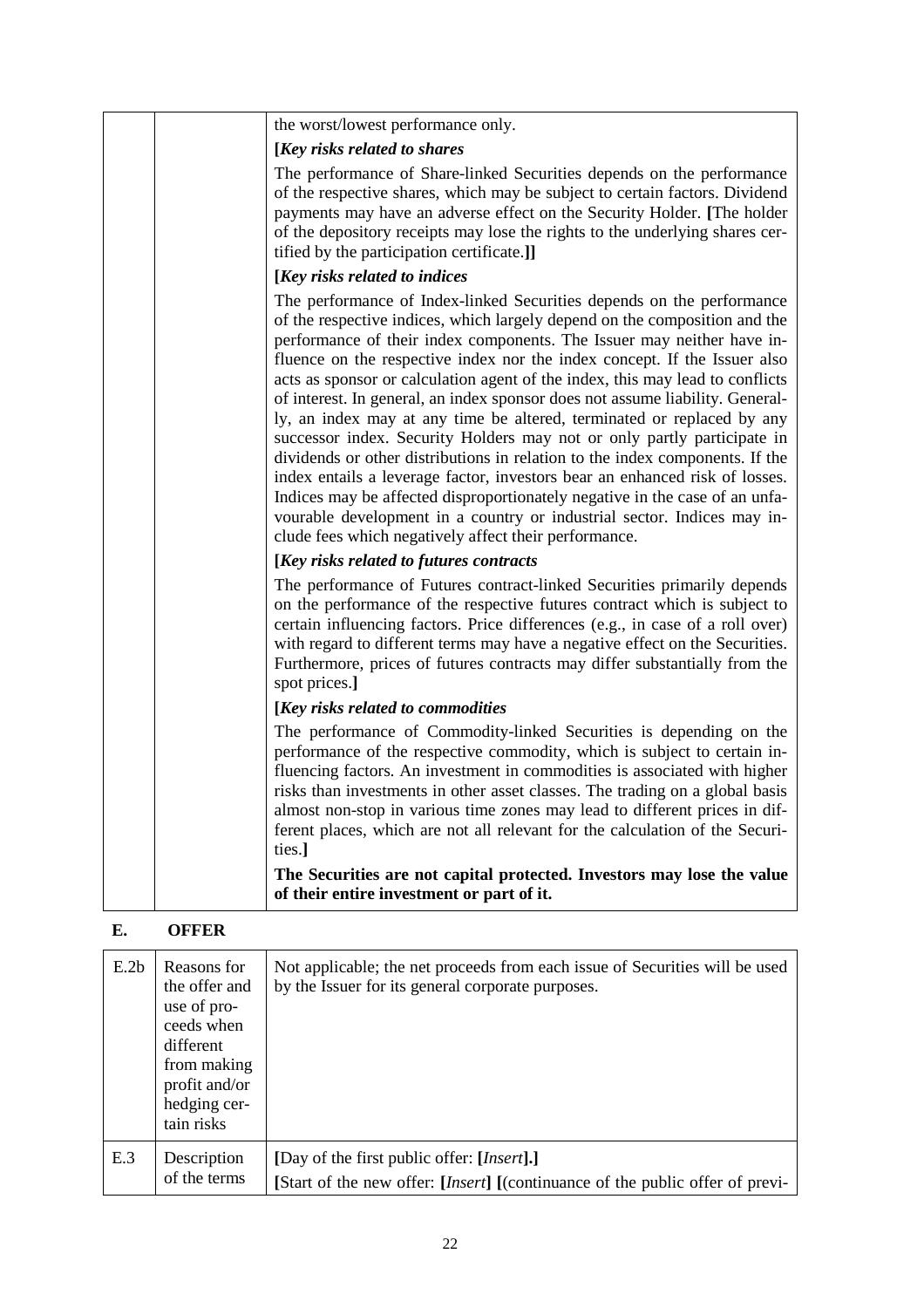| and condi-<br>tions of the<br>offer                                                                        | ously issued securities)] [(increase of previously issued securities)].]<br>[The Securities are [initially] offered during a Subscription Period[, and<br>continuously offered thereafter]. Subscription Period: [Insert start date of<br>the subscription period] to [Insert end date of the subscription period].]<br>[A public offer will be made in [France][,] [and] [Italy] [,] [and] [Luxem-<br>bourg] [and the Czech Republic].]<br>[The smallest transferable unit is [ <i>Insert</i> ].]<br>[The smallest tradable unit is [ <i>Insert</i> ].]<br>[The Securities will be offered to [qualified investors][,] [and/or] [retail]<br>investors] [and/or] [institutional investors] [by way of [private placements]<br>[public offerings]] [by financial intermediaries].]<br>[As of the [day of the first public offer] [start of the new public offer] the<br>Securities described in the Final Terms will be offered on a continuous<br>basis.]<br>[The continuous offer will be made on current ask prices provided by the<br>Issuer.]<br>[The public offer may be terminated by the Issuer at any time without giv-<br>ing any reason.]<br>[No public offer occurs. The Securities shall be admitted to trading on an<br>organised market.]<br>[Application to listing [will be] [has been] made as of [Insert expected<br><i>date</i> ] on the following markets: [ <i>Insert relevant market(s)</i> ].]<br>[The Securities are already traded on the following markets: [Insert rele-<br>vant market(s)].]                                                                                                                                                                                                                                                                                                       |
|------------------------------------------------------------------------------------------------------------|--------------------------------------------------------------------------------------------------------------------------------------------------------------------------------------------------------------------------------------------------------------------------------------------------------------------------------------------------------------------------------------------------------------------------------------------------------------------------------------------------------------------------------------------------------------------------------------------------------------------------------------------------------------------------------------------------------------------------------------------------------------------------------------------------------------------------------------------------------------------------------------------------------------------------------------------------------------------------------------------------------------------------------------------------------------------------------------------------------------------------------------------------------------------------------------------------------------------------------------------------------------------------------------------------------------------------------------------------------------------------------------------------------------------------------------------------------------------------------------------------------------------------------------------------------------------------------------------------------------------------------------------------------------------------------------------------------------------------------------------------------------------------------------------------------------------------------|
| E.4<br>Any interest<br>that is mate-<br>rial to the<br>issue/offer<br>including<br>conflicting<br>interest | Any distributors and/or its affiliates may be customers of, and borrowers<br>from the Issuer and its affiliates. In addition, any of such distributors and<br>their affiliates may have engaged, and may in the future engage, in in-<br>vestment banking and/or commercial banking transactions with, and may<br>perform services for the Issuer and its affiliates in the ordinary course of<br>business.<br>[With regard to trading of the Securities the Issuer has a conflict of interest<br>being also the Market Maker on the <i>Insert relevant regulated or (an) un</i> -<br>regulated market(s)];] [moreover] [[T][t]he [Insert relevant regulated or<br>$(an)$ unregulated market(s)] is organized and managed by [Insert name], a<br>company in which UniCredit S.p.A. - the Holding Company of UniCredit<br>Bank AG as the Issuer $-$ has a stake in.] [The Issuer is also the arranger<br>and the Calculation Agent of the Securities.] [The Issuer or any of their<br>affiliates may act as a calculation agent or paying agent.]<br>Besides, conflicts of interest in relation to the Issuer or the persons en-<br>trusted with the offer may arise for the following reasons:<br>The Issuer specifies the Issue Price.<br>$\bullet$<br>The Issuer and one of its affiliates act as Market Maker of the Securi-<br>ties (however, no such obligation exists).<br>Distributors may receive inducements from the Issuer.<br>The Issuer, any Distributor and any of their affiliates act as Calculation<br>Agent or Paying Agent in relation to the Securities.<br>From time to time, the Issuer, any Distributor and any of its affiliates<br>$\bullet$<br>may be involved in transactions on their own account or on the account<br>of their clients, which affect the liquidity or the price of the Underlying |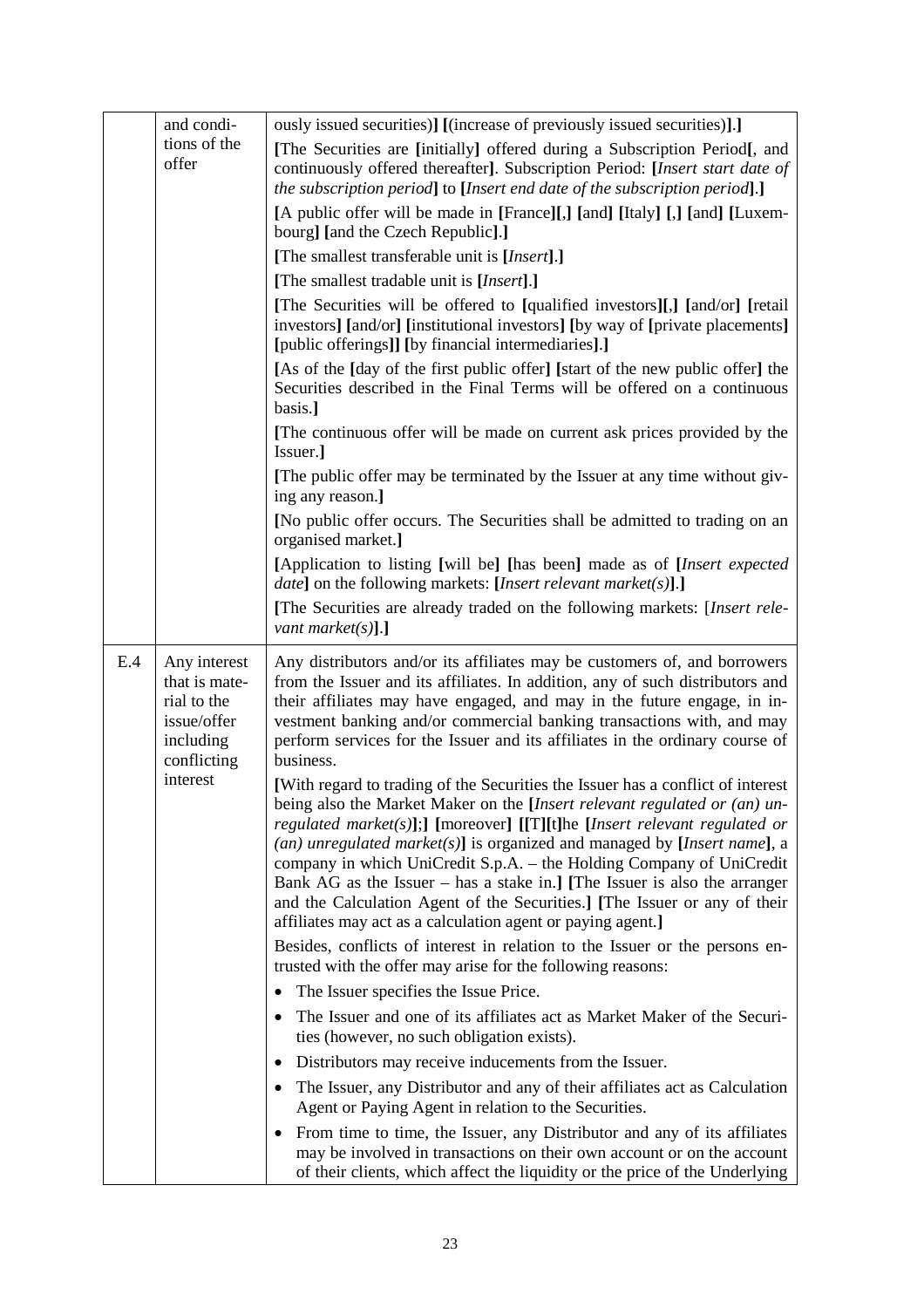|                                                                                                                                                                                                                                                                 |                                                                                                                                                                                   | or its components.                                                                                                                                                                                                                  |  |  |  |
|-----------------------------------------------------------------------------------------------------------------------------------------------------------------------------------------------------------------------------------------------------------------|-----------------------------------------------------------------------------------------------------------------------------------------------------------------------------------|-------------------------------------------------------------------------------------------------------------------------------------------------------------------------------------------------------------------------------------|--|--|--|
|                                                                                                                                                                                                                                                                 | • The Issuer, any Distributor and its affiliates may issue securities in<br>relation to the Underlying or its components on which already other se-<br>curities have been issued. |                                                                                                                                                                                                                                     |  |  |  |
| • The Issuer, any Distributor and any of its affiliates may possess or ob-<br>tain material information about the Underlying or its components (in-<br>cluding publicly not accessible information) in connection with its<br>business activities or otherwise. |                                                                                                                                                                                   |                                                                                                                                                                                                                                     |  |  |  |
|                                                                                                                                                                                                                                                                 |                                                                                                                                                                                   | • The Issuer, any Distributor and any of their affiliates may engage in<br>business activities with the issuer of the Underlying or its components,<br>its affiliates, competitors or guarantors.                                   |  |  |  |
|                                                                                                                                                                                                                                                                 |                                                                                                                                                                                   | • The Issuer, any Distributor and any of their affiliates may also act as a<br>member of a syndicate of banks, as financial advisor or as bank of a<br>sponsor or issuer of the Underlying or its components.                       |  |  |  |
|                                                                                                                                                                                                                                                                 |                                                                                                                                                                                   | • [The Issuer or one of its affiliates acts as index sponsor, index calcula-<br>tion agent, index advisor or index committee.]                                                                                                      |  |  |  |
| E.7                                                                                                                                                                                                                                                             | Estimated<br>expenses                                                                                                                                                             | [Selling Concession: [An upfront fee in the amount of [ <i>Insert</i> ] is included<br>in the Issue Price.] [Insert details]]                                                                                                       |  |  |  |
|                                                                                                                                                                                                                                                                 | charged to<br>the investor<br>by the Issuer<br>or the dis-<br>tributor                                                                                                            | [Other Commissions: [Insert details]]<br>[Not applicable. No such expenses will be charged to the investor by the<br>Issuer or a distributor. However, other charges like custody fees or trans-<br>acition fees might be charged.] |  |  |  |

## **ANNEX TO THE SUMMARY**

| [WKN] [ISIN]<br>(C.1) | [Final Observa-<br>tion Date[s]<br>(C.16) | <b>Maturity Date</b><br>(C.16) | [Observation]<br>Date (k) $(C.16)$ ] | [Early Maturity]<br>Date (k) $(C.16)$ ] |
|-----------------------|-------------------------------------------|--------------------------------|--------------------------------------|-----------------------------------------|
| [Insert]              | [Insert]                                  | [Insert]                       | [Insert]                             | [Insert]                                |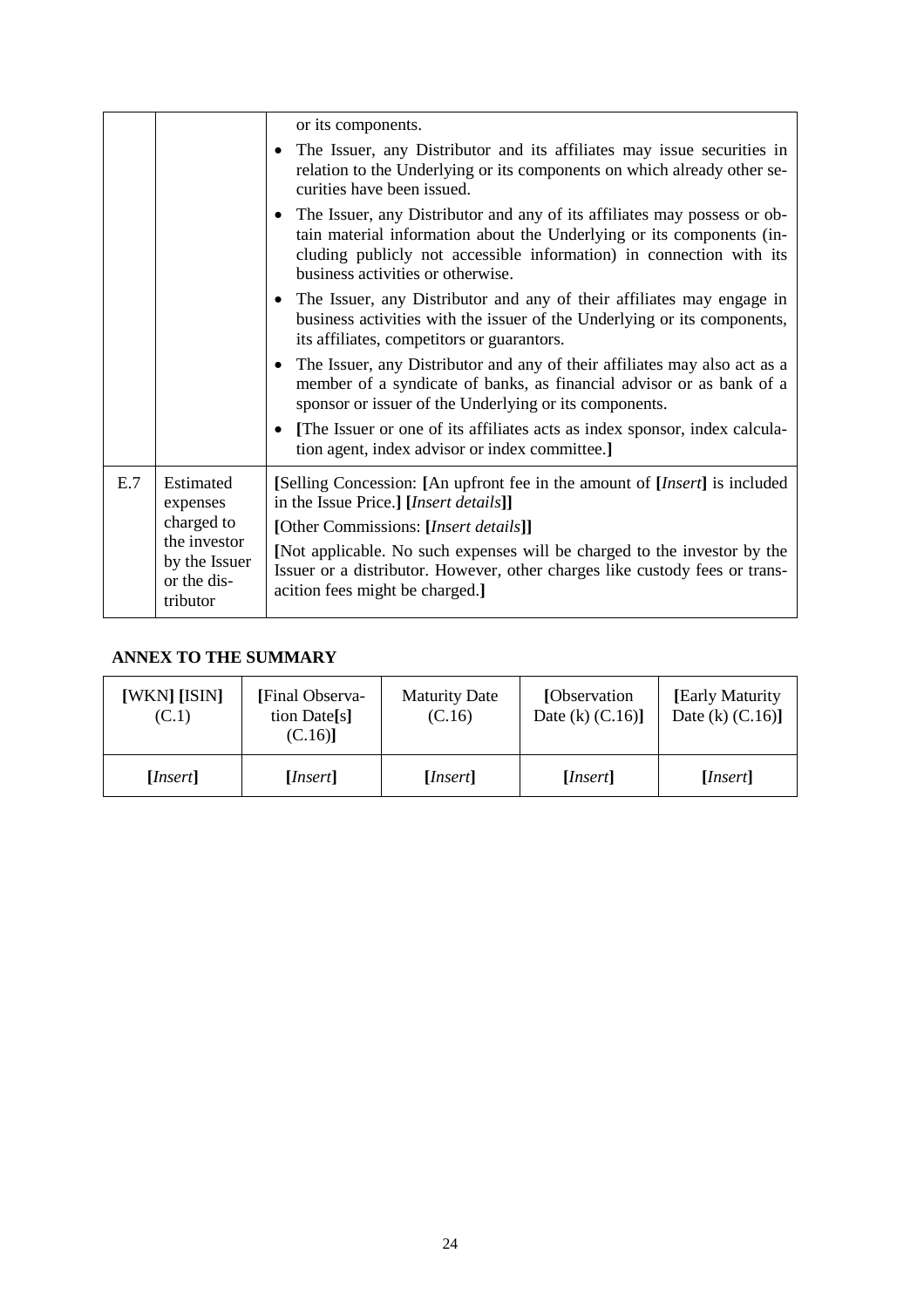## **RISK FACTORS**

*The following is a disclosure of Risk Factors that, in the opinion of UniCredit Bank AG as issuer (the "Issuer"), are material with respect to the Issuer and to the securities issued under this base prospectus (the "Base Prospectus") (the "Securities") in order to assess the risk associated with these Securities. Moreover, further risks that are currently unknown or currently believed to be not material may also have a negative impact on the value of the Securities. Potential investors should be aware that the Securities may decline in value and that the sum of amounts distributed under the Securities may be below the value that the respective Security Holder spent for the purchase of the Securities (including any Incidental Expenses) (the "Purchase Price"). As a result, the respective Security Holder may sustain a partial loss (e.g. in the case of an unfavourable performance of the Underlying or its components) or total loss (e.g. in the case of a substantially unfavourable performance of the Underlying or of an insolvency of the Issuer) of his investment.*

*In the following, any reference to amounts distributed under the Securities shall, in the case of Securities with physical delivery of the Underlying or its components, as specified in the Final Terms, also include any amounts or quantities of the Underlying or its components to be delivered to the Security Holders under the Securities.*

*The Base Prospectus, including these risk factors, and relevant final terms of the Securities (the "Final Terms") do not replace a professional consultation with a potential investor's house bank or financial adviser. However, potential investors should carefully consider these Risk Factors before making a decision to purchase any Securities in any case.*

*Potential investors should consider all information provided in (a) this Base Prospectus and in any supplements thereto, (b) the registration document of UniCredit Bank AG dated 25 April 2014 (the "Registration Document"), the information of which is incorporated herein by reference, (c) all documents the information of which is incorporated in the Base Prospectus by reference, and (d) the relevant Final Terms. An investment in the Securities is only suitable for investors, who understand the nature of such Securities and the extent of the incorporated risk and who have sufficient knowledge, experience and access to professional advisors (including their financial, legal and tax advisors) in order to form their own legal, tax and financial opinion upon the existing risks in relation to the Securities. Furthermore, potential investors should be aware that the risks described below may arise separately or cumulatively in combination with other risks and may possibly have mutually reinforcing effects. The order of the risks described below does not imply any statement about the likelihood of occurrence of each risk or the degree of influence of such risk factor on the value of the Securities.*

#### "*Security Holder*" *means the holder of a Security.*

**In the opinion of the Issuer, the significant risks described below may adversely affect the value of the Securities and/or the amounts to be distributed (including the delivery any quantity of the Underlying or its components to be delivered) under the Securities and/or the ability of Security Holders to sell the Securities at a reasonable price prior to the maturity date of the Securities:**

#### **A. Risks related to the Issuer**

The risk factors related to the Issuer included in the Registration Document of UniCredit Bank AG dated 25 April 2014 are hereby incorporated by reference into this Base Prospectus. A list setting out the information incorporated by reference is provided on page 152 et seq.

Potential investors should consider the information within the section entitled "Risk Factors" of the Registration Document. This section contains information on risks which may affect the assets, liabilities and the financial position of the Issuer and its ability to fulfil its obligations arising from the Securities.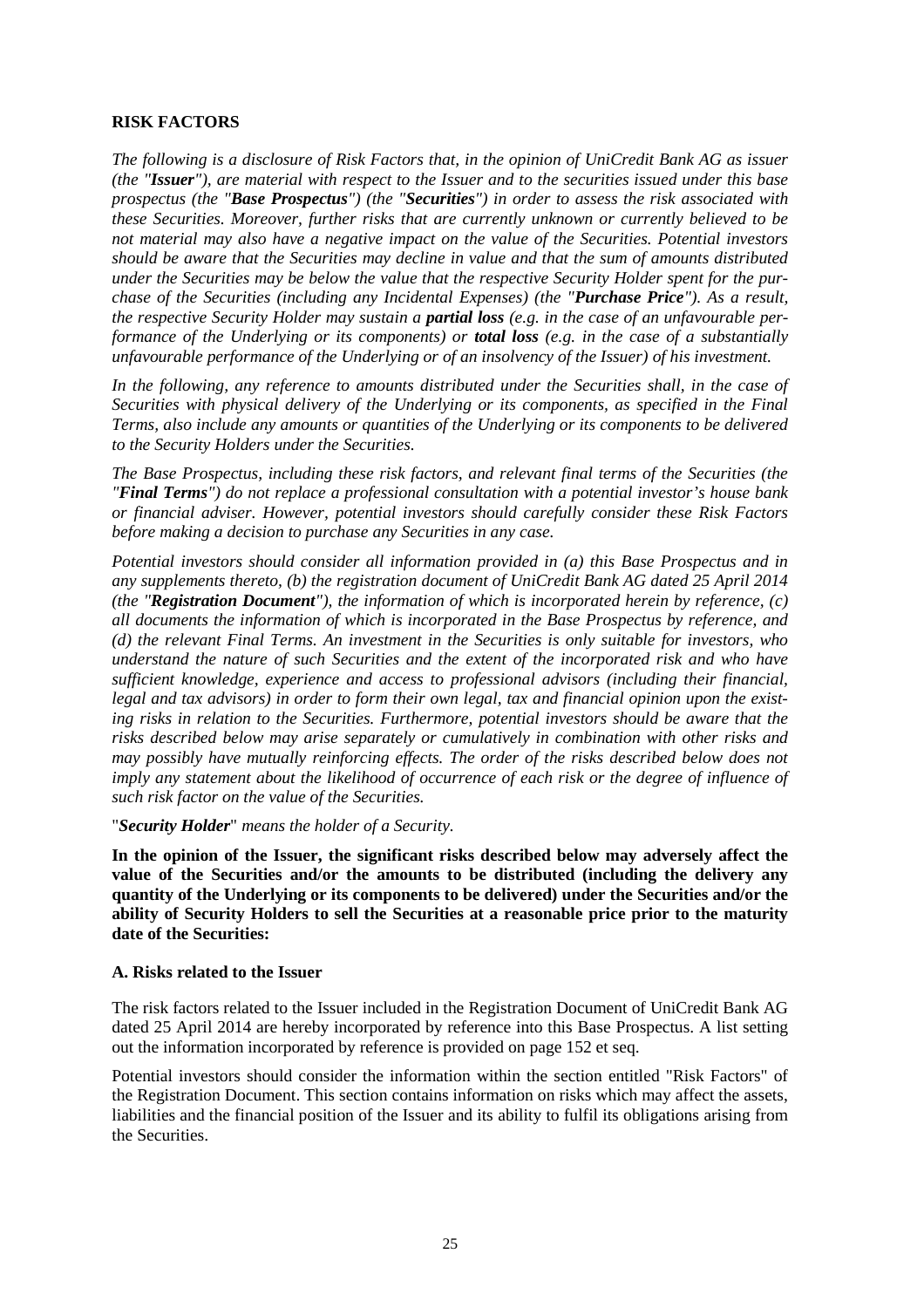## **B. Risks related to potential conflicts of interest**

## *1. General potential conflicts of interest*

The Issuer, a financial institution or a financial intermediary with whom the Issuer has entered into a distribution agreement (the "**Distributor**") or any of their affiliates may, in connection with the below mentioned functions or transactions, as the case may be, pursue interests, which may be adverse to the interests of the Security Holders or do not take them into account (the "**Conflicts of Interest**").

## *Potential conflicts of interest related to the Issue Price*

The Securities will be offered at a price determined by the Issuer (the "**Issue Price**"). The Issue Price is based on internal pricing models of the Issuer and may be higher than the market value of the Securities. The Issue Price may contain, beside upfront, management or other fees, an additional premium that may not be obvious to the Security Holders. Such an additional premium depends on several factors, particularly on the volume of the Securities of each series as well as current and expected market conditions and market outlooks as of the time of the issuance of the Securities. The premium will be added to the original mathematical value of the Securities and may differ between each issue of the Securities as well as from the premiums charged by other market participants.

## *Potential conflicts of interest related to market maker activities*

The Issuer, any of its affiliates and any other company that the Issuer has appointed as market maker (each a "**Market Maker**"), may, but is not obliged to, undertake market making activities for the Securities. "**Market Making**" means that the Market Maker, under normal market conditions, continuously quotes bid and offer prices at which it is willing to trade the Securities in a certain volume. Through Market Making the liquidity and/or the value of the Securities may substantially be influenced. The prices quoted by a Market Maker may, to the detriment of the investor, substantially deviate from the mathematical (intrinsic) value of the Securities and usually do not correspond to the prices which would have been formed without Market Making and in a liquid market.

## *Potential conflicts of interest related to Distributors and inducements*

From the Issuer Distributors may receive certain inducements in form of turnover-dependent placement- and/or management fees. Placement fees are one-off payments which, alternatively, may be granted by the Issuer in the form of an appropriate discount on the Issue Price. On the other hand, payment of management fees is recurring and dependant on the volume of the outstanding Securities at the given point of time placed by the relevant Distributor. The amount of the relevant inducement will be agreed between the Issuer and the relevant Distributor, may be subject to change and may differ with respect to the individual Distributor and Series of Securities.

#### *Potential conflicts of interest related to the the function as calculation agent or paying agent*

The Issuer, any Distributor or any of their affiliates may act as a calculation agent or paying agent in relation to the Securities. In this function, the relevant entity may, *inter alia*, calculate amounts to be distributed under the Securities and make adjustments or other determinations, as described in the Final Terms, by i.e. exercising reasonable discretion (Section 315 German Civil Code, *Bürgerliches Gesetzbuch*, "**BGB**"). The aforementioned calculations, adjustments and determinations may adversely influence the value of, and/or the amounts to be distributed under the Securities and may be adverse to the interests of the respective Security Holder.

## *2. Potential conflicts of interest related to Underlying-linked Securities*

The Securities are linked to the performance of a basket (the "**Underlying**") or its components, as the case may be. In this context, the following additional conflicts of interest may exist: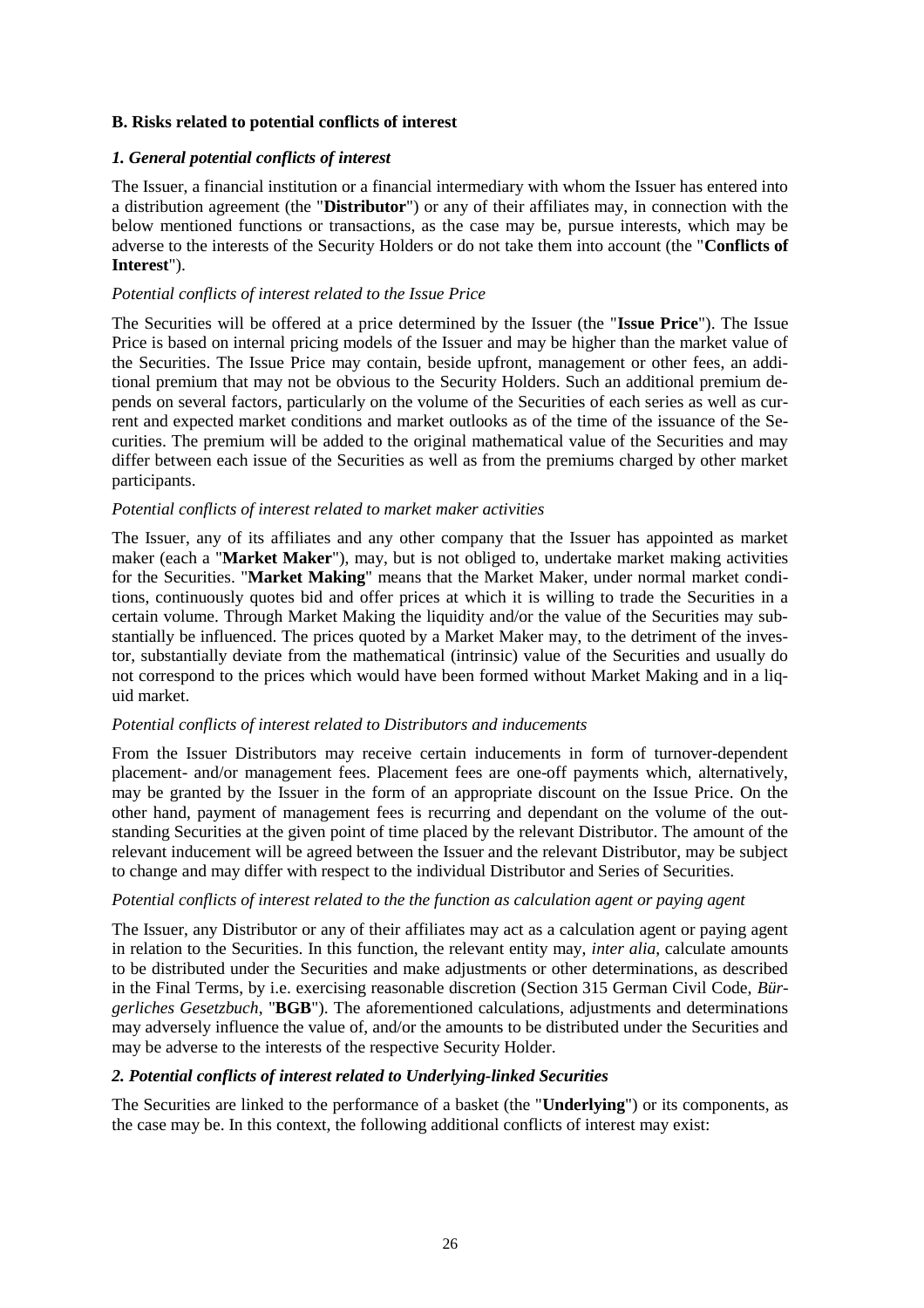## *Potential conflicts of interest related to additional transactions*

The Issuer, any Distributor or any of its affiliates may from time to time, without regard to the interests of the Security Holders, participate in transactions involving shares or other securities, fund shares, future contracts, commodities, indices, currencies or derivatives for their own account or for the account of their customers. Additional transactions may result in further liquidity constraints of the Underlying or its components, in particular, following hedging transactions in Underlyings with an already restricted liquidity.

## *Potential conflicts of interest related to the issuance of additional securities linked to the same Underlying or to its components*

The Issuer, any Distributor and any of its affiliates may issue securities with respect to the Underlying or its components on which securities already have been issued. This increases the offer and, therefore, may limit the possiblity to trade the Securities in case of limited demand. An issuance of such new competing securities may, therefore, adversely affect the tradability of the Securities.

## *Potential conflicts of interest related to Underlying-related information*

In the course of their business activities or otherwise, the Issuer, any Distributor or any of their affiliates may be in possession of or may acquire important Underlying-related information (also not publicly available) over the term of the Securities. The issuance of Securities does, in particular, not create any obligation to disclose such information (whether or not confidential), which is related to the Underlying or to its components, to the Security Holders, or to consider such information in the course of the issuance of the Securities.

### *Potential conflicts of interest related to business activities*

The Issuer, any Distributor or any of their affiliates may, without regard to the interests of the Security Holders, deal with other issuers, any of their affiliates, competitors or any guarantor and engage in any kind of commercial or investment banking or other business activities. Any such action may, with respect to the Security Holders, adversely affect the price of the Underlying or its components.

#### *Potential conflicts of interest related to other functions of the Issuer*

The Issuer, any Distributor and any of their affiliates may, without regard to the interests of the Security Holders, act as a member of a syndicate of banks, as financial advisor or as a bank of another issuer. In the course of the aforementioned functions actions may be taken or recommendations may be made which, with respect to the Security Holders, may adversely affect the Underlying or its components.

#### **C. Risks related to the Securities**

## *1. Risks related to the market*

#### *Risk that no active trading market for the Securities exists*

There is a risk that the Securities may not be widely distributed and no active trading market (the "**Secondary Market**") may exist and may develop for the Securities.

The Issuer is not obliged to make applications for the Securities to be admitted to the regulated market of any stock exchange or to be listed on any other exchange, market or trading system within the European Economic Area. Even if the Issuer makes such application, there is no assurance that such applications will be accepted or that an active trading will develop or be maintained. If the Securities are not traded on any stock exchange or any other market or trading system, pricing information for the Securities may in addition be more difficult to obtain.

Neither the Issuer nor any Distributor or any of its affiliates is obliged to undertake any Market Making activities. There is also no obligation to appoint a Market Maker or to continue a Market Making during the whole term of the Securities. If there is no Market Maker, or Market Making is only made to a limited extent, the Secondary Market in the Securities may be very limited.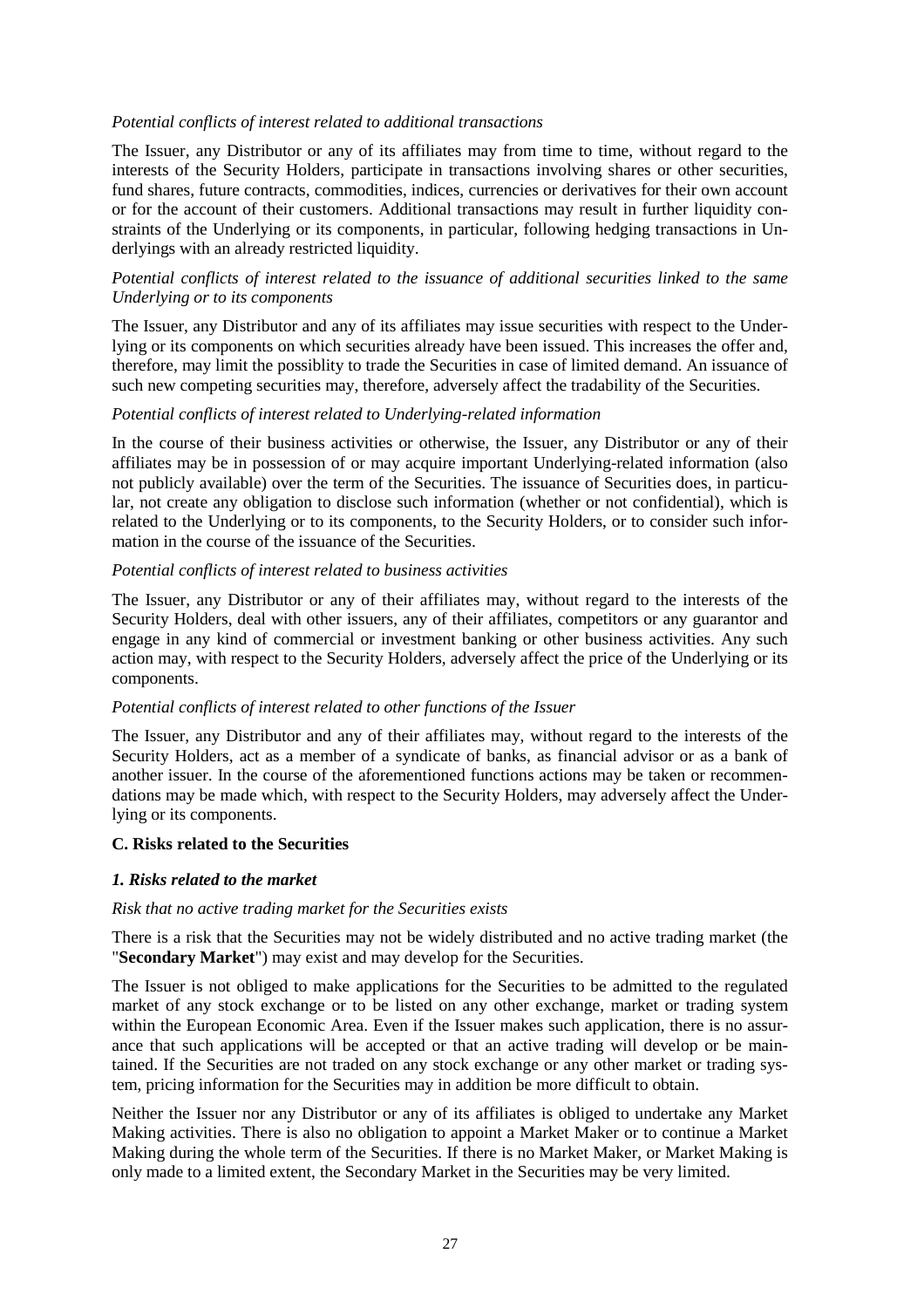Neither the Issuer nor any Distributor can therefore assure that a Security Holder will be able to sell his Securities at an adequate price prior to their redemption.

#### *Risk related to a possible repurchase of the Securities*

The Issuer may, but is not obliged to, purchase Securities at any time and at any price in the open market, by tender offer or private agreement. Any Securities purchased in this way by the Issuer may be held, resold or cancelled. A repurchase of Securities by the Issuer may adversely affect the liquidity of the Securities.

### *Risk related to the offering volume*

The issue volume described in the Final Terms does not allow any conclusion on the volume of the Securities actually issued or outstanding at any time and thus on the liquidity of a potential Secondary Market.

#### *Risks related to a sale of the Securities prior to the maturity date*

Prior to the redemption of the Securities, the Security Holders may only be able to realise the value, represented by the Securities, through a sale of the Securities in the Secondary Market. The price at which a Security Holder may be able to sell his Securities may be substantially lower than the nominal amount or the Purchase Price. In the case of a sale of the Securities at a certain point of time at which the market value of the Securities is below the Purchase Price paid, the respective Security Holder will be suffering a loss. Costs associated with the sale of the Securities in the Secondary Market (e.g. order fees or trading venue fees) may in addition increase the loss.

## *Risks related to market value-influencing factors*

The market value of the Securities will be affected by a number of factors. These are *inter alia* the creditworthiness of the Issuer, the relevant prevailing interest and yield rates, the market for similar securities, the general economic, political and cyclical conditions, the tradability and, if applicable, the remaining term of the Securities as well as additional Underlying-related market valueinfluencing factors (as described in *Risks arising from the influence of the Underlying or its components on the market value of the Securities*). These factors may be mutually reinforcing.

## *Risks related to the spread between bid and offer prices*

During extraordinary market situations or the occurrence of technical disruptions, the Market Maker for the Securities may temporarily suspend the quotation of bid and offer prices for the Securities or increase the spread between bid and offer prices. Should the Market Maker in special market situations be unable to conclude transactions to hedge against price risks resulting from the Securities, or when such transactions are very difficult to conclude, the spread between the bid and offer prices may be expanded in order to limit its economic risk.

#### *Currency and Currency Exchange Rate risk with respect to the Securities*

If the Securities are denominated in a currency (the "**Specified Currency**") other than the currency of the jurisdiction where a Security Holder is domiciled or where the Security Holder seeks to receive funds, there is a Currency Exchange Rate risk (as described in *Currency Exchange Rate risk*). Currencies may also be devalued or replaced by a different currency whose development cannot be predicted.

#### *Currency Exchange Rate risk*

Exchange rates between currencies (the "**Currency Exchange Rates**") are determined by factors of supply and demand in the international currency markets and are influenced by macroeconomic factors, speculations and interventions by the central banks and governments as well as by political factors (including the imposition of currency controls and restrictions). In addition there are other factors (e.g. psychological factors) which are almost impossible to predict, (e.g. a crisis of confidence in the political regime of a country) and which also may have a material impact on a Currency Exchange Rate. Currencies may be very volatile. There may be an increased risk in connection with currencies of countries whose standard of development is not comparable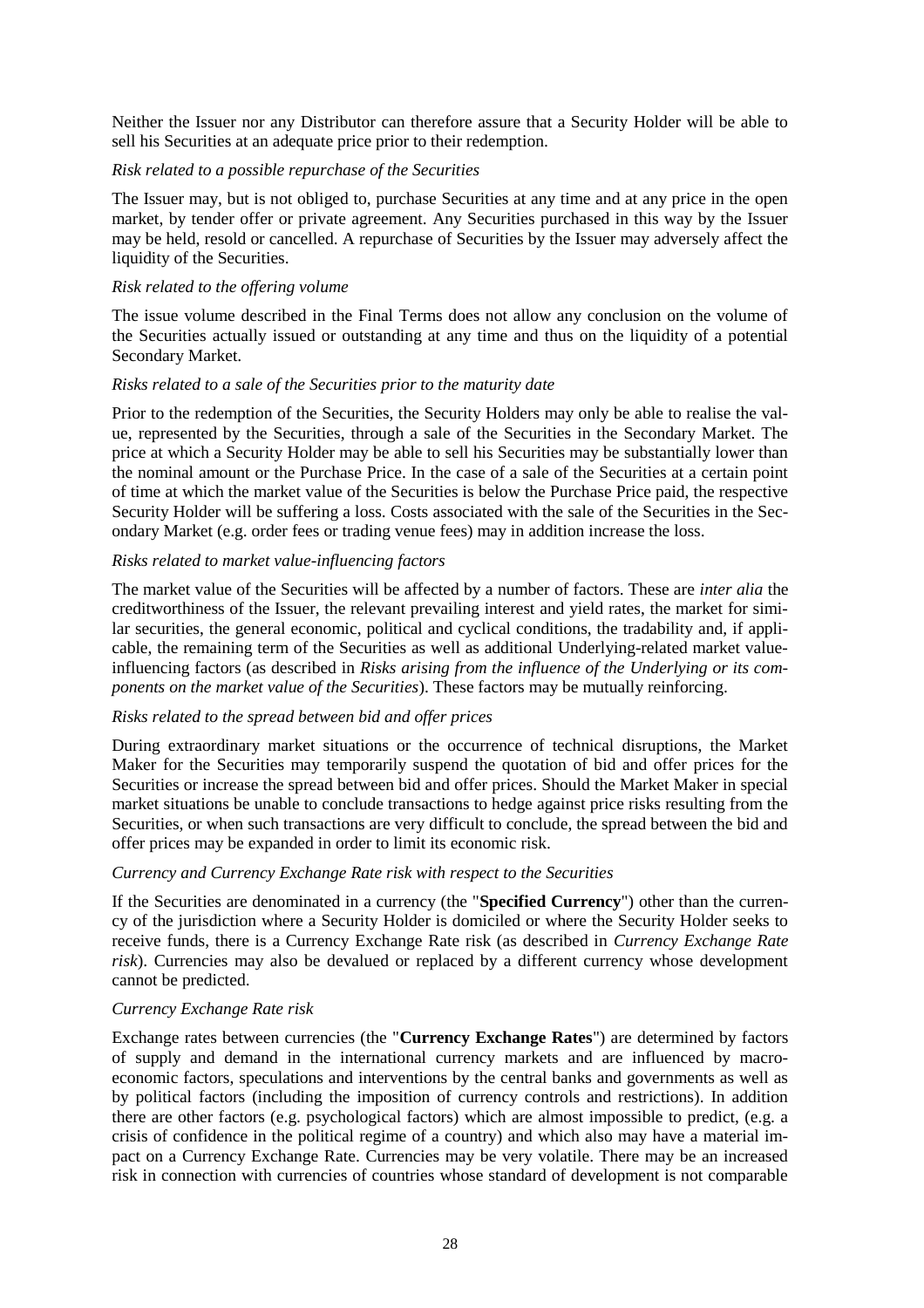to the standard of the Federal Republic of Germany or of other industrialized countries (the "**Industrialized Countries**"). In the case of any irregularities or manipulations in connection with the fixing of Currency Exchange Rates, this may have a material adverse effect on the Securities.

## *Risks related to hedging transactions with respect to the Securities*

Security Holders may not rely on being able to sufficiently hedge against price risks arising from the Securities at any time. Their ability to make transactions to preclude or limit such price risks will depend on, *inter alia*, the relevant prevailing market conditions. In some cases there may be no suitable transactions available at a certain point of time or Security Holders may conclude transactions only at a market price that is disadvantageous to them.

## *2. Risks related to the Securities in general*

## *Credit risk of the Issuer*

The Securities constitute unsecured obligations of the Issuer vis-a-vis the Security Holders. Any person who purchases the Securities therefore relies on the creditworthiness of the Issuer and has, in relation to his position under the Securities, no rights or claims against any other person. Security Holders are subject to the risk of a partial or total failure of the Issuer to fulfil obligations which the Issuer is liable to perform under the Securities in whole or in part, for example, in the event of the Issuer's insolvency. The worse the creditworthiness of the Issuer is the higher is the risk of a loss. Such risk is not protected by a statutory deposit protection, the deposit protection scheme of the Association of German Banks (*Einlagensicherungsfonds des Bundesverbandes deutscher Banken*), the Compensation Fund of German Banks (*Entschädigungseinrichtung deutscher Banken GmbH*) or any similar compensation scheme. **In the case of realization of the credit risk of the Issuer the Security Holder may sustain a total loss of his capital, even if the Securities provide for conditional minimum payment at the their maturity.**

*Possible limitations of the legality of purchase and lack of suitability of the Securities*

There is the risk, that an investment in the Securities is illegal, unfavourable or not suitable for a potential investor.

The purchase, holding and/or disposal of certain Securities may, for certain investors, be prohibited, limited or associated with adverse regulatory or other consequences. It *inter alia* cannot be ruled out that the specific investor is restricted or not entitled to invest in the Securities due to supervisory regulations or that the investment is attached to special reporting or notification requirements (e.g. with respect to certain funds).

Additionally, the purchase or holding of Securities may be excluded or unsuitable under civil law agreements (i.e. if eligibility as trustee stock (*Mündelsicherheit*) is required) or may not be fully consistent with all investment policies, guidelines and restrictions applicable to it.

An investment in the Securities requires detailed knowledge of the features of the relevant Security. Thus, potential investors should have experience with investing in structured securities and the risks associated therewith. An investment in the Securities is only suitable for investors who

- have sufficient knowledge and experience in financial and business affairs to evaluate the merits and risks as well as the suitability of an investment in structured securities;
- have the ability to evaluate the merits and risks in the context of their financial situation on the basis of appropriate analytical tools or, in case of lack of knowledge, have the possibility to take respective professional advice;
- are able to bear the economic risk of an investment in structured securities for an indefinite period, and

are aware that it may, during a substantial period of time or even at all, not be possible to sell the Securities.Under consideration of the characteristics of the Securities and the substantial risks inherent in purchasing the Securities, the Securities may also not be an economically appropriate investment.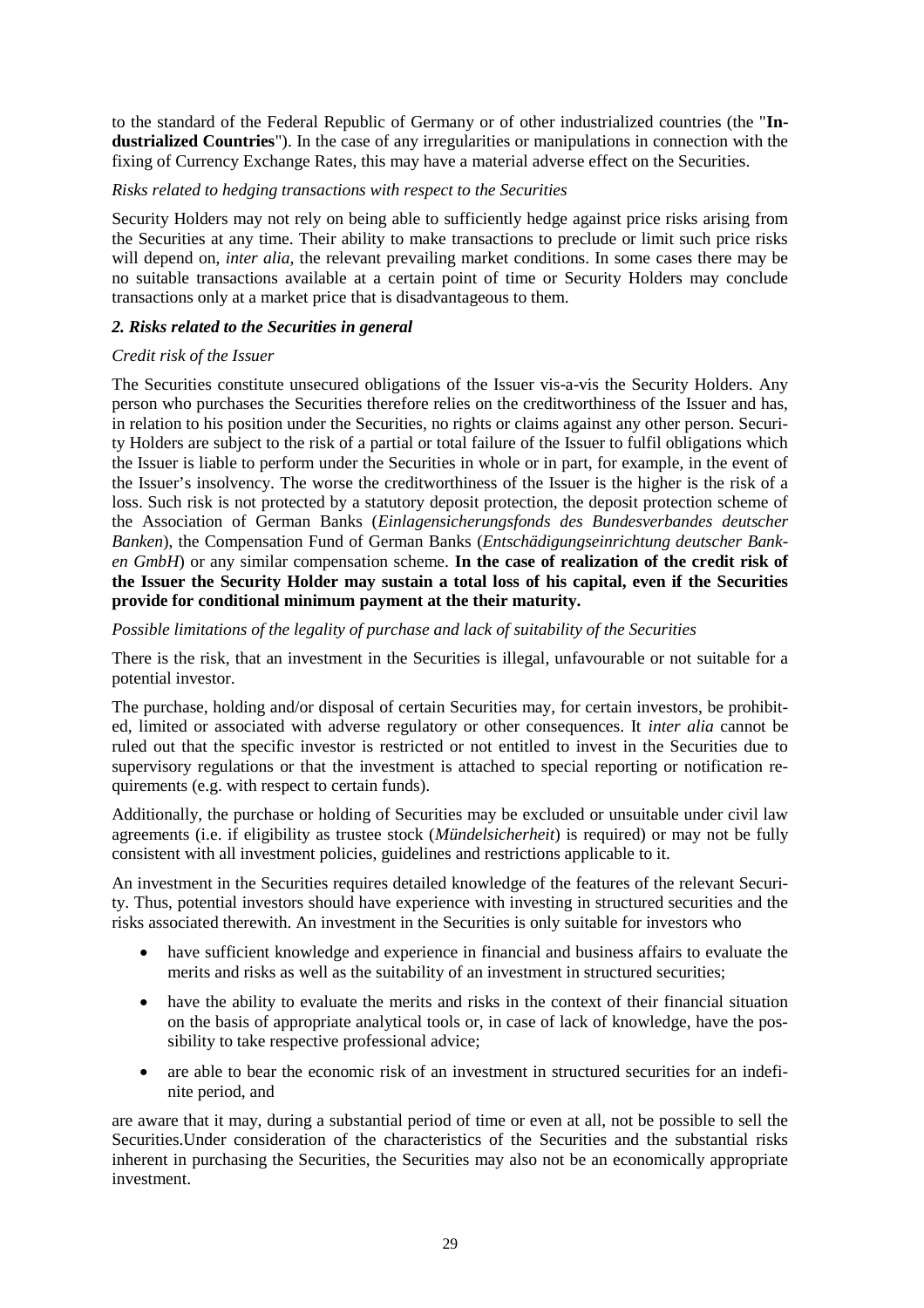As a result, each potential investor must determine, based on its own independent review and, if applicable, professional advice, if the purchase, holding and disposal of the Securities fully complies with the investor's legal requirements, knowledge and experience and financial needs, objectives and circumstances (or if the investor is acquiring the Securities in a fiduciary capacity, the trustee).

#### *Risks arising from financial markets turmoil as well as governmental or regulatory interventions*

Turmoil in the international financial markets may also in the future adversely affect inflation, interest rates, the Underlying and its components, the amounts to be distributed under the Securities or the value of the Securities and result in extensive governmental and regulatory interventions.

As a reaction to the financial market crisis which begun in 2007, the European and the German legislator enacted or planned several directives, regulations and laws which might affect the Security Holders. In particular, Directive 2014/59/EU of the European Parliament and of the Council of 15 May 2014 establishing a framework for the recovery and resolution of credit institutions and investment firms (the "**Resolution Directive**") contains additional or amended regulatory provisions which may affect the Issuer and the Securities issued. The Resolution Directive's provisions have already been implemented into German law (*BRRD-Umsetzungsgesetz*), providing as a key element a national law for the recovery and resolution of institutions and financial groups (German Recovery and Resolution Act, *Sanierungs- und Abwicklungsgesetz*) which is already in force and which enhances the former provisions contained in the German Banking Act (*Kreditwesengesetz*, the "**KWG**"). Besides, the Regulation (EU) No. 806/2014 of the European Parliament and the Council of 15 July 2014 establishing uniform rules and a uniform mechanism for the resolution of credit institutions and certain investment firms in the framework of a Single Resolution Mechanism and a Single Resolution Fund (the "**SRM Regulation**"), whose provisions will mainly be applicable of 1 January 2016 without further implementation into national law, provides certain resolution tools; these are e.g., a reduction of liabilities or their transformation into equity, a transfer of claims and/or liabilities of the affected institution or even a resolution of the affected institution. These resolution tools may have a substantial effect on the rights of the Security Holders and may have a material adverse effect on the enforcement of the Security Holders' claims. Instead of the respective national authority (or in case of a cross-border group resolution, the authority responsible for the group resolution), the board established with respect to an uniform resolution pursuant to Art. 42 SRM Regulation will execute tasks and exercise competences stipulated by the SRM Regulation. In particular, the Issuer may be subject to the following measures which might also affect the Security Holders.

The Issuer may be subject to a restructuring or reorganisation procedure pursuant to the German Act on the Reorganisation of Credit Institutions (*Kreditinstitute-Reorganisationsgesetz*, the "**KredReorgG**"). While a restructuring procedure generally may not interfere with rights of creditors, the reorganisation plan established under a reorganisation procedure may provide measures that affect the Security Holder's rights as the credit institution's creditor against its will, including a reduction of existing claims or a suspension of payments. The Security Holders' rights may be adversely affected by the reorganisation plan which might be adopted irrespective of their particular voting behaviour by a majority vote.

The German Recovery and Resolution Act and the SRM Regulation provide tools which enable the competent supervisory or resolution authorities to restructure or dissolve credit institutions and investment firms if there is a potential default risk regarding the respective credit institution or investment firm and provided that the default risk may not be prevented by other effective means and the application of the tool serves the public interest. These resolution tools, in accordance with the Resolution Directive, include among others a "bail-in" instrument enabling the competent resolution authority to convert relevant capital instruments or certain eligible liabilities into shares or common capital tier 1 capital instruments or to write them down in whole or in part. By suspension, modification and termination (in whole or in part) of the rights under the Securities, the resolution tools may materially affect the rights of the Security Holders. The extent, to which the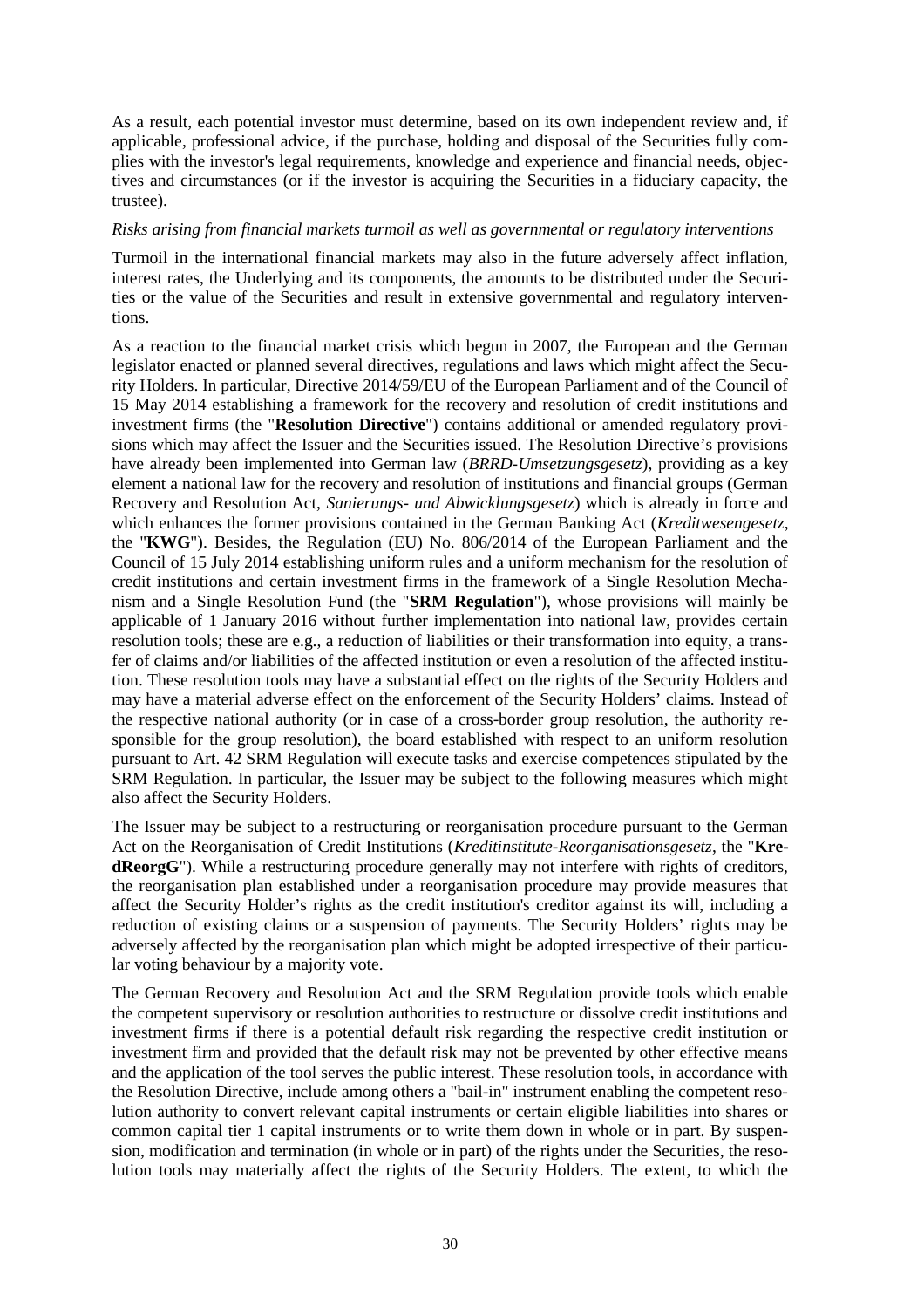claims resulting from the Securities forfeit due to the "bail-in" instrument, depends on a number of factors, on which the Issuer potentially has no influence.

If the resolution conditions are met, the competent resolution authority may as an alternative to a resolution issue a transfer order pursuant to which the Issuer would be forced to transfer its shares or assets and liabilities in whole or in part to a so-called bridge bank or an asset management company. In the context of a transfer order, the Issuer as initial debtor of the Securities may be replaced by another debtor (which may have a fundamentally different risk tolerance or creditworthiness than the Issuer). Alternatively, the claims may remain towards the initial debtor, but the situation regarding the debtor's assets, business activity and/or creditworthiness may not be identical to the situation prior to the transfer order.

The German Act on the Ring-Fencing of Risks and for the Wind-Down of Credit Institutions and Financial Groups (*Gesetz zur Abschirmung von Risiken und zur Sanierung und Abwicklung von Kreditinstituten und Finanzgruppen - Trennbankengesetz*) incorporates provisions into the KWG providing that, even without the occurrence of a resolution or recovery event, credit institutions may be obliged to transfer positions which are regarded by the legislator as being "risk inherent" to a legally and financially independent financial trading institution if having reached certain thresholds (separation of banking activities). Furthermore, the competent authority may, from 1 July 2016 on, prohibit the Issuer from having further types of activities being carried out by specific institutions in order to avoid risks. The claims of the Security Holders may be negatively affected thereby including, in particular, that the Issuer as initial debtor of the Securities may be replaced by another debtor (who may have a completely different risk tolerance or creditworthiness than the Issuer). Alternatively, the claims may continue to be towards the Issuer, however, the situation with regard to the debtor's assets, business activity and/or creditworthiness may not necessarily be the same as before the transfer order. It is planned that pursuant to the Regulation of the European Parliament and of the Council on structural measures improving the resilience of EU credit institution, which are considered to be systemically important, shall be restricted by the competent authorities with regard to their business activities, including a prohibition of proprietary trading and the separation of certain trading activities. The draft of this regulation has been published by the European Commission on 28 January 2014. This could in the future - in comparison to the Trennbankengesetz – have further impairments in relation to the Issuer's ability to meet its obligations under the Securities.

The aforementioned measures may result in a default of all claims under the Securities and thus to a total loss of the investment of the Security Holder. There may be negative effects in the market value of the Securities even before the execution of such rights. In addition, the Issuer's assets may be withdrawn under these measures, which further adversely affects the ability of the Issuer to meet its payment obligations under the Securities.

Further impairments might result from European legislative activities regarding the improvement of resilience of EU credit institutions

It is generally not or only partly possible to predict future market turmoil, regulatory measures and further legislative projects.

#### *Risks related to debt financing the purchase of the Securities*

If the purchase of the Securities will be financed by uptake of foreign funds, the proceeds from the Securities may possibly not be sufficient to make interest or principal payments arising from a financing purchase of the Securities and require additional capital. Therefore, in such a case, potential investors should make sure in advance that they can still pay the interest and principal payments on the loan also in the event of a decrease of value or a payment delay or default with regard to the Securities. The expected return should be set higher since the costs relating to the purchase of the Securities and those relating to the loan (interest, redemption, handling fee) have to be taken into account.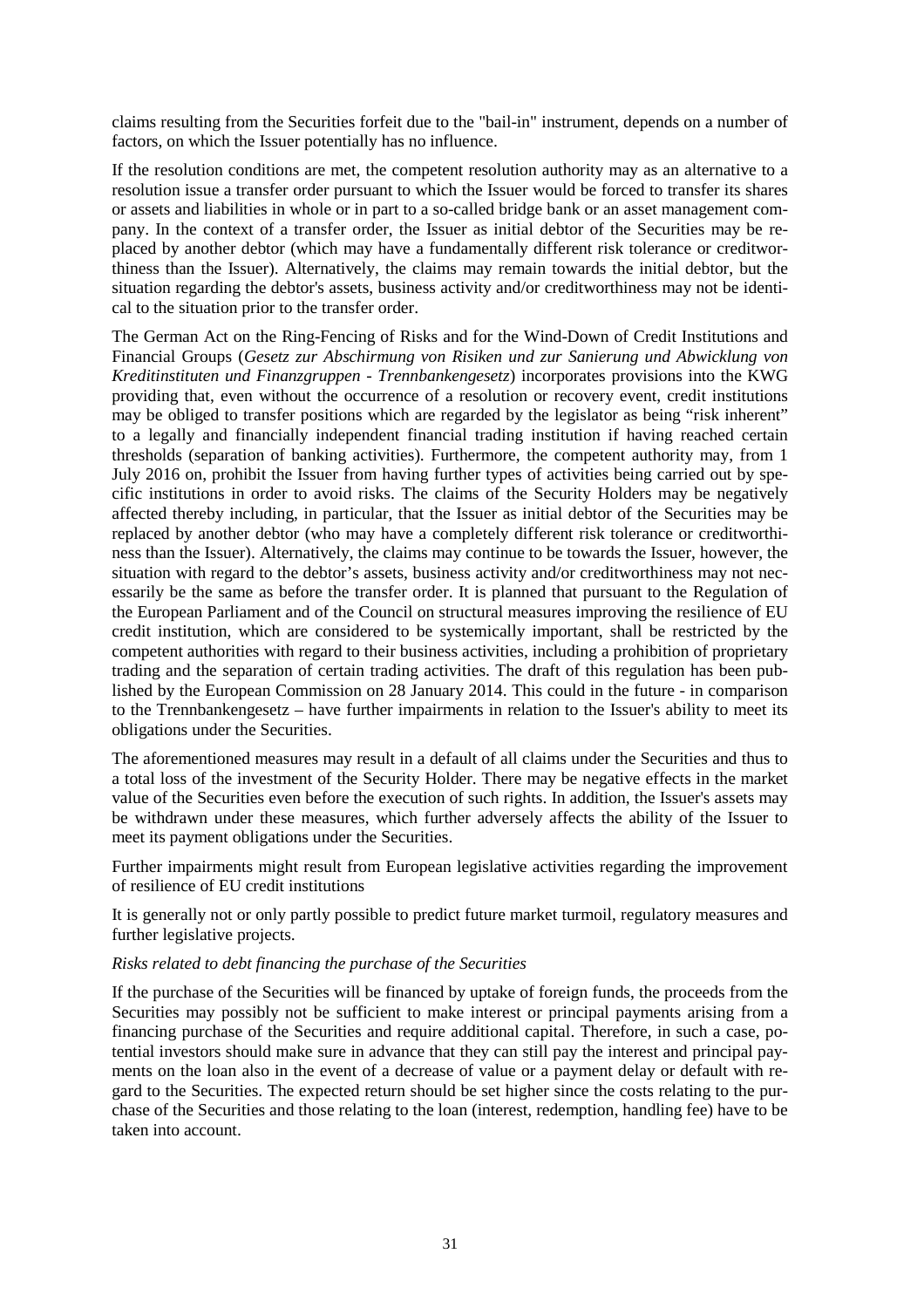### *Risks related to Incidental Costs*

In connection with the purchase, holding and disposal of the Securities, incidental costs (the "**Incidental Costs**") may be incurred beside the purchase or sale price of the Securities. These Incidental Costs may significantly reduce or even eliminate any profit from the Securities.

If the purchase or sale of the Securities is not agreed between the purchaser and the Issuer or the Distributor, as the case may be, at a fixed price (the "**Fixed Price**"), commissions which are either fixed minimum commissions or pro-rata commissions, depending on the order value, will be charged upon the purchase and sale of the Securities. To the extent that additional – domestic or foreign – parties are involved in the execution of an order, for example domestic dealers or brokers in foreign markets, Potential investors may also be charged for the brokerage fees, commissions and other fees and expenses of such parties (third-party costs).

In addition to such Fixed Price and the costs directly related to the purchase of the Securities (direct costs), potential investors must also take into account any other costs in connection with the holding of the Securities. These include for example custody fees and additional costs if other foreign or domestic entities are involved in the custody.

Before investing in the Securities, potential investors should inform themselves about any Incidental Costs incurred in connection with the purchase, holding or sale of the Securities.

#### *Inflation risk*

Security Holders are exposed to the risk that the real yield from an investment in the Securities is reduced, equal to zero or even negative due to a future money depreciation (the "**Inflation**"). The higher the rate of Inflation, the lower the real yield on a Security. If the inflation rate is equal to or higher than the nominal yield, the real yield is zero or even negative.

#### *Risks related to taxation*

The return on the Securities may be reduced through the tax impact on an investment in the Securities. Potential investors and sellers of Securities should be aware that they may be required to pay taxes or other charges or duties in accordance with the laws and practices of the country where they are individually assessed for tax, to which the Securities are transferred to, in which the Securities are held or in which the paying agent is situated, or of any other jurisdiction. In some jurisdictions, no official statements, rulings and/or guidelines of the tax authorities or court decisions may be available for innovative financial instruments such as the Securities. Potential investors are advised not only to rely on the tax summary contained in this document but also to ask for their own tax advisors' advice on their individual taxation with respect to the acquisition, sale or redemption of the Securities. Only these advisors are in a position to duly consider the specific situation of the potential investor.

Payments on the Securities may be subject to a US withholding tax, e.g., pursuant to the US Foreign Account Tax Compliance Act ("**FATCA**"). Should, for example as a consequence of a noncompliance with certain certification, information reporting requirements with respect to its US accounts or other specified requirements by the Issuer, a withholding of taxes on interest, capital or other payments under the Securities occur in connection with such withholding taxation, then neither the Issuer, nor the Paying Agent or any other person will be obliged to pay a compensation to the Security Holder. As a consequence, the Security Holder may receive a lower amount than without any such withholding or deduction.

## *Risk related to Securities with subscription period*

In the case of Securities with a subscription period, the Issuer reserves the right to refrain from engaging in the issue prior to the issue date and to early terminate or extend the subscription period. In this case, the Initial Observation Date may be postponed. In addition, the Issuer has the right, in its sole discretion, to reject subscription orders from potential investors in whole or in part.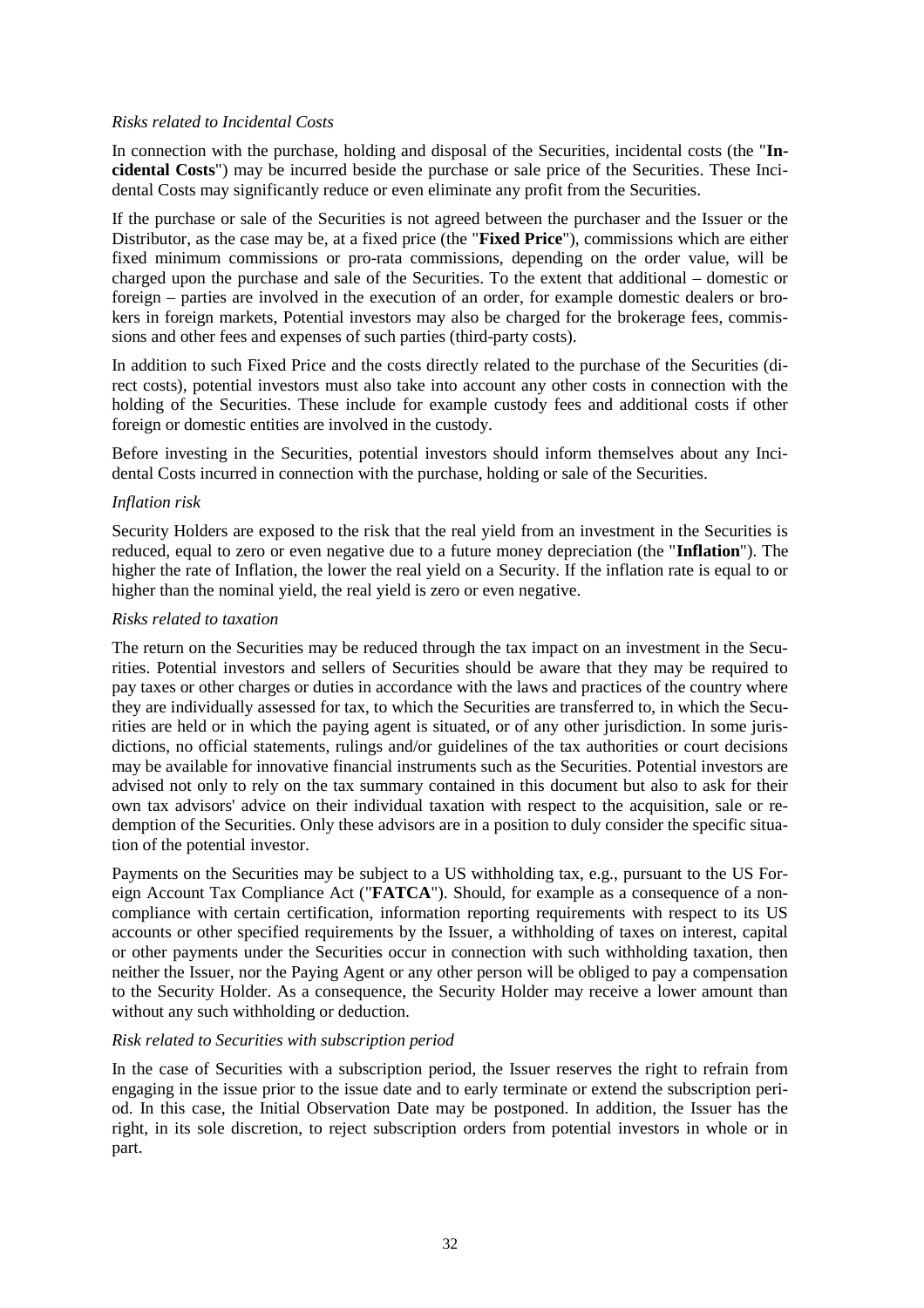#### *Risks related to the Redemption Amount*

The Securities will be redeemed at their maturity at the Redemption Amount (the "**Redemption Amount**") specified in the Final Terms. The Redemption Amount may be less than the Issue Price or the Purchase Price. This means, the Security Holder only achieves a return (subject to the influence of exchange rate and inflation risk) if the Redemption Amount exceeds the individual Purchase Price of the Security Holder. The Redemption Amount may also be lower than the nominal amount of the Securities or even zero.

#### *Risks arising from missing ongoing payments*

Unless otherwise specified in the applicable Final Terms, the Securities, do not bear interest or grant any other unconditional rights for ongoing payments which could compensate possible losses of principal.

#### *3. Risks related to Underlying-linked Securities*

Amounts to be distributed under the Securities will be determined by reference to an Underlying or its components using a payment formula and other conditions, as specified in the Final Terms (the "**Underlying-linked Securities**"). This brings in addition to the risks that arise in connection with the Securities themselves, further significant risks which are not associated with a similar investment in a conventional fixed or floating rate bond with a claim for repayment of the nominal amount or a direct investment in the Underlying or its components. Potential investors should only invest in the Securities if they have fully understood the applicable payment formulas.

*Risks arising from the influence of the Underlying or its components on the market value of the Securities*

The market value of Underlying-linked Securities will in addition to the risks described in *Risks related to market value-influencing factors* be influences by a number of additional factors.

The market value of the Securities as well as the amounts distributable under the Securities primarily depend on the price of the Underlying or its components, as the case may be. It is not possible to predict how the price of the Underlying or its components will develop in the future. The market value of the Securities may be subject to substantial fluctuations, since it will primarily be influenced by changes in the price of the Underlying or its components. The price of the Underlying or its components may also depend on a number of inter-related factors, including cyclical, economic, financial and political events and their general effect on capital markets and on the relevant stock exchanges.

Whilst the market value of the Securities is linked to the price of the Underlying or its components and may be adversely influenced by it, not any change may be equally influencing. There may also be disproportionate changes in the value of the Securities. The value of the Securities may fall while at the same time the price of the Underlying or its components may increase in value.

In addition, the market value of the Securities *inter alia* is influenced by the variations in the intensity of the fluctuation of values (volatility) of the Underlying or its components, the interference (correlation) between various components of the Underlying, if any, and changes in the expected and actual dividend or other payments under the Underlying or its components. Moreover, even the failure of an expected change in the price of the Underlying or its components may adversely affect the market value of the Securities. These factors can reinforce or negate each other.

## *Risks arising from the fact that the observation of the Underlying or its components occurs only at specified dates or times or periods*

The amounts to be distributed under the Securities may be considerably lower than the price of the Underlying or its components may have suggested. The observation of the price of the Underlying or its components relevant for the calculation of amounts to be distributed (including any quantity of Underlyings or its components to be delivered) under the Securities only occurs on one or more dates or during a specified period, as specified in the relevant Final Terms. In addition, in the Final Terms may be specified that for an observation of the price of the Underlying or its components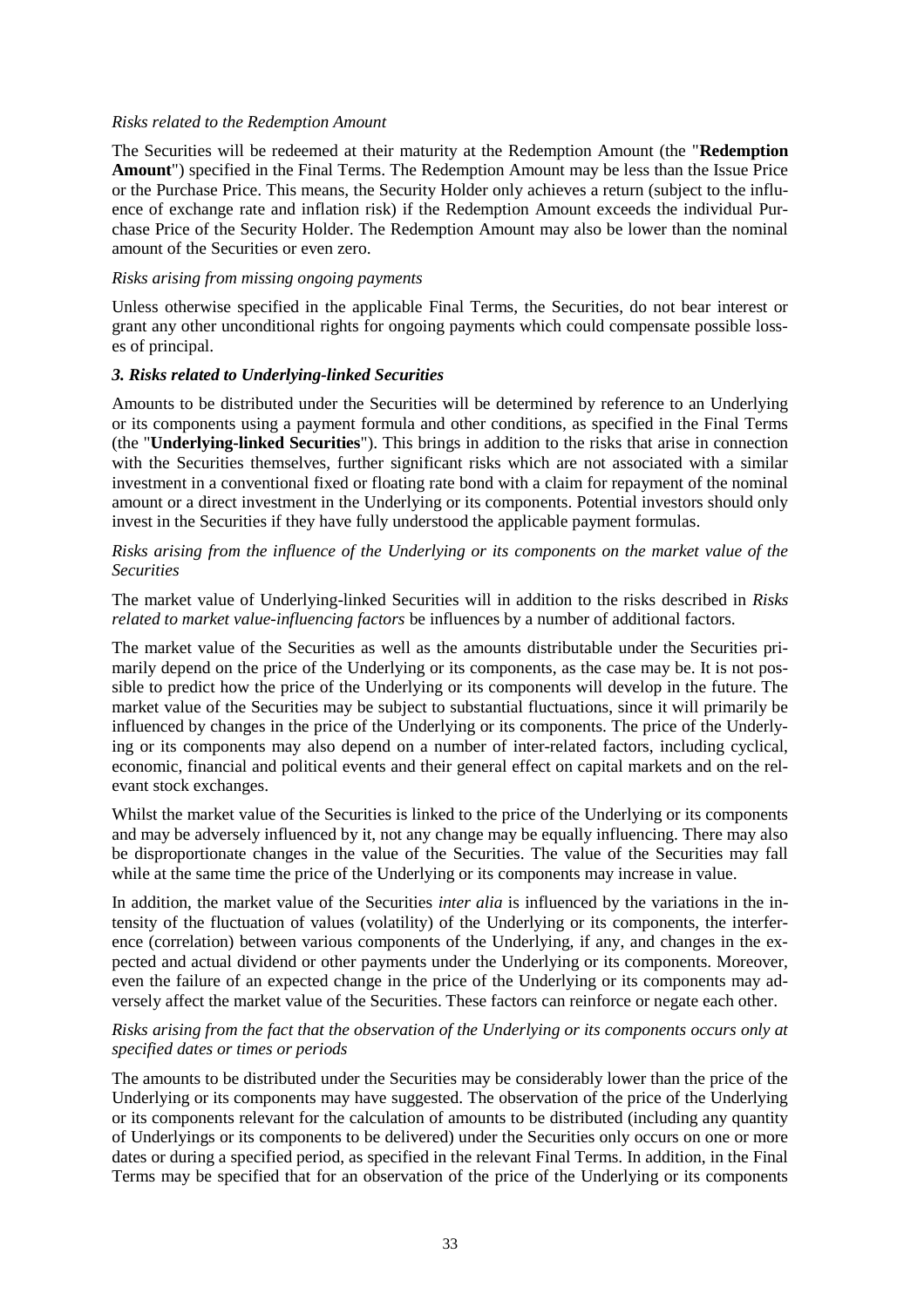only a certain point of time is relevant. Any prices of the Underlying or its components favourable for the relevant Security Holder that are outside of these dates, times or periods, will not be regarded. In particular, at a high volatility of the Underlying or its components, this risk can significantly increase.

## *Risks related to a conditional minimum payment*

If the Final Terms provide for a conditional minimum payment on the maturity date of the Securities, such minimum payment will not be made if (i) the price of the Underlying or its components develops so unfavourably for the Security Holder that a specific event (e.g. a Barrier Event) occurs (or does not occur, as the case may be), as specified in the Final Terms, or (ii) – even if such a specific event has not yet occurred, i.e. the conditions for the conditional payment are still fulfilled – where the Securities are terminated, called or sold before their maturity date. Then, the actual Redemption Amount (case (i)) or the Termination Amount, Cancellation Amount or selling price of the Securities (case (ii)) may be significantly lower than such conditional minimum payment or may even be zero and the Security Holder may lose all or a substantial portion of the amount invested.

## *Risks related to conditional payments*

In case where the conditional payment of amounts is specified in the Final Terms, the payment and/or the extent of such amounts depend on the performance of the Underlying or its components. Potential investors should be aware that in case of an unfavourable performance of the Underlying or its components no payment of any conditional amount may occur or that any amount may also be very low or even zero or that the payment of a conditional amount may irretrievably lapse for the remaining term of the Securities.

## *Risks arising from the impact of thresholds or limits*

If specified in the Final Terms, certain amounts only may be payable if certain thresholds or limits have been reached or if certain events have occurred which in turn depend on having reached a threshold or limit (e.g. Final Redemption Event). If the respective threshold or limit, as specified in the Final Terms, has not been reached or if the event has not occurred, the respective Security Holder is not entitled to receive the amount specified in the Final Terms. Thresholds or limits may in particular have a significant influence on the market value of the Securities and amounts to be distributed under the Securities. Investors should only invest their capital into the Securities if they completely understood the mechanism of the applicable pay-out formula.

## *Risks related to Barrier Events*

If a barrier event (the "**Barrier Event**"), as specified in the Final Terms, occurs, in particular, a conditional minimum payment may forfeit, the potential return from the Securities may be capped, Physical Settlement may occur (as described in *Risks related to Physical Settlement*) and the Certificate Holder may lose his invested capital in total or in part. The occurrence of a Barrier Event depends on the performance of the Underlying or its components. The risk that a Barrier Event occurs depends on whether the Final Terms provide for a date-related barrier observation or a continuous barrier observation. A continuous barrier observation may even increase the risk of an occurence of a Barrier Event. The risk of the occurrence of a Barrier Event increases as closer the underlying barrier (which may also lie at or above the initial price of the Basket Components) lies to the current price of the Underlying or its constituents. The risk also depends on the length of the respective barrier observation period, on the number of dates on which the Barrier Event may occur and on the volatility of the Underlying or its components.

## *Risks related to a Strike*

A strike (the "**Strike**"), as specified in the Final Terms, can lead to the Security Holders participate either to a lesser extent in a favourable performance of the Underlying or its components or to a greater extent in an unfavourable performance of the Underlying or its components. The Strike is a threshold at which the Securities participate in the development of the price of the Underlying or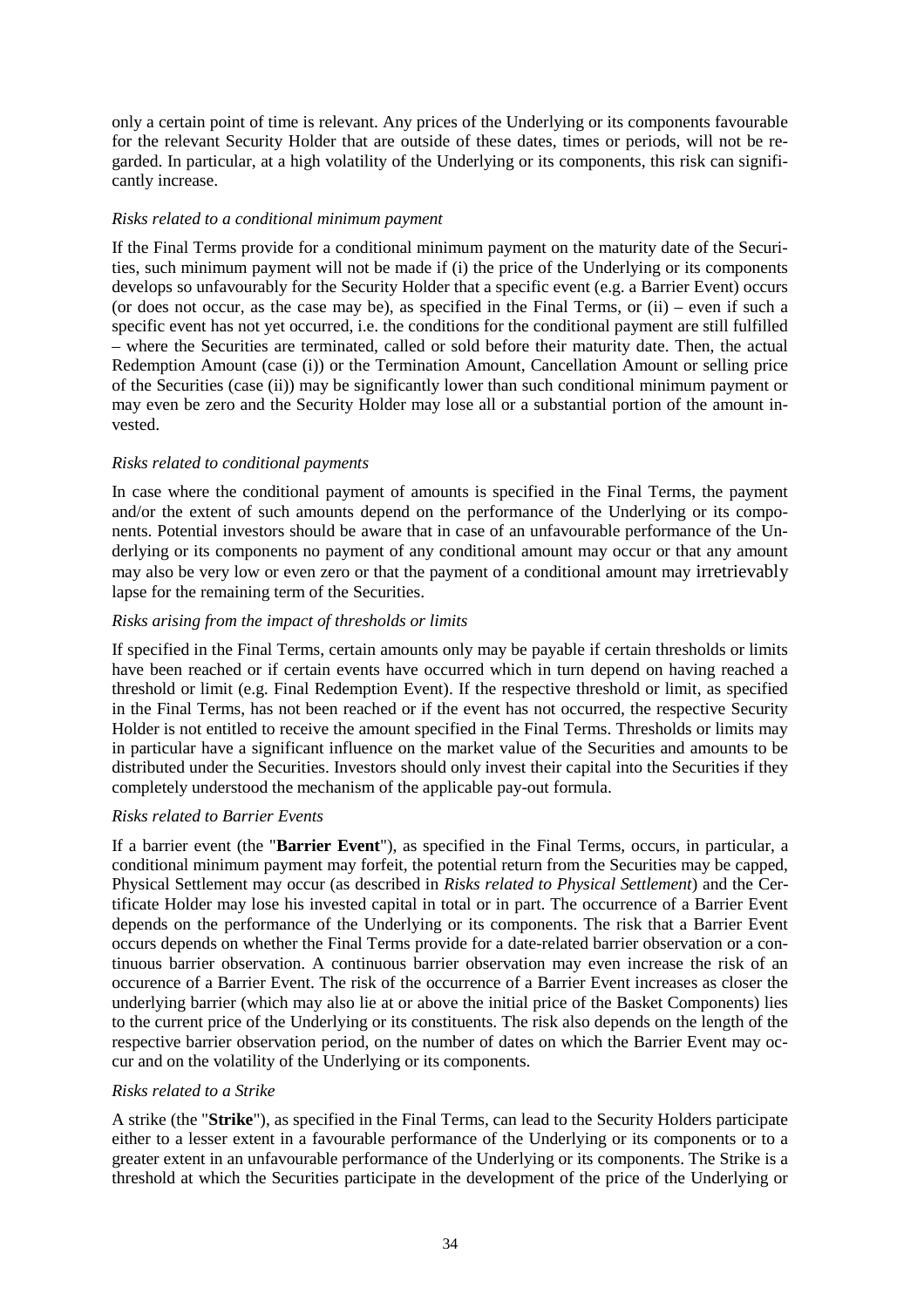## its components. **Security Holders may potentially be exposed to an increased risk of loss of their invested capital.**

### *Risks related to a Maximum Amount*

A maximum amount (the "**Maximum Amount**"), as specified in the Final Terms, has the consequence that the potential return from the Securities is limited in contrast to a direct investment in the Underlying or its components. A participation in a favourable performance of the Underlying or its components beyond the Maximum Amount is excluded.

### *Risks related to a Ratio*

A ratio (the "**Ratio**"), as specified in the Final Terms, may result in the Security being in economic terms similar to a direct investment in the relevant Underlying or its components, but being nonetheless not fully comparable with such a direct investment. In respect of the Security Holders, the application of a ratio may result in a reduced participation in a favourable development of the Underlying or its components or in an increased participation in an unfavourable development or the Underlying or its components, as the case may be.

#### *Reinvestment Risk*

The Security Holders are exposed to the risk that they may only reinvest the principal received due to an early repayment of the Securities to less favourable conditions.

#### *Risks related to Early Redemption Events*

If an Early Redemption Event (the "**Early Redemption Event**") is specified in the Final Terms, the Securities will be automatically early redeemed by payment of an early redemption amount (the "**Early Redemption Amount**"), as specified in the Final Terms, if an Early Redemption Event occurs. The Early Redemption Amount may be below the Issue Price or Purchase Price in which case the Security Holder would suffer a partial loss of his invested capital even if the Securities provide for a conditional minumum payment. The occurrence of an Early Redemption Event depends on the performance of the Underlying or its components. In this case, the Security Holder will neither participate in any future favourable performance of the Underlying or its components nor be entitled to further payments under the Securities after this early redemption. Furthermore, the Security Holder is exposed to a reinvestment risk.

#### *Risks related to a Barrier Event in connection with an Early Redemption Event*

In the case of Securities with consideration of a Barrier Event (including a coupon barrier event), the occurrence of the Barrier Event may, if so specified in the Final Terms, trigger the lapse of the chance to receive payment of an Early Redemption Amount even if an Early Redemption Event occurs after the occurrence of the Barrier Event. In this case, the Securities will continue to participate in any possibly unfavourable performance of the Underlying or its components until the maturity date of the Securities.

#### *Currency and Currency Exchange Rate risk with respect to the Underlying or its components*

If the Underlying or its components are denominated in a currency other than the Specified Currency, there is a Currency Exchange Rate risk (as described in *Currency Exchange Rate risk*), as long as it is not excluded in the relevant Final Terms. Currencies may also be devalued or replaced by a different currency whose development cannot be predicted.

#### *Risks related to Adjustment Events*

In the case of the occurrence of an adjustment event (the "**Adjustment Event**"), as specified in the Final Terms, the calculation agent is entitled to carry out adjustments according to the Final Terms in its reasonable discretion (§ 315 BGB) and/or to replace the Underlying or its components, as the case may be. Although these adjustments aim at retaining the economic situation of the Security Holders unchanged to the largest extent possible, it cannot be guaranteed that such an adjustment only leads to a minimal negative economic impact. Adjustment Events may have a substantial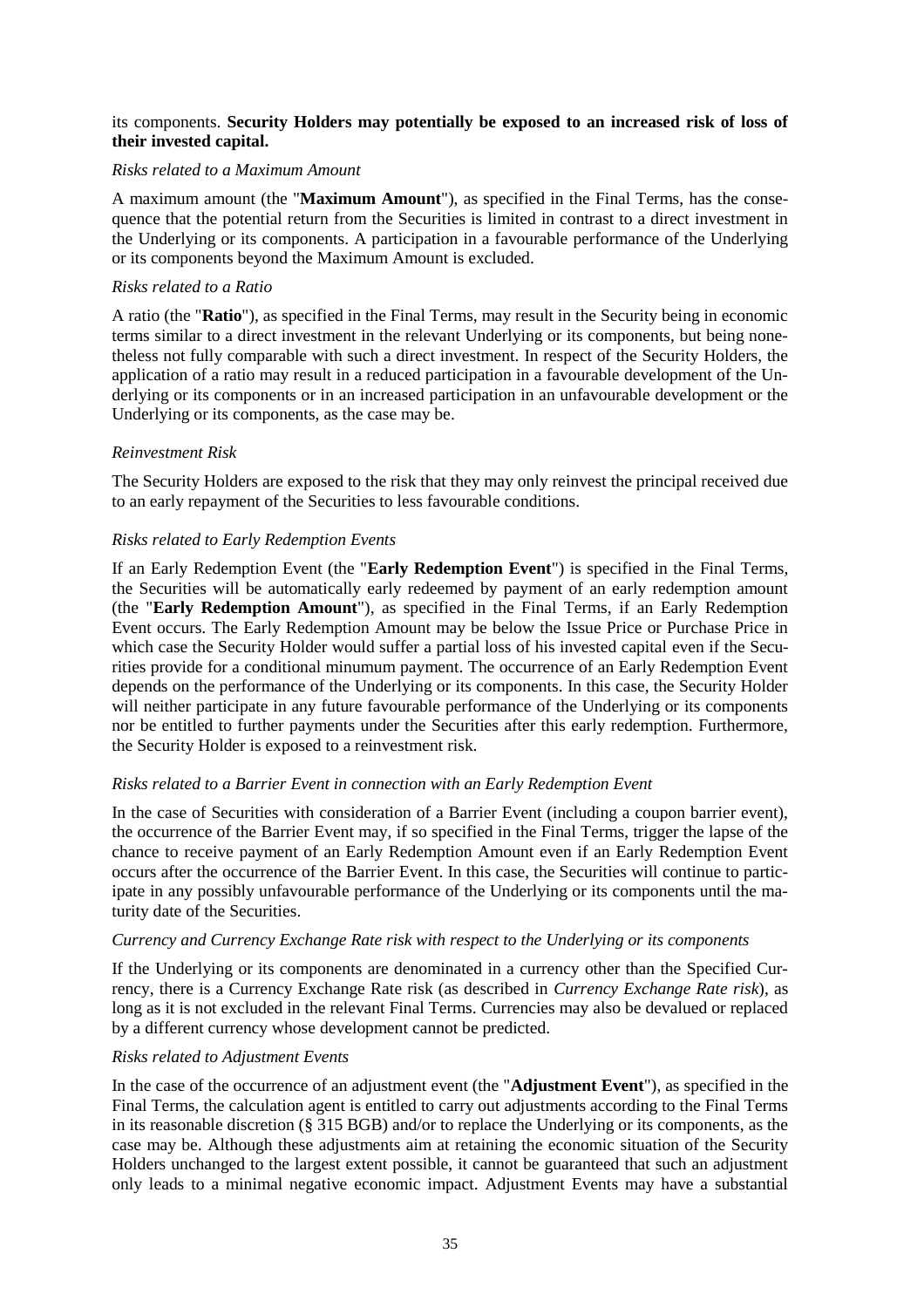negative impact on the value and the future performance of the Securities as well as on the amounts to be distributed (including any quantities of Underlyings or its components to be delivered) under the Securities and can change the structure and/or the risk profile of the Securities. If such adjustment in accordance with the Final Terms are impossible or not reasonable for the Issuer and/or the Security Holders, the Issuer may call the Securities and redeem them at their market value. As a result, the Security Holder is exposed to the risks as described in *Risks arising from Call Events*.

## *Risks related to Call Events*

The Issuer has the right to extraordinarily call the Securities at their market value upon the occurrence of a call event (the "**Call Event**"), as specified in the Final Terms. If the market value of the Securities at the time of the extraordinary call is lower than the Issue Price or the Purchase Price, the respective Security Holder **will suffer a partial or total loss of its invested capital even if the Securities provide for a conditional minimum payment**. Furthermore, the Security Holder bears the risk that the expectations for an increase in the market value of the Securities will no longer be met because of such extraordinary early termination. In this case, the Security Holder is also exposed to a reinvestment risk.

#### *Risks related to Market Disruption Events*

If an market disruption event (the "**Market Disruption Event**"), as specified in the relevant Final Terms, occurs the relevant calculation agent may defer valuations of the Underlying or its components, as provided in the Final Terms, and, after a certain period of time, determine such valuations in its reasonable discretion. These valuations may, to the detriment of the Security Holder, differ substantially from the actual price of the Underlying or its components. In general market disruption events also lead to delayed payments (including deliveries of Underlyings or its components, if so specified in the relevant Final Terms) on the Securities. In this case, Security Holders are not entitled to demand interest due to such delayed payment.

### *Risks arising from negative effects of hedging arrangements by the Issuer on the Securities*

The Issuer may use a portion or the total proceeds from the sale of the Securities on transactions to hedge against price risks of the Issuer resulting from the Securities. The entering or the liquidation of hedging transactions by the Issuer may, in individual cases, adversely affect the price of the Underlying or its components.

#### *Risks related to Physical Settlement*

The Final Terms may specify that the Securities will be redeemed at the maturity date of the Securities either by payment of the Redemption Amount or by delivery of a quantity of the Underlying or its components (the "**Physical Settlement**"). In this case, the relevant method of settlement depends on the conditions specified in the Final Terms and the performance of the Underlying or its components and will be determined by the relevant Calculation Agent at the end of the term of the Securities.

In the case of a Physical Settlement the market value of the quantity of Underlyings or its components to be delivered is not known prior to the maturity date of the Securities and may be substantially below the value of the invested capital and may even be zero. In this case the Security Holder would suffer a total or partial loss of its invested capital.

Security Holders are not entitled and the Issuer is not obliged to execute any rights from the Underlying or its components to be delivered until they are transferred to the Security Holder.

The price of such shares may continue to develop negatively in the period from the date at which the value of the Underlyings or its components to be delivered will be determined and such transfer and only the Security Holder bears the risk of such price movements.

All costs, incl. possible custody fees, exchange turnover taxes, stamp taxes, transaction fees, other taxes or levies, incurred as a result of the delivery of the Underlying or its components, have to be borne by the respective Security Holder. Furthermore, upon sale of the Underlying or its compo-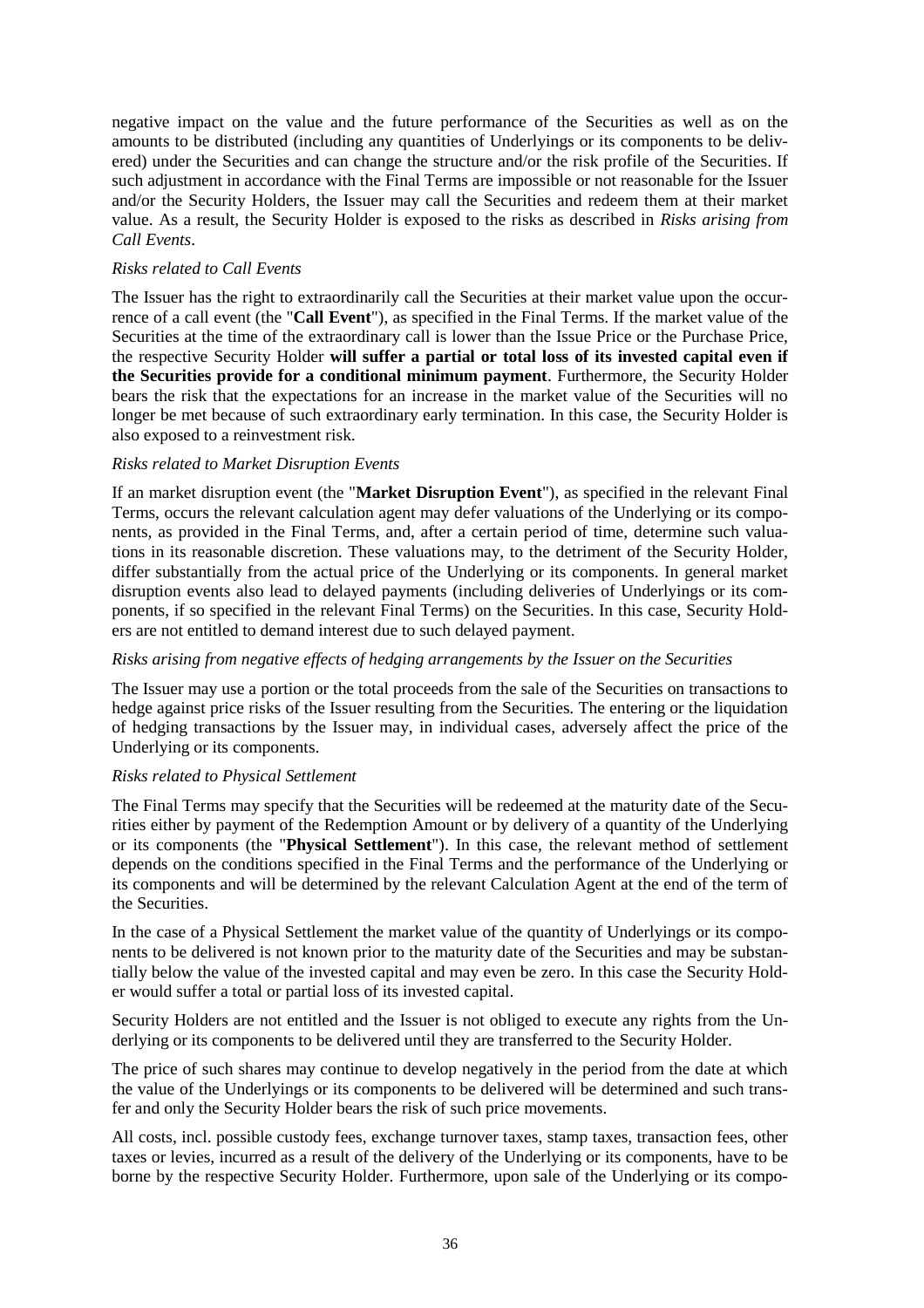nents delivered transaction costs may arise. These fees and costs may be material and may substantially reduce the proceeds from the Securities or increase a possible loss of the Security Holder's invested capital.

Furthermore, Security Holders should not assume that they will be able to sell the quantity of Underlying or its components delivered for a specific price, in particular not for a price corresponding to, or being greater than, the value of capital invested for the acquisition of the Securities.

The Underlying or its components delivered may be subject to selling and transfer restrictions or may not be liquid for other reasons.

Should the delivery of Underlying of its components become economically or actually difficult or impossible for whatever reason, the Final Terms may specify that the Issuer has the right to pay a supplemental cash amount instead.

The Underlying or its components will be delivered at the Security Holder's own risk. This means that neither the Issuer nor the Paying Agent nor any other person or entity different to the Security Holders is liable if the Underlying or its components get lost or destroyed during their delivery to the Security Holders.

## **D. Risks related to the Underlying or its components**

The Underlying is a basket whose components may be shares or depository receipts, indices or commodities (each a "**Basket Component**"). The asset classes described below may also be the component of an index and thus may have an indirect influence on the Securities. These Basket Components are subject to particular risks, which must be observed with regard to the type of the respective Basket Component.

## *1. General risks*

## *Past performance no indication for a future performance*

The past performance of an Underlying or its components provides no indication of its future performance. The amounts to be distributed under the Securities may therefore be substantially lower than the price of the Underlying or its components may in advance have suggested.

## *No rights of ownership of the Underlying or its Components*

The Underlying or its components will not be held by the Issuer for the benefit of the Security Holders, and as such, Security Holders will not obtain any rights of ownership (such as voting rights, rights to receive dividends or other distributions or other rights) with respect to the Underlying or its components. Neither the Issuer nor any of its affiliates is obliged to acquire or hold the Underlying or its components. Neither the Issuer nor any of its affiliates is restricted from selling, pledging or otherwise conveying all right, title and interest in the Underlying or its components or any derivative contracts linked to it by virtue solely of having issued the Securities.

## *Risks associated with foreign jurisdictions*

If the Underlying or any of its constituents is subject to the jurisdiction of a country whose legal system is not comparable with the legal system of the Federal Republic of Germany or other Industrialized Countries, investing in such Securities involves further legal, political (e.g. political changes) and economical (e.g. economic downturns) risks. In foreign jurisdictions possibly expropriation, taxation equivalent to confiscation, political or social instability or diplomatic incidents may occur. The amount of publicly available information with respect to the Underlying or any of its constituents may be smaller than that normally made available to Security Holders. Transparency requirements, accounting, auditing and financial reporting standards as well as regulatory standards may in many ways be less strict than in Industrialized Countries. Financial markets in these countries may have much lower trading volumes than developed markets in Industrialized Countries and the securities of many companies are less liquid and their prices are subject to stronger fluctuations than those of similar companies in Industrialized Countries.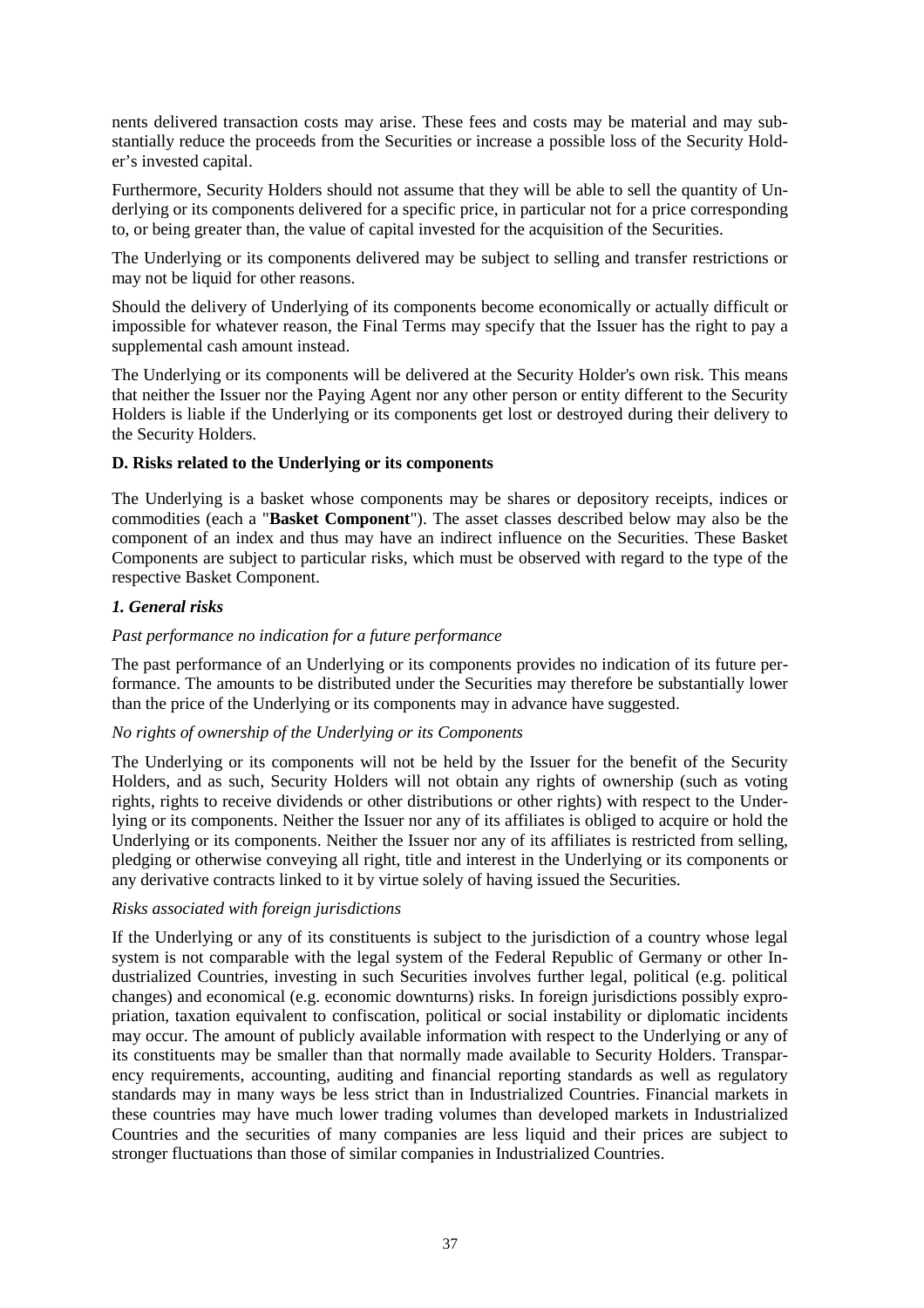### *Risks related to the purchase of Securities for hedging purposes*

The Securities may not be a perfect hedge against price risks arising from the Underlying or its components. Any person intending to use the Securities to hedge against such price risks is subject to the risk that the price of the Underlying or its components, other than expected, develops in the same direction as the value of the Securities. In addition, it may not be possible to liquidate the Securities at a certain date at a price which reflects the actual price of the respective Underlying or ifs components. This particularly depends on the prevailing market conditions. In both cases, the Security Holder may suffer a loss from both, his investment in the Securities and his investment in the Underlying or its components, whose risk of loss he actually wanted to hedge.

### *Risks related to the Worst-of Element*

Any amounts to be distributed under the Securities, as specified in the Final Terms, may be determined by reference to the price or the performance of the Basket Component with the worst/lowest performance only (the "**Worst-of Element**"). In such case a Security Holder can only participate in the performance of the Basket Component performing worst/lowest compared to the performances of the other Basket Components contained in the Underlying, whereas the performances of the other Basket Components is disregarded. Thus, the investor faces the risk of losses due to the performance of the Basket Component with the worst/lowest performance, even if some or all other Basket Components perform more favourably.

#### *2. Risks related to shares*

#### *Similar risks to a direct investment in shares*

The performance of Securities linked to shares or Depository Receipts (as defined below) (the "**Share-linked Securities**") primarily depends on the performance of the respective share. The performance of a share may be subject to factors like the dividend or distribution policy, financial prospects, market position, corporate actions, shareholder structure and risk situation of the issuer of the share, short selling activities and low market liquidity as well as to cyclical, macroeconomic or political influences. In particular, dividend payments lead to a fall in the share price and, therefore, may have an adverse effect on the Security Holder and its investment in the Securities. Accordingly, an investment in Share-linked Securities may bear similar risks to a direct investment in the respective shares. Corporate actions and other events in relation to the share or the issuer of the share may result in adjustments to the Securities (as described in *Risks related to Adjustment Events*) or in an extraordinary early termination of the Securities (as described in *Risks related to Call Events*). Disruptions regarding the trading of the shares may lead to Market Disruption Events (as described in *Risks related to Market Disruption Events*).

#### *Risks related to Depository Receipts*

Depository receipts (the "**Depository Receipts**") in the form of American Depository Receipts (ADRs) or Regional Depository Receipts (RDRs) may bear additional risks compared with risks related to shares. Depository receipts are participation certificates in a portfolio of shares normally held in the country of incorporation of the issuer of the underlying shares and represent one or more shares or a fraction of such shares. For depository receipts, the legal owner of the underlying share portfolio is the custodian bank, which is at the same time the issuing agent of the depository receipts. Depending on the jurisdiction in which the depository receipts will be issued and to which jurisdiction the custody agreement is subject, it cannot be ruled out that the respective jurisdiction does not recognise the holder of the depository receipts as the actual beneficial owner of the underlying shares. Especially in the event of insolvency of the custodian bank or foreclosure against it, it is possible that shares underlying the depository receipts are restricted or that these shares may be sold to realise their value in the case of foreclosure against the custodian bank. If that is the case, the holder of the depository receipts loses the rights to the underlying shares certified by the participation certificate and the depository receipt becomes worthless.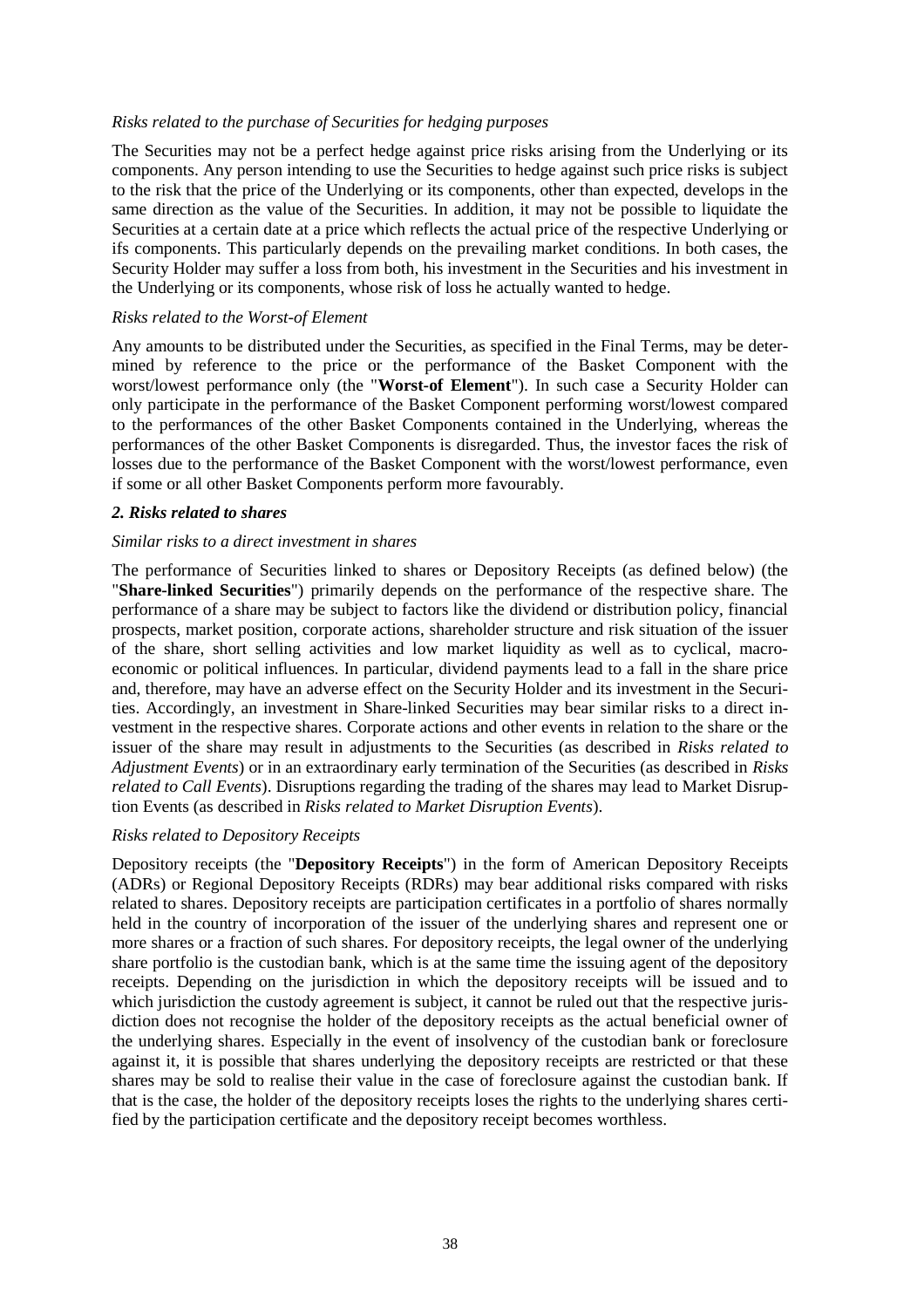## *3. Risks related to indices*

#### *Similar risks to a direct investment in index components*

The performance of Securities linked to indices (the "**Index-linked Securities**") depends on the performance of the respective index. The performance of an index depends primarily on the performance of its components (the "**Index Components**"). Changes in the price of the Index Components may have an effect on the index and, likewise, changes to the composition of the index or other factors may also have an effect on the index. Accordingly, an investment in an Index-linked Security may bear similar risks to a direct investment in the Index Constituents. Generally, an index may at any time be altered, terminated or replaced by any successor index. This may result in adjustments to the Securities (as described in *Risks related to Adjustment Events*) or in an extraordinary early termination of the Securities (as described in *Risks related to Call Events*). Disruptions regarding the trading of the shares may lead to Market Disruption Events (as described in *Risks related to Market Disruption Events*).

#### *No influence of the Issuer on the index*

If neither the Issuer nor any of its affiliates acts as index sponsor, the Issuer neither has influence on the index nor on the method of calculation, determination and publication of the index (the "**Index Concept**") or its modification or termination.

If neither the Issuer nor any of its affiliates acts as index sponsor, Index-linked Securities are not in any way sponsored, endorsed, sold or promoted by the respective index sponsor. Such index sponsor makes no warranty or representation whatsoever, express or implied, either as to the results to be obtained from the use of the index or the prices at which the index stands at a particular time. Such index is composed, calculated (if so) and determined by its respective index sponsor independently from the Issuer of the Securities. Such index sponsor is not responsible or liable for the issuance, the administration, the marketing or the trading of the Securities.

### *Risks arising from special conflicts of interests in relation to indices*

If the Issuer or any of its affiliates acts as index sponsor, index calculation agent, advisor or as a member of an index committee, or in a similar position, this may lead to conflicts of interest. In relation to such function, the Issuer or any of its affiliates may, *inter alia*, calculate the price of the index, carry out adjustments (e.g. by exercising its reasonable discretion) to the Index Concept, replace the Index Constituents and/or determine the composition and/or weighting. These measures may have an adverse effect on the performance of the index, and thus on the value of the Securities and/or the amounts to be distributed under the Securities.

#### *Risks related to Strategy Indices*

Strategy indices (the "**Strategy Indices**") represent hypothetical rule-based investment strategies (i.e., no actual trading or investment activities take place) conducted by an index sponsor. As a general rule, Strategy Indices entitle the index sponsor to extensively exercise its discretion when calculating the index which may lead under certain circumstances to a negative performance of the index.

#### *Risks related to Price Indices*

In the case of price or price-return indices (the "**Price Indices**"), dividends or other distributions paid out with respect to Index Components will not be considered when calculating the price of the index and consequently have a negative impact on the price of the index, because the index components will as a rule be traded with a discount after the pay-out of dividends or distributions. This has the effect that the price of the Price Index does not increase to the same extent or falls to a greater extent than the price of a comparable total return / performance index (the "**Total Return Index**"), which reflects gross payments, or Net Return Index.

#### *Risks related to Net Return Indices*

In the case of net return indices (the "**Net Return Indices**"), dividends or other distributions paid out or made on the Index Components will be considered when calculating the price of the index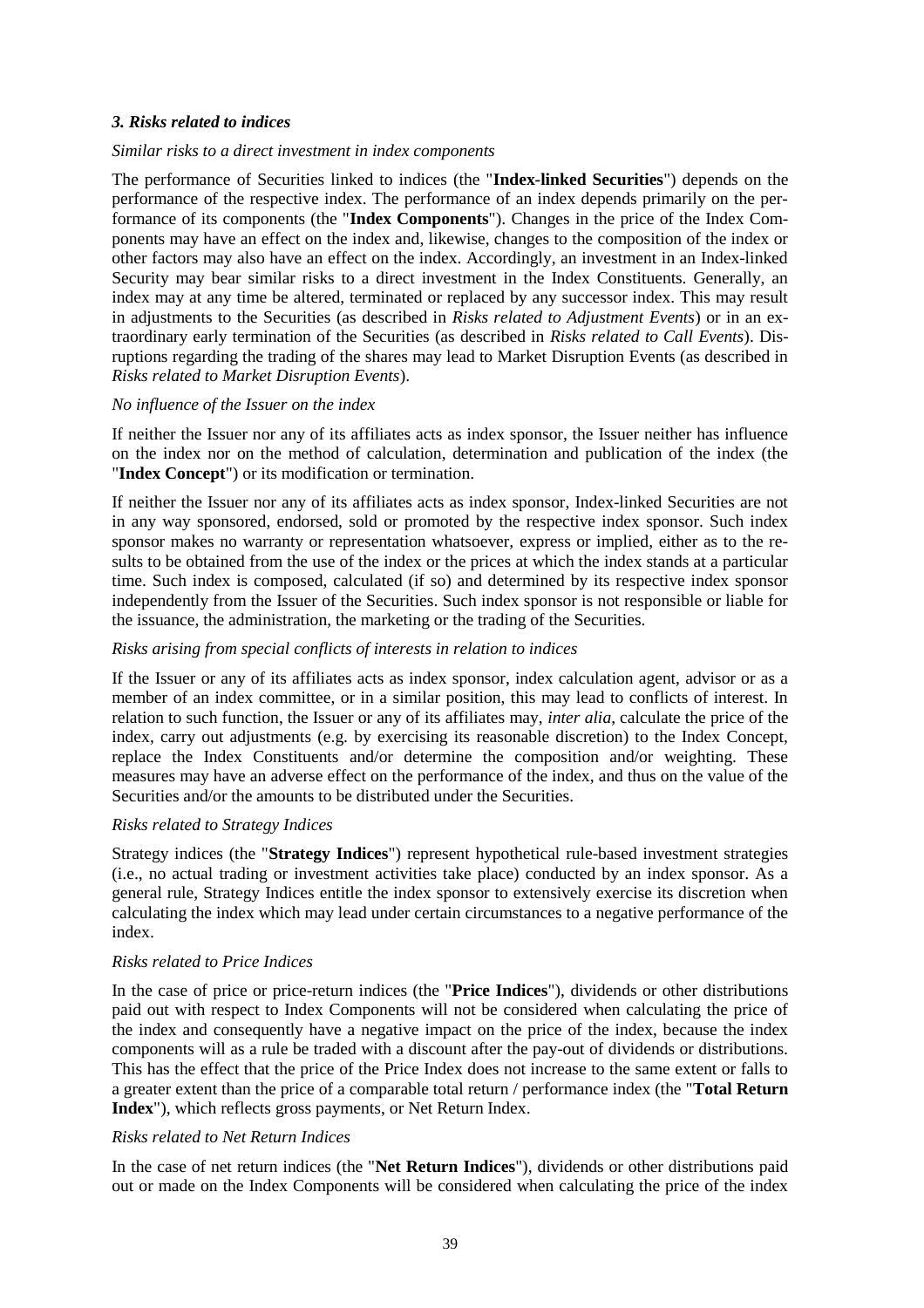as net payments after deduction of an average tax rate, as specified by the relevant Index Sponsor. This tax deduction has the effect that the price of the net return index does not increase to the same extent or falls to a greater extent than the price of a comparable Total Return Index.

## *Risks related to Short Indices*

In the case of short indices (the "**Short Indices**"), as a rule, the price of the index develops in a reverse manner to the market or long index to which it refers. This means that the price of the Short Index generally rises when the prices of the market or long index to which it refers fall, and that the price of the Short Index falls when the prices of the market or long index to which it refers rise.

## *Risks related to Leverage Indices*

Leverage indices (the "**Leverage Indices**") consist of two different components, the index to which the leverage index refers (the "**Reference Index**") and the leverage factor (the "**Leverage Factor**"). The performance of the leverage index is linked to the per cent performance per day of the Reference Index by applying the Leverage Factor. Depending on the respective Leverage Factor, the daily price of the Leverage Index falls or rises to a greater extent than the price of the respective Reference Index.

If the leverage index has exceeded a certain threshold due to extraordinary price movements during a trading day, the leverage index may be adjusted intra-daily in accordance with the relevant Index Concept. Such adjustment may lead to a reduced participation of the leverage index in a subsequent increase in price of the Reference Index.

In the case of Securities linked to a Leverage Index, Security Holders **may to a greater extent be suffering a loss of the invested capital**.

## *Risks related to Distributing Indices*

In the case of distributing indices (the "**Distributing Indices**") dividends or other distributions, made from the Distributing Index, will usually result in a discount on the price of Distributing Index. This has the effect that the price of the Distributing Index in a longer term does not rise to the same extent or falls to a greater extent than the price of a comparable Net Return Index or Total Return Index.

## *Risks related to Excess Return Indices*

In the case of Excess Return Indices, the investor indirectly invests in futures contracts and thus is exposed to the same risks as described in *Risk related to futures contracts*.

## *Risks in relation to country or sector related indices*

If an index reflects the performance of assets only of certain countries, regions or sectors, this index is affected disproportionately negative in the case of an unfavourable development in such a country, region or industrial sector.

## *Currency risk contained in the index*

Index Components may be listed in different currencies and therefore exposed to different currency influences (this particularly applies to country or sector related indices). Furthermore, it is possible that Index Components are converted first from one currency to the currency which is relevant for the calculation of the index, and then converted again in order to calculate and determine the amounts to be distributed under the Securities. In such cases, Security Holders are confronted with several currency and Currency Exchange Rate risks, which may not be obvious for a Security Holder.

## *Adverse effect of fees on the index level*

If the index composition is adjusted in accordance with the relevant Index Concept, fees may arise that are subject of the index calculation and which reduce the level of the index. This may have a negative effect on the performance of the index. Indices which reflect certain markets or sectors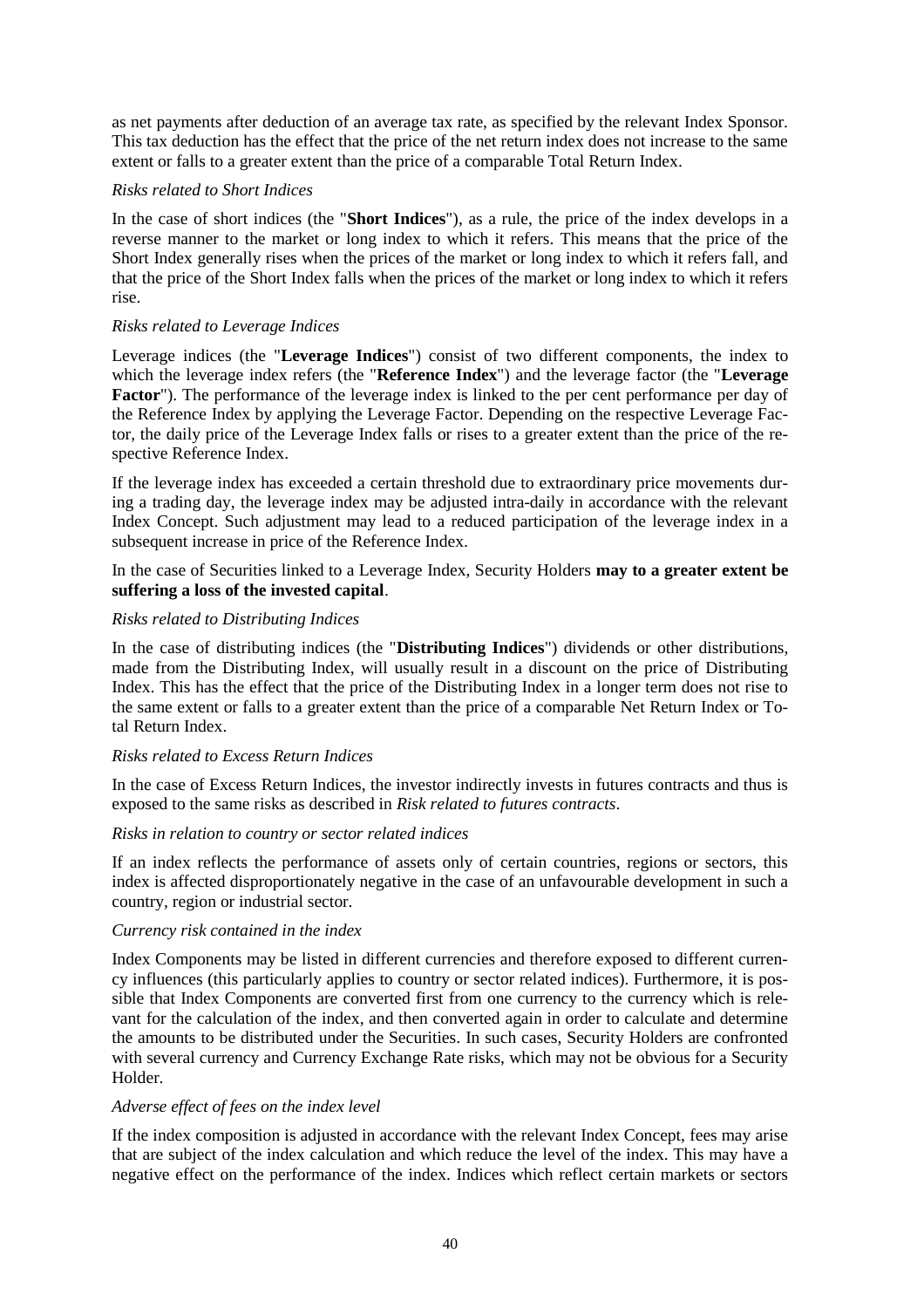may use certain derivative financial instruments. This may lead to higher fees and thus a lower performance of the index than it would have been the case with a direct investment in these markets or sectors.

### *Risks arising from to the publication of the index composition which is not constantly updated*

For some indices its composition will not entirely be published or only with retardation on a website or in other public media specified in the Final Terms. In this case the composition exposed might not always correspond with the current composition of the respective index used for calculating the amounts payable under the Securities. The delay may be substantial and, under certain circumstances last several months. In this case the calculation of the index may not be fully transparent to the Security Holders.

## *Risks of unrecognized or new indices*

In the case of a not recognized or new financial index, there may be a lower degree of transparency relating to its composition, maintenance and calculation than it would be the case for a recognized financial index, and there may in some circumstances be less information available about the index. In addition, subjective criteria may play a much greater role in the composition of the index in such cases, and there may be a greater degree of dependence on the agent responsible for the composition, maintenance and calculation of the index than it would be the case for a recognized financial index. Furthermore, particular investors (e.g. Undertakings for Collective Investment in Transferable Securities (UCITS) or insurance companies) may be subject to specific administrative restrictions relating to the purchase of Securities linked to such index which have to be considered by these investors. Finally, the provision of indices, the contribution of input data to indices and the use of indices may from time to time be subject to regulatory requirements and restrictions which may affect the ongoing maintenance and availability of an index.

## *4. Risks related to futures contracts*

#### *Similar risks to a direct investment in futures contracts*

The performance of Securities linked to futures contracts (the "**Futures contract-linked Securities**") primarily depends on the performance of the respective futures contract. The performance of a futures contract may be subject to factors like the price of the trading good underlying the futures contract, limited liquidity of the futures contract or the trading good underlying the futures contract, as the case may be, speculations and cyclical, macro-economic or political influences. Accordingly, an investment in Futures contract-linked Securities may bear similar risks to a direct investment in the respective futures contracts or trading goods underlying the respective futures contract (see also the risks as described in *Risks related to commodities*). Changes in the contract specification made by the relevant determining futures exchange may result in adjustments to the Securities (as described in *Risks related to Adjustment Events*) or in an extraordinary early termination of the Securities (as described in *Risks related to Call Events*). Disruptions regarding the trading of the futures contracts may lead to Market Disruption Events (as described in *Risks related to Market Disruption Events*).

## *Futures contracts are standardised transactions relating to trading goods (e.g. oil, wheat, sugar).*

A futures contract represents a contractual obligation to buy or sell a fixed amount of the underlying trading goods on a fixed date at an agreed price. Futures contracts are traded on futures exchanges and are standardised with respect to the contract amount, type and quality of the trading good, as well as to delivery location and dates (if applicable). However, futures contracts are normally traded at a discount or premium compared with the spot prices of their underlying trading goods.

#### *No parallel development of spot and futures prices*

Prices of futures contracts may differ substantially from the spot prices of the underlying trading goods. The price of the futures contract does not always develop in the same direction or at the same rate as the spot price of the underlying trading good. As a result, the price of the futures con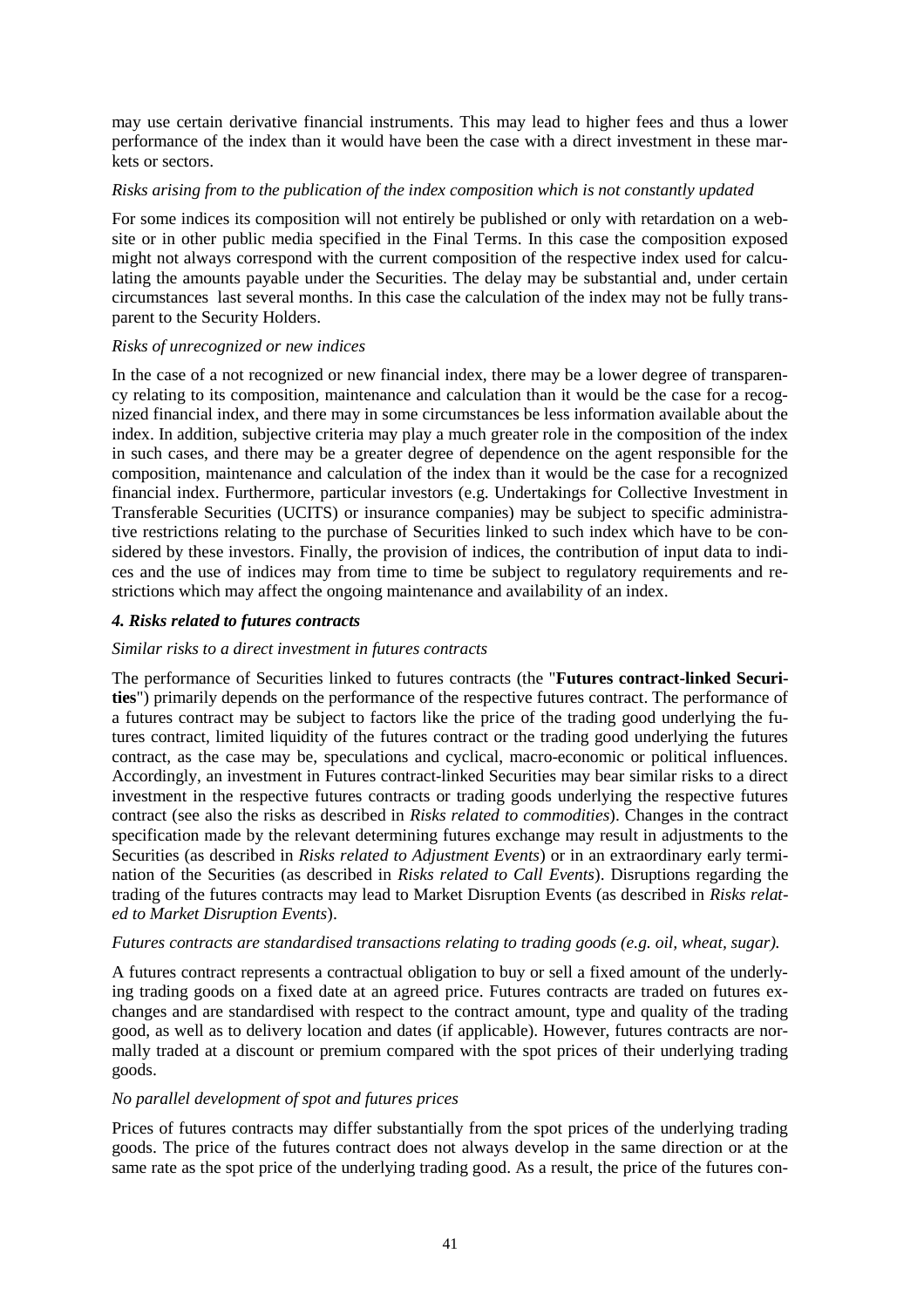tract may substantially develop unfavourably for Security Holders even if the spot price of the underlying trading good remains constant or develops favourably for Security Holders.

## *Risks related to futures contracts with different delivery dates*

The prices of futures contracts with different delivery dates and overlapping terms can differ, even if all other contract specifications are identical. If the prices of longer-term futures contracts are higher than the prices of the shorter-term futures contracts this is called 'contango'. If the prices of shorter-term futures contracts are higher than the prices of the longer-term futures contracts this is called 'backwardation'. If the Final Terms specify that futures contracts with different delivery dates are subject to observation (e.g., in case of a roll over), these price differences may have an adverse effect on the value of the Securities and the amounts to be distributed under the Securities since the future with a favourable price for the Security Holder may not be relevant for the Securities.

## *Risks with respect to a Roll-Over*

In order to trade futures contracts on an exchange, they are standardised with respect to their term (e.g. 3, 6, 9 months). In case of Securities with a longer term this may require a subsequent replacement of the futures contracts by futures contracts, which have a later delivery date, but otherwise has identical contract specifications as the initial futures contract (the "**Roll-Over**"). Such a Roll-Over can be repeated several times. Differences in the prices of the futures contract (as described in *Risks related to futures contracts with different delivery dates*) together with the related transaction costs may be compensated by a respective adjustment (e.g. of the rate at which the respective Security directly or indirectly participates in the performance of the underlying futures contract). Therefore, over time Securities may participate to a greater extent in an underlying future's performance which is unfavourable for the respective Security Holder or to a lesser extent in an underlying future's performance which is favourable for the respective Security Holder

## *5. Risks related to commodities*

## *Similar risks as a direct investment in commodities*

The performance of Securities linked to commodities (the "**Commodity-linked Securities**") primarily depends on the performance of the respective commodity. The performance of a commodity may be subject to factors like supply and demand; speculations in the financial markets; production bottlenecks; delivery difficulties; hardly any market participants; political turmoils; economic downturns; political risks (exporting restrictions, war, terrorist actions); unfavourable weather conditions; natural disasters. Accordingly, an investment in Commodity-linked Securities may bear similar risks to a direct investment in the respective commodity. Changes in the trading conditions at the relevant reference market or other events, affecting the commodity may result in adjustments to the Securities (as described in *Risks related to Adjustment Events*) or in an extraordinary early termination of the Securities (as described in *Risks related to Call Events*). Disruptions regarding the trading of the commodities may lead to Market Disruption Events (as described in *Risks related to Market Disruption Events*).

## *Higher risks than other asset classes*

An investment in commodities is associated with higher risks than investments in other asset classes like e.g. bonds, currencies or stocks, because prices in this asset category are subject to greater fluctuations (volatility) and markets may be less liquid than e.g. stock markets. Changes to bid and offer volumes may have a higher impact on the price and volatility. Commodity markets are also characterised by, among others, the fact that there are only a few active market participants which increased the risk of speculation and pricing inaccuracies.

## *Risks arising from the trading in various time zones and on different markets*

Commodities (e.g. oil, gas, wheat, corn, gold, silver) are traded on a global basis almost non-stop in various time zones on different specialised exchanges or markets or directly among market participants (over the counter). This may lead to a publication of different prices for a commodity in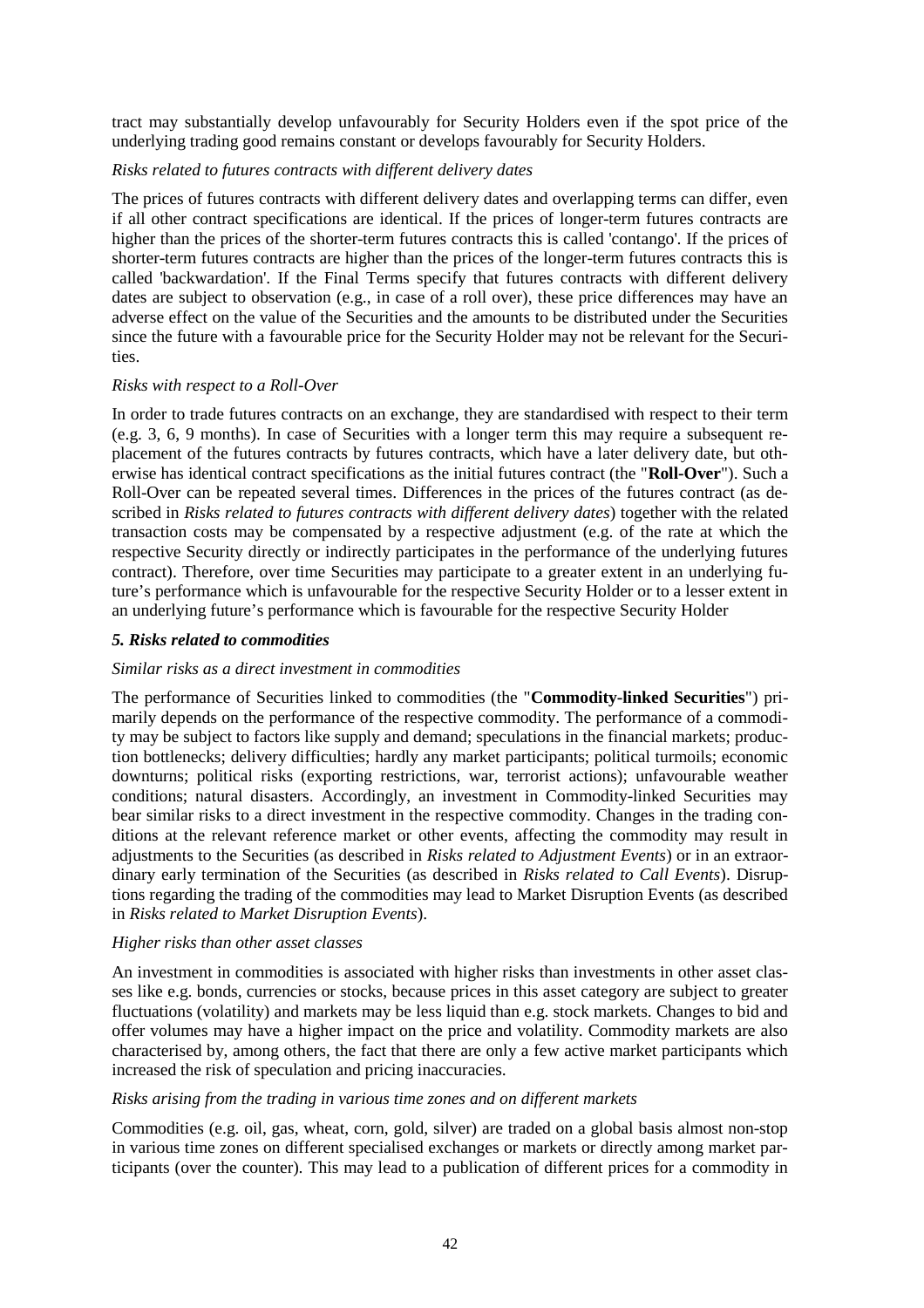different price sources. The Final Terms specify which exchange or market and which timing apply regarding the specification of the price of the relevant commodity. The prices of a commodity displayed at the same time on different price sources can differ e. g. with the result that a more favourable price, which is displayed on a price source, is not used for the calculations or determinations in respect of the Securities.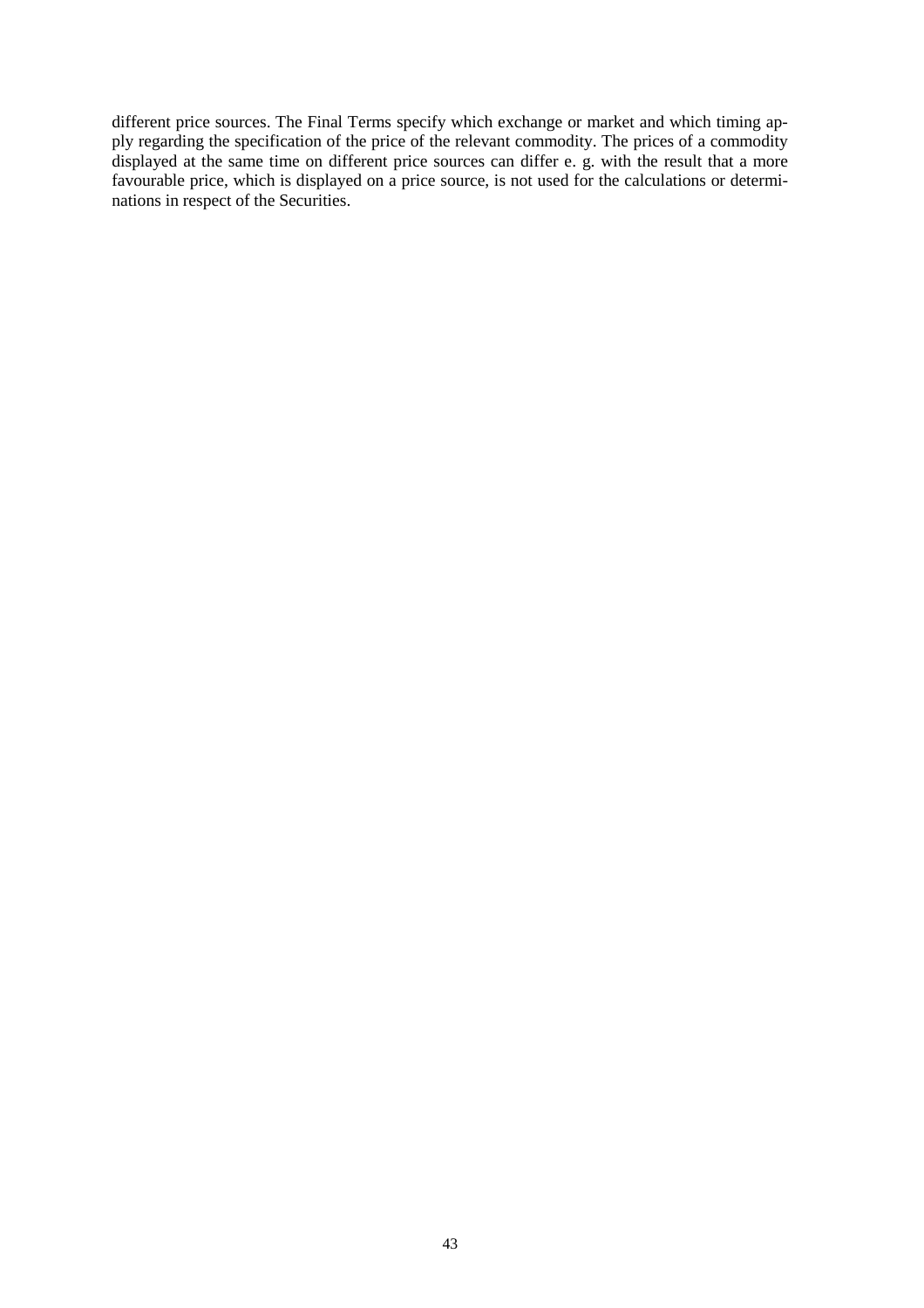#### **RESPONSIBILITY STATEMENT**

UniCredit Bank AG having its registered office at Kardinal-Faulhaber-Straße 1, 80333 Munich, Germany accepts responsibility for the information contained in this Base Prospectus. UniCredit Bank AG declares that the information contained in this Base Prospectus is, to the best of its knowledge, in accordance with the facts and that no material information has been omitted.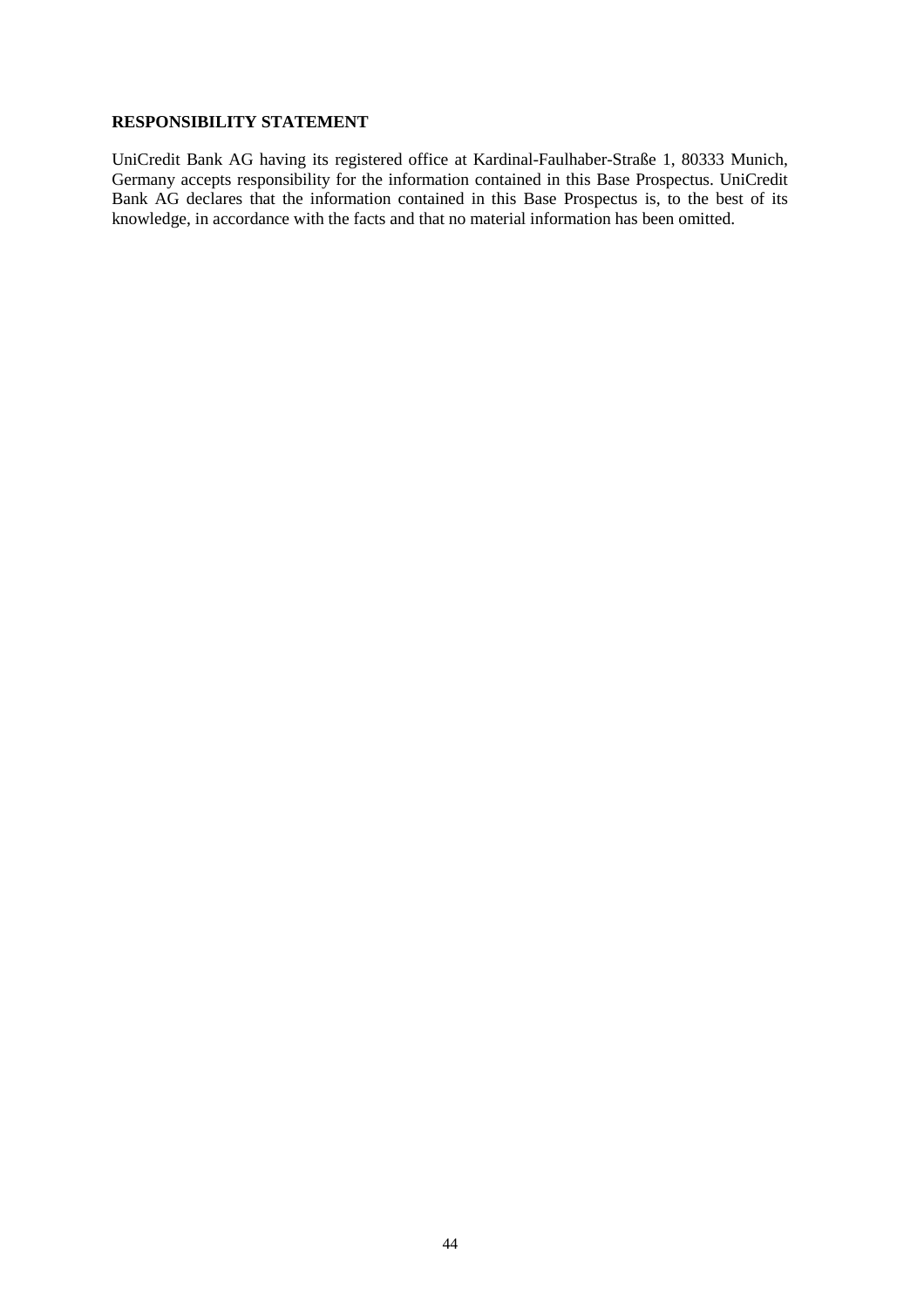### **CONSENT TO THE USE OF THE BASE PROSPECTUS**

If the Issuer consents to the use of the Base Prospectus, consent shall be given to the extent and the conditions as set out in the Final Terms during the term of its validity pursuant to Section 9 WpPG. The Issuer reserves the right not to give its consent.

The Issuer accepts responsibility for the information given in the Base Prospectus, in any supplement thereto as well as in the Final Terms also with respect to the subsequent resale or final placement of the Securities by financial intermediaries, who obtained the consent to use the Base Prospectus, any supplement thereto as well as the Final Terms.

Such consent can be given to all (so-called general consent) or only one or several specified financial intermediaries (so-called individual consent) and will be determined in the Final Terms.

Such consent can be given in relation to the following member states, in which the Base Prospectus is valid or into which it has been notified as specified in the Final Terms: France, Italy, Luxembourg and the Czech Republic.

The Issuer's consent to the use of the Base Prospectus is given under the condition that each financial intermediary complies with the applicable selling restrictions and the terms and conditions of the offer. Furthermore, in connection with the consent to the use of the Base Prospectus the Issuer may impose the condition that the financial intermediary using the Base Prospectus commits itself towards its customers to a responsible distribution of the Securities. This commitment is made by the publication of the financial intermediary on its website stating that the prospectus is used with the consent of the Issuer and subject to the conditions set forth with the consent. The consent to the use of the Base Prospectus will be given for the period as set out in the Final Terms.

The distribution of this Base Prospectus, any supplement thereto and the Final Terms as well as the offer, sale and the delivery of the Securities may be restricted by law in some jurisdictions. Each financial intermediary and/or each person, who is in the possession of this Base Prospectus, a supplement thereto and the Final Terms, must be informed of and comply with such restrictions. The Issuer reserves the right to withdraw its consent to the use of this Base Prospectus in relation to certain financial intermediaries.

**Information on the terms and conditions of the offer by any financial intermediary is to be provided at the time of the offer by the financial intermediary.**

**Any further financial intermediary using the Base Prospectus shall state on its website that it uses the Base Prospectus in accordance with this consent and the conditions attached to this consent.**

**New information with respect to financial intermediaries unknown at the time of the approval of the Base Prospectus or the filing of the Final Terms, as the case may, will be published and will be found on the website of the Issuer (or any successor website).**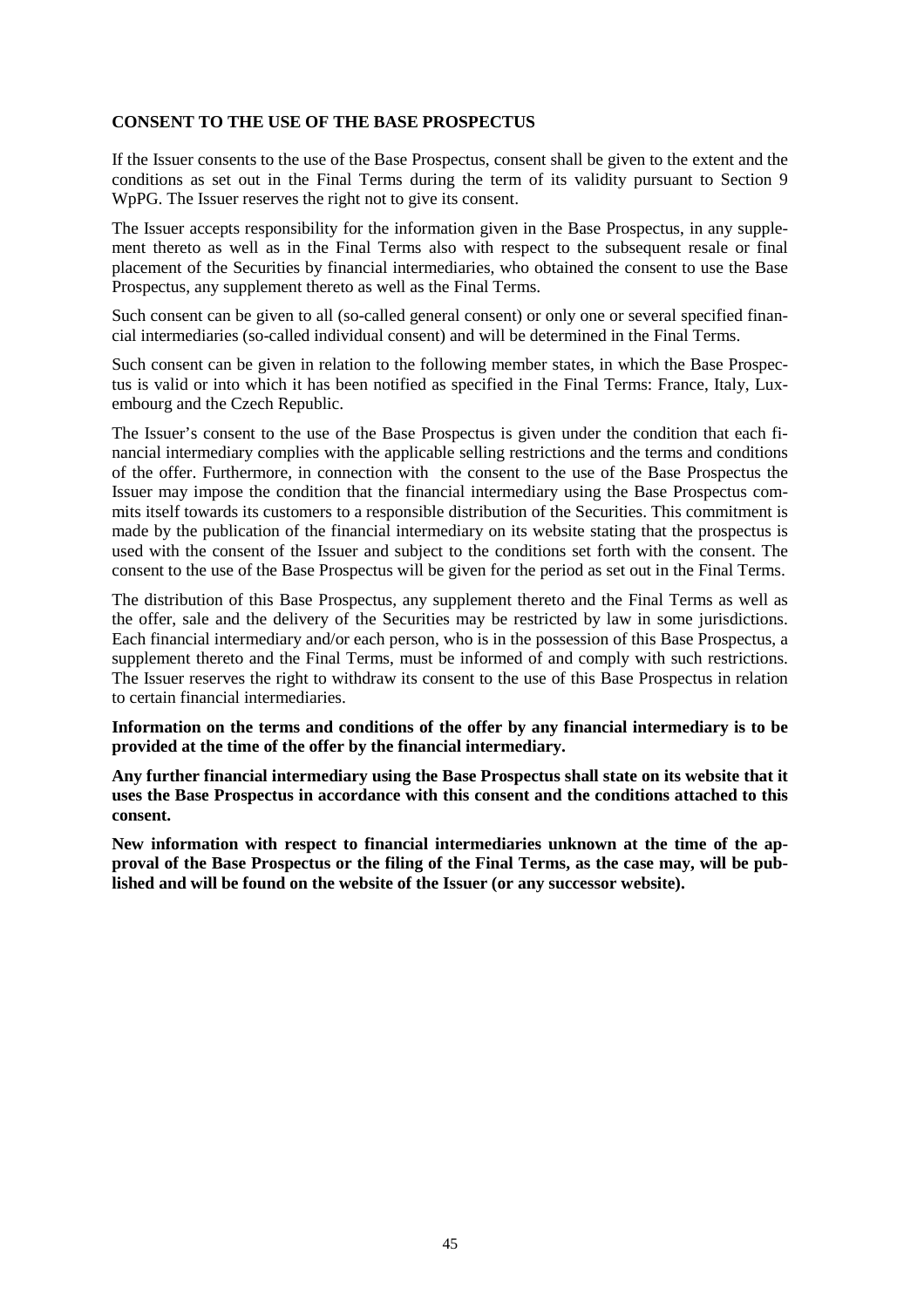#### **DESCRIPTION OF THE ISSUER**

The description of the Issuer included in the Registration Document of UniCredit Bank AG dated 25 April 2014, the audited consolidated financial statements of HVB Group as of 31 December 2013, contained in the Annual Report HVB Group 2013, the audited consolidated financial statements of HVB Group as of 31 December 2014 contained in the Annual Report HVB Group 2014 and the audited unconsolidated financial statements as of 31 December 2014, contained in the Annual Report UniCredit Bank AG (HVB) 2014 are hereby incorporated by reference into this Base Prospectus. A list setting out the information incorporated by reference is provided on page 152 et seq.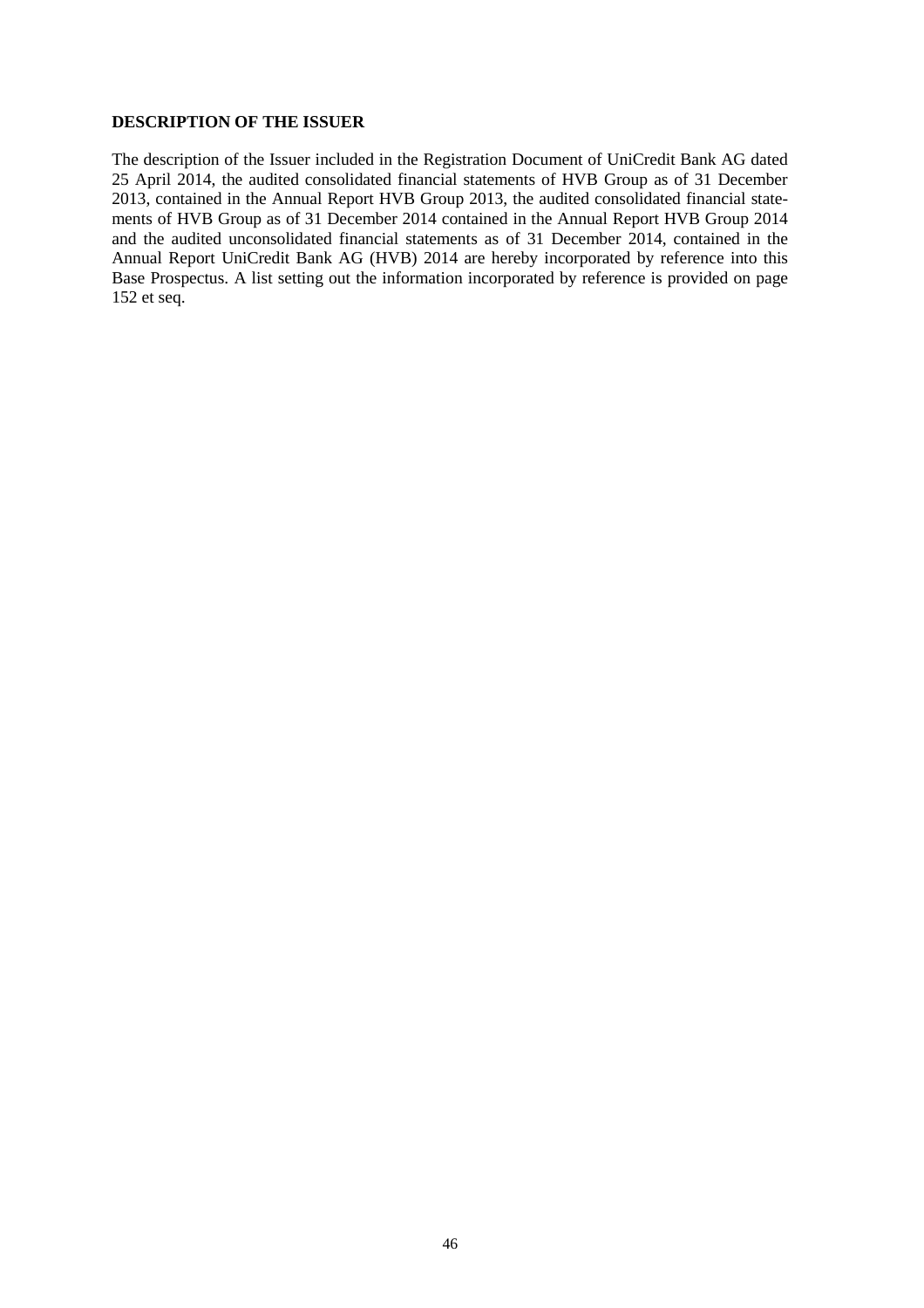## **GENERAL INFORMATION ON THE SECURITIES**

### **Features of the Securities**

### *General*

The Securities will be issued as notes or certificates with Nominal Amount, as specified in the Final Terms. The method of calculating the redemption amount of the Securities and the provisions as to whether, in cases where the Basket Components are shares or depository receipts, physical delivery of such Basket Component is made, are linked to the value of a Basket Component at one or more certain dates, times or periods.

Under this Base Prospectus Securities of the product types mentioned below may be issued for the first time or the continuance of a public offer or an increase of Securities which have been publicly offered or admitted to trading for the first time before the date of this Base Prospectus (the "**Previous Products**") may be effected. In case of Previous Products, the Final Terms specify that they are to be read in conjunction with this Base Prospectus as well as along with another base prospectus which is specified in the Final Terms (a "**Previous Prospectus**"), of which the description of the Securities and the conditions of the Securities are incorporated by reference into this Base Prospectus. In this respect, the description of the Securities and the conditions of the Securities of the relevant product type are not printed in this Base Prospectus, but have to be read in the respective Previous Prospectus (see sections "Description of the Securities incorporated by reference in the Base Prospectus" and "Conditions of the Securities incorporated by reference in the Base Prospectus"). The name of the relevant product type is specified in the Final Terms.

Product types

- Worst-of Bonus Securities (and Worst-of Bonus Classic Securities<sup>1</sup>) (Product Type 1)
- Worst-of Bonus Cap Securities (Product Type 2)
- Worst-of Express Securities (and Worst-of Express Classic Securities<sup>1</sup>) (Product Type 3)
- Worst-of Express Plus Securities (Product Type 4)
- Worst-of Express Securities with Additional Amount (Product Type 5)
- Worst-of Express Cash Collect Securities (Product Type 6)

## *Form of the Securities*

The Securities are bearer debt instruments (*Inhaberschuldverschreibungen*) pursuant to Section 793 German Civil Code (*Bürgerliches Gesetzbuch, BGB*).

The Securities will either be represented by a permanent global note without interest coupons or initially by a temporary global note without interest coupons which will be exchangable for a permanent global note without interest coupons, as specified in the Final Terms.

The Security Holders are not entitled to receive definitive Securities.

## *Underlyings*

The Underlying of the Securities is a basket which consist of several Basket Components. Basket Components may be either shares or American Depository Receipts (ADRs) or Regional Depository Receipts (RDRs) (respectively "**Depository Receipts**"), indices or commodities.

Index may be the index described in the section "Description of indices which are composed by the Issuer or any legal entity of the same group" or another index which is not composed by the

<sup>&</sup>lt;sup>1</sup> In case of Previous Products, that were issued for the first time under the Base Prospectus of UniCredit Bank AG dated 21 February 2014 for the issuance of Worst-of Bonus Securities, Worst-of Express Securities and Worst of Cash Collect Securities.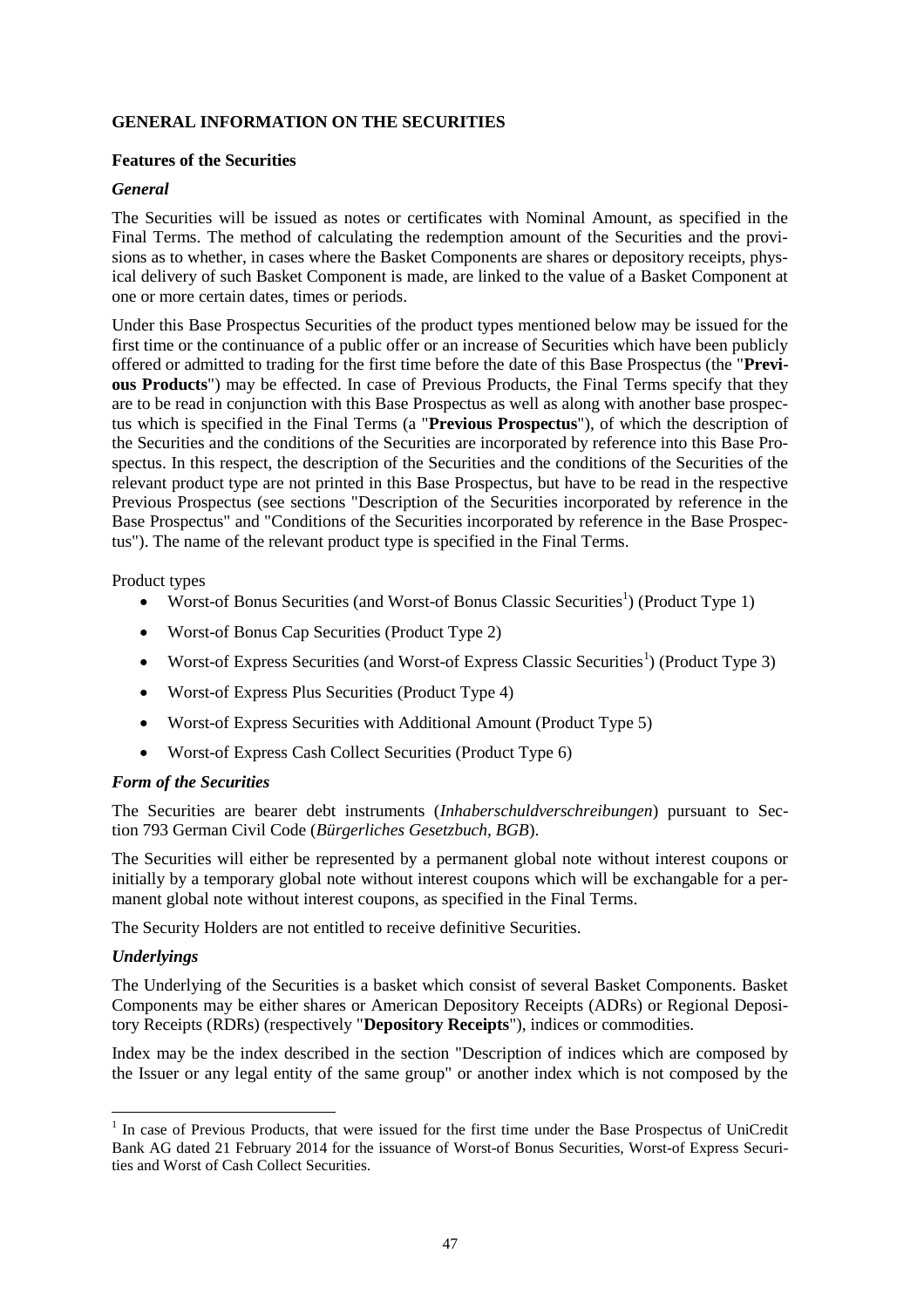Issuer or any legal entity belonging to the same group. Further indices which are composed by the Issuer or any legal entity belonging to the same group of the Issuer may be included in the Base Prospectus by way of a supplement pursuant to Section 16 WpPG.

The Underlying and the Basket Components will be specified in the Final Terms.

The Underlying and the Basket Components are the main influencing factors on the value of the Securities. In general, the Security Holders participate in any positive as well as in any negative performance of the Underlying and the Basket Components during the term of the Securities.

The deduction of any fees or other price-influencing factors may also influence the actual performance of the Securities.

## *Term*

The Securities have a fixed term, which may be reduced in certain circumstances.

## *Quanto elements*

Non-Quanto Securities are Securities where the Currency of the Basket Components is not the same as the Specified Currency and where the Security Holders are exposed to a currency or Currency Exchange Rate risk with respect to the currency of the repsective Basket Component. Quanto Securities are Securities where the Currency of the Basket Components is not the same as the Specified Currency and where a currency hedging element is provided. In the case of Quanto Securities, one unit of the Currency of the Basket Component corresponds to one unit of the Specified Currency. In the case of Quanto Securities with physical delivery, the quantity of the Basket Component to be delivered and/or the Supplemental Cash Amount is increased or reduced before delivery according to the exchange rate development in order to offset any exchange rate losses or gains during the term of the Securities.

## *Limitation of the rights*

Upon the occurrence of one or more Adjustment Events, as specified in the relevant Final Terms, the Calculation Agent will in its reasonable discretion (§ 315 BGB) adjust the Terms and Conditions of these Securities and/or all prices of the Underlying or its components determined by the Calculation Agent on the basis of the Terms and Conditions of the Securities, pursuant to the relevant Final Terms, in such a way that the economic position of the Security Holders remains unchanged to the greatest extent possible.

Upon the occurrence of one or more Call Events (the "**Call Events**"), as specified in the relevant Final Terms, the Issuer may call the Securities extraordinarily pursuant to the Final Terms and redeem the Securities at their Cancellation Amount. The "**Cancellation Amount**" is the reasonable market value of the Securities determined by the Calculation Agent in its reasonable discretion (§ 315 BGB) within ten Banking Days before the extraordinary call becomes effective.

## *Waiver Right*

If specified in the relevant Final Terms, each Security Holder has the right to waive the automatic exercise of the exercise right of the Securities held by it by submission of a duly completed waiver notice.

## **Governing law of the Securities**

The Securities, as to form and content, and all rights and obligations of the Issuer and the Security Holder shall be governed by the laws of the Federal Republic of Germany.

## **Status of the Securities**

The obligations under the Securities constitute direct, unconditional and unsecured obligations of the Issuer and rank, unless provided otherwise by law, *pari passu* with all other unsecured unsubordinated present and future obligations of the Issuer.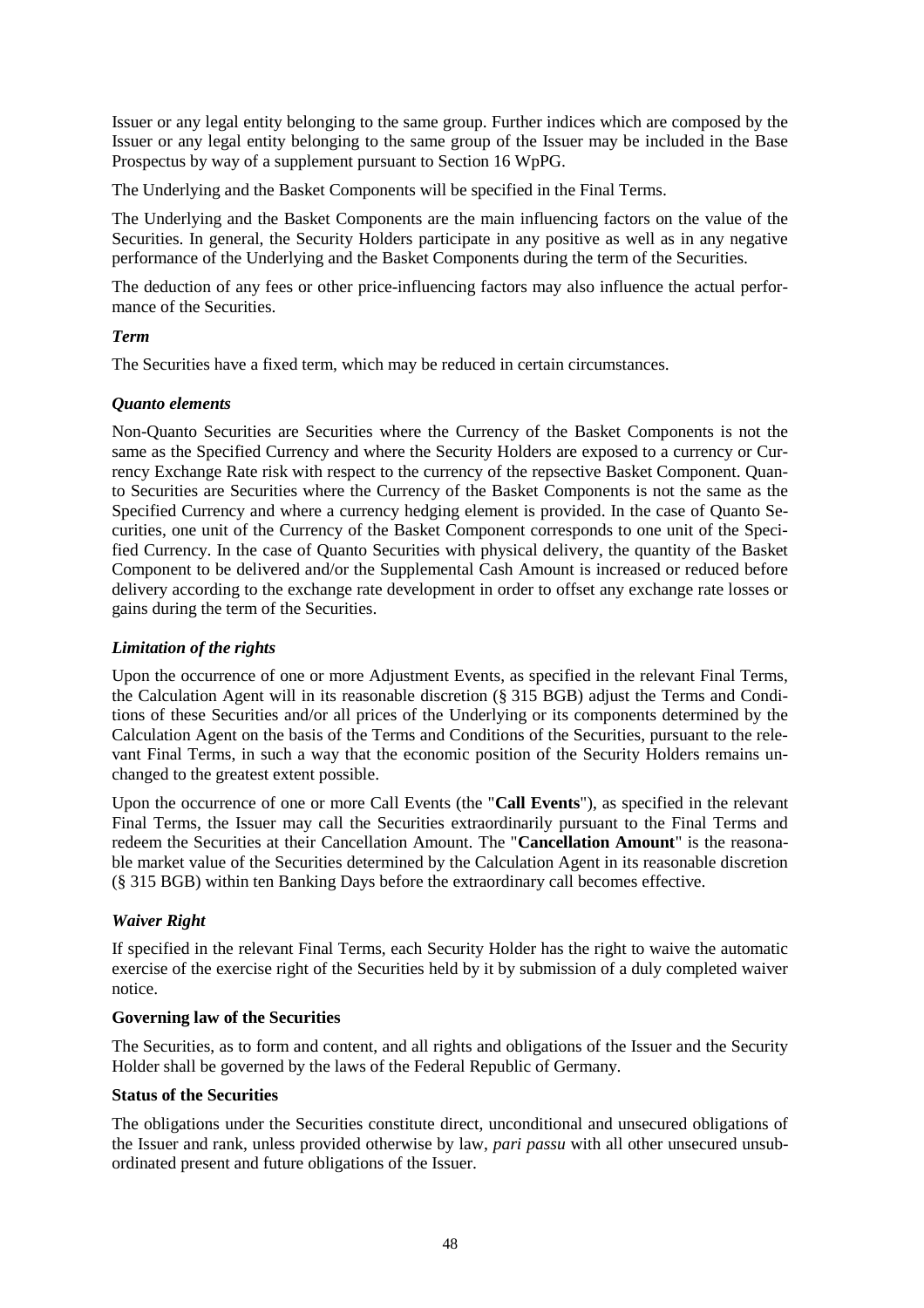## **Publications**

The Base Prospectus, potential supplements and the respective Final Terms are available on the website(s) as specified in the respective Final Terms or on any successor website in accordance with Section 14 WpPG.

The Issuer does not intend to provide information following an issuance of Securities, unless the Terms and Conditions provide for an obligation to publish notices in certain cases. In such cases, a publication will be made on the Website(s) as specified in the Final Terms (or any successor page) in accordance with Section 6 of the General Conditions.

## **Issue Price**

If the Issue Price per Security is specified prior to the start of the public offering, it will be set out in the Final Terms.

If the Issue Price per Securities is determined after the start of the public offering, the Final Terms will specify the criteria or conditions, on the basis of which the Issue Price may be determined. In this case the Issue Price will be published after its specification on the website(s) as specified in the relevant Final Terms (or any successor page).

## **Pricing**

The Issue Price as well as the bid and offer prices quoted by the Issuer during the term of the Securities are based on internal pricing models of the Issuer. They may contain, beside upfront and distribution fees, an expected margin for the Issuer. Generally, the margin may contain costs, which, i.a., cover the Issuer's costs for structuring the Securities, risk hedging of the Issuer and the distribution.

## **Selling concession or other concessions**

Selling concessions or other concessions may be charged as set out in the Final Terms.

## **Placing and Distribution**

The Securities may be distributed by way of public or private placements and either by the Issuer or through financial intermediaries as agreed between the Issuer and the relevant financial intermediary and as stated in the applicable Final Terms.

## **Admission to Trading and Listing of the Securities**

The Issuer may make an application to admit the Securities to trading on a regulated or other equivalent market. In such a case the relevant Final Terms set out the regulated or other equivalent markets and the earliest date (if known) on which the Securities are or will likely be admitted to trading.

In addition, the relevant Final Terms will specify all the regulated or other equivalent markets, on which, to the knowledge of the Issuer, securities of the same class of securities are already admitted to trading.

The Issuer may also make an application to listing of the Securities on another stock exchange, another market and/or trading system. In this case the Final Terms may indicate the respective other stock exchange, other market and/or other trading system and the earliest date (if known) on which the Securities are or will likely be listed.

The Securities may also be issued without being admitted to trading, listed or traded on any regulated or other equivalent market, any other stock exchange, any other market and/or trading system.

Even it the isser makes such application there is no guarantee that this application will be granted or that an active trading will occur or develop.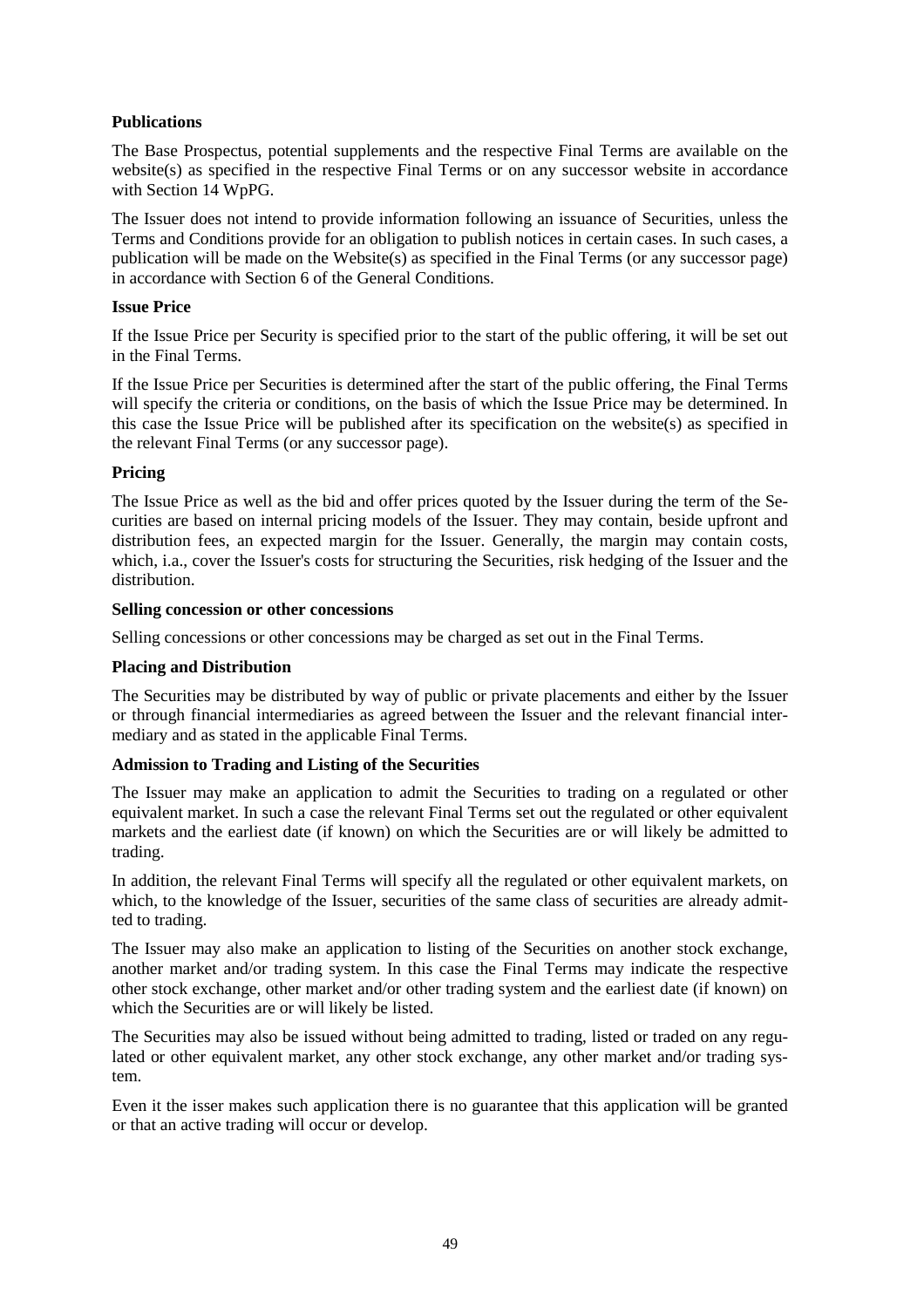## **Potential investors**

The Securities may be offered to qualified investors and/or retail investors and/or institutional investors as stated in the Final Terms.

## **Terms and conditions of the offer**

If applicable, the following details regarding the terms and conditions of the offer will be indicated in the Final Terms:

- (i) day of the first public offer;
- (ii) start of the new public offer;
- (iii) information about the continuance of a public offer of Securities which have already been issued;
- (iv) information about the increase of Securities which have already been issued;
- (v) a subscription period;
- (vi) the country(ies) where the offer $(s)$  to the public takes place;
- (vii) smallest transferable and/or tradable unit;
- (viii) the conditions for the offer of the Securities;
- (ix) possibility of an early termination of the public offer.

## **Offer during a subscription period**

The Securities may be offered during a subscription period. For the purpose of acquisition, a potential investor has to make a subscription order to be forwarded to the Issuer during the Subscription Period. If specified in the Final Terms, the Securities may be continuously offered thereafter. The Issuer reserves the right to extend or shorten the subscription period or to withdraw the issue before the Issue Date during the subscription period for any reason. The Issuer has the right to accept or reject the subscription orders of potential investors in whole or in part, irrespective of whether or not the intended volume of the Securities to be placed is reached. The Issuer has the right to make allocations at its own discretion; whether and to what extent the Issuer exercises such right is subject to its own discretion. Potential investors who made purchase offers in the form of subscription orders may presumably be informed by the Issuer from the first Banking Day onwards following the end of the subscription period on the number of Securities allocated to them. Trading in the Securities may start prior to the notification of the allocation.

## **Method and time limits for delivery of the Securities**

The Securities are delivered in terms of co-ownership of the Global Note which will be kept in custody. Delivery is provided for against payment or free of payment or any other delivery method as specified in the Final Terms.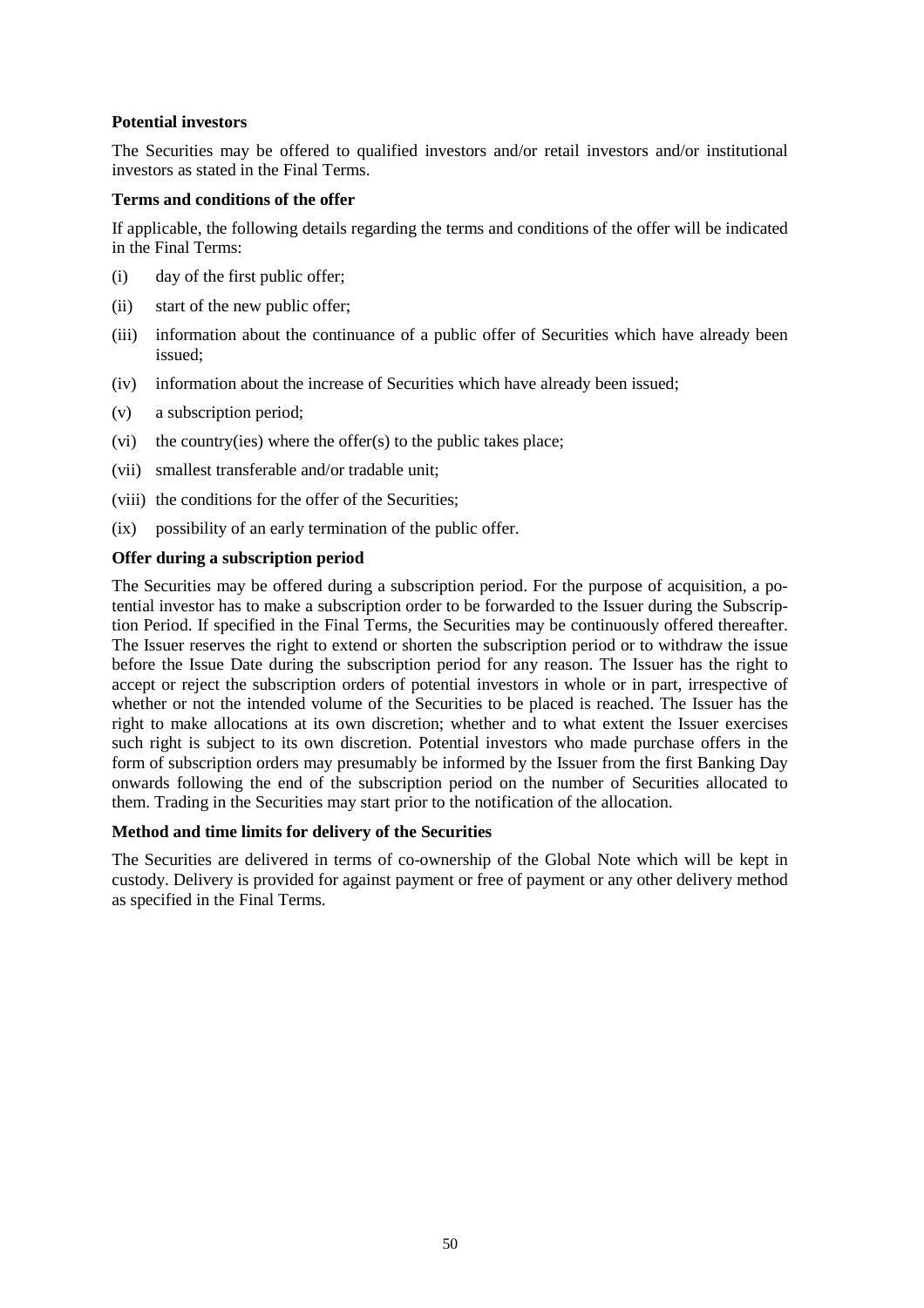## **DESCRIPTION OF THE SECURITIES**

## **Product Type 1: Worst-of Bonus Securities**

### *General*

The value of the Securities during their term depends decisively on the price of the Basket Components. If the price of the Basket Components rises, the value of the Securities regularly rises. If the price of the Basket Components falls, the value of the Securities regularly falls.

Redemption on the Maturity Date depends on the Worst Performance (final). However, the payment is at least equal to a Bonus Amount, if no Barrier Event has occurred.

The Bonus Amount is specified in the respective Final Terms.

In respect of their redemption, Worst-of Bonus Securities may be linked to shares or depository receipts as well as indices or commodities.

For Securities linked to shares or depository receipts, it may be specified that redemption as at the Maturity Date is made

- for Securities with cash settlement exclusively by payment of a Redemption Amount, or
- for Securities with physical delivery by cash settlement or by physical delivery of a certain quantity of the Basket Component with the Worst Performance (final).

Securities linked to indices or commodities are always issued as Securities with cash settlement.

The Securities may be issued as non-Quanto or Quanto Securities.

#### *Interest*

The Securities do not bear interest.

### *Additional Amount*

In case of the Securities with an Additional Amount, the Additional Amount (l) will be paid on the respective Additional Amount Payment Date (l).

The Additional Amount (I) is specified in the respective Final Terms.

## *Redemption*

Redemption as at the Maturity Date depends on:

- the occurrence of a Barrier Event, and
- the Worst Performance (final)

A Barrier Event means:

- for Securities with continuous barrier observation, that any price of at least one Basket Component<sub>i</sub> is equal to or lower than the respective Barrier<sub>i</sub> during the Barrier Observation Period in the case of continuous observation or
- for Securities with date-related Barrier observation, that the Worst Performance (b) is lower than the Barrier Level on the respective Barrier Observation Date.

The Barrier<sub>i</sub> or the method for its determination is specified in the respective Final Terms.

The Barrier Level is specified in the respective Final Terms.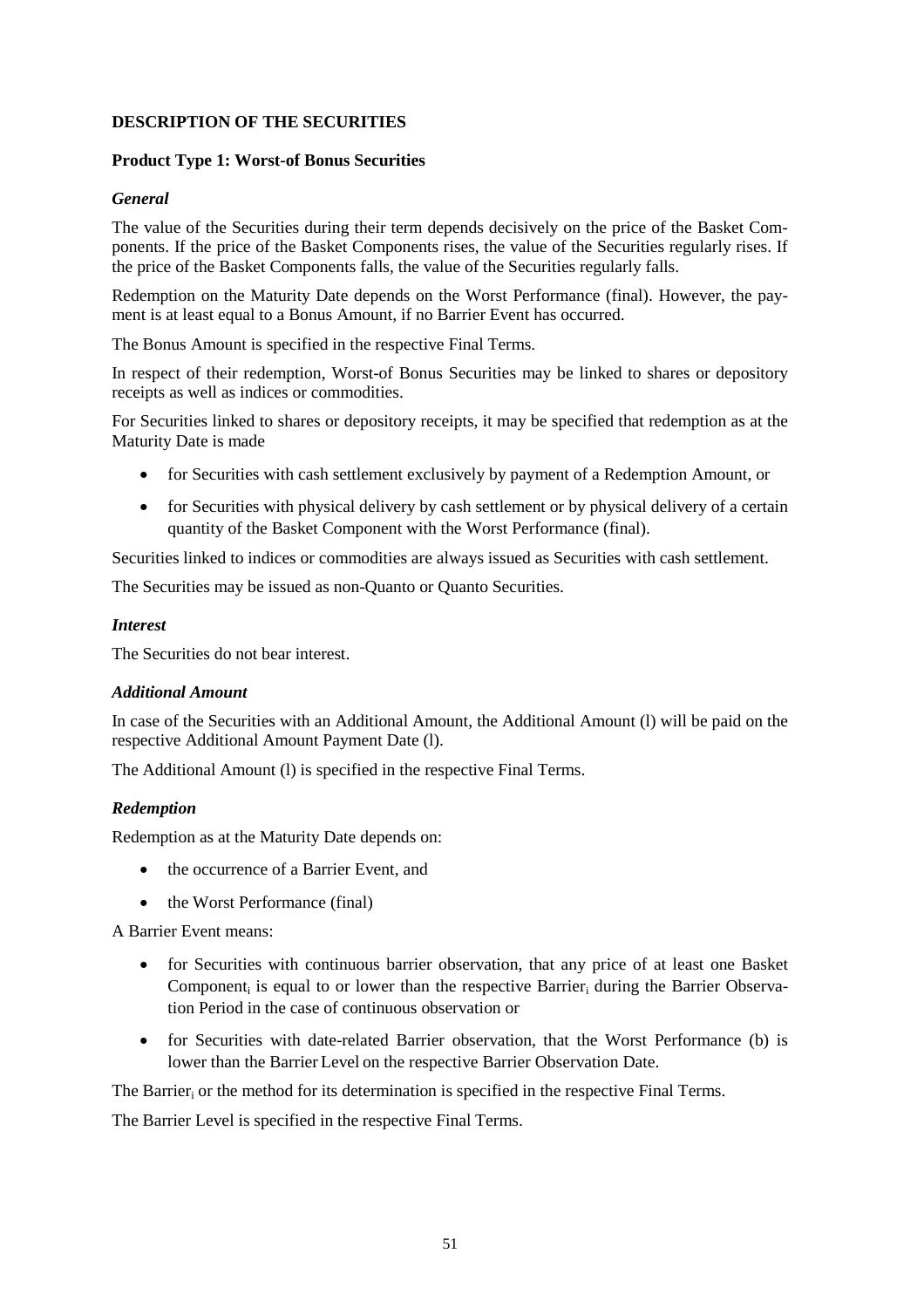The Worst Performance (b) is the lowest performance of the Basket Component<sub>i</sub>(b) on the respective Barrier Observation Date. The respective Performance of the Basket Component<sub>i</sub> (b) means  $K_i$ (b) divided by  $K_i$  (initial).

The Worst Performance (final) is the lowest performance of the Basket Component<sub>i</sub> (final) on the Final Observation Date. The respective Performance of the Basket Component<sub>i</sub> (final) means  $K_i$ (final) divided by  $K_i$  (initial).

 $K_i$  (initial) means:

- for Securities where  $K_i$  (initial) has already been specified, the price of the Basket Componentispecified in the respective Final Terms, or
- for Securities with initial Reference Price observation, the Reference Price of the Basket Component<sup>i</sup> on the Initial Observation Date, or
- for Securities with initial average observation, the equally weighted average of the Reference Prices of the Basket Componentidetermined on the Initial Observation Dates, or
- for Securities with best-in observation, the highest Reference Price of the Basket Component<sup>i</sup> on the dates specified in the respective Final Terms, or
- for Securities with worst-in observation, the lowest Reference Price of the Basket Component<sup>i</sup> on the dates specified in the respective Final Terms.

# $K_i(b)$  means:

The Reference Price of the Basket Component<sup>i</sup> on the respective Barrier Observation Date.

 $K_i$ (final) means:

- for Securities with final Reference Price observation, the Reference Price of the Basket Component<sup>i</sup> on the Final Observation Date, or
- for Securities with final average observation, the equally weighted average of the Reference Prices of the Basket Component<sup>i</sup> determined on the Final Observation Dates, or for Securities with best-out observation, the highest Reference Price of the Basket Componen $t_i$  on the dates specified in the respective Final Terms, or
- for Securities with worst-out observation, the lowest Reference Price of the Basket Component<sup>i</sup> on the dates specified in the respective Final Terms.

If no Barrier Event has occurred, redemption is made for all Securities by payment of the Redemption Amount.

If a Barrier Event has occurred, redemption is made:

- for Securities with cash settlement by payment of the Redemption Amount, or
- for Securities with physical delivery by delivery of the Basket Component, with the Worst Performance (final) in a quantity expressed by the Ratio<sub>i</sub> per Security. If the Ratio<sub>i</sub> leads to a non-deliverable fraction of the Basket Component<sub>i</sub>, a cash amount expressed in the Specified Currency is paid in the amount corresponding to the value of the nondeliverable fraction of the Basket Component<sub>i</sub>.

The Redemption Amount is an amount in the Specified Currency, which corresponds to the Nominal Amount multiplied by the Worst Performance (final) and divided by the Strike.

However, if no Barrier Event has occurred, the Redemption Amount is not lower than the Bonus Amount.

The Strike and the Ratio<sub>i</sub> are specified in the respective Final Terms.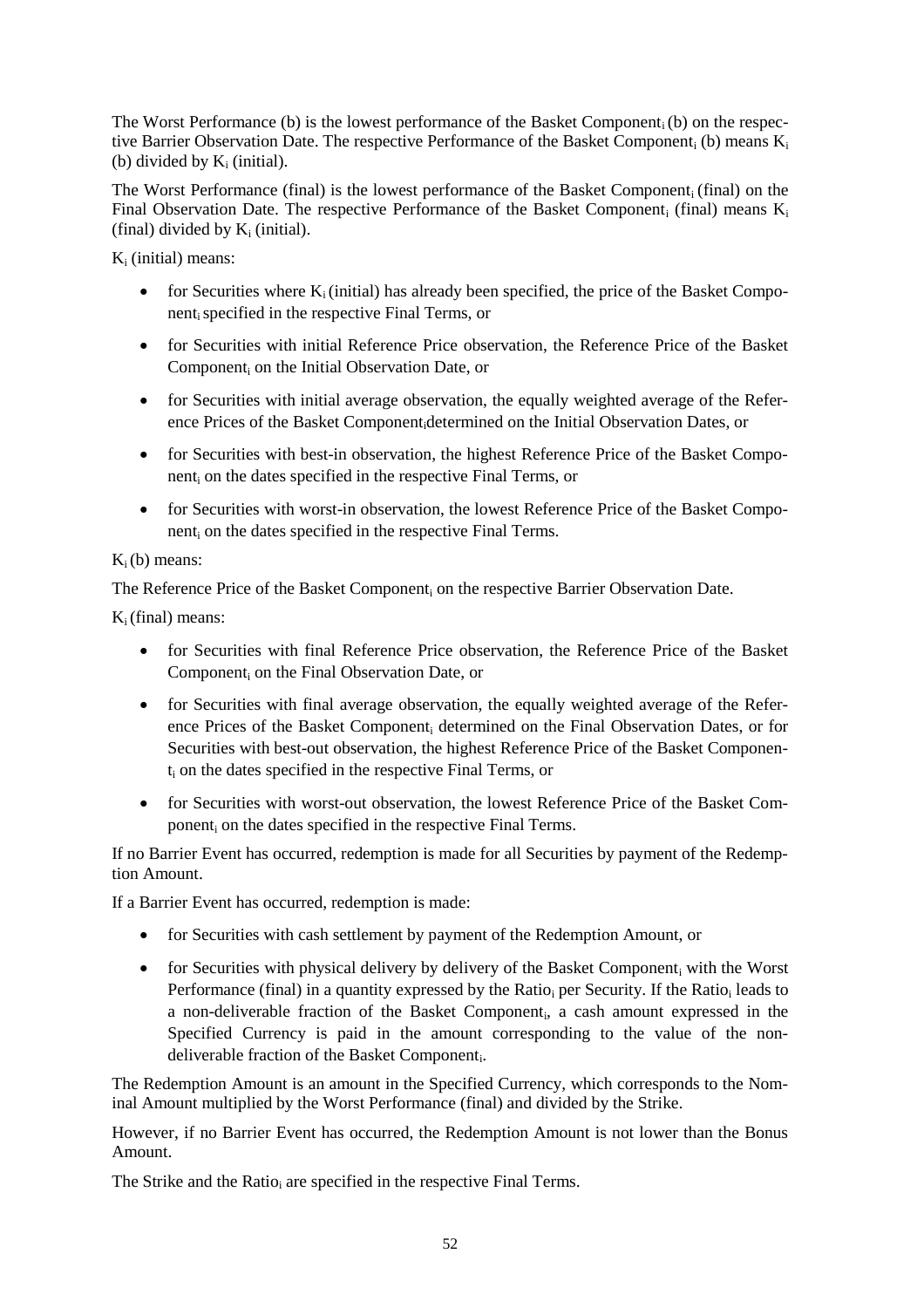Upon the occurrence of a Call Event the Issuer may call and redeem the Securities early at their Cancellation Amount.

## **Product Type 2: Worst-of Bonus Cap Securities**

## *General*

The value of the Securities during their term depends decisively on the price of the Basket Components. If the price of the Basket Components rises, the value of the Securities regularly rises. If the price of the Basket Components falls, the value of the Securities regularly falls.

Redemption on the Maturity Date depends on the Worst Performance (final). However, the payment is at least equal to a Bonus Amount, if no Barrier Event has occurred. However, in all cases the payment is not greater than a Maximum Amount.

The Bonus Amount and the Maximum Amount are specified in the respective Final Terms.

In respect of their redemption, Securities may be linked to shares or depository receipts as well as indices or commodities.

For Securities linked to shares or depository receipts, it may be specified that redemption as at the Maturity Date is made

- for Securities with cash settlement exclusively by payment of a Redemption Amount, or
- for Securities with physical delivery by cash settlement or by physical delivery of a certain quantity of the Basket Component<sup>i</sup> with the Worst Performance (final).

Securities linked to indices or commodities are always issued as Securities with cash settlement.

The Securities may be issued as non-Quanto or Quanto Securities.

## *Interest*

The Securities do not bear interest.

## *Additional Amount*

In case of the Securities with an Additional Amount, the Additional Amount (l) will be paid on the respective Additional Amount Payment Date (l).

The Additional Amount (l) is specified in the respective Final Terms.

## *Redemption*

Redemption as at the Maturity Date depends on:

- the occurrence of a Barrier Event, and
- the Worst Performance (final).

A Barrier Event means:

- for Securities with continuous barrier observation, that any price of at least one Basket Component<sub>i</sub> is equal to or lower than the respective Barrier<sub>i</sub> during the Barrier Observation Period in the case of continuous observation or
- for Securities with date-related Barrier observation, that the Worst Performance (b) is lower than the Barrier Level on the respective Barrier Observation Date.

The Barrier<sup>i</sup> or the method for its determination is specified in the respective Final Terms.

The Barrier Level is specified in the respective Final Terms.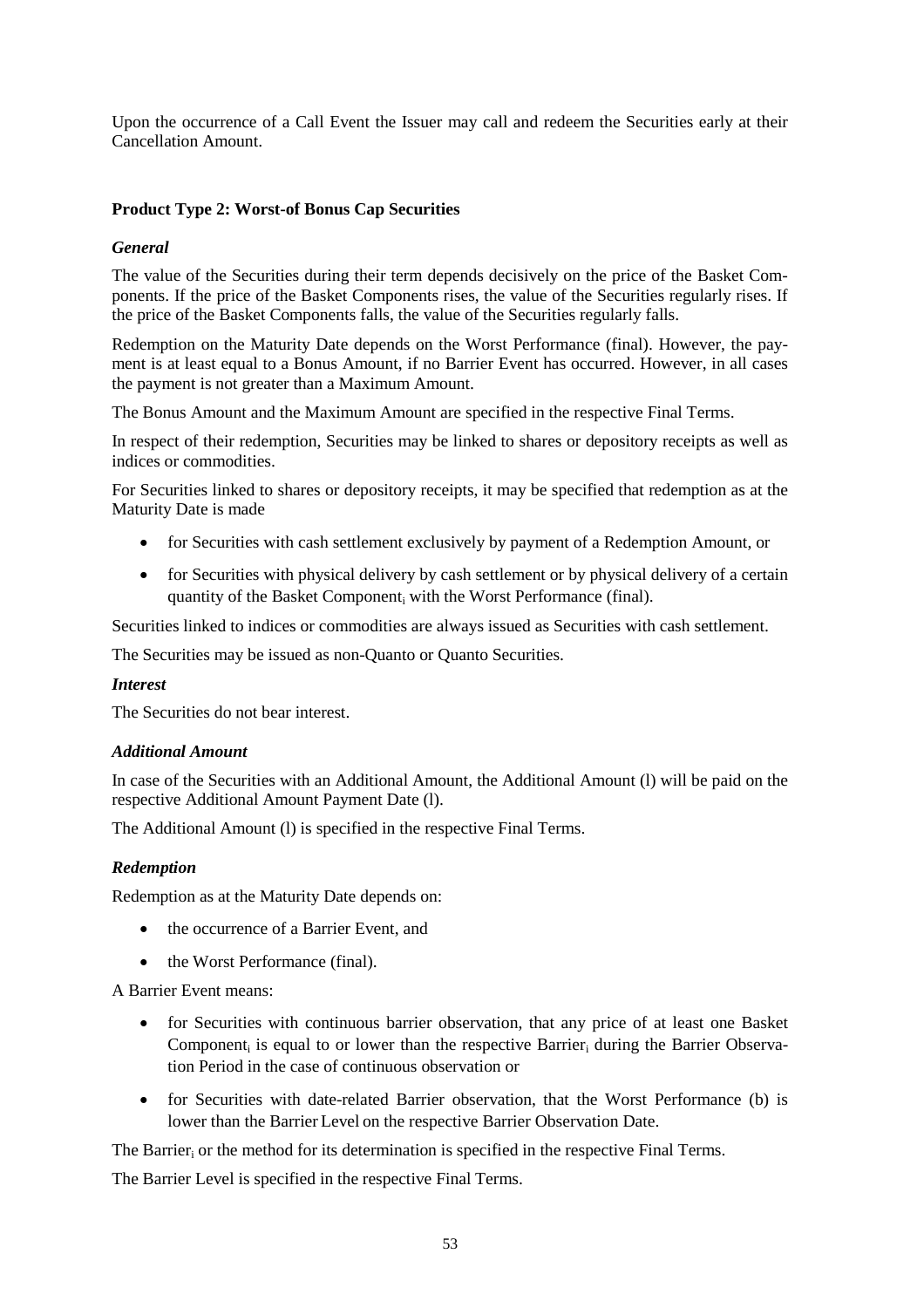The Worst Performance (b) is the lowest performance of the Basket Component<sub>i</sub>(b) on the respective Barrier Observation Date (b). The respective Performance of the Basket Component<sub>i</sub> (b) means  $K_i$  (b) divided by  $K_i$  (initial).

The Worst Performance (final) is the lowest performance of the Basket Component<sub>i</sub> (final) on the respective Final Observation Date. The respective Performance of the Basket Component<sup>i</sup> (final) means  $K_i$  (final) divided by  $K_i$  (initial).

K<sup>i</sup> (initial) means:

- for Securities where  $K_i$  (initial) has already been specified, the price of the Basket Componentispecified in the respective Final Terms, or
- for Securities with initial Reference Price observation, the Reference Price of the Basket Component<sup>i</sup> on the Initial Observation Date, or
- for Securities with initial average observation, the equally weighted average of the Reference Prices of the Basket Component<sup>i</sup> determined on the Initial Observation Dates, or
- for Securities with best-in observation, the highest Reference Price of the Basket Component<sup>i</sup> on the dates specified in the respective Final Terms, or
- for Securities with worst-in observation, the lowest Reference Price of the Basket Component<sup>i</sup> on the dates specified in the respective Final Terms.

# $K_i$  (b) means:

The Reference Price of the Basket Component; on the respective Barrier Observation Date.

 $K_i$  (final) means:

- for Securities with final Reference Price observation, the Reference Price of the Basket Component<sup>i</sup> on the Final Observation Date, or
- for Securities with final average observation, the equally weighted average of the Reference Prices of the Basket Component; determined on the Final Observation Dates, or
- for Securities with best-out observation, the highest Reference Price of the Basket Component<sup>i</sup> on the dates specified in the respective Final Terms, or
- for Securities with worst-out observation, the lowest Reference Price of the Basket Component<sub>i</sub> on the dates specified in the respective Final Terms.

If no Barrier Event has occurred, redemption is made for all Securities by payment of the Redemption Amount.

If a Barrier Event has occurred, redemption is made:

- for Securities with cash settlement by payment of the Redemption Amount, or
- for Securities with physical delivery:
	- o if the Worst Performance (final) is equal to or greater than Cap, by payment of the Redemption Amount; or
	- o if the Worst Performance (final) is lower than the Cap, by delivery of the Basket Component<sub>i</sub> with the Worst Performance (final) in a quantity expressed by the Ratio<sub>i</sub> per Security. If the Ratio<sub>i</sub> leads to a non-deliverable fraction of the Basket Component<sub>i</sub>, a cash amount expressed in the Specified Currency is paid in the amount corresponding to the value of the non-deliverable fraction of the Basket Component<sub>i</sub>.

The Cap is specified in the respective Final Terms.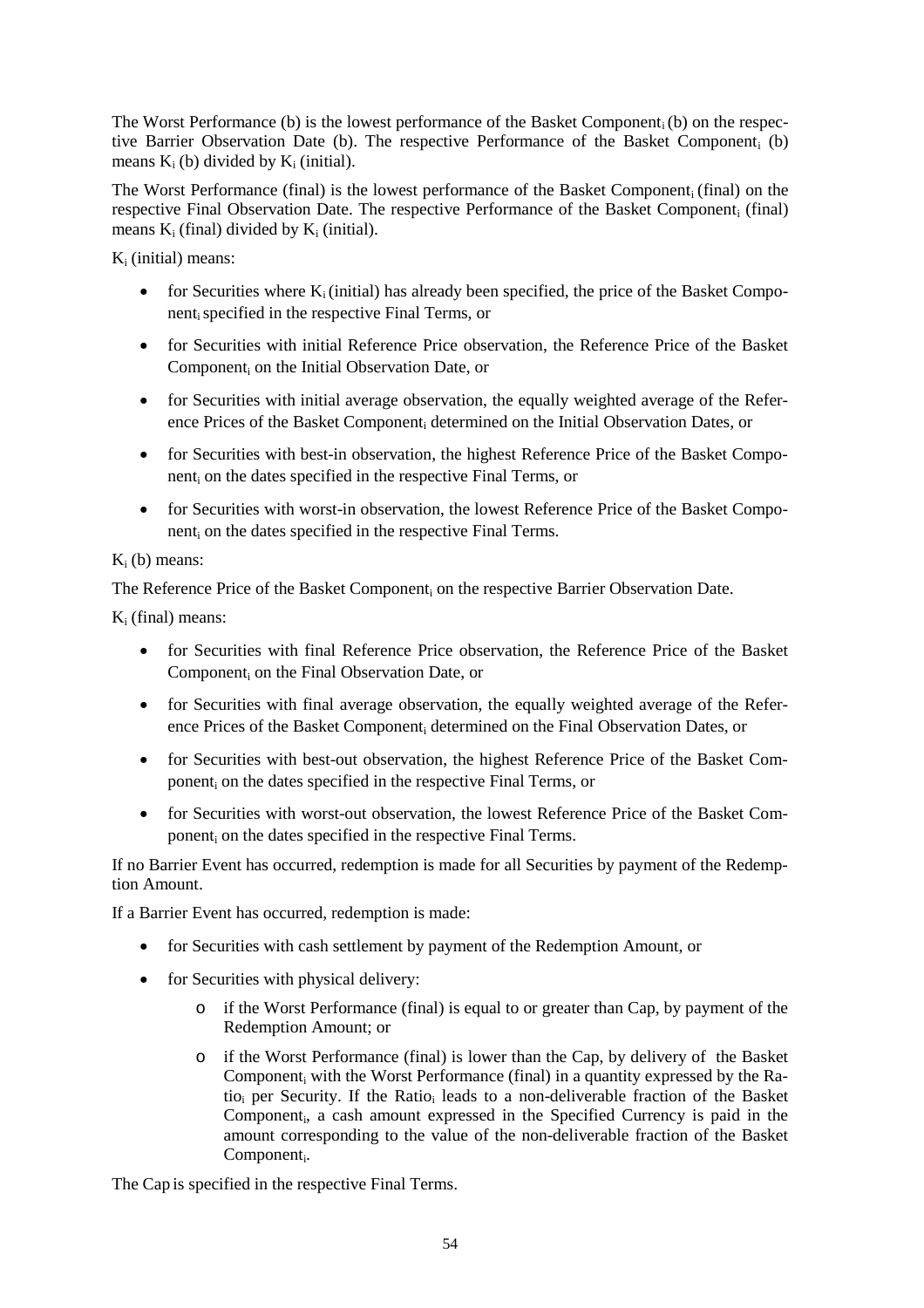For Securities where the Bonus Amount is not the same as the Maximum Amount, the Redemption Amount is an amount in the Specified Currency that is equal to the Nominal Amount multiplied by the Worst Performance (final) and divided by the Strike, where the Redemption Amount, however, is not greater than the Maximum Amount.

If no Barrier Event has occurred, the Redemption Amount is not lower than the Bonus Amount.

For Securities where the Bonus Amount is the same as the Maximum Amount, the Redemption Amount is an amount in the Specified Currency specified as follows:

- if no Barrier Event has occurred, the Redemption Amount corresponds to the Maximum Amount; or
- if a Barrier Event has occurred (not in the case of Securities with physical delivery, see above), the Redemption Amount corresponds to the Nominal Amount multiplied by Worst Performance (final) and divided by the Strike, where the Redemption Amount is not greater than the Maximum Amount.

The Strike and the Ratio<sub>i</sub> are specified in the respective Final Terms.

Upon the occurrence of a Call Event the Issuer may call and early redeem the Securities at their Cancellation Amount.

## **Product Type 3: Worst-of Express Securities**

## *General*

The value of the Securities during their term depends decisively on the price of the Basket Components. If the price of the Basket Components rises, the value of the Securities regularly rises. If the price of the Basket Components falls, the value of the Securities regularly falls.

Redemption on the Maturity Date depends on the Worst Performance (final). In addition, the Securities allow for automatic early redemption at the Early Redemption Amount (k) under certain circumstances (as described below). The Early Redemption Amount (k) is specified in the respective Final Terms.

The Securities may be linked to shares or depository receipts as well as indices or commodities.

For Securities linked to shares or depository receipts, it may be specified that redemption as at the Maturity Date is made

- for Securities with cash settlement exclusively by payment of a Redemption Amount, or
- for Securities with physical delivery by cash settlement or by physical delivery of a certain quantity of the Basket Component<sup>i</sup> with the Worst Performance (final).

Securities linked to indices or commodities are always issued as Securities with cash settlement.

The Securities may be issued as non-Quanto or Quanto Securities.

## *Interest*

The Securities do not bear interest.

## *Additional Amount*

In case of Securities with an Additional Amount, the Additional Amount (l) will be paid on the respective Additional Amount Payment Date (l).

The Additional Amount (l) is specified in the respective Final Terms.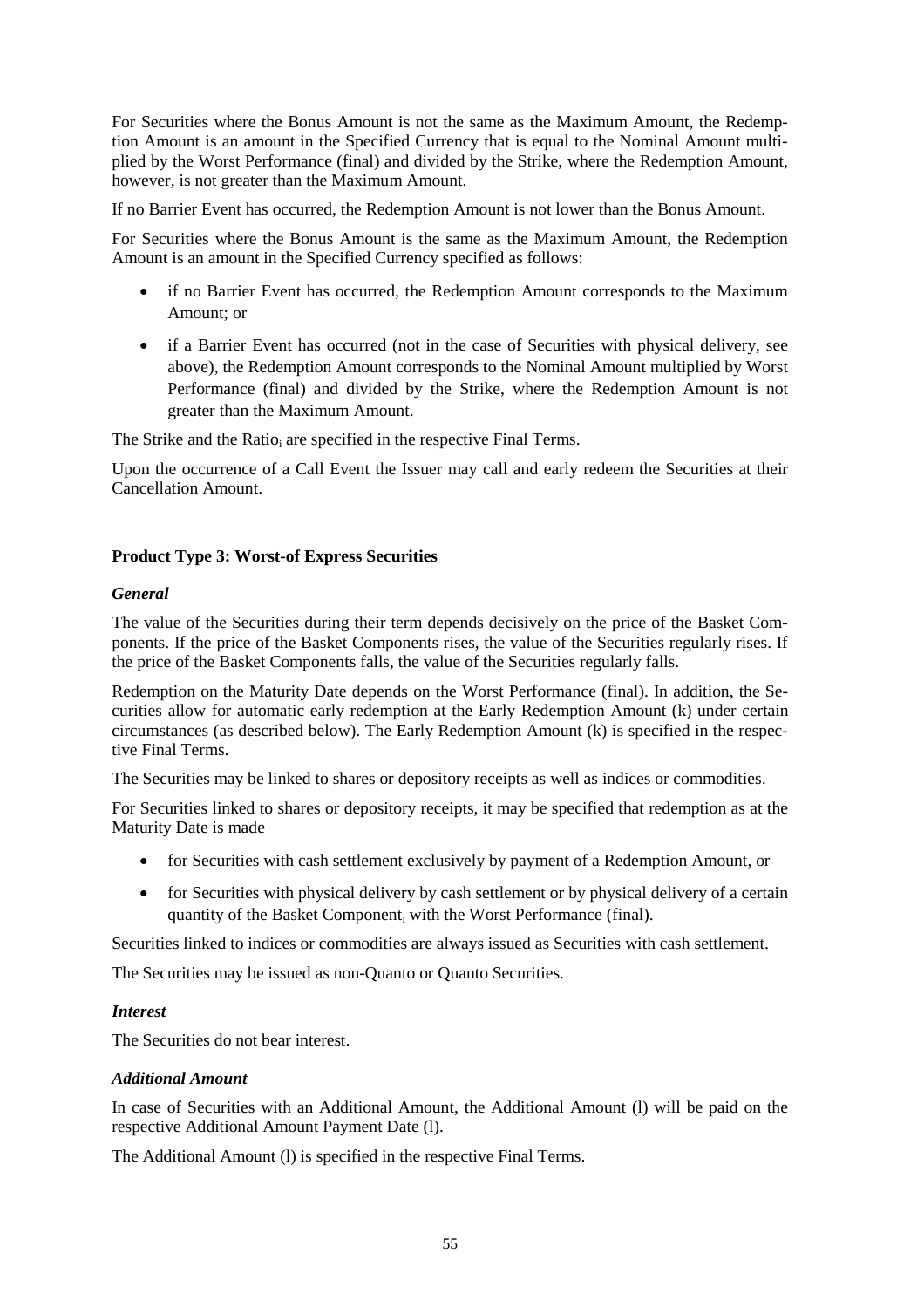## *Automatic early redemption*

If an Early Redemption Event has occurred, the Securities are automatically early redeemed on the immediately following Early Maturity Date (k) by payment of the respective Early Redemption Amount (k).

If in the case of Securities with consideration of a Barrier Event, a Barrier Event has occurred, the option of automatic early redemption lapses and the Securities are redeemed on the Maturity Date.

For Securities without consideration of a Barrier Event, this restriction does not apply.

An Early Redemption Event means that each Performance of the Basket Component<sub>i</sub> (k) is equal to or greater than the respective Early Redemption Level; (k) on the respective Observation Date (k). The Performance of the Basket Component; (k) corresponds to  $K_i(k)$  divided by  $K_i$  (initial).

A Barrier Event means:

- for Securities with continuous barrier observation, that any price of at least one Basket Component<sub>i</sub> is equal to or lower than the respective Barrier<sub>i</sub> during the Barrier Observation Period in the case of continuous observation or
- for Securities with date-related Barrier observation, that the Worst Performance (b) is lower than the Barrier Level on the respective Barrier Observation Date.

The Barrier, or the method for its determination is specified in the respective Final Terms.

The Barrier Level is specified in the respective Final Terms.

The Worst Performance (b) is the lowest performance of the Basket Component<sub>i</sub>(b) on the respective Barrier Observation Date (b). The respective Performance of the Basket Component<sub>i</sub> (b) means  $K_i$  (b) divided by  $K_i$  (initial).

## *Redemption as at the Maturity Date*

Redemption as at the Maturity Date depends on:

- the occurrence of a Final Redemption Event and
- the occurrence of a Barrier Event, and
- the Worst Performance (final).

Final Redemption Event means that the Worst Performance (final) is equal to or greater than the Final Redemption Level.

In respect of the occurrence of a Barrier Event, see "Barrier Event" above.

The Worst Performance (final) is the lowest performance of the Basket Component<sup>i</sup> (final) on the respective Final Observation Date. The respective Performance of the Basket Component, (final) means  $K_i$  (final) divided by  $K_i$  (initial).

 $K_i$ (initial) means:

- for Securities where  $K_i$  (initial) has already been specified, the price of the Basket Component<sup>i</sup> as specified in the respective Final Terms, or
- for Securities with initial Reference Price observation, the Reference Price of the Basket Component<sub>i</sub> on the Initial Observation Date, or
- for Securities with initial average observation, the equally weighted average of the Reference Prices of the Basket Component<sup>i</sup> determined on the Initial Observation Dates, or
- for Securities with best-in observation, the highest Reference Price of the Basket Component<sub>i</sub> on the dates specified in the respective Final Terms, or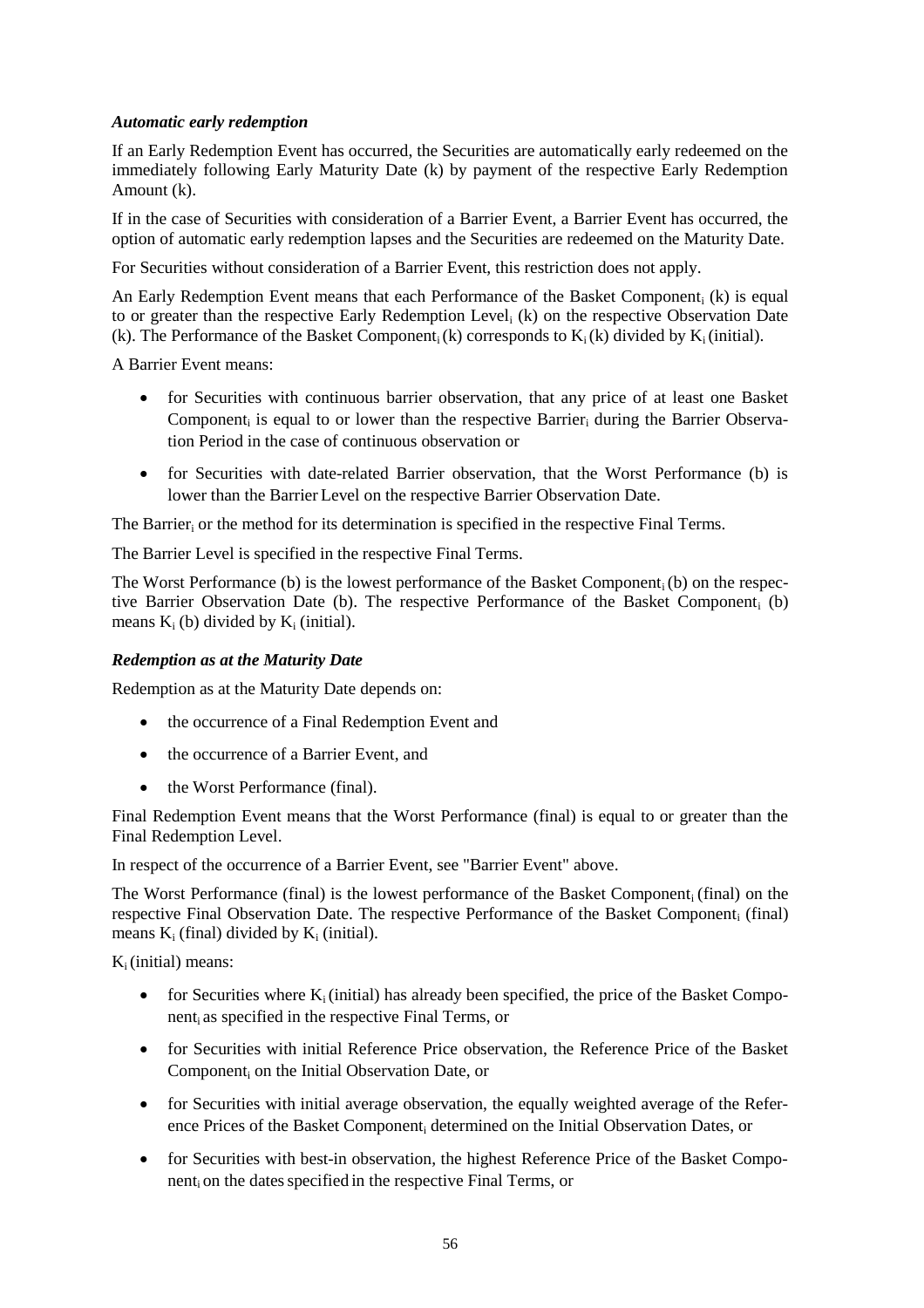• for Securities with worst-in observation, the lowest Reference Price of the Basket Component<sup>i</sup> on the dates specified in the respective Final Terms.

 $K_i$  (b) means:

The Reference Price of the Basket Component<sub>i</sub> on the respective Barrier Observation Date.

K<sup>i</sup> (k) means:

The Reference Price of the Basket Component, on the respective Observation Date (k).

 $K_i$ (final) means:

- for Securities with final Reference Price observation, the Reference Price of the Basket Component<sup>i</sup> on the Final Observation Date, or
- for Securities with final average observation, the equally weighted average of the Reference Prices of the Basket Component; determined on the Final Observation Dates, or
- for Securities with best-out observation, the highest Reference Price of the Basket Component<sup>i</sup> on the dates specified in the respective Final Terms, or
- for Securities with worst-out observation, the lowest Reference Price of the Basket Component<sup>i</sup> on the dates specified in the respective Final Terms.

If no Barrier Event has occurred, redemption is made for all Securities at a Redemption Amount in the Specified Currency, which:

- if a Final Redemption Event has occurred, corresponds to the Maximum Amount or
- if no Final Redemption Event has occurred, corresponds to the Final Redemption Amount.

If a Barrier Event has occurred, redemption is made:

- for Securities with cash settlement, by payment of the Redemption Amount in the Specified Currency, which corresponds to the Nominal Amount multiplied by the Worst Performance (final) and divided by the Strike; the Redemption Amount will not be greater than the Nominal Amount; or
- for Securities with physical delivery:
	- o if the Worst Performance (final) is equal to or greater than the Strike, by payment of a Redemption Amount in the Specified Currency, which corresponds to the Nominal Amount; or
	- o if the Worst Performance (final) is lower than the Strike, by delivery of the Basket Component<sub>i</sub> with the Worst Performance (final) in a quantity expressed by the Ratio<sub>i</sub> per Security. If the Ratio<sub>i</sub> leads to a non-deliverable fraction of the Basket Component<sup>i</sup> , a cash amount expressed in the Specified Currency is paid in the amount corresponding to the value of the non-deliverable fraction of the Basket Component<sub>i</sub>.

The Strike, the Ratio<sub>i</sub>, the Final Redemption Amount and the Maximum Amount are specified in the respective Final Terms.

Upon the occurrence of a Call Event the Issuer may call and early redeem the Securities at their Cancellation Amount.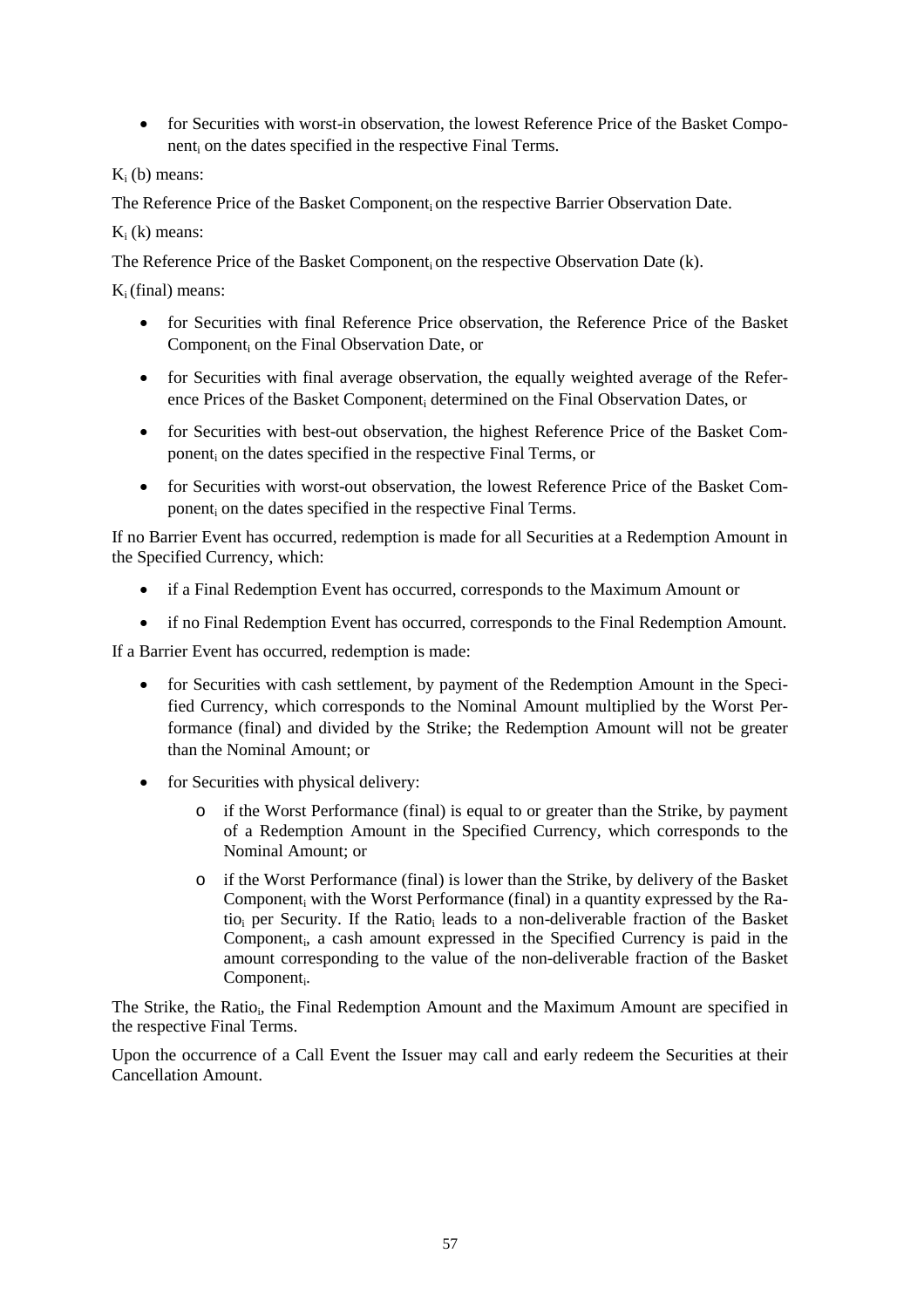## **Product Type 4: Worst-of Express Plus Securities**

## *General*

The value of the Securities during their term depends decisively on the price of the Basket Components. If the price of the Basket Components rises, the value of the Securities regularly rises. If the price of the Basket Components falls, the value of the Securities regularly falls.

Redemption on the Maturity Date depends on the Worst Performance (final). In addition, the Securities allow for automatic early redemption at the Early Redemption Amount (k) under certain circumstances (as described below).

The Early Redemption Amount (k) is specified in the respective Final Terms.

In respect of their redemption, the Securities may be linked to shares or depository receipts as well as indices or commodities.

For Securities linked to shares or depository receipts, it may be specified that redemption as at the Maturity Date is made

- for Securities with cash settlement exclusively by payment of a Redemption Amount, or
- for Securities with physical delivery by cash settlement or by physical delivery of a certain quantity of the Basket Component; with the Worst Performance (final).

Securities linked to indices or commodities are always issued as Securities with cash settlement.

The Securities may be issued as non-Quanto or Quanto Securities.

### *Interest*

The Securities do not bear interest.

## *Additional Amount*

In case of Securities with an Additional Amount, the Additional Amount (l) will be paid on the respective Additional Amount Payment Date (l).

The Additional Amount (l) is specified in the respective Final Terms.

#### *Automatic early redemption*

If an Early Redemption Event has occurred, the Securities are automatically early redeemed on the immediately following Early Maturity Date (k) by payment of the respective Early Redemption Amount (k).

If in the case of Securities with consideration of a Barrier Event, a Barrier Event has occurred, the option of automatic early redemption lapses and the Securities are redeemed on the Maturity Date.

For Securities without consideration of a Barrier Event, this restriction does not apply.

An Early Redemption Event means that each Performance of the Basket Component;  $(k)$  is equal to or greater than the respective Early Redemption Level<sub>i</sub> (k) on the respective Observation Date (k). The respective Performance of the Basket Component<sub>i</sub> (k) corresponds to  $K_i$  (k) divided by  $K_i$ (initial).

A Barrier Event means:

- for Securities with continuous barrier observation, that any price of at least one Basket Component<sub>i</sub> is equal to or lower than the respective Barrier<sub>i</sub> during the Barrier Observation Period in the case of continuous observation or
- for Securities with date-related Barrier observation, that the Worst Performance (b) is lower than the Barrier Level on the respective Barrier Observation Date.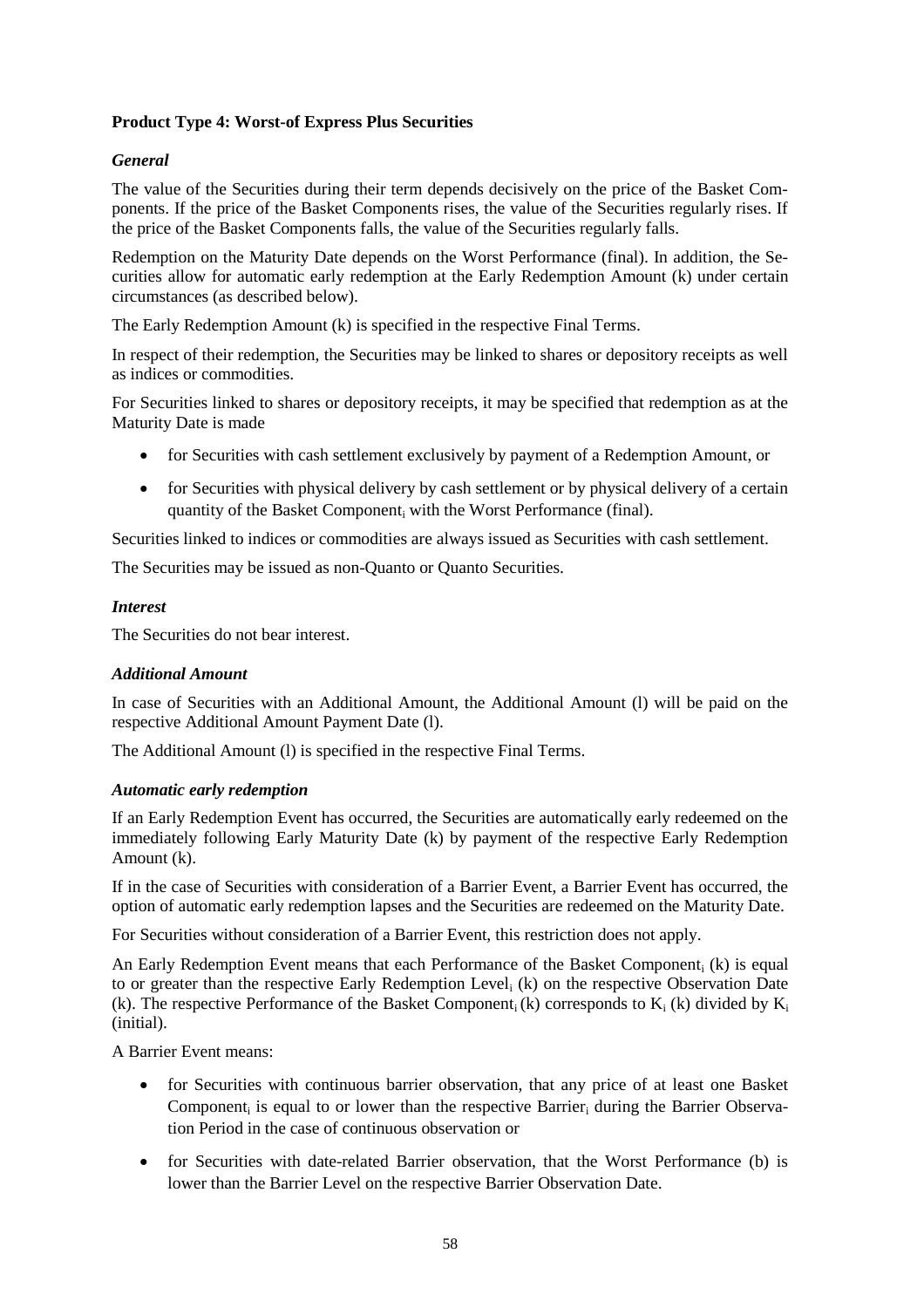The Barrier<sup>i</sup> or the method for its determination is specified in the respective Final Terms.

The Barrier Level is specified in the respective Final Terms.

The Worst Performance (b) is the lowest performance of the Basket Component<sub>i</sub>(b) on the respective Barrier Observation Date (b). The respective Performance of the Basket Component<sub>i</sub> (b) means  $K_i$  (b) divided by  $K_i$  (initial).

## *Redemption as at the Maturity Date*

Redemption as at the Maturity Date depends on:

- the occurrence of a Barrier Event, and
- the Worst Performance (final).

In respect of the occurrence of a Barrier Event, see "Barrier Event" above.

The Worst Performance (final) is the lowest performance of the Basket Component<sub>i</sub> (final) on the respective Final Observation Date. The Performance of the Basket Component; (final) means  $K_i$ (final) divided by  $K_i$  (initial).  $K_i$  (initial) means:

- for Securities where  $K_i$  (initial) has already been specified, the price of the Basket Component<sup>i</sup> specified in the respective Final Terms, or
- for Securities with initial Reference Price observation, the Reference Price of the Basket Component<sup>i</sup> on the Initial Observation Date, or
- for Securities with initial average observation, the equally weighted average of the Reference Prices of the Basket Component<sup>i</sup> determined on the Initial Observation Dates, or
- for Securities with best-in observation, the highest Reference Price of the Basket Component<sup>i</sup> on the dates specified in the respective Final Terms, or
- for Securities with worst-in observation, the lowest Reference Price of the Basket Component<sup>i</sup> on the dates specified in the respective Final Terms.

## $K_i$  (b) means:

The Reference Price of the Basket Component<sup>i</sup> on the respective Barrier Observation Date.

 $K_i$  (k) means:

The Reference Price of the Basket Component, on the respective Observation Date (k).

 $K_i$  (final) means:

- for Securities with final Reference Price observation, the Reference Price of the Basket Component<sub>i</sub> on the Final Observation Date, or
- for Securities with final average observation, the equally weighted average of the Reference Prices of the Basket Component; determined on the Final Observation Dates, or
- for Securities with best-out observation, the highest Reference Price of the Basket Component<sup>i</sup> on the dates specified in the respective Final Terms, or
- for Securities with worst-out observation, the lowest Reference Price of the Basket Component<sup>i</sup> on the dates specified in the respective Final Terms.

If no Barrier Event has occurred, redemption is made for all Securities at a Redemption Amount in the Specified Currency, which corresponds to the Maximum Amount.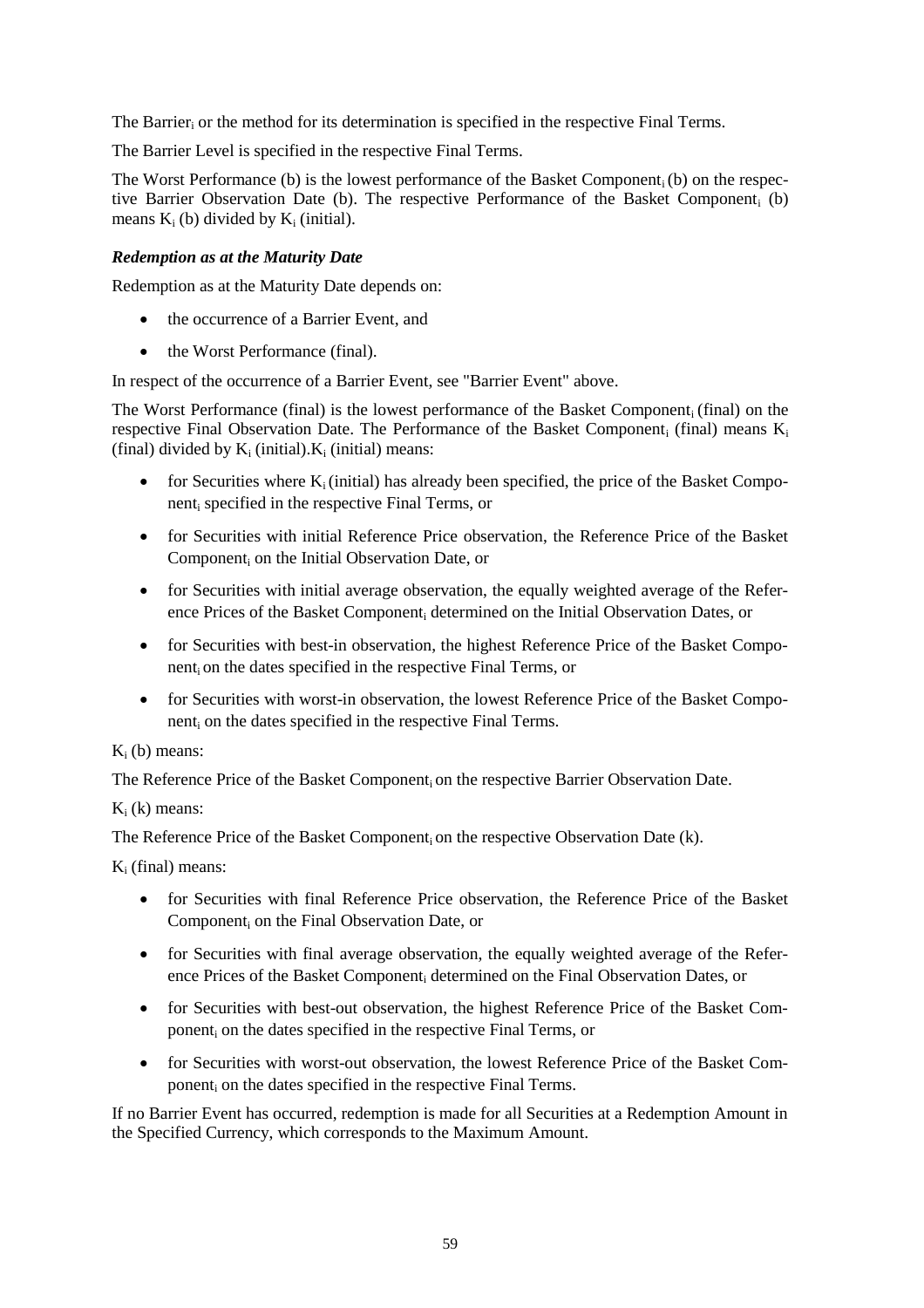If a Barrier Event has occurred, redemption is made:

- for Securities with cash settlement, by payment of the Redemption Amount in the Specified Currency, which corresponds to the Nominal Amount multiplied by the Worst Performance (final) and divided by the Strike; the Redemption Amount will not be greater than the Nominal Amount; or
- for Securities with physical delivery:
	- $\circ$  if the Worst Performance (final) is equal to or greater than the Strike, by payment of a Redemption Amount in the Specified Currency, which corresponds to the Nominal Amount; or
	- o if the Worst Performance (final) is lower than the Strike, by delivery of the Basket Component<sup>i</sup> with the Worst Performance (final) in a quantity expressed by the Ratio<sub>i</sub> per Security. If the Ratio<sub>i</sub> leads to a non-deliverable fraction of the Basket Component<sup>i</sup> , a cash amount expressed in the Specified Currency is paid in the amount corresponding to the value of the non-deliverable fraction of the Basket Component<sub>i</sub>.

The Strike, the Ratio<sub>i</sub> and the Maximum Amount are specified in the respective Final Terms.

Upon the occurrence of a Call Event the Issuer may call and early redeem the Securities at their Cancellation Amount.

## **Product Type 5: Worst-of Express Securities with Additional Amount**

## *General*

The value of the Securities during their term depends decisively on the price of the Basket Components. If the price of the Basket Components rises, the value of the Securities regularly rises. If the price of the Basket Components falls, the value of the Securities regularly falls.

Redemption on the Maturity Date depends on the Worst Performance (final). The Securities allow for the payment of an Additional Amount (k) on each Additional Amount Payment Date (k), if an Additional Amount Payment Event has occurred. In addition, the Securities allow for automatic early redemption at the Early Redemption Amount (k) under certain circumstances (as described below). The payment of the Additional Amount (k) and the Early Redemption Amount (k) depends on the Worst Performance (k).

The Early Redemption Amount (k) and the Additional Amount (k) are specified in the respective Final Terms.

In respect of their redemption, the Securities may be linked to shares or depository receipts as well as indices or commodities.

For Securities linked to shares or depository receipts, it may be specified that redemption as at the Maturity Date is made

- for Securities with cash settlement, exclusively by payment of a Redemption Amount or
- for Securities with physical delivery, by cash settlement or by physical delivery of a certain quantity of the Basket Component<sub>i</sub> with the Worst Performance (final).

Securities linked to indices or commodities are always issued as Securities with cash settlement.

The Securities may be issued as non-Quanto or Quanto Securities.

## *Interest*

The Securities do not bear interest.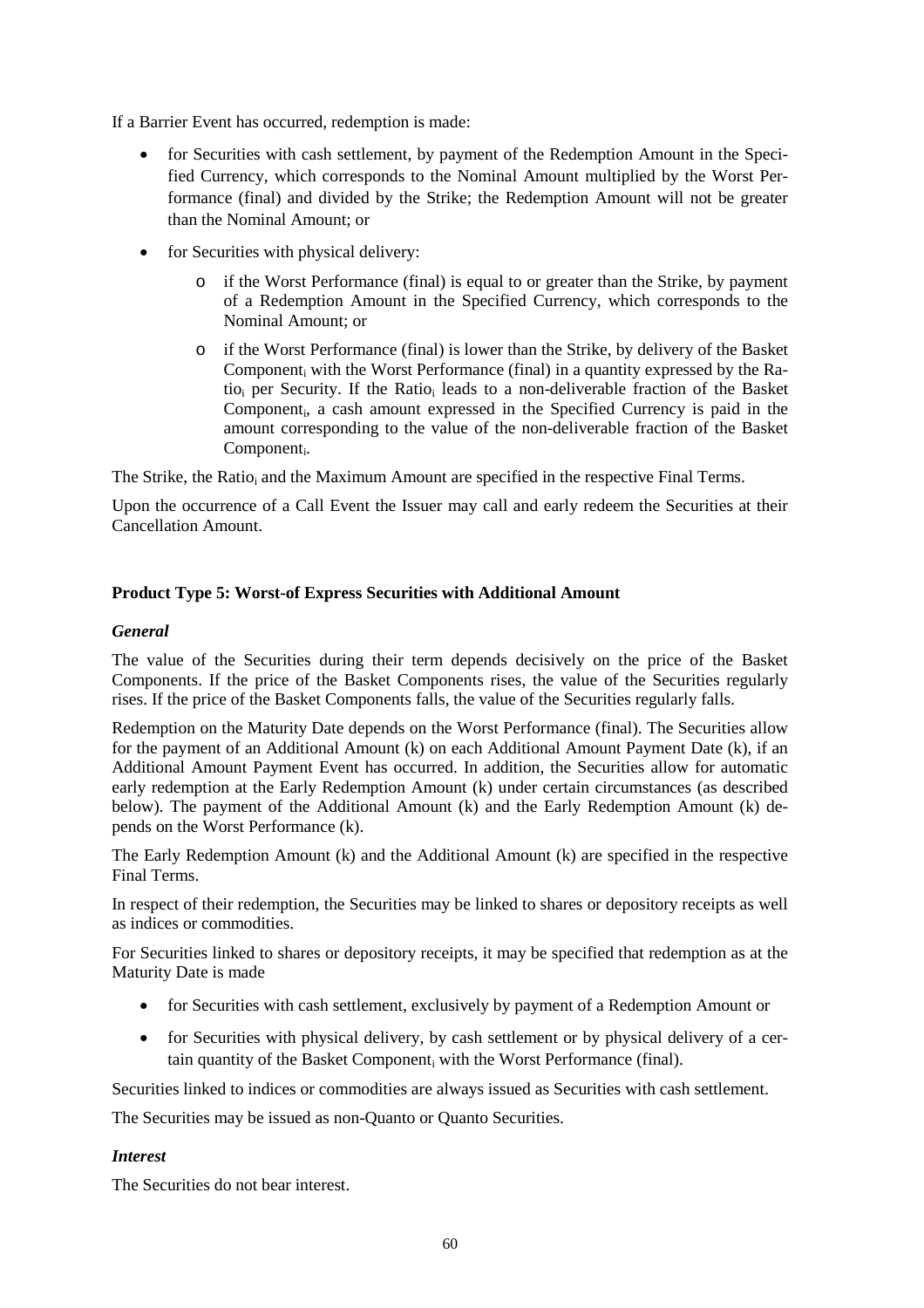## *Additional Amount*

Payment of the Additional Amount (k) depends on the occurrence of an Additional Amount Payment Event.

Additional Amount Payment Event means that the Worst Performance (k) is equal to or greater than the Additional Amount Payment Level (k).

The Worst Performance  $(k)$  is the lowest performance of the Basket Component;  $(k)$  on the respective Observation Date (k). The Performance of the Basket Component<sub>i</sub> (k) corresponds to  $K_i$  (k) divided by  $K_i$  (initial).

In the case of Securities with Additional Amount (Memory), the following applies:

- If an Additional Amount Payment Event has occurred on any Observation Date (k), the respective Additional Amount (k) will be paid on the respective Additional Amount Payment Date (k) less all Additional Amounts paid on the preceding Additional Amount Payment Dates.
- If no Additional Amount Payment Event has occurred on the Observation Date (k), no Additional Amount (k) is paid on the respective Additional Amount Payment Date (k).

In the case of Securities with Additional Amount (Relax) without consideration of the Barrier Event, the following applies:

- If an Additional Amount Payment Event has occurred on an Observation Date (k), the respective Additional Amount (k) is paid on the respective Additional Amount Payment Date  $(k)$ .
- If no Additional Amount Payment Event has occurred on an Observation Date (k), no Additional Amount (k) is paid on the respective Additional Amount Payment Date (k).

In the case of Securities with Additional Amount (Relax) with consideration of the Barrier Event, the following applies:

- If an Additional Amount Payment Event has occurred on an Observation Date (k) and no Barrier Event has occured, the respective Additional Amount (k) is paid on the respective Additional Amount Payment Date (k).
- If no Additional Amount Payment Event has occurred on an Observation Date (k), no Additional Amount (k) is paid on the respective Additional Amount Payment Date (k).

If a Barrier Event has occurred, the option of the Additional Amount Payment (k) lapses for each following Observation Date (k).

In case of Securities with Additional Amount (l), the Additional Amount (l) will be paid in addition, whether or not the Additional Amount Payment Event has occurred on the respective Additional Amount Payment Date (l).

In the case of Early Redemption the option of the Additional Amount Payment (k) as well as Additional Amount Payment (l) (if applicable) lapses.

The Additional Amount (l) is specified in the respective Final Terms.

## *Automatic early redemption*

If an Early Redemption Event has occurred, the Securities are automatically early redeemed on the immediately following Early Maturity Date (k) by payment of the respective Early Redemption Amount (k).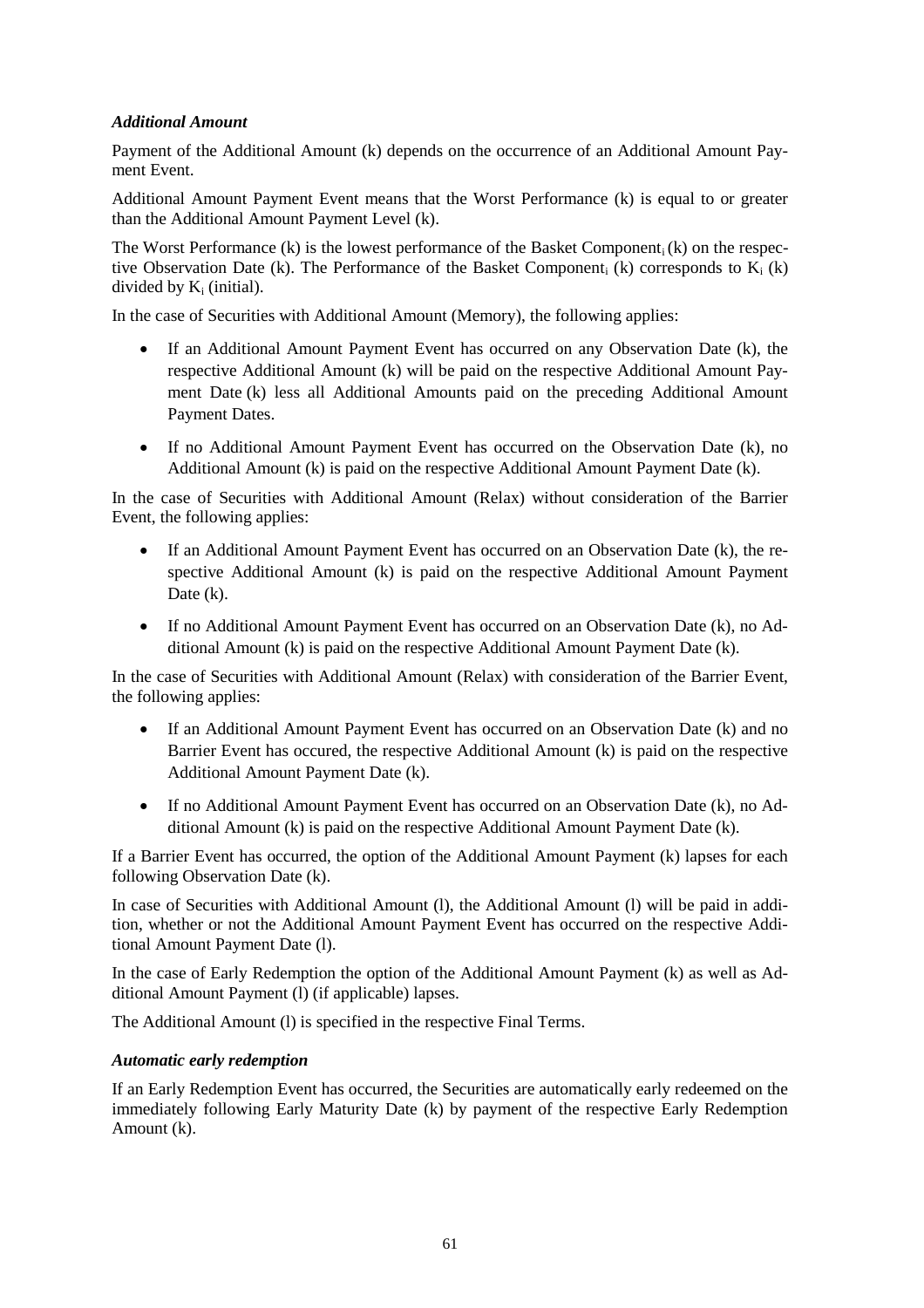If in the case of Securities with consideration of a Barrier Event, if a Barrier Event has occurred, the option of automatic early redemption lapses and the Securities are redeemed on the Maturity Date.

For Securities without consideration of a Barrier Event, this restriction does not apply.

An Early Redemption Event means that each Performance of the Basket Component<sub>i</sub> (k) is equal to or greater than the respective Early Redemption Level<sup>i</sup> (k) on the respective Observation Date (k).

A Barrier Event means:

- for Securities with continuous barrier observation, that any price of at least one Basket Component<sub>i</sub> is equal to or lower than the respective Barrier<sub>i</sub> during the Barrier Observation Period in the case of continuous observation or
- for Securities with date-related Barrier observation, that the Worst Performance (b) is lower than the Barrier Level on the respective Barrier Observation Date.

The Barrier<sub>i</sub> or the method for its determination is specified in the respective Final Terms.

The Barrier Level is specified in the respective Final Terms.

The Worst Performance (b) is the lowest performance of the Basket Component  $(b)$  on the respective Barrier Observation Date (b). The respective Performance of the Basket Component<sub>i</sub> (b) means  $K_i$  (b) divided by  $K_i$  (initial).

## *Redemption as at the Maturity Date*

Redemption as at the Maturity Date depends on:

- the occurrence of a Barrier Event, and
- the Worst Performance (final).

In respect of the occurrence of a Barrier Event, see "Barrier Event" above.

The Worst Performance (final) is the lowest performance of the Basket Component<sub>i</sub> (final) on the respective Final Observation Date. The respective Performance of the Basket Component<sub>i</sub> (final) means  $K_i$  (final) divided by  $K_i$  (initial).

 $K_i$ (initial) means:

- for Securities where  $K_i$  (initial) has already been specified, the price of the Basket Componentispecified in the respective Final Terms, or
- for Securities with initial Reference Price observation, the Reference Price of the Basket Component<sup>i</sup> on the Initial Observation Date, or
- for Securities with initial average observation, the equally weighted average of the Reference Prices of the Basket Component<sup>i</sup> determined on the Initial Observation Dates, or
- for Securities with best-in observation, the highest Reference Price of the Basket Component<sup>i</sup> on the dates specified in the respective Final Terms, or
- for Securities with worst-in observation, the lowest Reference Price of the Basket Component<sup>i</sup> on the dates specified in the respective Final Terms.

 $K_i(b)$  means:

The Reference Price of the Basket Component<sup>i</sup> on the respective Barrier Observation Date.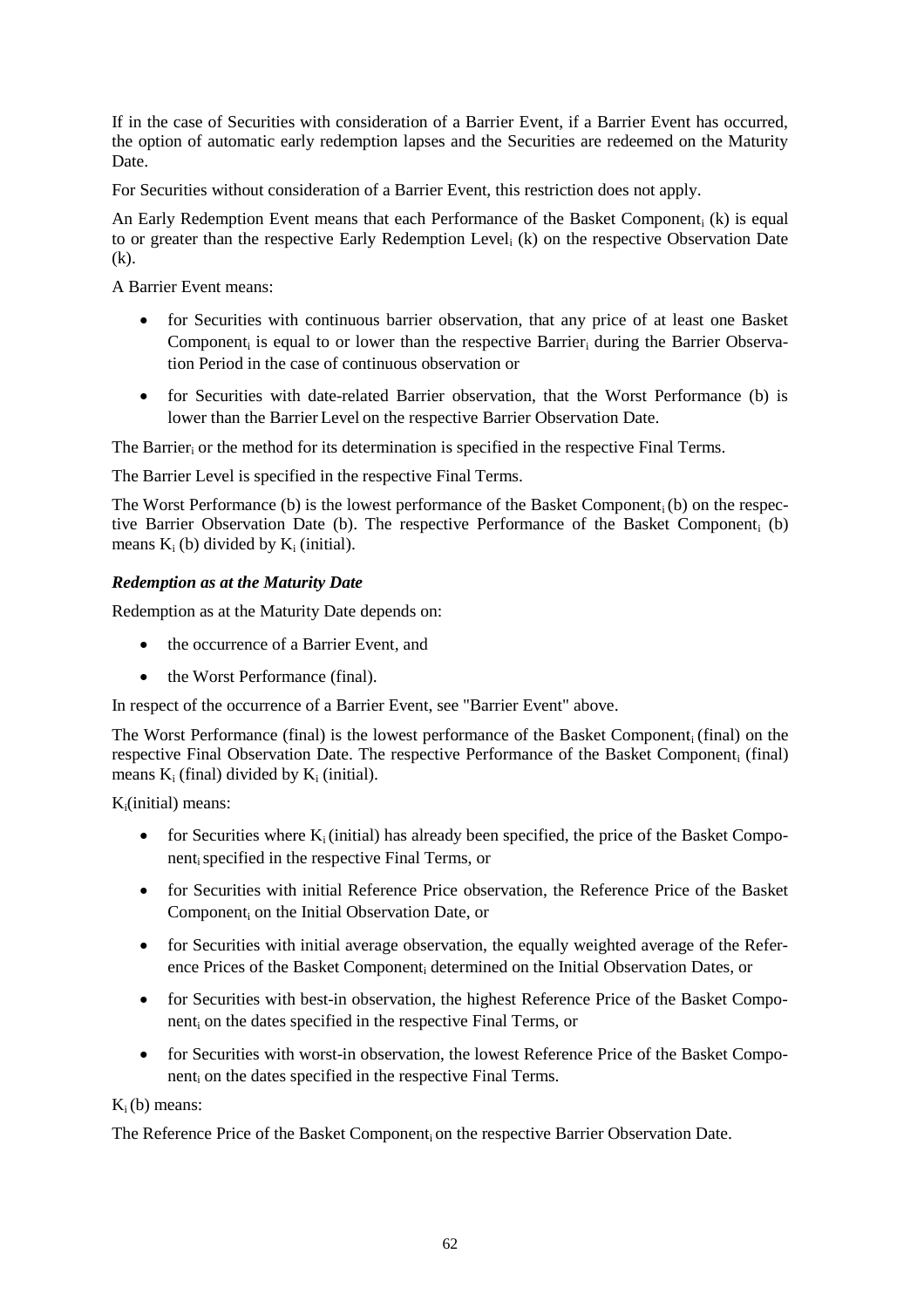## $K_i$  (k) means:

The Reference Price of the Basket Component, on the respective Observation Date (k).

 $K_i$  (final) means:

- for Securities with final Reference Price observation, the Reference Price of the Basket Component<sup>i</sup> on the Final Observation Date, or
- for Securities with final average observation, the equally weighted average of the Reference Prices of the Basket Component; determined on the Final Observation Dates, or
- for Securities with best-out observation, the highest Reference Price of the Basket Component<sup>i</sup> on the dates specified in the respective Final Terms, or
- for Securities with worst-out observation, the lowest Reference Price of the Basket Component<sup>i</sup> on the dates specified in the respective Final Terms.

If no Barrier Event has occurred, redemption is made for all Securities at a Redemption Amount in the Specified Currency, which corresponds to the Maximum Amount.

If a Barrier Event has occurred, redemption is made:

- for Securities with cash settlement, by payment of the Redemption Amount in the Specified Currency, which corresponds to the Nominal Amount multiplied by the Worst Performance (final) and divided by the Strike; the Redemption Amount will not be greater than the Nominal Amount; or
- for Securities with physical delivery:
	- o if the Worst Performance (final) is equal to or greater than the Strike, by payment of a Redemption Amount in the Specified Currency, which corresponds to the Nominal Amount; or
	- o if the Worst Performance (final) is lower than the Strike, by delivery of the Basket Component<sup>i</sup> with the Worst Performance (final) in a quantity expressed by the Ratio<sub>i</sub> per Security. If the Ratio<sub>i</sub> leads to a non-deliverable fraction of the Basket Component<sup>i</sup> , a cash amount expressed in the Specified Currency is paid in the amount corresponding to the value of the non-deliverable fraction of the Basket Component<sub>i</sub>.

The Strike, the Ratio<sub>i</sub> and the Maximum Amount are specified in the respective Final Terms.

Upon the occurrence of a Call Event the Issuer may call and early redeem the Securities at their Cancellation Amount.

## **Product Type 6: Worst-of Express Cash Collect Securities**

## *General*

The value of the Securities during their term depends decisively on the price of the Basket Components. If the price of the Basket Components rises, the value of the Securities regularly rises. If the price of the Basket Components falls, the value of the Securities regularly falls.

Redemption on the Maturity Date depends on the Worst Performance (final). The Securities allow for the payment of an Additional Amount (k) on the respective Additional Amount Payment Date (k), if no Coupon Barrier Event has occurred (as described below). In addition, The Securities allow for automatic early redemption at the Early Redemption Amount (k) under certain circumstances (as described below). The payment of the Early Redemption Amount (k) depends on the Worst Performance (k).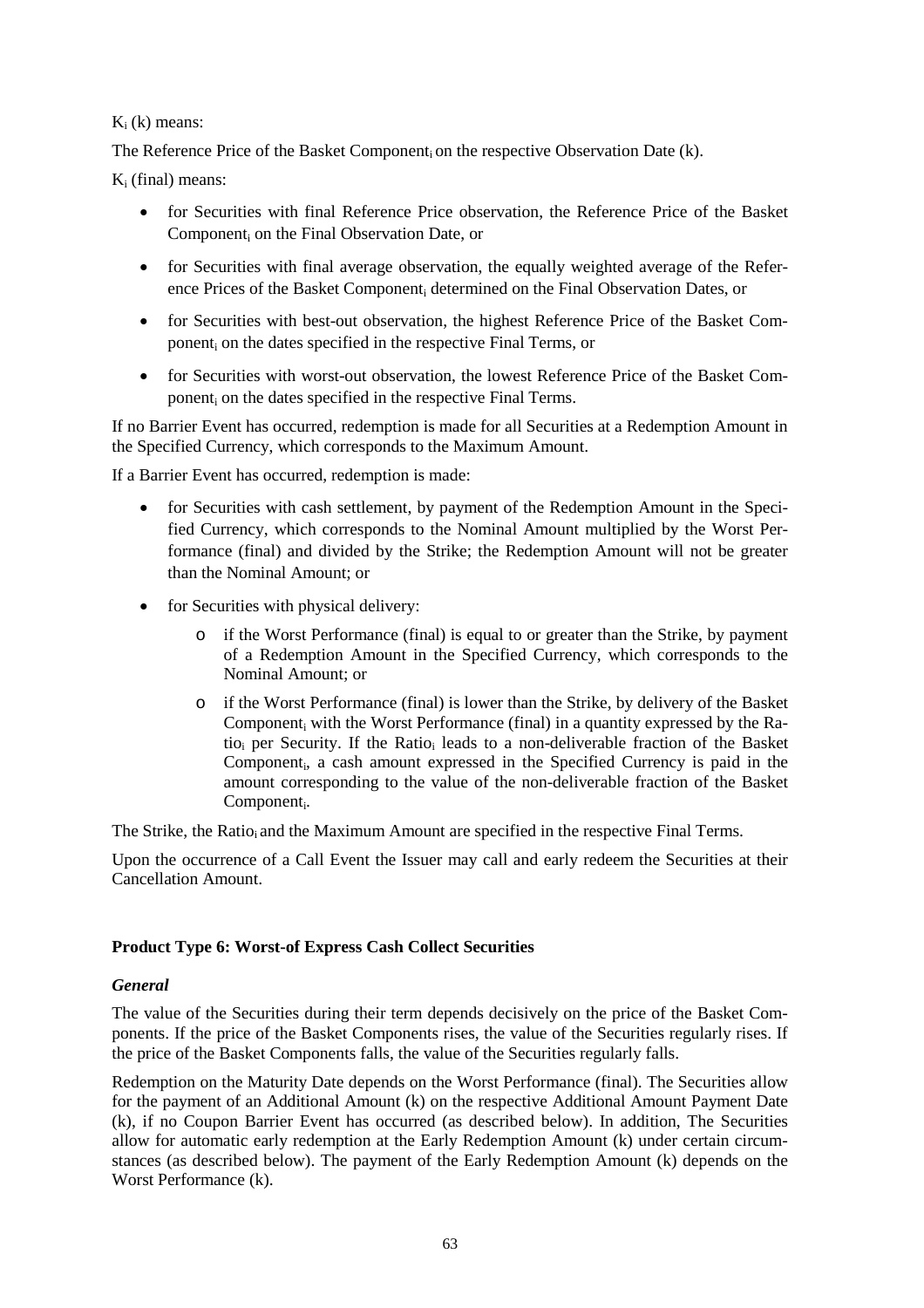The Early Redemption Amount (k) and the Additional Amount (k) are specified in the respective Final Terms.

In respect of their redemption, the Securities may be linked to shares or depository receipts as well as indices or commodities.

Redemption as at the Maturity Date is made exclusively by payment of a Redemption Amount.

The Securities can be issued as non-Quanto or Quanto Securities.

## *Interest*

The Securities do not bear interest.

## *Additional Amount*

Payment of the Additional Amount (k) depends on the non-occurrence of a Coupon Barrier Event.

A Coupon Barrier Event means:

- for Securities with continuous Barrier observation, that any price of at least one Basket Component<sub>i</sub> is equal to or lower than the respective Barrier<sub>i</sub> (k) during the Barrier Observation Period (k) in the case of continuous observation or
- for Securities with date-related Barrier observation, that any Performance of the Basket Component<sup>i</sup> (c) on any Coupon Barrier Observation Date during the Barrier Observation Period (k) is equal to or lower than the respective Barrier Level;  $(k)$ .

The Barrier $_i$  (k) or the method for its determination is specified in the respective Final Terms.

The Barrier Level,  $(k)$  is specified in the respective Final Terms.

The Worst Performance (b) is the lowest performance of the Basket Component<sub>i</sub> (b) on the respective Barrier Observation Date (b). The respective Performance of the Basket Component<sub>i</sub> (b) means  $K_i$  (b) divided by  $K_i$  (initial).

The following applies:

- If no Coupon Barrier Event has occurred during the Barrier Observation Period (k) and all previous Barrier Observation Periods (k), payment of the respective Additional Amount (k) is made on the respective Additional Amount Payment Date (k).
- If a Coupon Barrier Event has occurred during the Barrier Observation Period (k), no Additional Amount (k) will be paid on the respective Additional Amount Payment Date (k) and on any following Additional Amount Payment Dates (k).

The Additional Amount (k) is specified in the respective Final Terms.

## *Automatic early redemption*

If an Early Redemption Event has occurred, the Securities are automatically early redeemed on the immediately following Early Maturity Date (k) by payment of the respective Early Redemption Amount (k).

If in the case of Securities with consideration of a Coupon Barrier Event, a Coupon Barrier Event has occurred, the option of automatic early redemption lapses and the Worst-of Express Cash Collect Security is redeemed on the Maturity Date.

For Securities without consideration of a Coupon Barrier Event, this restriction does not apply.

An Early Redemption Event means that each Performance of the Basket Component; (k) is equal to or greater than the respective Early Redemption Level<sup>i</sup> (k) on the respective Observation Date (k). The Performance of the Basket Component; (k) corresponds to  $K_i$  (k) divided by  $K_i$  (initial).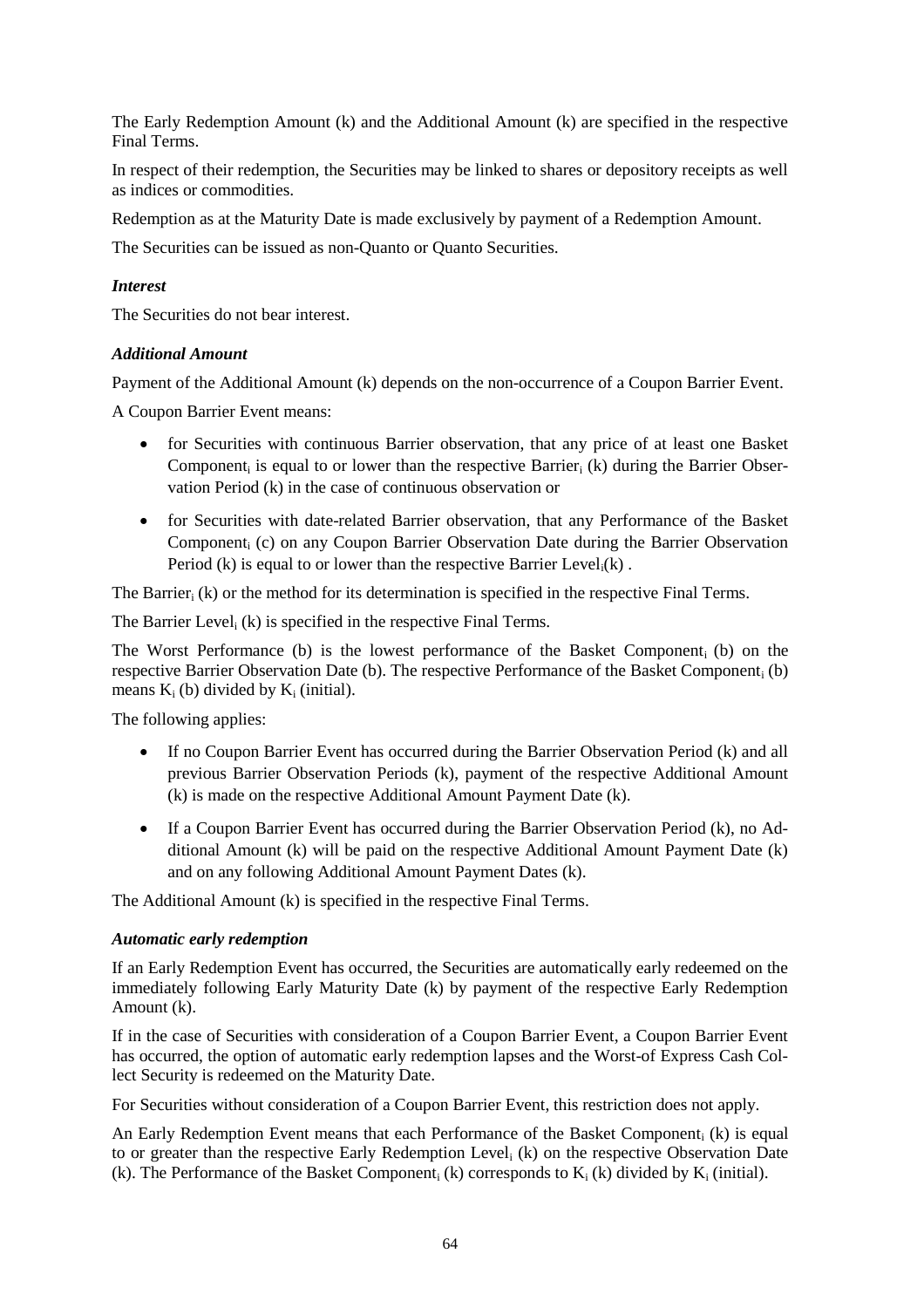The Early Redemption Level<sub>i</sub> (k) is specified in the respective Final Terms.

## *Redemption as at the Maturity Date*

Redemption as at the Maturity Date depends on:

- the occurrence of a Barrier Event, and
- the Worst Performance (final).

A Barrier Event means:

- for Securities with continuous Barrier observation, that any price of at least one Basket Component<sub>i</sub> is equal to or lower than the respective Barrier<sub>i</sub> during the Barrier Observation Period in the case of continuous observation or
- for Securities with date-related Barrier observation, that any Performance of the Basket Component<sub>i</sub> (b) on any Barrier Observation Date is equal to or lower than the Barrier Leveli .

The Barrier<sub>i</sub> or the method for its determination is specified in the respective Final Terms.

The Barrier Level, is specified in the respective Final Terms.

The Performance of the Basket Component<sub>i</sub> (b) corresponds to  $K_i$  (b) divided by  $K_i$  (initial).

 $K_i$ (initial) means:

- for Securities where  $K_i$  (initial) has already been specified, the price of the Basket Componentispecified in the respective Final Terms, or
- for Securities with initial Reference Price observation, the Reference Price of the Basket Component<sub>i</sub> on the Initial Observation Date, or
- for Securities with initial average observation, the equally weighted average of the Reference Prices of the Basket Component<sup>i</sup> determined on the Initial Observation Dates, or
- for Securities with best-in observation, the highest Reference Price of the Basket Component<sup>i</sup> on the dates specified in the respective Final Terms, or
- for Securities with worst-in observation, the lowest Reference Price of the Basket Component<sup>i</sup> specified in the respective Final Terms.

Ki (b) means:

The Reference Price of the Basket Component<sup>i</sup> on the respective Barrier Observation Date.

 $K_i$  (k) means:

The Reference Price of the Basket Component<sub>i</sub> on the respective Observation Date (k).

 $K_i$  (final) means:

- for Securities with final Reference Price observation, the Reference Price of the Basket Component<sup>i</sup> on the Final Observation Date, or
- for Securities with final average observation, the equally weighted average of the Reference Prices of the Basket Component; determined on the Final Observation Dates, or
- for Securities with best-out observation, the highest Reference Price of the Basket Component<sup>i</sup> on the dates specified in the respective Final Terms, or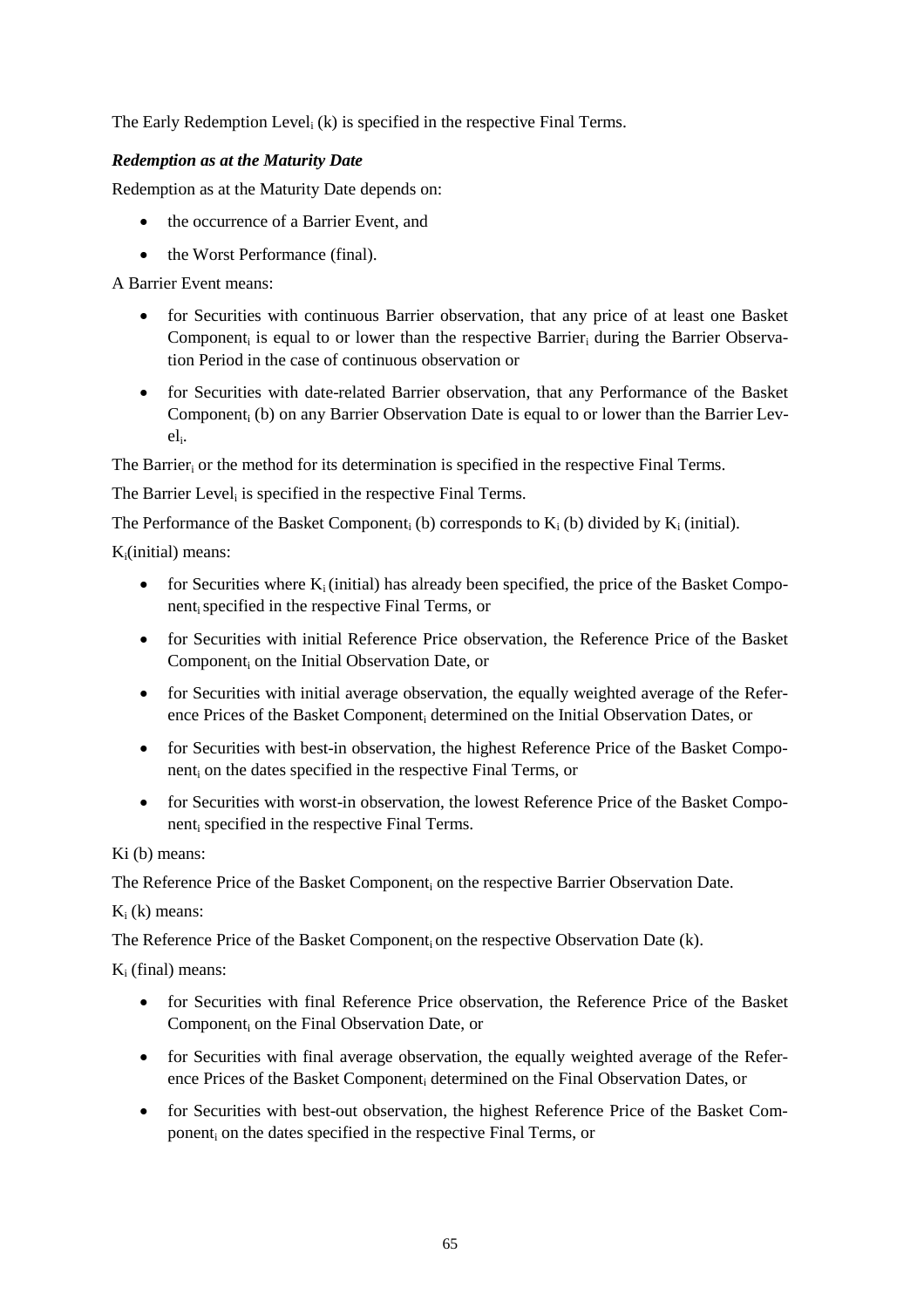for Securities with worst-out observation, the lowest Reference Price of the Basket Component<sub>i</sub> on the dates specified in the respective Final Terms.

If no Barrier Event has occurred, redemption is made at a Redemption Amount in the Specified Currency that is equal to the Maximum Amount.

If a Barrier Event has occurred, redemption is made by payment of the Redemption Amount in the Specified Currency, which corresponds to the Nominal Amount multiplied by the Worst Performance (final) and divided by the Strike.

The Maximum Amount and the Strike are specified in the respective Final Terms.

Upon the occurrence of a Call Event the Issuer may call and early redeem the Securities at their Cancellation Amount.

#### **Description of the Securities incorporated by reference in the Base Prospectus**

In connection with Securities which are publicly offered or admitted to trading for the first time before the date of this Base Prospectus and in connection with an increase of Securities the description of the Securities as included in:

 The Base Prospectus of UniCredit Bank AG dated 21 February 2014 for the issuance of Worst-of Bonus Securities, Worst-of Express Securities and Worst-of Express Cash Collect Securities

is hereby incorporated by reference into this Base Prospectus. A list setting out the information incorporated by reference is provided on page 152 et seq.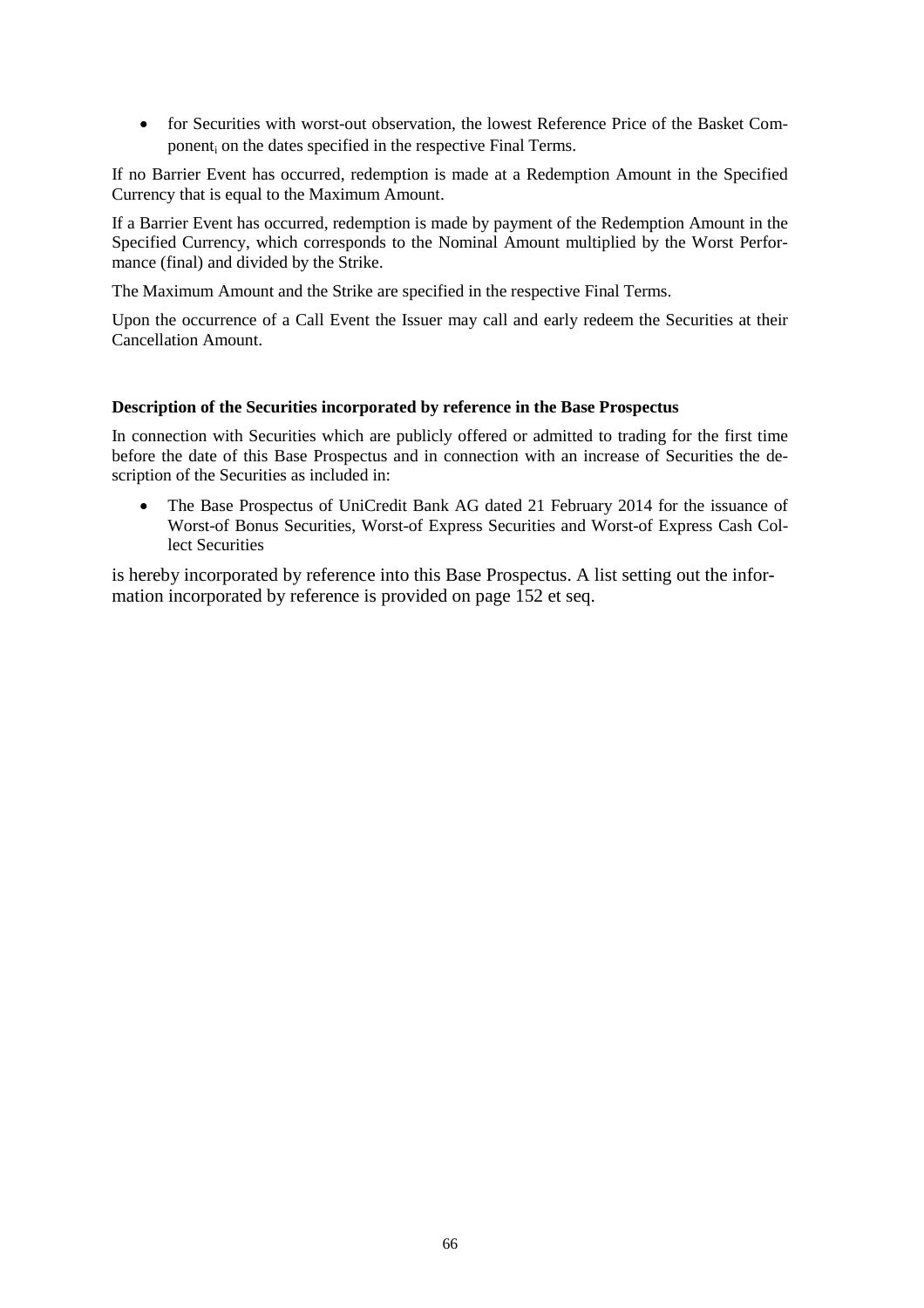# **CONDITIONS OF THE SECURITIES**

## *General Information*

Part A – General Conditions of the Securities (the "**General Conditions**") must be read together with Part B – Product and Underlying Data (the "**Product and Underlying Data**") as well as Part C – Special Conditions of the Securities (the "**Special Conditions**") (together, the "**Conditions**"). A completed version of the Conditions describes the Terms and Conditions of the respective Tranche of Securities which are part of the relevant Global Note.

The Special Conditions are divided into the Special Conditions which apply for particular product types and Special Conditions which apply for all product types.

For each Tranche of Securities the Final Terms will be published as a separate document and will contain:

- (a) information on the relevant options contained in the General Conditions,
- (b) a consolidated version of the Product and Underlying Data,
- (c) a consolidated version of the Special Conditions,

reflecting the Terms and Conditions of the Securities.

A consolidated version of the General Conditions may be delivered together with the relevant Final Terms. Such consolidated General Conditions will not be part of the relevant Final Terms, neither as an annex nor as an integral part of the Final Terms and such consolidated General Conditions will not be filed with or sent to any competent authority.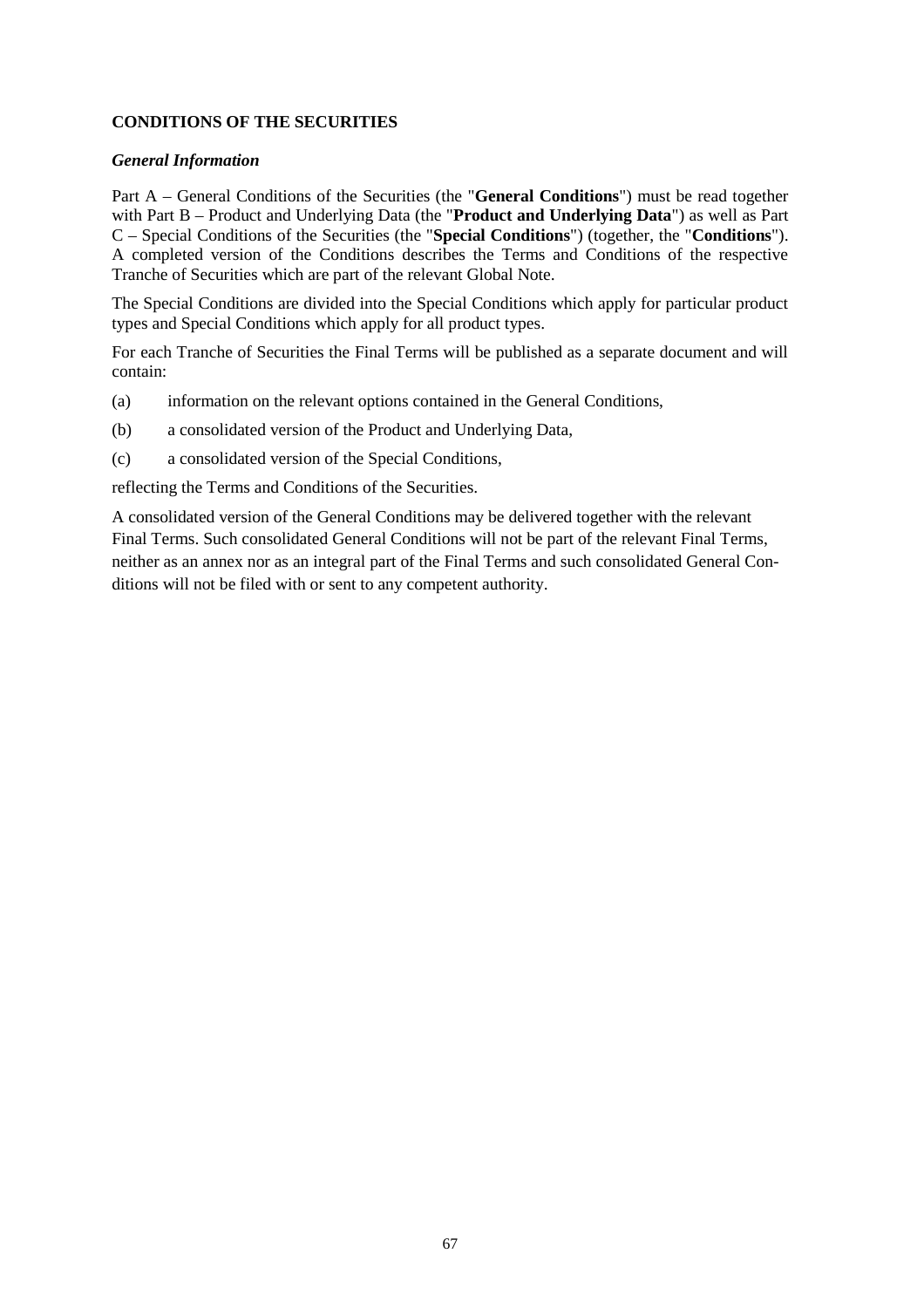### *Structure of the Conditions*

## **Part A – General Conditions of the Securities**

- § 1 Form, Clearing System, Global Note, Custody
- § 2 Principal Paying Agent, Paying Agent, Calculation Agent
- § 3 Taxes
- § 4 Status
- § 5 Substitution of the Issuer
- § 6 Notices
- § 7 Security Holder's Extraordinary Termination Right
- § 8 Issuance of additional Securities, Repurchase
- § 9 Presentation Period
- § 10 Partial Invalidity, Corrections
- § 11 Applicable Law, Place of Performance, Place of Jurisdiction
- **[**§ 12 Waiver Right**]**

## **Part B – Product and Underlying Data**

#### **Part C – Special Conditions of the Securities**

## **[Special Conditions that apply for particular product types]**

*Product Type 1: Worst-of Bonus Securities*

*Product Type 2: Worst-of Bonus Cap Securities*

**[**§ 1 Definitions

- § 2 Interest**[**, Additional Amount**]**
- § 3 Redemption

§ 4 Redemption Amount**]**

*Product Type 3: Worst-of Express Securities*

*Product Type 4: Worst-of Express Plus Securities*

*Product Type 5: Worst-of Express Securities with Additional Amount*

**[**§ 1 Definitions

§ 2 Interest**[**, Additional Amount**]**

§ 3 Redemption, Automatic Early Redemption

§ 4 Redemption Amount, Early Redemption Amount**]**

*Product Type 6: Worst-of Cash Collect Securities*

**[**§ 1 Definitions

§ 2 Interest, Additional Amount

§ 3 Redemption

§ 4 Redemption Amount

## **[Special Conditions that apply for all product types:]**

§ 5 Issuer's Extraordinary Call Right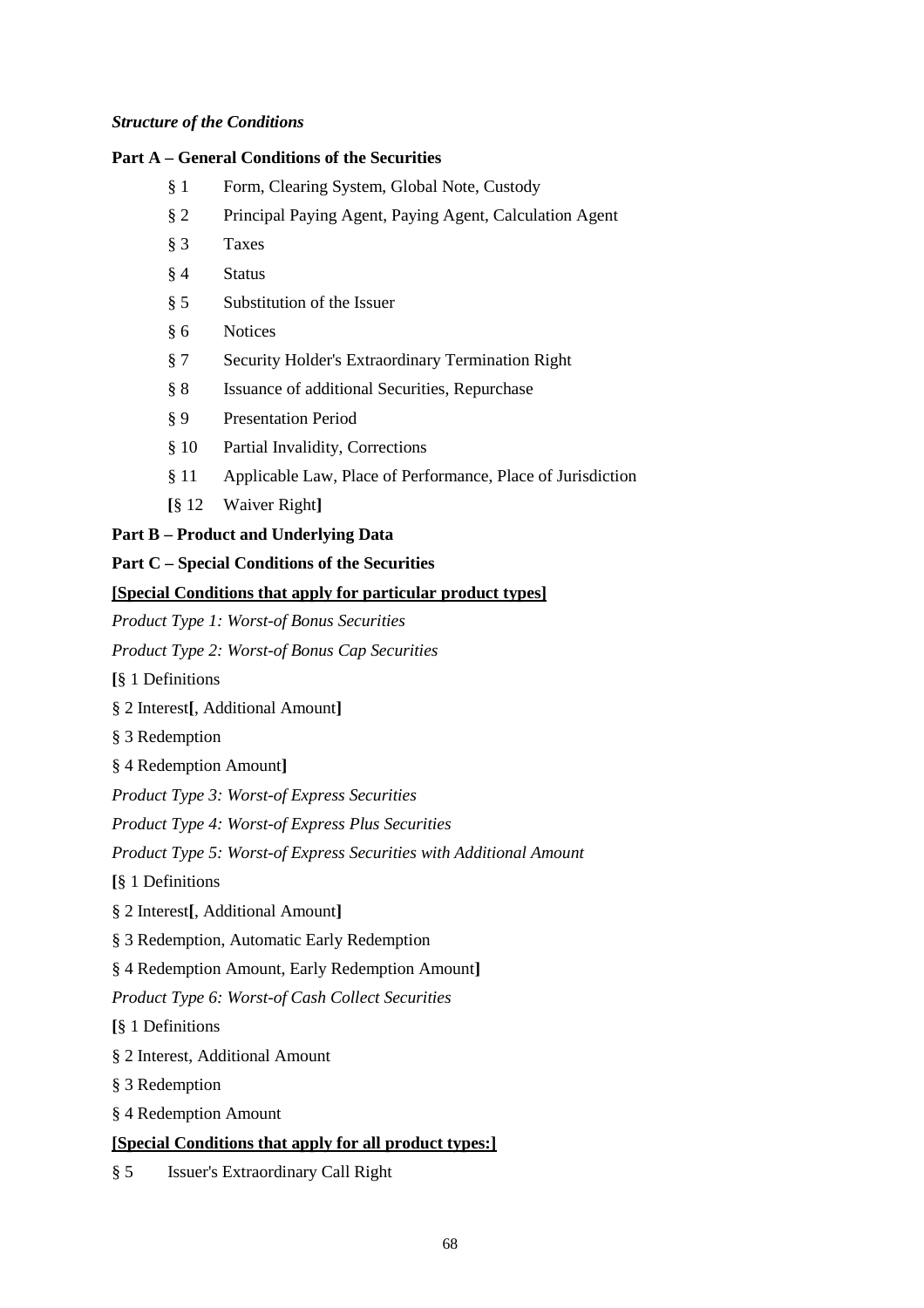- § 6 Payments**[**, Deliveries**]**
- § 7 Market Disruptions

**[***In the case of Securities linked to a share or a depository receipt, the following applies:*

§ 8 Adjustments, Replacement Specification**]**

**[***In the case of Securities linked to an index, the following applies:*

§ 8 Index Concept, Adjustments, Replacement Underlying, New Index Sponsor and New Index Calculation Agent, Replacement Specification**]**

**[***In the case of Securities linked to a commodity, the following applies:*

§ 8 Relevant Trading Conditions, Adjustments, Replacement Reference Market**]**

**[***In the case of Quanto Securities with physical delivery, the following applies:*

§ 9 New Fixing Sponsor, Replacement Exchange Rate**]**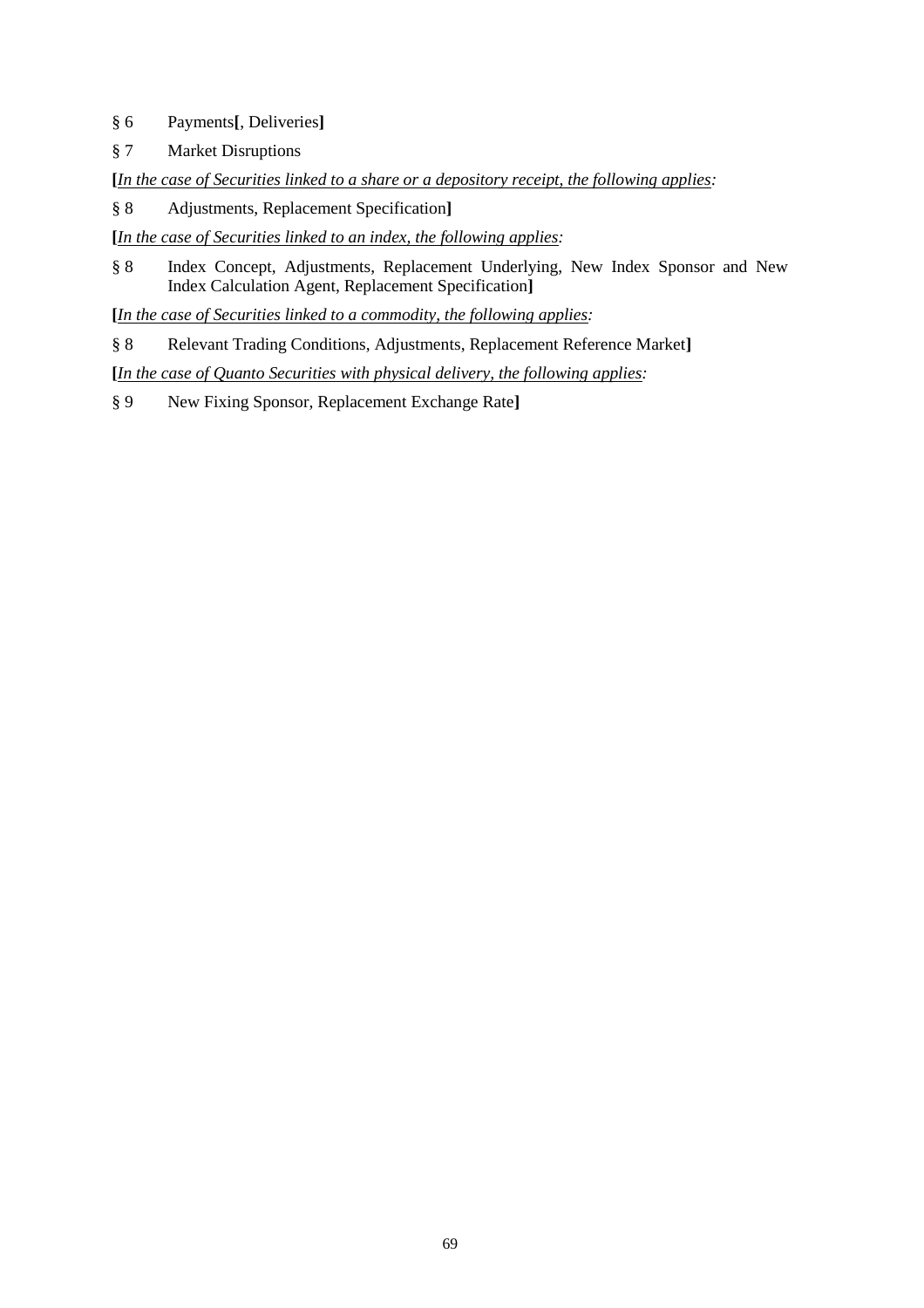## **PART A - GENERAL CONDITIONS OF THE SECURITIES**

#### (the "**General Conditions**")

#### **§ 1**

#### **Form, Clearing System, Global Note, Custody**

(1) *Form:* This tranche (the "**Tranche**") of securities (the "**Securities**") of UniCredit Bank AG (the "**Issuer**") will be issued as **[**notes**] [**certificates**]** in bearer form pursuant to these Terms and Conditions with a Nominal Amount in the Specified Currency.

**[***In the case of Securities with a Permanent Global Note from the Issue Date, the following applies:*

(2) *Permanent Global Note:* The Securities are represented by a permanent global note (the "**Global Note**") without interest coupons, which bears the manual or facsimile signatures of two authorised signatories of the Issuer **[***In the case of an Issuing Agent, the following applies:* as well as the manual signature of a control officer of the Issuing Agent**]**. The Security Holders are not entitled to receive definitive Securities. The Securities as coownership interests in the Global Note may be transferred pursuant to the relevant regulations of the Clearing System.**]**

## **[***In the case of Securities with a Temporary Global Note which will be exchangeable for a Permanent Global Note, the following applies:*<sup>2</sup>

(2) *Temporary Global Note, Exchange:* The Securities are initially represented by a temporary global note (the "**Temporary Global Note**") without interest coupons. The Temporary Global Note will be exchangeable for a permanent global note without interest coupons (the "**Permanent Global Note**", and, together with the Temporary Global Note, the "**Global Notes**") on or after the 40th day after the Issue Date (the "**Exchange Date**") only upon delivery of certifications, to the effect that the beneficial owner or owners of the Securities represented by the Temporary Global Note is not a U.S. person or are not U.S. persons (other than certain financial institutions or certain persons holding Securities through such financial institutions) (the "**Non-U.S. Beneficial Ownership Certificates**"). The Global Notes bear the manual or facsimile signatures of two authorised representatives of the Issuer **[***In the case of an Issuing Agent, the following applies:* as well as the manual signature of a control officer of the Issuing Agent**]**. **[***If CBL and Euroclear Bank are specified as Clearing System, the following applies:* The details of such exchange shall be entered into the records of the ICSDs.**]** The Security Holders are not entitled to receive definitive Securities. The Securities as co-ownership interests in the Global Notes may be transferred pursuant to the relevant regulations of the Clearing System.

<sup>&</sup>lt;sup>2</sup> The text found in § 1(2) is known as the "TEFRA D legend". This footnote provides a very brief synopsis of the so-called Excise Tax Exemption (formerly known as TEFRA) rules under the tax code of the United States of America ("U.S."). Generally, debt instruments in non-registered form (bearer securities) which have a maturity of longer than 365 days may be subject to U.S. tax penalties if the issuance of such instruments does not comply with either the TEFRA C or TEFRA D rules. TEFRA C is highly restrictive and may be used only if, among other things, the instruments will not be offered or issued to persons in the U.S. and its possessions, as defined under the U.S. Internal Revenue Code, and the issuer does not "significantly engage in interstate commerce with respect to the issuance." In this case a TEFRA legend is not required. The TEFRA D rules, which are more mechanical than the TEFRA C rules, impose, during a "restricted period", certain restrictions on (i) the offer and sale of the instruments to "U.S. persons" or to persons within the U.S. and its possessions and (ii) the delivery of the instruments in the U.S. The TEFRA D rules also generally require that the owner of an instrument certify as to non-U.S. beneficial ownership and that the instrument contain a "TEFRA D legend" with specific language on its face. Compliance with TEFRA D provides for a safe harbour if instruments are inadvertently issued to U.S. persons. To the extent that Securities have debt characteristics, such as "principal protection", TEFRA C and TEFRA D rules may apply. IF THERE IS ANY DOUBT WHETHER A SECURITY MAY BE CONSIDERED DEBT, U.S. LEGAL AND TAX COUNSEL MUST BE CON-SULTED.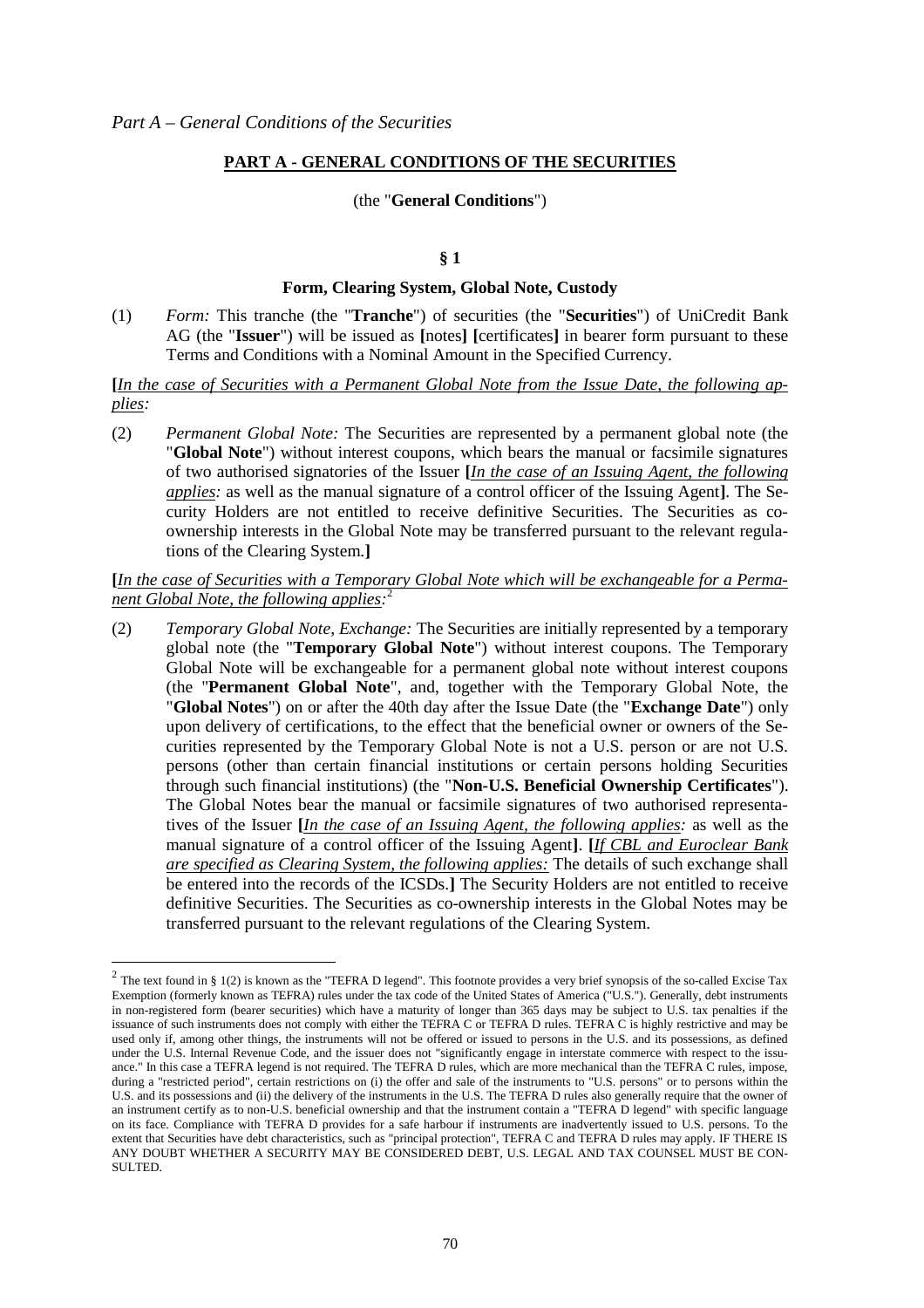"**U.S. persons**" means such persons as defined in *Regulation S* of the *United States Securities Act of 1933* and particularly includes residents of the United States as well as American stock corporations and private companies.**]**

**[***In the case of Securities, where CBF is specified in the Final Terms, the following applies:*

(3) *Custody:* The Global Note will be kept in custody by CBF.**]**

**[***In the case of Securities, where CBL and Euroclear Bank is specified in the Final Terms, the following applies:*

(3) *Custody:* The Global Notes will be issued in classical global note form and will be kept in custody by a common depositary on behalf of both ICSDs.**]**

**[***In the case of Securities, where Euroclear France is specified in the Final Terms, the following applies:*

(3) *Custody*: The Global Note will be kept in custody by or on behalf of the Clearing System.**]**

**[***In the case of Securities, where "Other" is specified in the Final Terms, the following applies:*

(3) *Custody:* The Global Note will be kept in custody by or on behalf of the Clearing System.**]**

#### **§ 2**

#### **Principal Paying Agent, Paying Agent, Calculation Agent**

- (1) *Paying Agents:* The "**Principal Paying Agent**" is **[**UniCredit Bank AG, Arabellastraße 12, 81925 Munich, Germany**] [**Citibank, N.A., London Branch, Citigroup Centre, Canada Square, Canary Wharf, London E14 5LB, United Kingdom**] [***Insert name and address of other paying agent***]**. **[**The French Paying Agent for Euroclear France S.A. is CACEIS Bank S.A., 1-3 rue place Valhubert, 75206 Paris Cedex 13, France (the "**French Paying Agent**").**]** The Issuer may appoint additional paying agents (the "**Paying Agents**") and revoke such appointment. The appointment and revocation shall be published pursuant to § 6 of the General Conditions.
- (2) *Calculation Agent:* The "**Calculation Agent**" is **[**UniCredit Bank AG, Arabellastraße 12, 81925 Munich**] [***Insert name and address of other calculation agent***]**.
- (3) *Transfer of functions:* Should any event occur which results in the Principal Paying Agent**[**, French Paying Agent**]** or Calculation Agent being unable to continue in its function as Principal Paying Agent**[**, French Paying Agent**]** or Calculation Agent, the Issuer is obliged to appoint another bank of international standing as Principal Paying Agent**[**, French Paying Agent**]** or another person or institution with the relevant expertise as Calculation Agent. Any such transfer of the functions of the Principal Paying Agent**[**, French Paying Agent**]** or Calculation Agent shall be notified by the Issuer without undue delay pursuant to § 6 of the General Conditions.
- (4) *Agents of the Issuer:* In connection with the Securities, the Principal Paying Agent**[**, the French Paying Agent**]**, the Paying Agents and the Calculation Agent act solely as agents of the Issuer and do not assume any obligations towards or relationship of agency or trust for or with any of the Security Holders. The Principal Paying Agent**[**, the French Paying Agent**]** and the Paying Agents shall be exempt from the restrictions of § 181 German Civil Code (*Bürgerliches Gesetzbuch,* "**BGB**").

## **§ 3**

## **Taxes**

*No gross up:* Payments in respect of the Securities shall only be made after deduction and withholding of current or future taxes, levies or governmental charges, regardless of their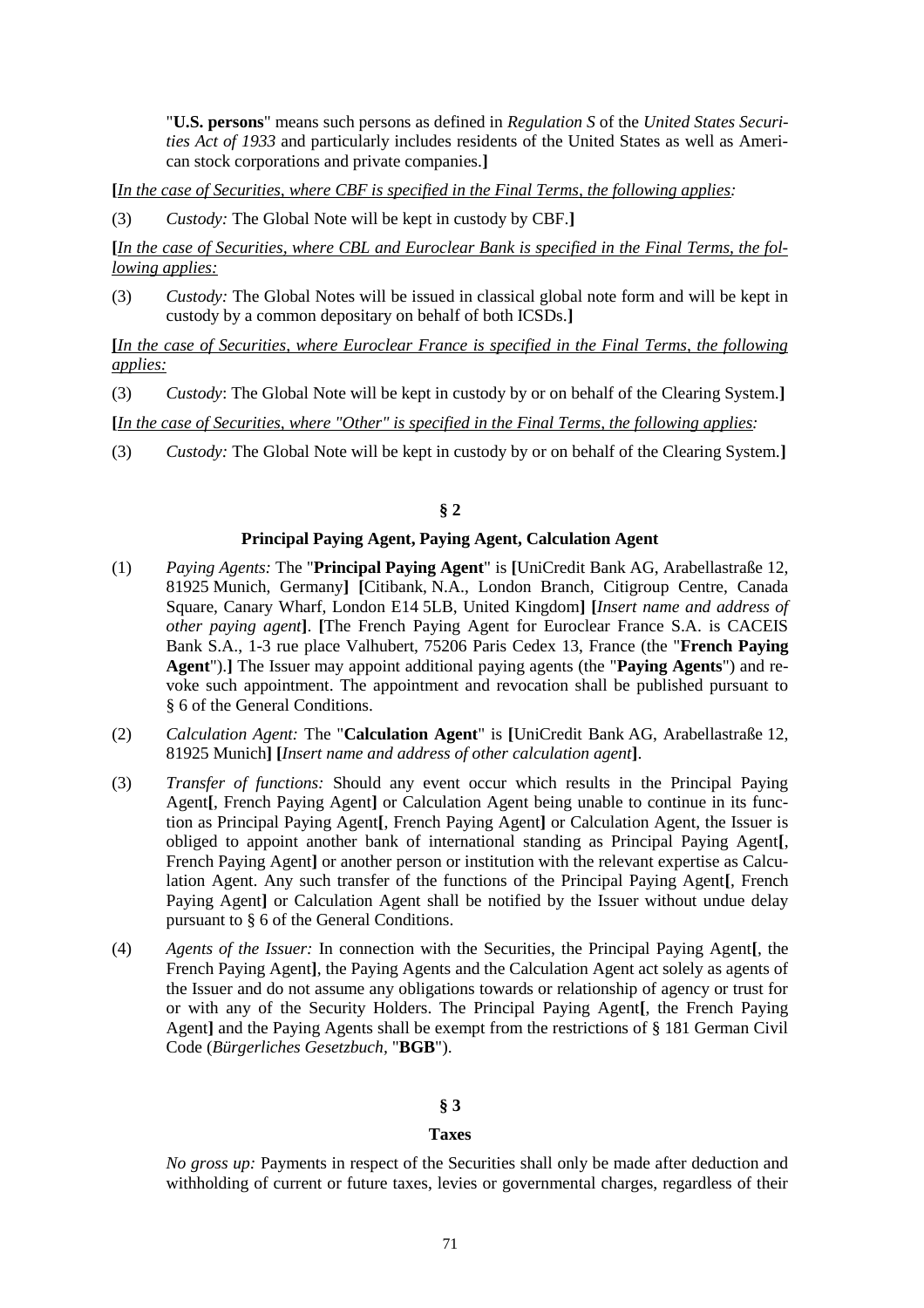nature, which are imposed, levied or collected (the "**Taxes**") under any applicable system of law or in any country which claims fiscal jurisdiction by or for the account of any political subdivision thereof or government agency therein authorised to levy Taxes, to the extent that such deduction or withholding is required by law. The Issuer shall report on the deducted or withheld Taxes to the competent government agencies.

#### **§ 4**

#### **Status**

The obligations under the Securities constitute direct, unconditional and unsecured obligations of the Issuer and rank, unless provided otherwise by law, *pari passu* with all other unsecured unsubordinated present and future obligations of the Issuer.

#### **§ 5**

#### **Substitution of the Issuer**

- (1) The Issuer may without the consent of the Security Holders, if no payment of principal or interest on any of the Securities is in default, at any time substitute the Issuer for any Affiliate of the Issuer as principal debtor in respect of all obligations of the Issuer under the Securities (the "**New Issuer**"), provided that
	- (a) the New Issuer assumes all obligations of the Issuer in respect of the Securities,
	- (b) the Issuer and the New Issuer have obtained all necessary authorizations and may transfer to the Principal Paying Agent in the currency required hereunder and without being obligated to deduct or withhold taxes or other duties of whatever nature levied by the country, in which the New Issuer or the Issuer has its domicile or tax residence, all amounts required for the fulfilment of the payment obligations arising under the Securities,
	- (c) the New Issuer has agreed to indemnify and hold harmless each Security Holder against any tax, duty or other governmental charge imposed on such Security Holder in respect of such substitution and
	- (d) the Issuer guarantees proper payment of the amounts due under these Terms and Conditions.

For purposes of this § 5 (1) "**Affiliate**" means an affiliated company (*verbundenes Unternehmen*) within the meaning of Section 15 of the German Stock Corporation Act (*Aktiengesetz*).

- (2) *Notice:* Any such substitution shall be notified in accordance with § 6 of the General Conditions.
- (3) *References:* In the event of any such substitution, any reference in these Terms and Conditions to the Issuer shall be deemed to refer to the New Issuer. Furthermore, any reference to the country, in which the Issuer is domiciled or resident for taxation purposes shall be deemed to refer to the country of domicile or residence for taxation purposes of the New Issuer.

#### **§ 6**

#### **Notices**

To the extent these Terms and Conditions provide for a notice pursuant to this § 6, these will be published on the Website for Notices (or another website communicated by the Issuer with at least six weeks advance notice in accordance with these provisions) and be-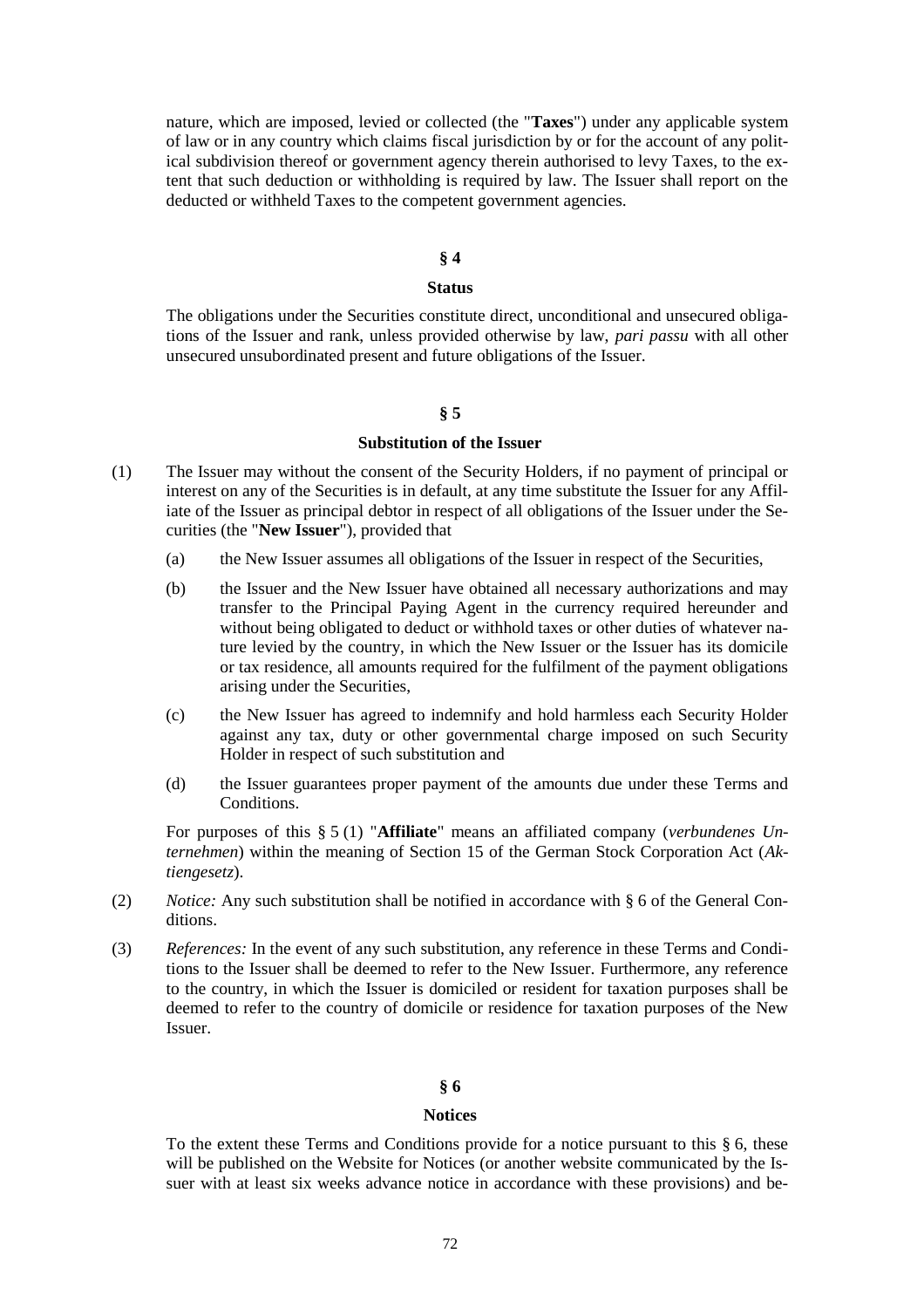come effective vis-à-vis the Security Holders through such publication unless the notice provides for a later effective date. If and to the extent that binding provisions of effective law or stock exchange provisions provide for other forms of publication, such publications must be made in addition and as provided for.

Other publications with regard to the Securities are published on the Website of the Issuer (or any successor website).

### **§ 7**

### **Security Holder's Extraordinary Termination Right**

- (1) Each Security Holder shall be entitled to declare its Security due and demand immediate redemption thereof at the Termination Amount, in the event that
	- (a) the Issuer fails to duly perform any obligation arising under the Securities and such failure continues for more than 60 days after the Issuer has received notice thereof from a Security Holder, or
	- (b) the Issuer generally ceases to make payments, or
	- (c) an application is made to open insolvency proceedings or a comparable proceeding with regard to the assets of the Issuer or the Issuer offers an out-of-court settlement to avert insolvency proceedings or other similar proceedings, or
	- (d) the Issuer goes into liquidation, unless in connection with a merger, or other form of reorganization, such other or such reorganized company assumes all obligations of the Issuer in respect of the Securities.

The right to declare the Securities due shall terminate if the relevant event of default has been cured before the right is exercised.

- (2) Any notice declaring the Securities due pursuant to paragraph (1) shall be made by means of written notice by the Security Holder to be delivered to the Principal Paying Agent by hand or registered mail together with sufficiently conclusive proof that such Security Holder at the time of such notice is a holder of the relevant Securities. The Principal Paying Agent shall forward the notice without undue delay to the Issuer without further examination.
- (3) The "**Termination Amount**" per Security shall be the reasonable market value of the Securities as determined by the Calculation Agent in its reasonable discretion (§ 315 BGB) within ten Banking Days after receipt of the notice.

### **§ 8**

#### **Issuance of additional Securities, Repurchase**

- (1) *Issuance of additional Securities:* The Issuer reserves the right from time to time without the consent of the Security Holders to issue additional Securities with identical terms and conditions (except for the issue date and the issue price), so that the same shall be consolidated and form a single series (the "**Series**") with this Tranche. The term "*Securities*" shall, in the event of such increase, also comprise all additionally issued Securities.
- (2) *Repurchase:* The Issuer shall be entitled at any time to purchase Securities in the market or otherwise and at any price. Securities repurchased by the Issuer may, at the Issuer's discretion, be held, resold or forwarded to the Principal Paying Agent for cancellation.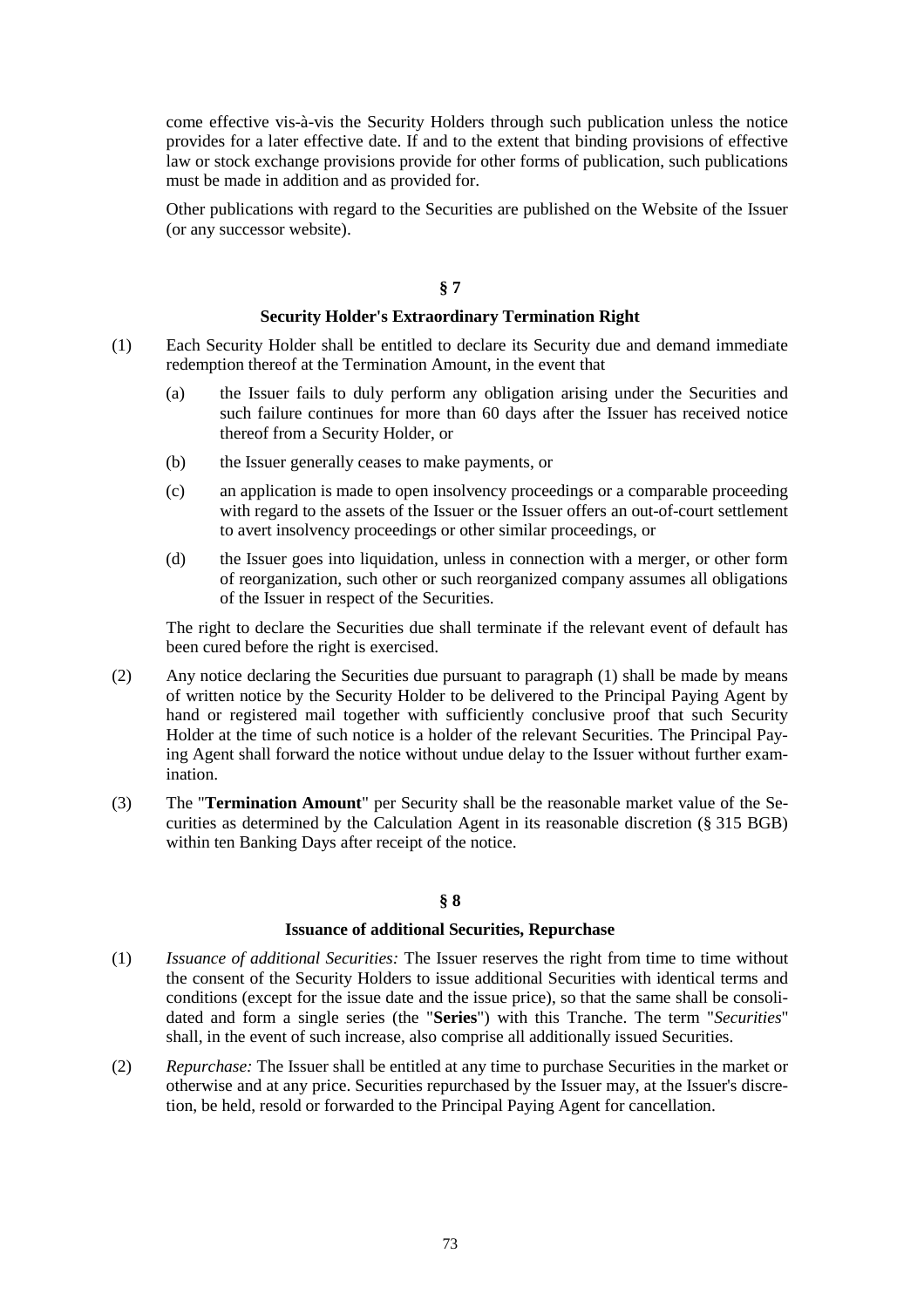#### **§ 9**

### **Presentation Period**

The presentation period provided in § 801 paragraph 1 sentence 1 BGB is reduced to ten years for the Securities.

#### **§ 10**

#### **Partial Invalidity, Corrections**

- (1) *Invalidity:* Should any provision of these Terms and Conditions be or become invalid or unenforceable in whole or in part, the remaining provisions are not affected thereby. Any gap arising as a result of invalidity or unenforceability of these Terms and Conditions is to be filled with a provision that corresponds to the meaning and intent of these Terms and Conditions and is in the interest of the parties.
- (2) *Typing and calculation errors:* Obvious typing and calculation errors or similar obvious errors in these Terms and Conditions entitle the Issuer to rescission vis-à-vis the Security Holders. The rescission must be declared without undue delay upon obtaining knowledge of such cause for rescission in accordance with § 6 of the General Conditions. Following such rescission by the Issuer, the Security Holder can instruct his depository bank to submit a duly completed redemption declaration to the Principal Paying Agent on a form available there and by giving all information and declarations required by the form (the "**Redemption Declaration**") and demand the refunding of the Acquisition Price against transfer of the Securities to the account of the Principal Paying Agent with the Clearing System. The Issuer will until at the latest 30 calendar days after receipt of the Redemption Declaration or the Securities by the Principal Paying Agent (whatever is the later date) make the Acquisition Price available to the Principal Paying Agent, which will transfer it to the account listed in the Redemption Declaration. With the payment of the Acquisition Price all rights deriving from the submitted Securities cease to exist.
- (3) *Offer to continue:* The Issuer may combine the declaration of rescission pursuant to paragraph (2) above with an offer to continue the Securities under amended terms and conditions. The Security Holders will be informed of such an offer as well as the amended provisions together with the declaration of rescission in accordance with § 6 of the General Conditions. Such an offer is deemed to be accepted by the Security Holder (with the effect that the consequences of the rescission do not become effective) if the Security Holder does not within four weeks after the offer becoming effective pursuant to § 6 of the General Conditions demand the repayment of the Acquisition Price by submitting a duly completed Redemption Declaration via his depository bank to the Principal Paying Agent and the transfer of the Securities to the account of Principal Paying Agent with the Clearing System in accordance with paragraph (2) above. The Issuer will refer to this effect in the notice.
- (4) *Acquisition Price:* As used in paragraphs (2) and (3) above, the "**Acquisition Price**" is the actual acquisition price paid by each Security Holder (as stated and confirmed in the Redemption Declaration) or the weighted arithmetic mean of the trading prices of the Securities, as determined by the Issuer in its reasonable discretion (§ 315 BGB), on the Banking Day preceding the declaration of rescission pursuant to paragraph (2) above, respectively, depending on which of these amounts is the higher one. If a market disruption pursuant to § 7 of the Special Conditions exists on the Banking Day preceding the declaration of rescission pursuant to paragraph (2) above, the last Banking Day preceding the rescission pursuant to paragraph (2) above on which no market disruption existed shall be decisive for the determination of the Acquisition Price in accordance with the preceding sentence.
- (5) *Incomplete or inconsistent provisions:* The Issuer is entitled to correct or amend incomplete or inconsistent provisions in these Terms and Conditions in its reasonable discretion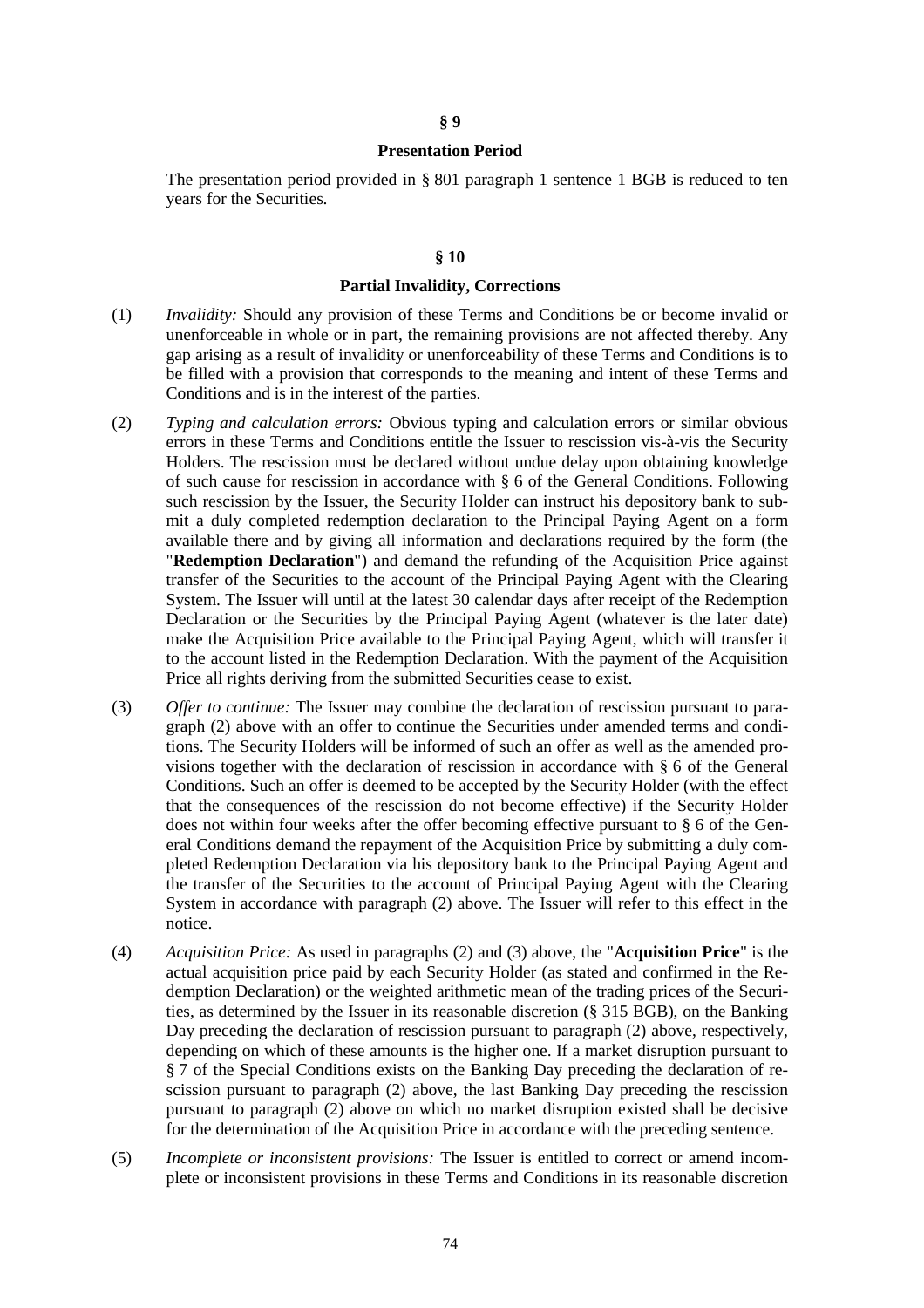(§ 315 BGB). Only corrections and amendments that are reasonable for the Security Holders taking into account the interests of the Issuer and that in particular do not materially impair the legal and financial situation of the Security Holders will be permitted. The Security Holders will be informed of such corrections and supplementations pursuant to § 6 of the General Conditions.

(6) *Adherence to corrected Terms and Conditions:* If the Security Holder was aware of typing or calculation errors or similar errors in these Terms and Conditions when purchasing the Securities, the Issuer is entitled to adhere to the Terms and Conditions amended accordingly irrespective of paragraphs (2) to (5) above.

### **§ 11**

#### **Applicable Law, Place of Performance, Place of Jurisdiction**

- (1) *Applicable law:* The Securities, as to form and content, and all rights and obligations of the Issuer and the Security Holder shall be governed by the laws of the Federal Republic of Germany.
- (2) *Place of performance:* Place of performance is Munich.
- (3) *Place of jurisdiction:* To the extent permitted by law, all legal disputes arising from or in connection with the matters governed by these Terms and Conditions shall be brought before the court in Munich.

### **[§ 12**

### **Waiver Right**

*Waiver Right:* Each Security Holder has the right to waive to the automatic exercise of the exercise right of the Securities held by it (subject as set out below). In this case, a duly completed waiver notice (a "**Waiver Notice**") must be delivered by facsimile to the Issuer prior to 10.00 a.m., Munich local time, on the Final Observation Date at the facsimile number set out in the section of the Base Prospectus titled Conditions of the Securities under "Form of Waiver Notice". The Security Holder must deliver the completed Waiver Notice to its depository bank which will be in charge of sending it by facsimile to the Issuer.

In the event that a Security Holder does not perform its obligations and so deliver, where applicable, a duly completed Waiver Notice in accordance with the provisions hereof, such Securities shall be exercised automatically and shall be repaid in the manner set out in the Terms and Conditions of these Securities, and the Issuer's obligations in respect of such Securities shall be discharged and no further liability in respect thereof shall attach to the Issuer.

The number of Securities specified in the Waiver Notice must be a multiple of the minimum exercise amount, otherwise such number of Securities so specified shall be rounded down to the preceding multiple of the minimum exercise amount and the Waiver Notice shall not be valid in respect of the Securities exceeding such rounded number of Securities.

The Issuer will, in its reasonable discretion (§ 315 BGB), determine whether the above conditions are satisfied and its determination will be final, conclusive and binding on the Issuer and on the Security Holder.

The Waiver Notice is irrevocable.

Neither the Principal Paying Agent nor the Issuer shall apply any charge for the renouncement to the exercise of the Securities. Any other taxes, duties and/or expenses,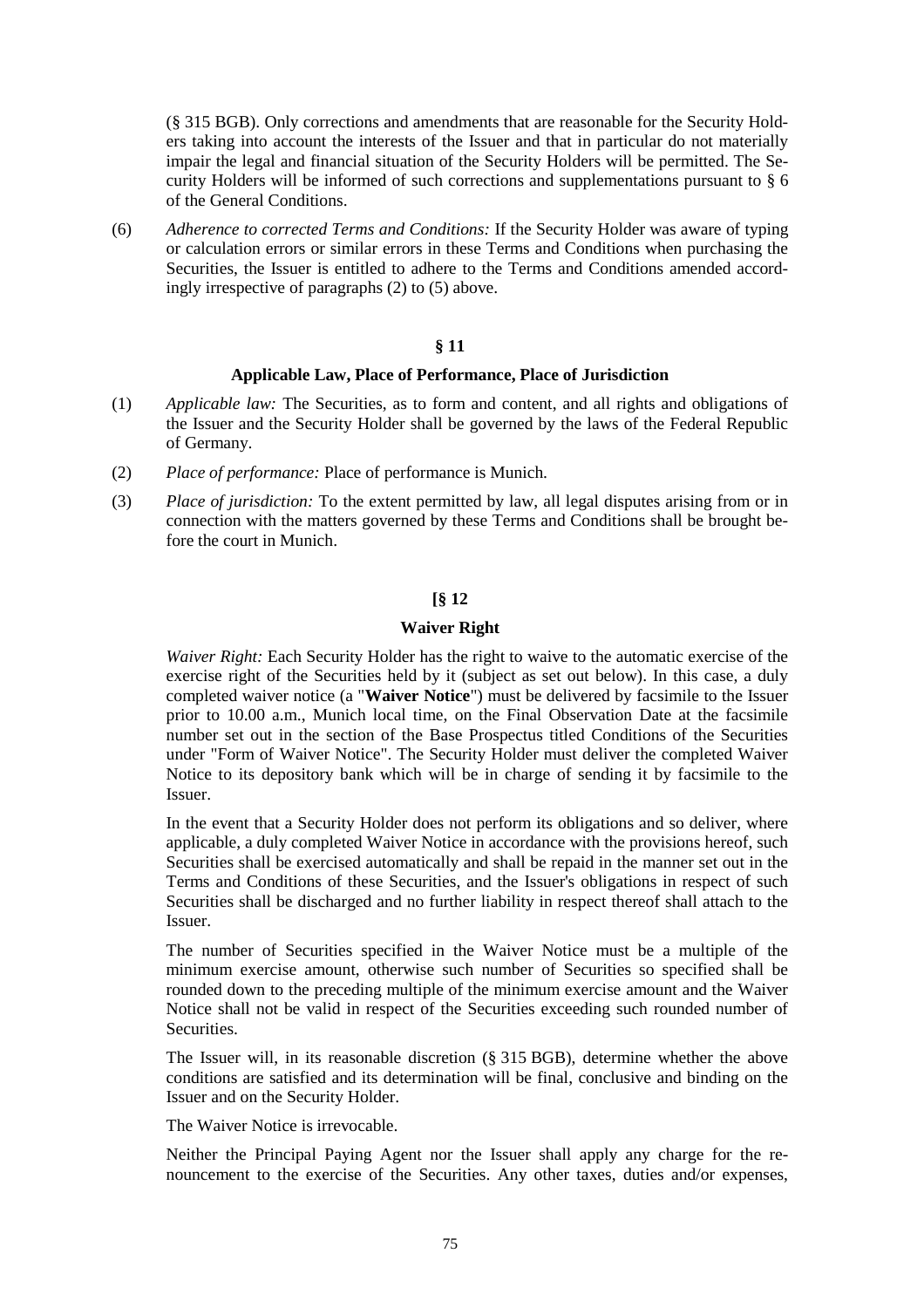including any applicable depository charges, transaction or exercise charges, stamp duty, stamp duty reserve tax, issue, registration, securities transfer and/or other taxes or duties which may arise in connection with the renouncement of any Securities are payable by the Security Holders.**]**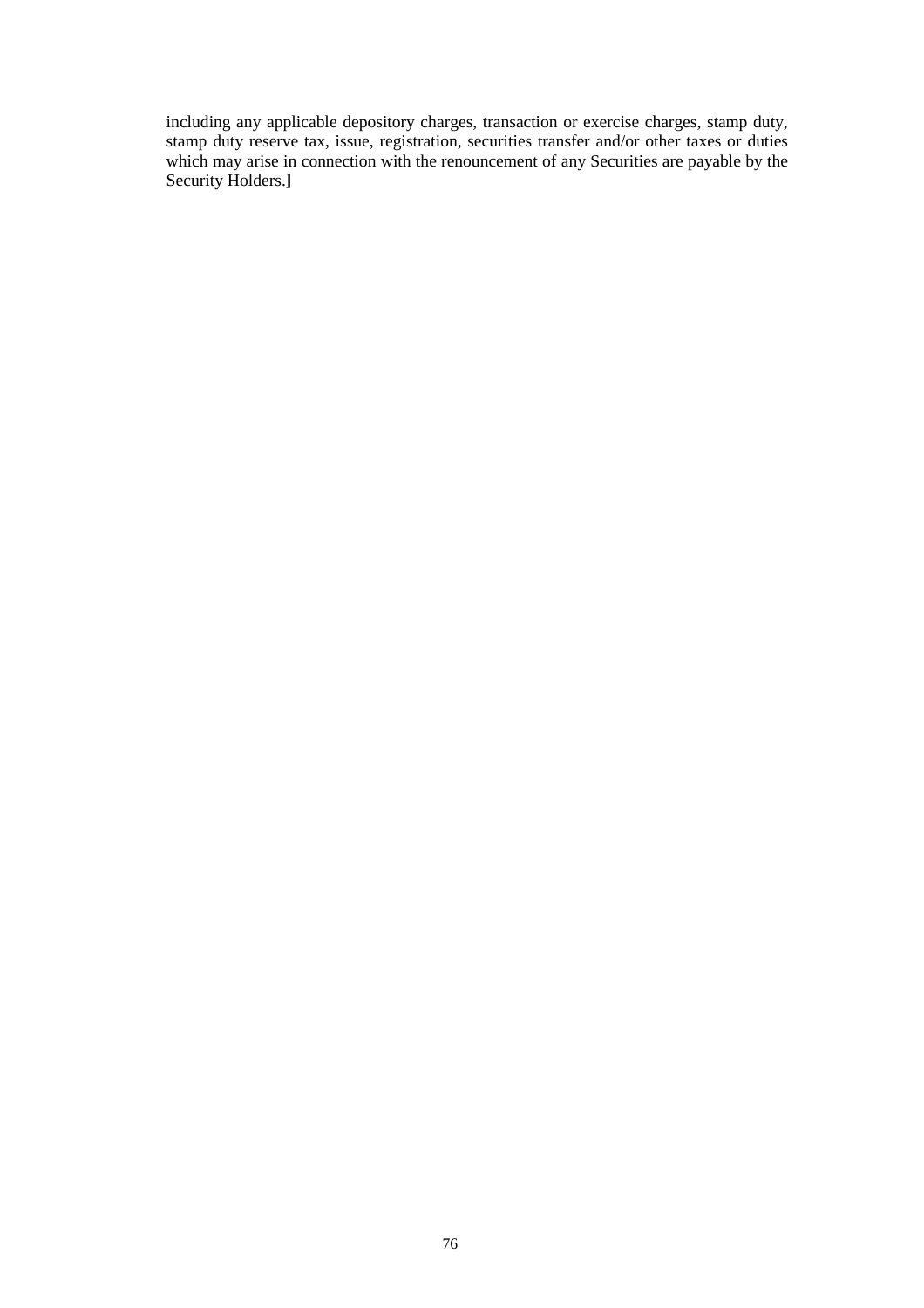### **PART B – PRODUCT AND UNDERLYING DATA**

(the "**Product and Underlying Data**")

### **§ 1**

### **Product Data**

**[***Insert following Product Data in alphabetical or other order and/or in the form of a table<sup>3</sup> (in particular by Multi-Series Issuances):***]**

**[Additional Amount (k): [***Insert***]] [Additional Amount (l): [***Insert***]] [Additional Amount Payment Date (k): [***Insert***]] [Additional Amount Payment Date (l): [***Insert***]] [Additional Amount Payment Level (k): [***Insert***]] [Banking Day Financial Centre: [***Insert Banking Day Financial Centre***]] [Barrieri: [***Insert***]] [Barrier Level: [***Insert***]] [Barrier Observation Date[s]: [***Insert***]] Basket Componenti: [***Insert***] [Bonus Amount: [***Insert***]] [Cap: [***Insert Cap***]] [Coupon Barrier Observation Date [s]: [***Insert***]] [Early Maturity Date (k): [***Insert***]] [Early Redemption Amount [(k)]: [***Insert***]] [Early Redemption Level<sup>i</sup> (k): [***Insert***]] [Expiry Date** *(Data di Scadenza)***: [***Insert***]] Final Observation Date[s]: [***Insert***] [Final Redemption Amount: [***Insert***]] [Final Redemption Level: [***Insert***]] [First Day of the Barrier Observation Period: [***Insert***]] [First Day of the Barrier Observation Period (k): [***Insert***]] [First Day of the [Best] [Worst]-out Period: [***Insert***]] First Trade Date: [***Insert***] [Initial Observation Date[s]: [***Insert***]] Issue Date: [***Insert***] [Issue Price: [***Insert***]]<sup>4</sup>**

 $3$  Several tables may be provided in the Final Terms depending on the product type.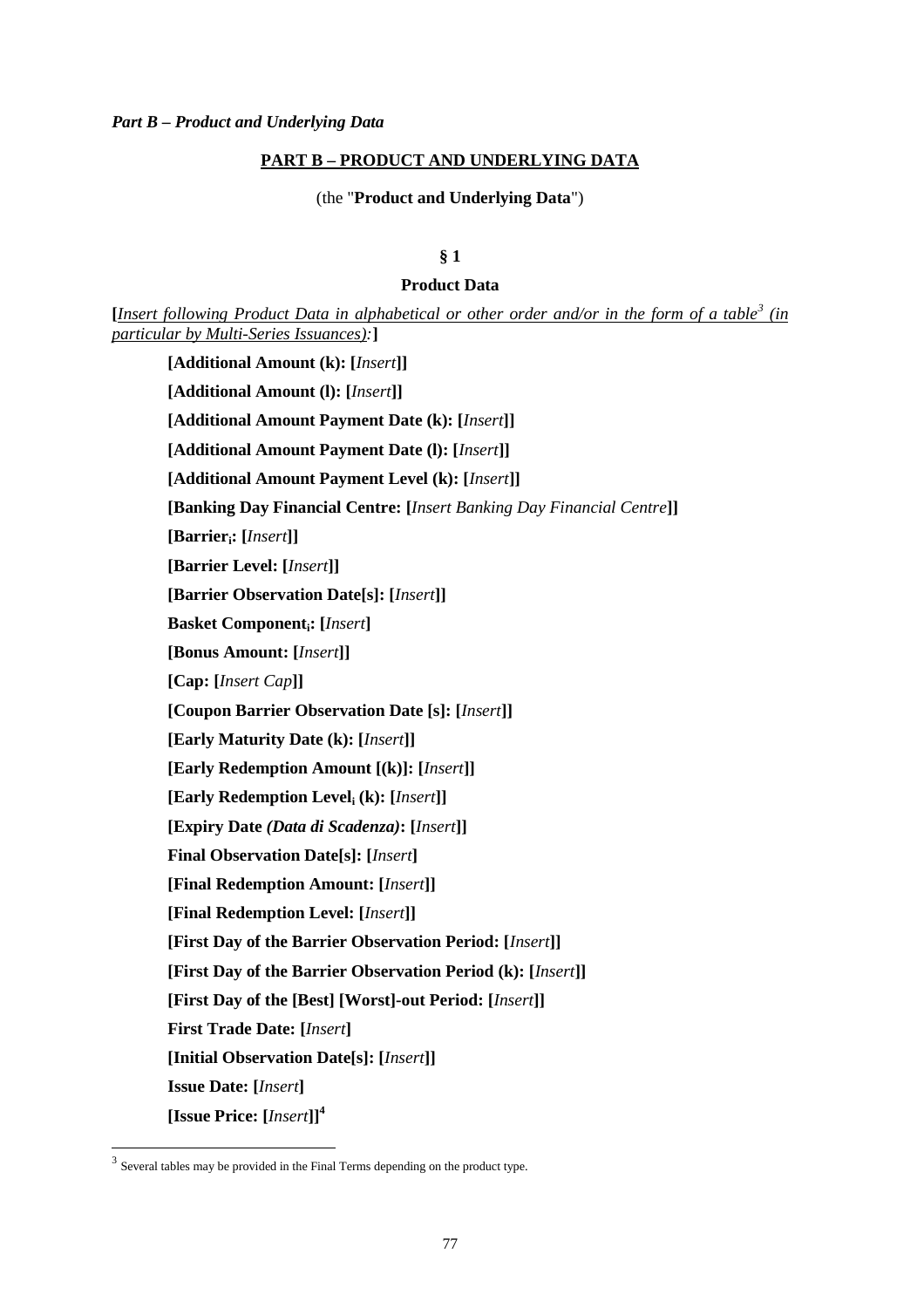**Issue Volume of Series [in units]: [***Insert***] Issue Volume of Tranche [in units]: [***Insert***] [Issuing Agent: [***Insert name and address of the Issuing Agent***]] ISIN: [***Insert***] [k: [***Insert***]] [Ki(initial): [***Insert***]] [l: [***Insert consecutive number***]] [Last Day of the Barrier Observation Period: [***Insert***]] [Last Day of the Barrier Observation Period (k): [***Insert***]] [Last Day of the [Best][Worst]-in Period: [***Insert***]] Maturity Date: [***Insert***] [Maximum Amount: [***Insert***]] N: [***Insert number of Basket Components***] Nominal Amount: [***Insert***] [Observation Date (k): [***Insert***]] [Ratioi: [***Insert Ratioi***]]<sup>5</sup> [Record Date: [***Insert***]] Reference Pricei: [***Insert***] Reuters: [***Insert***] Series Number: [***Insert***] Specified Currency: [***Insert***] Strike: [***Insert***] [Trading Code: [***Insert***]] Tranche Number: [***Insert***] Website for Notices: [***Insert***] Website of the Issuer: [***Insert***] WKN: [***Insert***] [Worst-[in][out] Period: [***Insert***]]**

<sup>&</sup>lt;sup>4</sup> If the Issue Price was not specified at the time of the creation of the Final Terms, the criteria for the price specification and the procedure for its publication shall be defined in *Part A* – *General Information* of the Final Terms. 5 The specification "Ratio" is only applicable for the Basket Component "share or depository receipt".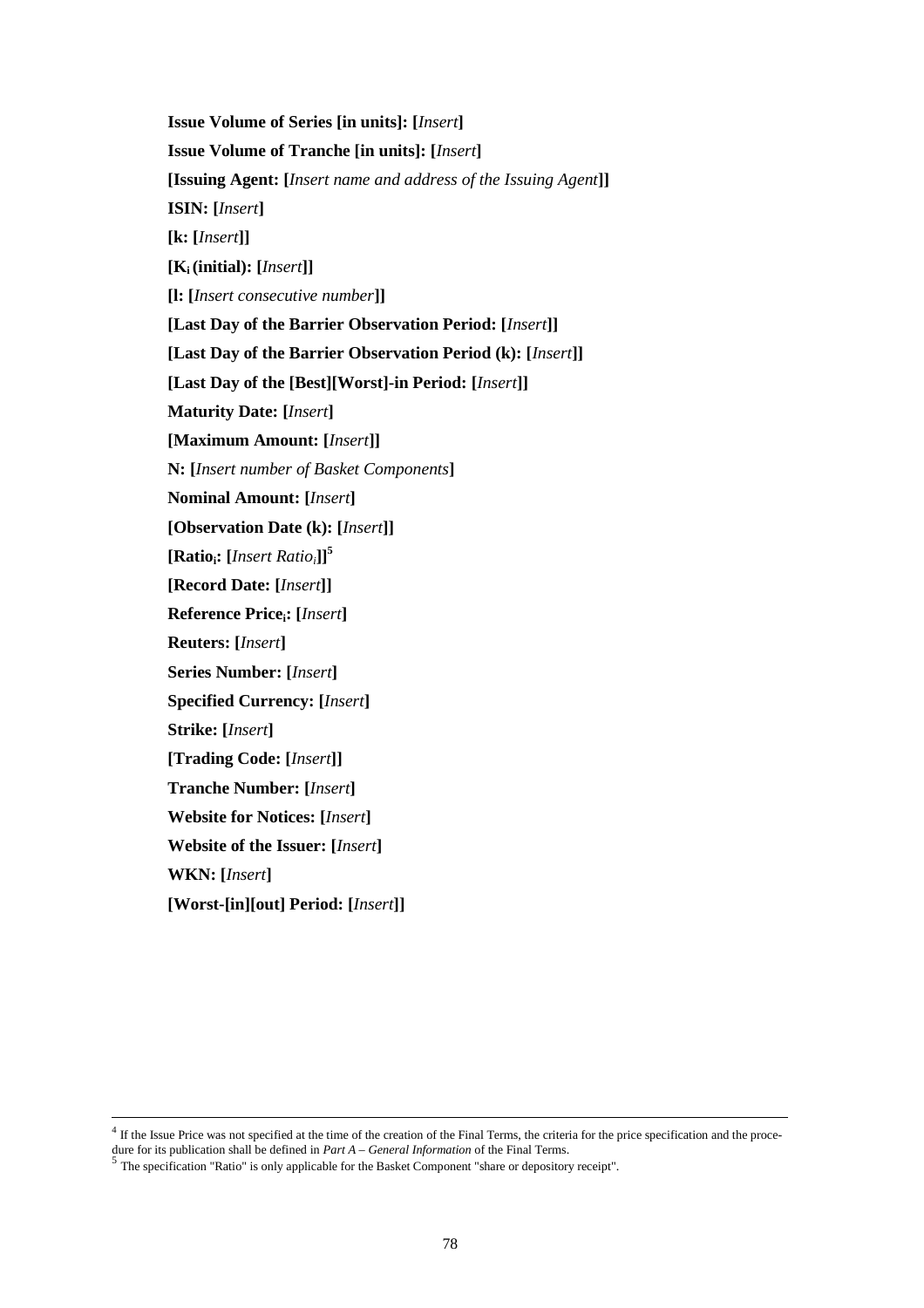# **§ 2**

# **Underlying Data**

| <b>Basket</b><br>Compo-<br>$nent_i$                                        | <b>Currency</b><br>of the<br><b>Basket</b><br>Compo-<br>nent          | $[FX Ex -$<br>change<br>Rate <sub>i</sub>  | <b>[Fixing]</b><br>Sponsor <sub>i</sub> ]                         | $[$ <b>FX</b><br><b>Screen</b><br>$Page_i$   | $[WKN_i]$                   | $[ISIN_i]$                           | $[Reuters_i]$                | [Bloom-<br>$bergi$ ]                               | <b>Relevant</b><br>$\mathbf{Exchange}_{i}$    | <b>Website</b>                          |
|----------------------------------------------------------------------------|-----------------------------------------------------------------------|--------------------------------------------|-------------------------------------------------------------------|----------------------------------------------|-----------------------------|--------------------------------------|------------------------------|----------------------------------------------------|-----------------------------------------------|-----------------------------------------|
| [ <i>Insert</i><br>name of<br><b>Basket</b><br>Compo-<br>nent <sub>l</sub> | [Insert<br>Currency<br>of the Bas-<br>ket Com-<br>ponent <sub>1</sub> | [Insert FX]<br>Exchange<br>$Rate1$ ]       | [Insert]<br>Fixing<br>Sponsor <sub>1</sub>                        | [Insert FX]<br>Screen<br>Page <sub>1</sub> ] | [Insert<br>WKN <sub>1</sub> | [ <i>Insert</i><br>ISIN <sub>1</sub> | [Insert]<br>RIC <sub>1</sub> | [Insert<br><b>Bloomberg</b><br>ticker <sub>1</sub> | [Insert]<br>Relevant<br>Exchange <sub>1</sub> | [ <i>Insert</i><br>Website <sub>1</sub> |
| Insert<br>name of<br><b>Basket</b><br>Compo-<br>$nent_N$                   | [Insert<br>Currency<br>of the Bas-<br>ket Com-<br>$ponent_N$ ]        | [ <i>Insert FX</i><br>Exchange<br>$Rate_N$ | [Insert]<br>Fixing<br>$S_{\text{PON} \text{S} \text{O} \Gamma_N}$ | [Insert FX]<br>Screen<br>$Page_N$            | [ <i>Insert</i><br>$WKN_N$  | [Insert]<br>$ISIN_N$                 | [ <i>Insert</i><br>$RIC_N$   | [Insert<br><b>Bloomberg</b><br>ticker <sub>N</sub> | [Insert]<br>Relevant<br>$Exchange_N$          | [Insert]<br>$Website_N$                 |

**[***In the case of Securities linked to a basket of shares or depository receipts, the following applies:*

For further information about the past and future performance of the Basket Components and their volatility, please refer to the Website as specified in the table (or any successor page).**]**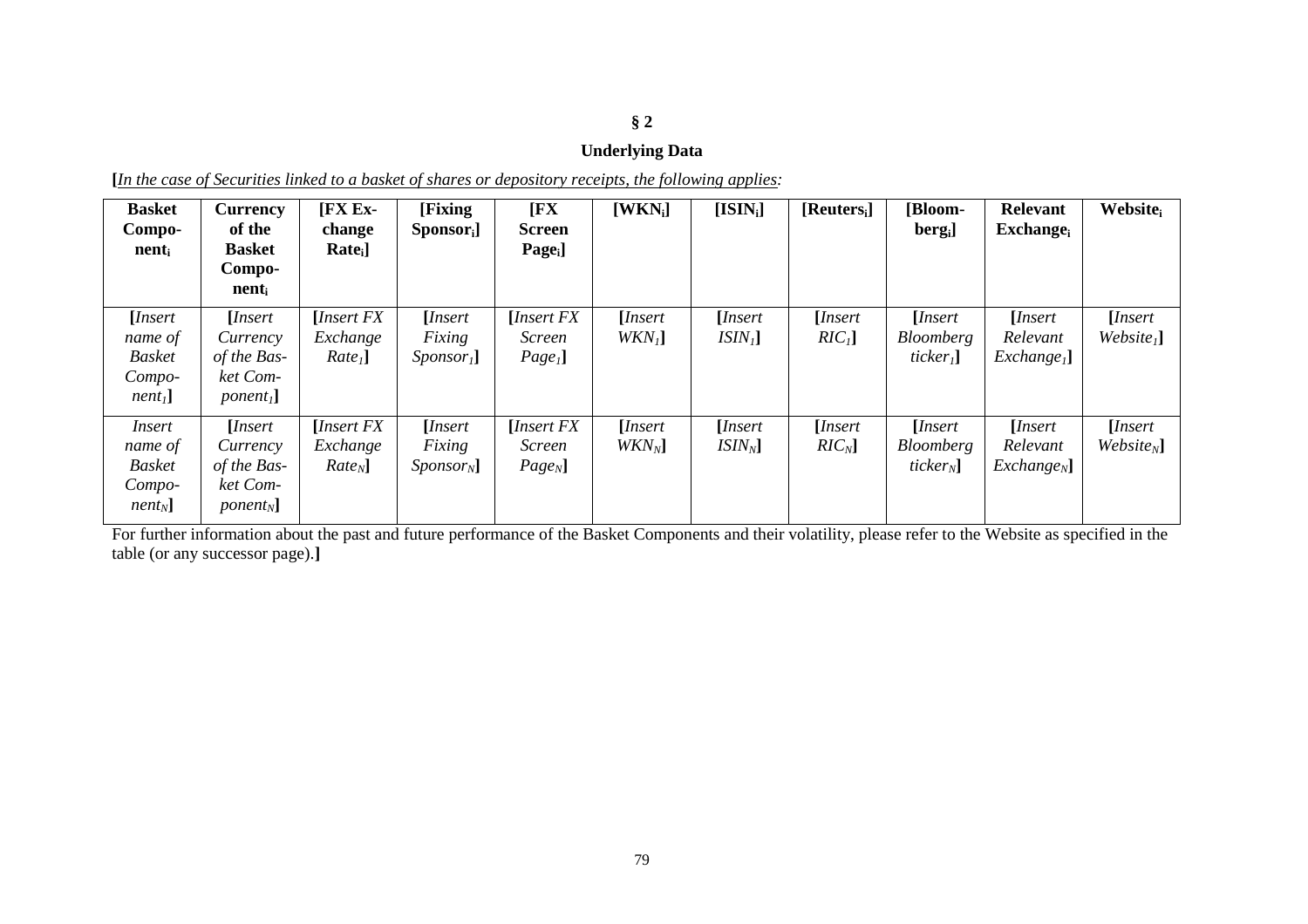| <b>Basket Com-</b><br>ponent <sub>i</sub>           | <b>Currency of</b><br>the Basket<br>$Component_i$                               | $[WKN_i]$                                 | $[ISIN_i]$                                 | $[Reuters_i]$                             | [Bloomberg <sub>i</sub> ]           | <b>Index Spon-</b><br>$Sor_i$                      | <b>Index Calcu-</b><br>lation Agent <sub>i</sub> | <b>Website</b>                    |
|-----------------------------------------------------|---------------------------------------------------------------------------------|-------------------------------------------|--------------------------------------------|-------------------------------------------|-------------------------------------|----------------------------------------------------|--------------------------------------------------|-----------------------------------|
| [Insert name of<br><b>Basket Com-</b><br>$ponent_1$ | <i>Insert Cur-</i><br>rency of the<br><b>Basket Com-</b><br>ponent <sub>1</sub> | [ <i>Insert WKN</i> <sub><i>l</i></sub> ] | [ <i>Insert ISIN</i> <sub><i>i</i></sub> ] | [ <i>Insert RIC</i> <sub><i>i</i></sub> ] | [Insert Bloom-<br>berg <sub>1</sub> | [Insert Index]<br>$S_{\text{ponsor}}$ <sub>1</sub> | [Insert Index]<br>Calculation<br>$Agent_1$       | [Insert Web-<br>site <sub>1</sub> |
| [Insert name of<br><b>Basket Com-</b><br>$ponent_N$ | <i>Insert Cur-</i><br>rency of the<br><b>Basket Com-</b><br>$ponent_N$          | [ <i>Insert WKN</i> <sub>N</sub> ]        | [ <i>Insert ISIN</i> <sub>N</sub> ]        | [ <i>Insert RIC</i> <sub>N</sub> ]        | [Insert Bloom-<br>$berg_N$          | [Insert Index]<br>$Sponsor_N$ ]                    | [Insert Index]<br>Calculation<br>$Agent_N$       | [Insert Web-<br>$site_N$ ]        |

**[***In the case of Securities linked to a basket of indices, the following applies:*

For further information about the Basket Components and the past and future performance of the Basket Components and their volatility, please refer to the Website as specified in the table (or any successor page).**]**

**[***In the case of Securities linked to a basket of commodities, the following applies:*

| <b>Basket Compo-</b><br>nent                                         | Currency of the<br><b>Basket Compo-</b><br>nent      | $[WKN_i]$                                 | $[ISIN_i]$                                 | [Reuters <sub>i</sub> ]                   | [Bloomberg <sub>i</sub> ]                  | <b>Reference</b><br><b>Market</b>                | Website                                |
|----------------------------------------------------------------------|------------------------------------------------------|-------------------------------------------|--------------------------------------------|-------------------------------------------|--------------------------------------------|--------------------------------------------------|----------------------------------------|
| [ <i>Insert name of</i><br><b>Basket Compo-</b><br>nent <sub>1</sub> | [Insert Currency]<br>of the Basket<br>$Component1$ ] | [ <i>Insert WKN</i> <sub><i>l</i></sub> ] | [ <i>Insert ISIN</i> <sub><i>l</i></sub> ] | [ <i>Insert RIC</i> <sub><i>l</i></sub> ] | [Insert Bloom-<br>berg <sub>1</sub>        | <b>Insert Refer-</b><br>ence Market <sub>1</sub> | [ <i>Insert Website</i> <sub>1</sub> ] |
| [Insert name of<br><b>Basket Compo-</b><br>$nent_N$ ]                | [Insert Currency]<br>of the Basket<br>$Component_N$  | [ <i>Insert WKN</i> <sub>N</sub> ]        | [ <i>Insert ISIN</i> <sub>N</sub> ]        | [ <i>Insert RIC<sub>N</sub></i> ]         | [Insert Bloom-<br>berg ticker <sub>N</sub> | [Insert Refer-<br>ence Market <sub>N</sub>       | [ <i>Insert Website<sub>N</sub></i> ]  |

For further information about the past and future performance of the Basket Components and their volatility, please refer to the Website as specified in the table (or any successor page).**]**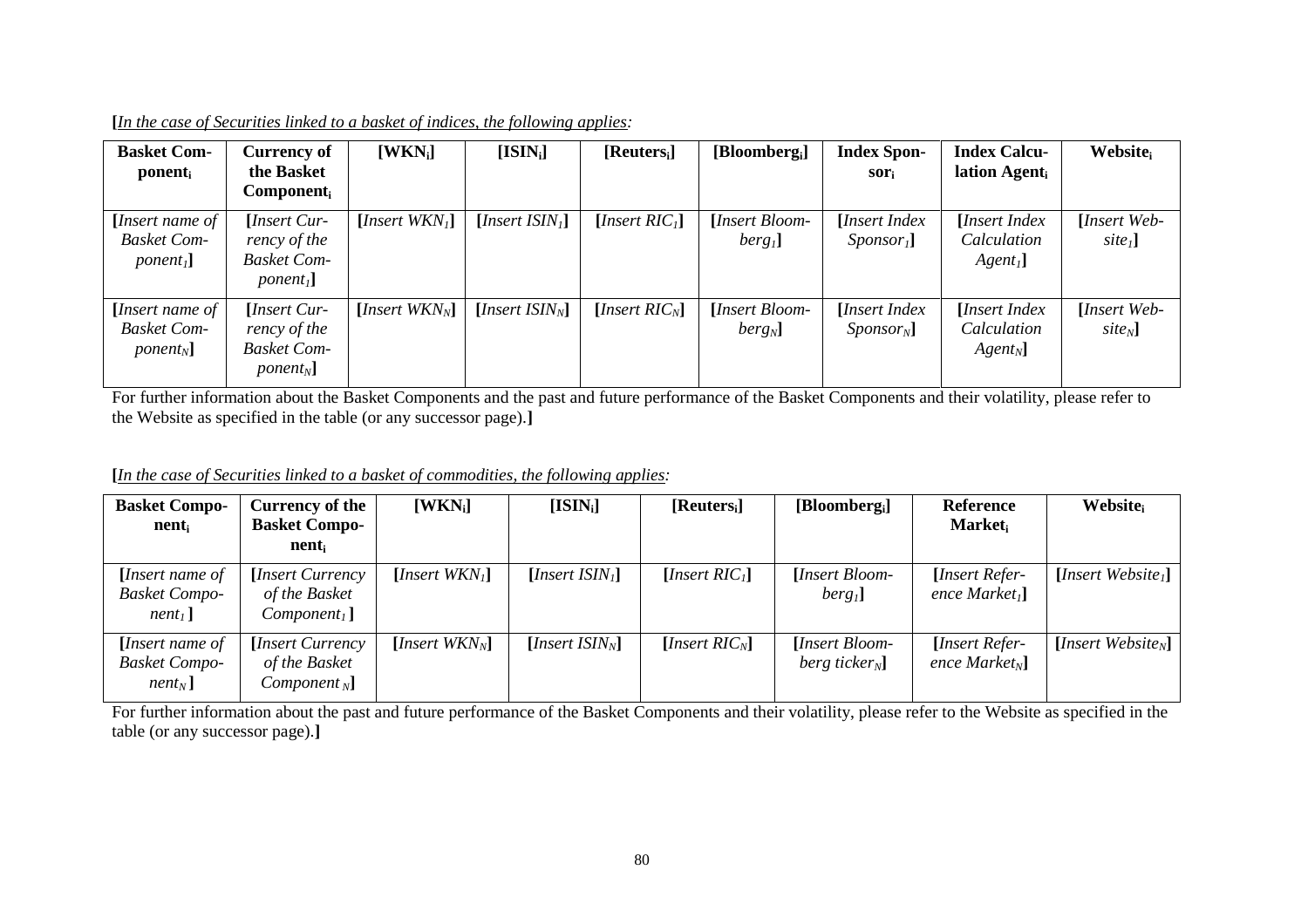### **PART C – SPECIAL CONDITIONS OF THE SECURITIES**

(the "**Special Conditions**")

**[***Special Conditions that apply for particular product types:***]**

*Product Type 1: Worst-of Bonus Securities*

*Product Type 2: Worst-of Bonus Cap Securities*

**[***In the case of Worst-of Bonus* **[***Cap***]** *Securities, the following applies:*

**§ 1**

#### **Definitions**

**[**"**Additional Amount (l)**" means the Additional Amount (l) as specified in § 1 of the Product and Underlying Data.**]**

**[**"**Additional Amount Payment Date (l)**" means the Additional Amount Payment Date (l) as specified in § 1 of the Product and Underlying Data.**]**

"**Adjustment Event**" means **[**each of the following events**]**:

**[***In the case of a basket consisting of shares or a depository receipts as Underlying, the following applies:*

- (a) each measure taken by the company that has issued the respective Basket Component<sub>i</sub> or by a third party, which would  $-$  due to a change in the legal and economic position, in particular a change in the company's fixed assets and capital – in the reasonable discretion (§ 315 BGB) of the Calculation Agent, affect the respective Basket Component<sub>i</sub> not only immaterially (in particular capital increase against cash contribution, issuance of Securities with options or conversion rights into shares, capital increase with company funds, distribution of special dividends, share splits, merger, liquidation, nationalisation);
- (b) an early termination performed by the respective Determining Futures Exchange<sub>i</sub> of the there traded Derivatives of the respective Basket Component<sub>i</sub>;
- (c) an adjustment performed by the respective Determining Futures Exchange<sub>i</sub> of the there traded Derivatives of the respective Basket Componenti;
- (d) **[**a Hedging Disruption occurs;
- (e)**]** any event which is economically equivalent to one of the above-mentioned events with regard to its consequences on the respective Basket Component<sub>i</sub>.]

**[***In the case of a basket consisting of indices as Underlying, the following applies:*

- (a) changes in the relevant Index Concept or the calculation of the respective Basket Component<sub>i</sub>, that in the reasonable discretion (§ 315 BGB) of the Calculation Agent result in a new relevant Index Concept or calculation of the respective Basket Component<sub>i</sub> being no longer economically equivalent to the original relevant Index Concept or the original calculation of the respective Basket Component<sub>i</sub>;
- (b) the calculation or publication of the respective Basket Component<sub>i</sub> is finally discontinued, or replaced by another index (the "**Index Replacement Event**");
- (c) due to circumstances for which the Issuer is not responsible, the Issuer is no longer entitled to use the respective Basket Component<sup>i</sup> as basis for the calculations or,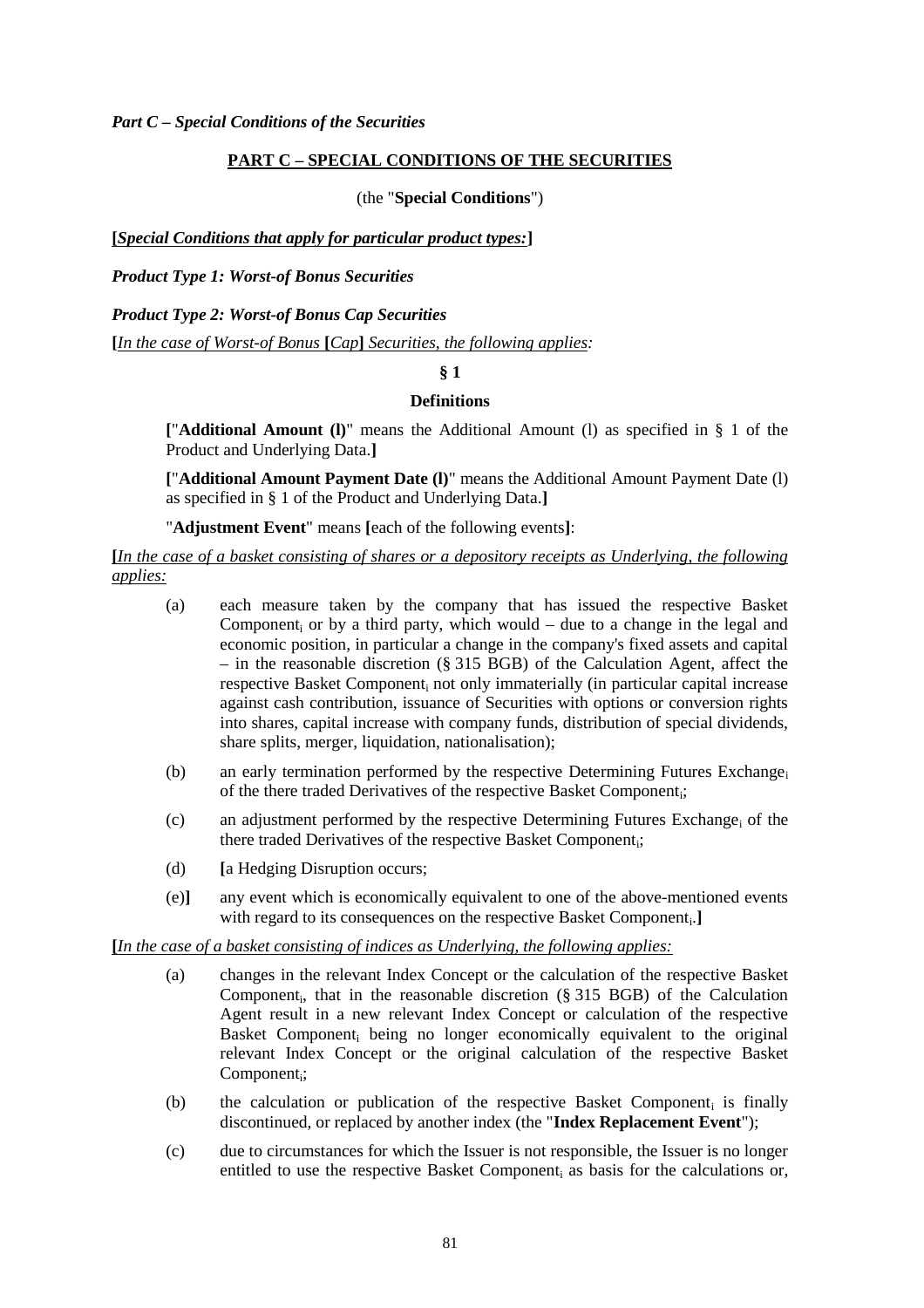respectively, specifications described in the Terms and Conditions of these Securities; likewise the Issuer is not responsible for the termination of the license to use the respective Basket Component; due to an unacceptable increase in license fees (a "**License Termination Event**");

- (d) **[**a Hedging Disruption occurs;
- (e)**]** any event which is economically equivalent to one of the above-mentioned events with regard to its consequences on the respective Basket Component<sub>i</sub>.]

**[***In the case of a a basket consisting of commodities as Underlying, the following applies:*

- [(a)] any changes in the Relevant Trading Conditions of the respective Basket Component<sub>i</sub> that lead to a situation where, in the reasonable discretion  $(\S 315)$ BGB) of the Calculation Agent, as a result of the change, the changed trading conditions are no longer economically equivalent to the Relevant Trading Conditions prior to the change**[**;
- (b) a Hedging Disruption occurs**]**.**]**

"**Banking Day**" means each day (other than a Saturday or Sunday) on which the Clearing System **[**and the Trans-European Automated Real-time Gross settlement Express Transfer-System (TARGET2) (the "**TARGET2**") is open for business**] [**is open for business and commercial banks and foreign exchange markets settle payments in the Banking Day Financial Centre**]**.

**[**"**Banking Day Financial Centre**" means the Banking Day Financial Centre as specified in § 1 of the Product and Underlying Data.**]**

**[**"**Barrieri**" means **[**the Barrier<sup>i</sup> as specified in § 1 of the Product and Underlying Data**] [**Barrier Level x K<sup>i</sup> (initial)**]**.**]**

**[***In the case of Securities with continuous Barrier observation the following applies:*

"**Barrier Event**" means that any price of at least one Basket Component<sup>i</sup> as published by the **[**Relevant Exchangei**] [**Index Sponsor<sup>i</sup> or Index Calculation Agenti**] [**Reference Marketi**]** with continuous observation during the Barrier Observation Period is equal to or less than the respective Barrier<sub>i</sub>.]]

**[***In the case of Securities with date-related Barrier observation, the following applies:*

"**Barrier Event**" means that the Worst Performance (b) on the respective Barrier Observation Date is less than the Barrier Level.**]**

**[***In the case of Securities where the Barrier<sup>i</sup> is still to be specified and with date-related Barrier observation, the following applies:*

"**Barrier Level**" means the Barrier Level as specified in § 1 of the Product and Underlying Data.**]**

**[***In the case of Securities with continuous Barrier observation, the following applies:*

"**Barrier Observation Period**" means each Calculation Date from the First Day of the Barrier Observation Period (including) to the Last Day of the Barrier Observation Period (including).**]**

"**Basket Componenti**" means the respective **[**share**][**index**][**commodity**]** as specified in § 1 of the Product and Underlying Data.

"**Bonus Amount**" means the Bonus Amount as specified in § 1 of the Product and Underlying Data.

"**Calculation Agent**" means the Calculation Agent as specified in § 2 (2) of the General Conditions.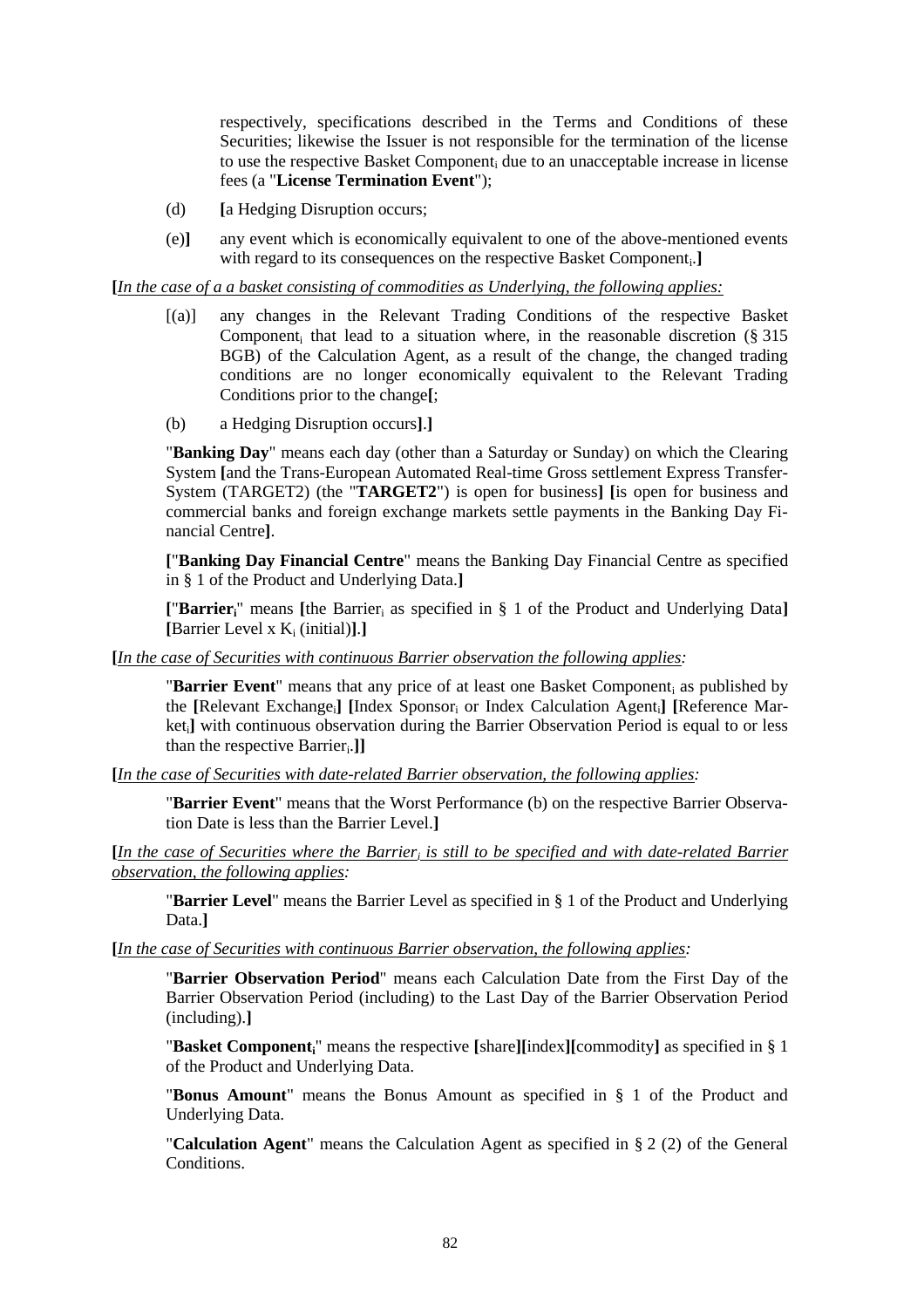"Calculation Date" means each day on which the Reference Price<sub>i</sub> is published by the [respective Relevant Exchange<sub>i</sub>][respective Index Sponsor<sub>i</sub> or the respective Index Calculation Agenti**][**respective Reference Marketi**]**.

**[**"**Call Event**" means **[[**Share Call Event**] [**Index Call Event**] [**Commodity Call Event**]] [**or FX Call Event**]**.**]**

**[***In the case of Worst-of Bonus Cap Securities with physical delivery, the following applies:*

"**Cap**" means the Cap as specified in § 1 of the Product and Underlying Data.**]**

**[**"**Change in Law**" means that due to

- (a) the coming into effect of changes in laws or regulations (including but not limited to tax laws or capital market provisions) or
- (b) a change in relevant case law or administrative practice (including the administrative practice of the tax or financial supervisory authorities),

in the reasonable discretion (§ 315 BGB) of the Issuer

- $[(a)]$  the holding, acquisition or sale of the respective Basket Component<sub>i</sub> or assets that are needed in order to hedge price risks or other risks with respect to its obligations under the Securities is or becomes wholly or partially illegal for the Issuer **[**or
- (b) the costs associated with the obligations under the Securities have increased substantially (including but not limited to an increase in tax obligations, the reduction of tax benefits or other negative consequences with regard to tax treatment)**]**,

if such changes become effective on or after the First Trade Date.**]**

**[**"**Clearance System**" means the principal domestic clearance system customarily used for settling trades with respect to the [respective Basket Component<sub>i</sub>] [the securities that form the basis of the respective Basket Componenti**]** as determined by the Calculation Agent in its reasonable discretion (§ 315 BGB).**]**

**[**"**Clearance System Business Day**" means, with respect to the Clearance System, any day (other than a Saturday or Sunday) on which such Clearance System is open for the acceptance and execution of settlement instructions.**]**

"**Clearing System**" means **[**Clearstream Banking AG, Frankfurt am Main ("**CBF**")**] [**Clearstream Banking S.A., Luxembourg ("**CBL**") and Euroclear Bank SA/NV ("**Euroclear Bank**") (CBL and Euroclear are individually referred to as an "**ICSD**" (International Central Securities Depository) and, collectively, the "**ICSDs**")**] [**Euroclear France SA ("**Euroclear France**")**] [***Insert other Clearing System(s)***]**.

**[**"**Commodity Call Event**" means each of the following events:

- (a) in the reasonable discretion (§ 315 BGB) of the Calculation Agent no suitable Replacement Reference Market is available or could be determined;
- (b) a Change in Law **[**and/or a Hedging Disruption and/or Increased Costs of Hedging**]** occur**[**s**]**;
- (c) the relevant Basket Component<sub>i</sub> is no longer calculated or published in the relevant Currency of the Basket Componenti**[**;
- (d) an adjustment pursuant to § 8 (2) or (3) of the Special Conditions is not possible or not reasonable with regard to the Issuer and/or the Security Holders**]**.**]**

"**Currency of the Basket Componenti**" means the Currency of the Basket Component<sup>i</sup> as specified in § 2 of the Product and Underlying Data.

**Determining Futures Exchange**<sup>"</sup> means the futures exchange, on which respective derivatives of the respective Basket Component<sup>i</sup> **[**or – if derivatives on the respective Basket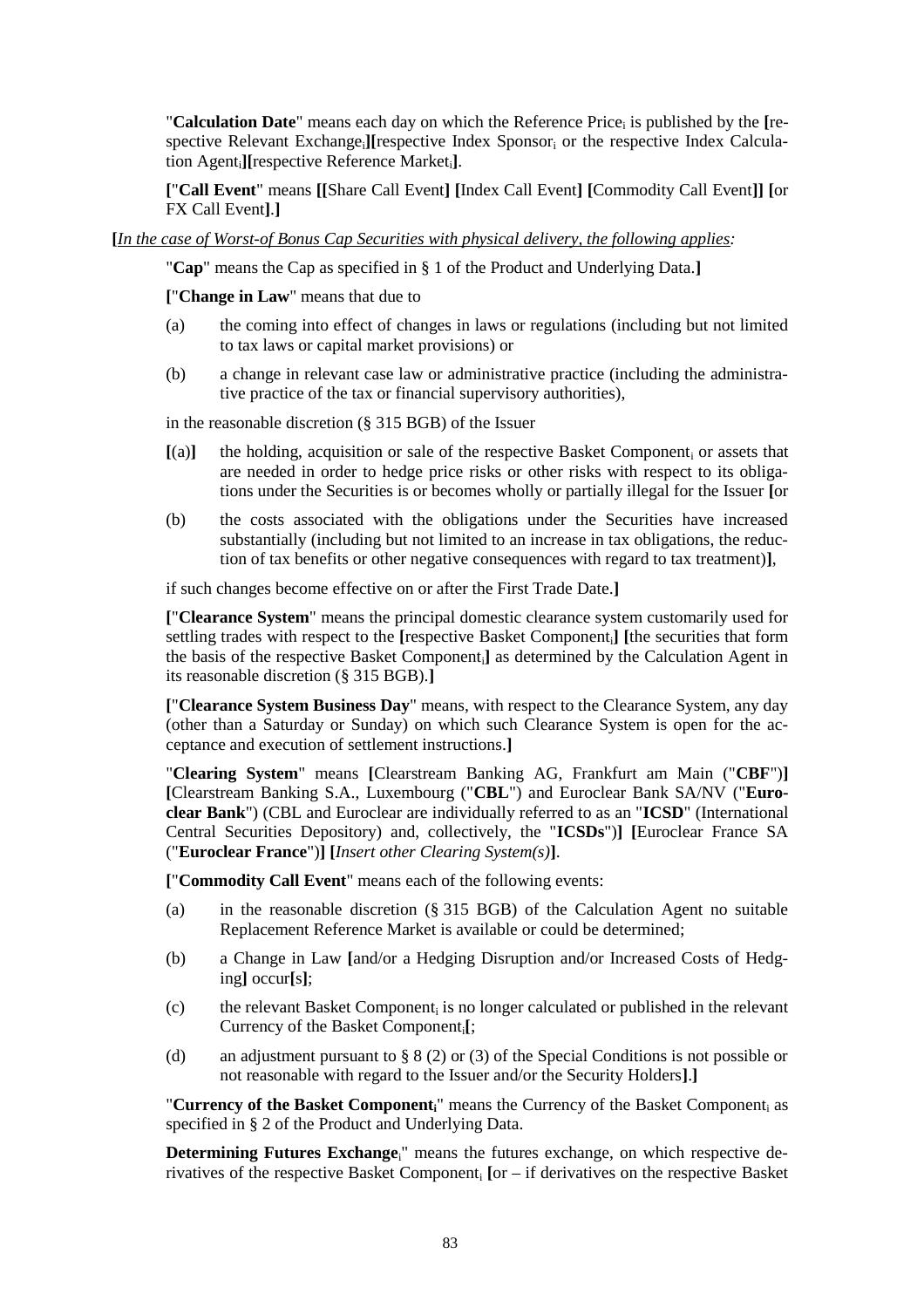Component<sup>i</sup> are not traded – its components**]** (the "**Derivatives**") are traded, and as determined by the Calculation Agent in its reasonable discretion (§ 315 BGB) by way of notice pursuant to § 6 of the General Conditions in accordance with such Derivative's number or liquidity.

In the case of a material change in the market conditions at the Determining Futures Exchange<sub>i</sub>, such as a final discontinuation of derivatives' quotation linked to the respective Basket Component<sub>i</sub> for to its components<sup>a</sup> at the Determining Futures Exchange<sub>i</sub> or a considerably restricted number or liquidity, the Calculation Agent will in its reasonable discretion (§ 315 BGB) by way of notice pursuant to § 6 of the General Conditions determine another futures exchange as the Determining Futures Exchange<sup>i</sup> (the "**Substitute Futures Exchange**i"). In this case, any reference in these Terms and Conditions to the Determining Futures Exchange<sub>i</sub> shall be deemed to refer to the Substitute Futures Exchange<sub>i</sub>.

**[**"**First Day of the Barrier Observation Period**" means the First Day of the Barrier Observation Period as specified in § 1 of the Product and Underlying Data.**]**

**[**"**First Day of the [Best][Worst]-out Period**" means the First Day of the **[**Best**][**Worst**]** out Period as specified in § 1 of the Product and Underlying Data.**]**

"**First Trade Date**" means the First Trade Date as specified in § 1 of the Product and Underlying Data.

**[***In the case of Quanto Securities with physical delivery, the following applies:*

"**Fixing Sponsor**<sub>i</sub>" means the Fixing Sponsor<sub>i</sub> related to the respective FX Exchange Rate<sub>i</sub> as specified in § 2 of the Product and Underlying Data for the respective Currency of the Basket Component<sub>i</sub>.

" $\mathbf{F} \mathbf{X}_i$ " means the official fixing of the FX Exchange Rate<sub>i</sub> as published by the Fixing Sponsor<sub>i</sub> on the FX Screen Page<sub>i</sub> (or any successor page).

"FX<sub>i</sub> Calculation Date" means each day on which FX<sub>i</sub> is published by the Fixing Sponsori .

### **[**"**FX Call Event**" means that

- **[**(a) in the reasonable discretion (§ 315 BGB) of the Calculation Agent no suitable New Fixing Sponsor<sub>i</sub> (as specified in  $\S 9(1)$  of the Special Conditions) or Replacement Exchange Rate<sub>i</sub> (as specified in § 9 (2) of the Special Conditions) is available; or
- (b)**]** due to the occurrence of special circumstances or force majeure (such as catastrophes, war, terror, insurgency, restrictions on payment transactions, entering of the currency used for the calculation into the European Economic Monetary Union, withdrawing of the relevant country from the European Economic Monetary Union and other circumstances having a comparable impact on  $FX_i$ ) the reliable determination of FX<sub>i</sub> is impossible or impracticable.]

"**FX Exchange Ratei**" means the FX Exchange Rate<sup>i</sup> as specified in § 2 of the Product and Underlying Data for the respective Currency of the Basket Component<sub>i</sub>.

" $\mathbf{FX}_i$  (final)" means  $\mathbf{FX}_i$  on the  $\mathbf{FX}_i$  Observation Date (final).

"**FX Market Disruption Event**" means each of the following events:

- (a) the failure of the respective Fixing Sponsor<sub>i</sub> to publish the respective  $FX_i$ ;
- (b) the suspension or restriction in foreign exchange trading for at least one of the two currencies quoted as a part of the respective  $FX_i$  (including options or futures contracts) or the restriction of the convertibility of the currencies quoted in such exchange rate or the effective impossibility of obtaining a quotation of such exchange rate;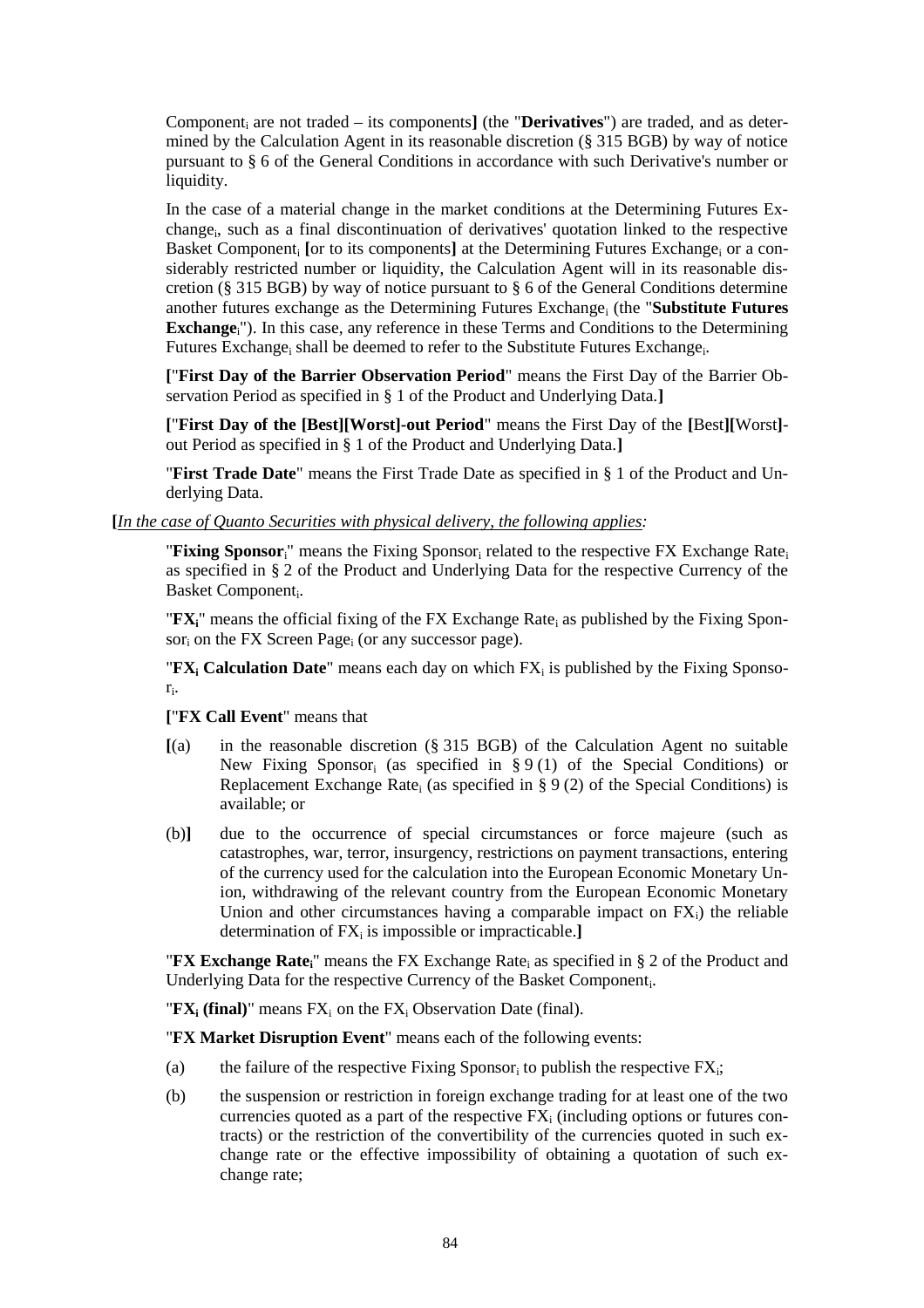(c) any other events with commercial effects which are similar to the events listed above;

to the extent that the above-mentioned events are material in the reasonable discretion (§ 315 BGB) of the Calculation Agent.

" $\mathbf{FX}_i$  **Observation Date (final)**" means the  $\mathbf{FX}_i$  Observation Date (final) as specified in § 2 of the Product and Underlying Data. If such day is not a FX Calculation Date, the immediately following FX Calculation Date, which is a Calculation Date shall be the  $FX_i$  Observation Date (final).

"**FX Screen Page**<sub>i</sub>" means the FX Screen Page<sub>i</sub> related to the FX Exchange Rate<sub>i</sub> as specified in § 2 of the Product and Underlying Data.**]**

**[**"**Hedging Disruption**" means that the Issuer is not able to

- (a) close, continue or carry out transactions or acquire, exchange, hold or sell assets (respectively) which in the reasonable discretion (§ 315 BGB) of the Issuer are needed in order to hedge price risks or other risks with regard to its obligations under the Securities, or
- (b) realise, reclaim or pass on proceeds from such transactions or assets,

under conditions which are economically substantially equivalent to those on the First Trade Date.**]**

**[**"**Increased Costs of Hedging**" means that the Issuer has to pay a substantially higher amount of taxes, duties, expenditures and fees (with the exception of broker fees) compared to the First Trade Date in order to

- (a) close, continue or carry out transactions or acquire, exchange, hold or sell assets (respectively) which in the reasonable discretion (§ 315 BGB) of the Issuer are needed in order to hedge price risks or other risks with regard to its obligations under the Securities, or
- (b) realise, reclaim or pass on proceeds from such transactions or assets,

whereas cost increases due to a deterioration of the credit-worthiness of the Issuer are not considered as Increased Costs of Hedging.**]**

**[**"**Index Calculation Agenti**" means the Index Calculation Agent<sup>i</sup> as specified in § 2 of the Product and Underlying Data.**]**

**[**"**Index Call Event**" means each of the following events:

- (a) in the reasonable discretion (§ 315 BGB) of the Calculation Agent no suitable Replacement Basket Component is available;
- (b) a Change in Law **[**and/or a Hedging Disruption and/or Increased Costs of Hedging**]** occur**[**s**]**;
- (c) the relevant Basket Component<sub>i</sub> is no longer calculated or published in the relevant Currency of the Basket Componenti**[**;
- (d) in the reasonable discretion (§ 315 BGB) of the Calculation Agent no suitable substitute for the respective Index Sponsor<sub>i</sub> and/or the respective Index Calculation Agent<sub>i</sub> is available;
- (e) an adjustment pursuant to § 8 (3) or (4) of the Special Conditions is not possible or not reasonable with regard to the Issuer and/or the Security Holders**]**.**]**

**[**"**Index Sponsori**" means the Index Sponsor<sup>i</sup> as specified in § 2 of the Product and Underlying Data.**]**

"**Issue Date**" means the Issue Date as specified in § 1 of the Product and Underlying Data.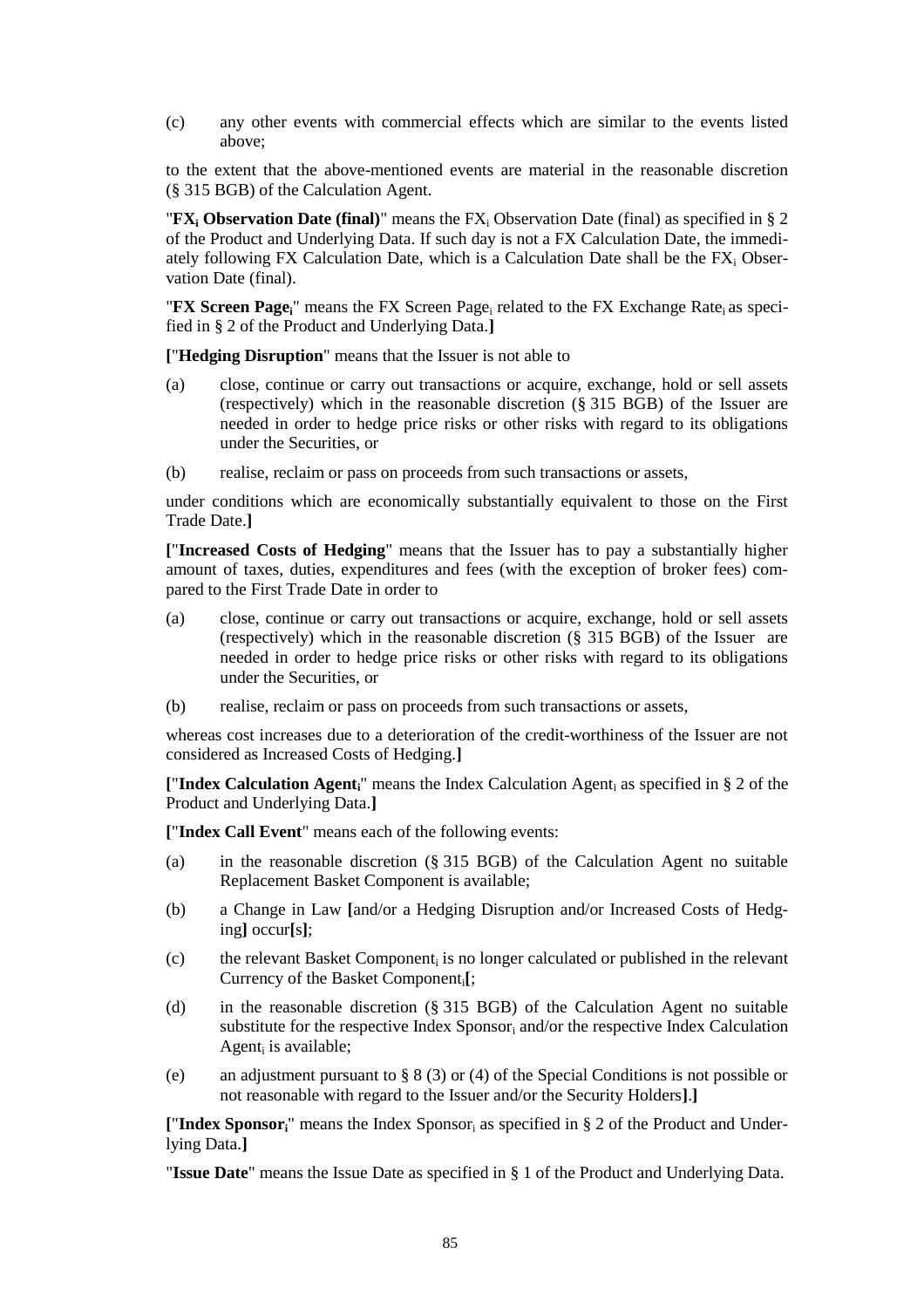"**Issuing Agent**" means the Issuing Agent as specified in § 1 of the Product and Underlying Data.

**[***In the case of Securities where* K*<sup>i</sup> (initial) has already been specified, the following applies:*

 $\mathbf{K}_i$  (initial)" means  $\mathbf{K}_i$  (initial) as specified in § 1 of the Product and Underlying Data.

**[***In the case of Securities with initial Reference Price observation, the following applies:*

" $K_i$  (initial)" means the Reference Price<sub>i</sub> on the Initial Observation Date.

**[***In the case of Securities with initial average observation, the following applies:*

"**K**<sup>i</sup> **(initial)**" means the equally weighted average of the Reference Prices of the Basket Component<sup>i</sup> specified on the Initial Observation Dates.**]**

**[***In the case of Securities with* **[***Best***][***Worst***]***-in observation, the following applies:*

"K<sub>i</sub> (initial)" means the [highest][lowest] Reference Price<sub>i</sub> on [each of the Initial Observation Dates**] [**each **[***Insert relevant date(s)***]** between the Initial Observation Date (including) and the Last Day of the **[**Best**] [**Worst**]**-in Period (including)].**]**

**[***In the case of Securities with date-related Barrier observation, the following applies:*

 $\mathbf{K}_i$  (b)<sup>"</sup> means the Reference Price<sub>i</sub> on the respective Barrier Observation Date.

**[***In the case of Securities with final Reference Price observation, the following applies:*

" $K_i$  (final)" means the Reference Price<sub>i</sub> on the Final Observation Date.

**[***In the case of Securities with final average observation, the following applies:*

"**K**<sup>i</sup> **(final)**" means the equally weighted average of the Reference Prices of the Basket Component<sup>i</sup> specified on the Final Observation Dates.**]**

**[***In the case of Securities with* **[***Best***][***Worst***]***-out observation, the following applies:*

"**K**<sup>i</sup> **(final)**" means the **[**highest**][**lowest**]** Reference Price<sup>i</sup> on **[**each of the Final Observation Dates**] [**each **[***Insert relevant date(s)***]** between the First Day of the **[**Best**] [**Worst**]**-out Period (including) and the Final Observation Date (including).**]]**

**[**"**Last Day of the Barrier Observation Period**" means the Last Day of the Barrier Observation Period as specified in § 1 of the Product and Underlying Data.**]**

**[**"**Last Day of the [Best][Worst]-in Period**" means the Last Day of the **[**Best**][**Worst**]**-in Period as specified in § 1 of the Product and Underlying Data.**]**

"**Market Disruption Event**" means each of the following events:

**[***In the case of a basket consisting of shares or depository receipts as Underlying, the following applies:*

- (a) the failure of the respective Relevant Exchange<sub>i</sub> to open for trading during its regular trading sessions;
- (b) the suspension or restriction of trading in the respective Basket Component<sub>i</sub> on the respective Relevant Exchange;
- (c) in general the suspension or restriction of trading in a Derivative of the respective Basket Component<sub>i</sub> on the respective Determining Futures Exchange<sub>i</sub>;

to the extent that such Market Disruption Event occurs in the last hour prior to the normal calculation of the Reference Price of the respective Basket Component<sup>i</sup> and continues at the point of time of the normal calculation and is material in the reasonable discretion (§ 315 BGB) of the Calculation Agent. Any restriction of the trading hours or the number of days on which trading takes place on the respective Relevant Exchange; or, as the case may be, the respective Determining Futures Exchange<sub>i</sub>, shall not constitute a Market Dis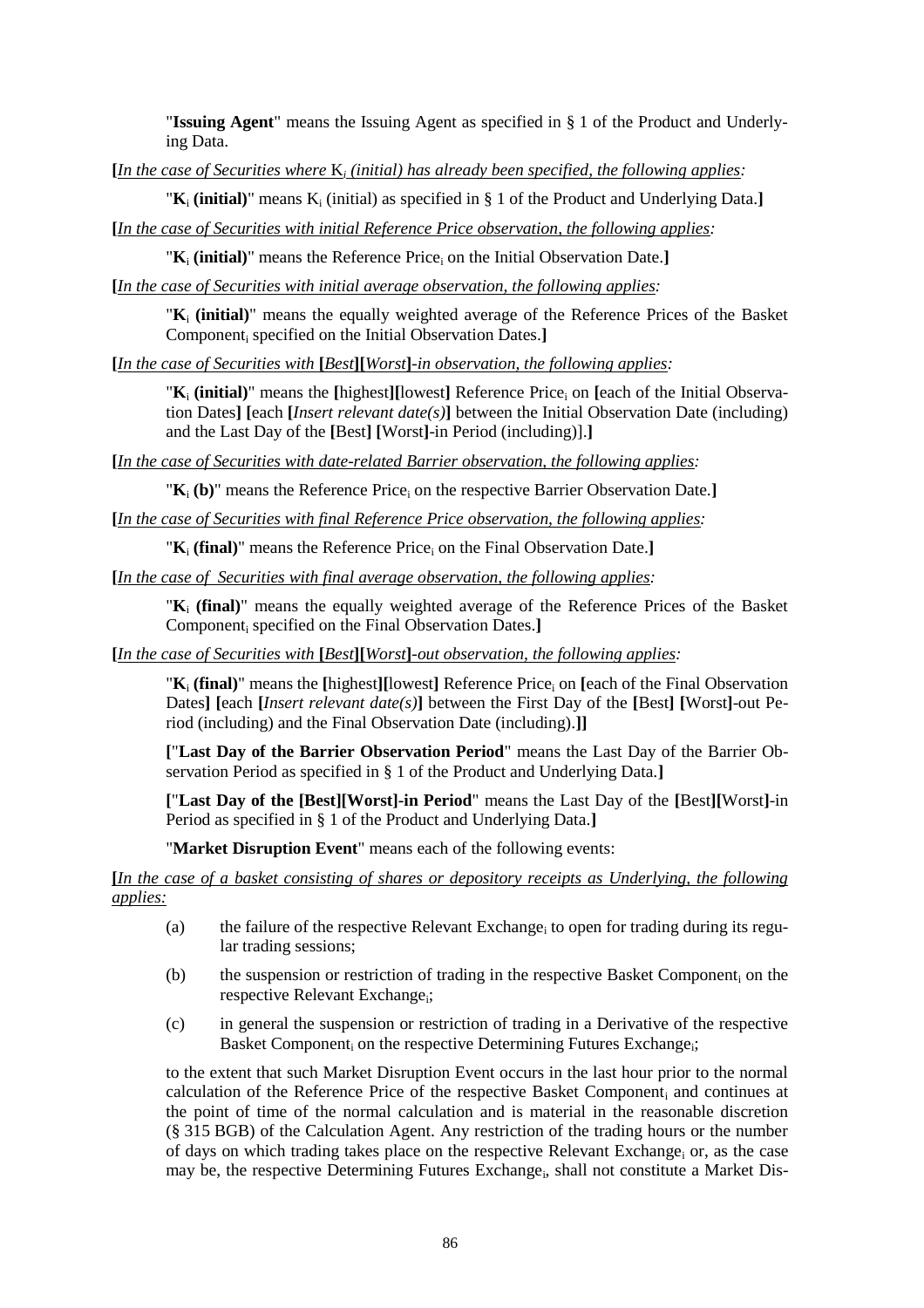ruption Event provided that the restriction occurs due to a previously announced change in the rules of the respective Relevant Exchange<sub>i</sub> or, as the case may be, the respective Determining Futures Exchange<sub>i</sub>.]

## **[***In the case of a basket consisting of indices as Underlying, the following applies*

- (a) in general the suspension or restriction of trading on the exchanges or the markets on which the securities that form the basis of the respective Basket Component<sup>i</sup> are listed or traded, or on the respective futures exchanges or on the markets on which Derivatives of the respective Basket Component; are listed or traded;
- (b) in relation to individual securities which form the basis of respective Basket Component<sub>i</sub>, the suspension or restriction of trading on the exchanges or on the markets on which such securities are traded or on the respective futures exchange or the markets on which derivatives of such securities are traded;
- (c) in relation to individual Derivatives of the respective Basket Component<sub>i</sub> the suspension or restriction of trading on the futures exchanges or the markets on which such derivatives are traded;
- (d) the suspension of or failure or the non-publication of the calculation of the respective Basket Component<sub>i</sub> as a result of a decision by the Index Sponsor<sub>i</sub> or the Index Calculation Agent<sub>i</sub>;

to the extent that such Market Disruption Event occurs in the last hour prior to the normal calculation of the Reference Price of the respective Basket Component<sub>i</sub> and continues at the point of time of the normal calculation and is material in the reasonable discretion (§ 315 BGB) of the Calculation Agent. Any restriction of the trading hours or the number of days on which trading takes place on the respective Relevant Exchange<sub>i</sub> or, as the case may be, the Determining Futures Exchange<sub>i</sub>, shall not constitute a Market Disruption Event provided that the restriction occurs due to a previously announced change in the rules of the Relevant Exchange<sub>i</sub> or, as the case may be, the Determining Futures Exchange<sup>i</sup> .**]**

### **[***In the case of a basket consisting of commodities as Underlying, the following applies:*

- (a) the suspension or the restriction of trading or the price determination of the respective Basket Componenti on the Reference Marketi or
- (b) the suspension or restriction of trading in a Derivative of the respective Basket Component<sub>i</sub> on the Determining Futures Exchange<sub>i</sub>

to the extent that such Market Disruption Event is material in the reasonable discretion (§ 315 BGB) of the Calculation Agent. Any restriction of the trading hours or the number of days on which trading takes place on the respective Reference Market<sub>i</sub> or, as the case may be, the respective Determining Futures Exchange, shall not constitute a Market Disruption Event provided that the restriction occurs due to a previously announced change in the rules of the respective Reference Market<sub>i</sub> or, as the case may be, the respective Determining Futures Exchange<sub>i</sub>.]

"**Maturity Date**" means the Maturity Date, as specified in § 1 of the Product and Underlying Data.

## **[***In the case of Worst-of Bonus Cap Securities, the following applies:*

"**Maximum Amount**" means the Maximum Amount as specified in § 1 of the Product and Underlying Data.**]**

"**N**" means the number of Basket Components as specified in § 1 of the Product and Underlying Data.

"**Nominal Amount**" means the Nominal Amount as specified in § 1 of the Product and Underlying Data.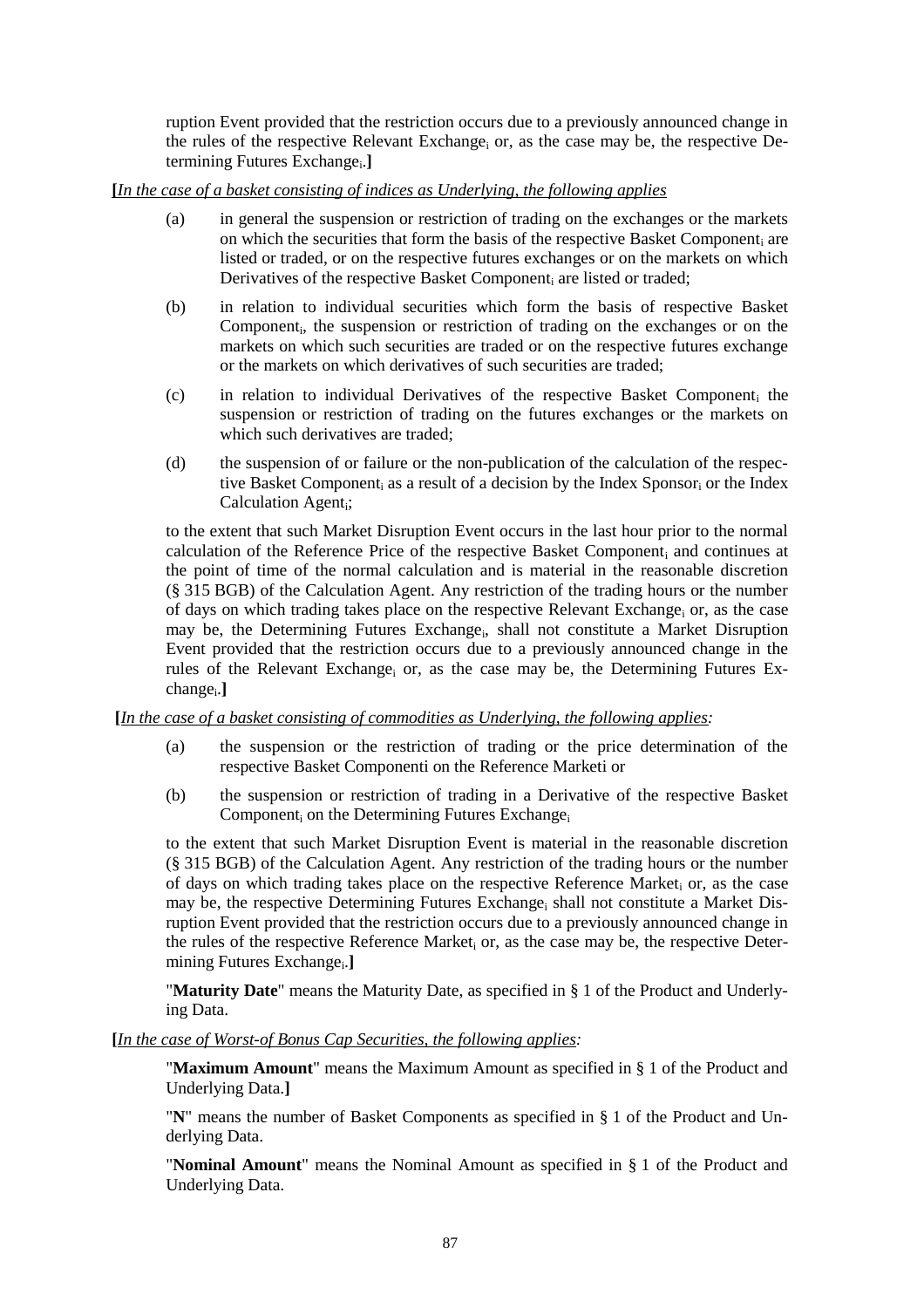"**Observation Date**" means each of the following Observation Dates:

#### **[***In the case of Securities with date-related Barrier observation, the following applies:*

"**Barrier Observation Date**" means each of the Barrier Observation Dates as specified in § 1 of the Product and Underlying Data. If a Barrier Observation Date is not a Calculation Date for one or more Basket Components, the immediately following Banking Day, which is a Calculation Date shall be the respective Barrier Observation Date for **[**all Basket Components**][**the relevant Basket Componenti**]**.**]**

"**Final Observation Date**" means **[**the Final Observation Date**] [**each of the Final Observation Dates**]** as specified in § 1 of the Product and Underlying Data. If **[**the**][**a**]** Final Observation Date is not a Calculation Date for one or more Basket Components, the immediately following Banking Day, which is a Calculation Date shall be the **[**respective**]** Final Observation Date for **[**all Basket Components**][**the relevant Basket Componenti**]**. **[**The Maturity Date shall be postponed accordingly.**] [**If the last Final Observation Date is not a Calculation Date, the Maturity Date shall be postponed accordingly.**]** No interest shall become due because of such postponement.

**[**"**Initial Observation Date**" means **[**the Initial Observation Date**] [**each of the Initial Observation Dates**]** as specified in § 1 of the Product and Underlying Data. If **[**the**][**an**]** Initial Observation Date is not a Calculation Date for one or more Basket Components, the immediately following Banking Day, which is a Calculation Date shall be the **[**respective**]** Initial Observation Date for **[**all Basket Components**][**the relevant Basket Componenti**]**.**]**

**[**"**Performance of the Basket Component<sup>i</sup> (b)**" means the Performance of the Basket Component<sub>i</sub> on the respective Barrier Observation Date according to the following formula:

 $K_i$  (b) /  $K_i$  (initial) 1

"**Performance of the Basket Component<sup>i</sup> (final)**" means the Performance of the Basket Component<sub>i</sub> on the Final Observation Date according to the following formula:

 $K_i$  (final) /  $K_i$  (initial)

"**Principal Paying Agent**" means the Principal Paying Agent as specified in § 2 (1) of the General Conditions.

**[***In the case of Securities with physical delivery, the following applies:*

"**Ratio**<sup>"</sup> means the Ratio<sub>i</sub> for the respective Basket Component; [as specified in § 1 of the Product and Underlying Data.**][**which is specified by the Calculation Agent according to the following formula:

 $[Ratio_i = Nominal Amount / (K_i initial) x Strike)]$ 

 $[Ratio_i = Nominal Amount x FX_i (final) / K_i (initial) x Strike)]$ 

 $[Ratio_i = Nominal Amount / K_i (initial) x FX_i (final) x Strike)]$ 

The Ratio<sub>i</sub> shall be rounded up or down to six decimals, with  $0.0000005$  being rounded upwards**]**.**]**

"**Redemption Amount**" means the Redemption Amount as calculated or, respectively, specified by the Calculation Agent pursuant to § 4 of the Special Conditions.

**[**"**Reference Marketi**" means the relevant Reference Market<sup>i</sup> as specified in § 2 of the Product and Underlying Data.**]**

"**Reference Pricei**" means the Reference Price of the relevant Basket Component<sup>i</sup> as specified in § 1 of the Product and Underlying Data.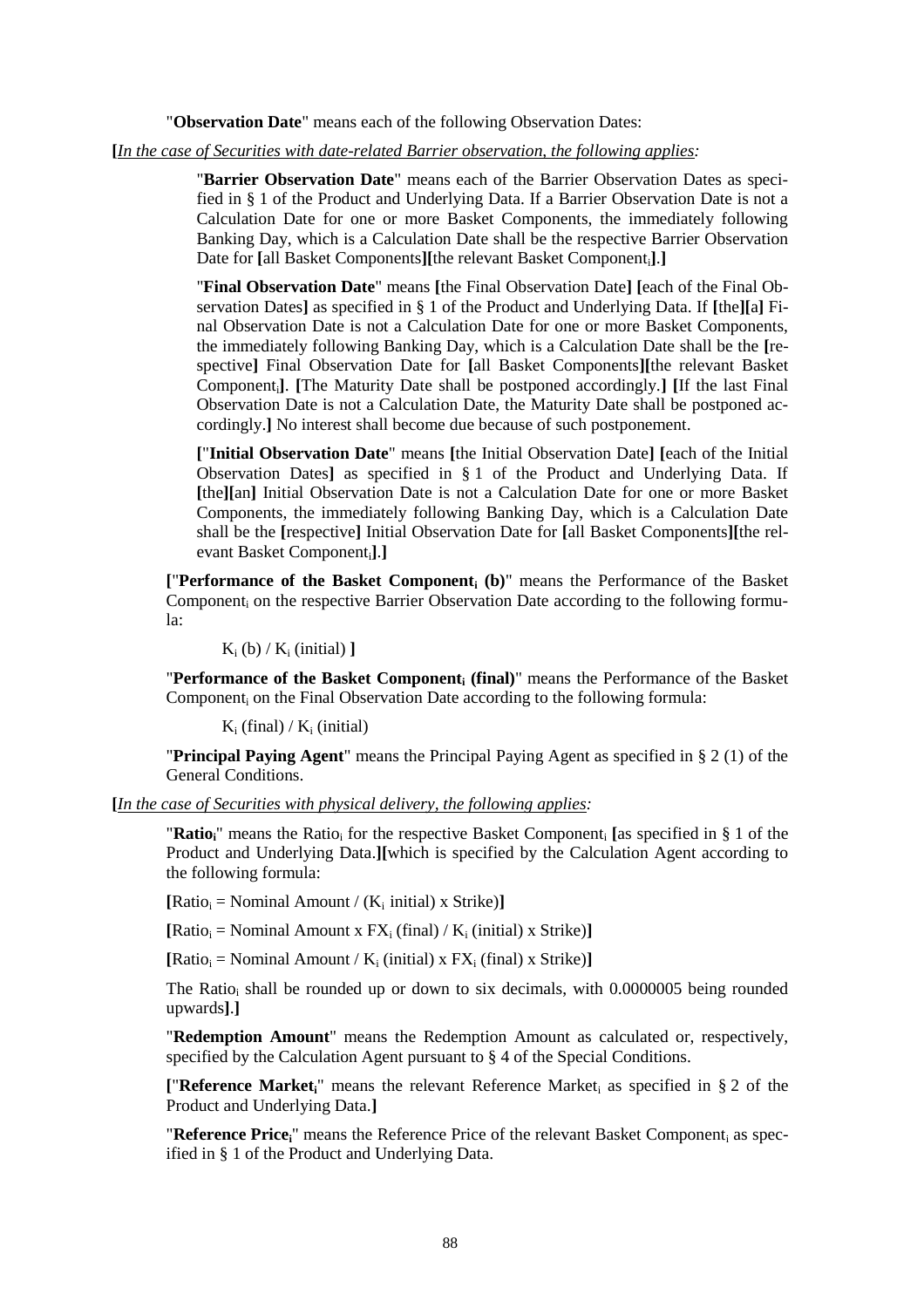**[**"**Relevant Exchangei**" means the **[**respective Relevant Exchange<sup>i</sup> as specified in § 2 of the Product and Underlying Data.**] [**exchange, on which the components of the respective Basket Component, are traded, as determined by the Calculation Agent in its reasonable discretion ( $\hat{\S}$  315 BGB) by way of notice pursuant to  $\S$  6 of the General Conditions in accordance with such components' liquidity.**]**

In the case of a material change in the market conditions at the **[**respective**]** Relevant Exchange<sub>i</sub>, such as a final discontinuation of the quotation of the respective Basket Component<sub>i</sub> [or, respectively its components] at the respective Relevant Exchange<sub>i</sub> and the quotation at a different stock exchange or considerably restricted number or liquidity, the Calculation Agent will in its reasonable discretion (§ 315 BGB) by way of notice pursuant to § 6 of the General Conditions determine another stock exchange as the relevant exchange (the "**Substitute Exchange**"). In this case, any reference in these Terms and Conditions to the respective Relevant Exchange<sup>i</sup> shall be deemed to refer to the respective Substitute Exchange.**]**

"**Security Holder**" means the holder of a Security.

"**Specified Currency**" means the Specified Currency as specified in § 1 of the Product and Underlying Data.

**[**"**Settlement Cycle**" means the period of Clearance System Business Days following a transaction on the Relevant Exchange<sub>i</sub> [with respect to the relevant Basket Component<sub>i</sub>][in the securities that form the basis of the respective Basket Componenti**]**, during which period settlement will customarily take place according to the rules of such Relevant Exchange<sub>i</sub>.]

**[**"**Share Call Event**" means each of the following events:

- (a) the quotation of the respective Basket Component<sub>i</sub> at the Relevant Exchange<sub>i</sub> is finally ceased and in the reasonable (§ 315 BGB) of the Calculation Agent no Substitute Exchange could be determined;
- (b) the quotation of the respective Basket Component<sub>i</sub> at the Relevant Exchange<sub>i</sub> no longer occurs in the Currency of the Basket Componenti;
- (c) a Change in Law **[**and/or a Hedging Disruption and/or Increased Costs of Hedging**]** occur**[**s**][**;
- (d) an adjustment pursuant to § 8 (1) of the Special Conditions is not possible or not reasonable with regard to the Issuer and/or the Security Holders**]**.**]**

"**Strike**" means the Strike as specified in § 1 of the Product and Underlying Data.

"**Terms and Conditions**" means the terms and conditions of these Securities as set out in the General Conditions (Part A), the Product and Underlying Data (Part B) and the Special Conditions (Part C).

"**Underlying**" means a Basket consisting of the Basket Components.

"**Website[s] for Notices**" means the Website(s) for Notices as specified in § 1 of the Product and Underlying Data.

"**Website[s] of the Issuer**" means the Website(s) of the Issuer as specified in § 1 of the Product and Underlying Data.

**[***In the case of Worst-of Bonus* **[***Cap***]** *Securities with date-related Barrier observation, the following applies:*

**"Worst Performance (b)"** means the Performance of the Basket Component<sub>i</sub> (b) specified as follows:

Performance of the Basket Component<sub>i</sub> (b) = min  $[K_i (b) / K_j (initial)]$  (with  $i = 1,...N$ )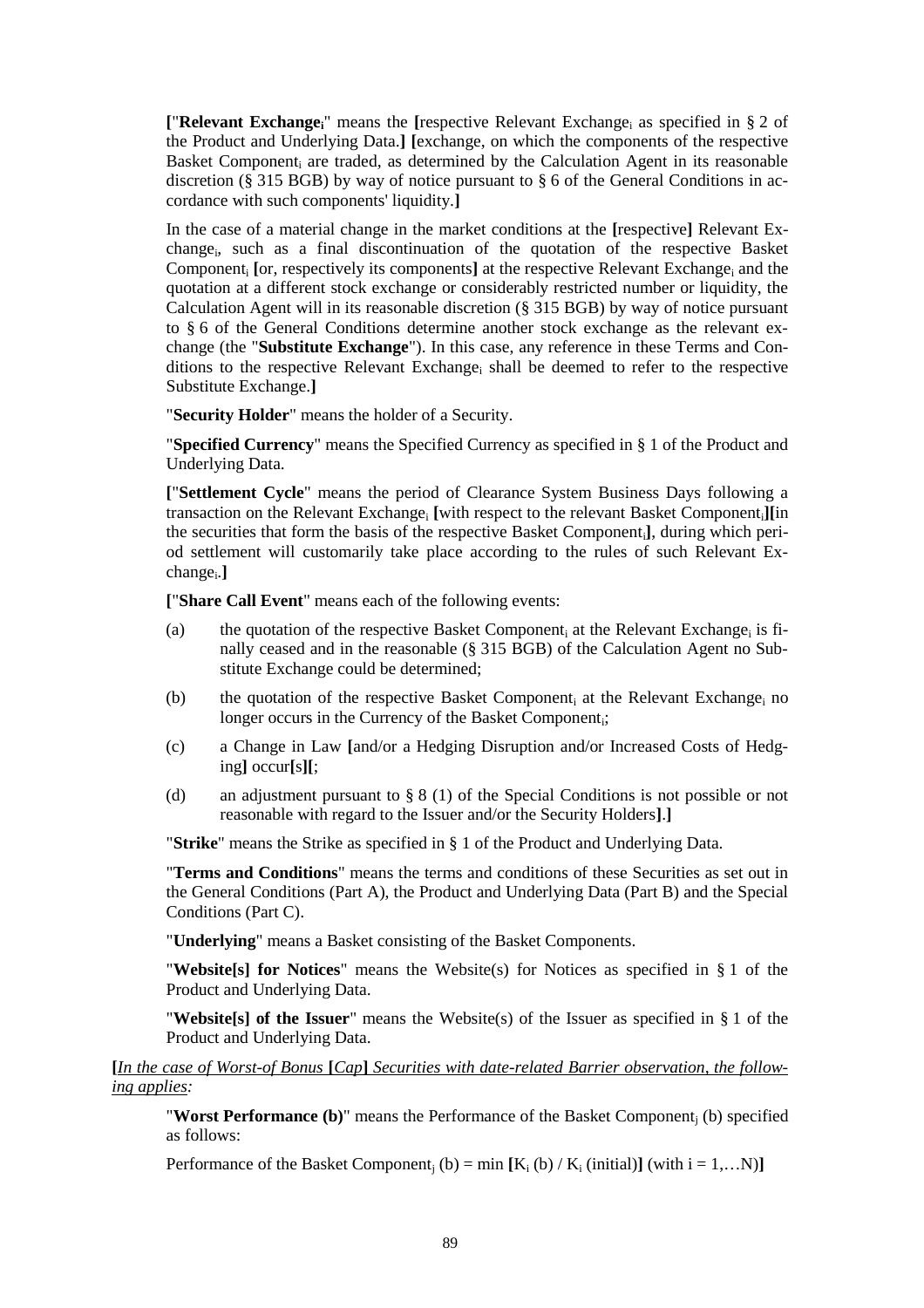"**Worst Performance (final)**" means the Performance of the Basket Component<sup>j</sup> (final) specified as follows:

Performance of the Basket Component<sub>i</sub> (final) = min  $[K_i$  (final) /  $K_i$  (initial)**]** (with i = 1,…N)

#### **§ 2**

#### **Interest[, Additional Amount]**

**[**(1)**]** *Interest*: The Securities do not bear interest.

**[***In the case of Securities with an unconditional Additional Amount, the following applies:*

(2) The respective Additional Amount (l) will be paid on the Additional Amount Payment Date (l) pursuant to the provisions of § 6 of the Special Conditions.**]**

#### **§ 3**

#### **Redemption**

#### **[***In the case of Securities with cash settlement, the following applies:*

*Redemption:* The Securities shall be redeemed by payment of the Redemption Amount on the Maturity Date pursuant to the provisions of § 6 of the Special Conditions*.***]**

### **[***In the case of Worst-of Bonus Securities with physical delivery, the following applies:*

*Redemption:* The Securities shall be redeemed either

- (i) if no Barrier Event has occurred by payment of the Redemption Amount on the Maturity Date pursuant to the provisions of § 6 of the Special Conditions, or
- (ii) if a Barrier Event has occurred by delivery of the Basket Component<sup>i</sup> with the Worst Performance (final) in a quantity expressed by the respective Ratio<sub>i</sub> per Security. If the Ratio<sub>i</sub> leads to a non-deliverable fraction of the Basket Component<sub>i</sub> with the Worst Performance (final), a cash amount will be paid in the amount of the value of the non-deliverable fraction of the Basket Component; with the Worst Performance (final) (the "**Supplemental Cash Amount**") which is calculated from the Reference Price of the Basket Component with the Worst Performance (final) on the Final Observation Date multiplied by the non-deliverable fraction of the Basket Component<sup>i</sup> with the Worst Performance (final) **[**and **[**if applicable**]** divided by  $FX_i$  (final)**]** [and [if applicable] multiplied by  $FX_i$  (final).]

**[***In the case of Worst-of Bonus Cap Securities with physical delivery, the following applies:*

*Redemption:* The Securities shall be redeemed either

- (i) if no Barrier Event has occurred or if a Barrier Event has occurred and the Worst Performance (final) is equal to or greater than the Cap by payment of the Redemption Amount on the Maturity Date pursuant to the provisions of § 6 of the Special Conditions, or
- (ii) if a Barrier Event has occurred and if the Worst Performance (final) is lower than the Cap by delivery of the Basket Component<sub>i</sub> with the Worst Performance (final) in a quantity expressed by the Ratio<sub>i</sub> per Security. If the Ratio<sub>i</sub> leads to a nondeliverable fraction of the Basket Component<sub>i</sub> with the Worst Performance (final), a cash amount will be paid in the amount of the value of the non-deliverable fraction of the Basket Component<sup>i</sup> with the Worst Performance (final) (the "**Supplemental Cash Amount**") which is calculated from the Reference Price of the Basket Component<sup>i</sup> with the Worst Performance (final) on the Final Observation Date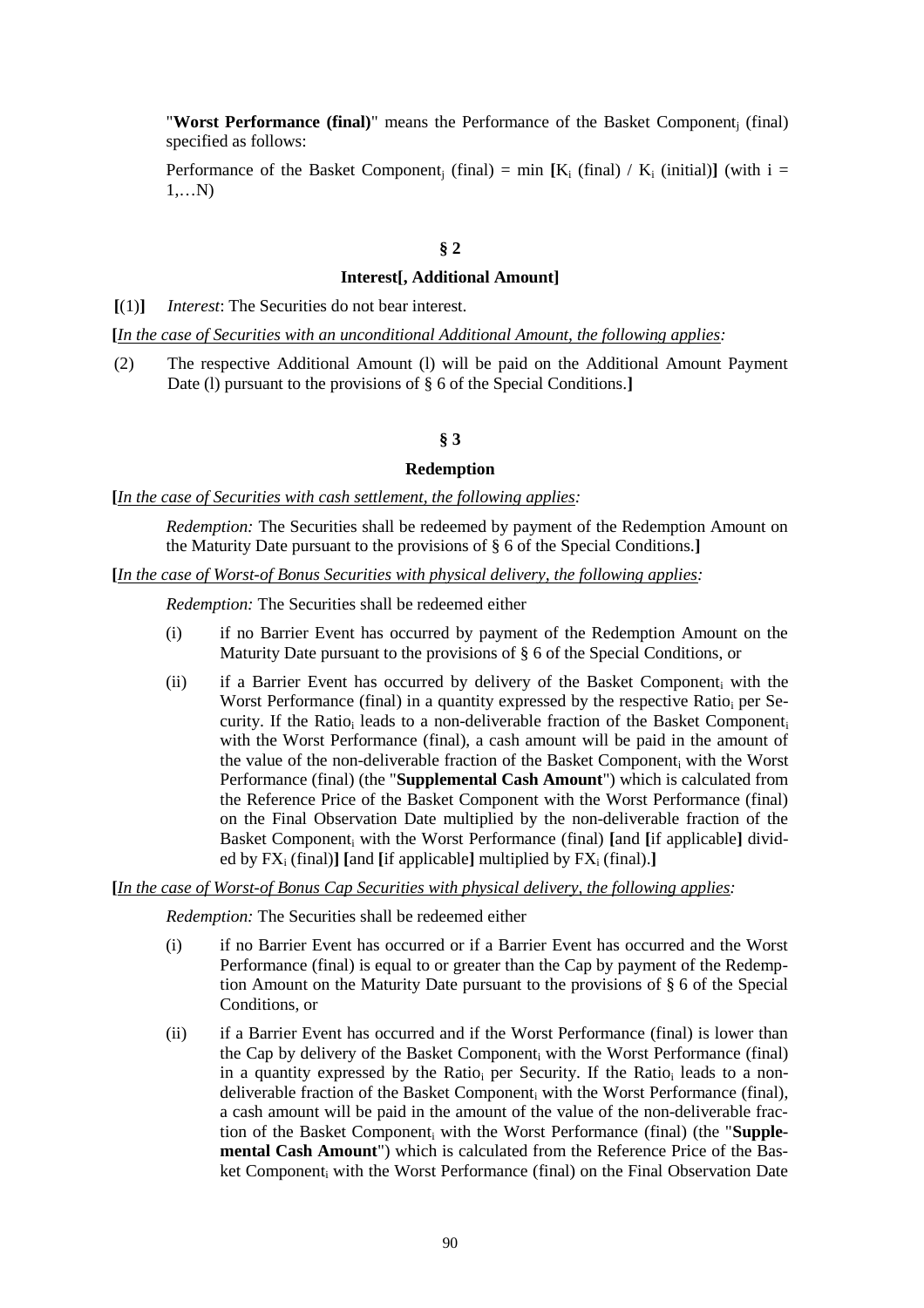multiplied with the non-deliverable fraction of the Basket Component<sup>i</sup> with the Worst Performance (final)  $\text{and}$   $\text{If}$  applicable $\text{]}$  divided by  $\text{FX}_i$  (final) $\text{]}$   $\text{and}$   $\text{If}$  applicable] multiplied by  $FX_i$  (final).]]

### **§ 4**

#### **Redemption Amount**

*Redemption Amount*: The Redemption Amount corresponds to an amount in the Specified Currency calculated or specified by the Calculation Agent as follows:

#### **[***Product Type 1: Worst-of Bonus Securities*

**[***In the case of Securities with cash settlement, the following applies:*

- If no Barrier Event has occurred, the Redemption Amount is specified according to the following formula:
	- Redemption Amount = Nominal Amount x Worst Performance (final) / Strike
	- However, in this case the Redemption Amount is not lower than the Bonus Amount.
- If a Barrier Event has occurred, the Redemption Amount is specified according to the following formula:
	- Redemption Amount = Nominal Amount x Worst Performance (final) / Strike**]**

### **[***In the case of Securities with physical delivery, the following applies:*

Redemption Amount = Nominal Amount x Worst Performance (final) / Strike

However, the Redemption Amount is not lower than the Bonus Amount.**]]**

## **[***Product Type 2: Worst-of Bonus Cap Securities*

**[***In the case of Securities with cash settlement where the Bonus Amount is the same as the Maximum Amount, the following applies:*

- *-* If no Barrier Event has occurred the Redemption Amount corresponds to the Maximum Amount.
- *-* If a Barrier Event has occurred the Redemption Amount is specified according to the following formula:

Redemption Amount = Nominal Amount x Worst Performance (final) / Strike

However, in this case the Redemption Amount is not greater than the Maximum Amount.**]**

### **[***In the case of Securities with cash settlement where the Bonus Amount is not the same as the Maximum Amount, the following applies:*

*-* If no Barrier Event has occurred the Redemption Amount is specified according to the following formula:

Redemption Amount = Nominal Amount x Worst Performance (final) / Strike

However, in this case the Redemption Amount is not lower than the Bonus Amount and not greater than the Maximum Amount.

If a Barrier Event has occurred the Redemption Amount is specified according to the following formula:

Redemption Amount = Nominal Amount x Worst Performance (final) / Strike

However, in this case the Redemption Amount is not greater than the Maximum Amount.**]**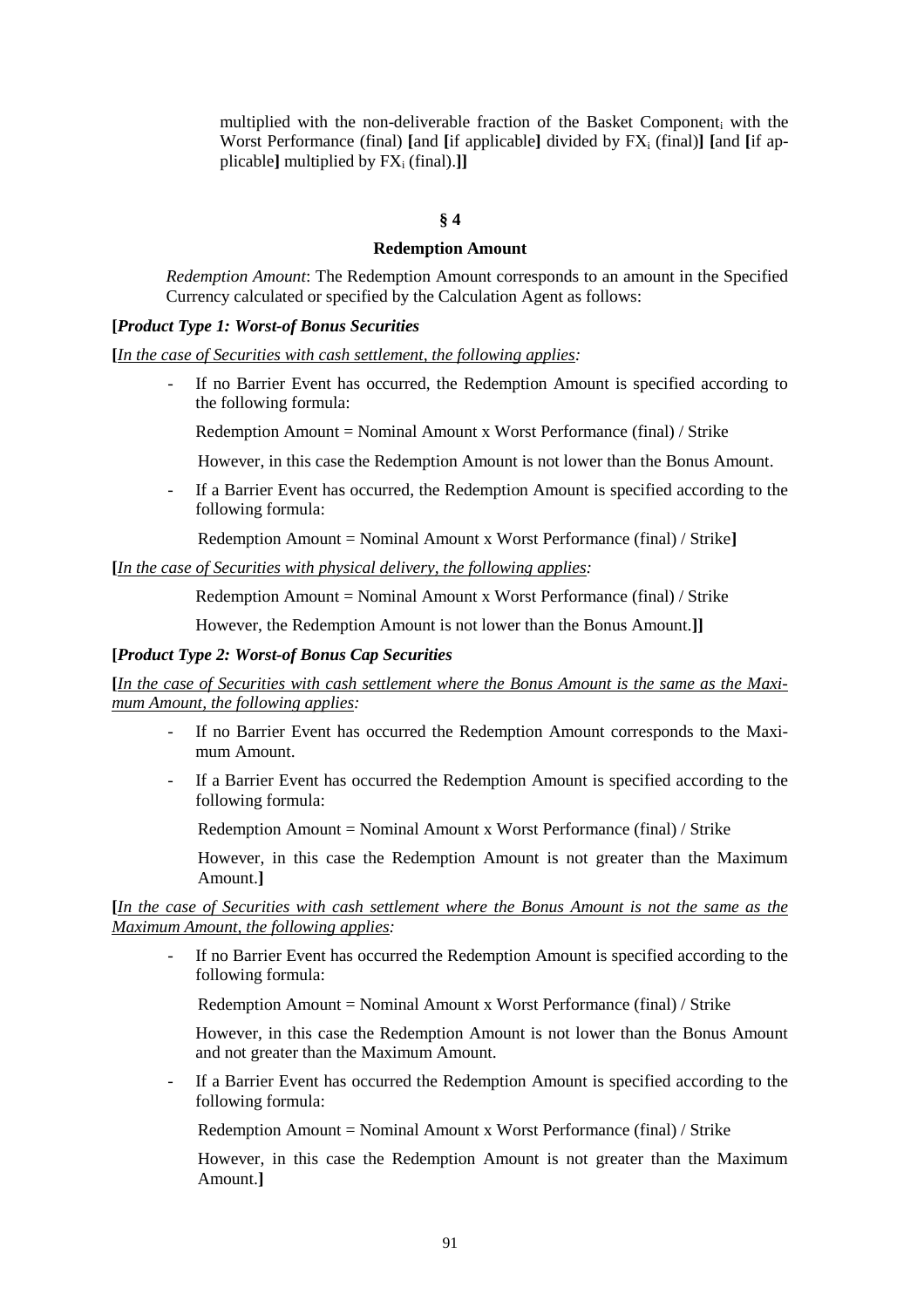**[***In the case of Securities with physical delivery, where the Bonus Amount is the same as the Maximum Amount the following applies:*

The Redemption Amount corresponds to the Maximum Amount.**]**

**[***In the case of Securities with physical delivery, where the Bonus Amount is not the same as the Maximum Amount the following applies:*

The Redemption Amount is specified according to the following formula:

Redemption Amount = Nominal Amount x Worst Performance (final) / Strike

However, the Redemption Amount is not lower than the Bonus Amount and not greater than the Maximum Amount.**]]]**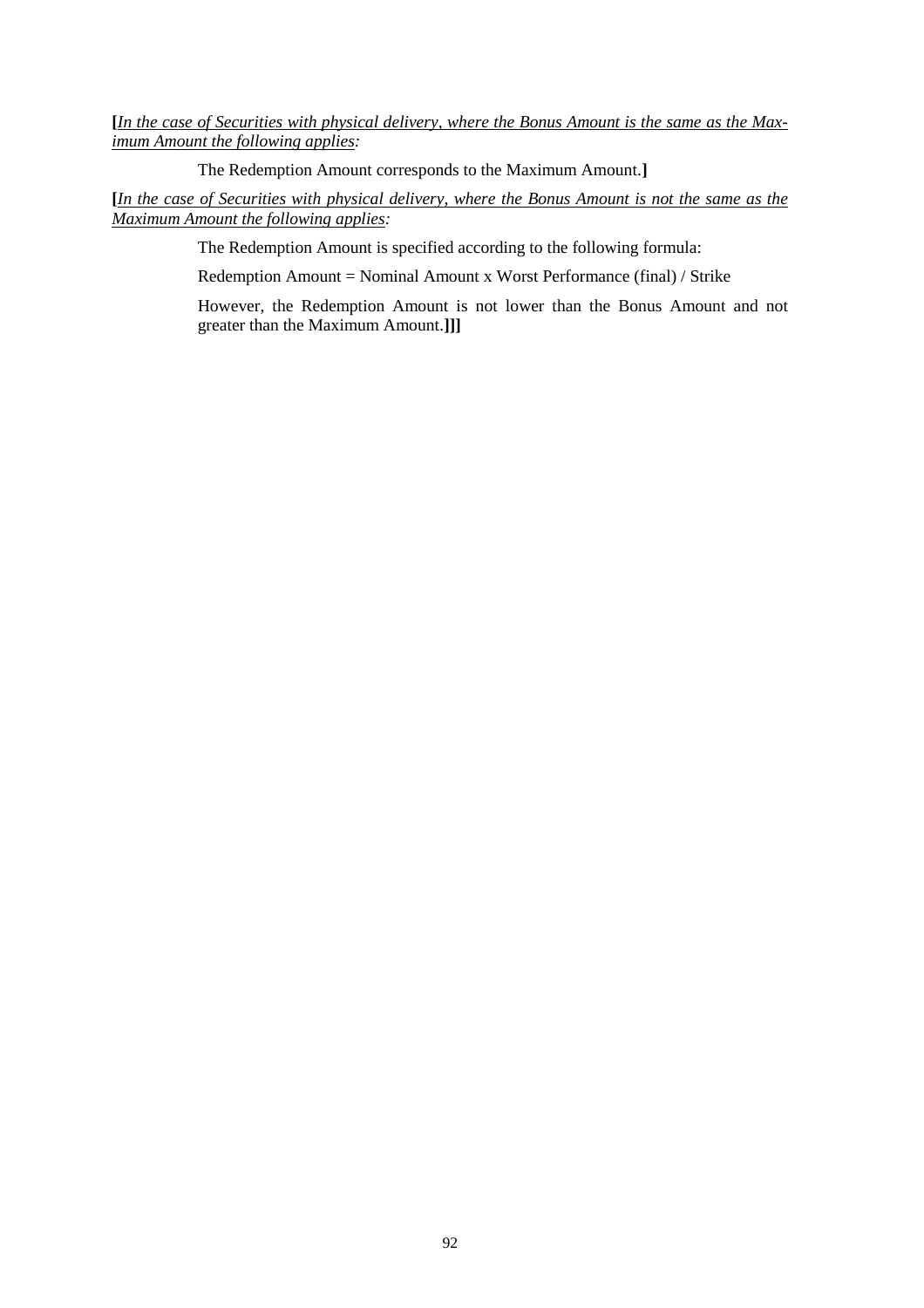*Product Type 3: Worst-of Express Securities*

*Product Type 4: Worst-of Express Plus Securities*

*Product Type 5: Worst-of Express Securities with Additional Amount*

**[***In the case of Worst-of Express* **[***Plus***]** *Securities and Worst-of Express Securities with Additional Amount, the following applies:*

# **§ 1**

### **Definitions**

**[***In the case of Worst-of Express Securities with Additional Amount, the following applies:*

"**Additional Amount (k)**" means the respective Additional Amount (k) as specified in § 1 of the Product and Underlying Data.**]**

**[**"**Additional Amount (l)**" means the Additional Amount (l) as specified in § 1 of the Product and Underlying Data.**]**

**[***In the case of Worst-of Express Securities with Additional Amount, the following applies:*

"**Additional Amount Payment Date (k)**" means the Additional Amount Payment Date (k) as specified in § 1 of the Product and Underlying Data.**]**

**[**"**Additional Amount Payment Date (l)**" means the Additional Amount Payment Date (l) as specified in § 1 of the Product and Underlying Data.**]**

**[***In the case of Worst-of Express Securities with Additional Amount, the following applies:*

"**Additional Amount Payment Event**" means that the Worst Performance (k) is equal to or greater than the Additional Amount Payment Level (k) on the respective Observation Date (k).

"**Additional Amount Payment Level (k)**" means the respective Additional Amount Payment Level (k) as specified in § 1 of the Product and Underlying Data.**]**

"**Adjustment Event**" means **[**each of the following events**]**:

**[***In the case of a basket consisting of shares or a depository receipts as Underlying, the following applies:*

- (a) each measure taken by the company that has issued the respective Basket Component<sub>i</sub> or by a third party, which would – due to a change in the legal and economic position, in particular a change in the company's fixed assets and capital – in the reasonable discretion (§ 315 BGB) of the Calculation Agent, affect the respective Basket Component, not only immaterially (in particular capital increase against cash contribution, issuance of Securities with options or conversion rights into shares, capital increase with company funds, distribution of special dividends, share splits, merger, liquidation, nationalisation);
- (b) an early termination performed by the respective Determining Futures Exchange<sub>i</sub> of the there traded Derivatives of the respective Basket Componenti;
- (c) an adjustment performed by the respective Determining Futures Exchange<sub>i</sub> of the there traded Derivatives of the respective Basket Component<sub>i</sub>;
- (d) **[**a Hedging Disruption occurs;
- (e)**]** any event which is economically equivalent to one of the above-mentioned events with regard to its consequences on the respective Basket Component<sub>i</sub>.]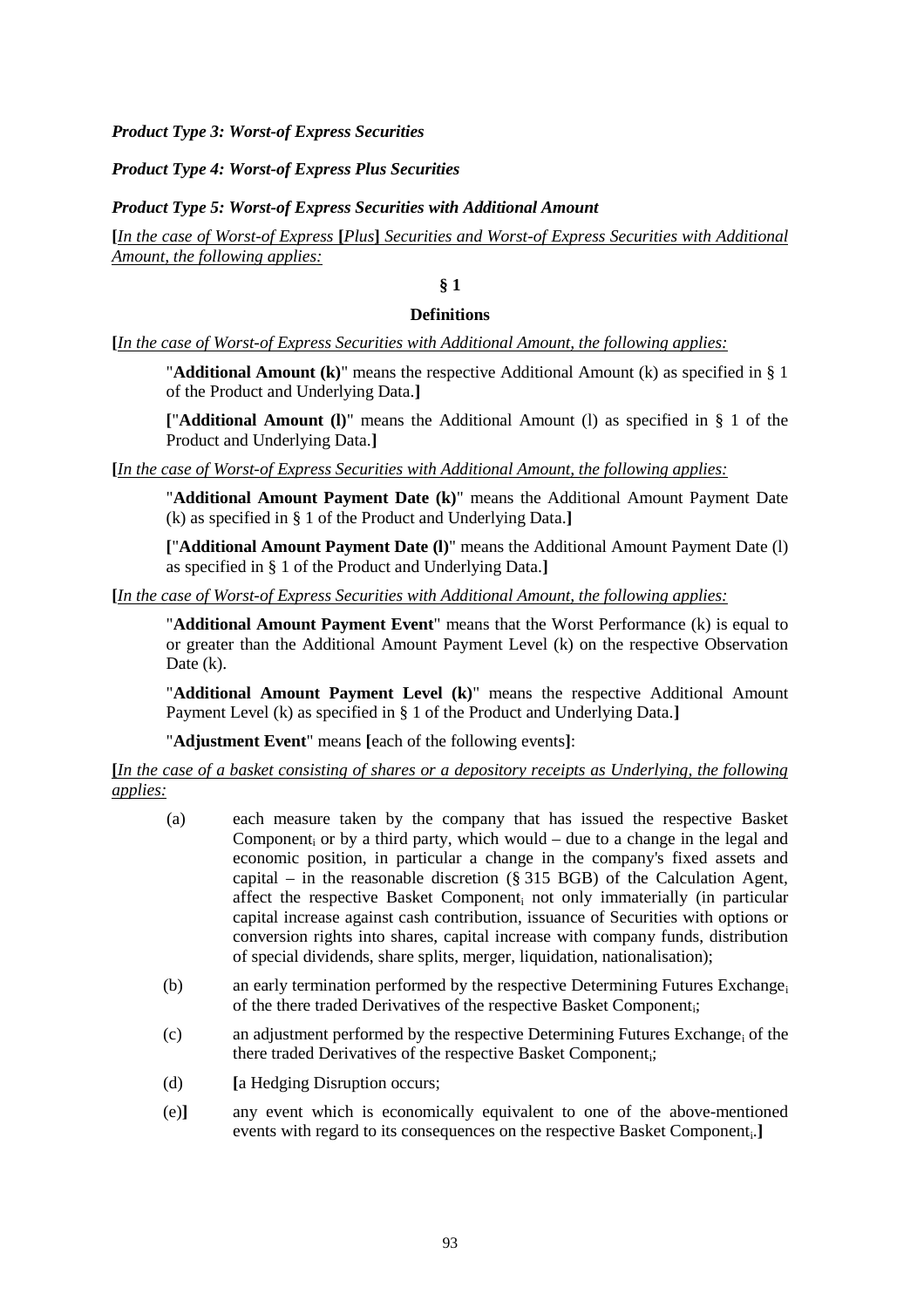## **[***In the case of a basket consisting of indices as Underlying, the following applies:*

- (a) changes in the relevant Index Concept or the calculation of the respective Basket Component<sub>i</sub>, that in the reasonable discretion (§ 315 BGB) of the Calculation Agent result in a new relevant Index Concept or calculation of the respective Basket Component<sub>i</sub> being no longer economically equivalent to the original relevant Index Concept or the original calculation of the respective Basket Component<sub>i</sub>;
- (b) the calculation or publication of the respective Basket Component<sub>i</sub> is finally discontinued, or replaced by another index (the "**Index Replacement Event**");
- (c) due to circumstances for which the Issuer is not responsible, the Issuer is no longer entitled to use the respective Basket Component<sub>i</sub> as basis for the calculations or, respectively, specifications described in the Terms and Conditions of these Securities; likewise the Issuer is not responsible for the termination of the license to use the respective Basket Component<sub>i</sub> due to an unacceptable increase in license fees (a "**License Termination Event**");
- (d) **[**a Hedging Disruption occurs;
- (e)**]** any event which is economically equivalent to one of the above-mentioned events with regard to its consequences on the respective Basket Component<sup>i</sup> .**]**

### **[***In the case of a a basket consisting of commodities as Underlying, the following applies:*

- [(a)] any changes in the Relevant Trading Conditions of the respective Basket Component<sub>i</sub> that lead to a situation where, in the reasonable discretion  $(\S 315)$ BGB) of the Calculation Agent, as a result of the change, the changed trading conditions are no longer economically equivalent to the Relevant Trading Conditions prior to the change**[**;
- (b) a Hedging Disruption occurs**]**.**]**

"**Banking Day**" means each day (other than a Saturday or Sunday) on which the Clearing System **[**and the Trans-European Automated Real-time Gross settlement Express Transfer-System (TARGET2) (the "**TARGET2**") is open for business**] [**is open for business and commercial banks and foreign exchange markets settle payments in the Banking Day Financial Centre**]**.

**[**"**Banking Day Financial Centre**" means the Banking Day Financial Centre as specified in § 1 of the Product and Underlying Data.**]**

**[**"**Barrieri**" means **[**the Barrier<sup>i</sup> as specified in § 1 of the Product and Underlying Data**] [**Barrier Level x K<sup>i</sup> (initial)**]**.**]**

**[***In the case of Securities with continuous Barrier observation the following applies:*

"**Barrier Event**" means that any price of at least one Basket Component<sub>i</sub> as published by the **[**Relevant Exchangei**] [**Index Sponsor<sup>i</sup> or Index Calculation Agenti**] [**Reference Marketi**]** with continuous observation during the Barrier Observation Period is equal to or less than the respective Barrier<sub>i</sub>.]

**[***In the case of Securities with date-related Barrier observation, the following applies:*

"**Barrier Event**" means that the Worst Performance (b) on the respective Barrier Observation Date is less than the Barrier Level.**]**

**[***In the case of Securities where the Barrier<sup>i</sup> is still to be specified and with date-related Barrier observation, the following applies:*

"**Barrier Level**" means the Barrier Level as specified **[**in the column "Barrier Level" in Table **[**●**]]** in § 1 of the Product and Underlying Data.**]**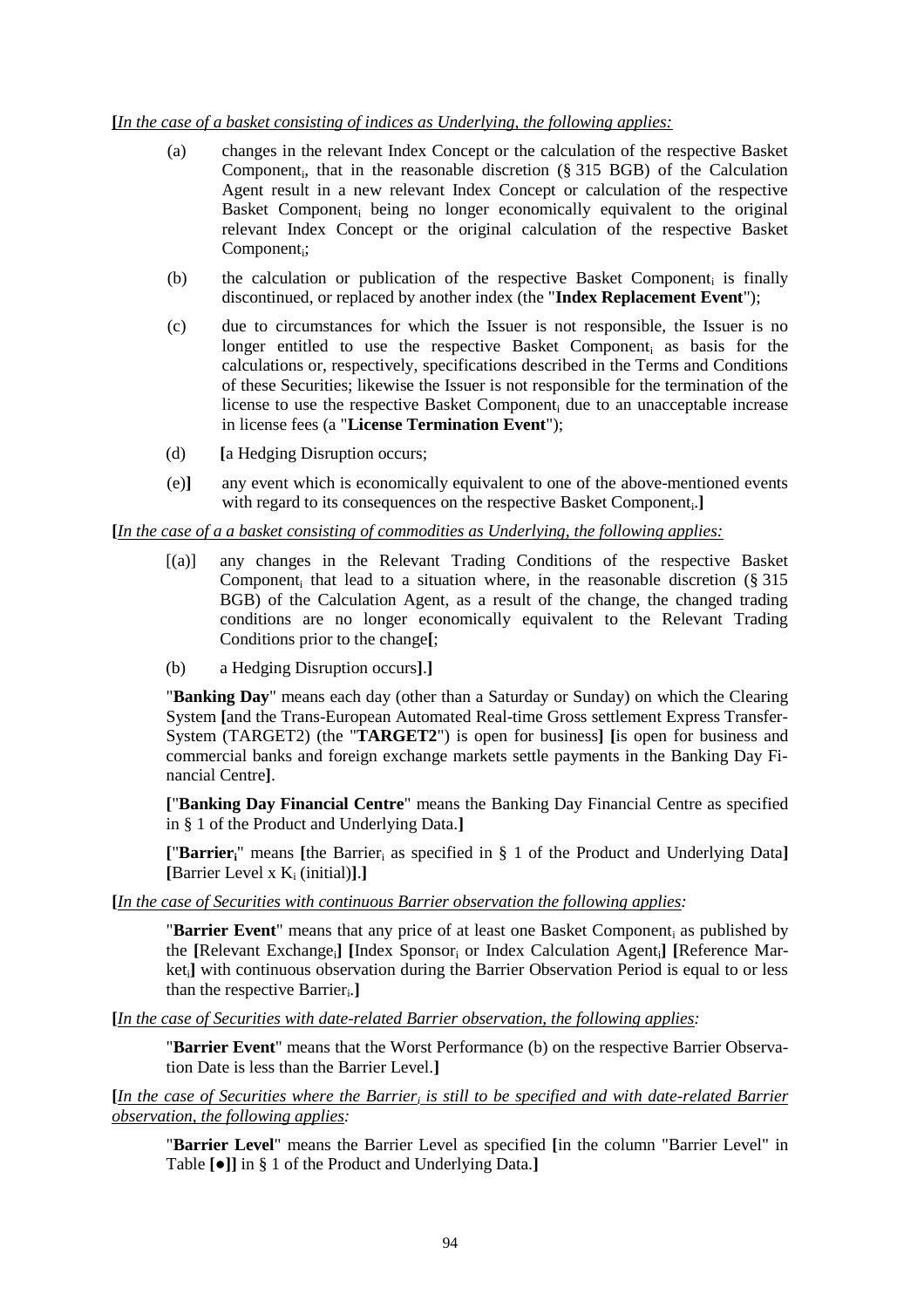### **[***In the case of Securities with continuous Barrier observation, the following applies:*

"**Barrier Observation Period**" means each Calculation Date from the First Day of the Barrier Observation Period (including) to the Last Day of the Barrier Observation Period (including).**]**

"**Basket Componenti**" means the respective **[**share**][**index**][**commodity**]** as specified in § 1 of the Product and Underlying Data.

"**Calculation Agent**" means the Calculation Agent as specified in § 2 (2) of the General Conditions.

"Calculation Date" means each day on which the Reference Price<sub>i</sub> is published by the [respective Relevant Exchange; *[*[respective Index Sponsor; or the respective Index Calculation Agenti**][**respective Reference Marketi**]**.

**[**"**Call Event**" means **[[**Share Call Event**] [**Index Call Event**] [**Commodity Call Event**]] [**or FX Call Event**]**.**]**

**[**"**Change in Law**" means that due to

- (a) the coming into effect of changes in laws or regulations (including but not limited to tax laws or capital market provisions) or
- (b) a change in relevant case law or administrative practice (including the administrative practice of the tax or financial supervisory authorities),

in the reasonable discretion (§ 315 BGB) of the Issuer

- $[(a)]$  the holding, acquisition or sale of the respective Basket Component<sub>i</sub> or assets that are needed in order to hedge price risks or other risks with respect to its obligations under the Securities is or becomes wholly or partially illegal for the Issuer**[** or
- (b) the costs associated with the obligations under the Securities have increased substantially (including but not limited to an increase in tax obligations, the reduction of tax benefits or other negative consequences with regard to tax treatment)**]**,

if such changes become effective on or after the First Trade Date.**]**

**[**"**Clearance System**" means the principal domestic clearance system customarily used for settling trades with respect to the **[**respective Basket Componenti**] [**the securities that form the basis of the respective Basket Componenti**]** as determined by the Calculation Agent in its reasonable discretion (§ 315 BGB).**]**

**[**"**Clearance System Business Day**" means, with respect to the Clearance System, any day (other than a Saturday or Sunday) on which such Clearance System is open for the acceptance and execution of settlement instructions.**]**

"**Clearing System**" means **[**Clearstream Banking AG, Frankfurt am Main ("**CBF**")**] [**Clearstream Banking S.A., Luxembourg ("**CBL**") and Euroclear Bank SA/NV ("**Euroclear Bank**") (CBL and Euroclear are individually referred to as an "**ICSD**" (International Central Securities Depository) and, collectively, the "**ICSDs**")**] [**Euroclear France SA ("**Euroclear France**")**] [***Insert other Clearing System(s)***]**.

**[**"**Commodity Call Event**" means each of the following events:

- (a) in the reasonable discretion (§ 315 BGB) of the Calculation Agent no suitable Replacement Reference Market is available or could be determined;
- (b) a Change in Law **[**and/or a Hedging Disruption and/or Increased Costs of Hedging**]** occur**[**s**]**;
- (c) the relevant Basket Component<sub>i</sub> is no longer calculated or published in the relevant Currency of the Basket Componenti**[**;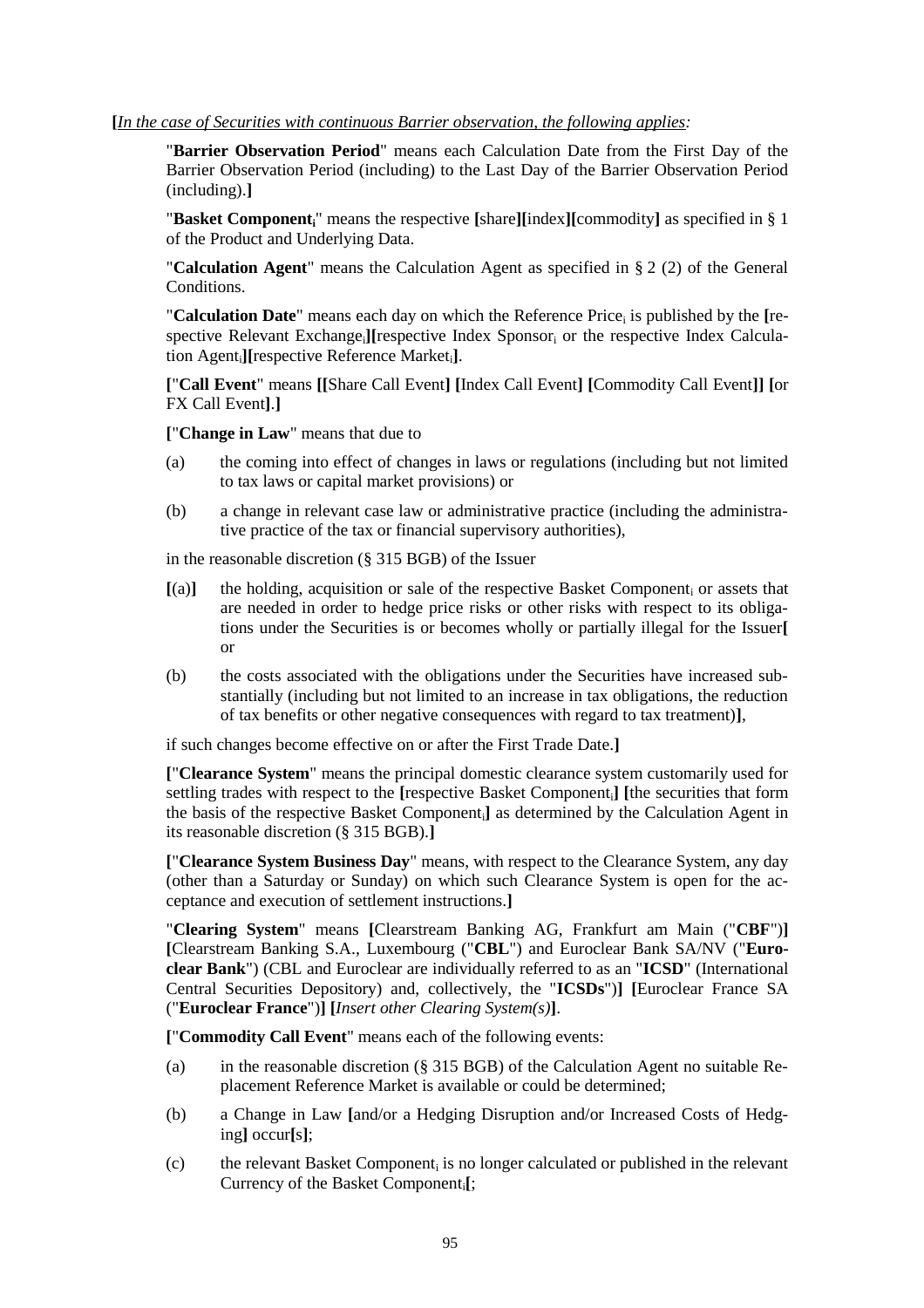(d) an adjustment pursuant to § 8 (2) or (3) of the Special Conditions is not possible or not reasonable with regard to the Issuer and/or the Security Holders**]**.**]**

"**Currency of the Basket Componenti**" means the Currency of the Basket Component<sup>i</sup> as specified in § 2 of the Product and Underlying Data.

**Determining Futures Exchange**<sup>"</sup> means the futures exchange, on which respective derivatives of the respective Basket Component<sup>i</sup> **[**or – if derivatives on the respective Basket Component<sub>i</sub> are not traded – its components] (the "**Derivatives**") are traded, and as determined by the Calculation Agent in its reasonable discretion (§ 315 BGB) by way of notice pursuant to § 6 of the General Conditions in accordance with such Derivative's number or liquidity.

In the case of a material change in the market conditions at the Determining Futures Exchange<sub>i</sub>, such as a final discontinuation of derivatives' quotation linked to the respective Basket Component<sub>i</sub> [or to its components] at the Determining Futures Exchange<sub>i</sub> or a considerably restricted number or liquidity, the Calculation Agent will in its reasonable discretion (§ 315 BGB) by way of notice pursuant to § 6 of the General Conditions determine another futures exchange as the Determining Futures Exchange<sup>i</sup> (the "**Substitute Futures Exchange**i"). In this case, any reference in these Terms and Conditions to the Determining Futures Exchange<sub>i</sub> shall be deemed to refer to the Substitute Futures Exchange<sub>i</sub>.

"**Early Maturity Date (k)**" means the "Early Maturity Date (k)" as specified in § 1 of the Product and Underlying Data.

"**Early Redemption Amount (k)**" means the "Early Redemption Amount (k)" as calculated or specified by the Calculation Agent pursuant to § 4 (2) of the Special Conditions.

"**Early Redemption Event**" means that each Performance of the Basket Componenti(k) is equal to or greater than the respective Early Redemption Level<sub>i</sub>(k).

**"Early Redemption Level<sub>i</sub> (k)**" means the Early Redemption Level<sub>i</sub> (k) as specified in  $\S$  1 of the Product and Underlying Data.

**[***In the case of Worst-of Express Securities, the following applies:*

"**Final Redemption Amount**" means the Final Redemption Amount as specified in § 1 of the Product and Underlying Data.

"**Final Redemption Event**" means that the Worst Performance (final) is equal to or greater than the Final Redemption Level.

"**Final Redemption Level**" means the Final Redemption Level as specified in § 1 of the Product and Underlying Data.**]**

**[**"**First Day of the Barrier Observation Period**" means the First Day of the Barrier Observation Period as specified in § 1 of the Product and Underlying Data.**]**

**[**"**First Day of the [Best][Worst]-out Period**" means the First Day of the **[**Best**][**Worst**]** out Period as specified in § 1 of the Product and Underlying Data.**]**

"**First Trade Date**" means the First Trade Date as specified in § 1 of the Product and Underlying Data.

**[***In the case of Quanto Securities with physical delivery, the following applies:*

"**Fixing Sponsor**i" means the Fixing Sponsor<sup>i</sup> related to the respective FX Exchange Rate<sup>i</sup> as specified in § 2 of the Product and Underlying Data for the respective Currency of the Basket Component<sub>i</sub>.

" $\mathbf{F} \mathbf{X}_i$ " means the official fixing of the FX Exchange Rate<sub>i</sub> as published by the Fixing Sponsor<sub>i</sub> on the FX Screen Page<sub>i</sub> (or any successor page).

"FX<sub>i</sub> Calculation Date" means each day on which FX<sub>i</sub> is published by the Fixing Sponso-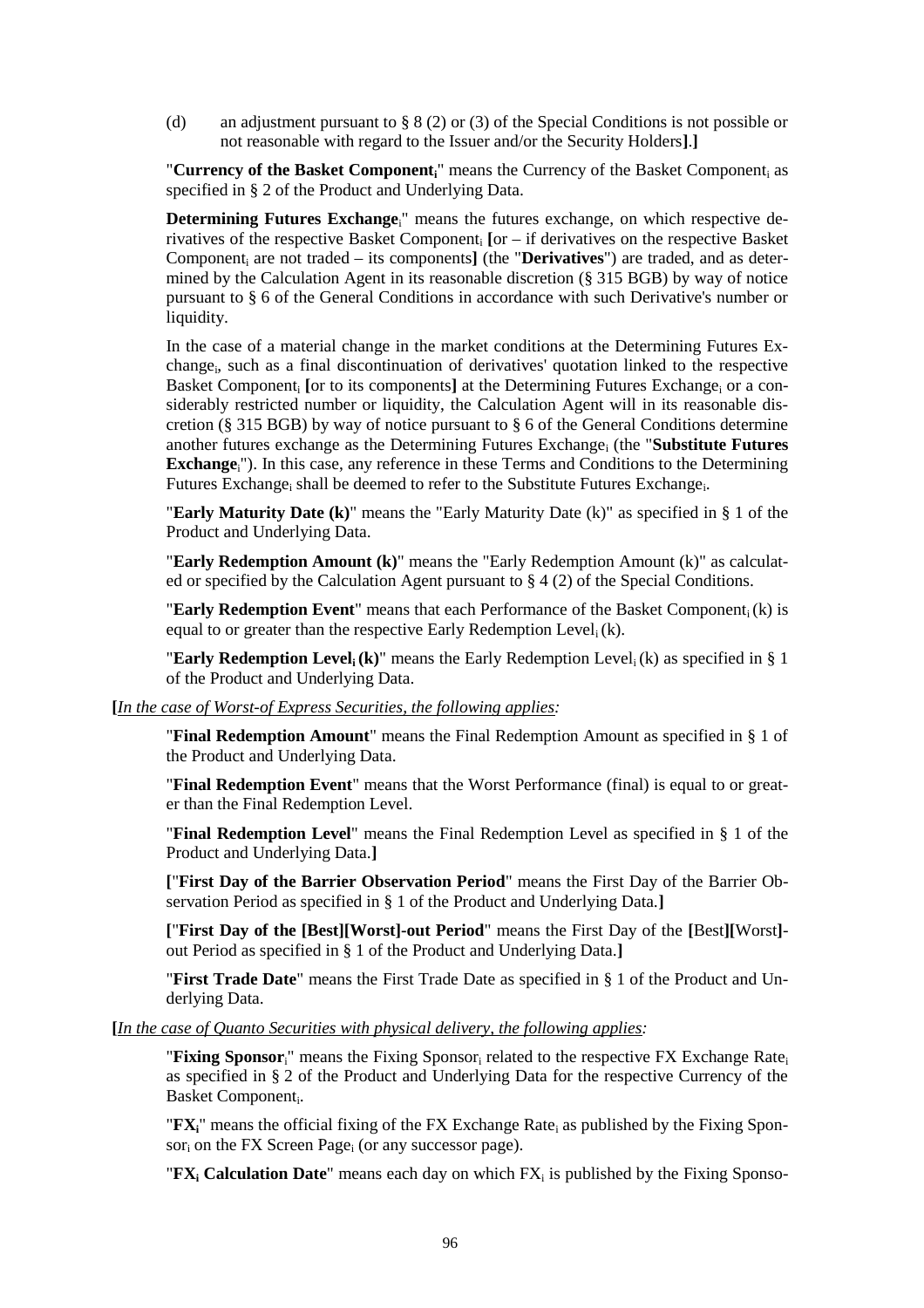ri .

### **[**"**FX Call Event**" means that

- **[**(a) in the reasonable discretion (§ 315 BGB) of the Calculation Agent no suitable New Fixing Sponsor<sub>i</sub> (as specified in  $\S 9(1)$  of the Special Conditions) or Replacement Exchange Rate<sub>i</sub> (as specified in § 9 (2) of the Special Conditions) is available; or
- (b)**]** due to the occurrence of special circumstances or force majeure (such as catastrophes, war, terror, insurgency, restrictions on payment transactions, entering of the currency used for the calculation into the European Economic Monetary Union, withdrawing of the relevant country from the European Economic Monetary Union and other circumstances having a comparable impact on  $FX_i$ ) the reliable determination of FX<sub>i</sub> is impossible or impracticable.]

"**FX** Exchange Rate<sub>i</sub>" means the FX Exchange Rate<sub>i</sub> as specified in § 2 of the Product and Underlying Data for the respective Currency of the Basket Componenti.

" $\mathbf{FX}_i$  (final)" means  $\mathbf{FX}_i$  on the  $\mathbf{FX}_i$  Observation Date (final).

"**FX Market Disruption Event**" means each of the following events:

- (a) the failure of the respective Fixing Sponsor<sub>i</sub> to publish the respective  $FX_i$ ;
- (b) the suspension or restriction in foreign exchange trading for at least one of the two currencies quoted as a part of the respective  $FX_i$  (including options or futures contracts) or the restriction of the convertibility of the currencies quoted in such exchange rate or the effective impossibility of obtaining a quotation of such exchange rate;
- (c) any other events with commercial effects which are similar to the events listed above;

to the extent that the above-mentioned events are material in the reasonable discretion (§ 315 BGB) of the Calculation Agent.

**TEX**<sup>i</sup> **Observation Date (final)** means the FX<sup>i</sup> Observation Date (final) as specified in § 2 of the Product and Underlying Data. If such day is not a FX Calculation Date, the immediately following FX Calculation Date, which is a Calculation Date shall be the  $FX_i$ Observation Date (final).

"**FX Screen Page**<sup>"</sup> means the FX Screen Page<sub>i</sub> related to the FX Exchange Rate<sub>i</sub> as specified in § 2 of the Product and Underlying Data.**]**

**[**"**Hedging Disruption**" means that the Issuer is not able to

- (a) close, continue or carry out transactions or acquire, exchange, hold or sell assets (respectively) which in the reasonable discretion (§ 315 BGB) of the Issuer are needed in order to hedge price risks or other risks with regard to its obligations under the Securities, or
- (b) realise, reclaim or pass on proceeds from such transactions or assets,

under conditions which are economically substantially equivalent to those on the First Trade Date.**]**

**[**"**Increased Costs of Hedging**" means that the Issuer has to pay a substantially higher amount of taxes, duties, expenditures and fees (with the exception of broker fees) compared to the First Trade Date in order to

(a) close, continue or carry out transactions or acquire, exchange, hold or sell assets (respectively) which in the reasonable discretion (§ 315 BGB) of the Issuer are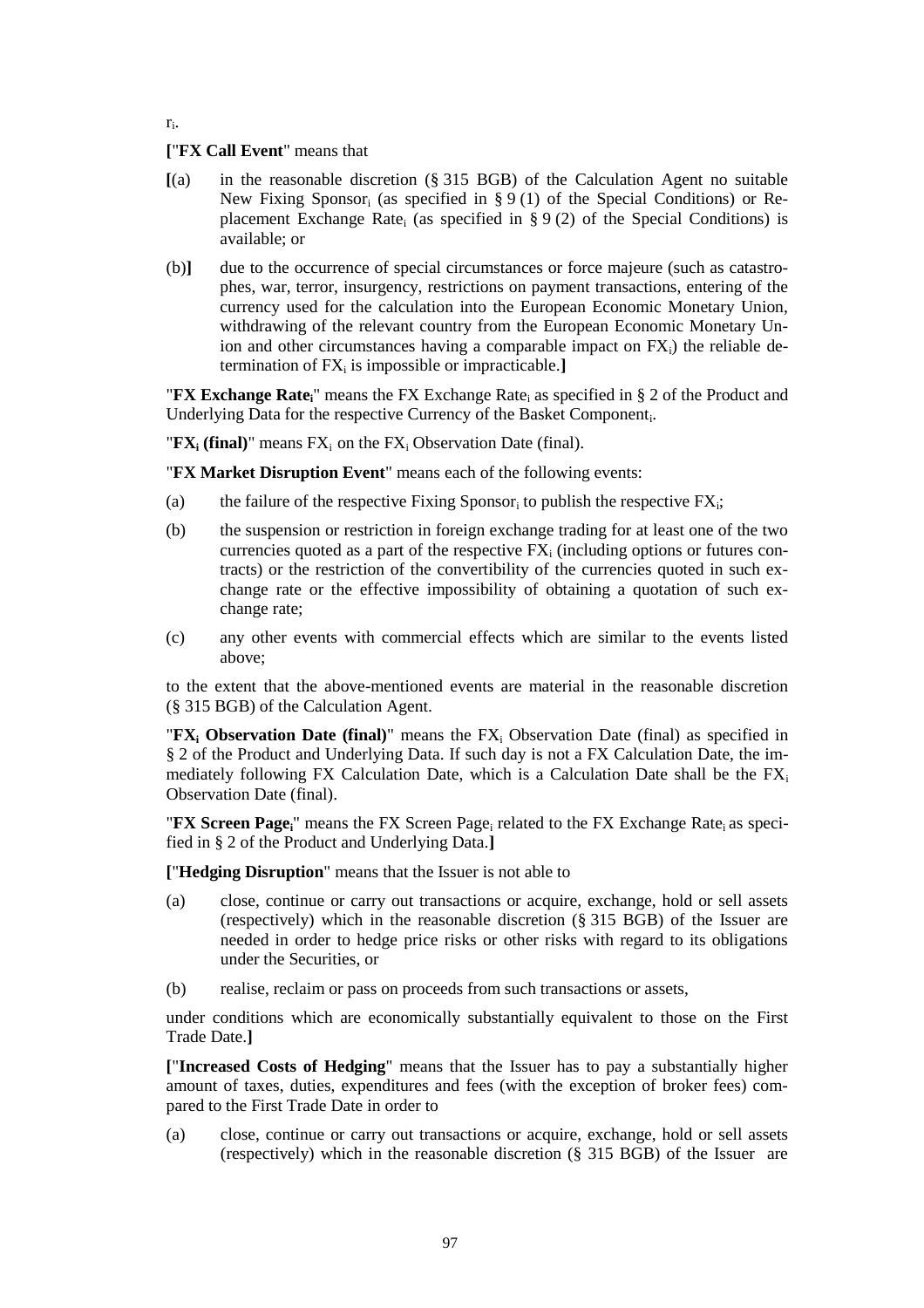needed in order to hedge price risks or other risks with regard to its obligations under the Securities, or

(b) realise, reclaim or pass on proceeds from such transactions or assets,

whereas cost increases due to a deterioration of the credit-worthiness of the Issuer are not considered as Increased Costs of Hedging.**]**

**[**"**Index Calculation Agenti**" means the Index Calculation Agent<sup>i</sup> as specified in § 2 of the Product and Underlying Data.**]**

**[**"**Index Call Event**" means each of the following events:

- (a) in the reasonable discretion (§ 315 BGB) of the Calculation Agent no suitable Replacement Basket Component is available;
- (b) a Change in Law **[**and/or a Hedging Disruption and/or Increased Costs of Hedging**]** occur**[**s**]**;
- (c) the relevant Basket Component<sub>i</sub> is no longer calculated or published in the relevant Currency of the Basket Componenti**[**;
- (d) in the reasonable discretion (§ 315 BGB) of the Calculation Agent no suitable substitute for the respective Index Sponsor<sup>i</sup> and/or the respective Index Calculation Agent<sub>i</sub> is available;
- (e) an adjustment pursuant to § 8 (3) or (4) of the Special Conditions is not possible or not reasonable with regard to the Issuer and/or the Security Holders**]**.**]**

**[**"**Index Sponsori**" means the Index Sponsor<sup>i</sup> as specified in § 2 of the Product and Underlying Data.**]**

"**Issue Date**" means the Issue Date as specified in § 1 of the Product and Underlying Data.

"**Issuing Agent**" means the Issuing Agent as specified in § 1 of the Product and Underlying Data.

**[***In the case of Securities where* K*<sup>i</sup> (initial) has already been specified, the following applies:*

"**K**<sup>i</sup> **(initial)**" means K<sup>i</sup> (initial) as specified in § 1 of the Product and Underlying Data.**]**

**[***In the case of Securities with initial Reference Price observation, the following applies:*

" $K_i$  (initial)" means the Reference Price<sub>i</sub> on the Initial Observation Date.]

**[***In the case of Securities with initial average observation, the following applies:*

"**K**<sup>i</sup> **(initial)**" means the equally weighted average of the Reference Prices of the Basket Component<sup>i</sup> specified on the Initial Observation Dates.**]**

**[***In the case of Securities with* **[***Best***][***Worst***]***-in observation, the following applies:*

"K<sub>i</sub> (initial)" means the [highest][lowest] Reference Price<sub>i</sub> on [each of the Initial Observation Dates**] [**each **[***Insert relevant date(s)***]** between the Initial Observation Date (including) and the Last Day of the **[**Best**] [**Worst**]**-in Period (including)].**]**

**[***In the case of Securities with date-related Barrier observation, the following applies:*

" $K_i$  (b)" means the Reference Price<sub>i</sub> on the respective Barrier Observation Date.]

" $K_i$  (k)" means the Reference Price<sub>i</sub> on the respective Observation Date (k).

**[***In the case of Securities with final Reference Price observation, the following applies:*

 $\mathbf{K}_i$  (final)<sup>"</sup> means the Reference Price<sub>i</sub> on the Final Observation Date.

**[***In the case of Securities with final average observation, the following applies:*

"**K**<sup>i</sup> **(final)**" means the equally weighted average of the Reference Prices of the Basket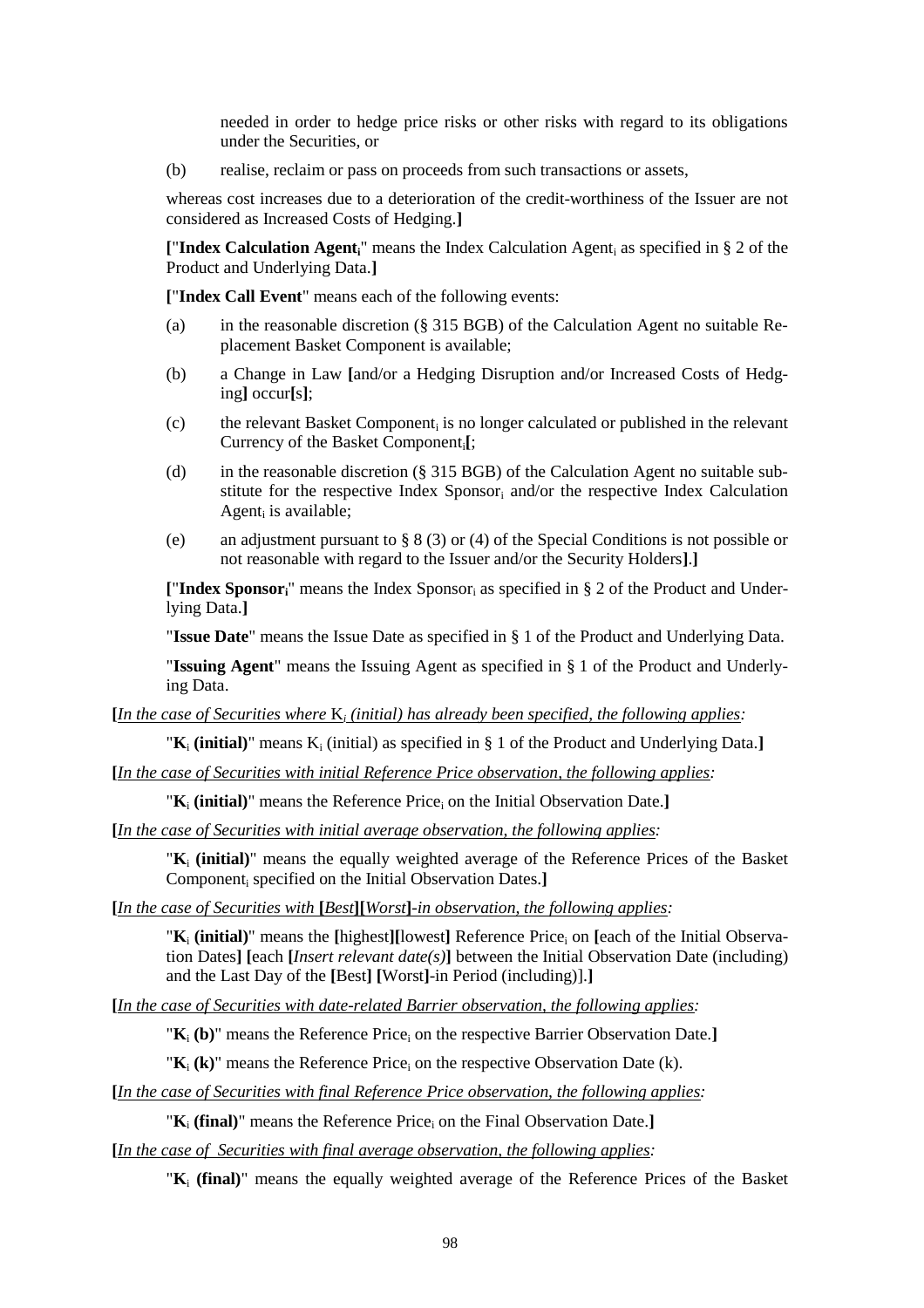Component<sup>i</sup> specified on the Final Observation Dates.**]**

**[***In the case of Securities with* **[***Best***][***Worst***]***-out observation, the following applies:*

"**K**<sup>i</sup> **(final)**" means the **[**highest**][**lowest**]** Reference Price<sup>i</sup> on **[**each of the Final Observation Dates**] [**each **[***Insert relevant date(s)***]** between the First Day of the **[**Best**] [**Worst**]**-out Period (including) and the Final Observation Date (including).**]]**

**[**"**Last Day of the Barrier Observation Period**" means the Last Day of the Barrier Observation Period as specified in § 1 of the Product and Underlying Data.**]**

**[**"**Last Day of the [Best][Worst]-in Period**" means the Last Day of the **[**Best**][**Worst**]**-in Period as specified in § 1 of the Product and Underlying Data.**]**

"**Market Disruption Event**" means each of the following events:

**[***In the case of a basket consisting of shares or depository receipts as Underlying, the following applies:*

- (a) the failure of the respective Relevant Exchange<sub>i</sub> to open for trading during its regular trading sessions;
- (b) the suspension or restriction of trading in the respective Basket Component<sub>i</sub> on the respective Relevant Exchange;
- (c) in general the suspension or restriction of trading in a Derivative of the respective Basket Component<sub>i</sub> on the respective Determining Futures Exchange<sub>i</sub>;

to the extent that such Market Disruption Event occurs in the last hour prior to the normal calculation of the Reference Price of the respective Basket Component<sup>i</sup> and continues at the point of time of the normal calculation and is material in the reasonable discretion (§ 315 BGB) of the Calculation Agent. Any restriction of the trading hours or the number of days on which trading takes place on the respective Relevant Exchange<sub>i</sub> or, as the case may be, the respective Determining Futures Exchange<sub>i</sub>, shall not constitute a Market Disruption Event provided that the restriction occurs due to a previously announced change in the rules of the respective Relevant Exchange<sup>i</sup> or, as the case may be, the respective Determining Futures Exchange<sub>i</sub>.]

### **[***In the case of a basket consisting of indices as Underlying, the following applies*

- (a) in general the suspension or restriction of trading on the exchanges or the markets on which the securities that form the basis of the respective Basket Component<sub>i</sub> are listed or traded, or on the respective futures exchanges or on the markets on which Derivatives of the respective Basket Component, are listed or traded;
- (b) in relation to individual securities which form the basis of respective Basket Component<sub>i</sub>, the suspension or restriction of trading on the exchanges or on the markets on which such securities are traded or on the respective futures exchange or the markets on which derivatives of such securities are traded;
- $(c)$  in relation to individual Derivatives of the respective Basket Component<sub>i</sub> the suspension or restriction of trading on the futures exchanges or the markets on which such derivatives are traded;
- (d) the suspension of or failure or the non-publication of the calculation of the respective Basket Component<sub>i</sub> as a result of a decision by the Index Sponsor<sub>i</sub> or the Index Calculation Agent<sub>i</sub>;

to the extent that such Market Disruption Event occurs in the last hour prior to the normal calculation of the Reference Price of the respective Basket Component<sup>i</sup> and continues at the point of time of the normal calculation and is material in the reasonable discretion (§ 315 BGB) of the Calculation Agent. Any restriction of the trading hours or the number of days on which trading takes place on the respective Relevant Exchange; or, as the case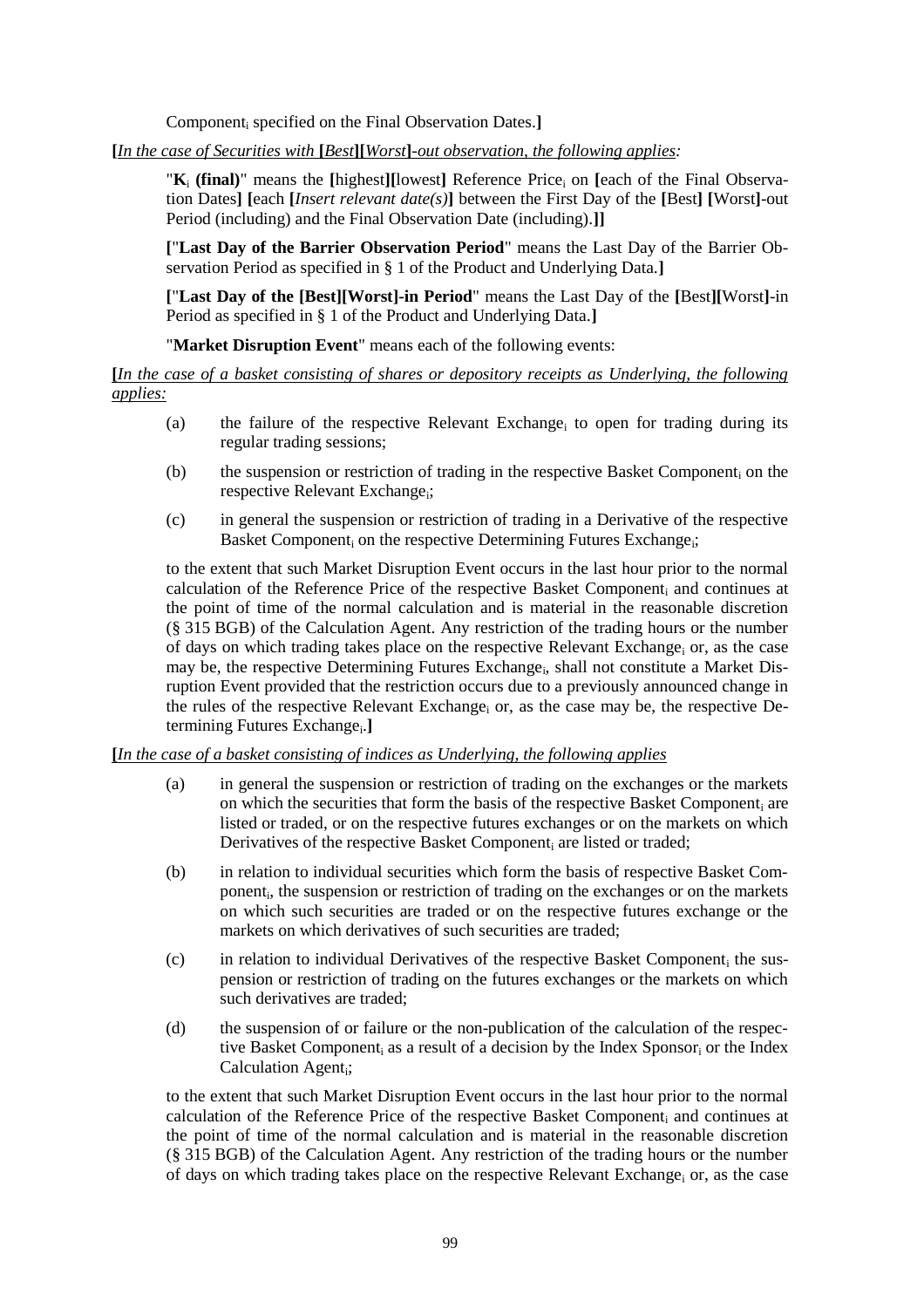may be, the Determining Futures Exchange<sub>i</sub>, shall not constitute a Market Disruption Event provided that the restriction occurs due to a previously announced change in the rules of the Relevant Exchange<sub>i</sub> or, as the case may be, the Determining Futures Exchange<sub>i</sub>.]

**[***In the case of a basket consisting of commodities as Underlying, the following applies:*

- (a) the suspension or the restriction of trading or the price determination of the respective Basket Component<sub>i</sub> on the Reference Market<sub>i</sub> or
- (b) the suspension or restriction of trading in a Derivative of the respective Basket Component, on the Determining Futures Exchange.

to the extent that such Market Disruption Event is material in the reasonable discretion (§ 315 BGB) of the Calculation Agent. Any restriction of the trading hours or the number of days on which trading takes place on the respective Reference Market, or, as the case may be, the respective Determining Futures Exchange<sub>i</sub> shall not constitute a Market Disruption Event provided that the restriction occurs due to a previously announced change in the rules of the respective Reference Market<sub>i</sub> or, as the case may be, the respective Determining Futures Exchange<sub>i</sub>.]

"**Maturity Date**" means the Maturity Date, as specified in § 1 of the Product and Underlying Data.

"**Maximum Amount**" means the Maximum Amount as specified in § 1 of the Product and Underlying Data.

"**N**" means the amount of Basket Components as specified in § 1 of the Product and Underlying Data.

"**Nominal Amount**" means the Nominal Amount as specified in § 1 of the Product and Underlying Data.

"**Observation Date**" means each of the following Observation Dates:

**[***In the case of Securities with date-related Barrier observation, the following applies:*

"**Barrier Observation Date**" means each of the Barrier Observation Dates as specified in § 1 of the Product and Underlying Data. If a Barrier Observation Date is not a Calculation Date for one or more Basket Components, the immediately following Banking Day, which is a Calculation Date shall be the respective Barrier Observation Date for **[**all Basket Components**][**the relevant Basket Componenti**]**.**]**

"**Final Observation Date**" means **[**the Final Observation Date**] [**each of the Final Observation Dates**]** as specified in § 1 of the Product and Underlying Data. If **[**the**][**a**]** Final Observation Date is not a Calculation Date for one or more Basket Components, the immediately following Banking Day, which is a Calculation Date shall be the **[**respective**]** Final Observation Date for **[**all Basket Components**][**the relevant Basket Componenti**]**. **[**The Maturity Date shall be postponed accordingly.**] [**If the last Final Observation Date is not a Calculation Date, the Maturity Date shall be postponed accordingly.**]** No interest shall become due because of such postponement.

**[**"**Initial Observation Date**" means **[**the Initial Observation Date**] [**each of the Initial Observation Dates**]** as specified in § 1 of the Product and Underlying Data. If **[**the**][**an**]** Initial Observation Date is not a Calculation Date for one or more Basket Components, the immediately following Banking Day, which is a Calculation Date shall be the **[**respective**]** Initial Observation Date for **[**all Basket Components**][**the relevant Basket Componenti**]**.**]**

"**Observation Date (k)**" means the Observation Date (k) as specified in § 1 of the Product and Underlying Data. If the Observation Date (k) is not a Calculation Date for one or more Basket Components, the immediately following Banking Day, which is a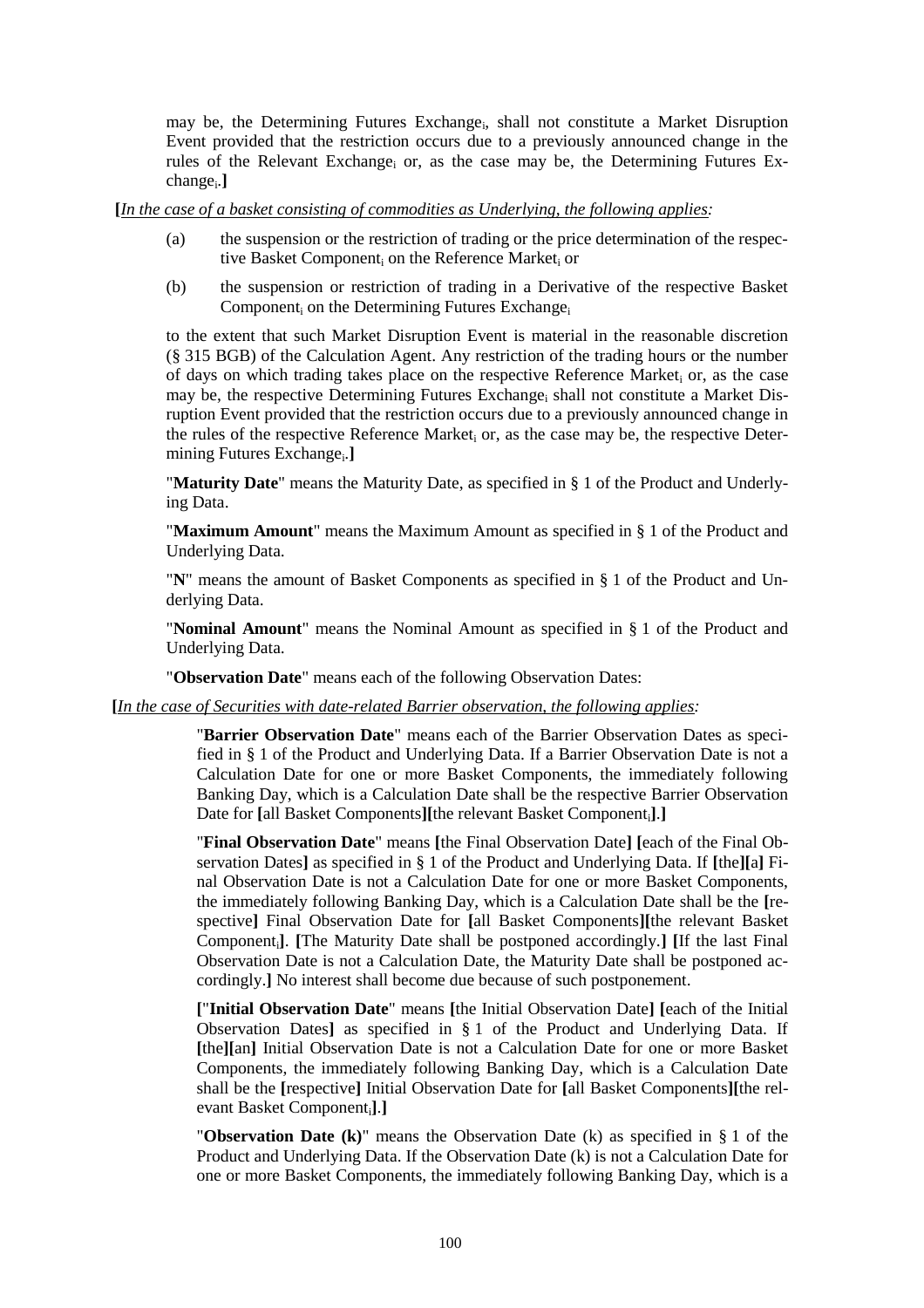Calculation Date shall be the respective Observation Date (k) for **[**all Basket Components**] [**the respective Basket Componenti**]**. The respective Early Maturity Date (k) **[**and the respective Additional Amount Payment Date (k)**]** shall be postponed accordingly. No interest shall become due because of such postponement.

**[***In the case of Securities with date-related Barrier observation, the following applies:*

"**Performance of the Basket Component<sup>i</sup> (b)**" means the Performance of the Basket Component<sup>i</sup> on the respective Barrier Observation Date according to the following formula:

 $K_i$  (b) /  $K_i$  (initial)]

"**Performance of the Basket Component<sup>i</sup> (k)**" means the Performance of the Basket Component<sub>i</sub> on the respective Barrier Observation Date  $(k)$  according to the following formula:

 $K_i$  (k) /  $K_i$  (initial)

"**Performance of the Basket Component<sup>i</sup> (final)**" means the Performance of the Basket Component<sub>i</sub> on the Final Observation Date according to the following formula:

 $K_i$  (final) /  $K_i$  (initial)

"**Principal Paying Agent**" means the Principal Paying Agent as specified in § 2 (1) of the General Conditions.

**[***In the case of Securities with physical delivery, the following applies:*

"Ratio<sub>i</sub>" means the Ratio<sub>i</sub> for the respective Basket Component<sub>i</sub> [as specified in § 1 of the Product and Underlying Data.**][**which is specified by the Calculation Agent according to the following formula:

 $[Ratio_i = Nominal Amount / (K_i initial) x Strike)]$ 

 $[Ratio_i = Nominal Amount x FX_i (final) / K_i (initial) x Strike]$ 

 $[Ratio_i = Nominal Amount / K_i (initial) \times FX_i (final) \times Strike)]$ 

The Ratio<sub>i</sub> shall be rounded up or down to six decimals, with 0.0000005 being rounded upwards**]**.**]**

"**Redemption Amount**" means the Redemption Amount as calculated or, respectively, specified by the Calculation Agent pursuant to § 4 of the Special Conditions.

**[**"**Reference Marketi**" means the relevant Reference Market<sup>i</sup> as specified in § 2 of the Product and Underlying Data.**]**

"**Reference Pricei**" means the Reference Price of the relevant Basket Component<sup>i</sup> as specified in § 1 of the Product and Underlying Data.

**[**"**Relevant Exchangei**" means the **[**respective Relevant Exchange<sup>i</sup> as specified in § 2 of the Product and Underlying Data.**] [**exchange, on which the components of the respective Basket Component, are traded, as determined by the Calculation Agent in its reasonable discretion (§ 315 BGB) by way of notice pursuant to § 6 of the General Conditions in accordance with such components' liquidity.**]**

In the case of a material change in the market conditions at the **[**respective**]** Relevant Exchange<sub>i</sub>, such as a final discontinuation of the quotation of the respective Basket Component<sup>i</sup> **[**or, respectively its components**]** at the respective Relevant Exchange<sup>i</sup> and the quotation at a different stock exchange or considerably restricted number or liquidity, the Calculation Agent will in its reasonable discretion (§ 315 BGB) by way of notice pursuant to § 6 of the General Conditions determine another stock exchange as the relevant exchange (the "**Substitute Exchange**"). In this case, any reference in these Terms and Conditions to the respective Relevant Exchange; shall be deemed to refer to the respective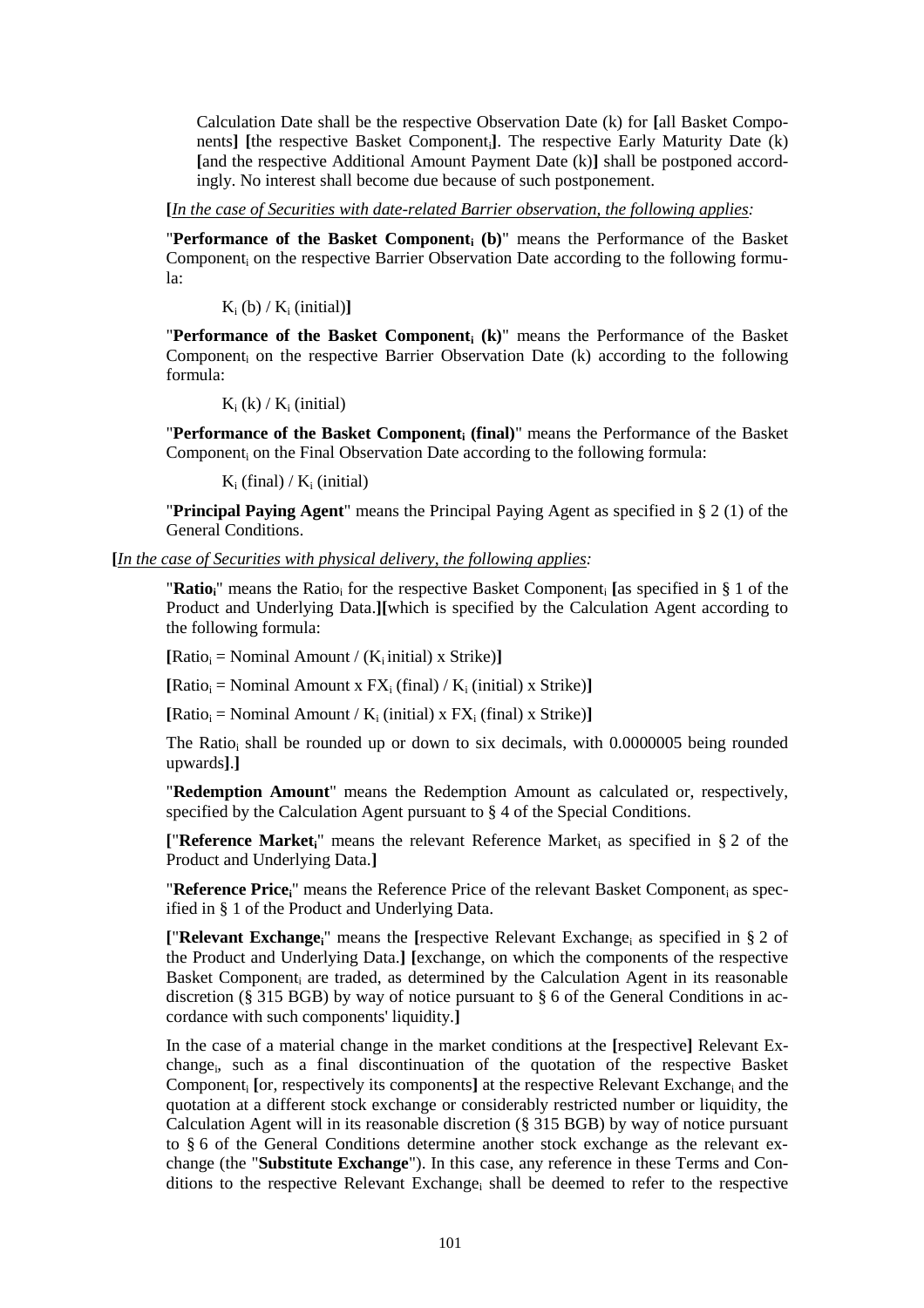Substitute Exchange.**]**

"**Security Holder**" means the holder of a Security.

"**Specified Currency**" means the Specified Currency as specified in § 1 of the Product and Underlying Data.

**[**"**Settlement Cycle**" means the period of Clearance System Business Days following a transaction on the Relevant Exchange<sub>i</sub> [with respect to the relevant Basket Component<sub>i</sub>][in the securities that form the basis of the respective Basket Componenti**]**, during which period settlement will customarily take place according to the rules of such Relevant Exchange<sub>i</sub>.]

**[**"**Share Call Event**" means each of the following events:

- (a) the quotation of the respective Basket Component<sub>i</sub> at the Relevant Exchange<sub>i</sub> is finally ceased and in the reasonable (§ 315 BGB) of the Calculation Agent no Substitute Exchange could be determined;
- (b) the quotation of the respective Basket Component<sub>i</sub> at the Relevant Exchange<sub>i</sub> no longer occurs in the Currency of the Basket Componenti;
- (c) a Change in Law **[**and/or a Hedging Disruption and/or Increased Costs of Hedging**]** occur**[**s**][**;
- (d) an adjustment pursuant to  $\S 8 (1)$  of the Special Conditions is not possible or not reasonable with regard to the Issuer and/or the Security Holders**]**.**]**

"**Strike**" means the Strike as specified in § 1 of the Product and Underlying Data.

"**Terms and Conditions**" means the terms and conditions of these Securities as set out in the General Conditions (Part A), the Product and Underlying Data (Part B) and the Special Conditions (Part C).

"**Underlying**" means a Basket consisting of the Basket Components.

"**Website[s] for Notices**" means the Website(s) for Notices as specified in § 1 of the Product and Underlying Data.

"**Website[s] of the Issuer**" means the Website(s) of the Issuer as specified in § 1 of the Product and Underlying Data.

**[***In the case of Securities with date-related Barrier observation, the following applies:*

**"Worst Performance (b)"** means the Performance of the Basket Component<sub>i</sub> (b) specified as follows:

Performance of the Basket Component; (b) = min  $[K_i (b) / K_i$  (initial)**]** (with  $i = 1,...N$ )**]** 

**[**"**Worst Performance (k)**" means the Performance of the Basket Component<sup>j</sup> (k) specified as follows:

Performance of the Basket Component<sub>i</sub> (k) = min  $[K_i (k) / K_i$  (initial)] (with i = 1,...N)

"**Worst Performance (final)**" means the Performance of the Basket Component<sup>j</sup> (final) specified as follows:

Performance of the Basket Component<sub>i</sub> (final) = min  $[K_i$  (final) /  $K_i$  (initial)] (with i = 1,…N)

### **§ 2**

#### **Interest[, Additional Amount]**

**[**(1)**]** *Interest*: The Securities do not bear interest.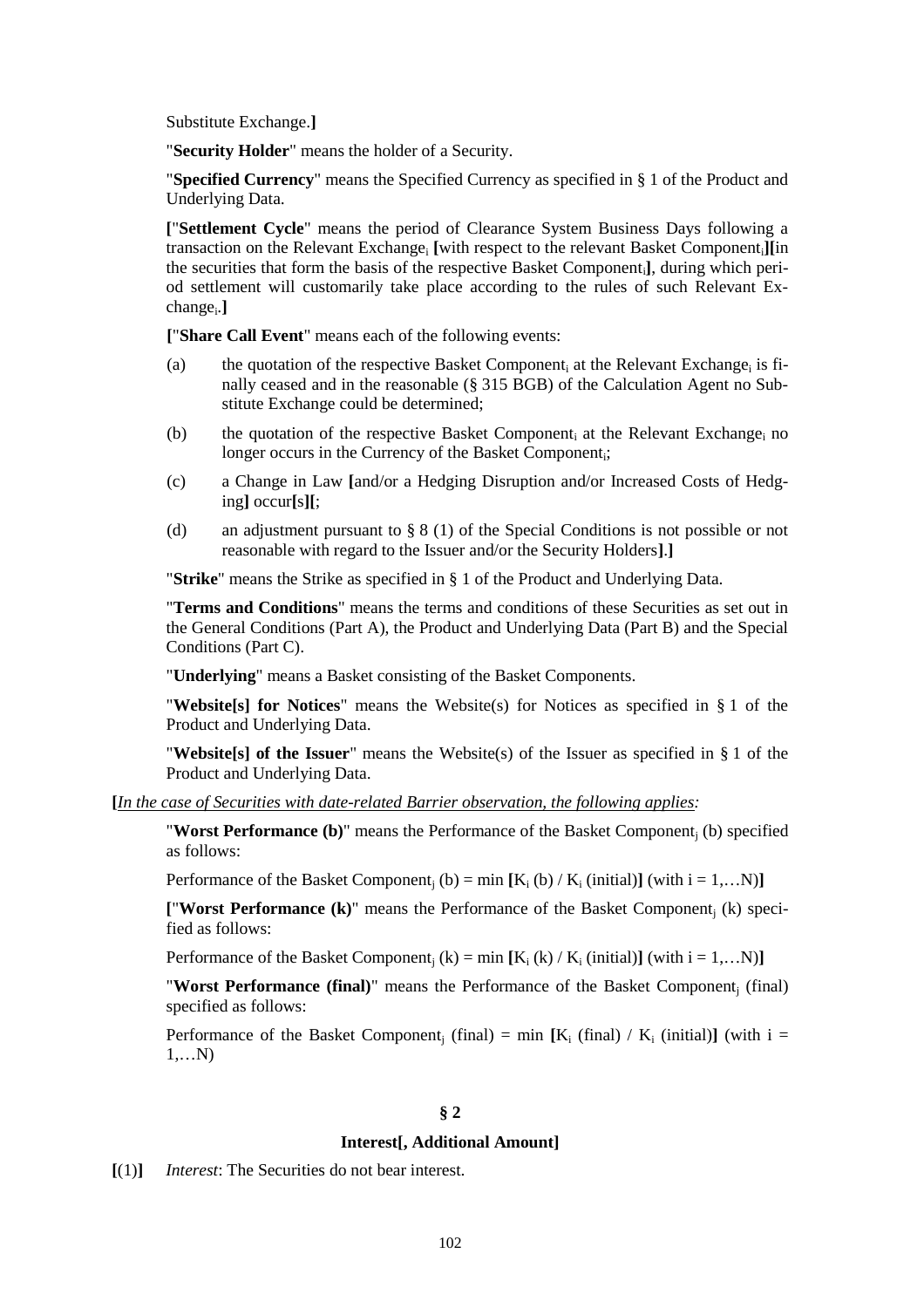## **[***In the case of Worst-of Express Securities with Additional Amount (Memory), the following applies:*

(2) *Additional Amount:* If an Additional Amount Payment Event has occurred on an Observation Date (k), the respective Additional Amount (k) will be paid on the respective Additional Amount Payment Date (k) pursuant to the provisions of § 6 of the Special Conditions less all Additional Amounts paid on the preceding Additional Amount Payment Dates.

If no Additional Amount Payment Event has occurred on an Observation Date (k), the Additional Amount (k) will not be paid on the respective Additional Amount Payment Date (k).**]**

**[***In the case of Worst-of Express Securities with Additional Amount (Relax), the following applies:*

(2) *Additional Amount:* If an Additional Amount Payment Event has occurred on an Observation Date (k) **[**and no Barrier Event has occured**]**, the respective Additional Amount (k) will be paid on the respective Additional Amount Payment Date (k) pursuant to the provisions of § 6 of the Special Conditions.

If no Additional Amount Payment Event has occurred on an Observation Date (k), no Additional Amount (k) will be paid on the respective Additional Amount Payment Date (k).

**[**If a Barrier Event has occurred the Additional Amount (k) will not be paid on any following Additional Amount Payment Date (k).**]]**

### **[***In the case of Securities with an unconditional Additional Amount, the following applies:*

**[**(2)**][**(3)**]** *Additional Amount:* The respective Additional Amount (l) will be paid **[**moreover**]** on the Additional Amount Payment Date (l) pursuant to the provisions of § 6 of the Special Conditions.**]**

# **§ 3**

### **Redemption, Automatic Early Redemption**

**[***In the case of Securities with cash settlement, the following applies:*

(1) *Redemption:* The Securities shall be redeemed by payment of the Redemption Amount on the Maturity Date pursuant to the provisions of § 6 of the Special Conditions*.***]**

**[***In the case of Securities with physical delivery, the following applies:*

- (1) *Redemption:* The Securities shall be redeemed either
	- (i) if no Barrier Event has occurred or if a Barrier Event has occurred and the Worst Performance (final) is equal to or greater than the Strike by payment of the Redemption Amount on the Maturity Date pursuant to the provisions of § 6 of the Special Conditions, or
	- (ii) if a Barrier Event has occurred and if the Worst Performance (final) is lower than the Strike by delivery of the Basket Component; with the Worst Performance (final) in a quantity expressed by the Ratio<sub>i</sub> per Security. If the Ratio<sub>i</sub> leads to a nondeliverable fraction of the Basket Component; with the Worst Performance (final). a cash amount will be paid in the amount of the value of the non-deliverable fraction of the Basket Component; with the Worst Performance (final) (the "**Supplemental Cash Amount**") which is calculated from the Reference Price of the Basket Component; with the Worst Performance (final) on the Final Observation Date multiplied with the non-deliverable fraction of the Basket Component with the Worst Performance (final) [and [if applicable] divided by  $FX_i$  (final)] [and [if applicable] multiplied by  $FX_i$  (final).]]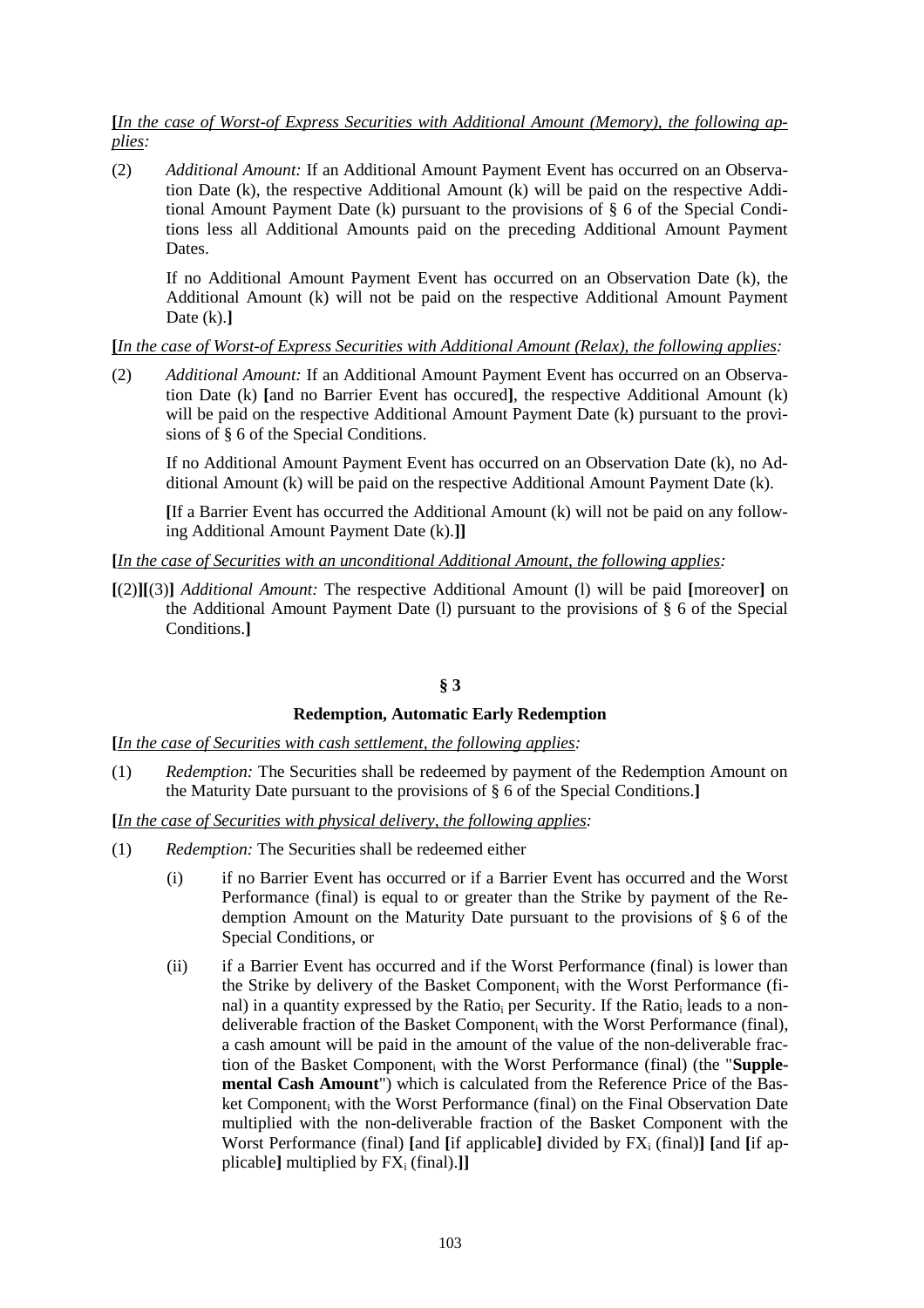(2) *Automatic Early Redemption:* If an Early Redemption Event has occurred **[**but no Barrier Event**]**, the Securities will be automatically early redeemed on the immediately following Early Maturity Date (k) by payment of the respective Early Redemption Amount (k) on the respective Early Maturity Date (k) pursuant to the provisions of § 6 of the Special Conditions.

**[**If a Barrier Event has occurred, the Securities will not be early redeemed on any following Observation Date (k). In this case the Securities will be redeemed on the Maturity Date pursuant to the provisions of §§ 3 and 4 of the Special Conditions.**]**

### **§ 4**

### **Redemption Amount, Early Redemption Amount**

(1) *Redemption Amount*: The Redemption Amount corresponds to an amount in the Specified Currency calculated or specified by the Calculation Agent as follows:

### **[***Product Type 3: Worst-of Express Securities*

**[***In the case of Securities with cash settlement, the following applies:*

- If a Final Redemption Event has occurred but no Barrier Event, the Redemption Amount corresponds to the Maximum Amount.
- *-* If no Final Redemption Event has occurred and no Barrier Event, the Redemption Amount corresponds to the Final Redemption Amount.
- *-* If a Barrier Event has occurred the Redemption Amount is specified according to the following formula:

Redemption Amount = Nominal Amount x Worst Performance (final) / Strike

However, in this case the Redemption Amount is not greater than the Nominal Amount.**]**

#### **[***In the case of Securities with physical delivery, the following applies:*

- If a Final Redemption Event has occurred and no Barrier Event, the Redemption Amount corresponds to the Maximum Amount.
- *-* If no Final Redemption Event has occurred and no Barrier Event, the Redemption Amount is equal to the Final Redemption Amount.
- *-* If a Barrier Event has occurred and Worst Performance (final) is equal to or greater than the Strike, the Redemption Amount corresponds to the Nominal Amount.**]**

#### **[***Product Type 4: Worst-of Express Plus Securities*

**[***In the case of Securities with cash settlement, the following applies:*

- *-* If no Barrier Event has occurred, the Redemption Amount corresponds to the Maximum Amount.
- *-* If a Barrier Event has occurred, the Redemption Amount is specified according to the following formula:

Redemption Amount = Nominal Amount x Worst Performance (final) / Strike

However, in this case the Redemption Amount is not greater than the Nominal Amount.**]**

#### **[***In the case of Securities with physical delivery, the following applies:*

*-* If no Barrier Event has occurred, the Redemption Amount corresponds to the Maximum Amount.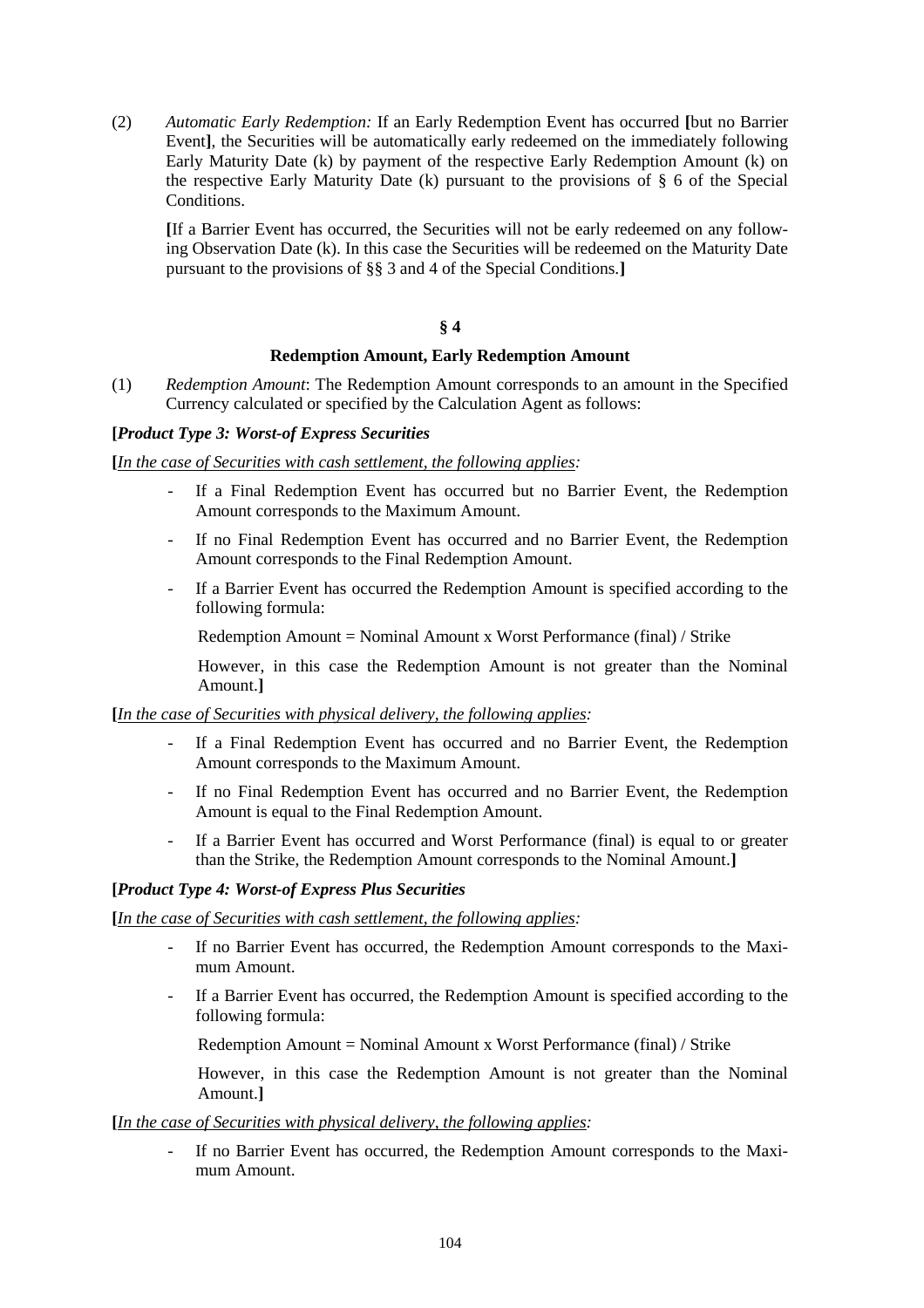If a Barrier Event has occurred and Worst Performance (final) is equal to or greater than the Strike, the Redemption Amount corresponds to the Nominal Amount.**]]**

### **[***Product Type 5: Worst-of Express Securities with Additional Amount*

**[***In the case of Securities with cash settlement, the following applies:*

- If no Barrier Event has occurred, the Redemption Amount corresponds to the Maximum Amount.
- *-* If a Barrier Event has occurred, the Redemption Amount is specified according to the following formula:

Redemption Amount = Nominal Amount x Worst Performance (final) / (Strike)

However, in this case the Redemption Amount is not greater than the Nominal Amount.**]**

### **[***In the case of Securities with physical delivery, the following applies:*

- If no Barrier Event has occurred, the Redemption Amount corresponds to the Maximum Amount.
- *-* If a Barrier Event has occurred and the Worst Performance (final) is equal to or greater than the Strike, the Redemption Amount corresponds to the Nominal Amount.**]]**
- (2) *Early Redemption Amount*: The Early Redemption Amount (k) for an Early Maturity Date (k) is specified in § 1 of the Product and Underlying Data.**]**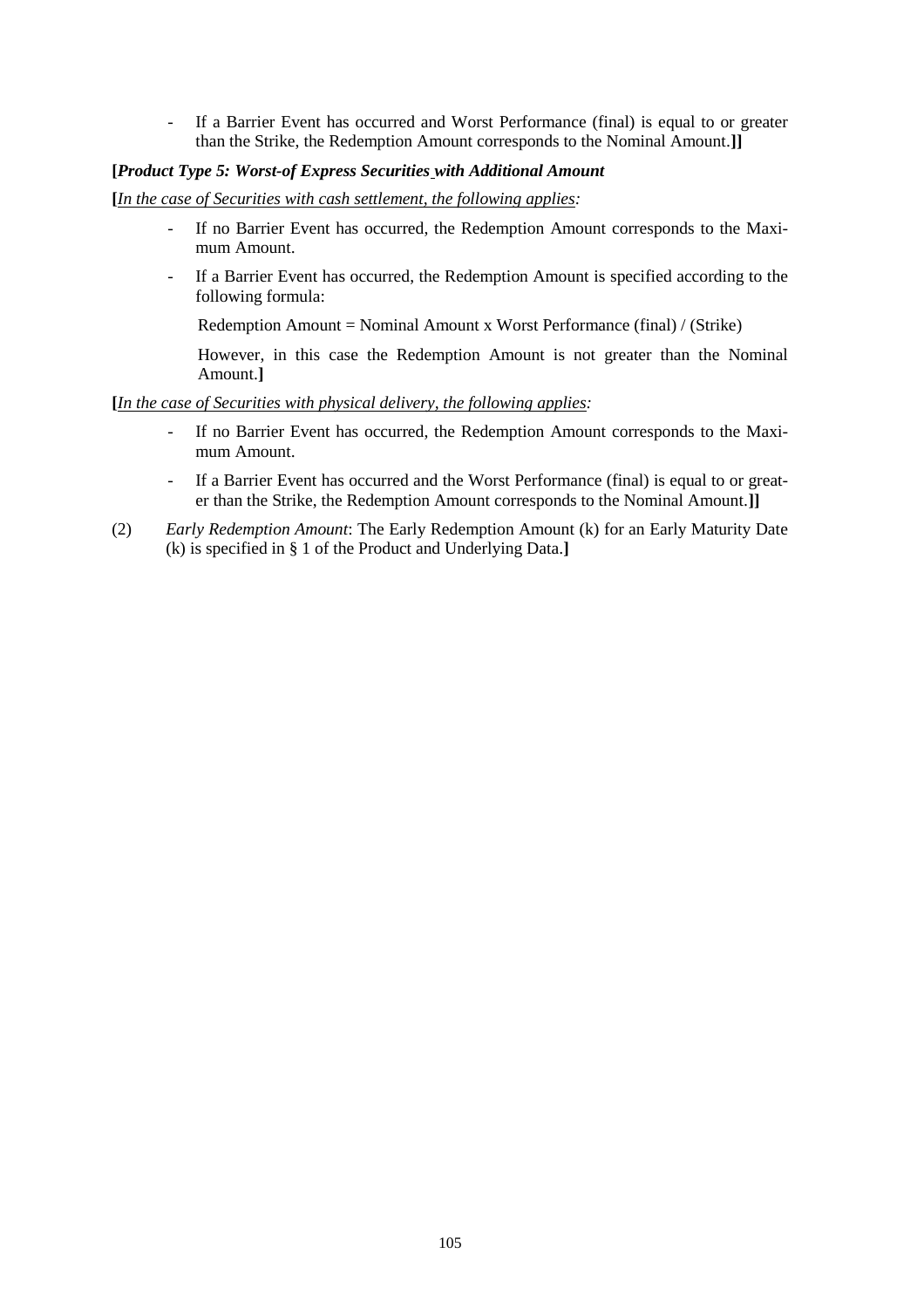# *Product Type 6: Worst-of Express Cash Collect Securities*

**[***In the case of Worst-of Express Cash Collect Securities, the following applies:*

# **§ 1**

### **Definitions**

"**Additional Amount (k)**" means the respective Additional Amount (k) as specified in § 1 of the Product and Underlying Data.

**[**"**Additional Amount (l)**" means the Additional Amount (l) as specified in § 1 of the Product and Underlying Data.**]**

"**Additional Amount Payment Date (k)**" means the Additional Amount Payment Date (k) as specified in § 1 of the Product and Underlying Data.

**[**"**Additional Amount Payment Date (l)**" means the Additional Amount Payment Date (l) as specified in § 1 of the Product and Underlying Data.**]**

"**Adjustment Event**" means **[**each of the following events**]**:

**[***In the case of a basket consisting of shares or a depository receipts as Underlying, the following applies:*

- (a) each measure taken by the company that has issued the respective Basket Component<sup>i</sup> or by a third party, which would – due to a change in the legal and economic position, in particular a change in the company's fixed assets and capital – in the reasonable discretion (§ 315 BGB) of the Calculation Agent, affect the respective Basket Component<sub>i</sub> not only immaterially (in particular capital increase against cash contribution, issuance of Securities with options or conversion rights into shares, capital increase with company funds, distribution of special dividends, share splits, merger, liquidation, nationalisation);
- (b) an early termination performed by the respective Determining Futures Exchange<sub>i</sub> of the there traded Derivatives of the respective Basket Componenti;
- (c) an adjustment performed by the respective Determining Futures Exchange<sub>i</sub> of the there traded Derivatives of the respective Basket Component<sub>i</sub>;
- (d) **[**a Hedging Disruption occurs;
- (e)**]** any event which is economically equivalent to one of the above-mentioned events with regard to its consequences on the respective Basket Component<sup>i</sup> .**]**

# **[***In the case of a basket consisting of indices as Underlying, the following applies:*

- (a) changes in the relevant Index Concept or the calculation of the respective Basket Component<sub>i</sub>, that in the reasonable discretion (§ 315 BGB) of the Calculation Agent result in a new relevant Index Concept or calculation of the respective Basket Component; being no longer economically equivalent to the original relevant Index Concept or the original calculation of the respective Basket Component<sub>i</sub>;
- (b) the calculation or publication of the respective Basket Component<sub>i</sub> is finally discontinued, or replaced by another index (the "**Index Replacement Event**");
- (c) due to circumstances for which the Issuer is not responsible, the Issuer is no longer entitled to use the respective Basket Component<sub>i</sub> as basis for the calculations or, respectively, specifications described in the Terms and Conditions of these Securities; likewise the Issuer is not responsible for the termination of the license to use the respective Basket Component; due to an unacceptable increase in license fees (a "**License Termination Event**");
- (d) **[**a Hedging Disruption occurs;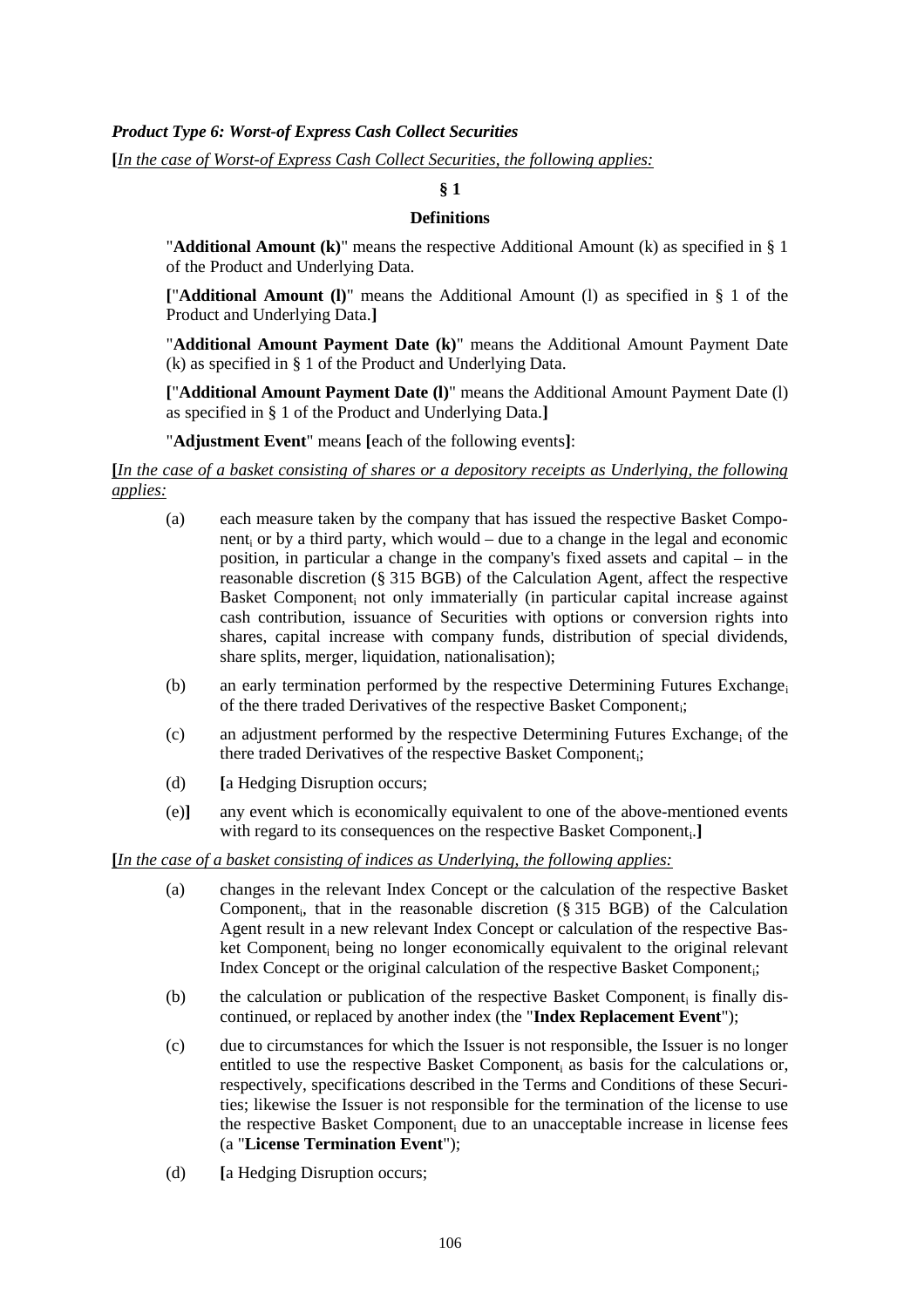(e)**]** any event which is economically equivalent to one of the above-mentioned events with regard to its consequences on the respective Basket Component<sup>i</sup> .**]**

**[***In the case of a a basket consisting of commodities as Underlying, the following applies:*

- [(a)] any changes in the Relevant Trading Conditions of the respective Basket Component<sub>i</sub> that lead to a situation where, in the reasonable discretion (§ 315 BGB) of the Calculation Agent, as a result of the change, the changed trading conditions are no longer economically equivalent to the Relevant Trading Conditions prior to the change**[**;
- (b) a Hedging Disruption occurs**]**.**]**

"**Banking Day**" means each day (other than a Saturday or Sunday) on which the Clearing System **[**and the Trans-European Automated Real-time Gross settlement Express Transfer-System (TARGET2) (the "**TARGET2**") is open for business**] [**is open for business and commercial banks and foreign exchange markets settle payments in the Banking Day Financial Centre**]**.

**[**"**Banking Day Financial Centre**" means the Banking Day Financial Centre as specified in § 1 of the Product and Underlying Data.**]**

**[**"**Barrieri**" means **[**the Barrier<sup>i</sup> as specified in § 1 of the Product and Underlying Data**] [**Barrier Level<sup>i</sup> x K<sup>i</sup> (initial)**]**.**]**

**["Barrier<sub>i</sub> (k)"** means [the Barrier<sub>i</sub> (k) as specified in  $\S$  1 of the Product and Underlying Data**]** [Barrier Level<sub>i</sub> (k) x  $K_i$  (initial)].]

**[***In the case of Securities with continuous Barrier observation, the following applies:*

**"Barrier Event"** means that any price of at least one Basket Component, as published by the **[**Relevant Exchangei**] [**Index Sponsor<sup>i</sup> or Index Calculation Agenti**] [**Reference Marketi**]** with continuous observation during the Barrier Observation Period is equal to or less than the respective Barrier<sub>i</sub>.]

**[***In the case of Securities with date-related Barrier observation, the following applies:*

"**Barrier Event**" means that any Performance of the Basket Component<sup>i</sup> (b) on the respective Barrier Observation Date is equal to or less than the respective Barrier Level<sup>i</sup> .**]**

**[***In the case of Securities where the Barrier<sup>i</sup> is still to be specified and with date-related Barrier observation, the following applies:*

"**Barrier Leveli**" means the Barrier Level<sup>i</sup> as specified in § 1 of the Product and Underlying Data.**]**

**[***In the case of Securities where the Barrier<sup>i</sup> (k) is still to be specified and with date-related Barrier observation, the following applies:*

"**Barrier Level**<sub>i</sub> (k)" means the Barrier Level<sub>i</sub> (k) as specified in § 1 of the Product and Underlying Data.**]**

**[***In the case of Securities with continuous Barrier observation, the following applies:*

"**Barrier Observation Period**" means each Calculation Date from the First Day of the Barrier Observation Period (including) to the Last Day of the Barrier Observation Period (including).**]**

"**Barrier Observation Period (k)**" means each Calculation Date from the First Day of the Barrier Observation Period (k) (including) to the Last Day of the Barrier Observation Period (k) (including).**]**

"**Basket Componenti**" means the respective **[**share**][**index**][**commodity**]** as specified in § 1 of the Product and Underlying Data.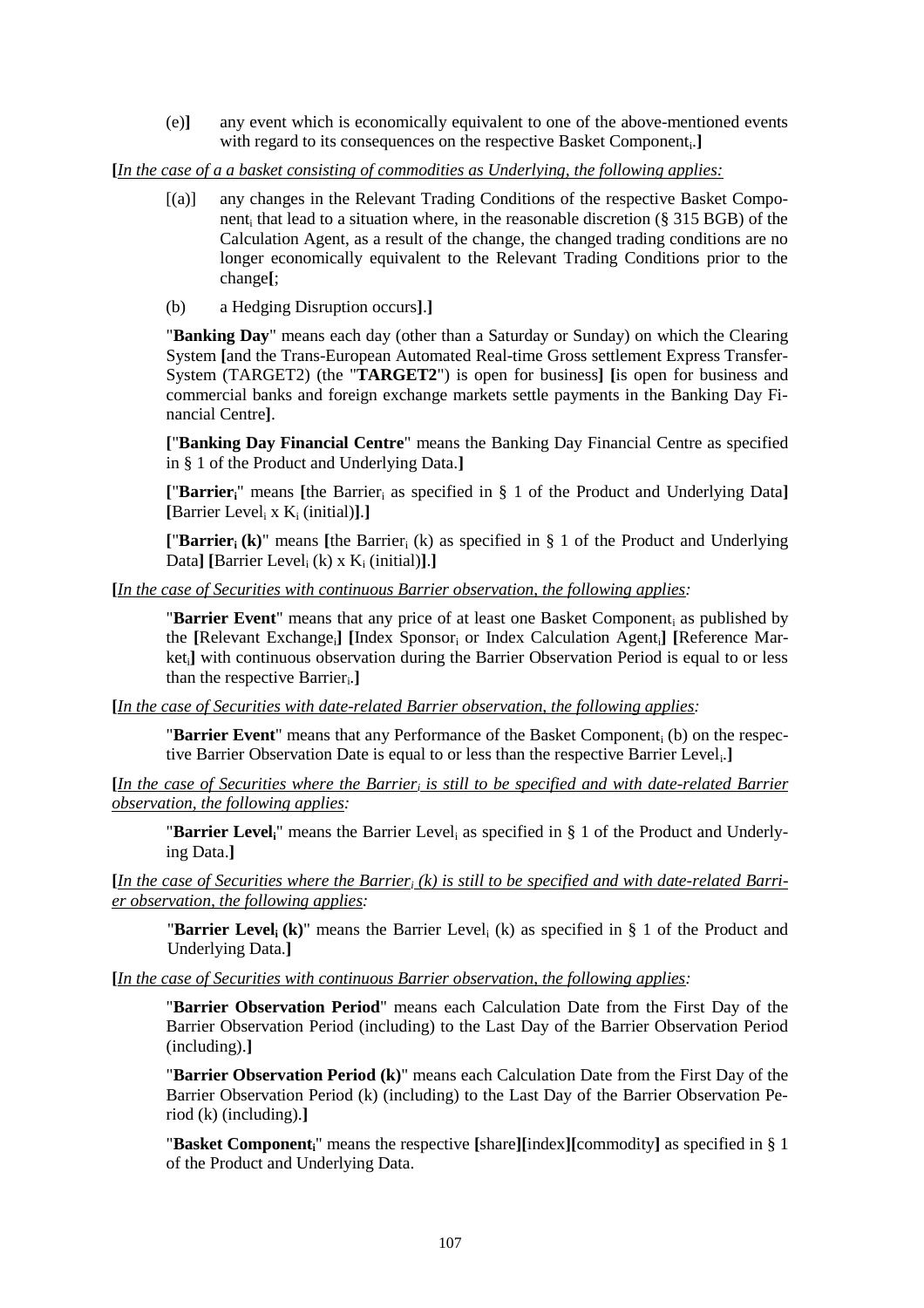"**Calculation Agent**" means the Calculation Agent as specified in § 2 (2) of the General Conditions.

"Calculation Date" means each day on which the Reference Price<sub>i</sub> is published by the [respective Relevant Exchange<sub>i</sub>][respective Index Sponsor<sub>i</sub> or the respective Index Calculation Agenti**][**respective Reference Marketi**]**.

**[**"**Call Event**" means **[**Share Call Event**] [**Index Call Event**] [**Commodity Call Event**]**.**]**

**[**"**Change in Law**" means that due to

- (a) the coming into effect of changes in laws or regulations (including but not limited to tax laws or capital market provisions) or
- (b) a change in relevant case law or administrative practice (including the administrative practice of the tax or financial supervisory authorities),

in the reasonable discretion (§ 315 BGB) of the Issuer

- $[(a)]$  the holding, acquisition or sale of the respective Basket Component<sub>i</sub> or assets that are needed in order to hedge price risks or other risks with respect to its obligations under the Securities is or becomes wholly or partially illegal for the Issuer**[** or
- (b) the costs associated with the obligations under the Securities have increased substantially (including but not limited to an increase in tax obligations, the reduction of tax benefits or other negative consequences with regard to tax treatment)**]**,

if such changes become effective on or after the First Trade Date.**]**

**[**"**Clearance System**" means the principal domestic clearance system customarily used for settling trades with respect to the **[**respective Basket Component<sub>i</sub>] [the securities that form the basis of the respective Basket Componenti**]** as determined by the Calculation Agent in its reasonable discretion (§ 315 BGB).**]**

**[**"**Clearance System Business Day**" means, with respect to the Clearance System, any day (other than a Saturday or Sunday) on which such Clearance System is open for the acceptance and execution of settlement instructions.**]**

"**Clearing System**" means **[**Clearstream Banking AG, Frankfurt am Main ("**CBF**")**] [**Clearstream Banking S.A., Luxembourg ("**CBL**") and Euroclear Bank SA/NV ("**Euroclear Bank**") (CBL and Euroclear are individually referred to as an "**ICSD**" (International Central Securities Depository) and, collectively, the "**ICSDs**")**] [**Euroclear France SA ("**Euroclear France**")**] [***Insert other Clearing System(s)***]**.

**[***In the case of Securities with continuous Barrier observation, the following applies:*

"**Coupon Barrier Event**" means that any price of at least one Basket Component<sub>i</sub> as published by the [Relevant Exchange<sub>i</sub>] [Index Sponsor<sub>i</sub> or Index Calculation Agent<sub>i</sub>] [Reference Marketi**]** with continuous observation during the Barrier Observation Period (k) is equal to or less than the respective Barrier<sub>i</sub> $(k)$ .

**[***In the case of Securities with date-related Barrier observation, the following applies:*

"**Coupon Barrier Event**" means that any Performance of the Basket Component<sup>i</sup> (c) on any Coupon Barrier Observation Date during the Barrier Observation Period (k) is equal to or less than the respective Barrier Level<sup>i</sup> (k).**]**

**[**"**Commodity Call Event**" means each of the following events:

- (a) in the reasonable discretion (§ 315 BGB) of the Calculation Agent no suitable Replacement Reference Market is available or could be determined;
- (b) a Change in Law **[**and/or a Hedging Disruption and/or Increased Costs of Hedging**]** occur**[**s**]**;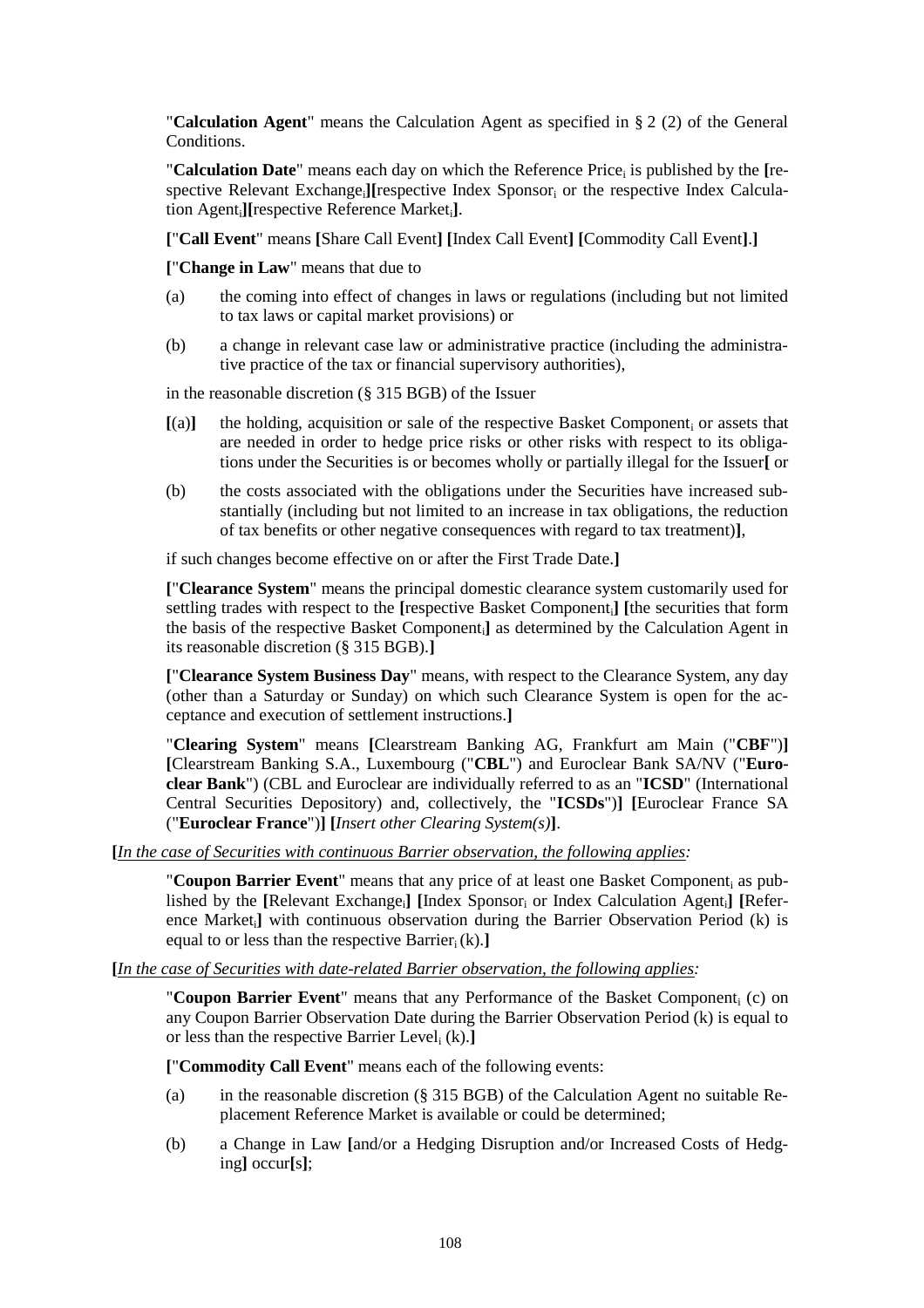- (c) the relevant Basket Component<sub>i</sub> is no longer calculated or published in the relevant Currency of the Basket Componenti**[**;
- (d) an adjustment pursuant to § 8 (2) or (3) of the Special Conditions is not possible or not reasonable with regard to the Issuer and/or the Security Holders**]**.**]**

"**Currency of the Basket Componenti**" means the Currency of the Basket Component<sup>i</sup> as specified in § 2 of the Product and Underlying Data.

**Determining Futures Exchange**<sup>"</sup> means the futures exchange, on which respective derivatives of the respective Basket Component<sup>i</sup> **[**or – if derivatives on the respective Basket Component<sub>i</sub> are not traded – its components] (the "**Derivatives**") are traded, and as determined by the Calculation Agent in its reasonable discretion (§ 315 BGB) by way of notice pursuant to § 6 of the General Conditions in accordance with such Derivative's number or liquidity.

In the case of a material change in the market conditions at the Determining Futures Exchange<sub>i</sub>, such as a final discontinuation of derivatives' quotation linked to the respective Basket Component<sub>i</sub> [or to its components] at the Determining Futures Exchange<sub>i</sub> or a considerably restricted number or liquidity, the Calculation Agent will in its reasonable discretion (§ 315 BGB) by way of notice pursuant to § 6 of the General Conditions determine another futures exchange as the Determining Futures Exchange<sup>i</sup> (the "**Substitute Futures Exchange**i"). In this case, any reference in these Terms and Conditions to the Determining Futures Exchange<sub>i</sub>, shall be deemed to refer to the Substitute Futures Exchange<sub>i</sub>.

"**Early Maturity Date (k)**" means the "Early Maturity Date (k)" as specified in § 1 of the Product and Underlying Data.

"**Early Redemption Amount (k)**" means the "Early Redemption Amount (k)" as calculated or specified by the Calculation Agent pursuant to § 4 (2) of the Special Conditions.

"**Early Redemption Event**" means that any Performance of the Basket Component<sup>i</sup> (k) is equal to or greater than the respective Early Redemption Level,  $(k)$ .

**"Early Redemption Level<sub>i</sub>** (k)" means the Early Redemption Level<sub>i</sub> (k) as specified in  $\S$  1 of the Product and Underlying Data.

**[**"**First Day of the Barrier Observation Period**" means the First Day of the Barrier Observation Period as specified in § 1 of the Product and Underlying Data.**]**

**[**"**First Day of the Barrier Observation Period (k)**" means the First Day of the Barrier Observation Period (k) as specified in § 1 of the Product and Underlying Data.**]**

**[**"**First Day of the [Best][Worst]-out Period**" means the First Day of the **[**Best**][**Worst**]** out Period as specified in § 1 of the Product and Underlying Data.**]**

"**First Trade Date**" means the First Trade Date as specified in § 1 of the Product and Underlying Data.

**[**"**Hedging Disruption**" means that the Issuer is not able to

- (a) close, continue or carry out transactions or acquire, exchange, hold or sell assets (respectively) which in the reasonable discretion (§ 315 BGB) of the Issuer are needed in order to hedge price risks or other risks with regard to its obligations under the Securities, or
- (b) realise, reclaim or pass on proceeds from such transactions or assets,

under conditions which are economically substantially equivalent to those on the First Trade Date.**]**

**[**"**Increased Costs of Hedging**" means that the Issuer has to pay a substantially higher amount of taxes, duties, expenditures and fees (with the exception of broker fees) compared to the First Trade Date in order to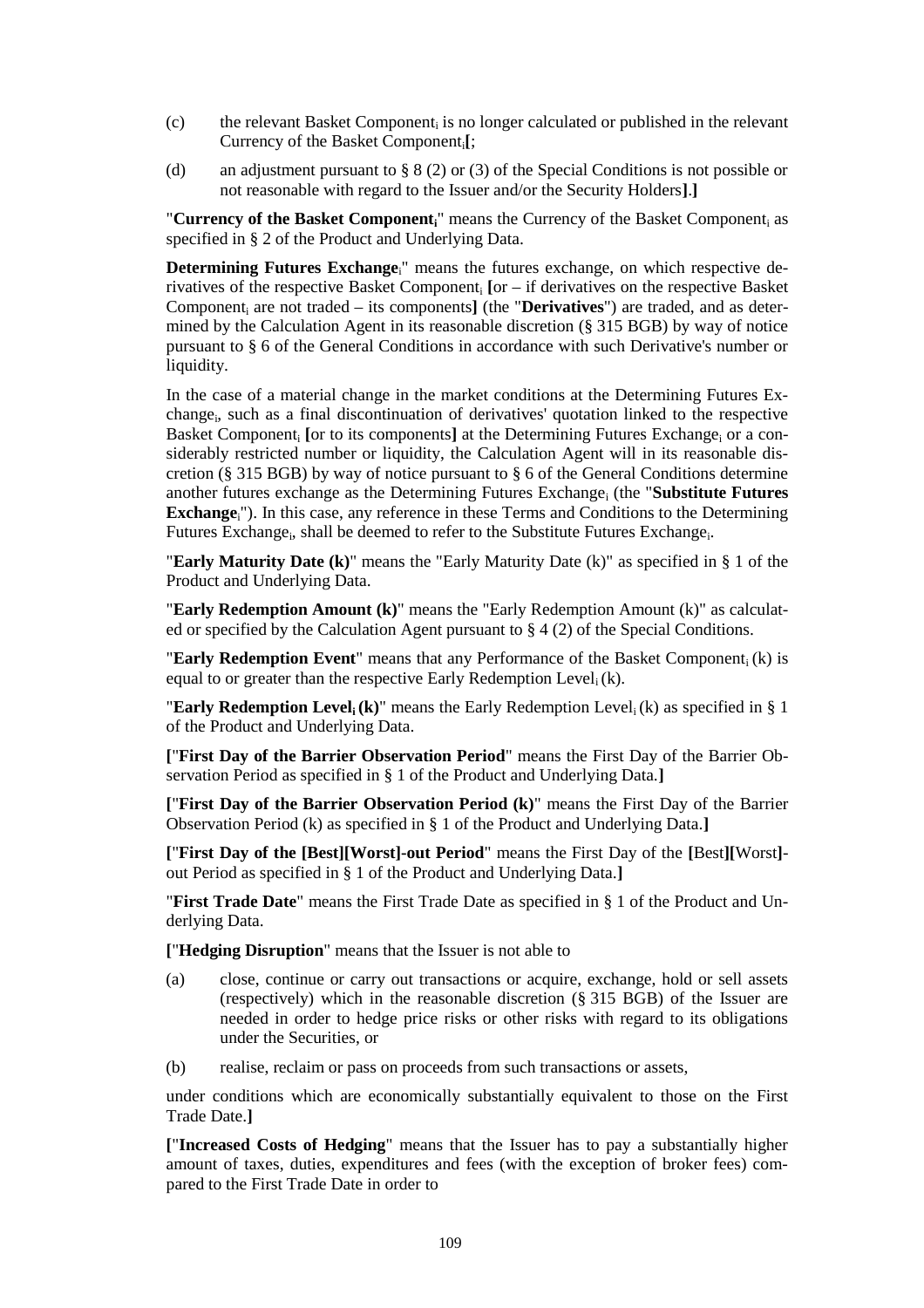- (a) close, continue or carry out transactions or acquire, exchange, hold or sell assets (respectively) which in the reasonable discretion (§ 315 BGB) of the Issuer are needed in order to hedge price risks or other risks with regard to its obligations under the Securities, or
- (b) realise, reclaim or pass on proceeds from such transactions or assets,

whereas cost increases due to a deterioration of the credit-worthiness of the Issuer are not considered as Increased Costs of Hedging.**]**

**[**"**Index Calculation Agenti**" means the Index Calculation Agent<sup>i</sup> as specified in § 2 of the Product and Underlying Data.**]**

**[**"**Index Call Event**" means each of the following events:

- (a) in the reasonable discretion (§ 315 BGB) of the Calculation Agent no suitable Replacement Basket Component is available;
- (b) a Change in Law **[**and/or a Hedging Disruption and/or Increased Costs of Hedging**]** occur**[**s**]**;
- (c) the relevant Basket Component<sub>i</sub> is no longer calculated or published in the relevant Currency of the Basket Componenti**[**;
- (d) in the reasonable discretion (§ 315 BGB) of the Calculation Agent no suitable substitute for the respective Index Sponsor<sub>i</sub> and/or the respective Index Calculation Agent<sub>i</sub> is available;
- (e) an adjustment pursuant to § 8 (3) or (4) of the Special Conditions is not possible or not reasonable with regard to the Issuer and/or the Security Holders**]**.**]**

**[**"**Index Sponsori**" means the Index Sponsor<sup>i</sup> as specified in § 2 of the Product and Underlying Data.**]**

"**Issue Date**" means the Issue Date as specified in § 1 of the Product and Underlying Data.

"**Issuing Agent**" means the Issuing Agent as specified in § 1 of the Product and Underlying Data.

**[***In the case of Securities where* K*<sup>i</sup> (initial) has already been specified, the following applies:*

" $\mathbf{K}_i$  (initial)" means  $\mathbf{K}_i$  (initial) as specified in § 1 of the Product and Underlying Data.

**[***In the case of Securities with initial Reference Price observation, the following applies:*

" $K_i$  (initial)" means the Reference Price<sub>i</sub> on the Initial Observation Date.]

**[***In the case of Securities with initial average observation, the following applies:*

"**K**<sup>i</sup> **(initial)**" means the equally weighted average of the Reference Prices of the Basket Component<sup>i</sup> specified on the Initial Observation Dates.**]**

**[***In the case of Securities with* **[***Best***][***Worst***]***-in observation, the following applies:*

"**K**<sup>i</sup> **(initial)**" means the **[**highest**][**lowest**]** Reference Price<sup>i</sup> on **[**each of the Initial Observation Dates**] [**each **[***Insert relevant date(s)***]** between the Initial Observation Date and the Last Day of the **[**Best**] [**Worst**]**-in Period (including)].**]**

**[***In the case of Securities with date-related Barrier observation, the following applies:*

"**K**<sup>i</sup> **(b)**" means the Reference Price<sup>i</sup> on the respective Barrier Observation Date.**]**

**[**"**K**<sup>i</sup> **(c)**" means the Reference Price<sup>i</sup> on the respective Coupon Barrier Observation Date.**]**

" $K_i$  (k)" means the Reference Price<sub>i</sub> on the respective Observation Date (k).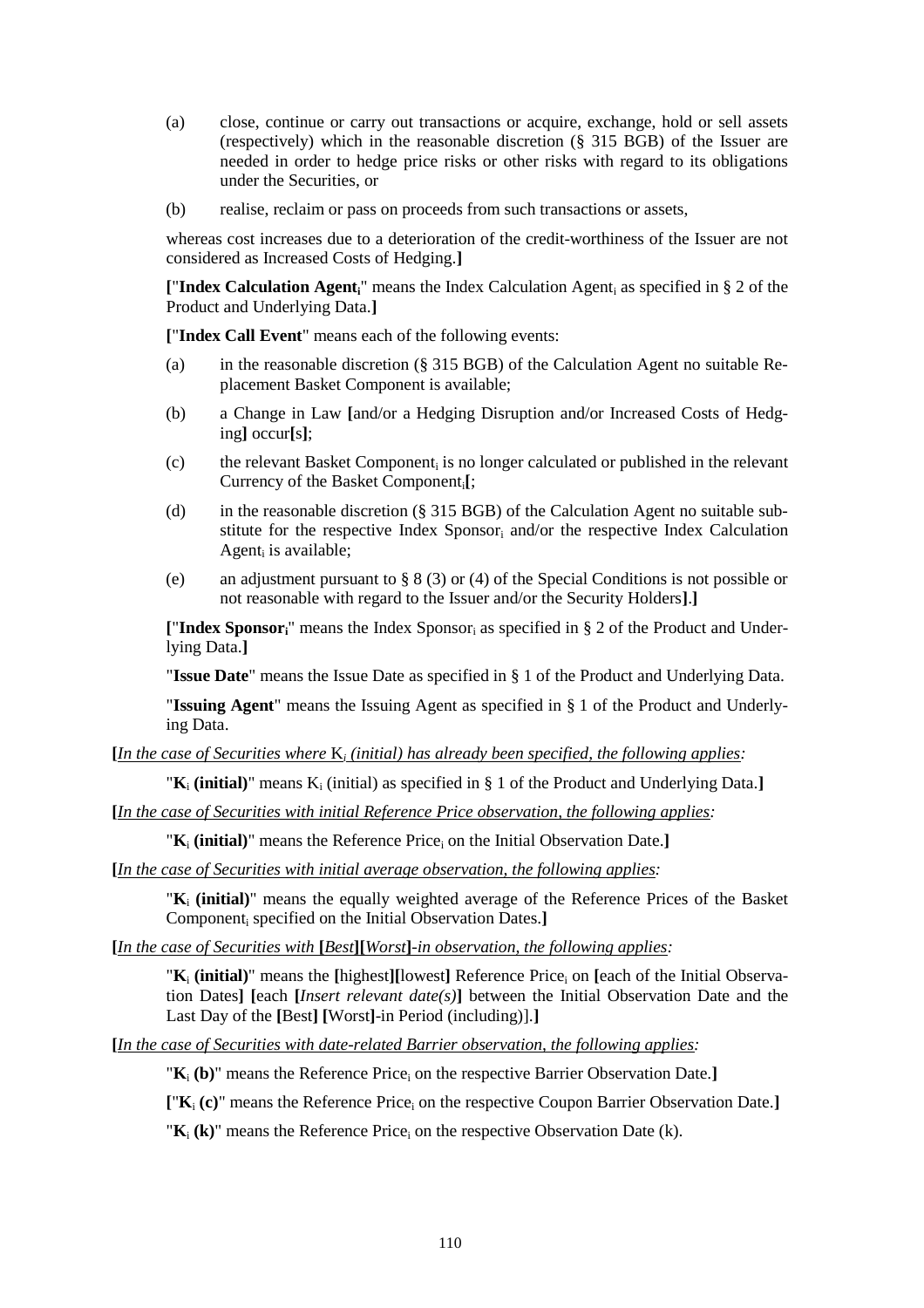" $\mathbf{K}_i$  (final)" means the Reference Price<sub>i</sub> on the Final Observation Date.

**[***In the case of Securities with final average observation, the following applies:*

"**K**<sup>i</sup> **(final)**" means the equally weighted average of the Reference Prices of the Basket Component<sup>i</sup> specified on the Final Observation Dates.**]**

**[***In the case of Securities with* **[***Best***][***Worst***]***-out observation, the following applies:*

"**K**<sub>i</sub> (final)" means the [highest][lowest] Reference Price<sub>i</sub> on [each of the Final Observation Dates**] [**each **[***Insert relevant date(s)***]** between the First Day of the **[**Best**] [**Worst**]**-out Period (including) and the Final Observation Date (including).**]]**

**[**"**Last Day of the Barrier Observation Period**" means the Last Day of the Barrier Observation Period as specified in § 1 of the Product and Underlying Data.**]**

**[**"**Last Day of the Barrier Observation Period (k)**" means the Last Day of the Barrier Observation Period (k) as specified in § 1 of the Product and Underlying Data.**]**

**[**"**Last Day of the [Best][Worst]-in Period**" means the Last Day of the **[**Best**][**Worst**]**-in Period as specified in § 1 of the Product and Underlying Data.**]**

"**Market Disruption Event**" means each of the following events:

**[***In the case of a basket consisting of shares or depository receipts as Underlying, the following applies:*

- (a) the failure of the respective Relevant Exchange<sub>i</sub> to open for trading during its regular trading sessions;
- (b) the suspension or restriction of trading in the respective Basket Component<sub>i</sub> on the respective Relevant Exchange;
- (c) in general the suspension or restriction of trading in a Derivative of the respective Basket Component<sub>i</sub> on the respective Determining Futures Exchange<sub>i</sub>;

to the extent that such Market Disruption Event occurs in the last hour prior to the normal calculation of the Reference Price of the respective Basket Component<sub>i</sub> and continues at the point of time of the normal calculation and is material in the reasonable discretion (§ 315 BGB) of the Calculation Agent. Any restriction of the trading hours or the number of days on which trading takes place on the respective Relevant Exchange  $\alpha$ , as the case may be, the respective Determining Futures Exchange<sub>i</sub>, shall not constitute a Market Disruption Event provided that the restriction occurs due to a previously announced change in the rules of the respective Relevant Exchange<sub>i</sub> or, as the case may be, the respective Determining Futures Exchange<sub>i</sub>.]

#### **[***In the case of a basket consisting of indices as Underlying, the following applies*

- (a) in general the suspension or restriction of trading on the exchanges or the markets on which the securities that form the basis of the respective Basket Component<sub>i</sub> are listed or traded, or on the respective futures exchanges or on the markets on which Derivatives of the respective Basket Component; are listed or traded;
- (b) in relation to individual securities which form the basis of respective Basket Component<sub>i</sub>, the suspension or restriction of trading on the exchanges or on the markets on which such securities are traded or on the respective futures exchange or the markets on which derivatives of such securities are traded;
- $(c)$  in relation to individual Derivatives of the respective Basket Component<sub>i</sub> the suspension or restriction of trading on the futures exchanges or the markets on which such derivatives are traded;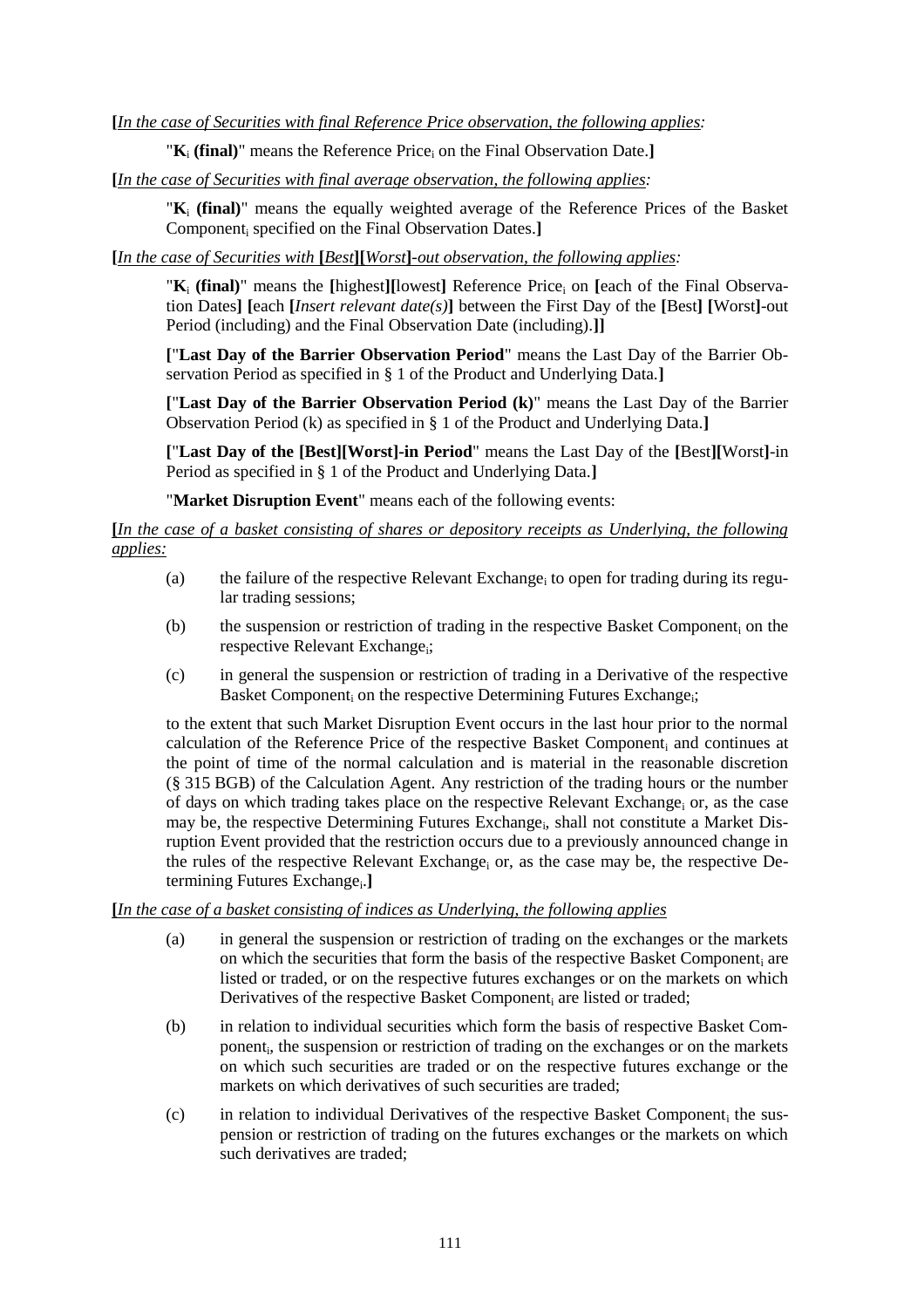(d) the suspension of or failure or the non-publication of the calculation of the respective Basket Component<sub>i</sub> as a result of a decision by the Index Sponsor<sub>i</sub> or the Index Calculation Agent<sub>i</sub>;

to the extent that such Market Disruption Event occurs in the last hour prior to the normal calculation of the Reference Price of the respective Basket Component<sup>i</sup> and continues at the point of time of the normal calculation and is material in the reasonable discretion (§ 315 BGB) of the Calculation Agent. Any restriction of the trading hours or the number of days on which trading takes place on the respective Relevant Exchange; or, as the case may be, the Determining Futures Exchange<sub>i</sub>, shall not constitute a Market Disruption Event provided that the restriction occurs due to a previously announced change in the rules of the Relevant Exchange<sub>i</sub> or, as the case may be, the Determining Futures Exchange<sub>i</sub>.]

### **[***In the case of a basket consisting of commodities as Underlying, the following applies:*

- (a) the suspension or the restriction of trading or the price determination of the respective Basket Component<sub>i</sub> on the Reference Market<sub>i</sub> or
- (b) the suspension or restriction of trading in a Derivative of the respective Basket Component<sup>i</sup> on the Determining Futures Exchange<sup>i</sup>

to the extent that such Market Disruption Event is material in the reasonable discretion (§ 315 BGB) of the Calculation Agent. Any restriction of the trading hours or the number of days on which trading takes place on the respective Reference Market<sub>i</sub> or, as the case may be, the respective Determining Futures Exchange; shall not constitute a Market Disruption Event provided that the restriction occurs due to a previously announced change in the rules of the respective Reference Market<sub>i</sub> or, as the case may be, the respective Determining Futures Exchange<sub>i</sub>.]

"**Maturity Date**" means the Maturity Date, as specified in § 1 of the Product and Underlying Data.

"**Maximum Amount**" means the Maximum Amount as specified in § 1 of the Product and Underlying Data.

"**N**" means the amount of Basket Components as specified in § 1 of the Product and Underlying Data.

"**Nominal Amount**" means the Nominal Amount as specified in § 1 of the Product and Underlying Data.

"**Observation Date**" means each of the following Observation Dates:

## **[***In the case of Securities with date-related Barrier observation, the following applies:*

"**Barrier Observation Date**" means each of the Barrier Observation Dates as specified in § 1 of the Product and Underlying Data. If a Barrier Observation Date is not a Calculation Date for one or more Basket Components, the immediately following Banking Day, which is a Calculation Date shall be the respective Barrier Observation Date for **[**all Basket Components**][**the relevant Basket Componenti**]**.**]**

**[***In the case of Securities with date-related Coupon Barrier observation and postponement of the Coupon Barrier Observation Date of all Basket Components, the following applies:*

> "**Coupon Barrier Observation Date**" means each of the Coupon Barrier Observation Dates as specified in § 1 of the Product and Underlying Data. If a Coupon Barrier Observation Date is not a Calculation Date for one or more Basket Components, the immediately following Banking Day, which is a Calculation Date shall be the respective Coupon Barrier Observation Date for all Basket Components.**]**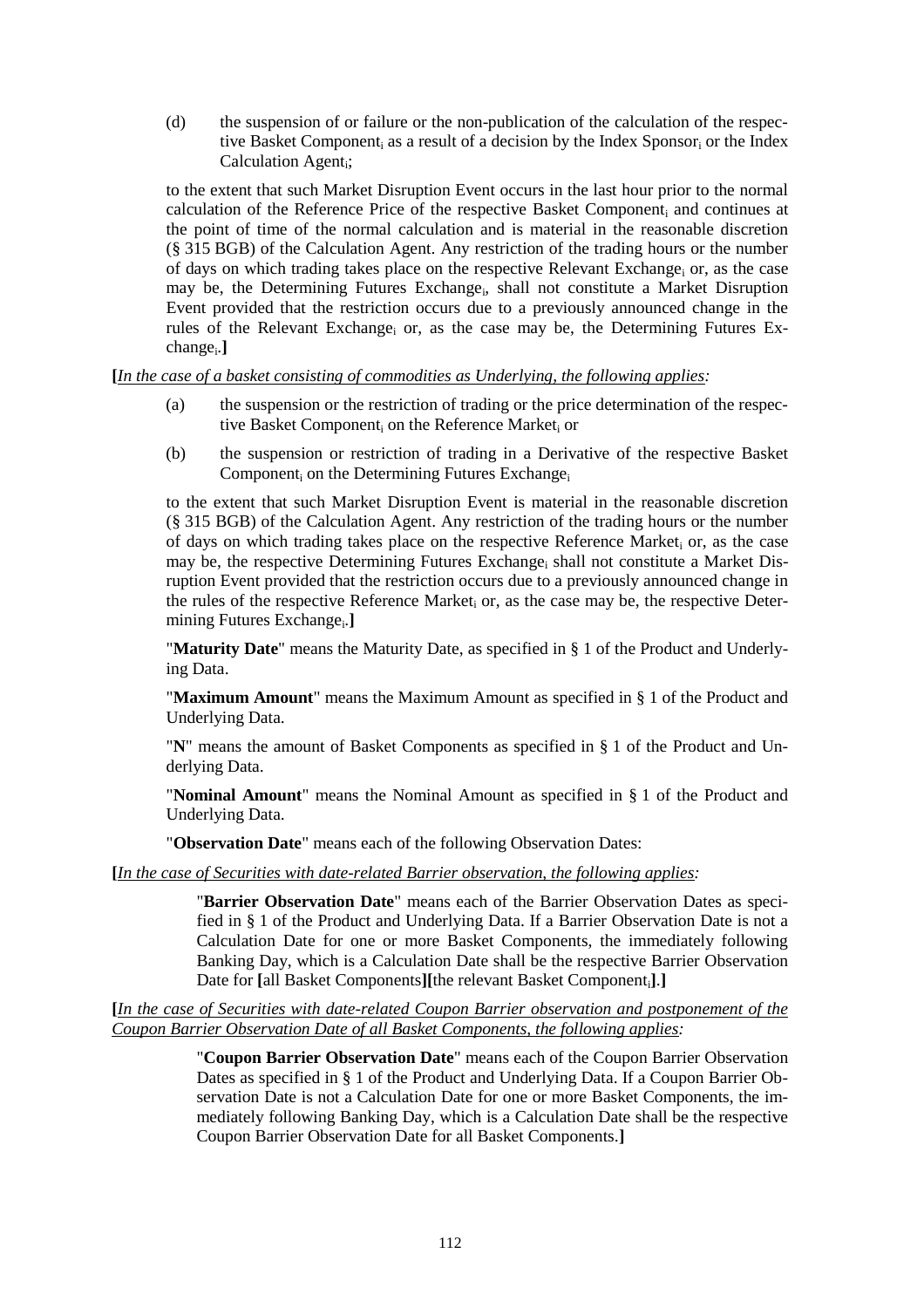**[***In the case of Securities with Additional Amount with date-related Barrier observation and postponement of the Coupon Barrier Observation Date of the affected Basket Components, the following applies:*

> "**Coupon Barrier Observation Date**" means each of the Coupon Barrier Observation Dates as specified in § 1 of the Product and Underlying Data. If a Coupon Barrier Observation Date is not a Calculation Date for one or more Basket Components, the immediately following Banking Day, which is a Calculation Date shall be the respective Coupon Barrier Observation Date for the affected Basket Component<sup>i</sup> .**]**

> "**Final Observation Date**" means **[**the Final Observation Date**] [**each of the Final Observation Dates**]** as specified in § 1 of the Product and Underlying Data. If **[**the**][**a**]** Final Observation Date is not a Calculation Date for one or more Basket Components, the immediately following Banking Day, which is a Calculation Date shall be the **[**respective**]** Final Observation Date for **[**all Basket Components**][**the relevant Basket Componenti**]**. **[**The Maturity Date shall be postponed accordingly.**] [**If the last Final Observation Date is not a Calculation Date, the Maturity Date shall be postponed accordingly.**]** No interest shall become due because of such postponement.

> **[**"**Initial Observation Date**" means **[**the Initial Observation Date**] [**each of the Initial Observation Dates**]** as specified in § 1 of the Product and Underlying Data. If **[**the**][**an**]** Initial Observation Date is not a Calculation Date for one or more Basket Components, the immediately following Banking Day, which is a Calculation Date shall be the **[**respective**]** Initial Observation Date for **[**all Basket Components**][**the relevant Basket Componenti**]**.**]**

> "**Observation Date (k)**" means the Observation Date (k) as specified in § 1 of the Product and Underlying Data. If the Observation Date (k) is not a Calculation Date for one or more Basket Components, the immediately following Banking Day, which is a Calculation Date shall be the respective Observation Date (k) for **[**all Basket Components**] [**the respective Basket Componenti**]**. The respective Early Maturity Date (k) and the respective Additional Amount Payment Date (k) shall be postponed accordingly. No interest shall become due because of such postponement.

**[***In the case of Securities with date-related Barrier observation, the following applies:*

"**Performance of the Basket Component<sup>i</sup> (b)**" means the Performance of the Basket Component<sup>i</sup> on the respective Barrier Observation Date according to the following formula:

 $K_i$  (b) /  $K_i$  (initial)]

**[**"**Performance of the Basket Component<sup>i</sup> (c)**" means the Performance of the Basket Component<sup>i</sup> on the respective Coupon Barrier Observation Date according to the following formula:

 $K_i$  (c) /  $K_i$  (initial)]

"**Performance of the Basket Component<sup>i</sup> (k)**" means the Performance of the Basket Component<sup>i</sup> on the respective Barrier Observation Date (k) according to the following formula:

 $K_i$  (k) /  $K_i$  (initial)

"**Performance of the Basket Component<sup>i</sup> (final)**" means the Performance of the Basket Component<sub>i</sub> on the Final Observation Date according to the following formula:

 $K_i$  (final) /  $K_i$  (initial)

"**Principal Paying Agent**" means the Principal Paying Agent as specified in § 2 (1) of the General Conditions.

"**Redemption Amount**" means the Redemption Amount as calculated or, respectively,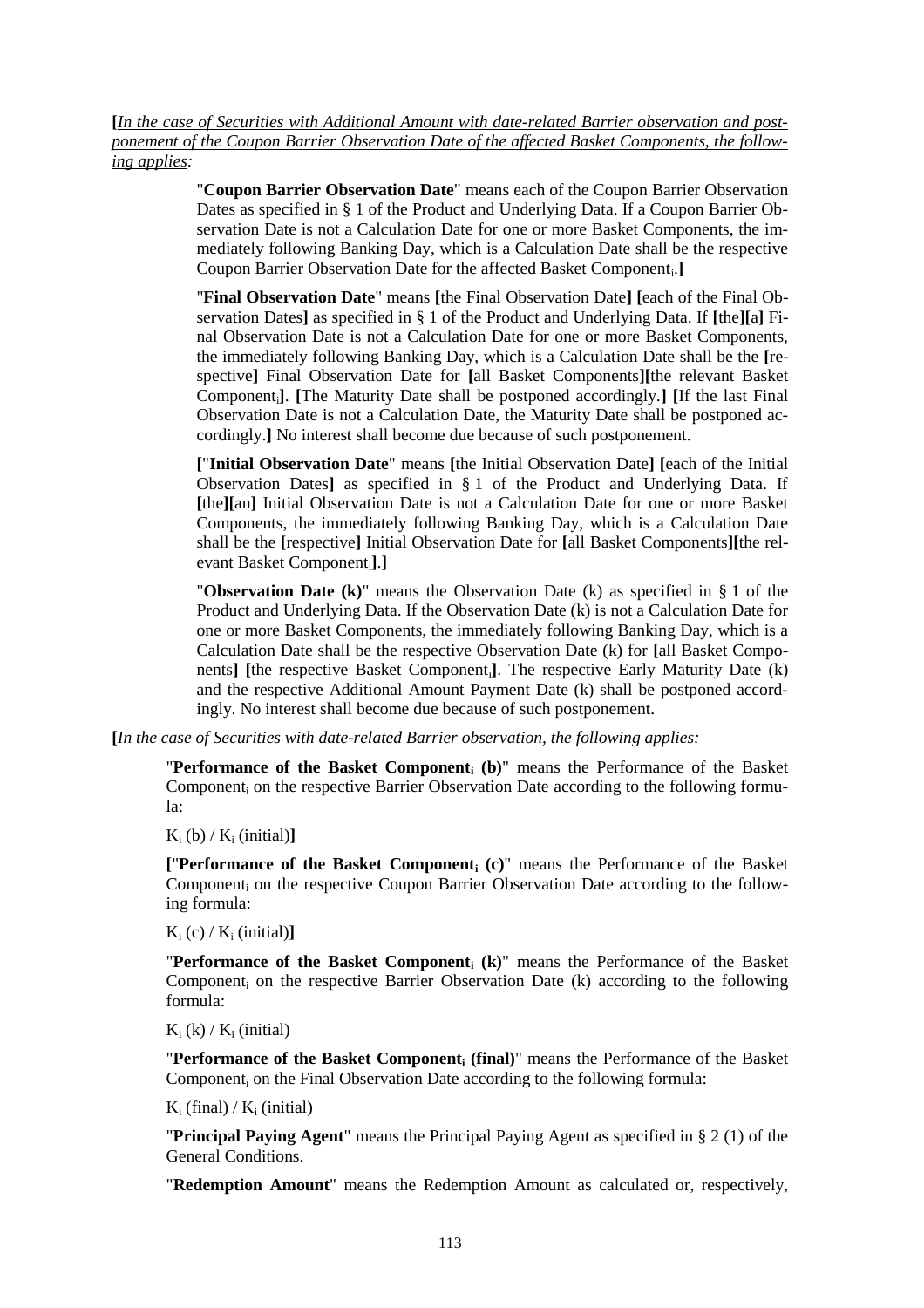specified by the Calculation Agent pursuant to § 4 of the Special Conditions.

**[**"**Reference Marketi**" means the relevant Reference Market<sup>i</sup> as specified in § 2 of the Product and Underlying Data.**]**

"**Reference Pricei**" means the Reference Price of the relevant Basket Component<sup>i</sup> as specified in § 1 of the Product and Underlying Data.

**[**"**Relevant Exchangei**" means the **[**respective Relevant Exchange<sup>i</sup> as specified in § 2 of the Product and Underlying Data.**] [**exchange, on which the components of the respective Basket Component<sup>i</sup> are traded, as determined by the Calculation Agent in its reasonable discretion (§ 315 BGB) by way of notice pursuant to § 6 of the General Conditions in accordance with such components' liquidity.**]**

In the case of a material change in the market conditions at the **[**respective**]** Relevant Exchange<sub>i</sub>, such as a final discontinuation of the quotation of the respective Basket Component<sub>i</sub> [or, respectively its components] at the respective Relevant Exchange<sub>i</sub> and the quotation at a different stock exchange or considerably restricted number or liquidity, the Calculation Agent will in its reasonable discretion (§ 315 BGB) by way of notice pursuant to § 6 of the General Conditions determine another stock exchange as the relevant exchange (the "**Substitute Exchange**"). In this case, any reference in these Terms and Conditions to the respective Relevant Exchange; shall be deemed to refer to the respective Substitute Exchange.**]**

"**Security Holder**" means the holder of a Security.

**[**"**Settlement Cycle**" means the period of Clearance System Business Days following a transaction on the Relevant Exchange<sup>i</sup> **[**with respect to the relevant Basket Componenti**][**in the securities that form the basis of the respective Basket Componenti**]**, during which period settlement will customarily take place according to the rules of such Relevant Exchange<sub>i</sub>.]

**[**"**Share Call Event**" means each of the following events:

- (a) the quotation of the respective Basket Component<sub>i</sub> at the Relevant Exchange<sub>i</sub> is finally ceased and in the reasonable (§ 315 BGB) of the Calculation Agent no Substitute Exchange could be determined;
- (b) the quotation of the respective Basket Componenti at the Relevant Exchange; no longer occurs in the Currency of the Basket Componenti;
- (c) a Change in Law **[**and/or a Hedging Disruption and/or Increased Costs of Hedging**]** occur**[**s**][**;
- (d) an adjustment pursuant to § 8 (1) of the Special Conditions is not possible or not reasonable with regard to the Issuer and/or the Security Holders**]**.**]**

"**Specified Currency**" means the Specified Currency as specified in § 1 of the Product and Underlying Data.

"**Strike**" means the Strike as specified in § 1 of the Product and Underlying Data.

"**Terms and Conditions**" means the terms and conditions of these Securities as set out in the General Conditions (Part A), the Product and Underlying Data (Part B) and the Special Conditions (Part C).

"**Underlying**" means a Basket consisting of the Basket Components.

"**Website[s] for Notices**" means the Website(s) for Notices as specified in § 1 of the Product and Underlying Data.

"**Website[s] of the Issuer**" means the Website(s) of the Issuer as specified in § 1 of the Product and Underlying Data.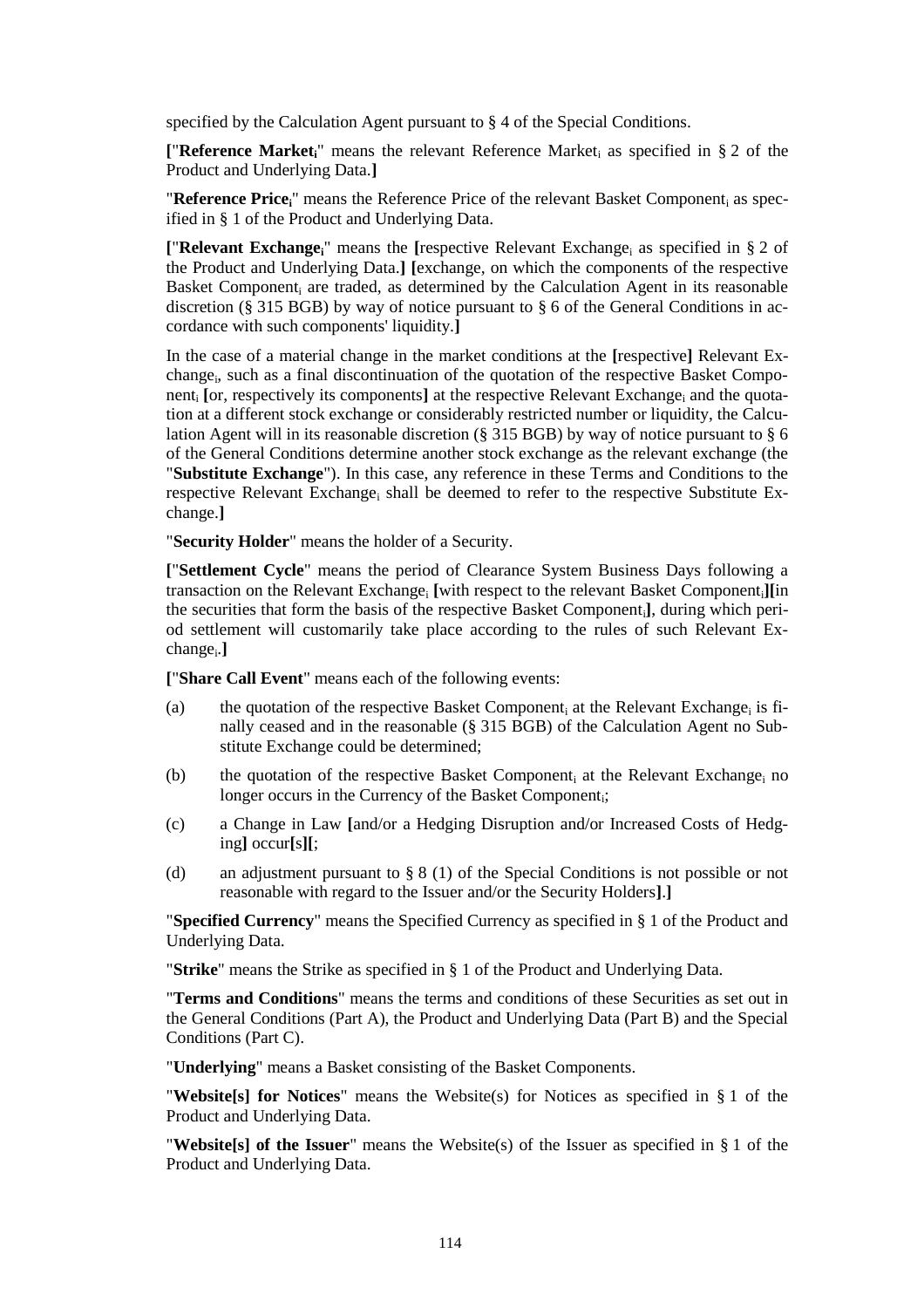"**Worst Performance (final)**" means the Performance of the Basket Component<sup>j</sup> (final) specified as follows:

Performance of the Basket Component<sub>i</sub> (final) = min  $[K_i$  (final) /  $K_i$  (initial)**]** (with i = 1,…N)

#### **§ 2**

#### **Interest, Additional Amount**

- (1) *Interest*: The Securities do not bear interest.
- (2) *Additional Amount:* If no Coupon Barrier Event has occurred during the Barrier Observation Period (k) and all previous Barrier Observation Periods (k), the respective Additional Amount (k) will be paid on the respective Additional Amount Payment Date (k) pursuant to the provisions of § 6 of the Special Conditions.

If a Coupon Barrier Event has occurred during the Barrier Observation Period (k), the Additional Amount (k) will not be paid on the respective Additional Amount Payment Date (k). I.e., if a Coupon Barrier Event occurs the option of an Additional Amount lapses without taking into account whether a Coupon Barrier Event has occurred during the respective following Barrier Observation Period (k).

#### **§ 3**

#### **Redemption**

- (1) *Redemption:* The Securities shall be redeemed by payment of the Redemption Amount on the Maturity Date pursuant to the provisions of § 6 of the Special Conditions*.*
- (2) If an Early Redemption Event has occurred **[**but no Coupon Barrier Event until the Observation Date (k)**]**, the Securities will be automatically early redeemed on the immediately following Early Maturity Date (k) by payment of the respective Early Redemption Amount (k) on the respective Early Maturity Date (k) pursuant to the provisions of  $\S$  6 of the Special Conditions.

**[**If a Coupon Barrier Event has occurred until the Observation Date (k), the Securities will not be early redeemed on any following Observation Date (k). In this case the Securities will be redeemed on the Maturity Date pursuant to the provisions of §§ 3 and 4 of the Special Conditions.**]**

#### **§ 4**

#### **Redemption Amount**

- (1) *Redemption Amount*: The Redemption Amount corresponds to an amount in the Specified Currency calculated or specified by the Calculation Agent as follows:
	- *-* If no Barrier Event has occured, the Redemption Amount corresponds to the Maximum Amount.
	- *-* If a Barrier Event has occurred the Redemption Amount is specified according to the following formula:

Redemption Amount = Nominal Amount x Worst Performance (final) / Strike

However, in this case the Redemption Amount is not greater than the Nominal Amount.

(2) *Early Redemption Amount*: The Early Redemption Amount (k) for an Early Maturity Date (k) is specified in § 1 of the Product and Underlying Data.**]**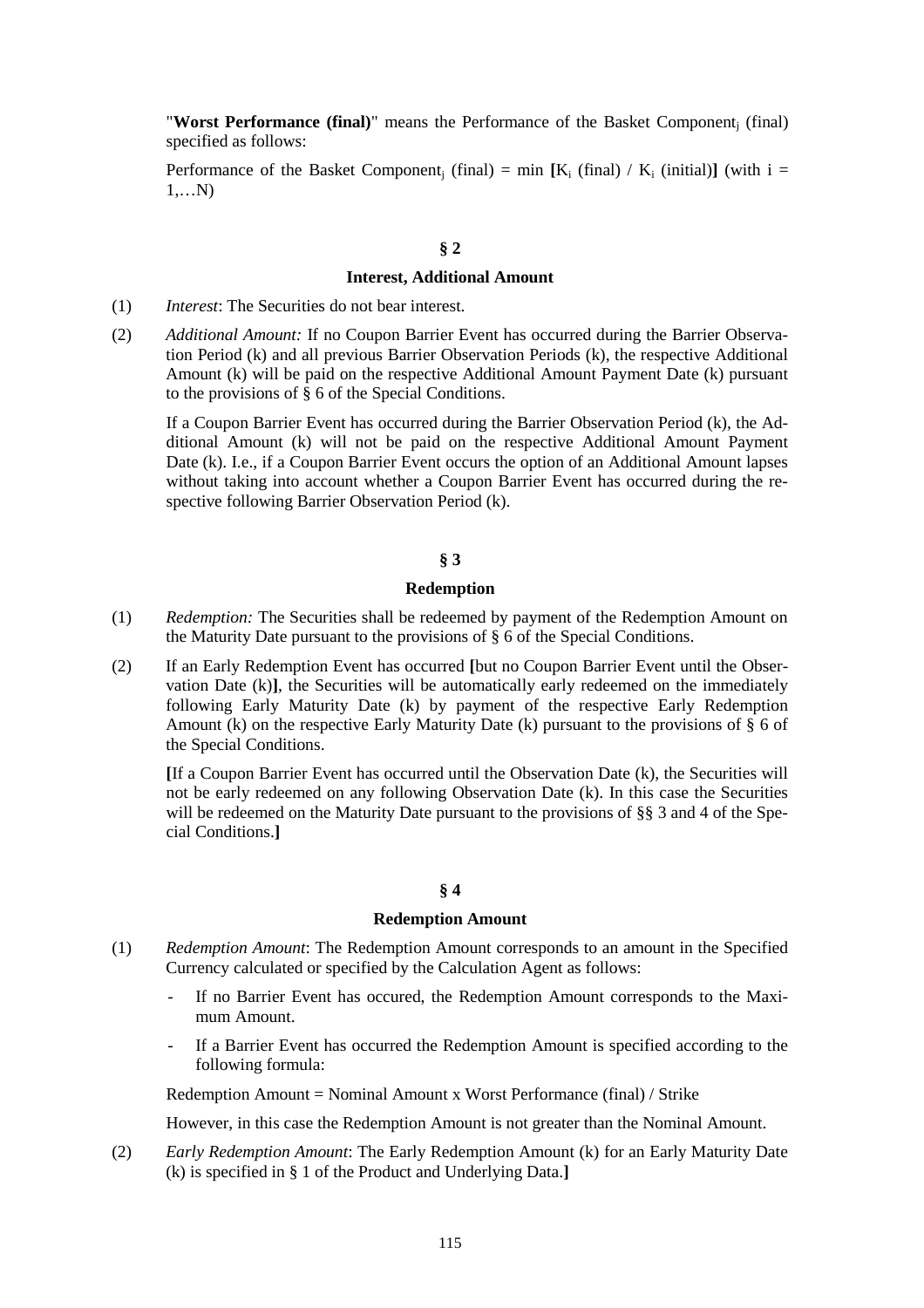**§ 5**

**[***In the case of the Securities with Issuer's Extraordinary Call Right, the following applies:*

#### **Issuer's Extraordinary Call Right**

*Issuer's extraordinary call right*: Upon the occurrence of a Call Event the Issuer may call the Securities extraordinarily by giving notice pursuant to § 6 of the General Conditions and redeem the Securities at their Cancellation Amount. Such call shall become effective at the time of the notice pursuant to § 6 of the General Conditions or at the time indicated in the notice, as the case may be. The application of §§ 313, 314 BGB remains reserved.

The "**Cancellation Amount**" shall be the reasonable market value of the Securities determined by the Calculation Agent in its reasonable discretion (§ 315 BGB) within ten Banking Days before the extraordinary call becomes effective.

The Cancellation Amount will be paid five Banking Days following the date of the above mentioned notice, or at the date specified in such notice, as the case may be, pursuant to the provisions of § 6 of the Special Conditions.**]**

**[***In the case of the Securities without Issuer's Extraordinary Call Right, the following applies:*

#### **(intentionally left out)]**

**§ 6**

### **Payments[, Delivery]**

**[***In the case of Securities where the Specified Currency is the Euro, the following applies:*

(1) *Rounding:* The amounts payable under these Terms and Conditions shall be rounded up or down to the nearest EUR 0.01, with EUR 0.005 being rounded upwards.**]**

**[***In the case of Securities where the Specified Currency is not Euro, the following applies:*

- (1) *Rounding*: The amounts payable under these Terms and Conditions shall be rounded up or down to the smallest unit of the Specified Currency, with 0.5 of such unit being rounded upwards.**]**
- (2) *Business day convention*: If the due date for any payment under the Securities (the "**Payment Date**") is not a Banking Day then the Security Holders shall not be entitled to payment until the next following Banking Day. The Security Holders shall not be entitled to further interest or other payments in respect of such delay.
- (3) *Manner of payment, discharge*: All payments shall be made to the Principal Paying Agent. The Principal Paying Agent shall pay the amounts due to the Clearing System to be credited to the respective accounts of the depository banks and to be transferred to the Security Holders. The payment to the Clearing System shall discharge the Issuer from its obligations under the Securities in the amount of such a payment.
- (4) *Interest of default*: If the Issuer fails to make payments under the Securities when due, the amount due shall bear interest on the basis of the default interest rate established by law. Such accrual of interest starts on the day following the due date of that payment (including) and ends on the effective date of the payment (including).**]**

#### **[***In the case of Securities with physical delivery, the following applies:*

(5) *Delivery*: The Delivery of the Basket Components and the payment of a Supplemental Cash Amount shall be made within five Banking Days after the Maturity Date (the "**Delivery Period**") to the Clearing System for credit to the accounts of the relevant depository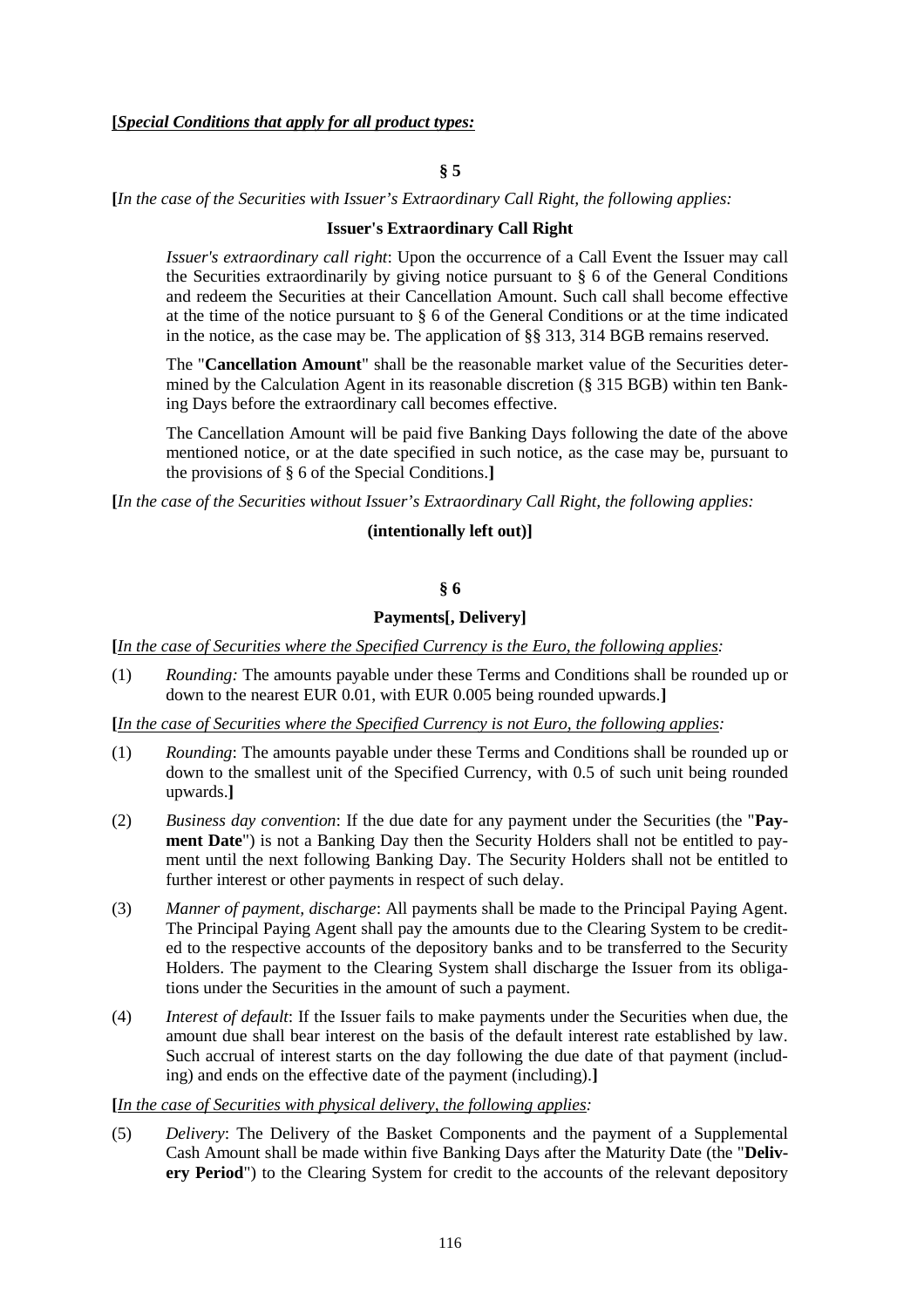banks of the Security Holders. All costs, incl. possible custody fees, exchange turnover taxes, stamp taxes, transaction fees, other taxes or levies (together the "**Delivery Costs**"), incurred as a result of the delivery of the Basket Components, shall be borne by the respective Security Holder. Subject to the provisions of these Terms and Conditions, the Basket Components shall be delivered at the Security Holder's own risk. If the Maturity Date of a delivery or payment is not a Banking Day, such delivery or payment shall be made on the next following Banking Day. Such delay will not constitute any entitlement to interest or other payments. The Issuer shall not be obliged to forward to the Security Holders any notifications or documents of the issuer of the Basket Components that were provided to the Issuer prior to such delivery of the Basket Components, even if such notifications or other documents refer to events that occurred after delivery of the Basket Components. During the Delivery Period the Issuer shall not be obliged to exercise any rights under the Basket Components. The Issuer shall be entitled to claim in the Basket Components that exist prior to or on the Maturity Date, provided that the day, on which the Basket Components are traded for the first time on the Relevant Exchange "ex" of such claim, falls on or prior to such Maturity Date.

(6) *Transaction Disturbance*: If, in the reasonable discretion (§ 315 BGB) of the Calculation Agent, an event outside of the Issuer's control, which results in the Issuer not being able to deliver the Basket Components pursuant to the Terms and Conditions of these Securities (a "**Transaction Disturbance**") and this Transaction Disturbance has occurred prior to delivery of the Basket Components and continues to exist on the Maturity Date, then the first day of the Delivery Period shall be postponed to the next Banking Day, on which no Transaction Disturbance exists. The Security Holders shall be notified accordingly pursuant to § 6 of the General Conditions. The Security Holders shall not be entitled to interest payment or other amounts, if a delay in the delivery of the Basket Components occurs in accordance with this paragraph. The Issuer shall not be liable in this respect. In the event of a Transaction Disturbance, the Securities may, in the reasonable discretion (§ 315 BGB) of the Issuer and the Calculation Agent be redeemed at the Cash Value of the Redemption Price. The "**Cash Value of the Redemption Price**" is an amount determined by the Calculation Agent in its reasonable discretion (§ 315 BGB) on the basis of the stock exchange or market price of the Basket Components on the Final Observation Date or, should such stock exchange or market prices not be available, the volume weighted average of the stock exchange or market prices in a representative period or, should such volume weighted average not be available, an amount determined by the Calculation Agent in its reasonable discretion (§ 315 BGB).**]**

#### **§ 7**

# **Market Disruptions**

(1) *Postponement:* Notwithstanding the provisions of § 8 of the Special Conditions, if a Market Disruption Event occurs on an Observation Date, the respective Observation Date will be postponed to the next following Calculation Date on which the Market Disruption Event no longer exists.  $\text{[In this case the FX}_i$  Observation Date will be postponed as well to the next following Calculation Date on which the Market Disruption Event no longer exists.**]**

**[**If a Market Disruption Event occurs on a FX<sup>i</sup> Observation Date, the respective FX<sup>i</sup> Observation Date will be postponed to the next following FX Calculation Date on which the FX Market Disruption Event no longer exists.**]**

Any Payment Date relating to such Observation Date **[**or FX<sup>i</sup> Observation Date**]** shall be postponed if applicable. Interest shall not be payable due to such postponement.

(2) *Discretional valuation:* Should the Market Disruption Event continue for more than **[***Insert Number of Banking Days***]** consecutive Banking Days the Calculation Agent shall de-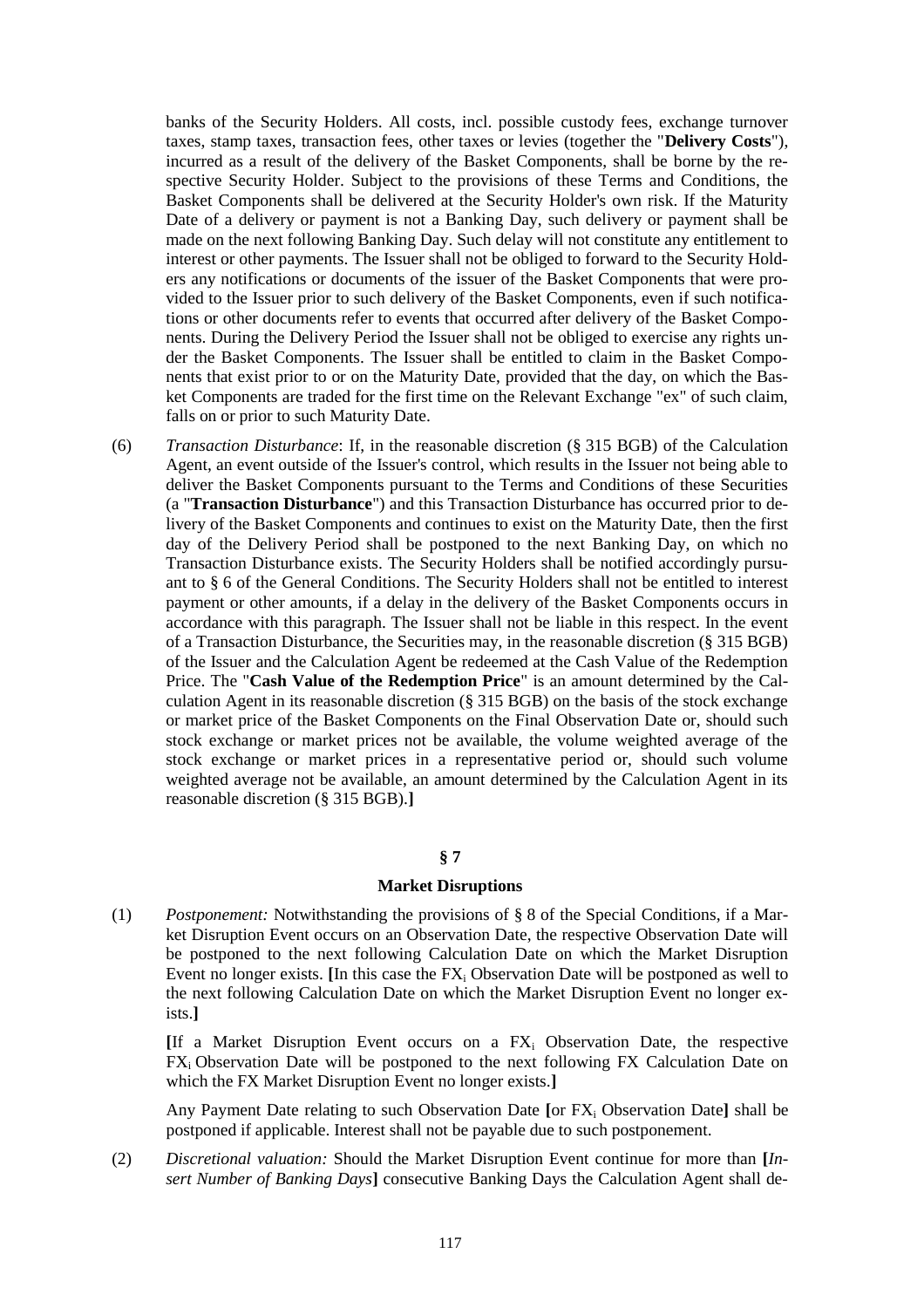termine in its reasonable discretion (§ 315 BGB) the respective Reference Price required for the calculations or, respectively, specifications described in the Terms and Conditions of these Securities. Such Reference Price shall be determined in accordance with prevailing market conditions at **[***Insert time and Financial Centre***]** on this **[***Insert number of following Banking Day***]**, taking into account the economic position of the Security Holders.

If within these **[***Insert Number of Banking Days***]** Banking Days traded Derivatives of the Basket Component<sub>i</sub> expire and are settled on the Determining Futures Exchange<sub>i</sub>, the settlement price established by the Determining Futures Exchange<sup>i</sup> for the there traded Derivatives will be taken into account in order to conduct the calculations or, respectively, specifications described in the Terms and Conditions of these Securities. In that case, the expiration date for those Derivatives is the respective Observation Date.

**[**Should the FX Market Disruption Event continue for more than **[***Insert number of Banking Days***]** consecutive Banking Days, the Calculation Agent shall determine in its reasonable discretion (§ 315 BGB) the respective  $FX_i$ . The  $FX_i$  required for the calculations or, respectively, specifications described in the Terms and Conditions of these Securities shall be determined in accordance with prevailing market conditions at **[***Insert time and financial centre***]** on this **[***Insert number of following Banking Day***]** Banking Day, taking into account the economic position of the Security Holders.**]**

**[***In the case of a basket consisting of shares or a depository receipts as Underlying, the following applies:*

#### **§ 8**

#### **Adjustments, Replacement Specification**

- (1) *Adjustments*: Upon the occurrence of an Adjustment Event the Calculation Agent shall in its reasonable discretion (§ 315 BGB) adjust the Terms and Conditions of these Securities (in particular the respective Basket Component<sub>i</sub>, the Ratio<sub>i</sub> and/or all prices of the Basket Components, which have been specified by the Issuer) and/or all prices of the Basket Components determined by the Calculation Agent on the basis of the Terms and Conditions of these Securities in such a way that the economic position of the Security Holders remains unchanged to the greatest extent possible. Any adjustment will be performed taking into consideration any adjustments made by the Determining Futures Exchange<sub>i</sub> to the there traded Derivatives linked to the respective Basket Component<sub>i</sub>, and the remaining term of the Securities as well as the latest available price of the respective Basket Component<sub>i</sub>. If the Calculation Agent determines that, pursuant to the rules of the Determining Futures Exchange<sub>i</sub>, no adjustments were made to the Derivatives linked to the respective Basket Component<sub>i</sub>, the Terms and Conditions of these Securities regularly remain unchanged. The exercised adjustments and the date of the first application shall be notified pursuant to § 6 of the General Conditions.
- (2) *Replacement Specification:* If a price of the respective Basket Component<sup>i</sup> published by the Relevant Exchange<sup>i</sup> pursuant to the Terms and Conditions of these Securities will subsequently be corrected and the correction (the "**Corrected Value**") will be published by the Relevant Exchange<sup>i</sup> after the original publication, but still within one Settlement Cycle, then the Calculation Agent will notify the Issuer of the Corrected Value without undue delay and shall again specify and publish the respective value by using the Corrected Value (the "**Replacement Specification**") pursuant to § 6 of the General Conditions.
- (3) The application of §§ 313, 314 BGB remains reserved.**]**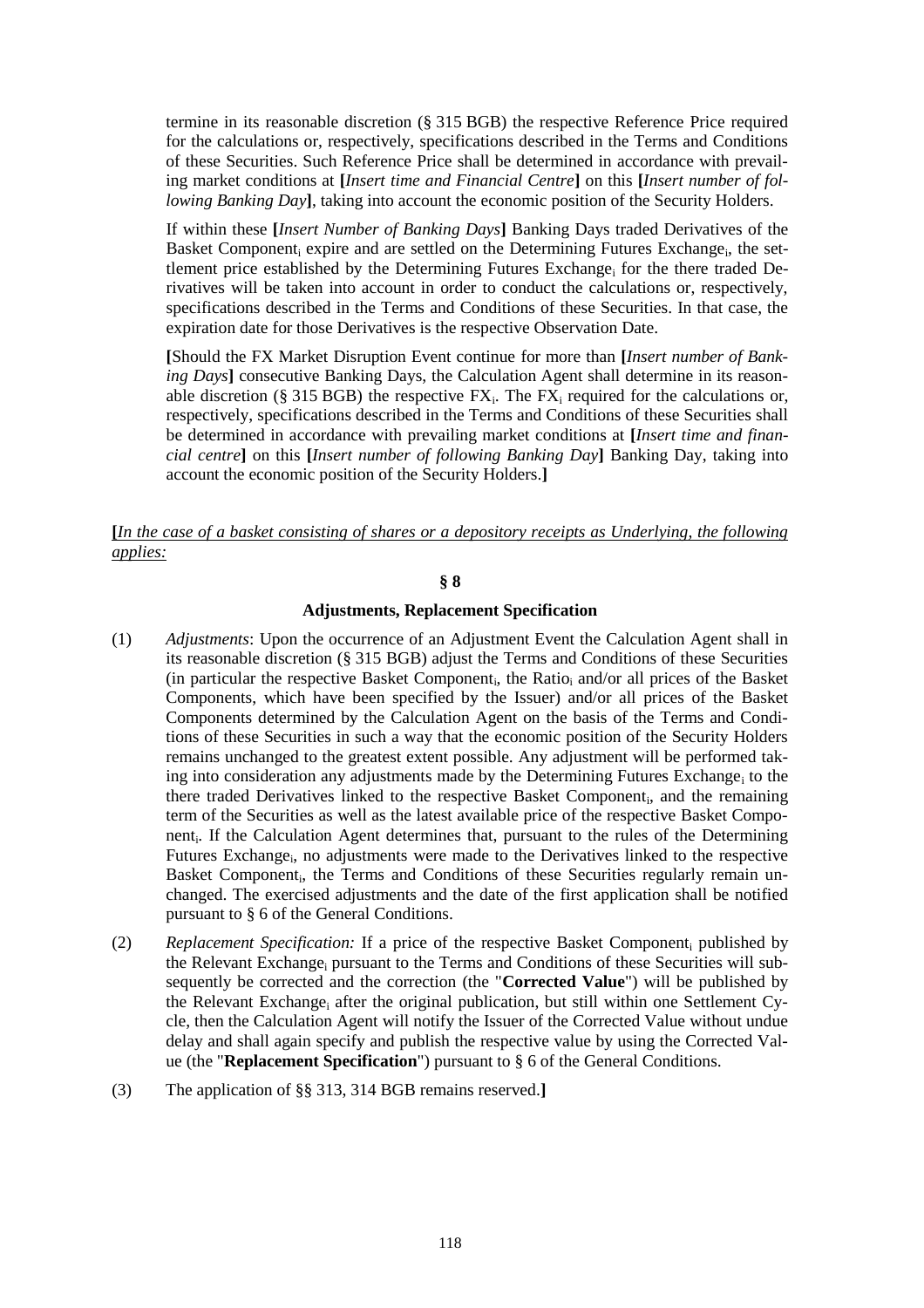#### **§ 8**

### **Index Concept, Adjustments, Replacement Basket Component, New Index Sponsor and New Index Calculation Agent, Replacement Specification**

- (1) *Index Concept:* The basis for the calculations or, respectively, specifications of the Calculation Agent described in the Terms and Conditions of these Securities shall be the Basket Components with their provisions respectively currently applicable, as developed and maintained by the respective Index Sponsor<sub>i</sub>, as well as the respective method of calculation, determination, and publication of the price of the respective Basket Component<sub>i</sub> (the "Index Concept") applied by the respective Index Sponsor<sub>i</sub>. This shall also apply if during the term of the Securities changes are made or occur in respect of the respective Index Concept, or if other measures are taken, which have an impact on the respective Index Concept, unless otherwise provided in the below provisions.
- (2) *Adjustments:* Upon the occurrence of an Adjustment Event the Calculation Agent shall in its reasonable discretion (§ 315 BGB) adjust the Terms and Conditions of these Securities (in particular the respective Basket Component<sub>i</sub>, the Ratio<sub>i</sub> and/or all prices of the Basket Components, which have been specified by the Issuer) and/or all prices of the Basket Components determined by the Calculation Agent on the basis of the Terms and Conditions of these Securities in such a way that the economic position of the Security Holders remains unchanged to the greatest extent possible. Any adjustment will be performed taking into consideration any adjustments made by the Determining Futures Exchange<sub>i</sub> to the there traded Derivatives linked to the respective Basket Component<sub>i</sub>, and the remaining term of the Securities as well as the latest available price of the respective Basket Component<sup>i</sup> . If the Calculation Agent determines that, pursuant to the rules of the respectiove Determining Futures Exchange<sub>i</sub>, no adjustments were made to the Derivatives linked to the respective Basket Component<sub>i</sub>, the Terms and Conditions of these Securities regularly remain unchanged. The exercised adjustments and the date of the first application shall be notified according to § 6 of the General Conditions.
- (3) *Replacement Basket Component:* In cases of an Index Replacement Event or a License Termination Event, the adjustment pursuant to paragraph (2) is usually made by the Calculation Agent in its reasonable discretion (§ 315 BGB) determining, which index should be used in the future as the respective Basket Component<sub>i</sub> (the "Replacement Basket Com**ponent**"). If necessary, the Calculation Agent will make further adjustments to the Terms and Conditions of these Securities (in particular to Basket Component<sub>i</sub>, the Ratio<sub>i</sub> and/or all prices of the Basket Components, which have been specified by the Issuer) and/or all prices of the respective Basket Component<sub>i</sub> determined by the Calculation Agent pursuant to the Terms and Conditions of these Securities in such a way that the economic position of the Security Holders remains unchanged to the greatest extent possible. The Replacement Basket Component and the adjustments made as well as the time of its first application will be published in accordance with § 6 of the General Conditions. From the first application of the Replacement Basket Component on, any reference to the replaced Basket Component<sub>i</sub> in these Terms and Conditions shall be deemed to refer to the Replacement Basket Component.
- (4) *New Index Sponsor and New Index Calculation Agent:* If the respective Basket Component<sub>i</sub> is no longer determined by the respective Index Sponsor<sub>i</sub> but rather by another person, company or institution (the "**New Index Sponsor**"), then all calculations or, respectively, specifications described in the Terms and Conditions of these Securities shall occur on the basis of the respective Basket Component, as determined by the respective New Index Sponsor. In this case, any reference to the replaced Index Sponsor<sub>i</sub> in the Terms and Conditions of these Securities shall be deemed to refer to the respective New Index Sponsor. If the respective Basket Component<sub>i</sub> is no longer calculated by the respective Index Calculation Agent<sub>i</sub> but rather by another person, company or institution (the "**New Index**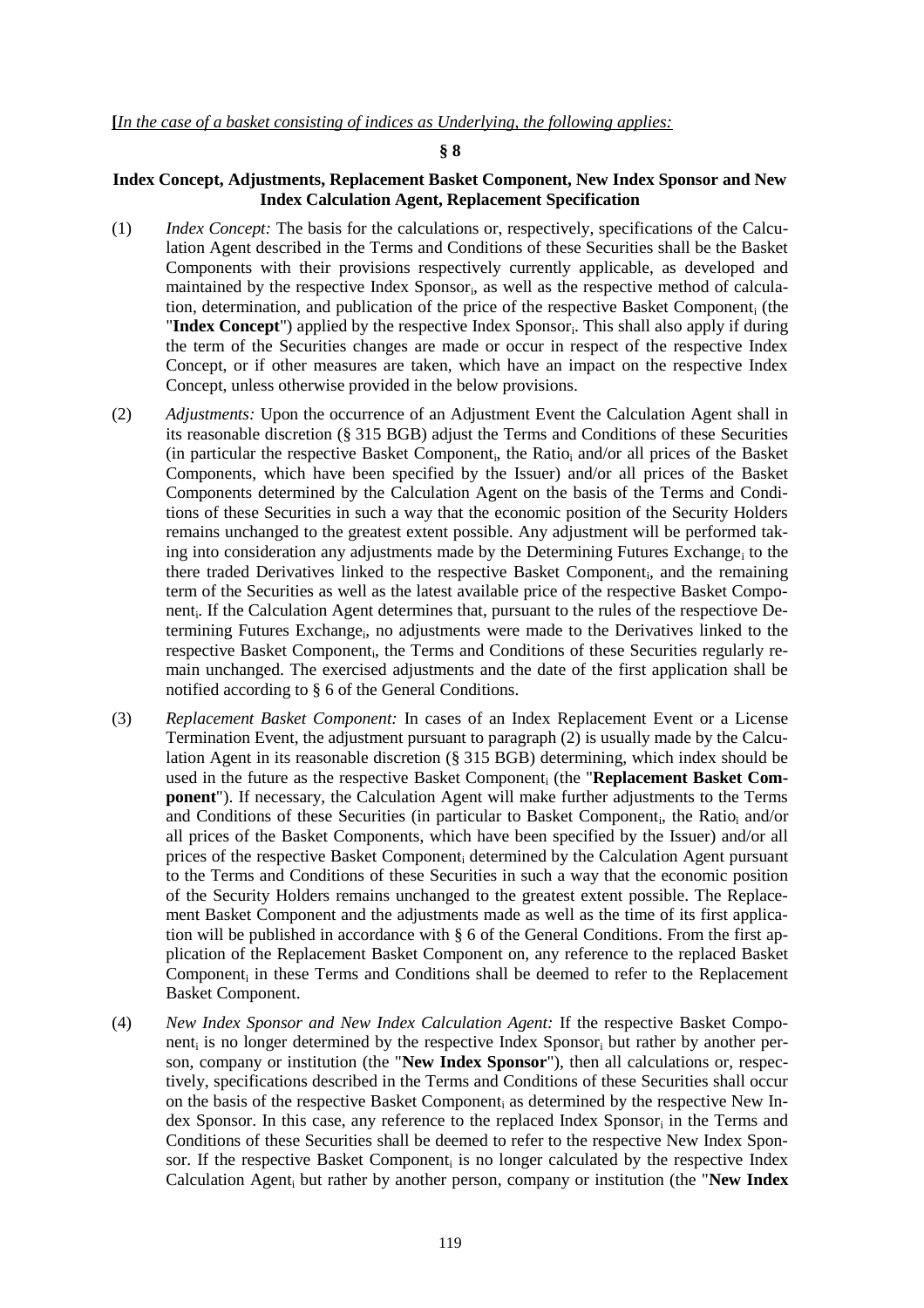**Calculation Agent**"), then all calculations or, respectively, specifications described in the Terms and Conditions of these Securities shall occur on the basis of the respective Basket Component<sub>i</sub> as calculated by the respective New Index Calculation Agent. In this case, any reference to the replaced Index Calculation Agent<sub>i</sub> in the Terms and Conditions of these Securities shall be deemed to refer to the New Index Calculation Agenti.

- (5) *Replacement Specification:* If a price of the respective Basket Component<sup>i</sup> published by the respective Index Sponsor<sub>i</sub> or the respective Index Calculation Agent<sub>i</sub>, as the case may be, pursuant to the Terms and Conditions of these Securities will subsequently be corrected and the correction (the "**Corrected Value**") will be published by the respective Index Sponsor<sub>i</sub> or the respective Index Calculation Agent<sub>i</sub>, as the case may be, after the original publication, but still within one Settlement Cycle, then the Calculation Agent will notify the Issuer of the Corrected Value without undue delay and shall again specify and publish pursuant to § 6 of the General Conditions the relevant value by using the Corrected Value (the "**Replacement Specification**").
- (6) The application of §§ 313, 314 BGB remains reserved.**]**

#### **[***In the case of a a basket consisting of commodities as Underlying, the following applies:*

### **§ 8**

#### **Relevant Trading Conditions, Adjustments, Replacement Reference Market**

- (1) *Relevant Trading Conditions*: The basis for the calculations or, respectively, specifications of the Calculation Agent described in the Terms and Conditions of these Securities shall be the respective Basket Component<sub>i</sub> taking in consideration
	- (a) the method of price determination,
	- (b) the trading conditions (in particular in terms of the quality, the quantity and the currency of trading) and
	- (c) other value determining factors,

applicable on the respective Reference Market<sub>i</sub> in respect of the respective Basket Component<sup>i</sup> (together the "**Relevant Trading Conditions**"), unless otherwise provided in below provisions.

- (2) *Adjustments*: Upon the occurrence of an Adjustment Event the Calculation Agent shall in its reasonable discretion (§ 315 BGB) adjust the Terms and Conditions of these Securities (in particular the Basket Component<sub>i</sub>, the Ratio<sub>i</sub> and/or all prices of the Basket Components, which have been specified by the Issuer) and/or all prices of the Basket Components determined by the Calculation Agent on the basis of the Terms and Conditions of these Securities in such a way that the economic position of the Security Holders remains unchanged to the greatest extent possible. Any adjustment will be performed taking into consideration any adjustments made by the respective Determining Futures Exchange<sub>i</sub> to the there traded Derivatives linked to the respective Basket Component<sub>i</sub>, and the remaining term of the Securities as well as the latest available price of the respective Basket Component<sup>i</sup> . If the Calculation Agent determines that, pursuant to the rules of the respective Determining Futures Exchange<sub>i</sub>, no adjustments were made to the Derivatives linked to the respective Basket Component<sub>i</sub>, the Terms and Conditions of these Securities regularly remain unchanged. The exercised adjustments and the date of the first application shall be notified pursuant to § 6 of the General Conditions.
- (3) *Replacement Reference Market*: In the event of
	- (a) a final discontinuation of the trading in the respective Basket Component<sup>i</sup> at the respective Reference Market<sub>i</sub>,
	- (b) a material change of the market conditions at the respective Reference Market, or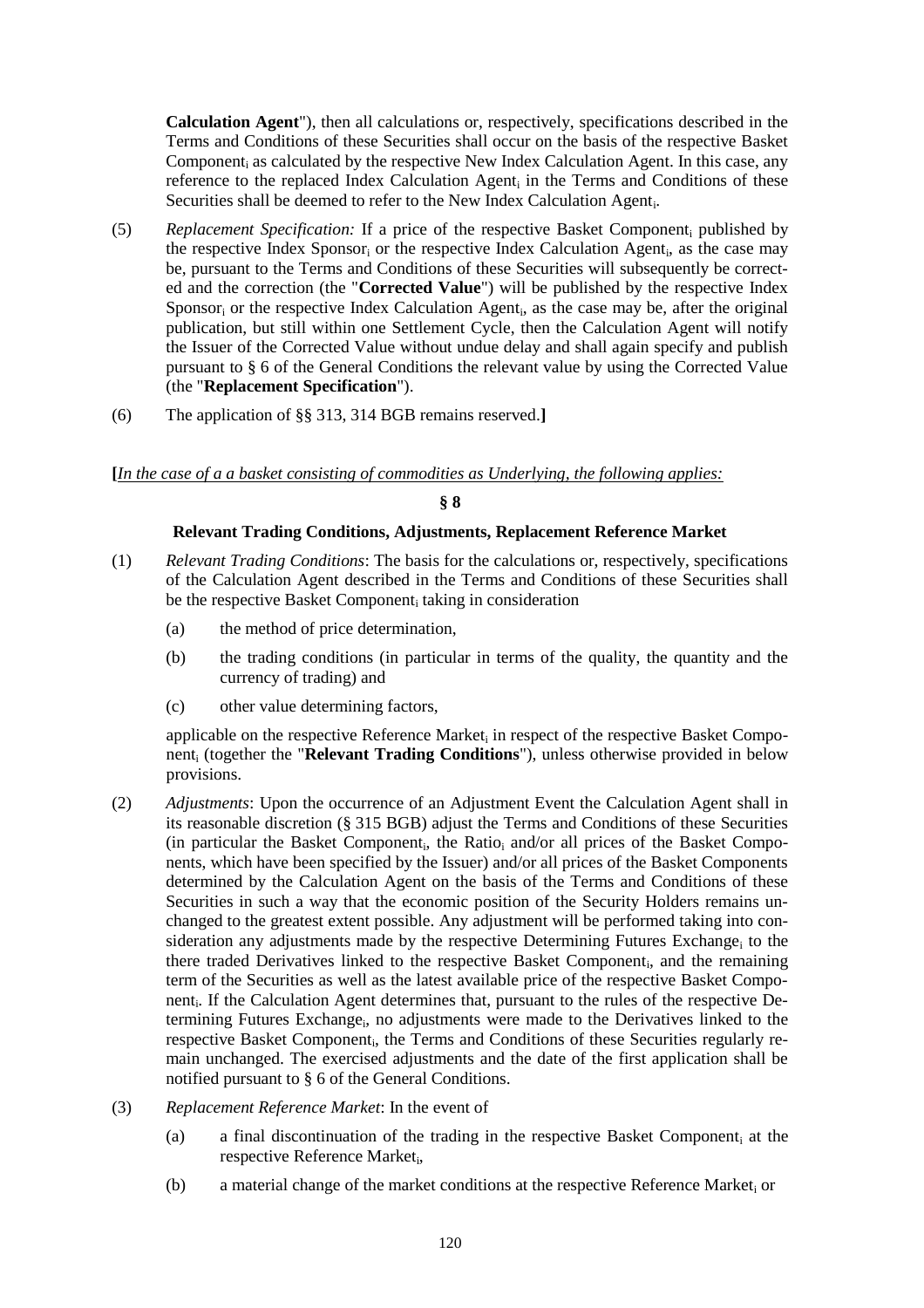$(c)$  a material limitation of the liquidity of the respective Basket Component<sub>i</sub> at the respective Reference Marketi,

with the trading in the same commodity being continued on another market without restrictions, the Calculation Agent in its reasonable discretion (§ 315 BGB) shall determine that such other market will be used in the future as respective Reference Market, (the "Re**placement Reference Market**"). If necessary, the Calculation Agent will make further adjustments to the Terms and Conditions of these Securities (in particular to the respective Basket Component<sub>i</sub>, the Ratio and/or all prices of the respective Basket Component<sub>i</sub>, which have been specified by the Issuer) and/or all prices of the respective Basket Component<sup>i</sup> determined by the Calculation Agent pursuant to the Terms and Conditions of these Securities in order to account for any difference in the method of price determination and the trading conditions applicable to the respective Basket Component<sub>i</sub> on the respective Replacement Reference Market, (in particular in terms of the quality, the quantity and the currency of trading) (together the "**New Relevant Trading Conditions**"), as compared to the original Relevant Trading Conditions. The respective Replacement Reference Market<sup>i</sup> and the performed adjustments and the time that it is first applied will be published in accordance with § 6 of the General Conditions. Commencing with the first application of the respective Replacement Reference Market<sub>i</sub>, any reference to the replaced Reference Market<sub>i</sub> in the Terms and Conditions of these Securities shall be deemed to refer to the Replacement Reference Market<sub>i</sub>.

(4) The application of §§ 313, 314 BGB remains reserved.**]**

### **[***In the case of Quanto Securities with physical delivery, the following applies:*

#### **§ 9**

#### **New Fixing Sponsor, Replacement Exchange Rate**

- (1) New Fixing Sponsor: In the event that the FX Exchange Rate<sub>i</sub> is no longer determined and published by the [respective] Fixing Sponsor<sub>i</sub>, the calculations or, respectively, specifications of the Calculation Agent described in the Terms and Conditions of these Securities shall occur on the basis of the determinations and publications by another person, company or institution which shall be determined by the Calculation Agent in its reasonable discretion (§ 315 BGB) (the "**New Fixing Sponsor**"). The New Fixing Sponsor and the time of its first application shall be published pursuant to § 6 of the General Conditions. In this case, any reference to the replaced Fixing  $S$ ponsor<sub>i</sub> in the Terms and Conditions of these Securities shall be deemed to refer to the New Fixing Sponsor.
- (2) *Replacement Exchange Rate:* In the event that the FX Exchange Rate is no longer determined and published, the calculations or, respectively, specifications described in the Terms and Conditions of these Securities shall occur on the basis of a FX Exchange Rate<sup>i</sup> determined and published on the basis of another method, which will be determined by the Calculation Agent in its reasonable discretion (§ 315 BGB) (the "**Replacement Exchange Rate**"). The Replacement Exchange Rate and the time of its first application shall be published pursuant to § 6 of the General Conditions. In this case, any reference to the replaced FX Exchange Rate<sub>i</sub> in the Terms and Conditions of these Securities shall be deemed to refer to the Replacement Exchange Rate.
- (3) The application of §§ 313, 314 BGB remains reserved.**]**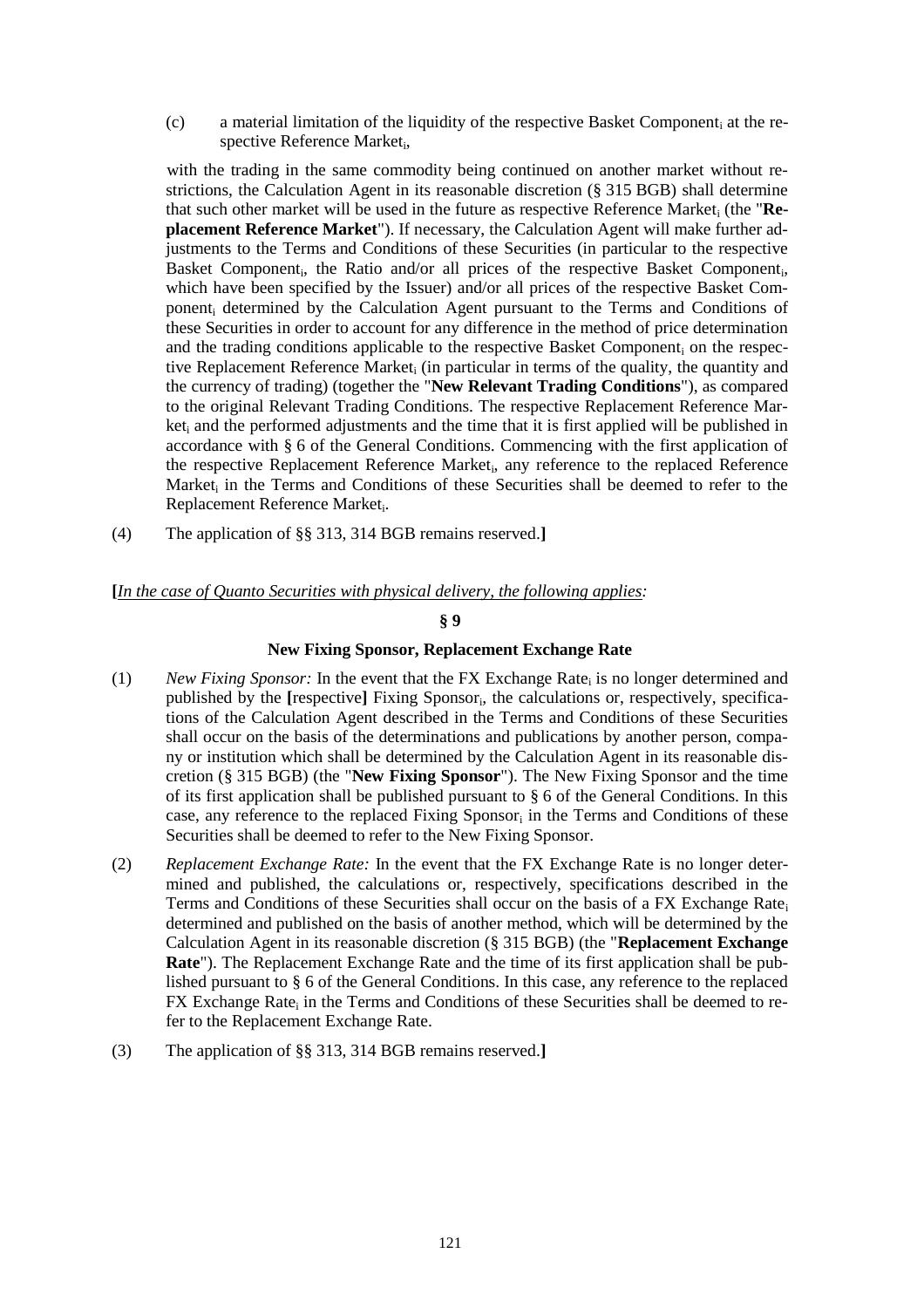## **Conditions of the Securities incorporated by reference in the Base Prospectus**

In connection with Securities which are publicly offered or admitted to trading for the first time before the date of this Base Prospectus and in connection with an increase of Securities the conditions of the Securities as included in:

• The base prospectus of UniCredit Bank AG dated 21 February 2014 for the issuance of Worst-of Bonus Securities,Worst-of Express Securities and Worst-of Express Cash Collect Securities

is hereby incorporated by reference into this Base Prospectus. A list setting out the information incorporated by reference is provided on page 152 et seq.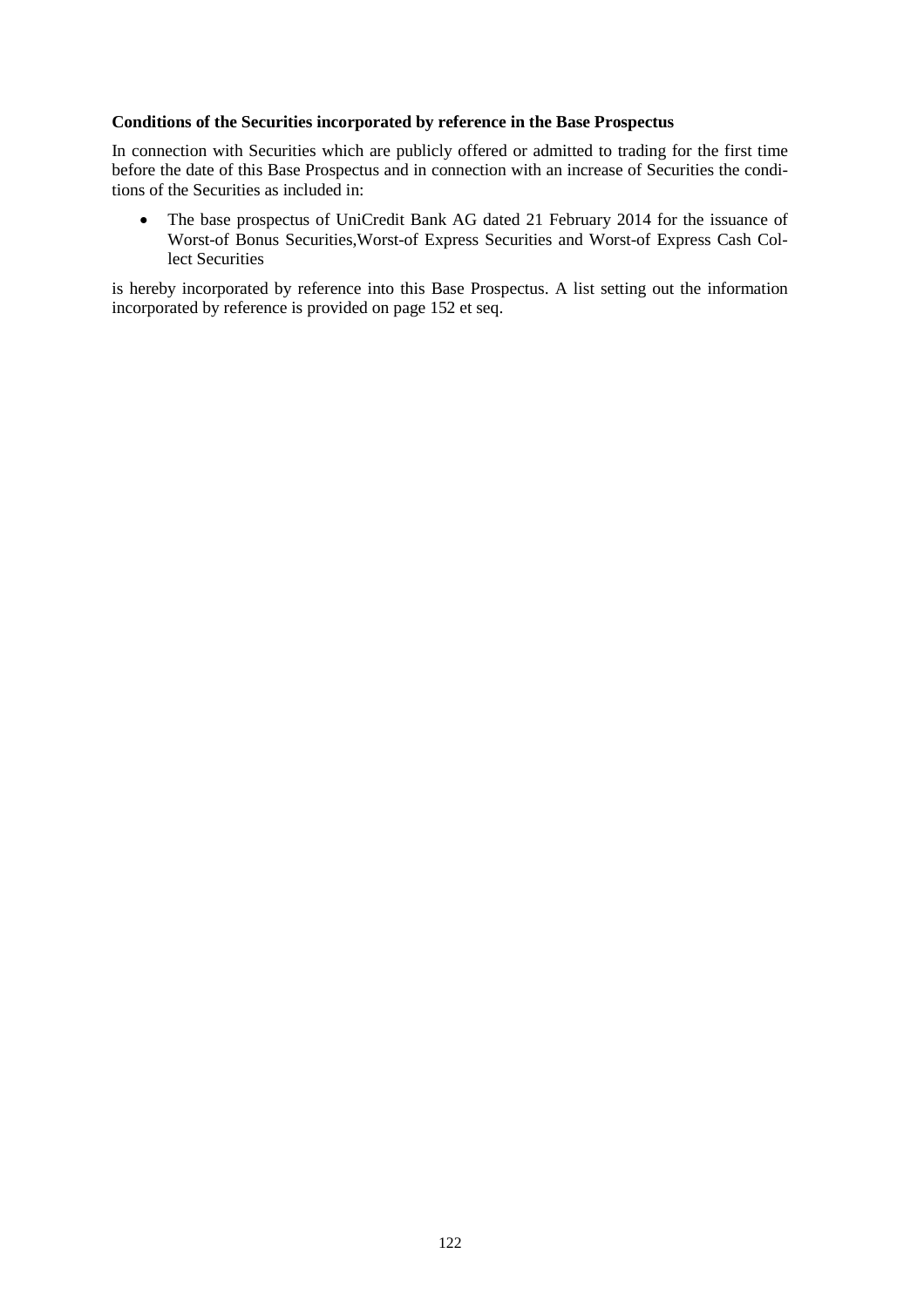#### **DESCRIPTION OF INDICES COMPOSED BY THE ISSUER OR BY ANY LEGAL EN-TITY BELONGING TO THE SAME GROUP**

The description of indices composed by the Issuer or by any legal entity belonging to the same group included in the base prospectus of UniCredit Bank AG dated 21 February 2014 for the issuance of Worst-of Bonus Securities, Worst-of Express Securities and Worst-of Express Cash Collect Securities is hereby incorporated by reference into this Base Prospectus. A list setting out the information incorporated by reference is provided on page 152 et seq.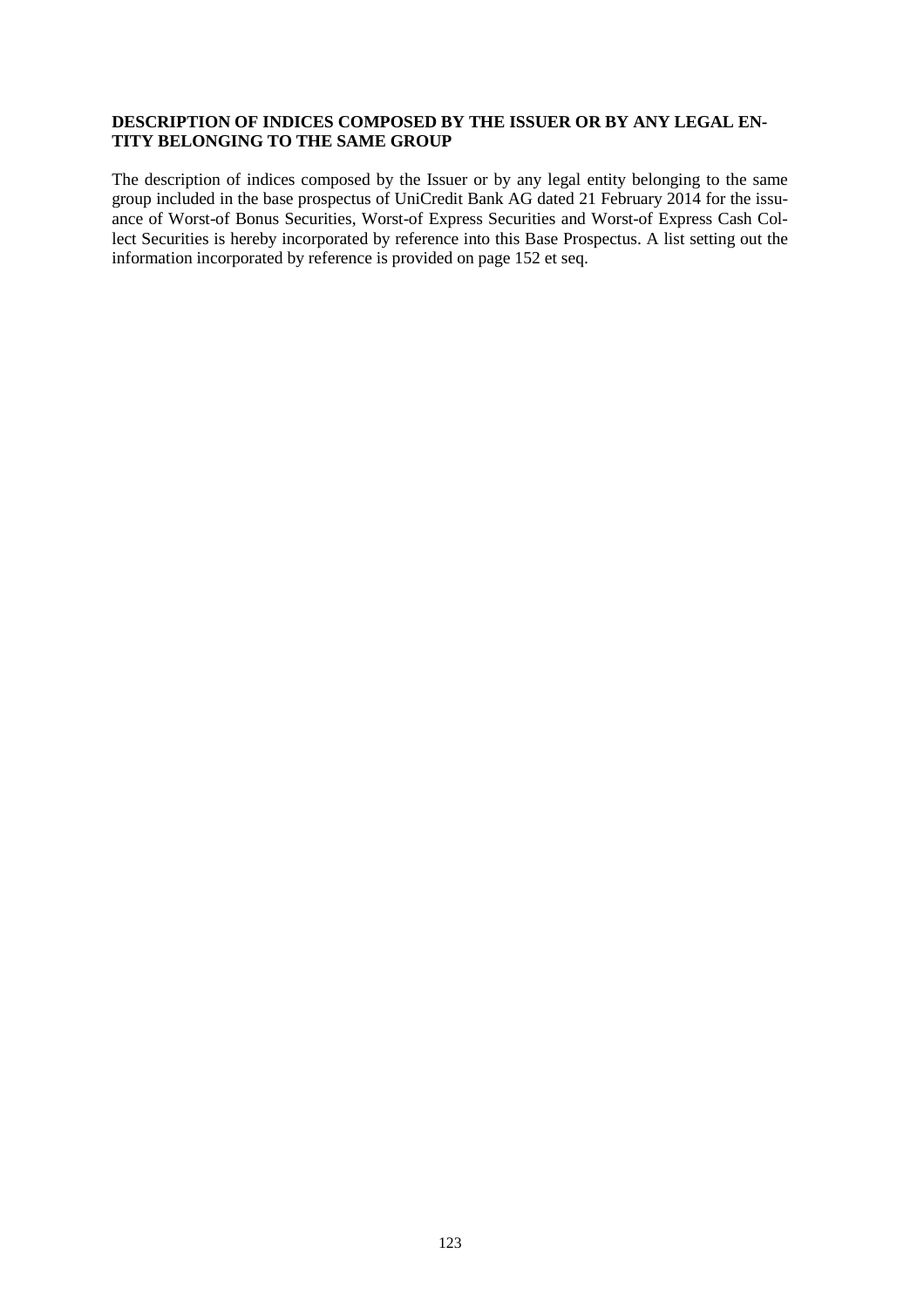## **FORM OF WAIVER NOTICE**

The form of Waiver Notice is applicable for Securities which shall be admitted to trading on an Italian regulated or unregulated market:

# **FORM OF WAIVER OF EXERCISE**

(Name of Securities and ISIN)

**\_\_\_\_\_\_\_\_\_\_\_\_\_\_\_\_\_\_\_\_\_\_\_\_\_\_\_\_\_\_\_\_**

### To: **UniCredit Bank AG**

Facsimile: + 39 02 49535357

Failure properly to complete this waiver of exercise or to submit a substantially similar form of waiver of exercise shall result in the waiver of exercise being treated as null and void.

# **PLEASE USE BLOCK CAPITALS**

### 1. **Details of Holder(s) of the Securities**

Name:

Address:

Facsimile:

Telephone:

 $\overline{\phantom{a}}$ 

 $\overline{\phantom{a}}$ 

 $\overline{\phantom{a}}$ 

 $\overline{\phantom{a}}$ 

### 2. **Details of Tranche of Securities**

The Tranche of Securities to which this waiver of exercise relates:

### 3. **Waiver of Automatic Exercise**

I/We, being the holder of the Securities referred to below forming part of the above Tranche of Securities, hereby waive the automatic exercise of such Securities in accordance with the Conditions thereof.

\_\_\_\_\_\_\_\_\_\_\_\_\_\_\_\_\_\_\_\_\_\_\_\_\_\_\_\_\_\_\_\_\_\_\_\_\_\_\_\_\_\_\_\_\_\_\_\_\_\_\_\_\_\_\_\_\_\_\_\_\_\_\_\_\_\_\_\_\_\_\_\_\_\_\_\_\_\_\_

\_\_\_\_\_\_\_\_\_\_\_\_\_\_\_\_\_\_\_\_\_\_\_\_\_\_\_\_\_\_\_\_\_\_\_\_\_\_\_\_\_\_\_\_\_\_\_\_\_\_\_\_\_\_\_\_\_\_\_\_\_\_\_\_\_\_\_\_\_\_\_\_\_\_\_\_\_\_\_

**\_\_\_\_\_\_\_\_\_\_\_\_\_\_\_\_\_\_\_\_\_\_\_\_\_\_\_\_\_\_\_\_\_\_\_\_\_\_\_\_\_\_\_\_\_\_\_\_\_\_\_\_\_\_\_\_\_\_\_\_\_\_\_\_\_\_\_\_\_\_\_\_\_\_\_\_\_\_\_**

\_\_\_\_\_\_\_\_\_\_\_\_\_\_\_\_\_\_\_\_\_\_\_\_\_\_\_\_\_\_\_\_\_\_\_\_\_\_\_\_\_\_\_\_\_\_\_\_\_\_\_\_\_\_\_\_\_\_\_\_\_\_\_\_\_\_\_\_\_\_\_\_\_\_\_\_\_\_\_

\_\_\_\_\_\_\_\_\_\_\_\_\_\_\_\_\_\_\_\_\_\_\_\_\_\_\_\_\_\_\_\_\_\_\_\_\_\_\_\_\_\_\_\_\_\_\_\_\_\_\_\_\_\_\_\_\_\_\_\_\_\_\_\_\_\_\_\_\_\_\_\_\_\_\_\_\_\_\_

\_\_\_\_\_\_\_\_\_\_\_\_\_\_\_\_\_\_\_\_\_\_\_\_\_\_\_\_\_\_\_\_\_\_\_\_\_\_\_\_\_\_\_\_\_\_\_\_\_\_\_\_\_\_\_\_\_\_\_\_\_\_\_\_\_\_\_\_\_\_\_\_\_\_\_\_\_\_\_

### 4. **Number of Securities**

The number of Securities is as follows:

### 5. **Dated**

### 6. **Signed**

 $\overline{\phantom{a}}$ 

**\_\_\_**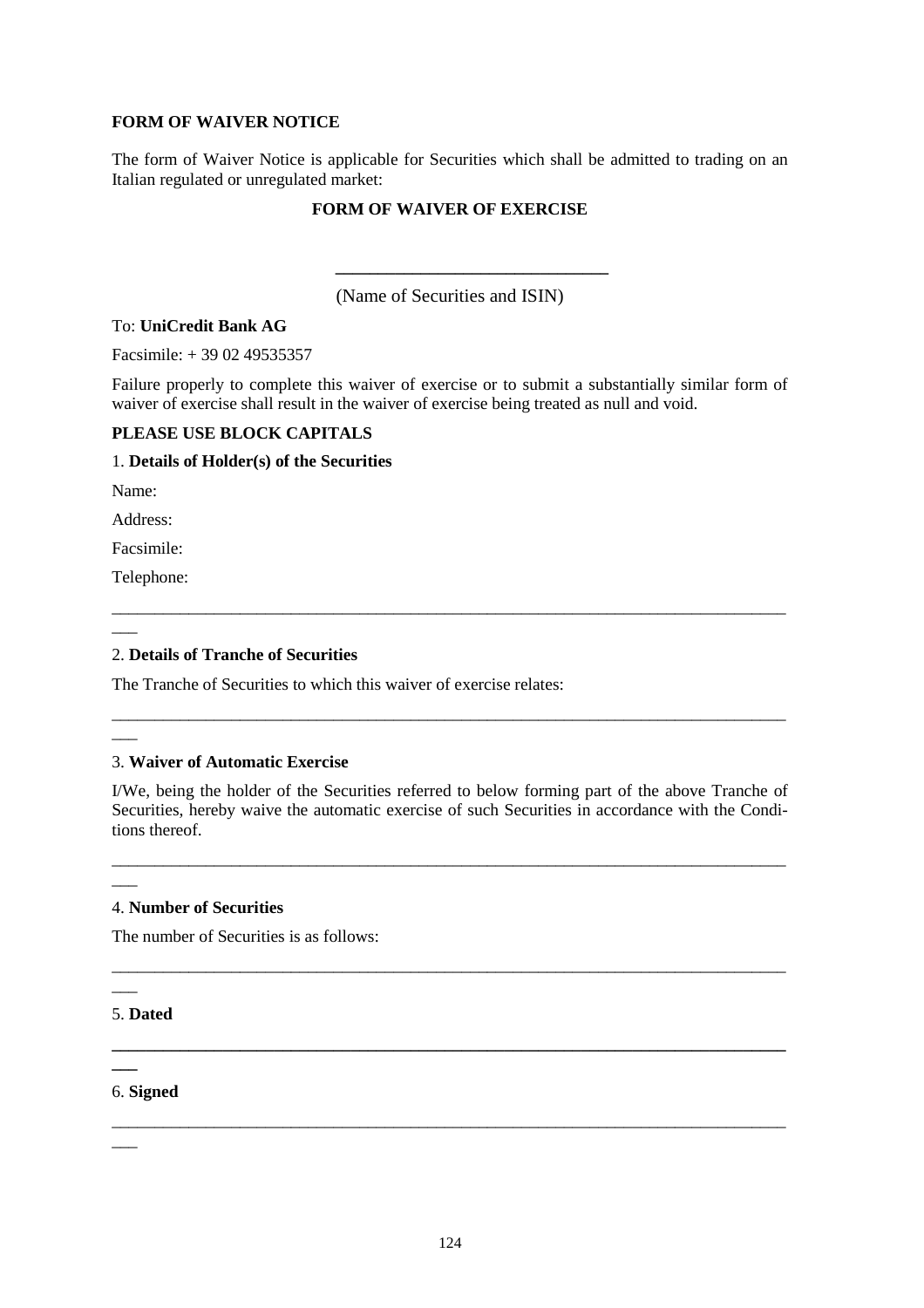#### **Final Terms**

### dated **[]**

#### UniCredit Bank AG

#### Issue of **[***Insert title of the Securities***]**

## (the "**Securities**")

# under the

#### **Euro 50,000,000,000**

## **Debt Issuance Programme of UniCredit Bank AG**

*These final terms (the "Final Terms") have been prepared for the purposes of Article 5 para. 4 of the Directive 2003/71/EC, at the date of the Base Prospectus (the "Prospectus Directive") in connection with Section 6 para. 3 of the German Securities Prospectus Act, at the date of the Base Prospectus (Wertpapierprospektgesetz, the "WpPG"). In order to get the full information the Final Terms are to be read together with the information contained in the base prospectus of UniCredit Bank AG (the "Issuer") dated 20 April 2015 for the issuance of Securities with multi-underlying (without capital protection) (the "Base Prospectus") and in any supplements to the Base Prospectus according to Section 16 WpPG (the "Supplements").*

*The Base Prospectus, any Supplements and these Final Terms are available on* **[***Insert website*(*s*)**]** *or any successor website thereof in accordance with Section 14 WpPG.*

**[***In case of Securities publicly offered or admitted to trading for the first time before the date of the Base Prospectus (or in the case of an increase of Securities) the following applies:*

*These Final Terms are to be read in conjunction with the Base Prospectus as well as the Description of the Securities and the Conditions of the Securities as included in the base prospectus of UniCredit Bank AG dated 21 February 2014 for the issuance of Worst-of Bonus Securities, Worstof Express Securities and Worst-of Express Cash Collect Securities which are incorporated by reference into the Base Prospectus.***]**

*An issue specific summary is annexed to these Final Terms.*

#### **SECTION A – GENERAL INFORMATION**

#### **Issue date and issue price:**

**[***Insert issue date***]** 6

**[**The issue date for each Security is specified in § 1 of the Product and Underlying Data.**]**

# **[***Insert issue price***]** 7

**[**The issue price per Security is specified in § 1 of the Product and Underlying Data.**]**

**[**The issue price per Security will be determined by the issuer on **[***Insert***]** on the basis of the product parameters and the current market situation (in particular the price of the Basket Components, the implied volatility, interest rates, dividend expectations and leding fees). The issue price and the

<sup>&</sup>lt;sup>6</sup> In the case of multi series issuances the issue dates of each series may be included in tabular form.

 $<sup>7</sup>$  In the case of multi series issuances the issue prices of each series may be included in tabular form.</sup>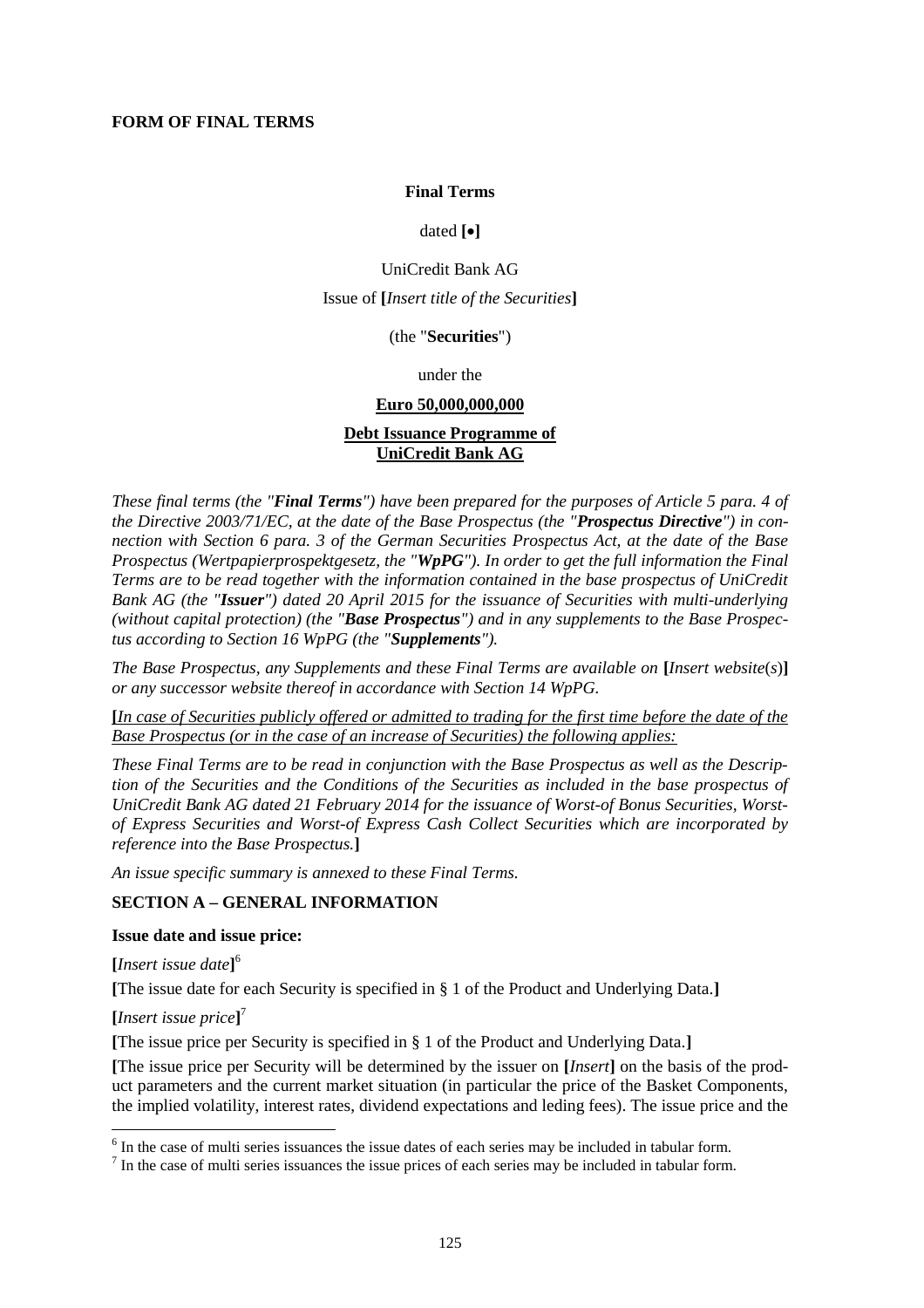on-going offer price of the Securities will be published **[**on the websites of the stock exchanges where the Securities will be traded**] [**on **[***Insert website***]** (or any successor website)**]** after its specification.**]**

# **Selling concession:**

**[**Not applicable**] [**An upfront fee in the amount of **[***Insert***]** is included in the Issue Price.**] [***Insert details***]**

# **Other commissions:**

**[**Not applicable**] [***Insert details***]**

# **Issue volume:**

The issue volume of **[**the**] [**each**]** Series **[**offered**] [**issued**]** under and described in these Final Terms is specified in § 1 of the Product and Underlying Data.

The issue volume of **[**the**] [**each**]** Tranche **[**offered**] [**issued**]** under and described in these Final Terms is specified in § 1 of the Product and Underlying Data.

# **Product Type:**

**[**Worst-of Bonus **[**Classic**]** Securities**] [**Worst-of Bonus Cap Securities**] [**Worst-of Express **[**Classic**]** Securities**] [**Worst-of Express Plus Securities**] [**Worst-of Express Securities with Additional Amount**] [**Worst-of Express Cash Collect Securities**]**

# **Admission to trading and listing:**

**[***If an application of admission to trading of the Securities has been or will be made, the following applies:*

Application **[**has been**] [**will be**]** made for the Securities to be admitted to trading with effect from **[***Insert expected date***]** on the following regulated or other equivalent markets: **[***Insert relevant regulated or other equivalent market(s)***]**.**]**

**[***If the Securities are already admitted to trading, the following applies:*

The Securities are already admitted to trading on the following regulated or other equivalent markets: **[***Insert relevant regulated or other equivalent market(s)***]]**

**[***In the case of Securities that are listed with* **[***Insert relevant regulated or unregulated market(s)***]**: The **[***Insert name of the Market Maker***]** (also the "**Market Maker**") undertakes to provide liquidity through bid and offer quotes in accordance with the market making rules of **[***Insert relevant regulated or unregulated market(s)]*, where the Securities are expected to be listed. The obligations of the Market Maker are regulated by the rules of the markets organized and managed by **[***Insert relevant regulated or unregulated market(s)***]**, and the relevant instructions to such rules. **[**Moreover, the Market Maker undertakes to apply, in normal market conditions, a spread between bid and offer quotes not higher than **[]** %.**]]**

**[***If securities of the same class of the Securities admitted to trading are already admitted to trading on a regulated or equivalent market, the following applies:*

To the knowledge of the Issuer, securities of the same class of the Securities to be offered or admitted to trading are already admitted to trading on the following markets: **[***Insert relevant regulated or equivalent markets***]]**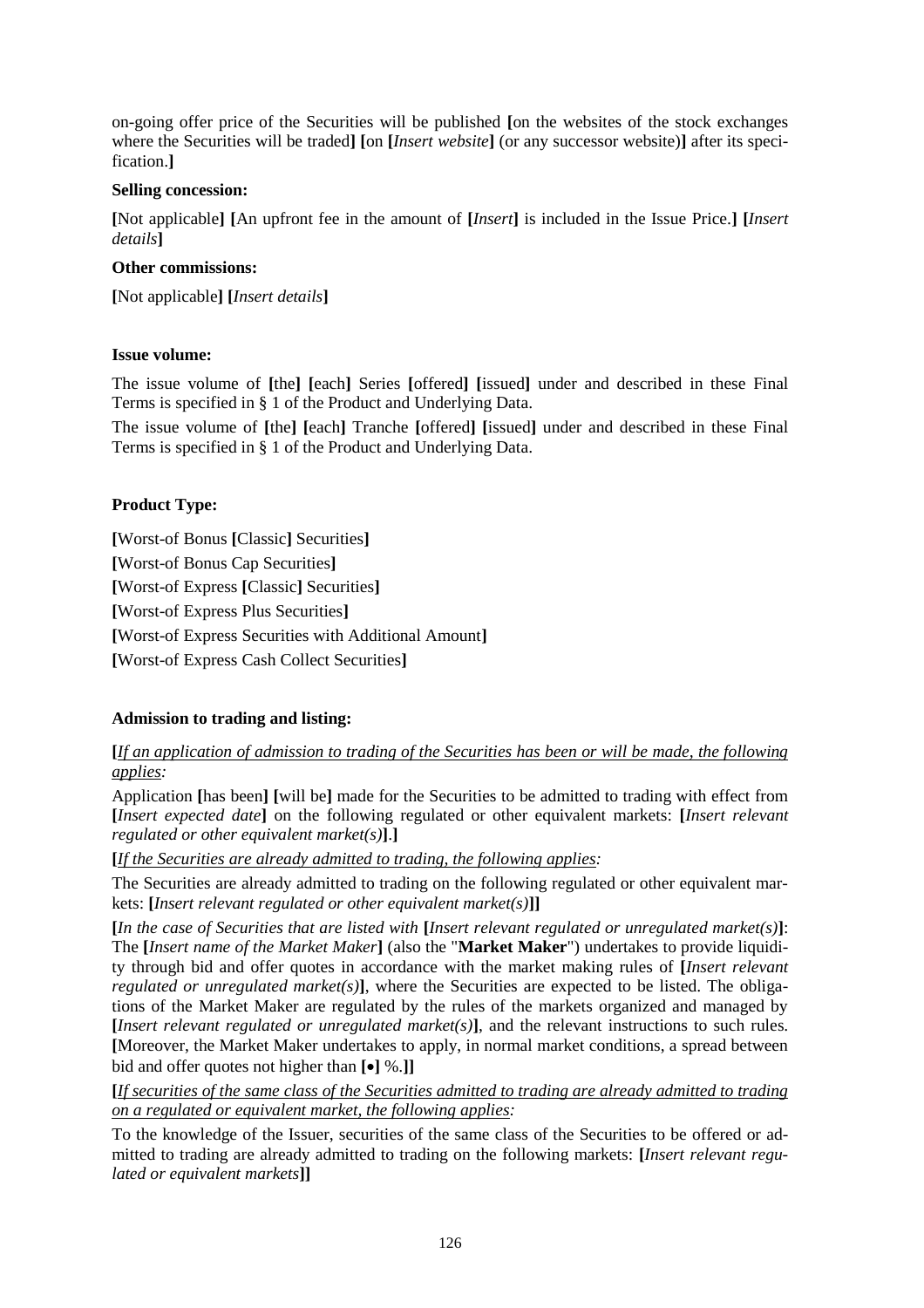**[**Not applicable. No application for the Securities to be admitted to trading on a regulated or equivalent market has been made and no such application is intended.**]**

**[**Application to listing **[**will be**] [**has been**]** made as of **[***Insert expected date***]** on the following markets: **[***Insert relevant market(s)***]**.**]**

**[**The Securities are already traded on the following markets: [*Insert relevant market(s)***]**.**]**

# **Payment and delivery:**

**[***If the Securities will be delivered against payment, the following applies:* Delivery against payment**] [***If the Securities will be delivered free of payment, the following applies:* Delivery free of payment**] [***Insert other method of payment and delivery***]**

## **Notification:**

The Federal Financial Supervisory Authority (the "**BaFin**") has provided to the competent authorities in France, Italy, Luxembourg and the Czech Republic a certificate of approval attesting that the Base Prospectus has been drawn up in accordance with the Prospectus Directive.

# **Terms and conditions of the offer:**

**[**Day of the first public offer: **[***Insert the day of the first public offer***]]**

**[**Start of the new public offer: **[***Insert Start of the new public offer***] [**(continuance of the public offer of previously issued securities)**] [**(increase of previously issued securities)**]**.**]**

**[**The Securities are **[**initially**]** offered during a Subscription Period**[**, and continuously offered thereafter**]**. Subscription Period: **[***Insert start date of the subscription period***]** to **[***Insert end date of the subscription period***]**.**]**

**[**A public offer will be made in **[**France**][**,**] [**and**] [**Italy**][**,**] [**and**] [**Luxembourg**] [**and**] [**the Czech Republic**]**.**]**

**[**The smallest transferable unit is **[***Insert smallest transferable unit***]**.**]**

**[**The smallest tradable unit is **[***Insert smallest tradable unit***]**.**]**

**[**The Securities will be offered to **[**qualified investors**][**,**] [**and/or**] [**retail investors**] [**and/or**] [**institutional investors**] [**by way of **[**a private placement**] [**a public offering**]] [**by financial intermediaries**]**.**]**

**[**As of the **[**day of the first public offer**] [**start of the new public offer**]** the Securities described in the Final Terms will be offered on a continuous basis.**]**

**[**The continuous offer will be made on current ask prices provided by the Issuer.**]**

**[**The public offer may be terminated by the Issuer at any time without giving any reason.**]**

**[**No public offer occurs. The Securities shall be admitted to trading on a regulated or other equivalent market.**]**

### **Consent to the use of the Base Prospectus:**

**[***In the case of a general consent, the following applies:*

The Issuer consents to the use of the Base Prospectus by all financial intermediaries (so-called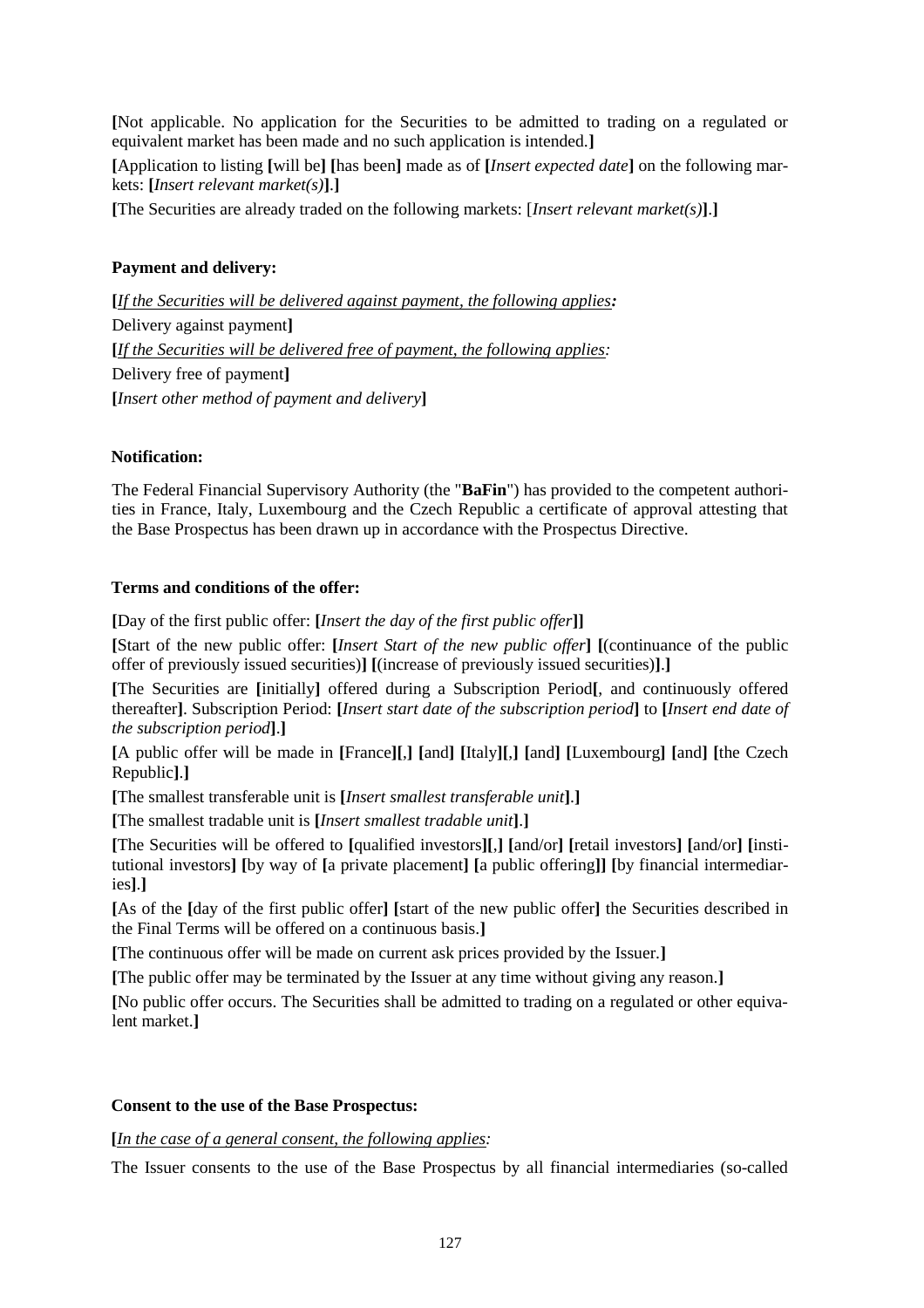general consent).

Such consent to use the Base Prospectus is given **[**for the following offer period of the Securities: **[***Insert offer period for which the consent is given***]] [**during the period of the validity of the Base Prospectus]. General consent for the subsequent resale or final placement of Securities by the financial intermediaries is given in relation to **[**France**][**,**] [**and**] [**Italy**][**,**] [**and**] [**Luxembourg**] [**and the Czech Republic**]**.**]**

### **[***In the case of an individual consent the following applies:*

The Issuer consents to the use of the Base Prospectus by the following financial intermediaries (so-called individual consent):

# **[***Insert name(s) and address(es)***]**.

Such consent to use the Base Prospectus is given for the following period: **[***Insert period***]**.

Individual consent for the subsequent resale or final placement of the Securities by the financial intermediar**[**y**][**ies**]** is given in relation to **[**France**][**,**] [**and**] [**Italy**][**,**] [**and**] [**Luxembourg**] [**and the Czech Republic**]** to **[***Insert name***[***s***]** *and address***[***es***]] [***Insert details***]**.**]**

**[**The Issuer's consent to the use of the Base Prospectus is subject to the condition that each financial intermediary complies with the applicable selling restrictions and the terms and conditions of the offer.

**[**Moreover, the Issuer's consent to the use of the Base Prospectus is subject to the condition that the financial intermediary using the Base Prospectus commits itself towards its customers to a responsible distribution of the Securities. This commitment is made by the publication of the financial intermediary on its website stating that the prospectus is used with the consent of the Issuer and subject to the conditions set forth with the consent.**]**

Besides, the consent is not subject to any other conditions.**]**

**[**Not applicable. No consent is given.**]**

### **U.S. Selling Restrictions:**

**[**TEFRA C**] [**TEFRA D**] [**Neither TEFRA C nor TEFRA D**]** 8

### **Interest of Natural and Legal Persons involved in the Issue/Offer:**

**[**With regard to trading of the Securities the Issuer has a conflict of interest being also the Market Maker on the **[**Insert relevant regulated or (an) unregulated market(s)**]**;**] [**moreover**] [[**T**][**t**]**he **[**Insert relevant regulated or (an) unregulated market(s)**]** is organized and managed by **[**Insert name**]**, a company in which UniCredit S.p.A. – the Holding Company of UniCredit Bank AG as the Issuer – has a stake in.**] [**The Issuer is also the arranger and the Calculation Agent of the Securities.**]**

### **Additional information:**

**[***Insert additional provisions relating to the Underlying***]**

<sup>8</sup> Only applicable in the case of Securities, which are qualified as registered obligation in terms of Section 5f.103-1 of the United States Treasury Regulations and Notice 2012-20, and in case of Securities in bearer form (bearer securities) in terms of Notice 2012-20 of the United States Internal Revenue Service (IRS) with a maturity of one year or less (including unilateral rollovers or extensions).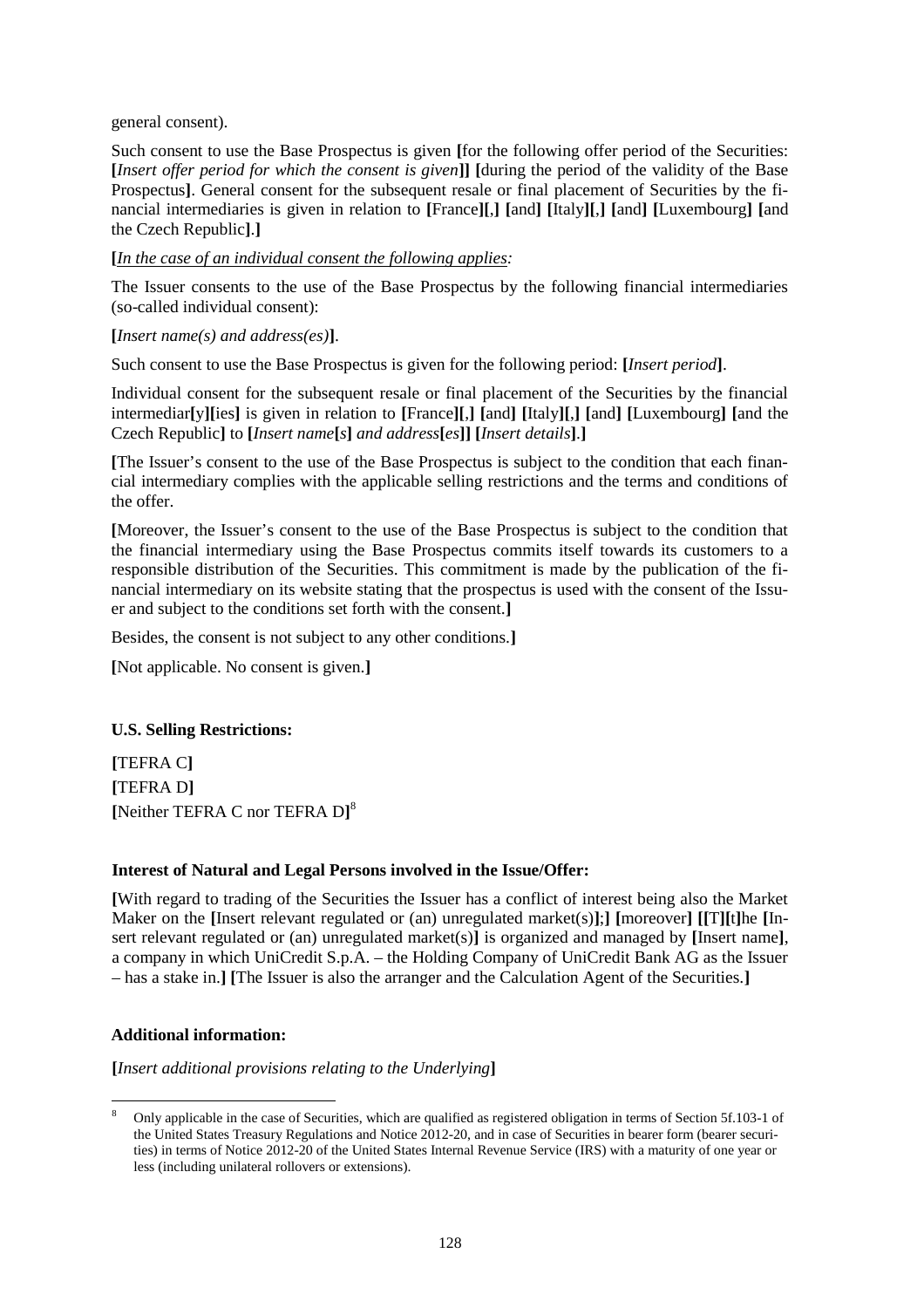**[**Not applicable**]**

# **SECTION B – CONDITIONS:**

## **Part A - General Conditions of the Securities**

## **Form, Clearing System, Global Note, Custody**

| Type of the Securities:   | [notes]                                                                                                                                                                                                                                 |
|---------------------------|-----------------------------------------------------------------------------------------------------------------------------------------------------------------------------------------------------------------------------------------|
|                           | [certificates]                                                                                                                                                                                                                          |
| Global Note:              | [The Securities are represented by a permanent global note<br>without interest coupons]                                                                                                                                                 |
|                           | [The Securities are initially represented by a temporary global]<br>note without interest coupons which will be exchangeable for a<br>permanent global note without interest coupons]                                                   |
| Principal Paying Agent:   | [UniCredit Bank AG, Arabellastraße 12, 81925 Munich, Ger-<br>many] [Citibank, N.A., London Branch, Citigroup Centre,<br>Canada Square, Canary Wharf, London E14 5LB, United<br>Kingdom] [Insert name and address of other paying agent] |
| French Paying Agent:      | [applicable] [not applicable]                                                                                                                                                                                                           |
| <b>Calculation Agent:</b> | [UniCredit Bank AG, Arabellastraße 12, 81925 Munich, Ger-<br>many]                                                                                                                                                                      |
|                           | [Insert name and address of other calculation agent]                                                                                                                                                                                    |
| Custody:                  | [CBF]                                                                                                                                                                                                                                   |
|                           | [CBL and Euroclear Bank]                                                                                                                                                                                                                |
|                           | [Euroclear France]                                                                                                                                                                                                                      |
|                           | [Other]                                                                                                                                                                                                                                 |

# **Part B - Product and Underlying Data**

**[***Insert "Product and Underlying Data" (including relevant options contained therein) and complete relevant placeholders***]**

### **Part C - Special Conditions of the Securities**

**[***Insert the relevant Option of the "Special Terms and Conditions of the Securities" (including relevant options contained therein) and complete relevant placeholders***]**

UniCredit Bank AG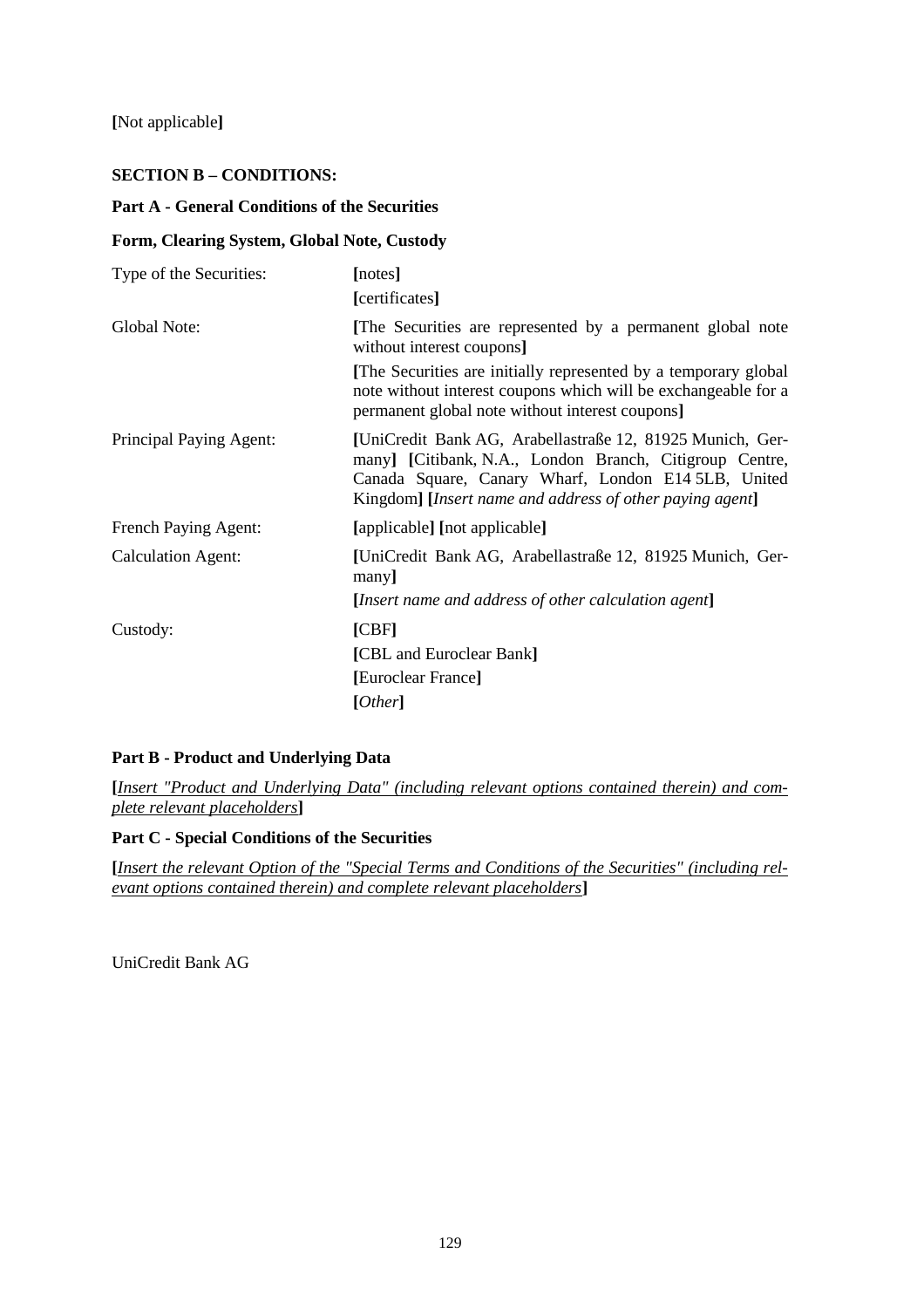# **TAXATION**

The Issuer does not assume any responsibility for the withholding of taxes at the source.

## **EU Savings Directive**

Within the framework of the EU Council Directive 2003/48/EG dated 3. June 2003 in the field of the taxation of interst income ("**EU Savings Directive**"), every Member States is obliged to provide information on details of interst payments or similar gains paid to a person of such Member States to an individual person tax resident in onother Member States or reiceived from the former on behalf of the latter to the financial authorities of the latter Member States.

In addition, certain third countries, amongst them Switzerland, and certain depdendant or associated regions of certain Member States introduced similar measures (i.e. either providing information or withholding of withholding tax during the transition period) with respect to payments paid from a person resident in their territory to an invididual person resident in a territory of a Member States or received from the former on behalf of the latter. The EU Savings Directive has been amended by Directive 2014/48/EU of the Council of 24 March 2014 which extends its scope, in particular, in relation to payments made to or on behalf of certain other legal entities or other legal arrangements (including trusts and partnerships) and to the definition of "interest income". It has also been adopted by Austria and Luxembourg. These amendments require implementation into national law until 1 January 2016 by the Member States and application until 1 January 2017. In addition, the EU Savings Directive is constantly subject to legislation, proposals for development and changes on political level as well as subjet to the development of European law of the various European institutions which may have effect on the regulatory scope and the content. In particular, the scope and the content may broaden with regard to new investment products and new information requirements may be introduced. For investors having doubts with regard to the specific consequences of the EU Savings Directive on their personal situation it is recommended to consult with their personal tax adviser.

The implementation of the EU Savings Directive by the respective Member States or possible transitional rules as well as potential future changes in relation the interstate exchange of information procedure are described in the following sections.

### *Interstate exchange of information*

On 29 October 2014, in the so called Declaration of Berlin 52 countries, among others Germany, have committed themselves to implement the "OECD Common Reporting Standard". Therefore, information on financial accounts in relation to any person being resident of one of the participating countries will be exchanged between the particpating countries, beginning in the year 2016. The same applies as of 1 January 2016 for the EU Member States. Based on the extension of Directive 2011/16/EU on administrative cooperation in the field of taxation (the "**EU-Assistance Directive**"), from that moment Member States will also exchange financial information on reportable accounts of persons being resident in a Member State of the European Union.

### **Germany**

*This Base Prospectus contains a general discussion of certain German tax consequences of the acquisition, the holding and the sale, as well as the assignment or redemption of Securities. It does not purport to be a comprehensive description of all tax considerations, which may be relevant to a decision to purchase Securities, and, in particular, does not consider any specific facts or circumstances that may apply to a particular purchaser. This summary is based on the laws of Germany currently in force and as applied on the date of this Base Prospectus, which are subject to change, possibly with retroactive or retrospective effect.*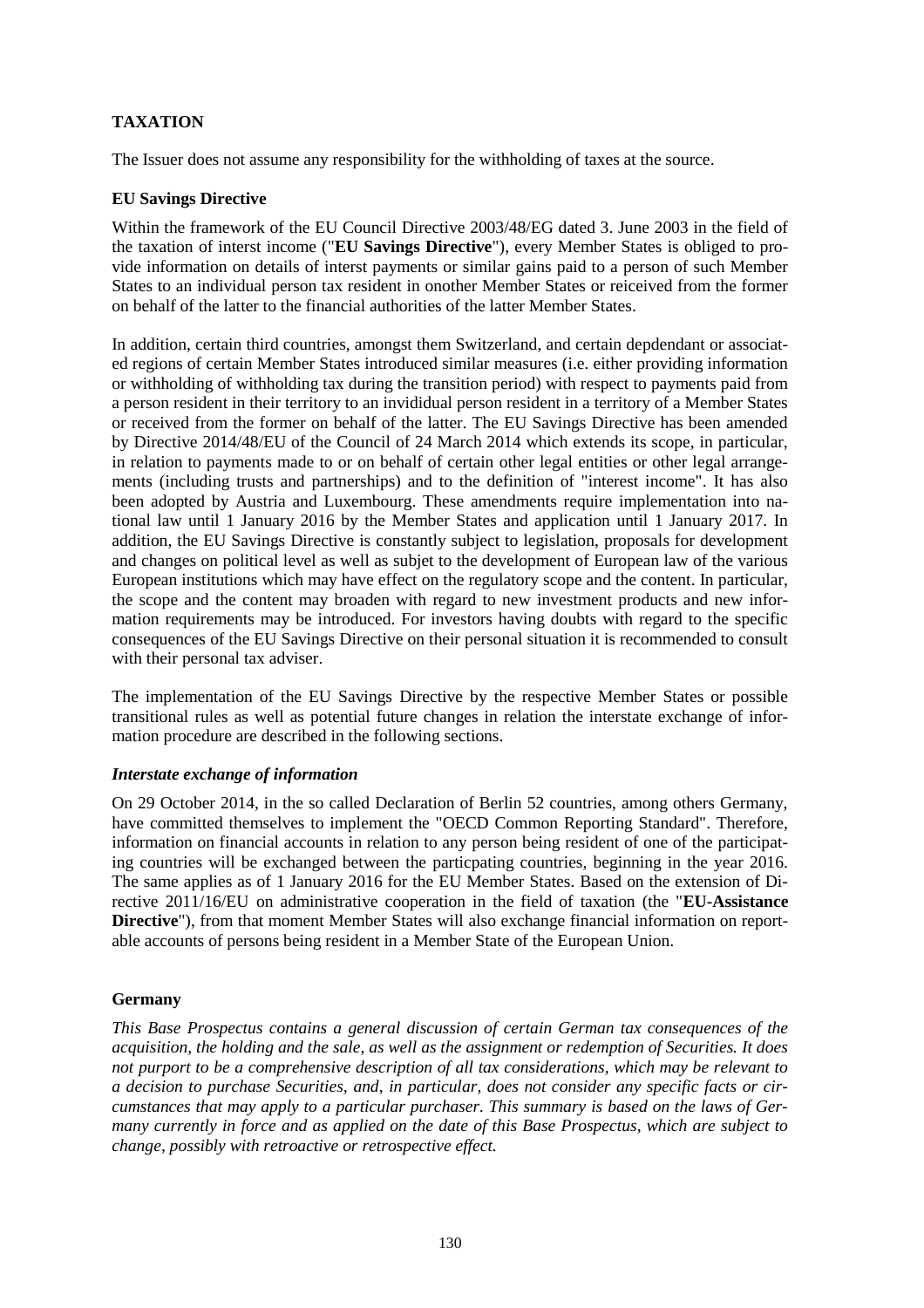*With regard to certain types of Securities, neither official statements of the tax authorities nor court decisions exist, and it is not clear how these Securities will be treated. Furthermore, there is often no consistent view in legal literature about the tax treatment of instruments like the Securities, and it is neither intended nor possible to mention all different views in the following section. Where reference is made to statements of the tax authorities, it should be noted that the tax authorities may change their view even with retroactive effect and that the tax courts are not bound by circulars of the tax authorities and, therefore, may take a different view. Even if court decisions exist with regard to certain types of securities, it is not certain that the same reasoning will apply to the Securities due to certain peculiarities of such Securities. Furthermore, the tax authorities may restrict the application of judgements of tax courts to the individual case with regard to which the judgement was rendered.*

*Prospective purchasers of Securities are advised to consult their own tax advisors as to the tax consequences of the acquisition, holding and the sale, as well as the assignment or redemption of Securities, also regarding the effect of any state or local taxes, under the tax laws of Germany and each country of which they are tax residents. Only these advisers will be able to take into account appropriately the details relevant to the taxation of the respective Security Holders.*

# *German Tax Residents*

### *Private Investors*

### Interest Income and Capital Gains

Interest payable on the Securities to persons tax resident in Germany (i.e. persons whose residence or habitual abode is located in Germany) and holding the Securities as private assets ("**Private Investors**") should qualify as income form capital investments (*Einkünfte aus Kapitalvermögen*) according to Sec. 20 para. 1 no. 7 German Income Tax Act (*Einkommensteuergesetz*) and should, in general, be taxed at a separate tax rate of 25 % (*Kapitalertragsteuer)*, in the following also referred to as "**Withholding Tax**") plus 5.5 % (total of 26.375 %). solidarity surcharge thereon and, if applicable, church tax. Capital gains from the sale, assignment or redemption of the Securities, including interest having accrued up to the disposition of a Security and credited separately ("**Accrued Interest**", *Stückzinsen*, if any) should qualify – irrespective of any holding period – as income from capital investment pursuant to Sec. 20 para. 2 no. 7 German Income Tax Act and should also be taxed with Withholding Tax (26.375 %, incl. solidarity surcharge thereon) and, if applicable, church tax (see section *Withholding Tax*). If the Securities are assigned, redeemed, repaid or contributed into a corporation by way of a hidden contribution (*verdeckte Einlage in eine Kapitalgesellschaft*) rather than being sold, such transaction is generally treated like a sale and having the same tax consequences. In order to determine the capital gains or capital losses, respectively, from such assignment, redemption, repayment or contribution the following tax consequences outlined for capital gains from the sale apply accordingly.

Capital gains are determined by the differential amount between the sale price (after the deduction of expenses directly and functionally related to the sale) and the acquisition costs of the Securities. In case the Securities are issued in a currency other than Euro the sale price and the acquisition costs have to be converted into Euro on basis of the foreign exchange rates prevailing on the acquisition date and the sale date, respectively.

Íf, on maturity of the Securities other financial instruments are delivered to the investor by the issuer (physical delivery) instead of cash settlement, the purchase price of the Securities will be the sale price and at the same time the acquisition costs of the financial instruments delivered. A realisation shall not be effected at that time. This may be different in case of additional cash payments.

Except for expenses directly and functionally related to the sale, expenses related to interest payments or capital gains under the Securities (other than such expenses directly and functionally related to the sale) are not deductible expenses and only a standard lump sum (*Sparer-*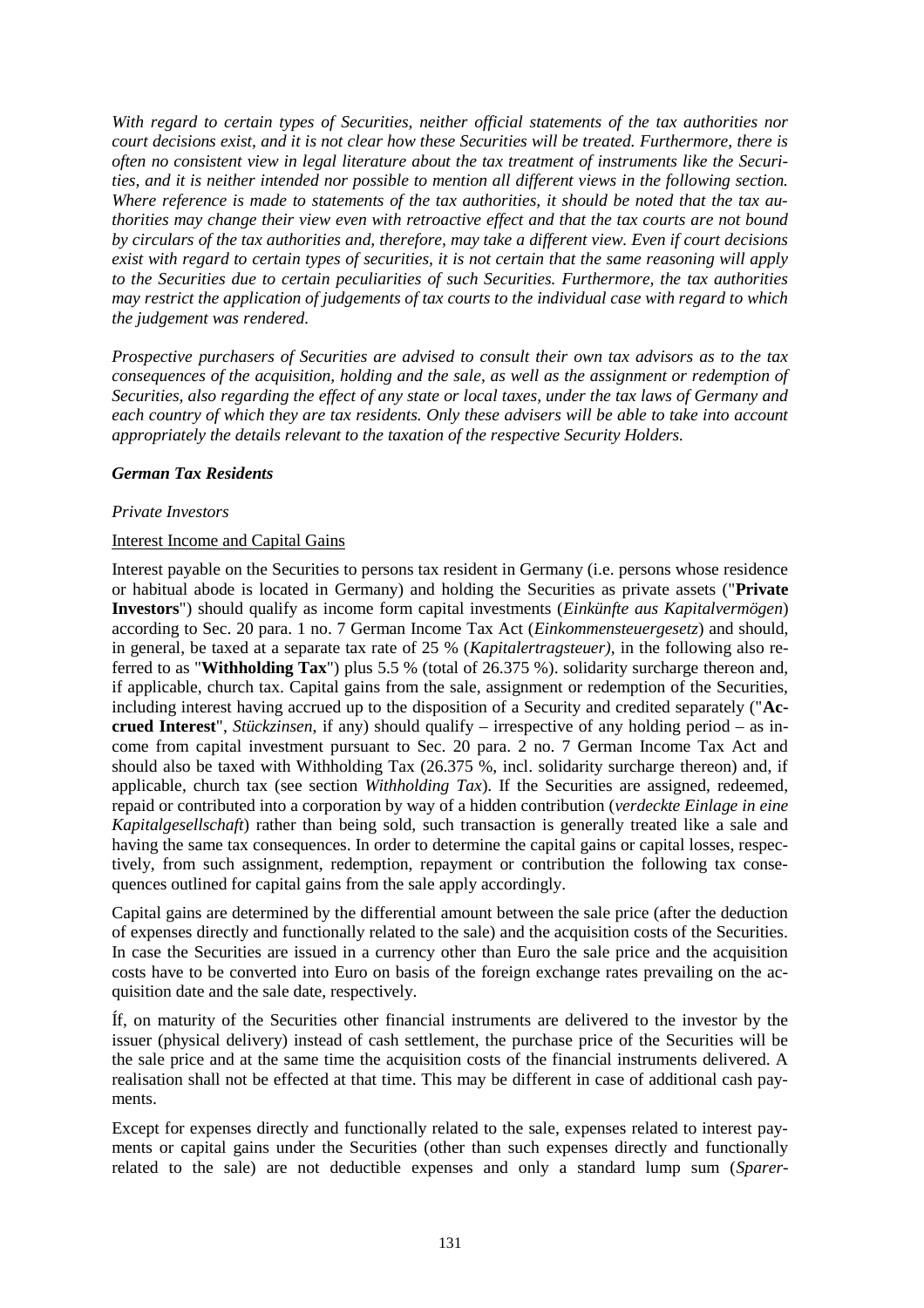*Pauschbetrag*) of EUR 801 (EUR 1,602 for married couples or registered civil partnerships (*eingetragene Lebenspartnerschaft*) filing jointly) will be allowed for deduction.

Due to the Withholding Tax regime losses from the sale of the Securities can only be set-off against other income from capital investments including capital gains. If a set-off is not possible in the assessment period in which the losses have been realised, such losses can only be carried forward into future assessment periods and can be set-off against income from capital investments including capital gains generated in these future assessment periods.

Furthermore, the German Federal Ministry of Finance (*Bundesfinanzministerium*) takes the view in its decree dated 9 October 2012 (IV C 1 – S 2252/10/10013 BStBl. I 2012 p. 953, hereinafter referred to as "**Decree**") that a bad debt loss (*Forderungsausfall*) and a waiver of a receivable (*Forderungsverzicht*) shall, in general, not be treated as a sale to the extent it is not considered a hidden contribution in a corporation. As a result losses suffered from such bad debt loss or waiver are not deductible for tax purposes. In this regard, it is not certain whether the position of the tax authorities may affect securities (*Wertpapiere*) which are linked to a reference value in case such value decreases. In addition, the Decree does not assume a sale (or similar transaction in case no payment occurs at final maturity) on capital claims with several payment dates, if on maturity or upon (early) termination due to the fact that a certain range is exceeded no payment is made.

Furthermore, restrictions with respect to the claiming of losses may also apply if certain types of Securities would have to be qualified as derivatives and expire worthless. Moreover, according to the Decree the German Federal Ministry of Finance takes the view that a disposal (*Veräußerung*) (and, as a consequence, a tax loss resulting from such disposal) shall not be recognized if the sale price does not exceed the actual transaction cost. The same applies in the case of an agreement under which the amount of the transaction fees charged is limited so that they are derived from the selling price, taking into account a deduction amount.

### Withholding Tax

If the Securities are held in custody with or administrated by a German credit institution, financial services institution (including a German permanent establishment of such foreign institution), securities trading company or securities trading bank (the "**Disbursing Agent**"), the Withholding Tax at a rate of 26.375 % (incl. 5.5 % solidarity surcharge thereon and, if applicable, church tax) will be withheld by the Disbursing Agent on interest payments and the excess of the proceeds from the sale (after the deduction of expenses incurred directly and functionally in connection with the sale) over the acquisition costs for the Securities.

To the extent the investor is subject to church tax, such church tax is levied as surcharge on the Withholding Tax. In this connection Withholding Tax reduces of 25% of the church tax applicable on the taxable income on capital investments. Starting 2015 the deduction of church tax generally will happen on basis of an annual automatic data exchange of the religious confession between the banks and the German Federal Central Tax Office (*Bundeszentralamt für Steuern*) (initial data exchange in 2014), i.e. without application of the taxpayer. Investors subject to church tax do have the possibility to object such data exchange on the religious confession by official form directed to the German Federal Central Tax Office (declaration on restricting note – "*Erklärung zum Sperrvermerk*"). In the latter case church tax will be levied by way of assessment.

In general, no Withholding Tax will be levied if the Security Holder filed a withholding exemption certificate (*Freistellungsauftrag*) with the Disbursing Agent (in the maximum amount of the standard lump sum of EUR 801 or EUR 1,602 for married couples and registered civil partnerships filing jointly) to the extent the income does not exceed the maximum exemption amount shown on the withholding exemption certificate. Similarly, no Withholding Tax will be withheld if the Security Holder submitted a valid certificate of non-assessment (*Nichtveranlagungsbescheinigung*) issued by the competent local tax office to the Disbursing Agent.

The Issuer is, in general, not obliged to levy German withholding tax in respect of payment on the Securities.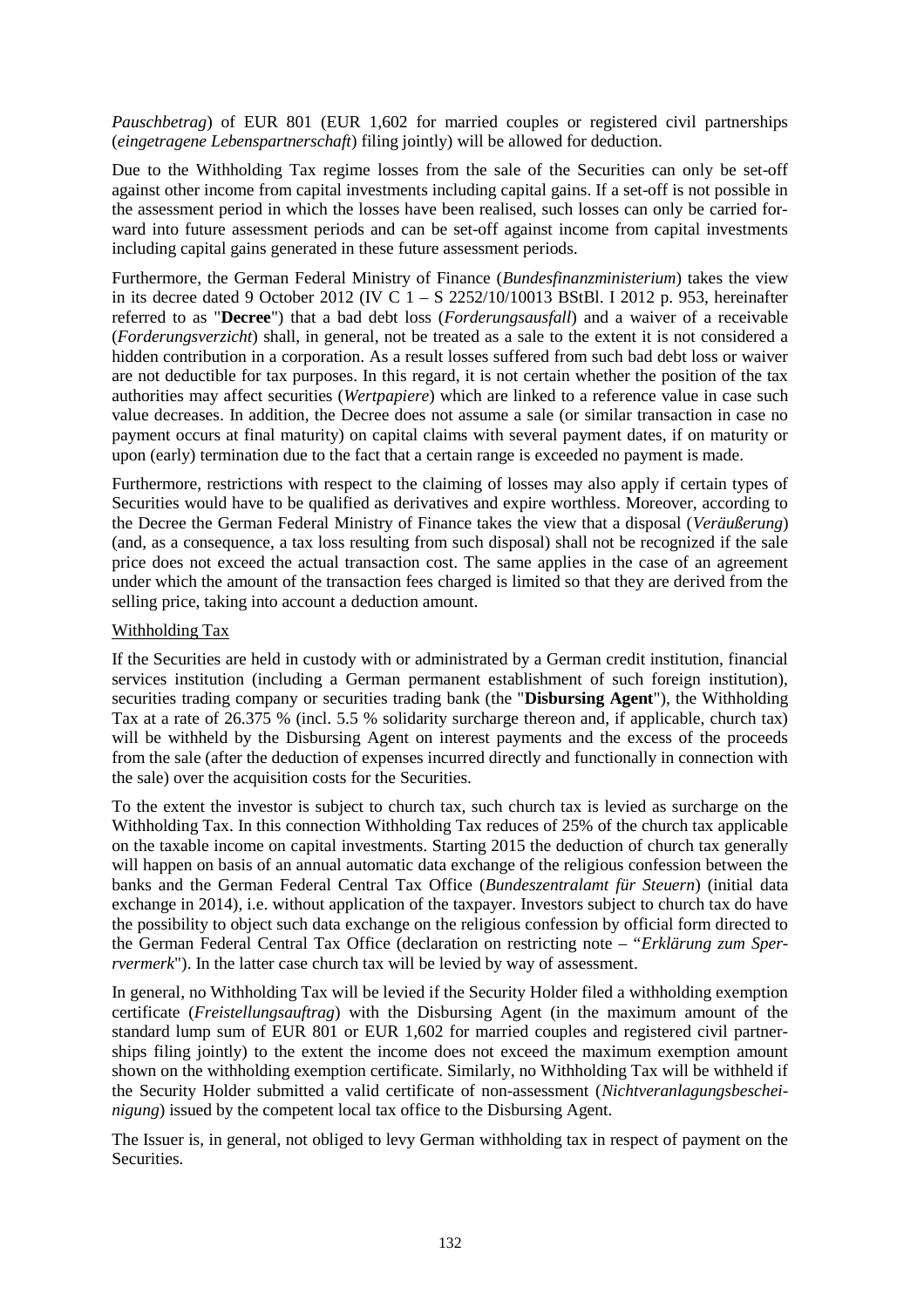The Disbursing Agent will provide for the set-off of losses with current income from capital investments including capital gains from other securities. If a set-off is not possible due to the absence of sufficient current income from capital investments derived through the same Disbursing Agent the Security Holder may file an application with the Disbursing Agent until 15 December of the current fiscal year for a certification of losses in order to set-off such losses with income from capital investments derived through other institutions in the holder's personal income tax return, instead of having a loss carried forward into the following year. If custody has changed since the acquisition and the data relating to the acquisition is not proved as required by Sec. 43a para. 2 German Income Tax Act or not relevant, the Withholding Tax rate of 25 % (plus 5.5 % solidarity surcharge thereon and, if applicable, church tax) will be imposed on an amount equal to 30 % of the proceeds from the sale of the Securities. In the course of the tax withholding provided for by the Disbursing Agent foreign taxes may be credited in accordance with the German Income Tax Act. Taxes withheld on the basis of the EU Savings Directive may be credited in the course of the tax assessment procedure.

For Private Investors the Withholding Tax withheld and paid to the tax office is, in general, definitive. Exceptions apply if and to the extent the actual income from capital investments exceeds the amount determined as the basis for the withholding of the Withholding Tax by the Disbursing Agent. In such a case, the exceeding amount of income form capital investments must be included in the Private Investor´s income tax return and will be subject to the Withholding Tax in the course of the assessment procedure. According to the Decree of the German Federal Ministry of Finance, however, any exceeding amount of not more than EUR 500 per assessment period will not be subject to assessment due to equity reasons, provided that no further reasons for an assessment according to Sec. 32d para. 3 German Income Tax Act exist. Furthermore, Private Investors may request that their total income from capital investments becomes subject to taxation at their personal progressive tax rate together with their other income rather than the Withholding Tax rate, if this results in a lower tax liability. In order to prove such income from capital investments and the withheld Withholding Tax thereon the Private Investor may request a respective tax certificate in officially required form from the Disbursing Agent.

Investment income not having been subject to the withholding of the Withholding Tax (e.g. since there is no Disbursing Agent) must be included into the personal income tax return and will be subject to the Withholding Tax rate of 25 % (plus 5.5 % solidarity surcharge thereon and, if applicable, church tax), unless the investor requests the income from capital investments to be subject to taxation at the lower personal, progressive income tax rate.

In the course of the assessment procedure withholding tax in accordance with the German Interest Information Regulation (*Zinsinformationsverordnung*) levied on the basis of the EU Savings Directive and foreign taxes on investment income may be credited to the income tax in accordance with the German Income Tax Act.

### *Investors holding the Securties as business assets ("Business Investors")*

Interest and capital gains, including Accrued Interest, if any, from the sale, assignment or redemption of the Securities payable under the Securities to persons tax resident in Germany (i.e. Business Investors whose residence, habitual abode, statutory seat or place of effective management and control is located in Germany) holding the Securities as business assets ("**Business investors**") are subject to income tax at the applicable personal progressive income tax rate, in case of natural persons, or, in case of corporate entities, to corporate income tax at a uniform tax rate of 15 %. (in each case plus solidarity surcharge at a rate of 5.5 % on the tax payable; and plus church tax, if applicable, in case payments of interest on the Securities to Business Investors are subject to income tax). Such interest payments and capital gains may also be subject to trade tax if the Securities form part of the property of a German trade or business. Losses from the sale, assignment or redemption of the Securities are generally recognized for tax purposes; this may be different if certain (e.g. index linked) Securities would have to be qualified as derivative transactions.

Domestic withholding tax including solidarity surcharge thereon, if any, is credited upon presentation of the respective tax statement as a prepayment against the Business Investor's corporate or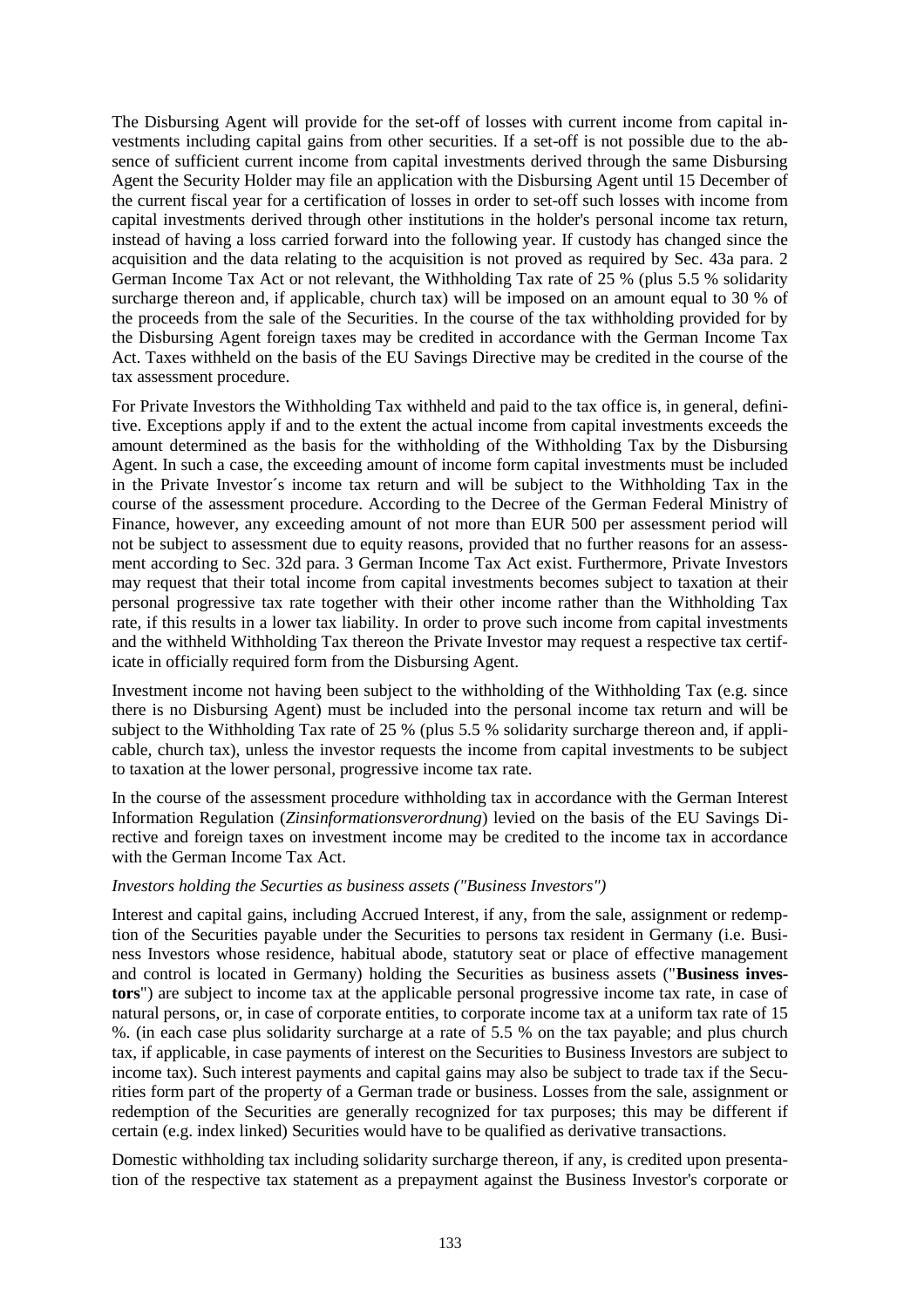personal income tax liability and solidarity surcharge in the course of the tax assessment procedure, i.e. the withholding tax is not definitive. Any potential surplus will be refunded. However, in general and subject to further requirements no withholding deduction will apply on capital gains from the sale of the Securities and certain other income if (i) the Securities are held by a corporation, association or estate in terms of Sec. 43 para. 2 sentence 3 no. 1 German Income Tax Act or (ii) the proceeds from the Securities qualify as income of a domestic business and the investor notifies the Disbursing Agent by use of the required official form according to Sec. 43 para. 2 sentence 3 no. 2 German Income Tax Act ("*Erklärung zur Freistellung vom Kapitalertragsteuerabzug"*).

Withholding tax levied on the basis of the EU Savings Directive may be credited in accordance with the German Interest Information Regulation and foreign taxes may be credited in accordance with the German Income Tax Act. Alternatively, foreign taxes may also be deducted from the tax base for German income tax purposes.

# *Non-tax residents*

In case of non-tax residents (i.e., persons who are not tax resident in Germany), interest payable on the Securities and capital gains, including Accrued Interest, if any, are ,in general, only subject to German taxation, if (i) the Securities form part of the business assets of a permanent establishment, including a permanent representative, or a fixed base maintained in Germany by the Security Holder; or (ii) the interest income otherwise constitutes limited liable income from a German source or (iii) certain formal requirements are not fulfilled. In the cases (i), (ii) and (iii) a tax regime similar to that explained above under "Tax Residents" applies.

Subject to certain exceptions, non-residents of Germany are exempt from German Withholding Tax and solidarity surcharge thereon, even if the Securities are held in custody with a Disbursing Agent. However, in case theincome from capital investments is subject to German taxation as set forth in the preceding paragraph and Securities are held in a custodial account with a Disbursing Agent Withholding Tax is levied as explained above under "Tax Residents".

The withholding tax may be refunded or reduced based on an applicable tax treaty or German national tax law.

# *German Investment Tax Act*

The German AIFM-Steueranpassungsgesetz came into force on 23 December 2013. It serves the purpose of adjusting the German Investment tax Act to the Capital Investment Code (*Kapitalanlagegesetzbuch*) which has been adopted in order to transpose the AIFM Directive into German law. However, please note that the German Investment Tax Act now contains a separate definition of investment fund and investment company (*Investitionsgesellschaft*). If the Securities would fall within this definition, different tax ´consequences than the ones described above may arise.

# *Inheritance and Gift Tax*

In case of a gratuitous, iInheritance or gift taxes with respect to a Security will arise under the laws of Germany, if, in the case of inheritance tax, the decedent or the beneficiary, or, in the case of gift tax, the donor or the donee, is a tax resident of Germany or such Security is attributable to a German trade or business for which a permanent establishment is maintained, or a permanent representative has been appointed, in Germany. On 17 December 2014, the German Constitutional Court ruled that inheritance and gift tax reliefs (*Verschonungsabschläge*) applicable to business assets as in force on that date are unconstitutional. The legislator is called to adopt a new legislation until 30 June 2016. Following a decision by the German financial authorities, until a new law has been adopted tax assessments will not be final. Taxable persons holding Securities as business assets should closely observe the future legal development and consult their tax advisor. Furthermore, special rules apply to certain German expatriates.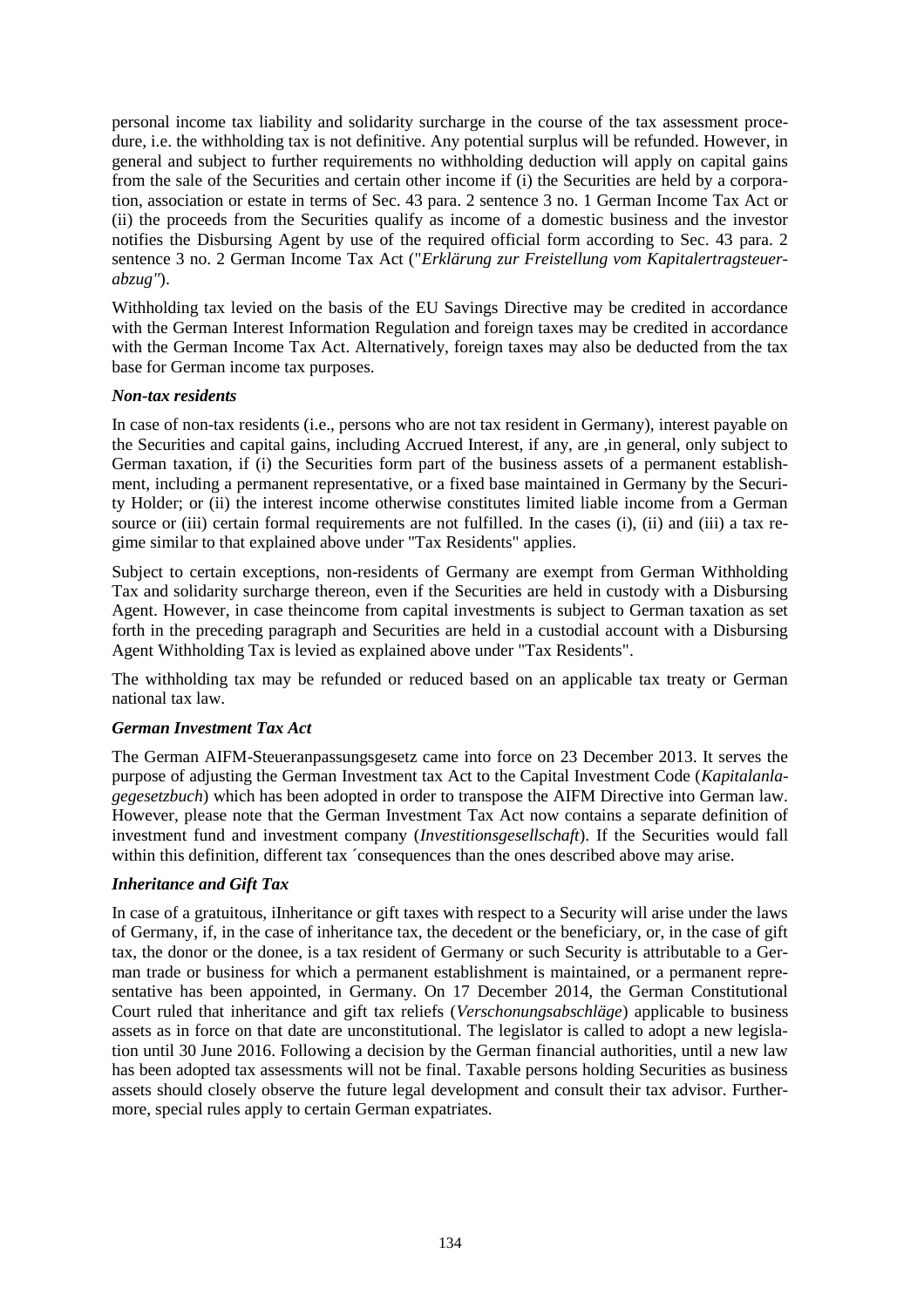# *Other Taxes*

No stamp, issue, registration or similar taxes or duties will be payable in Germany in connection with the issuance, delivery, execution or conversion of the Securities. Currently, net assets tax is not levied in Germany. On European level there are plans on introduction a European financial transaction tax in certain Member States of the European Union. It is expected that Germany will be among them. According to the current discussion, such financial transaction tax would be levied on the acquisition and transfer of the Securities.

## *Adoption of the EU Savings Directive*

The EU Savings Directive has been adopted into national law in Germany in 2004 by the Interest Information Regulation (*Zinsinformationsverordnung*). Since 1 January 2005 Germany reports all interest payments in relation to the Securities and all comparable income in relation to the Securities to the home Member State or the Member State of the beneficial owner if the Securities are kept in custody at the Disbursing Agent. It is planned to replace the EU Savings Directive through the following procedure on the interstate exchange of information.

# **Luxembourg**

*The following is a general description of the Luxembourg withholding taxation relating to the Securities. It does not purport to be a complete analysis of all tax considerations relating to the Securities, whether in Luxembourg or elsewhere. Prospective purchasers of the Securities should consult their own tax advisors as to which countries' tax laws could be relevant to acquiring, holding and disposing of the Securities and receiving payments of interest, principal and/or other amounts under the Securities and the consequences of such actions under the tax laws of Luxembourg. This summary is based upon the law as in effect on the date of this Base Prospectus. The information contained within this section is limited to withholding taxation issues, and prospective investors should not apply any information set out below to other areas, including (but not limited to) the legality of transactions involving the Securities.*

# *Withholding Tax and Self-applied Tax*

Under Luxembourg tax laws currently in effect, payments of interest and principal by the Issuer in the context of the holding, disposal, redemption or repurchase of the Securities can be made free and clear of any withholding or deduction for or on account of any taxes of whatsoever nature imposed, levied, withheld, or assessed by Luxembourg or any political subdivision or taxing authority thereof or therein, with the possible exception of payments made to (or under certain circumstances to the benefit of) Luxembourg resident individual Security Holders and certain so called "residual entities" within the meaning of the EU Savings Directive.

### *Luxembourg non-residents*

Under the Luxembourg laws of 21 June 2005, as amended (the "**EUSD Laws**") implementing the EU Savings Directive and several agreements concluded with certain dependent or associated territories (the "**Territories**"), Luxembourg has opted out of the withholding tax system in favour of the automatic exchange of information as from 1 January 2015.

Therefore, Luxembourg paying agents (within the meaning of the EU Savings Directive) are required to report to the Luxembourg competent authority details of interest and similar income paid or credited as from 1 January 2015 to an individual or a so-called residual entity (for the benefit of such individual) resident or established in an another Member State of the European Union or certain Territories and the Luxembourg competent authority will provide details of such interest and similar income to the competent authority of the State of residence of the individual or the State where the residual entity is established. Similar income for the purposes of the EUSD Laws includes notably interest accrued or capitalized at the sale, refund or redemption of debt claims. For the purposes of the EUSD Laws, residual entity is defined under article 4.2. of the EU Savings Directive, i.e. any entity (a) without legal personality (Finnish *avoin yhtiö* and *kommandiittiyhtiö /*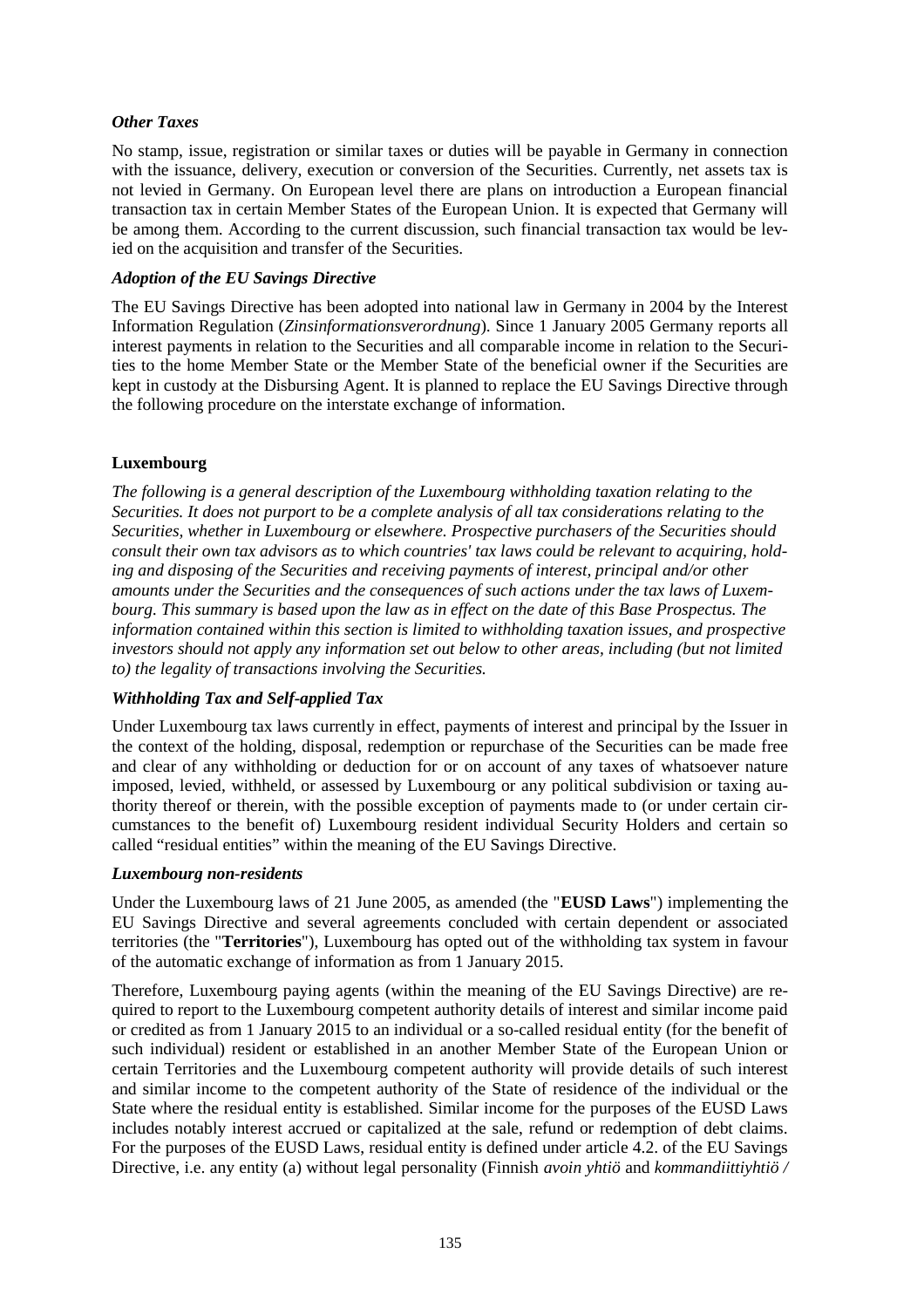*öppet bolag* and Swedish *handelsbolag* and *kommanditbolag* are not considered as legal persons for this purpose) and (b) whose profits are not taxed under the general arrangements for business taxation and (c) is not an UCITS (recognised in accordance with Directive 85/611/EEC as amended by Directive 2009/65/EC) or a similar investment fund.

## *Luxembourg residents*

The Luxembourg law of 23 December 2005, as amended, (the "**Law**"), has introduced a 10% withholding tax on savings income (i.e., with certain exemptions, savings income within the meaning of the EUSD Laws).

Under the Law, the 10% Luxembourg withholding tax is levied on interest or similar income payments made by Luxembourg paying agents to (or under certain circumstances to the benefit of) individual beneficial owners who are tax residents in Luxembourg. The responsibility for the withholding tax will be assumed by the Luxembourg paying agent.

In addition, pursuant to the Law, Luxembourg resident individuals, acting in the context of the management of their private wealth, who are beneficial owners of interest payments made by paying agents located in a Member State of the European Union other than Luxembourg, a Member State of the European Economic Area or in a State or territory which has concluded an agreement directly relating to the EU Savings Directive on the taxation of savings income, can opt to selfdeclare and pay a 10% levy. The option for the 10% levy must cover all interest payments made by paying agents to the Luxembourg resident beneficial owners during the entire civil year.

The 10% withholding tax as described above or the 10% levy are final when Luxembourg resident individuals are acting in the context of the management of their private wealth.

# **Italy**

*This section contains a brief summary on tax implications related to the Securities for Italian tax laws purposes. This summary does not purport to exhaustively describe all possible tax aspects and does not deal with particular situations which may be of relevance for specific potential investors. It is based on the currently valid Italian tax legislation, case law and regulations of the tax authorities, as well as their respective interpretation as of the date of this Base Prospectus, all of which may be amended from time to time. Such amendments may also be effected with retroactive effect and may negatively impact the tax consequences described below. Potential purchasers of the Securities should consult with their legal and tax advisors to check tax implications of their possible investment in the Securities.*

*This section does not constitute a tax advice and does not purport to be a comprehensive description of all the tax considerations which may be relevant to a decision to subscribe for, purchase, own or dispose of the Securities and does not purport to deal with the tax consequences applicable to all categories of investors, some of which may be subject to special rules.*

# *Tax Treatment of the Securities*

# *Interest and other proceeds - Securities that qualify as "obbligazioni o titoli similari alle obbligazioni" (bonds)*

For income tax purposes, debentures similar to bonds are defined as securities that incorporate an unconditional obligation to pay, at maturity, an amount not less than their nominal value (i.e., the issuer is legally obliged to reimburse the principal amount to the bond holder) and that do not give any right to directly or indirectly participate in the management of the relevant issuer or of the business in relation to which they are issued. Pursuant to Legislative Decree No. 239 of April 1, 1996 ("**Decree No. 239**"), as amended and restated, and pursuant to Art. 44 paragraph 2(c) of Presidential Decree No. 917 of December 22, 1986 ("**Decree No. 917**"), as amended and restated, in general, interest and other proceeds (including the difference between the redemption amount and the issue price) in respect of securities that qualify as bonds or debentures similar to bonds and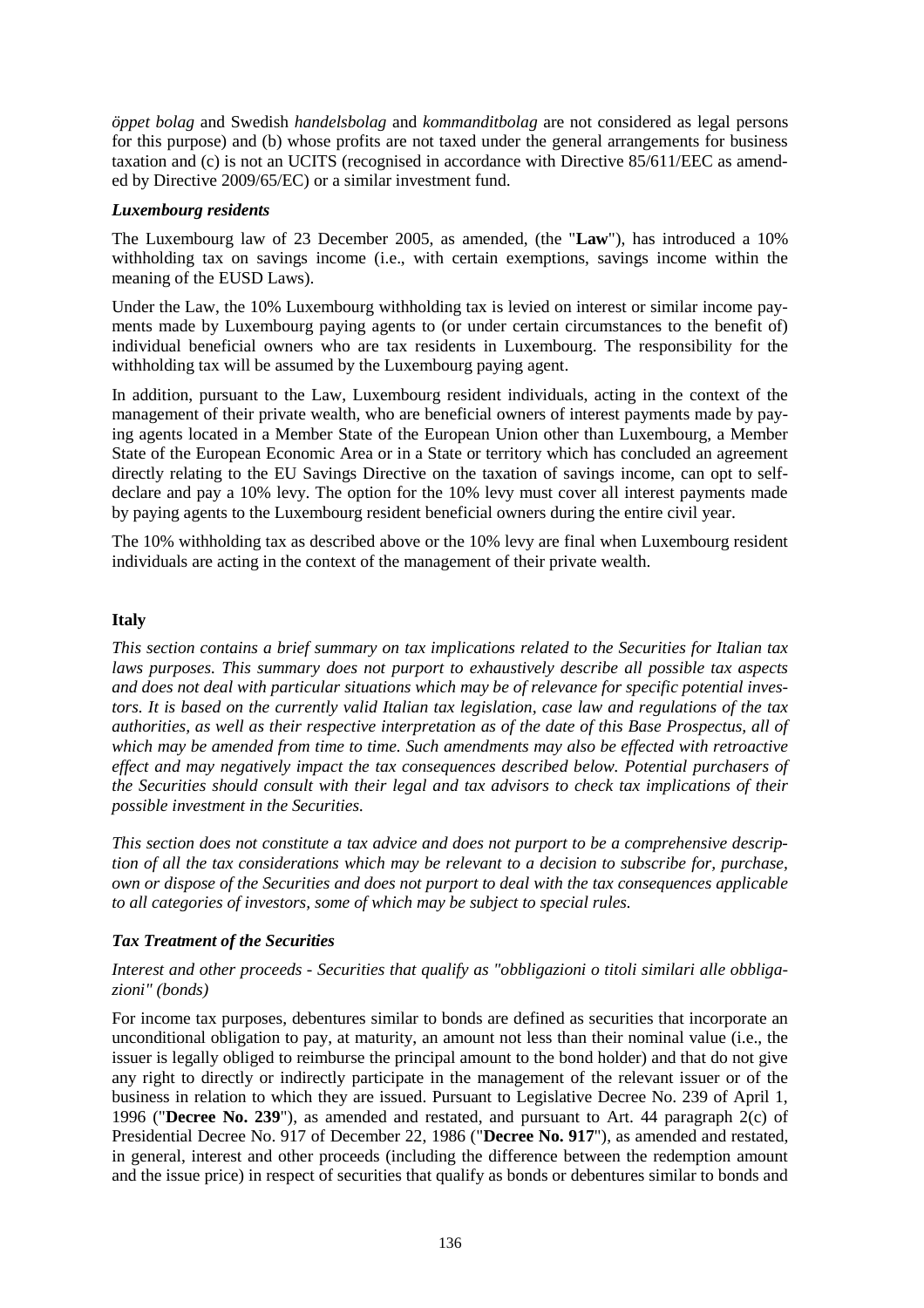that are issued by a non-Italian resident issuer may be subject to final Italian substitutive tax if owed to beneficial owners resident in Italy for tax purposes, depending on the legal status of the beneficial owners.

## *Italian Resident Security Holders Applicability of Substitutive Tax*

In particular, pursuant to Decree No. 239, as amended and restated, payments of interest and other proceeds in respect of securities that qualify as "*bonds*" to Italian resident beneficial owners (either when interest and other proceeds are paid or when payment thereof is obtained by a beneficial owner on a transfer of Securities) will be subject to final substitutive tax at a rate of 26.0% in Italy if made to Italian resident beneficial owners that are: (i) private individuals holding Securities not in connection with an entrepreneurial activity (unless they have entrusted the management of their financial assets, including the Securities, to an Italian authorised financial intermediary and have opted for the *Risparmio Gestito* regime ("**Asset Management**" regime) provided for by Article 7 of Legislative Decree No. 461 of November 21, 1997 ("**Decree No. 461**")); (ii) Italian resident non-commercial partnerships; (iii) public and private entities, other than companies, not carrying out commercial activities as their exclusive or principal activity; (iv) entities exempt from corporate income tax.

In case the Securities are held by an individual or by an entity indicated above under (iii), in either case in connection with an entrepreneurial activity, interest and other proceeds relating to the Securities will be subject to the substitutive tax and will be included in the relevant beneficial owner's income tax return. As a consequence, the interest and other proceeds will be subject to the ordinary income tax and the substitutive tax may be recovered as a deduction from the income tax due. The 26.0% substitutive tax will be applied by the Italian resident qualified financial intermediaries as defined by Italian law that will intervene, in any way, in the collection of interest and other proceeds on the Securities or in the transfer of the Securities.

If interest and other proceeds on the Securities are not collected through an Italian resident qualified intermediary as defined by Italian law and as such no substitutive tax is levied, the Italian resident beneficial owners listed above under (i) to (iv) will be required to include interest and other proceeds in their yearly income tax return and subject them to final substitute tax at a rate of 26.0%, unless an option is allowed and made for a different regime.

### *Italian Resident Security Holders Substitutive Tax Not Applicable*

Pursuant to Decree No. 239, as amended and restated, payments of interest and other proceeds in respect of Securities that qualify as '*bonds*' to Italian resident beneficial owners will not be subject to the substitutive tax at the rate of 26.0% if made to beneficial owners that are: (i) Italian resident individuals holding Securities not in connection with entrepreneurial activity who have entrusted the management of their financial assets, including the Securities, to an Italian authorised financial intermediary and have opted for the Asset Management regime; (ii) Italian resident collective investment funds, SICAVs and SICAFs (the "**Italian Resident Undertaking for Collective Investment**") and pension funds referred to in Legislative Decree No. 124 of April 21, 1993; (iii) Italian resident real estate investment funds; (iv) Italian resident corporations or permanent establishments in the Republic of Italy of non-resident corporations to which the Securities are effectively connected; (v) Italian resident partnerships carrying out a commercial activity; or (vi) public and private entities, other than companies, carrying out commercial activities and holding Securities in connection with the same commercial activities.

If the Securities are part of an investment portfolio managed on a discretionary basis by an Italian authorised intermediary and the beneficial owner of the Securities has opted for the Asset Management regime, the annual substitute tax at a rate of 26.0% (the "**Asset Management Tax**") applies on the increase in value of the managed assets accrued, even if not realised, at the end of each tax year (such increase includes interest and other proceeds accrued on Securities). The Asset Management Tax is applied on behalf of the taxpayer by the managing authorised intermediary.

Interest and other proceeds accrued on the Securities held by Italian resident corporations, commercial partnerships, individual entrepreneurs holding the Securities in connection with entrepre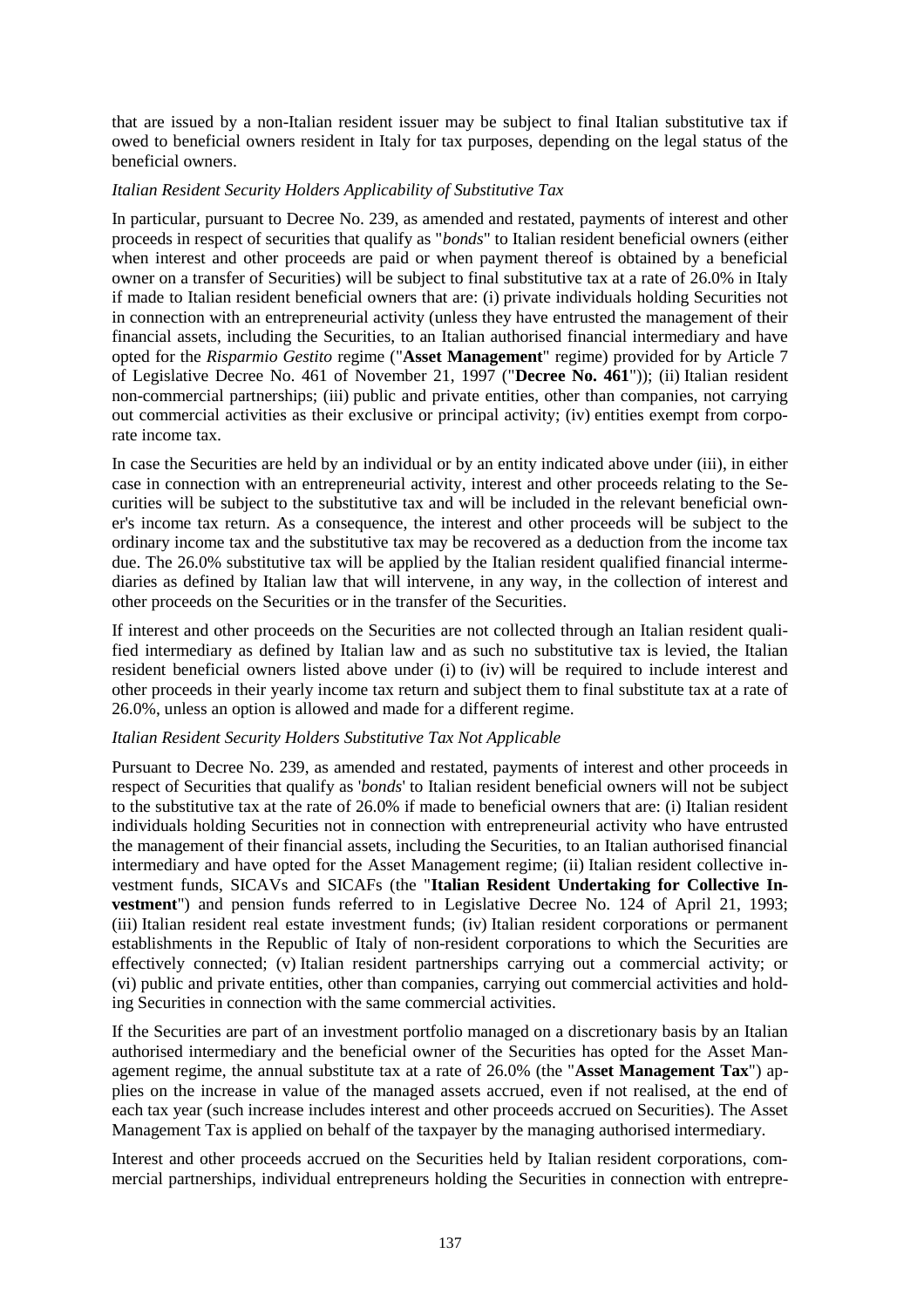neurial activities or permanent establishments in Italy of non-resident corporations to which the Securities are effectively connected, are included in the taxable base for the purposes of: (i) corporate income tax (*imposta sul reddito delle società*, "**IRES**") at 27.5% or (ii) individual income tax (*imposta sul reddito delle persone fisiche*, "**IRPEF**"), at progressive rates ranging from 23.0% to 43.0%, plus local surcharges, if applicable; under certain circumstances, such interest is included in the taxable basis of the regional tax on productive activities (*imposta regionale sulle attività produttive*, "**IRAP**"), at a general rate of 3.9% (regions may vary the rate up to 0.92%).

Italian Resident Undertaking for Collective Investment are not subject to tax on accrued interest and other proceeds, unless provided by specific provisions of law. In such cases, withholding taxes are applied as final withholding taxes. In particular, pursuant to Article 73, paragraph 5-quinquies, of Decree No. 917, Italian Resident Undertaking for Collective Investment are considered as a taxable person for IRES purposes, though the income realised (with only few exceptions) is exempt from taxation.

Italian resident pension funds are subject to an 20% annual substitutive tax (the "**Pension Fund Tax**") in relation to the increase in value of the managed assets accrued at the end of each tax year.

Any positive difference between the nominal amount of the Securities and their issue price is deemed to be interest for tax purposes. To ensure payment of interest and other proceeds in respect of the Securities without application of the substitutive tax, where allowed, investors indicated here above under (i) to (vi) must be the beneficial owners of payments of interest and other proceeds on the Securities and timely deposit the Securities, together with the coupons relating to such Securities, directly or indirectly, with an Italian authorised financial intermediary as defined by Italian law.

### *Non-Italian Resident Security Holders*

Interest and other proceeds paid on Securities by the non-Italian resident Issuer to a beneficial owner who is not resident in Italy for tax purposes, without a permanent establishment in Italy to which the Securities are effectively connected, should not be subject to any Italian taxation. In any case an Italian resident bank or intermediary, as defined by Italian law, intervenes in the payment of interest and other proceeds on the Securities, to ensure payment of interest and other proceeds without application of Italian taxation a non-Italian resident Security Holder may be required to produce to the Italian bank or other intermediary as defined by Italian law a self-declaration certifying to be the beneficial owner of payments of interest and other proceeds on the Securities and not to be resident in Italy for tax purposes.

### *Tax treatment of Securities that do not qualify as bonds'*

The following applies to Securities containing a derivative agreement (or similar mechanism) in the relevant terms and conditions.

Securities whose proceeds (a) do not qualify as proceeds from bonds ('*obbligazioni*') or debentures similar to bonds ('*titoli similari alle obbligazioni*') pursuant to Art. 44 of the *TUIR*, but (b) qualify as *Redditi diversi* (sundry income) pursuant to Article 67 of Decree No. 917 may fall under the joint provisions of Article 67 Decree No. 917 and Article 5 of Decree No. 461, and further amendments thereof, according to which, proceeds and capital gains, arising from both the exercise and the sale for money consideration of the Securities, are subject to the substitutive tax of 26.0%. Charges and capital losses arising from the exercise and the sale of the Securities are deductible in accordance with the modalities indicated below; premiums paid on the Securities contribute to create the income of the financial year in which the Securities are exercised or alienated.

### *Capital Gains Tax*

Any capital gains realised by Security Holders that are (a) Italian resident corporations; (b) Italian resident commercial partnerships; (c) permanent establishments in Italy of foreign corporations to which the Securities are effectively connected; or (d) Italian resident individuals carrying out a commercial activity, as to any capital gains realised within the scope of the commercial activity carried out, upon the sale for consideration or redemption of the Securities will be treated for the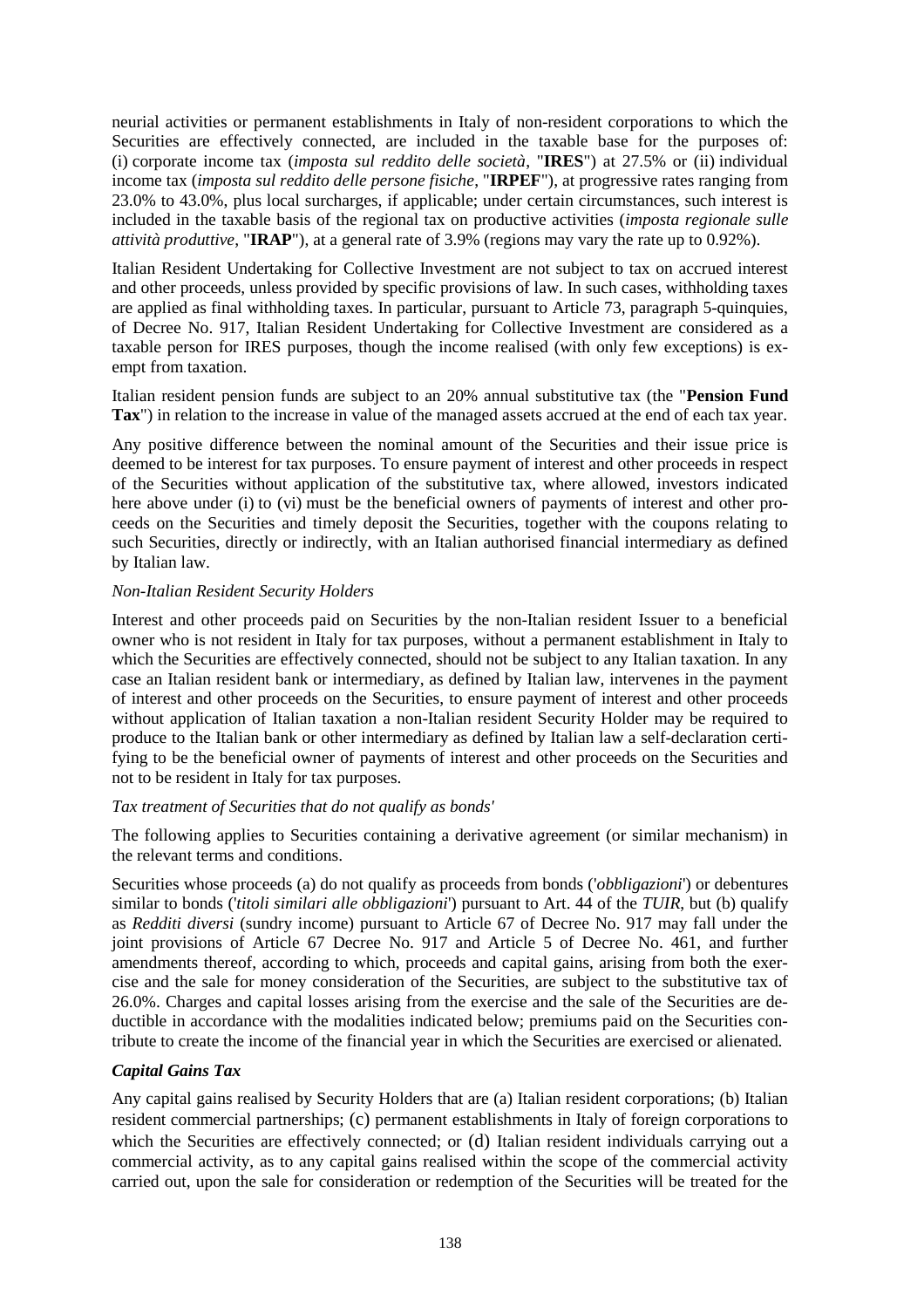purpose of IRES and of IRPEF as part of the taxable business income of Security Holders (and, in certain cases, depending on the status of the Security Holders, may also be included in the taxable basis of IRAP), and it will, therefore, be subject to tax in Italy according to the relevant tax provisions.

### *Italian Resident Security Holders*

Pursuant to Decree No. 461, any capital gains realised by Italian resident individuals holding Securities not in connection with entrepreneurial activity and certain other persons upon the sale for consideration or redemption of the Securities would be subject to a "substitutive tax" at the current rate of 26.0%. Under the tax declaration regime, which is the standard regime for taxation of capital gains realised by Italian resident individuals not engaged in entrepreneurial activity, the "substitutive tax*"* on capital gains will be chargeable, on a cumulative basis, on all capital gains, net of any incurred capital loss. These individuals must report overall capital gains realised in any tax year, net of any relevant incurred capital loss, in the annual tax declaration to be filed with the Italian tax authorities for such year and pay the "substitutive tax*"* on such gains together with any balance on income tax due for such year. Capital losses in excess of capital gains may be carried forward against capital gains realised in any of the four succeeding tax years.

As an alternative to the tax declaration regime, Italian resident individual Security Holders not in connection with entrepreneurial activity may elect to pay the "substitutive tax" separately on capital gains realised on each sale or redemption of the Securities (the *Risparmio Amministrato* regime or "**Managed Portfolio**" regime). Such separate taxation of capital gains is allowed subject to: (i) the Securities being deposited with Italian banks, *società di intermediazione mobiliare* (SIM) or certain authorised financial intermediaries; and (ii) an express election for the Managed Portfolio regime being made promptly in writing by the relevant Security Holder. The financial intermediary, on the basis of the information provided by the taxpayer, accounts for the "substitutive tax" in respect of capital gains realised on each sale or redemption of Securities (as well as in respect of capital gains realised at the revocation of its mandate), net of any incurred capital loss, and is required to pay the relevant amount to the Italian tax authorities on behalf of the taxpayer, deducting a corresponding amount from proceeds to be credited to the Security Holder. Under the Managed Portfolio regime, where a sale or redemption of Securities results in capital loss, such loss may be deducted from capital gains subsequently realised in the same tax year or in the following tax years up to the fourth year.

Any capital gains realised by Italian resident individuals holding Securities not in connection with entrepreneurial activity who have elected for the Asset Management regime will be included in the computation of the annual increase in value of the managed assets accrued, even if not realised, at year end, subject to the substitutive tax at the current rate of 26.0% to be applied on behalf of the taxpayer by the managing authorised financial intermediary.

Any capital gains realised by Security Holders who are Italian Resident Undertakings for Collective Investments are not subject to tax. Any capital gains realised by Security Holders who are Italian resident pension funds will be included in the computation of the taxable basis of Pension Fund Tax.

# *Non-Italian Resident Security Holders*

The 26.0% final "substitutive tax" may in certain circumstances be payable on capital gains realised upon sale for consideration or redemption of Securities by non-Italian resident persons or entities without a permanent establishment in Italy to which the Securities are effectively connected, if the Securities are held in Italy. However, even if the Securities are held in Italy and regardless of the provisions set forth by any applicable double taxation treaty, pursuant to Article 23 of Decree No. 917, any capital gains realised, by non-Italian residents without a permanent establishment in Italy to which the Securities are effectively connected, through the sale for consideration or redemption of Securities are exempt from taxation in Italy to the extent that the Securities are listed on a regulated market in Italy or abroad and in certain cases subject to filing of required documentation. In case the Securities are not listed on a regulated market in Italy or abroad (1) as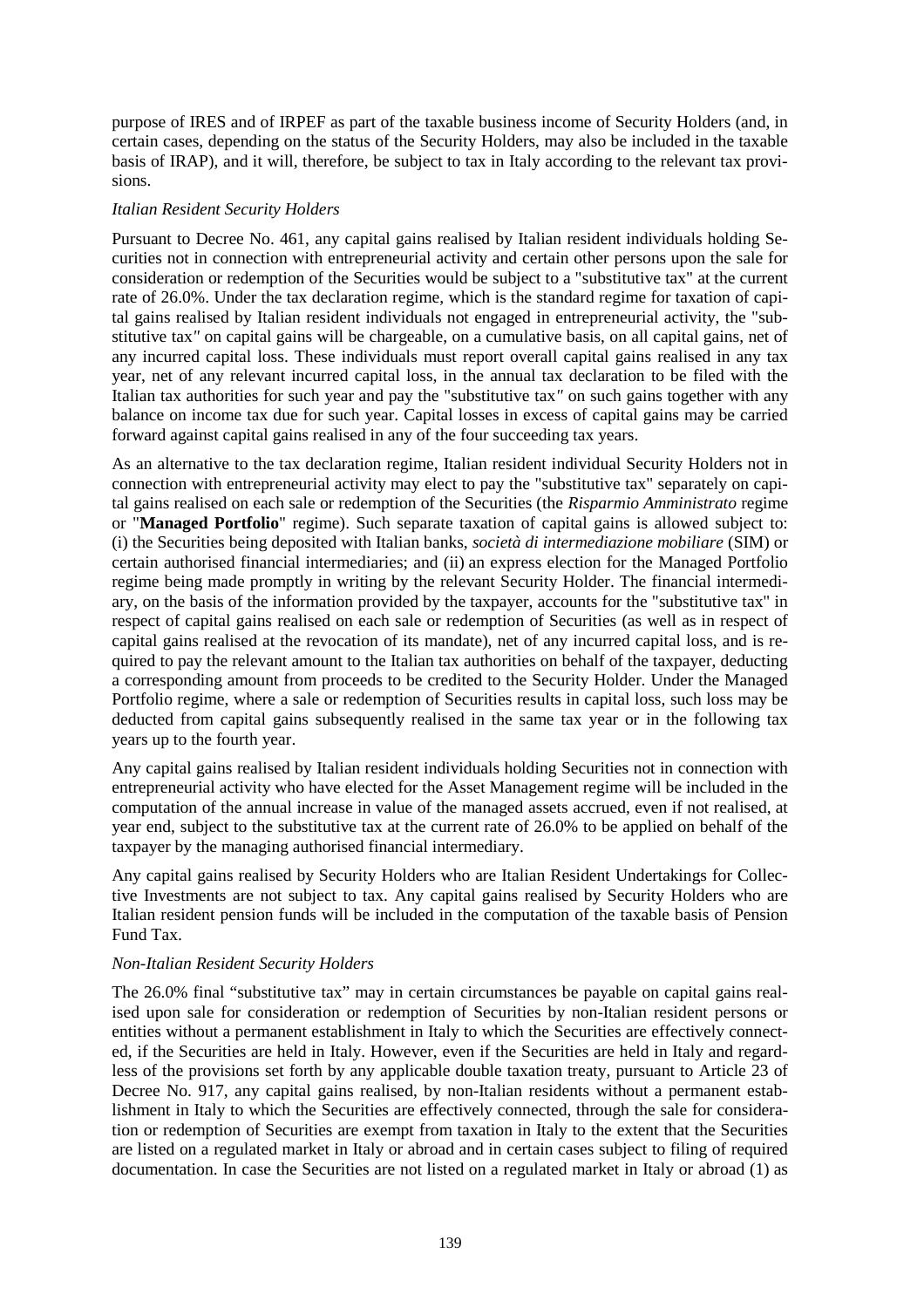to capital gains realised by non-Italian resident of the Securities with no permanent establishment in Italy to which the Securities are effectively connected are exempt from the substitutive tax in Italy on any capital gains realised upon sale for consideration or redemption of the Securities if (a) they are beneficial owners resident, for tax purposes, in a country which recognizes the Italian tax authorities' right to an adequate exchange of information, the so called "white list" or (b) non-Italian foreign institutional investors established in a "white list" country. (2) In any event, non-Italian resident persons or entities without a permanent establishment in Italy to which the Securities are effectively connected that may benefit from a double taxation treaty with Italy, providing that capital gains realised upon the sale or redemption of the Securities are to be taxed only in the country of tax residence of the recipient, will not be subject to the "substitutive tax" in Italy on any capital gains realised upon sale for consideration or redemption of Securities..

### *Atypical securities*

According to the provisions of the Conditions of the Securities, it is possible that Securities may be qualified as 'atypical' securities pursuant to Article 5 of Law Decree No. 512 of 30 September 1983 as implemented by Law No. 649 of 25 November 1983. In this event, payments relating to Securities may be subject to an Italian withholding tax, levied at the rate of 26.0%.

The withholding is levied by the Italian intermediary appointed by the Issuer, intervening in the collection of the relevant income or in the negotiation or repurchasing of the Securities.

#### *Inheritance and Gift Taxes*

The transfer by inheritance or gift of the Securities is subject to the inheritance and gift tax at the following rates: (i) 4% if the transfer is made to spouses and direct descendants or ancestors; in this case, the transfer to each beneficiary is subject to taxation if the value exceeds Euro 1,000,000; (ii) 6% if the transfer is made to brothers and sisters; in this case, the transfer to each beneficiary is subject to taxation if the value exceeds Euro 100,000; (iii) 6% if the transfer is made to relatives up to the fourth degree, to persons related by direct affinity as well as to persons related by collateral affinity up to the third degree; and (iv) 8% in all other cases. If the transfer is made in favour of persons with severe disabilities, taxation will apply only if the value of the transaction exceeds Euro 1,500,000.

#### *Tax Monitoring Obligations*

Italian resident individuals, partnerships (other than *società in nome collettivo, società in accomandita semplice* or similar partnerships) not carrying out commercial activities, not commercial trusts, professional associations and public and private entities, other than companies, not carrying out commercial activities will be required to report in their yearly income tax return ("**UNICO**" tax form, RW section), for tax monitoring purposes: the amount of Securities (and of other investments held abroad and foreign financial assets generating foreign source income taxable in Italy) directly or indirectly held (*i.e.* when the above-mentioned subjects qualify as the beneficial owner of the Securities) over each tax year. This also is the case if at the end of the tax year the Securities (or other investments held abroad and foreign financial assets generating foreign source income taxable in Italy) are no longer held by the above-mentioned subjects. The above subjects will however not be required to comply with the above reporting requirements in respect of Securities deposited for management or administration with qualified Italian financial intermediaries as defined by Italian law and in respect of contracts entered into through the intervention of financial intermediaries, upon condition that the items of income derived from the Securities are collected through the intervention of and subject to withholding tax or substitute tax levied by the same financial intermediaries.

#### *Stamp duty and Tax on financial activities held abroad*

The extended stamp duty on all kind of financial activities ("**Stamp Duty**") is applicable on all kind of financial assets, including the Securities held with the intervention of Italian financial intermediaries. The tax is levied at 0.2% rate (with a limit up to Euro 14,000 for holders different from individual) on the fair market value or, if failing, on the book or redemption value as at 31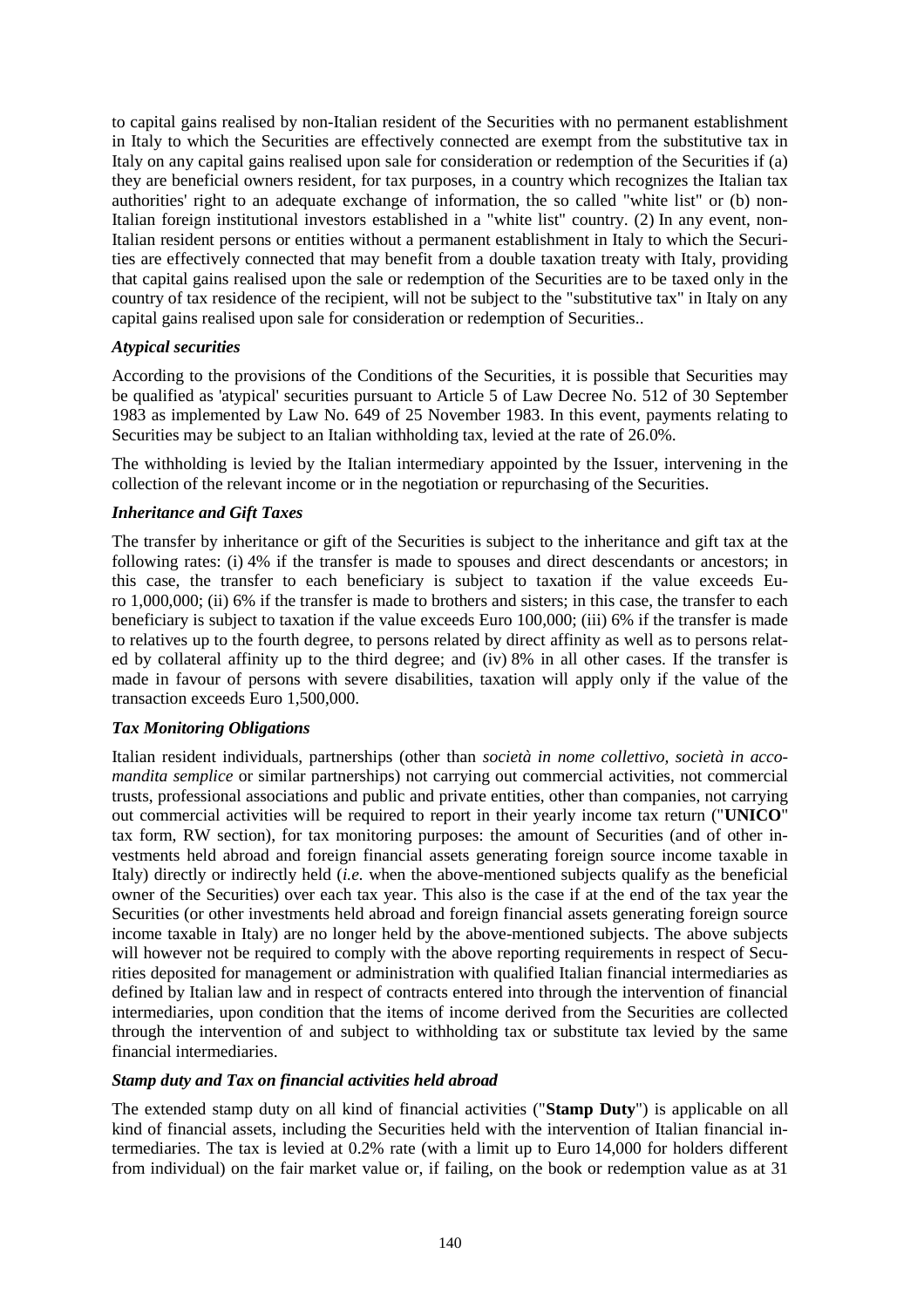December of each year. Stamp Duty is generally applied by the Italian financial intermediary, if such entity intervene in the administration/management of the Securities. The tax on financial activities held abroad (so called "**IVAFE**") is applicable on the value of financial assets held abroad Italy by Italian tax resident individuals without the intervention of Italian financial intermediaries. The tax is applied at a rate equal to 0.2%, on the fair market value as at 31 December of each year. IVAFE should be applicable in case the financial activities do not fall within the Stamp Duty scope. The tax is calculated, disclosed in the yearly tax return and paid by the individual directly.

## *Transfer tax*

The Law no. 228 as of December 24, 2012 introduced a stamp duty on certain financial transactions (the "**Tobin Tax**"). In general terms the Tobin Tax applies to transactions, even if executed abroad, involving shares, bonds converted in shares and equity financial instruments issued by both listed and non-listed companies resident in Italy and derivatives substantially underlying such securities. Tobin Tax is applied a rate of 0.2% on transaction regarding shares and other participating instruments issued by Italian resident companies. The tax rate is reduced down to 0.1% if the transfer is executed on regulated financial markets or through multilateral negotiation systems. Tobin Tax on transactions in derivative financial instruments shall be due in a fixed amount (ranging from Euro 0.01875 to Euro 200 depending on both the typology and the notional value of the instrument) and is payable by both the counterparties to the transaction, regardless of their place of residence and the place where the transactions have been executed.

### **France**

*The following is a general description of certain French withholding tax consequences relating to the Securities. It does not purport to be a description of general French tax considerations relating to the Securities. Prospective investors are advised to consult their own professional advisors to obtain information about the tax consequences of the acquisition, ownership, disposition or redemption of the Securities. Only personal advisors are in a position to adequately take into account special tax aspects of the particular Securities in question as well as the investor's personal circumstances and any special tax treatment applicable to the investor. This summary is based on French law as in force as of the date of this Base Prospectus. The laws and their interpretation by the tax authorities may change and such changes may have retroactive effect.*

### *Withholding tax*

Income paid or accrued on the Securities, to the extent such Securities are not issued by an Issuer incorporated in France or otherwise acting through a French permanent establishment, is not, in principle, mandatorily subject to withholding tax in France.

However, according to articles 125 A and 125 D of the French Tax Code ("**FTC**"), French resident individual taxpayers receiving interest on debt instruments from France or from abroad, such as the Securities, are subject to a non-definitive withholding tax ("prélèvement à la source obligatoire non libératoire de l'impôt sur le revenu") at the rate of 24% (plus social contributions at the aggregate rate of 15.5%). The 24% levy is a prepayment of income tax; it is credited against the individual income tax due and is reimbursed if it exceeds the individual income tax due. If the paying agent of the interest is located in France, such paying agent must file the related tax return and perform the payment of the levy (article 125 A, I of the FTC). If the paying agent is not located in France, the filing and the payment of the levy is to be made by the beneficial owner of the interest. In the case the paying agent is located in a European Union Member State, Iceland, Norway or Liechtenstein, the filing and the payment of the levy may be performed by the paying agent located in such State upon request of the beneficial owner (article 125 D, IV of the FTC).

### *Other tax considerations*

Concerning prospective purchasers of Securities who are French resident for tax purposes or who would hold Securities through a permanent establishment or a fixed base in France, please note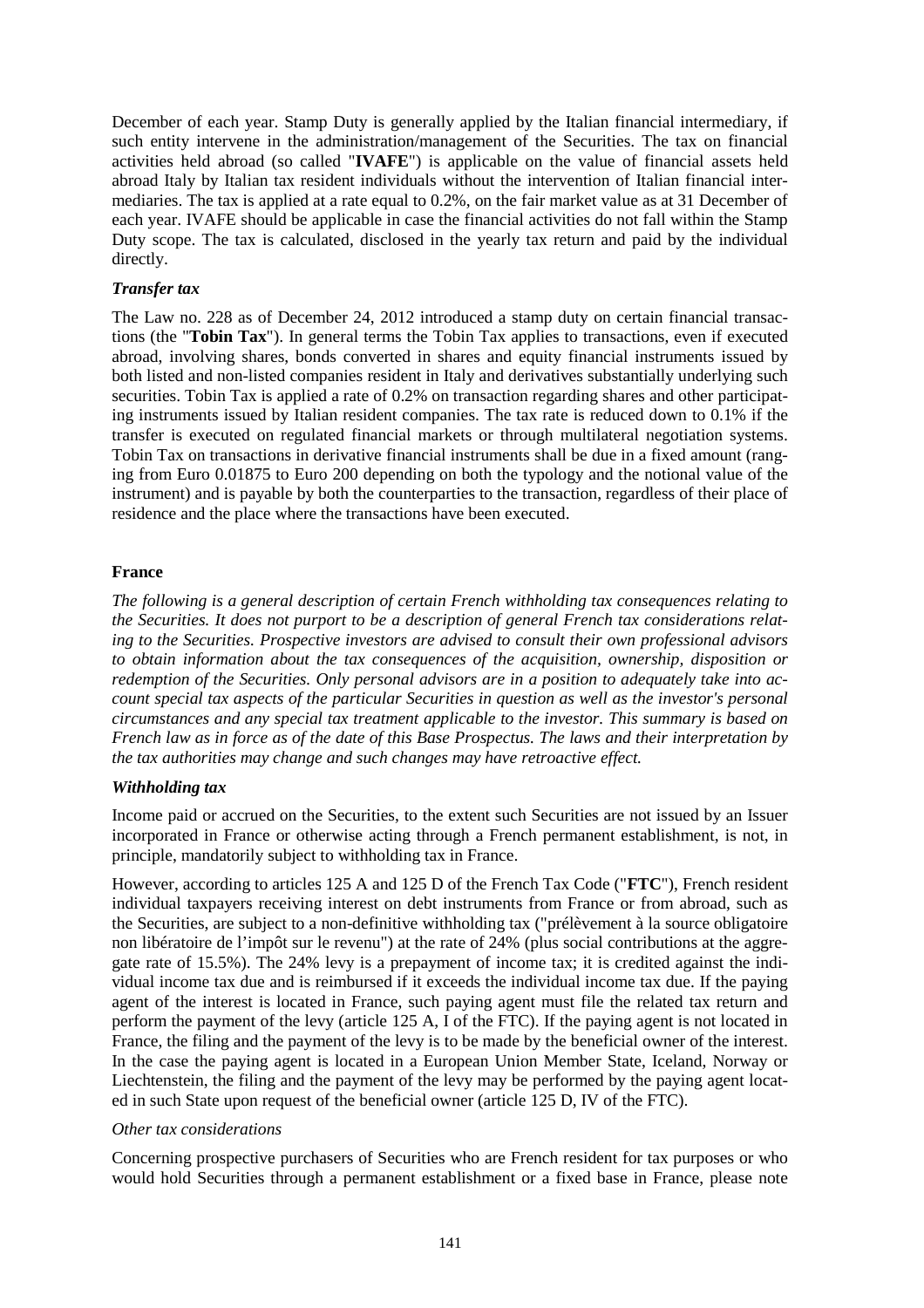that transactions involving the Securities, including any purchase or disposal of, or other dealings in the Securities and any transaction involved in the exercise and settlement of the Securities, may have French tax consequences.

The tax consequences regarding notably interest, premium on redemption, any other proceeds from the Securities and capital gains, as the case may be, may depend, amongst other things, upon the status of the prospective purchaser (i.e. legal entities or individuals) and on the specific terms and conditions of the relevant Securities.

### *EU Savings Directive and tax information exchange*

The EU Savings Directive has been implemented into French law under article 242 ter of the FTC and articles 49 I ter to 49 I sexies of Annex III to the FTC, which imposes on paying agents based in France an obligation to report to the French tax authorities certain information with respect to interest payments made to beneficial owners domiciled in another Member State, including, among other things, the identity and address of the beneficial owner and a detailed list of the different categories of interest paid to that beneficial owner. Similar obligations may apply as a result of the implementation of other tax information exchange mechanisms such as FATCA or the OECD standard of interstate exchange of information.

### **Czech Republic**

*The information set out below is of a general nature and relates only to certain principal Czech withholding tax considerations. Accordingly, it does not deal with any other Czech tax consequences of acquiring, holding or disposing of Securities, which may be relevant to a decision to purchase Securities, and is not intended to be, nor should it be regarded as, legal or tax advice. Prospective holders of Securities should seek, in the light of their individual situation, their own professional advice as to the consequences of acquiring, holding or disposing of Securities in all relevant jurisdictions. The information is based on the tax laws of the Czech Republic as in effect on the date of this Base Prospectus and their prevailing interpretations available on or before such date. All of the foregoing is subject to change, which could apply retroactively and could affect the continued validity of this summary.*

*For the purposes of this information, it has been assumed that neither any of the Issuers nor the Guarantor is either resident for tax purposes or has a permanent establishment in the Czech Republic.*

#### *Withholding tax*

All interest and other payments to be made by an Issuer under the Securities may be made free of withholding on account of any taxes imposed by the Czech Republic.

#### *Securing* **tax**

In general, Czech tax residents (or Czech permanent establishments of Czech tax non-residents) acquiring the Securities are required, under their own responsibility, to withhold and to remit to Czech tax authorities a 1 % securing tax from the purchase price when purchasing investment instruments, such as the Securities, from a seller who is resident for tax purposes outside the European Union or the European Economic Area. Such obligation can be eliminated under a tax treaty concluded between the Czech Republic and the country in which the seller is a tax resident. Furthermore, it can be waived in advance based on a decision of Czech tax authorities.

### **U.S. Withholding Tax**

### *Payments under index-linked Securities and equity-linked Securities may be subject to U.S. withholding tax*

Under Section 871(m) of the United States Internal Revenue Code of 1986, as amended, (the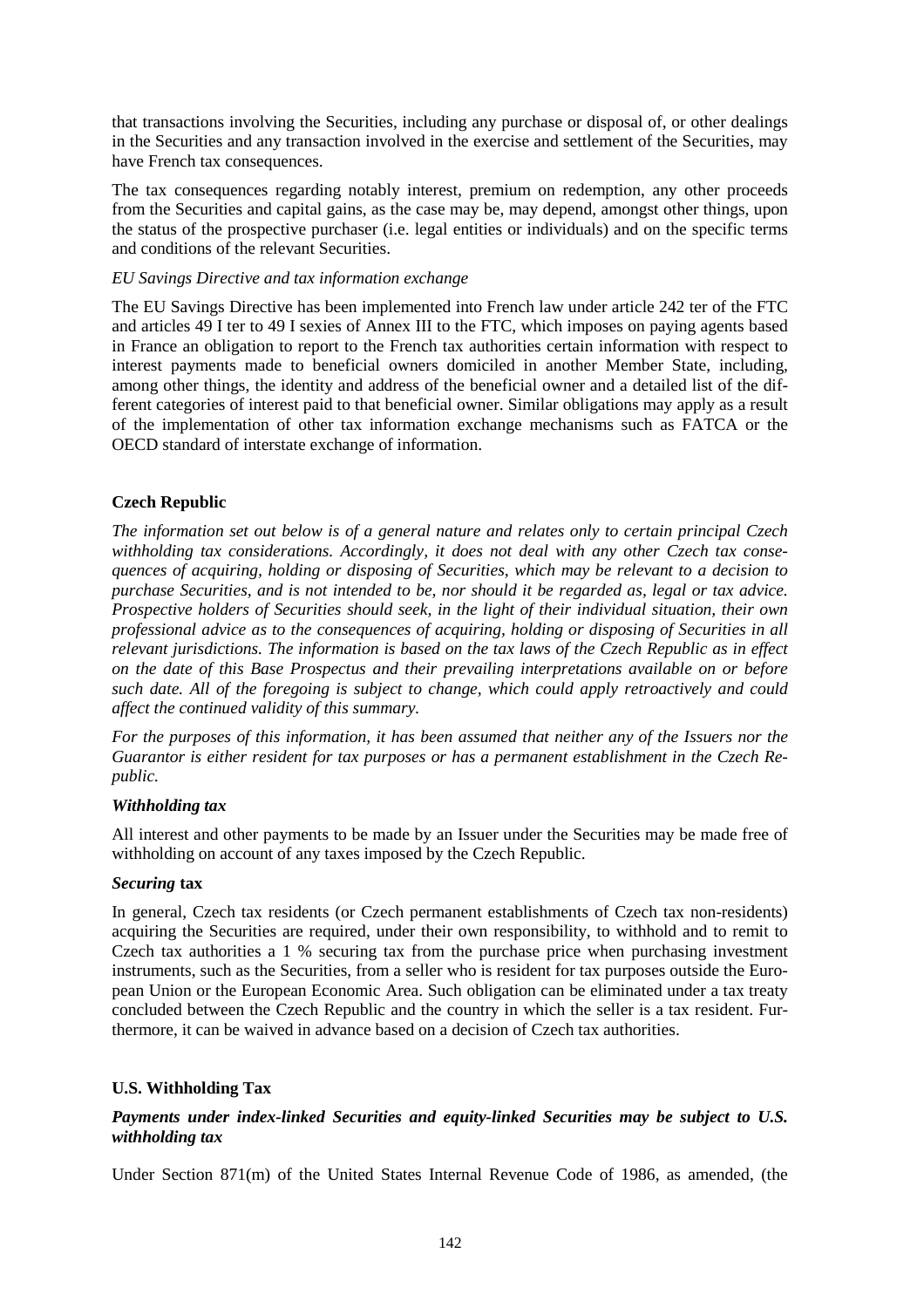"**IRC**") a "dividend equivalent" payment is treated as a dividend from sources within the United States and is subject to withholding at the rate of 30% unless reduced by an applicable tax treaty with the United States (withholding tax on "dividend equivalent" payments). A "dividend equivalent" payment includes (i) any substitute dividend made pursuant to a securities lending or salerepurchase transaction that (directly or indirectly) is contingent upon, or determined by reference to, the payment of a dividend from sources within the United States, (ii) a payment made pursuant to a "specified notional principal contract" ("**Specified NPC**") that (directly or indirectly) is contingent upon, or determined by reference to, the payment of a dividend from sources within the United States, and (iii) any other payment determined by the U.S. Internal Revenue Service ("**IRS**") to be substantially similar to a payment described in clause (i) or (ii). For these purposes, Section 871(m) specifies four types of notional principal contracts that are considered Specified NPCs. In addition, however, Section 871(m) provides that in the case of payments made after 18 March 2012, a "dividend equivalent" payment includes a payment made pursuant to any NPC unless the Secretary of the Treasury otherwise determines that such contract does not have the potential for tax avoidance. On 4 December 2013, the U.S. Treasury Department and the IRS issued final regulations ("**Final Regulations**") and proposed regulations (the "**Proposed Regulations**") under Section 871(m). The Final Regulations extend the statutory definition of Specified NPC (which had previously been extended to payments made before 1 January 2014) to payments made before 1 January 2016.

With respect to payments made on or after 1 January 2016, however, the Proposed Regulations would significantly expand the scope of transactions to which Section 871(m) would apply. The Proposed Regulations would expand Section 871(m) to apply to payments made pursuant to a specified equity-linked instrument ("**Specified ELI**"), which generally would include any financial instruments (such as futures, forward contracts, and options), other than a securities lending or sale-repurchase transaction or a Specified NPC, that references the value of one or more underlying securities. In addition, under the Proposed Regulations, an equity-linked instrument or notional principal contract generally will be a Specified ELI or Specified NPC if at the time it is entered into it has a "delta" of 0.70 or greater with respect to the underlying stock. Moreover, payments based on amounts that reference actual or estimated dividend payments, whether the reference is explicit or implicit, would be subject to withholding, even if an estimated payment is not adjusted based on the actual dividend payment. The Proposed Regulations would provide an exception from treatment as an underlying security for certain "qualified indices", thus exempting a Specified ELI or Specified NPC that references a qualified index from the application of Section 871(m). To constitute a "qualified index", an index must meet six requirements, including requirements that it references 25 or more component underlying securities, contains no component underlying security representing more than  $10$  percent of the index's weighting, and does not provide a dividend yield greater than 1.5 times the yield of the Standard&Poors 500 index for the month preceding the date the long party acquires the potential Section 871(m) transaction. The Proposed Regulations generally would apply to any payments made on or after 1 January 2016. In the case of an Specified ELI, the Proposed Regulations would apply to payment made after 1 January 2016 on a Specified ELI acquired by the long party on or after 5 March 2014. If adopted, the Proposed Regulations could cause payments under the index-linked Securities or equity-linked Securities that may not be subject to withholding under current rules to be subject to a 30% U.S. withholding tax, or a reduced rate of tax under an applicable treaty.

If an amount in respect of U.S. withholding tax were to be deducted or withheld from payments on index-linked Securities or equity-linked Securities, none of the Issuer, any paying agent or any other person would pursuant to the conditions of the Securities be required to pay additional amounts as a result of the deduction or withholding of such tax.

The rules relating to the treatment of dividends, interest and other fixed or determinable income as income from sources within the United States are complex, and no assurance can be given that income on Securities will not be treated as U.S. source income subject to U.S. withholding tax under other rules. In addition, changes in applicable U.S. federal, state and local tax laws and in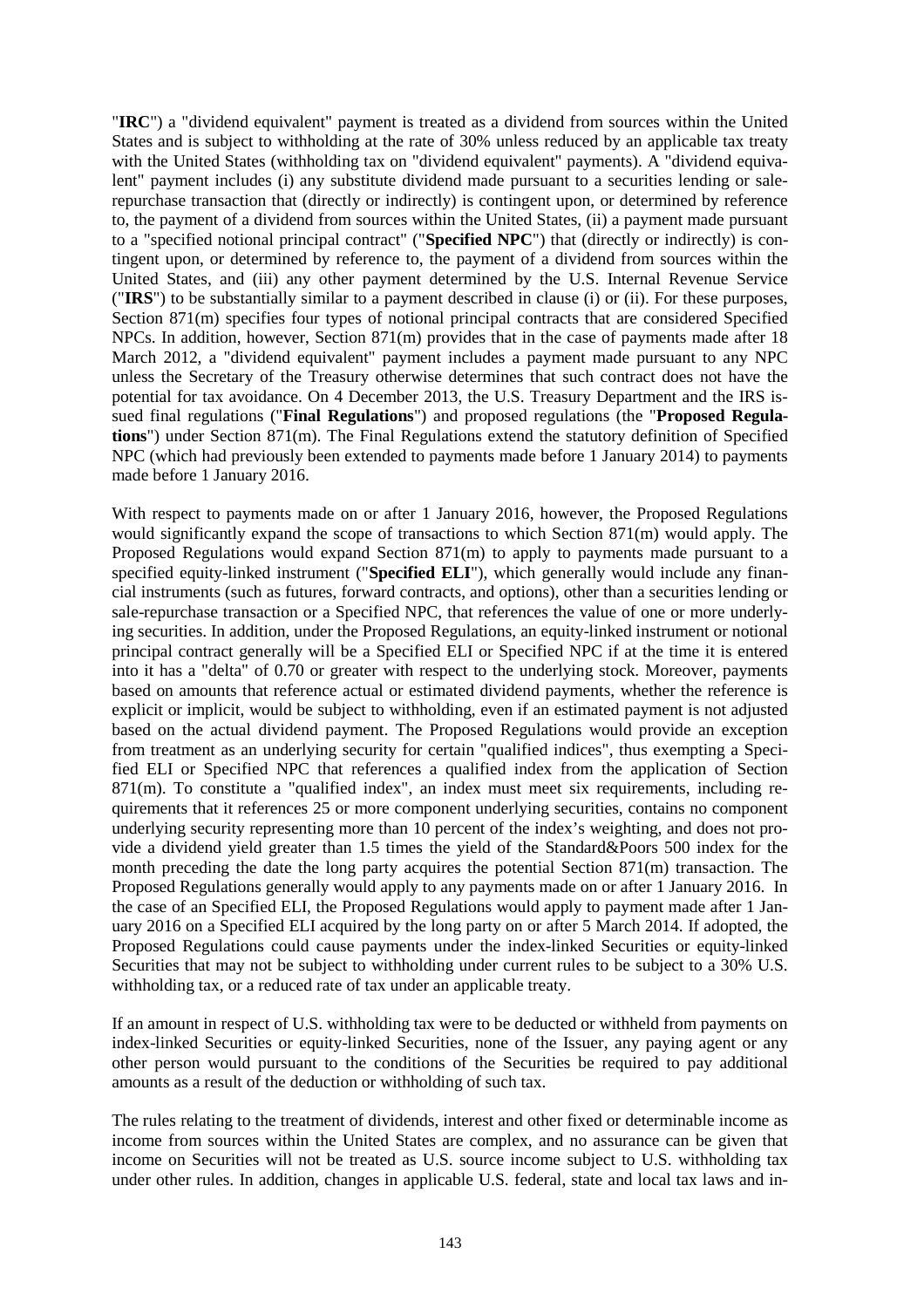terpretations thereof may result in the application of U.S. withholding and other taxes with respect to the Securities.

# *Payments under the Securities may be subject to withholding tax pursuant to the Foreign Account Tax Compliance Act (FATCA)*

Under Sections 1471-1474 of the United States Internal Revenue Code of 1986 (commonly referred to as "FATCA"), dividend equivalent payments on, and payments of gross proceeds from the disposition of, the Securities made to Issuers and financial insitutions serving as intermediares for such U.S.-related payments may be subject to a 30% withholding tax imposed on "withholdable payments", unless the applicable Issuer or financial institution complies with certain certification, information reporting (disclosure obligation with regard to U.S.-related investors) and other specified requirements. Payments made on certain grandfathered obligations ("**Grandfathered Obligations**") are not subject to FATCA withholding, however. A Grandfathered Obligation includes any obligation outstanding on 1 July 2014, and any obligation that gives rise to a withholdable payment solely because the obligation is treated as giving rise to a "dividend equivalent" payment under Section 871(m) of the United States Internal Revenue Code and the U.S. Treaury Regulations thereunder executed on or before the date that is six months after the date on which obligations of its type are first treated as giving rise to dividend equivalent payments. Any material modification of such an obligation after such dates will result in it being treated as newly issued or executed, and the loss of its status as a Grandfathered Obligation. The Issuer and financial institutions through which payments on the Securities are made also may be required to withhold at a rate of up to 30% on all, or a portion of, payments made after 31 December 2016 in respect of the Securities if the Securities are significantly modified after the date (the "**Grandfathering Date**") that is six months after the date on which final U.S. Treasury regulations that define the term "foreign passthrough payment" are published in the U.S. Federal Register, or if additional Securities are sold after the Grandfathering Date that are not issued pursuant to a "qualified reopening" for U.S. federal income tax purposes. The application of FATCA in relation to payments under the Securities may be influenced by an intergovernmental agreement ("**IGA**") entered into between the United States and the jurisdiction of the Issuer or other financial institution involved in the payments under the Securities.

On 31 May 2013, the Federal Republic of Germany entered into an IGA with the United States. The German FATCA implementation law and a further ordinance have already been published. Accordingly, any reportings will be exercised through the Federal Central Tax Office (*Bundeszentralamt für Steuern*).

The Luxembourg and US governments have signed an Intergovernmental Agreement ("**IGA**") on 28 March 2014, which purports to implement the provisions of FATCA in Luxembourg.This IGA is made on the Model I Reciprocal Agreement, thus the reporting shall be done to the Luxembourg tax authorities, which will then report to the U.S. Internal Revenue Service.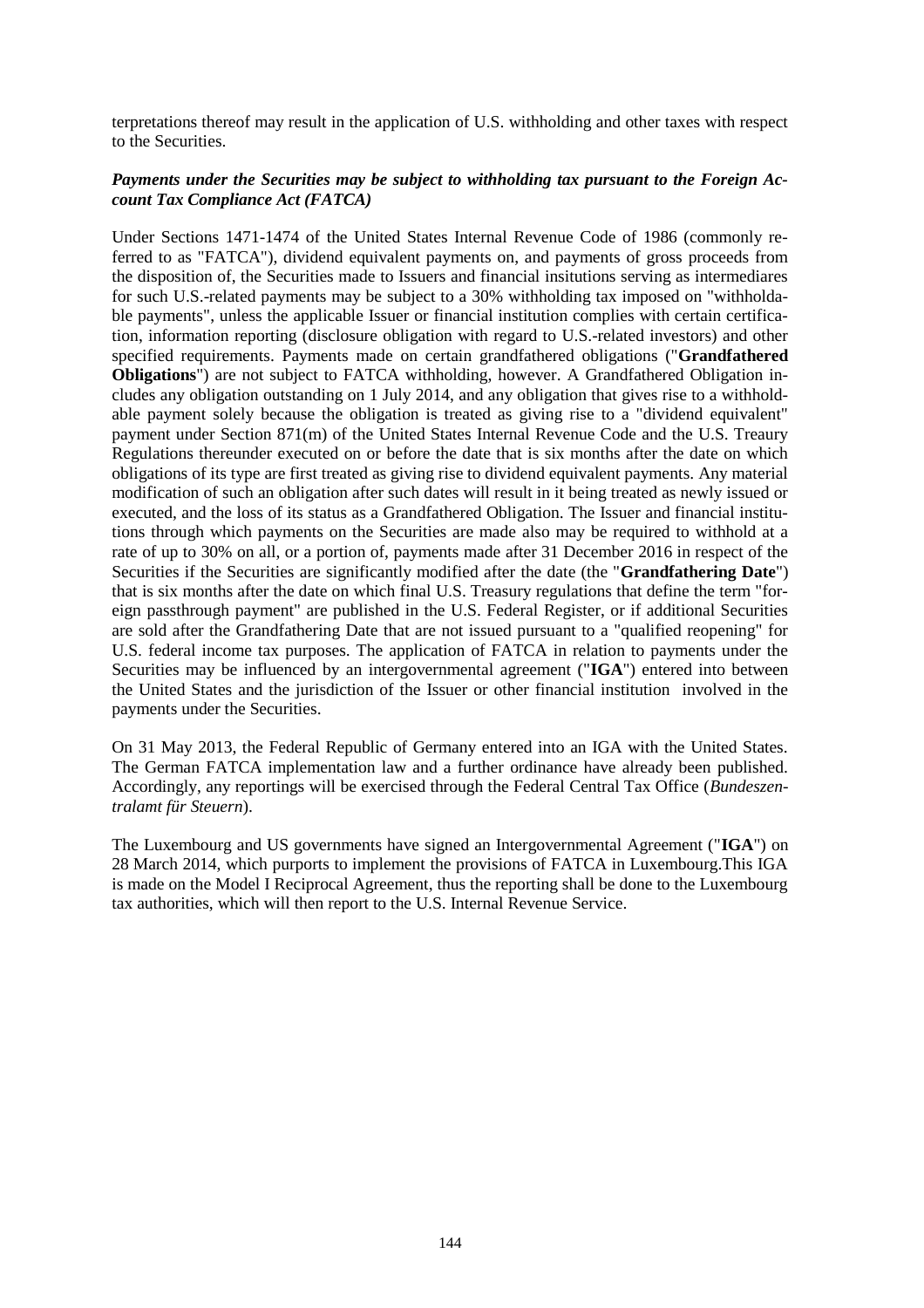# **GENERAL INFORMATION**

#### *Selling Restrictions*

## *General*

No action has been or will be taken in any jurisdiction by the Issuer that would permit a public offering of the Securities, or possession or distribution of any offering material in relation thereto, in any country or jurisdiction where action for that purpose is required other than the approval of the Base Prospectus by the BaFin and a notification to the countries set forth in the Final Terms under "Terms and conditions of the offer". No offers, sales or deliveries of any Securities, or distribution of any offering material relating to the Securities, may be made in or from any jurisdiction except in circumstances which will result in compliance with any applicable laws and regulations and will not impose any obligation on the Issuer other than the approval and notification(s) mentioned above.*Public Offer Selling Restrictions under the Prospectus Directive*

In relation to each Member State of the European Economic Area, which has implemented the Prospectus Directive (each, a "**Relevant Member State**"), the Securities may, with effect from and including the date on which the Prospectus Directive is implemented in that Relevant Member State (the "**Relevant Implementation Date**"), not be offered to the public in that Relevant Member State except that, with effect from and including the Relevant Implementation Date, an offer of Securities to the public may be made in that Relevant Member State:

- (a) if the Final Terms in relation to the Securities specify that an offer of those Securities may be made other than pursuant to Article 3(2) of the Prospectus Directive in that relevant Member State (a "**Non-Exempt Offer**"), following the date of publication of a base prospectus in relation to such Securities, which has been approved by the competent authority in another Relevant Member State and notified to the competent authority in that Relevant Member State, provided that any such base prospectus has subsequently been completed by the Final Terms contemplating such Non-Exempt Offer, in accordance with the Prospectus Directive, in the period beginning and ending on the dates specified in such base prospectus or final terms, as applicable and the Issuer has consented in writing to its use for the purpose of the Non-Exempt Offer;
- (b) at any time to any legal entity which is a qualified investor as defined in the Prospectus Directive:
- (c) at any time to fewer than 150 natural or legal persons (other than qualified investors as defined in the Prospectus Directive), subject to obtaining the prior consent of the relevant person or entity placing or offering the Securities nominated by the Issuer for any such offer; or
- (d) at any time in any other circumstances falling within Article 3(2) of the Prospectus Directive,

provided that no such offer of Securities referred to in (b) to (d) above shall require the Issuer to publish a base prospectus pursuant to Article 3 of the Prospectus Directive or supplement a base prospectus pursuant to Article 16 of the Prospectus Directive at least on banking day prior to the respective offer.

For the purposes of this provision, the expression an "offer of Securities to the public" in relation to any Securities in any Relevant Member State means the communication in any form and by any means of sufficient information on the terms of the offer and the Securities to be offered so as to enable an investor to decide to purchase or subscribe the Securities, as the same may be varied in that Member State by any measure implementing the Prospectus Directive in that Member State, the expression "**Prospectus Directive**" means Directive 2003/71/EC (and amendments thereto, including the 2010 PD Amending Directive, to the extent implemented in the Relevant Member State), and includes any relevant implementing measure in the Relevant Member State and the expression "**2010 PD Amending Directive**" means Directive 2010/73/EU.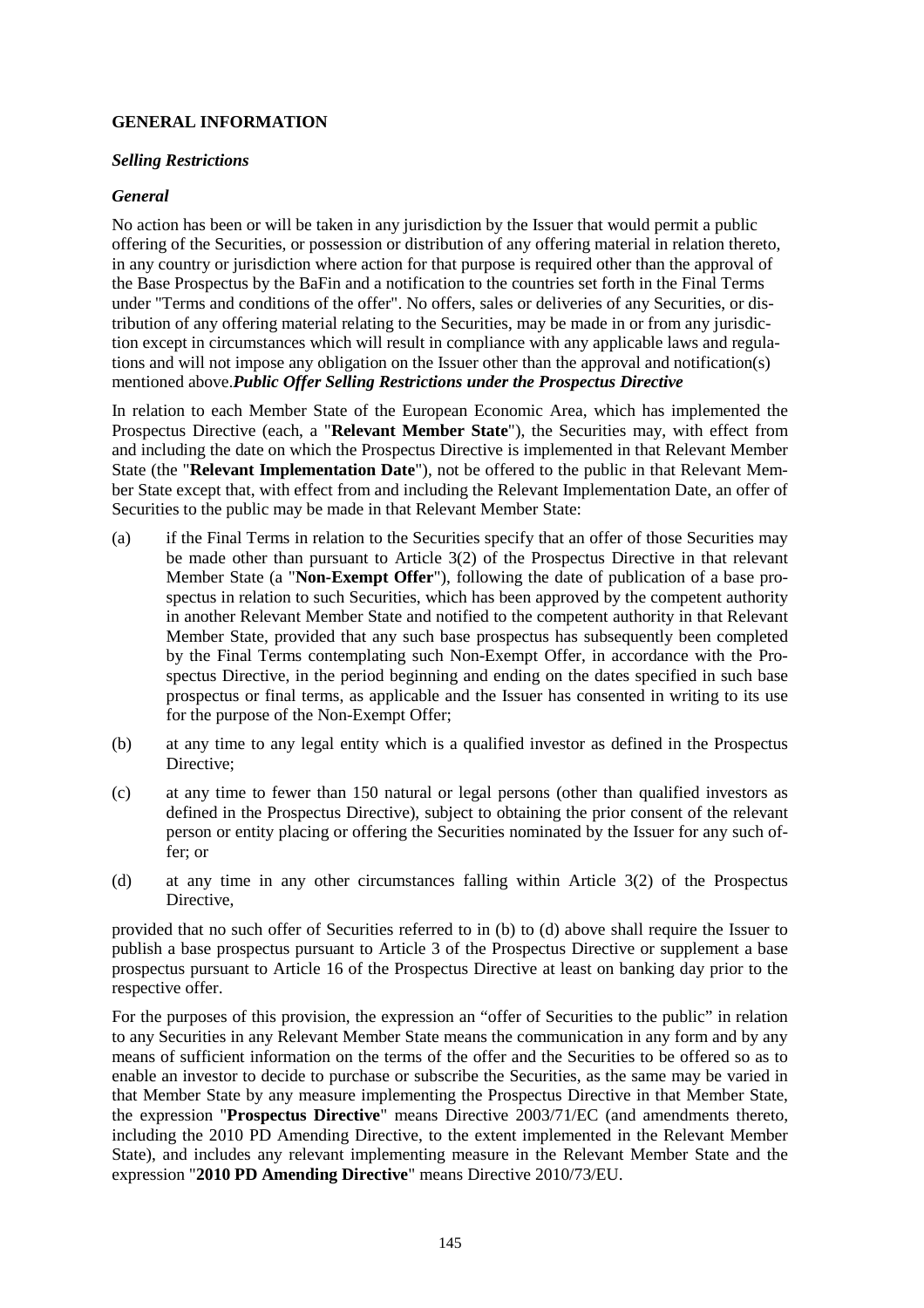## *Selling Restrictions addressing additional Italian Securities Laws*

Unless it is specified within the relevant Final Terms that a non-exempt offer may be made in Italy, the offering of the Securities has not been registered pursuant to Italian securities legislation. Accordingly, the Securities may not be offered, sold or delivered, nor may copies of this Base Prospectus and any other documents relating to the Securities may be distributed in the Republic of Italy except:

- (1) to qualified investors (*investitori qualificati*), as defined by the joint provision of Article 34-*ter*, paragraph 1, letter (b) of CONSOB Regulation No. 11971 of May 14, 1999, as amended ("**CONSOB Regulation No. 11971**") and Article 26, paragraph 1 (d) of Consob Regulation No. 16190 of October 29, 2007, as amended ("**CONSOB Intermediaries Regulation**"), implementing Article 100, paragraph 1, letter (a) of Legislative Decree No. 58 of February 24, 1998, as amended (the "**Financial Services Act**"); or
- (2) in other circumstances which are exempted from the rules on public offerings pursuant to Article 100 of the Financial Services Act and Article 34-*ter* of CONSOB Regulation No. 11971.

Any such offer, sale or delivery of the Securities or distribution of any other document relating to the Securities in the Republic of Italy must be:

- (a) made by investment firms, banks or financial intermediaries permitted to conduct such activities in the Republic of Italy in accordance with the Financial Services Act, the Legislative Decree No. 385 of September 1, 1993 as amended (the "**Banking Act**"), the CONSOB Intermediaries Regulation and any other applicable laws and regulations; and
- (b) in compliance with any other applicable notification requirement or limitation which may be imposed by CONSOB or the Bank of Italy (*e.g.*, Article 129 of the Banking Act, and relevant implementation guidelines, pursuant to which the Bank of Italy may request periodic information on the Securities offered in the Republic of Italy).

### *Provisions relating to the secondary market in the Republic of Italy*

Investors should also note that pursuant to Article 100-*bis* of the Financial Services Act:

- (A) any subsequent distribution of the Securities in the Republic of Italy further to an offer or distribution made under the exemptions indicated in points (1) and (2) above, will be considered a different and autonomous public offering subject to public offer and prospectus requirements, unless such subsequent distribution does not fall, again, under one of the exemptions indicated in points (1) and (2) above; and
- (B) in particular, where the Securities are placed solely with qualified investors (as defined above) and are then systematically resold on the secondary market at any time in the twelve months following such placing, such resale will be considered a public offering and subject to public offer and prospectus requirements if none of the exemptions indicated in points (1) and (2) above applies. If no exemptions apply and a prospectus is not published, purchasers of Securities who are acting outside the course of their business or profession may in certain circumstances be entitled to declare such purchase null and void and, in addition, to claim damages from any authorised intermediary at which the Securities were purchased; in addition, certain administrative fines may apply.

# *Selling Restrictions addressing additional French Securities Laws*

### *Offer to the public in France*

An offer of Securities to the public in France shall only be made in the period beginning: (a) when a prospectus in relation to those Securities has been approved by the Autorité des marchés financiers ("**AMF**"), on the date of publication of the AMF's approval; or (b) when a prospectus has been approved by the competent authority of another Member State of the European Economic Area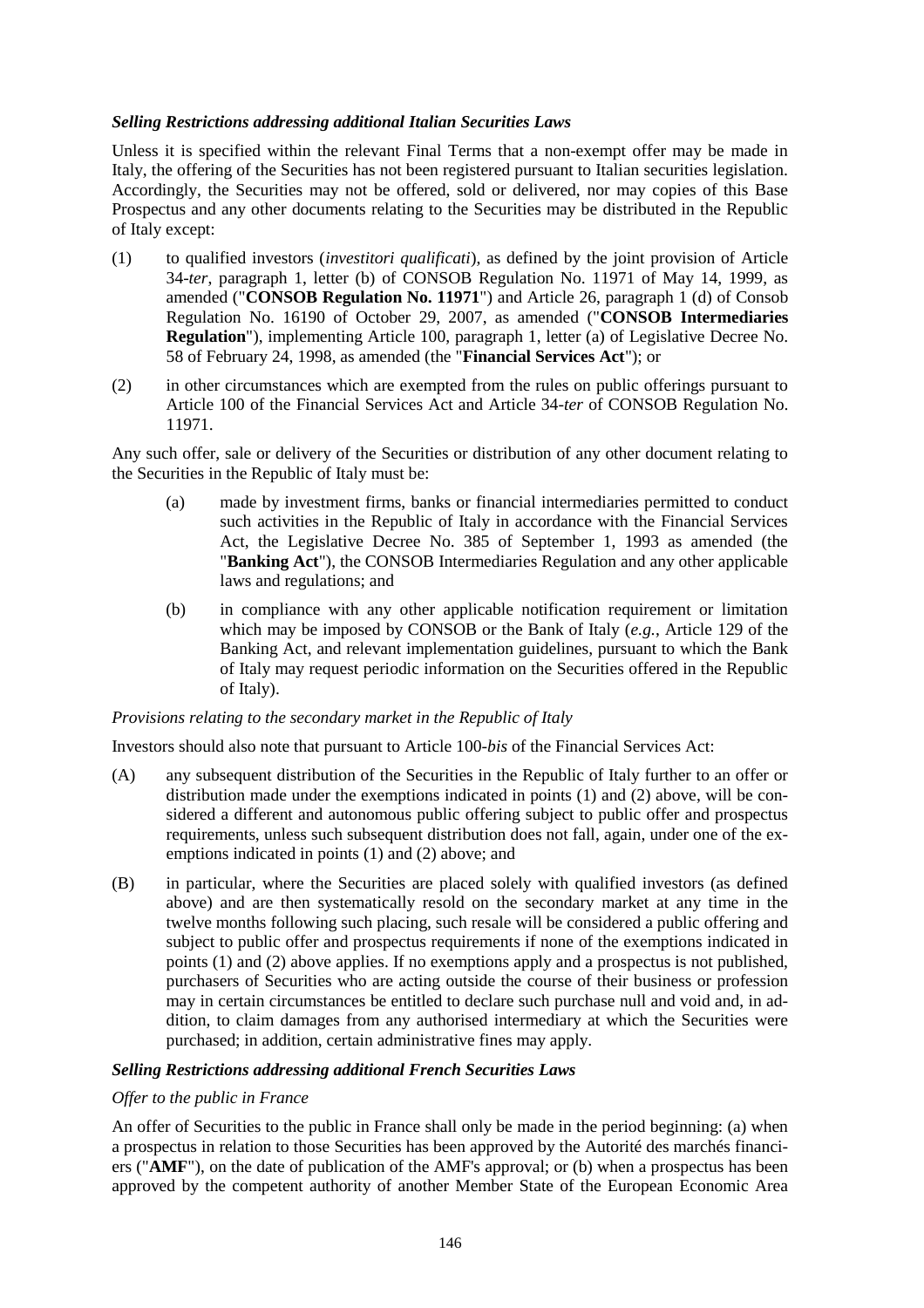which has implemented the EU Prospectus Directive 2003/71/EC, on the date of notification of such approval to the AMF; and (c) ending at the latest on the date which is 12 months after the date of approval of such prospectus, all in accordance with articles L. 412-1 and L. 621-8 seq. of the French *Code monétaire et financier*, with the French *Code de commerce* and with the *Règlement général* of the AMF.

## *Private placement in France*

This Base Prospectus, the Final Terms and/or any other offering material relating to the Securities have not been prepared and are not being distributed in the context of a public offering of financial securities in France within the meaning of Article L. 411-1 of the French *Code Monétaire et Financier* and Title I of Book II of the *Réglement General* of the AMF and, therefore, the Base Prospectus, the Final Terms and/or any other offering material relating to the Securities and any other offering material relating to the Securities have not been and will not be filed with the AMF for prior approval or submitted for clearance to the AMF.

Consequently, the Securities may not be, directly or indirectly, offered or sold to the public in France and offers and sales, directly or indirectly, of the Securities shall only be made in France, if any, to (i) providers of the investment service of portfolio management for the account of third parties (*personnes fournissant le service d'investissement de gestion de portefeuille pour le compte de tiers*), and/or to (ii) qualified investors *(investisseurs qualifiés*) acting for their own account, all as defined in and in accordance with Articles L. 411-2 and D. 411-1, D. 411-2, D. 744-1, D. 754-1 and D. 764-1 of the French *Code Monétaire et Financier*.

Neither this Base Prospectus, the Final Terms nor any information contained therein or any other offering material may be, or caused to be, released, issued or distributed to the public in France or used in connection with any offer for subscription or sale of the Securities to the public in France. The subsequent direct or indirect retransfer of the Securities to the public in France may only be made in compliance with Articles L. 411-1, L. 411-2, L. 412-1 and L. 621-8 through L. 621-8-3 of the French *Code Monétaire et Financier*.

### *Representations and warranties from the Distributors and the Issuer*

In relation to any Securities, each of the Distributors and the Issuer has represented and agreed that, and each further Distributor appointed under the Programme will be required to represent and agree that it will comply with the French Selling Restrictions stated above regarding (i) any offer to the public in France or (ii) any private placement in France.

# *Selling Restrictions Addressing Additional Czech Securities Laws*

No issue, offer, sale or delivery of any Securities has been made and may be made in the Czech Republic through a public offering, being subject to several exemptions set out in the Act of the Czech Republic No. 256/2004 Coll., on Conducting Business in the Capital Market, as amended (the "**Capital Market Act**"), which under the Capital Market Act comprises any communication to a broader circle of persons containing information on the Securities being offered and the terms under which such persons may acquire the Securities and which are sufficient for the investor to make a decision to subscribe for, or purchase, such Securities.

No action has been taken or will be taken which may lead to or result in (i) the Securities being deemed to have been issued under Czech law within the meaning of the Act of the Czech Republic No. 190/2004 Coll., on Bonds, as amended (the "**Bonds Act**"), (ii) the issue of the Securities being qualified as "accepting of deposits from the public" by the Issuer in the Czech Republic within the meaning of the Act of the Czech Republic No. 21/1992 Coll., on Banks, as amended (the "**Banks** Act"), (iii) the Issuer being considered to be supporting, publicizing or making otherwise available activities prohibited by the Act of the Czech Republic No. 240/2013 Coll., on Management Companies and Investment Funds, as amended (the "**MCIFA**"), (iv) the Issuer being considered as carrying out business in the Czech Republic within the meaning of Section 5 of the Act of the Czech Republic No. 219/1995 Coll., on Foreign Exchange, as amended (the "**FX Act**"), or (v) requiring a permit, registration, filing or notification to the Czech National Bank or other authori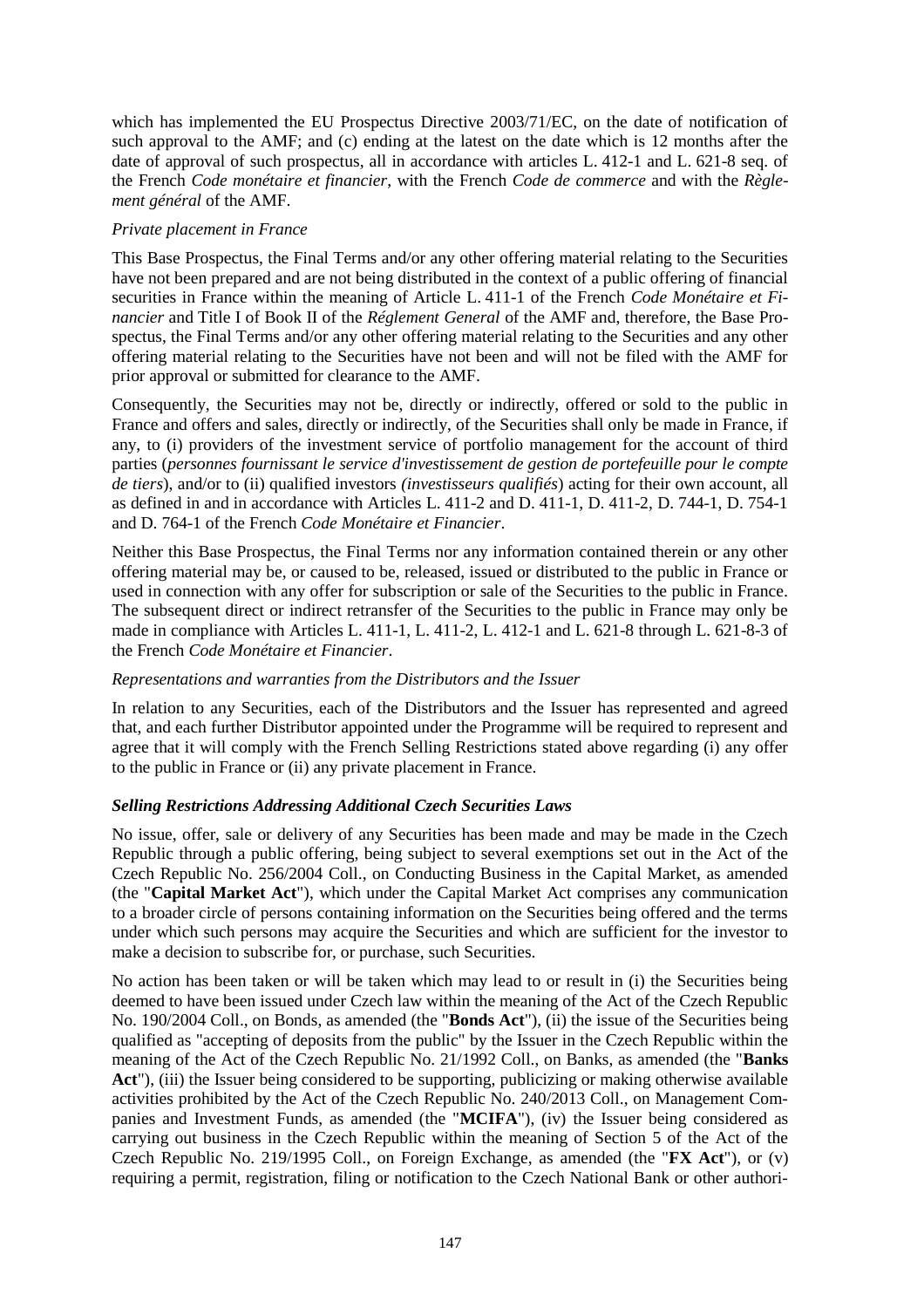ties in the Czech Republic in respect of the Securities in accordance with the Capital Market Act, the Banks Act, the MCIFA, the FX Act or practice of the Czech National Bank or other competent authority.

All of the laws of the Czech Republic applicable to the conduct of business in the Czech Republic, including the laws applicable to the provision of investment services (within the meaning of the Capital Market Act) in the Czech Republic, in respect of the Securities have been complied with.

No action has been taken or will be taken which would result in the issue of the Securities being considered an intention to manage assets by acquiring funds from the public in the Czech Republic for the purposes of collective investment pursuant to defined investment policy in favour of the investors under the MCIFA, which implements the Directive 2011/61/EU. Any issue, offer, sale or delivery of the Securities has been or will be carried out in strict compliance with the MCIFA.

### *United States of America*

- (a) The Securities have not been and will not be registered under the Securities Act, and, except as provided in the applicable Final Terms with respect to Securities with a maturity on the issue date of one year or less, may not be offered or sold within the United States or to, or for the account or benefit of, U.S. persons except in accordance with Regulation S under the Securities Act or pursuant to another exemption from, or in a transaction otherwise not subject to, the registration requirements of the Securities Act.
- (b) Any person purchasing Securities is deemed to agree with the Issuer and, if different, the seller of such Securities that (i) it will not at any time offer, sell, resell or deliver, directly or indirectly, any Securities so purchased in the United States or to, or for the account or benefit of, any U.S. person, (ii) it is not purchasing any Securities for the account or benefit of any U.S. person and (iii) it will not make offers, sales, re-sales or deliveries of any Securities (otherwise acquired), directly or indirectly, in the United States or to, or for the account or benefit of, any U.S. person.

Terms used above have the meanings given to them by *Regulation S*.

(c) Securities, other than (i) Securities with a maturity of one year or less (including unilateral rollovers or extensions) and (ii) Securities that are issued in registered form in accordance with the provisions of Section 5f.103-1 of the United States Treasury Regulation and the Notice 2012-20, will be issued in accordance with the so-called Excise Tax Exemption pursuant to the provisions of Section 4701(b)(1)(B) of the Internal Revenue Code and Section  $1.163-5(c)(2)(i)(D)$  of the United States Treasury Regulations (formerly known as exception under TEFRA D, "**TEFRA D Rules**") or Section 1.163-5(c)(2)(i)(C) of the United States Treasury Regulations (formerly known as exception under TEFRA C, "**TEFRA C Rules**"), as specified in the applicable Final Terms.

### *Excise Tax*

Internal Revenue Code Section 4701 imposes an excise tax of 1% of the principal amount multiplied by the number of calendar years until the obligation reaches maturity on "registration-required obligations" that are issued after 18 March 2012 and which are not in registered form. In accordance with Notice 2012-20 issued by the U.S. Internal Revenue Service (IRS) certain securities are deemed to be in registered form. Furthermore, the IRS has announced that it intends to apply certain exceptional rules (Excise Tax Exemption) for securities which are not in registered form (bearer securities) that will mirror the former TEFRA C and TEFRA D rules.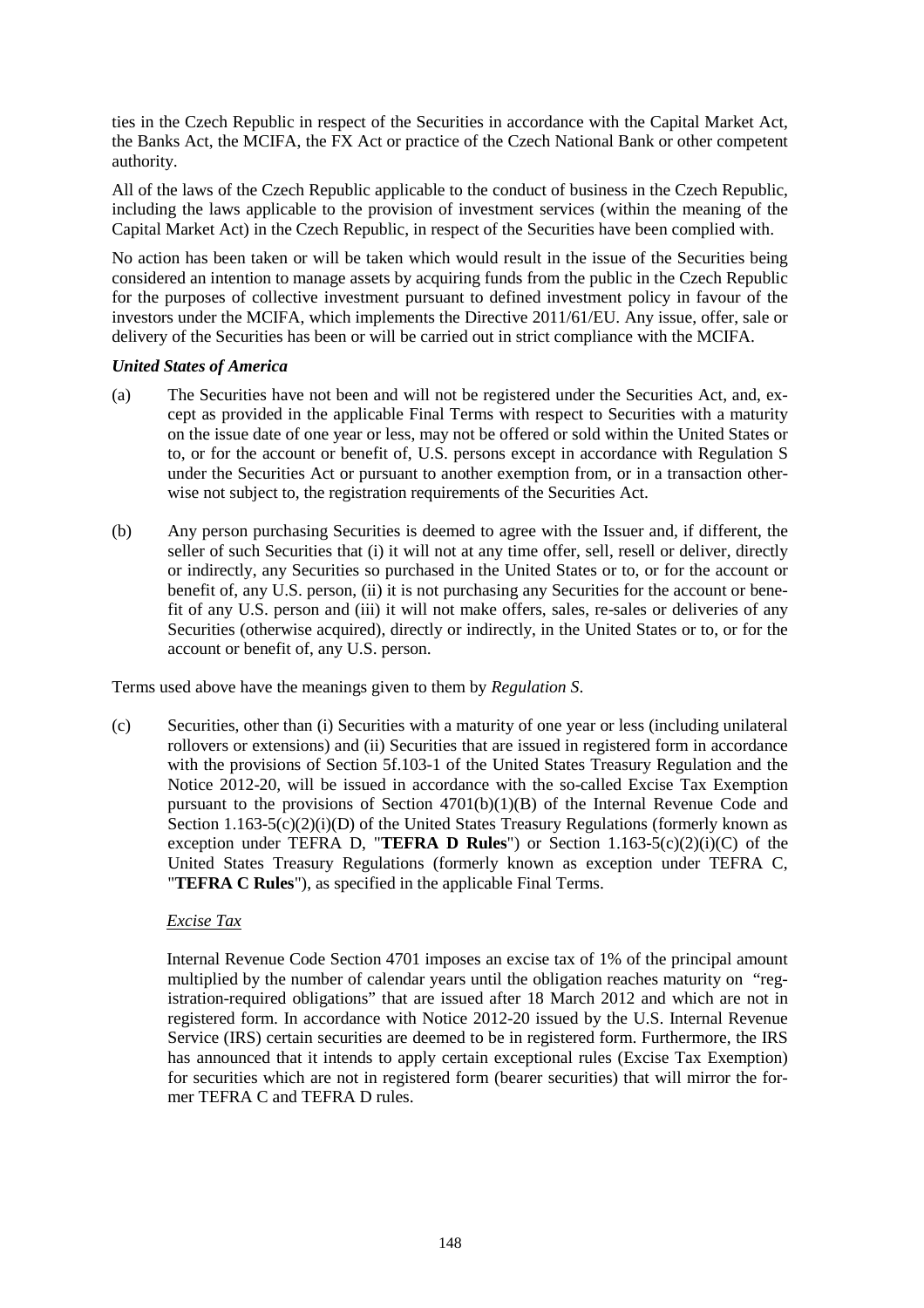#### *Notice 2012-20* Requirements

In Notice 2012-20, the IRS has stated that, for obligations issued after 18 March 2012, it intends to issue guidance that certain obligations that are nominally issued in "bearer" form will be considered to be in registered form for U.S. tax purposes if issued through a "dematerialized" book entry system or a clearing system in which the obligation is "effectively immobilized." An obligation is effectively immobilized if the only holder of physical global form (bearer) certificates is a clearing organisation, the physical certificates can only be transferred to a successor clearing organisation, and the beneficial interests in the underlying obligation are only transferrable on a book entry system maintained by the clearing organisation. The obligation may be considered to be in registered form even if a physical certificate is available in certain circumstances. Those circumstances are limited to termination of the clearing organisation's business, default by the issuer, or issuance of definitive securities at the issuer's request upon a change in tax law that would be adverse to the issuer unless securities are issued in physical bearer form.

In connection with Securities issued in accordance with the requirements of Notice 2012- 20, the Issuer represents and agrees that it will comply with the requirements of Notice 2012-20, and it will require all those persons participating in the distribution of the Securities to represent and agree respectively.

### TEFRA D Rules

In addition, in respect of Securities issued in accordance with the TEFRA D Rules, the Issuer represents and agrees the following, and it will require all those persons participating in the distribution of the Securities to represent and agree respectively, namely, that:

- (i) except to the extent permitted under the TEFRA D Rules, (x) it has not offered or sold, and during the restricted period will not offer or sell, Securities in bearer form to a person who is within the United States or its possessions or to a United States person, and (y) it has not delivered and will not deliver within the United States or its possessions definitive Securities that are sold during the restricted period;
- (ii) it has and throughout the restricted period will have in effect procedures reasonably designed to ensure that its employees or agents who are directly engaged in selling Securities in bearer form are aware that such Securities may not be offered or sold during the restricted period to a person who is within the United States or its possessions or to a United States person, except as permitted by the TEFRA D Rules;
- (iii) if such person is a United States person, it has represented that it is acquiring the Securities for purposes of resale in connection with their original issuance and if such Distributor retains Securities in bearer form for its own account, it will only do so in accordance with the requirements of United States Treasury Regulation Section  $1.163-5(c)(2)(i)(D)(6);$
- (iv) with respect to each affiliate that acquires from such person Securities in bearer form for the purposes of offering or selling such Securities during the restricted period, such person either (x) repeats and confirms the representations and agreements contained in sub-clauses (i), (ii) and (iii) on such affiliate's behalf or (y) agrees that it will obtain from such affiliate for the benefit of the Issuer the representations and agreements contained in sub-clauses (i), (ii) and (iii); and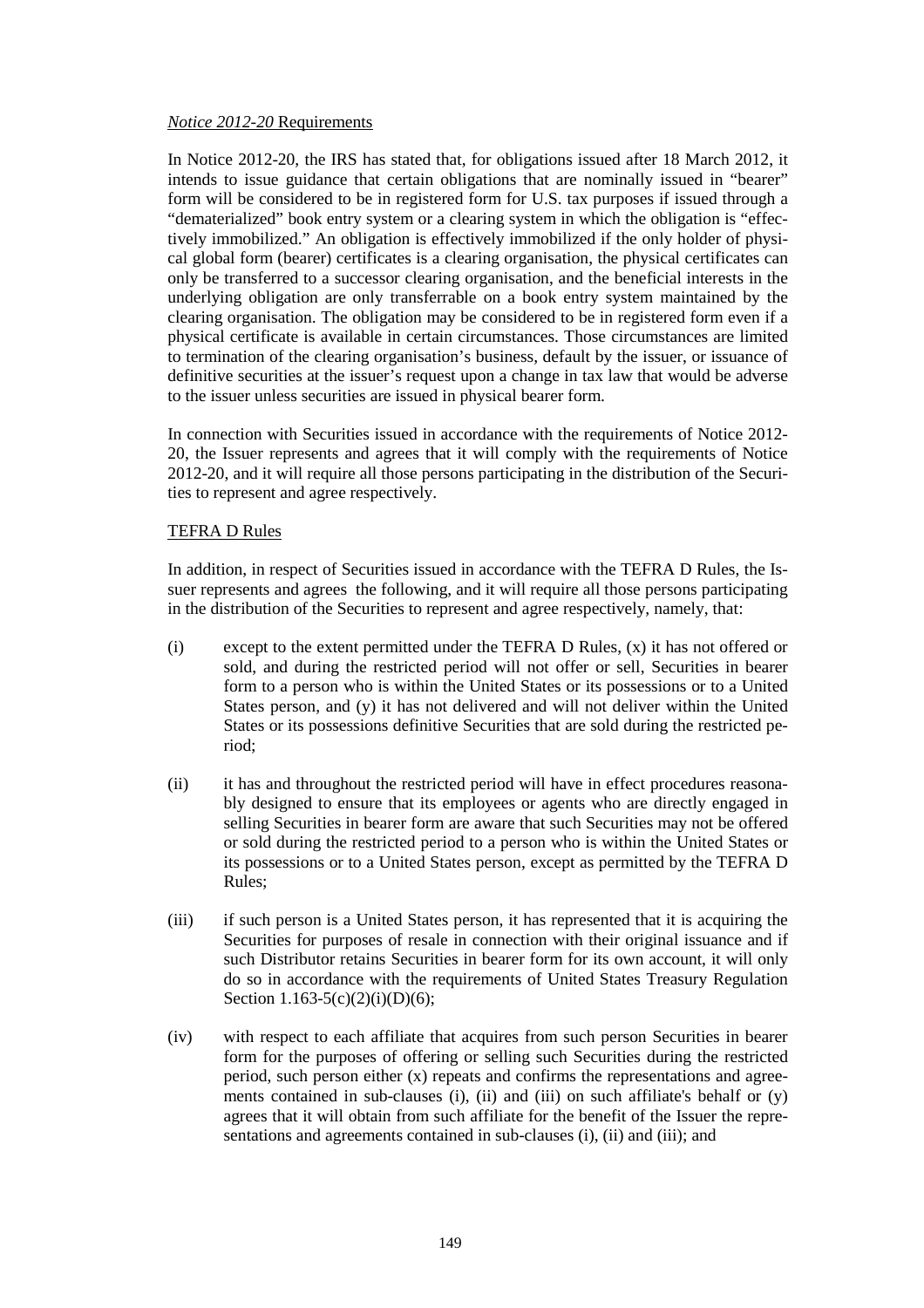(v) such person will obtain for the benefit of the Issuer the representations and agreements contained in sub-clauses (i), (ii), (iii), and (iv) from any person other than its affiliate with whom it enters into a written contract, as defined in United States Treasury Regulation Section 1.163-5(c)(2)(i)(D)(4), for the offer and sale of Securities during the restricted period.

Terms used in the above paragraph have the meanings given to them by the United States Internal Revenue Code, as amended, and regulations thereunder, including the *Notice 2012-20*.

## TEFRA C Rules

In addition, in respect of Securities issued in accordance with the TEFRA C Rules, Securities must be issued and delivered outside the United States and its possessions in connection with their original issuance. The Issuer will not, and it will require all those persons participating in the distribution of the Securities to not, offer, sell or deliver, directly or indirectly, Securities in bearer form within the United States or its possessions in connection with their original issuance. Further, the Issuer will not, and it will require all those persons participating in the distribution of the Securities to not, communicate, directly or indirectly, with a prospective purchaser if the Issuer, such person or purchaser is within the United States or its possessions and will not otherwise involve its United States office in the offer or sale of Securities. Terms used in this paragraph have the meanings given to them by the United States Internal Revenue Code of 1986, as amended, and regulations thereunder, including the TEFRA C Rules.

Securities which do not qualify as registered form (bearer securities) issued pursuant to the TEFRA D Rules (other than temporary global securities and securities with a maturity, taking into account any unilateral rights to roll over or extend, of one year or less) and any receipts or coupons appertaining thereto will bear the following legend:

"Any United States person who holds this obligation will be subject to limitations under the United States income tax laws, including the limitations provided in sections 165(j) and 1287(a) of the Internal Revenue Code."

### **Authorisation**

The establishment of the Programme and the issue of Securities under the Programme were duly authorised by the Group Asset/Liability Committee (ALCO), a subcommittee of the Management Board of HVB, on 17 April 2001. The full EUR 50,000,000,000 authorisation amount of this Programme may also be applied by other base prospectuses of HVB, however, the aggregate utilised amount of this Programme together with any other base prospectuses of HVB under this Programme will not exceed EUR 50,000,000,000.

### **Availability of Documents**

Copies of the articles of association of the Issuer, the consolidated annual reports in respect of the fiscal years ended 31 December 2013 and 2014 of the Issuer, the unconsolidated annual financial statements of the Issuer in respect of the fiscal year ended 31 December 2014 prepared in accordance with the German Commercial Code (*Handelsgesetzbuch*), the forms of the Global Notes, the Final Terms and the Agency Agreement, as amended and restated, will be available during usual business hours on any weekday (except Saturdays and public holidays) at the offices of the Issuer and of BNP Paribas Securities Services, Luxembourg Branch in its capacity as listing agent for the Securities. For the validity of this Base Prospectus, all documents whose information has been incorporated by reference in this Base Prospectus will be available for collection in the English language, free of charge, at the offices of UniCredit Bank AG (Arabellastraße 12, 81925 Munich).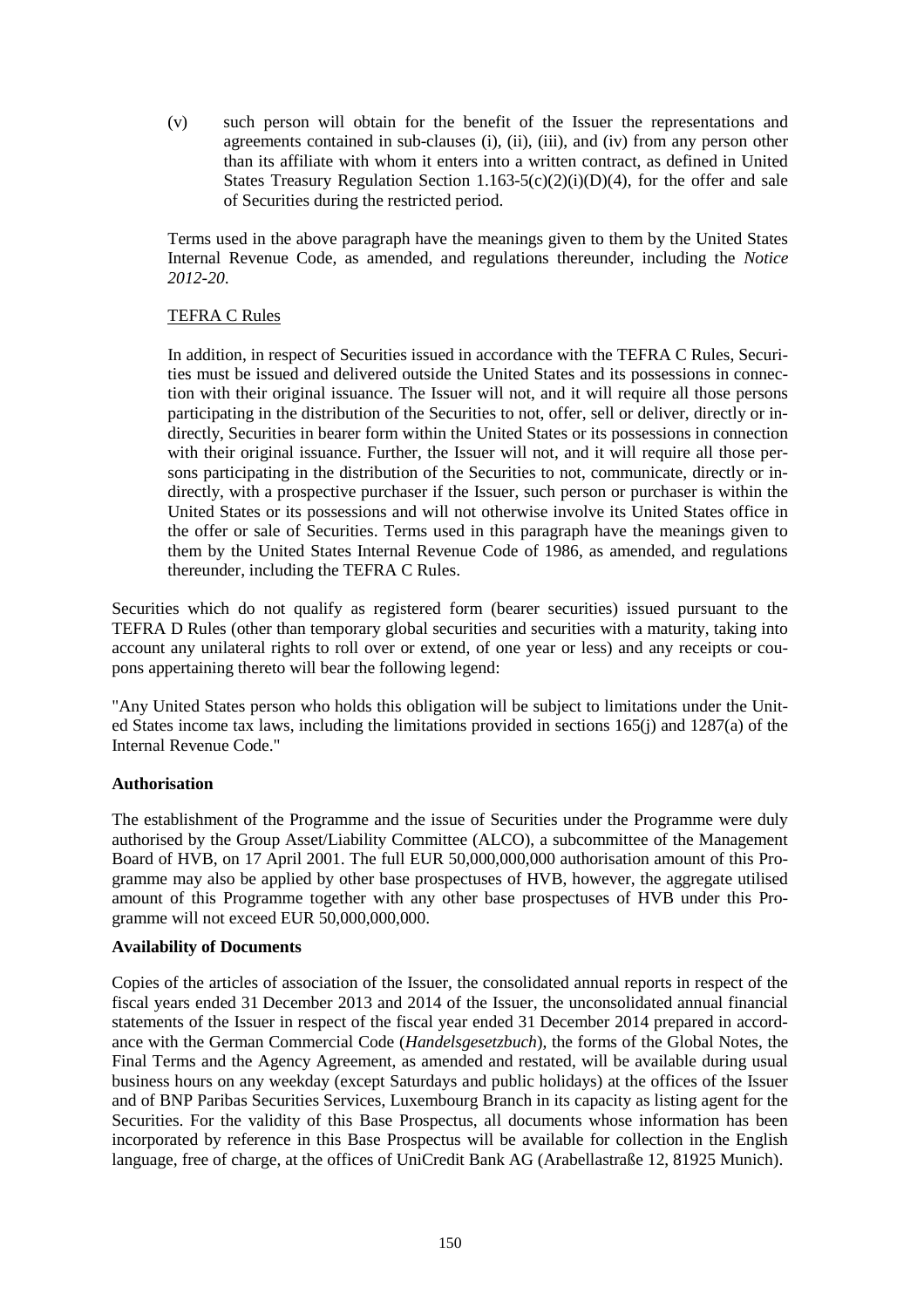## **Clearing System**

Securities may be cleared through Euroclear Bank SA/NV as operator of the Euroclear system (1 Boulevard du Roi Albert IIB, 1210 Brussels, Belgium) ("**Euroclear Bank**"), Clearstream Banking société anonyme, Luxembourg (42 Avenue JF Kennedy, L-1855 Luxembourg, Luxembourg) ("**Clearstream Banking SA**" or "**CBL**") or Clearstream Banking AG, Frankfurt am Main (Mergenthalerallee 61, 65760 Eschborn, Germany) ("**Clearstream Banking AG**" or "**CBF**"), Euroclear France SA (66 Rue de la Victoire, 75009 Paris, France) ("**Euroclear France**") and/or any alternative clearing system as specified in the Final Terms. The appropriate security identification codes for each Series of Securities will be contained in the Final Terms. The Issuer may decide to deposit, or otherwise arrange for the clearance of, Securities issued under the Programme with or through an alternative clearing system. The relevant details of such alternative clearing system will be specified in the Final Terms.

### **Agents**

Principal Paying Agents under the Programme are UniCredit Bank AG, Arabellastraße 12, 81925 Munich, Germany and (for Securities deposited with Clearstream Banking SA and Euroclear Bank) Citibank, N.A., London Office, Citigroup Centre, Canada Square, Canary Wharf, London E14 5LB, United Kingdom.

The French Paying Agent for Euroclear France S.A. is CACEIS Bank S.A., 1-3 rue place Valhubert, 75206 Paris Cedex 13, France.

Calculation Agent under the Programme is UniCredit Bank AG, Arabellastraße 12, 81925 Munich, Germany.

Luxembourg Listing Agent under the Programme is BNP Paribas Securities Services, Luxembourg Branch, 33, rue de Gasperich, Howald – Hesperange, L-2085 Luxembourg, Luxembourg.

The Issuer may decide to appoint another Principal Paying Agent and/or Calculation Agent for the Securities issued under the Base Prospectus. The relevant details of such alternative Principal Paying Agent and/or Calculation Agent will be specified in the Final Terms.

### **Significant Changes in HVB's Financial Position and Trend Information**

The performance of HVB Group will depend on the future development on the financial markets and the real economy in 2015 as well as other remaining imponderables. In this environment, HVB Group will continuously adapt its business strategy to reflect changes in market conditions and carefully review the management signals derived from this on a regular basis.

There has been (i) no significant change in the financial position of the HVB Group which has occurred since 31 December 2014, and (ii) no material adverse change in the prospects of the HVB Group since 31 December 2014, the date of its last published audited financial statements.

### **Interest of Natural and Legal Persons involved in the Issue/Offer**

Any of the Distributors and their affiliates may be customers of, and borrowers from the Issuer and its affiliates. In addition, any of such Distributors and their affiliates may have engaged, and may in the future engage, in investment banking and/or commercial banking transactions with, and may perform services for the Issuer and its affiliates in the ordinary course of business.

### **Third Party Information**

Where information has been sourced from a third party, the Issuer confirms that to the best of its knowledge this information has been accurately reproduced and that so far as the Issuer is aware and able to ascertain from information published by such third party no facts have been omitted which would render the reproduced information inaccurate or misleading.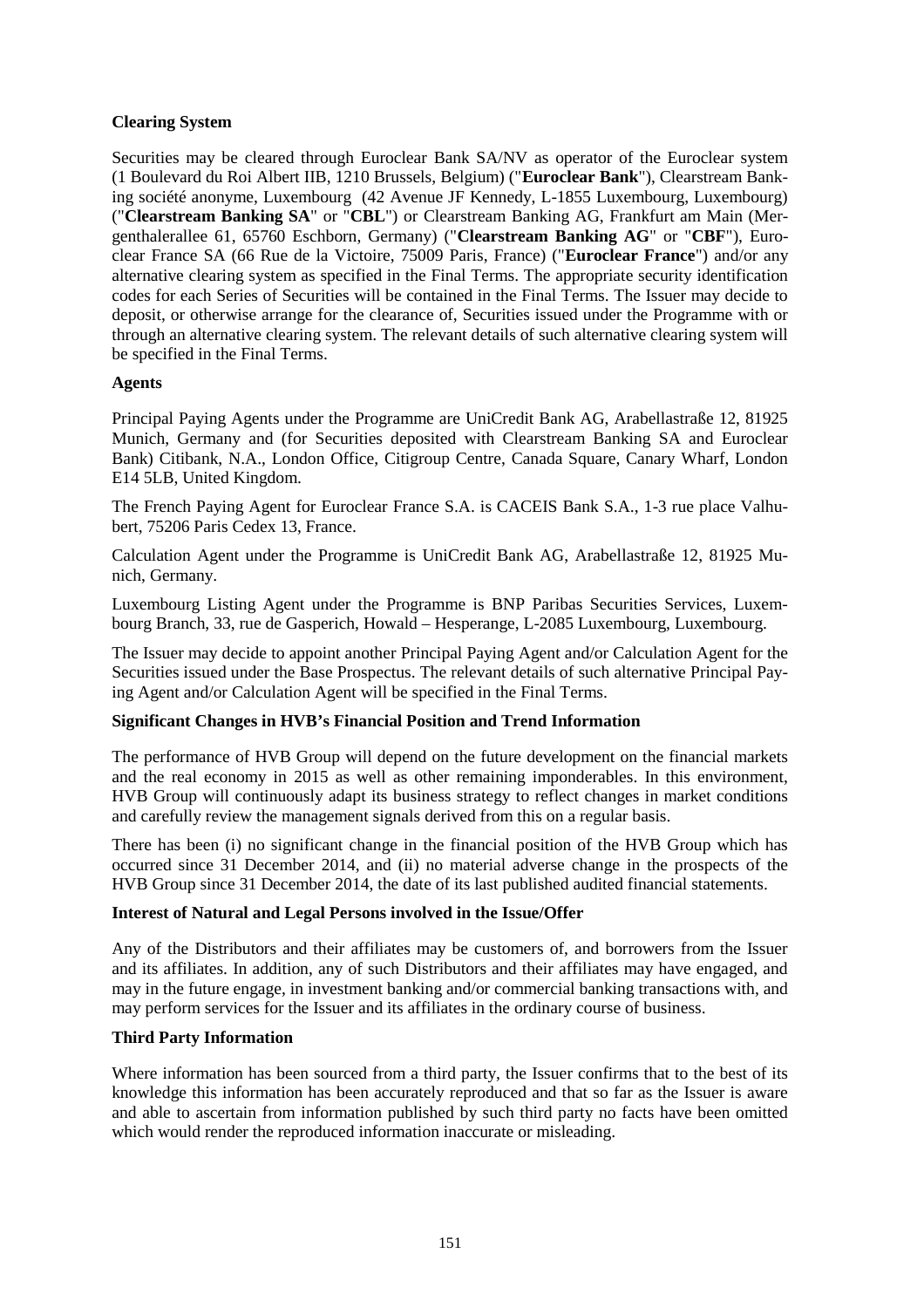## **Use of Proceeds and Reasons for the Offer**

The net proceeds from each issue of Securities by the Issuer will be used for its general corporate purposes.

## **Information incorporated by reference in this Base Prospectus**

The following information shall be deemed to be incorporated in, and to form part of, this Base Prospectus. Parts of such documents whose information is not incorporated by express reference are not relevant for potential investors.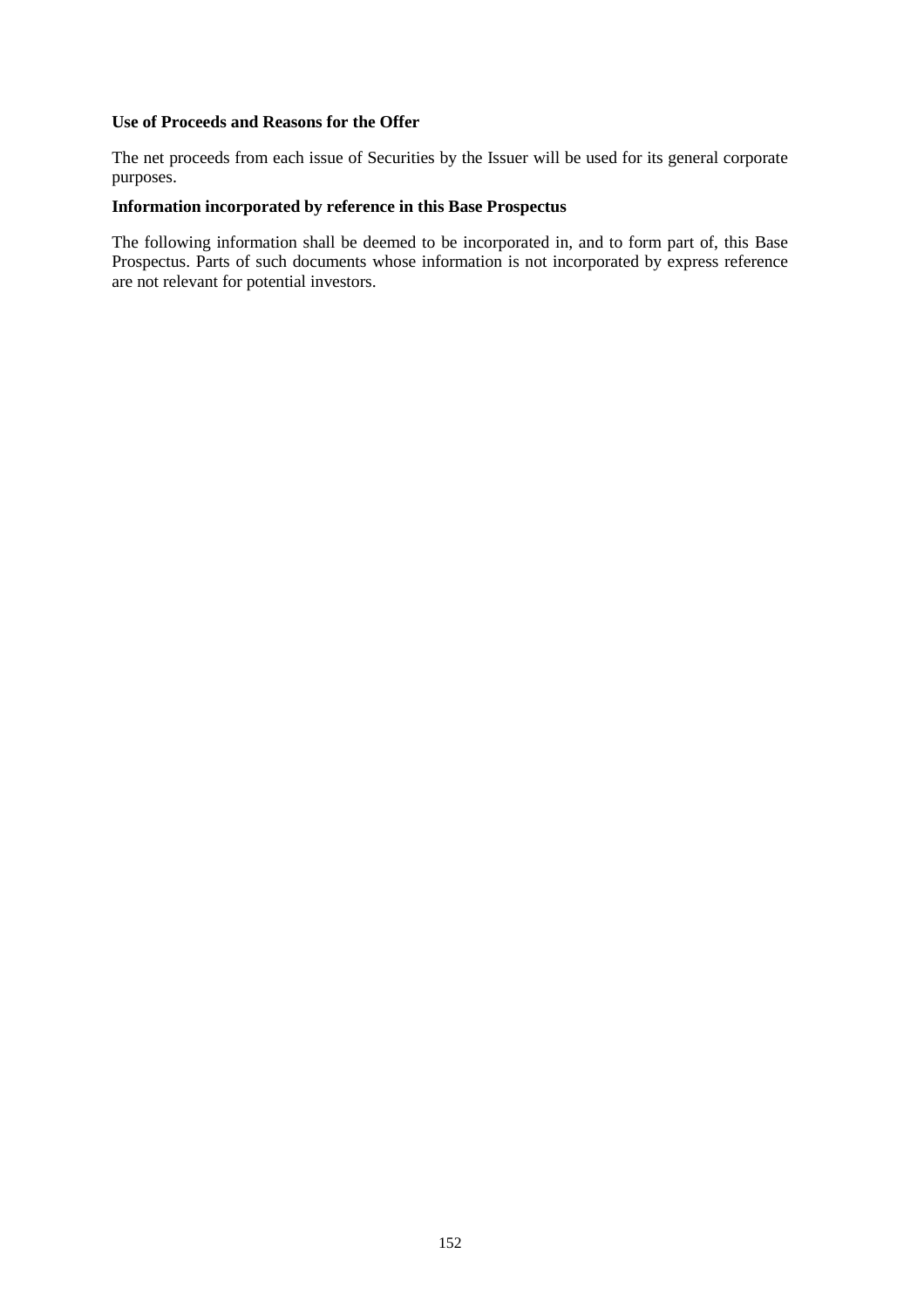|                                                                                                                                                                                               |                                                                | Pages of the doc-<br>ument: | <b>Incorporation of</b><br>information in<br>this Base Prospec-<br>tus on the follow-<br>ing pages: |
|-----------------------------------------------------------------------------------------------------------------------------------------------------------------------------------------------|----------------------------------------------------------------|-----------------------------|-----------------------------------------------------------------------------------------------------|
| Registration Document of UniCredit Bank AG,<br>dated 25 April 2014, approved by the Federal Fi-<br>nancial Supervisory Authority (Bundesanstalt für<br>Finanzdienstleistungsaufsicht) $^{1)}$ |                                                                |                             |                                                                                                     |
| <b>Risk Factors</b>                                                                                                                                                                           |                                                                |                             |                                                                                                     |
|                                                                                                                                                                                               | Risks relating to HVB Group                                    | p. 3 to 17                  | p. 25                                                                                               |
| <b>UniCredit Bank AG</b>                                                                                                                                                                      |                                                                |                             |                                                                                                     |
|                                                                                                                                                                                               | Information about HVB, the parent company<br>of HVB Group      | p. 17                       | p. 46                                                                                               |
| <b>Business Overview</b>                                                                                                                                                                      |                                                                |                             |                                                                                                     |
|                                                                                                                                                                                               | Principal Activities                                           | p. 18                       | p. 46                                                                                               |
|                                                                                                                                                                                               | Business segments of HVB Group                                 | p. 18 to 20                 | p. 46                                                                                               |
|                                                                                                                                                                                               | <b>Principal Markets</b>                                       | p. 21                       | p. 46                                                                                               |
|                                                                                                                                                                                               | Management and Supervisory Bodies                              | p. 21 to 22                 | p. 46                                                                                               |
|                                                                                                                                                                                               | Major Shareholders                                             | p. 22                       | p. 46                                                                                               |
|                                                                                                                                                                                               | Auditors                                                       | p. 23                       | p. 46                                                                                               |
|                                                                                                                                                                                               | Legal Risks/Arbitration Proceedings                            | p. 23 to 26                 | p. 46                                                                                               |
| Audited financial statements of HVB Group for<br>the fiscal year ended 31 December 2013 (Annual<br>Report HVB Group 2013) <sup>2)</sup>                                                       |                                                                |                             |                                                                                                     |
|                                                                                                                                                                                               | <b>Consolidated Income Statement</b>                           | p. 110 to 111               | p. 46                                                                                               |
|                                                                                                                                                                                               | <b>Consolidated Balance Sheet</b>                              | p. 112 to 113               | p. 46                                                                                               |
|                                                                                                                                                                                               | Statement of Changes in Consolidated Share-<br>holders' Equity | p. 114 to 115               | p. 46                                                                                               |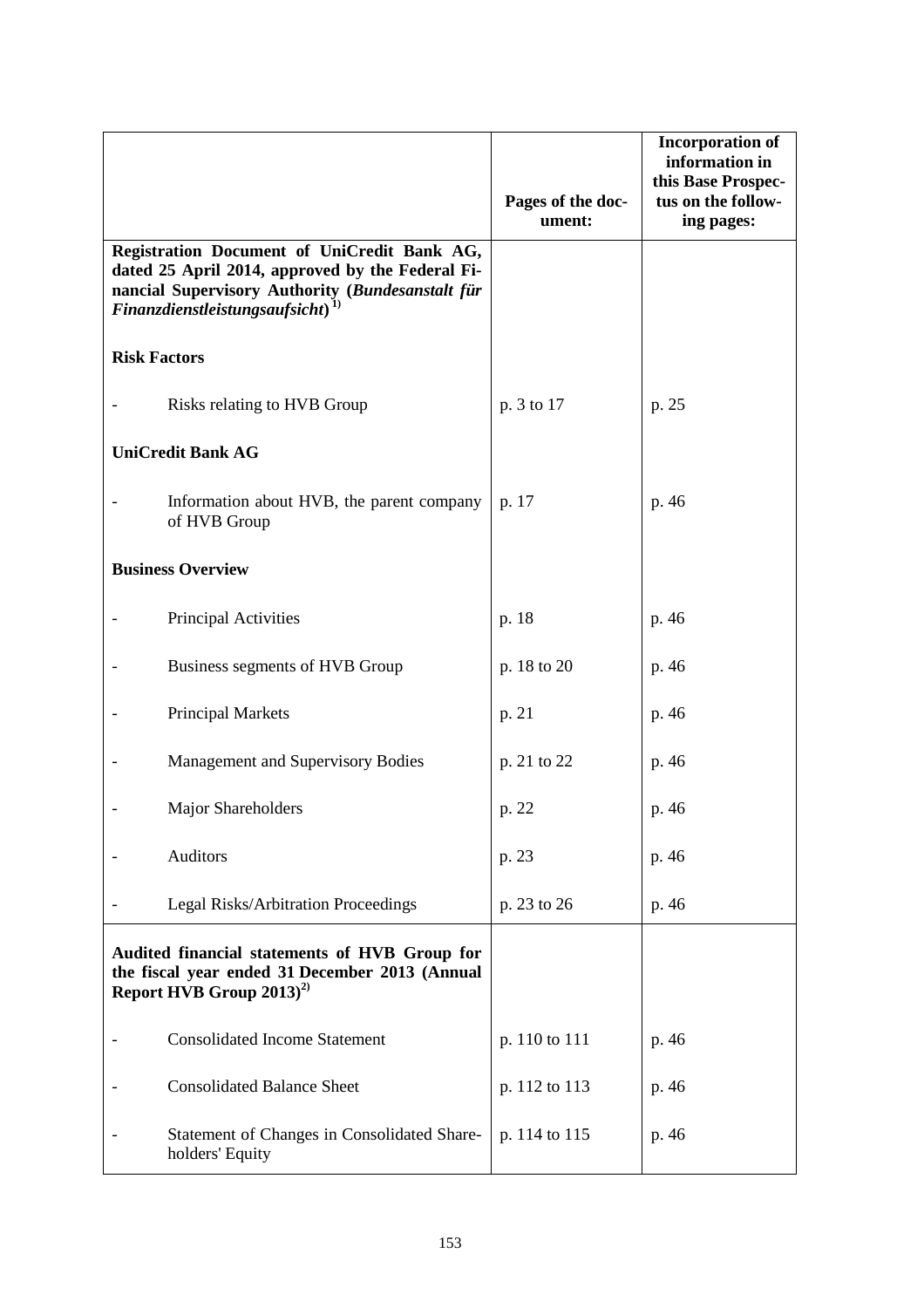|                                                                                                                                                                                                                     |                                                                | Pages of the doc-<br>ument: | <b>Incorporation of</b><br>information in<br>this Base Prospec-<br>tus on the follow-<br>ing pages: |
|---------------------------------------------------------------------------------------------------------------------------------------------------------------------------------------------------------------------|----------------------------------------------------------------|-----------------------------|-----------------------------------------------------------------------------------------------------|
|                                                                                                                                                                                                                     | <b>Consolidated Cash Flow Statement</b>                        | p. 116 to 117               | p. 46                                                                                               |
|                                                                                                                                                                                                                     | Notes to the Consolidated Financial State-<br>ments            | p. 118 to 248               | p. 46                                                                                               |
|                                                                                                                                                                                                                     | <b>Auditor's Certificate</b>                                   | p. 249                      | p. 46                                                                                               |
| Audited financial statements of HVB Group for<br>the fiscal year ended 31 December 2014 (Annual<br>Report HVB Group 2014) <sup>2)</sup>                                                                             |                                                                |                             |                                                                                                     |
|                                                                                                                                                                                                                     | <b>Consolidated Income Statement</b>                           | p. 112 to 113               | p. 46                                                                                               |
|                                                                                                                                                                                                                     | <b>Consolidated Balance Sheet</b>                              | p. 114 to 115               | p. 46                                                                                               |
|                                                                                                                                                                                                                     | Statement of Changes in Consolidated Share-<br>holders' Equity | p. 116 to 117               | p. 46                                                                                               |
|                                                                                                                                                                                                                     | <b>Consolidated Cash Flow Statement</b>                        | p. 118 to 119               | p. 46                                                                                               |
|                                                                                                                                                                                                                     | Notes to the Consolidated Financial State-<br>ments            | p. 120 to 252               | p. 46                                                                                               |
|                                                                                                                                                                                                                     | <b>Auditor's Certificate</b>                                   | p. 253                      | p. 46                                                                                               |
| unconsolidated<br>financial<br><b>Audited</b><br>statements<br>(Jahresabschluss) of Unicredit Bank AG for the<br>fiscal year ended 31 December 2014 (Annual Re-<br>port UniCredit Bank AG (HVB) 2014) <sup>2)</sup> |                                                                |                             |                                                                                                     |
|                                                                                                                                                                                                                     | <b>Income Statement</b>                                        | p. 80 to 81                 | p. 46                                                                                               |
|                                                                                                                                                                                                                     | <b>Balance Sheet</b>                                           | p. 82 to 87                 | p. 46                                                                                               |
|                                                                                                                                                                                                                     | <b>Notes</b>                                                   | p. 88 to 138                | p. 46                                                                                               |
|                                                                                                                                                                                                                     | <b>Auditor's Report</b>                                        | p. 139                      | p. 46                                                                                               |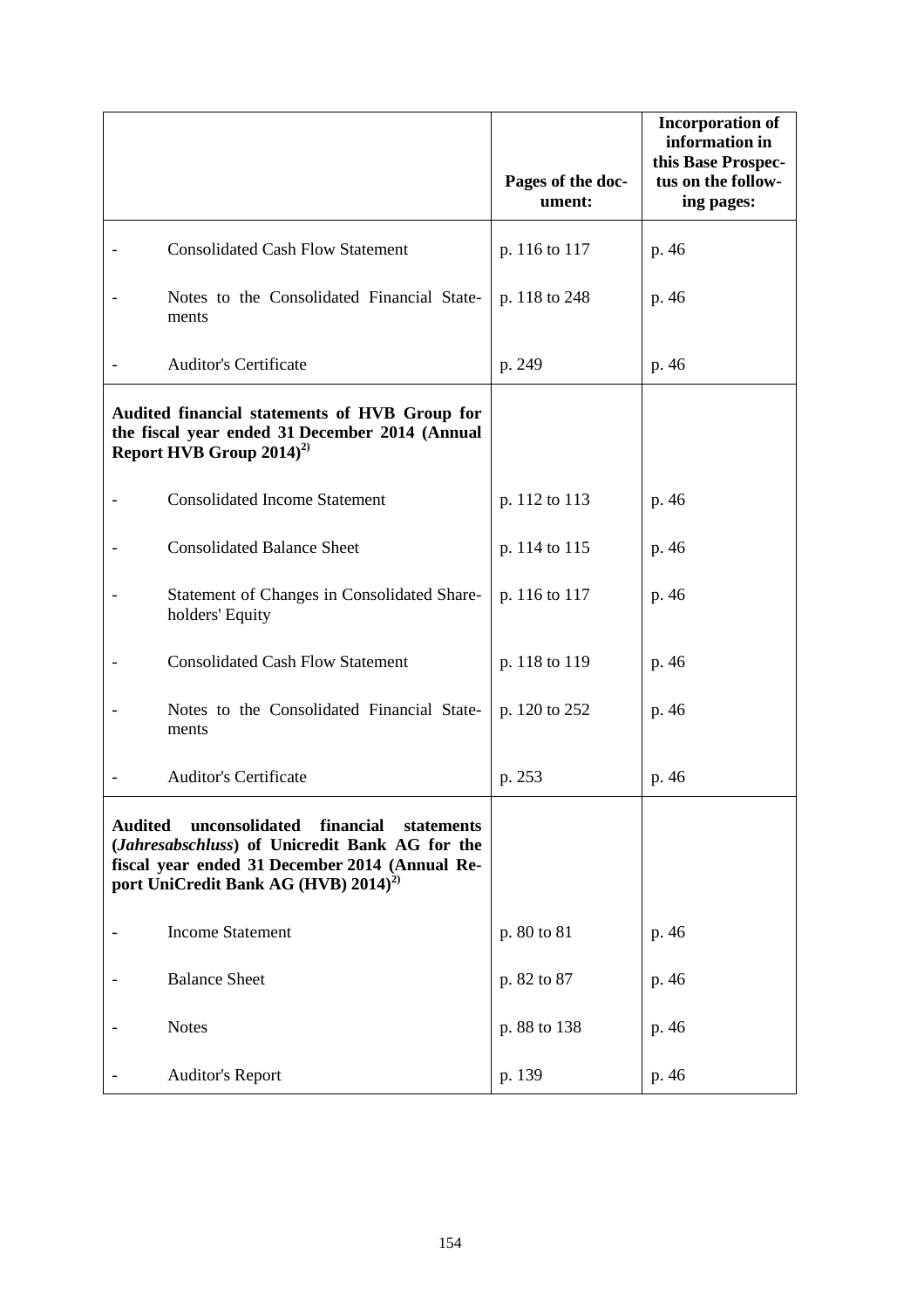|                                                                                                                                                                                                                                | Pages of the doc-<br>ument: | <b>Incorporation of</b><br>information in<br>this Base Prospec-<br>tus on the follow-<br>ing pages: |
|--------------------------------------------------------------------------------------------------------------------------------------------------------------------------------------------------------------------------------|-----------------------------|-----------------------------------------------------------------------------------------------------|
| Base Prospectus of UniCredit Bank AG dated 21<br>February 2014 for the issuance of Worst-of Bonus<br>Securities, Worst-of Express<br><b>Securities</b><br>and<br><b>Worst-of Express Cash Collect Securities</b> <sup>1)</sup> |                             |                                                                                                     |
| Description of the Securities                                                                                                                                                                                                  | p. 66 to 82                 | p. 66                                                                                               |
| Conditions of the Securities                                                                                                                                                                                                   | p. 83 to 378                | p. 122                                                                                              |
| The description of indices composed by the Issuer<br>or by any legal entity belonging to the same group                                                                                                                        |                             |                                                                                                     |
| Cross Commodity Long/Short Index                                                                                                                                                                                               | p. 379 to 383               | p. 123                                                                                              |

**1)** The document is published on the following website of the Issuer: http://www.onemarkets.de/de/produkte/rechtliche-hinweise/basisprospekte.html

**2)** The document is published on the following website of the Issuer: http://investors.hypovereinsbank.de/cms/english/investorrelations/index.html